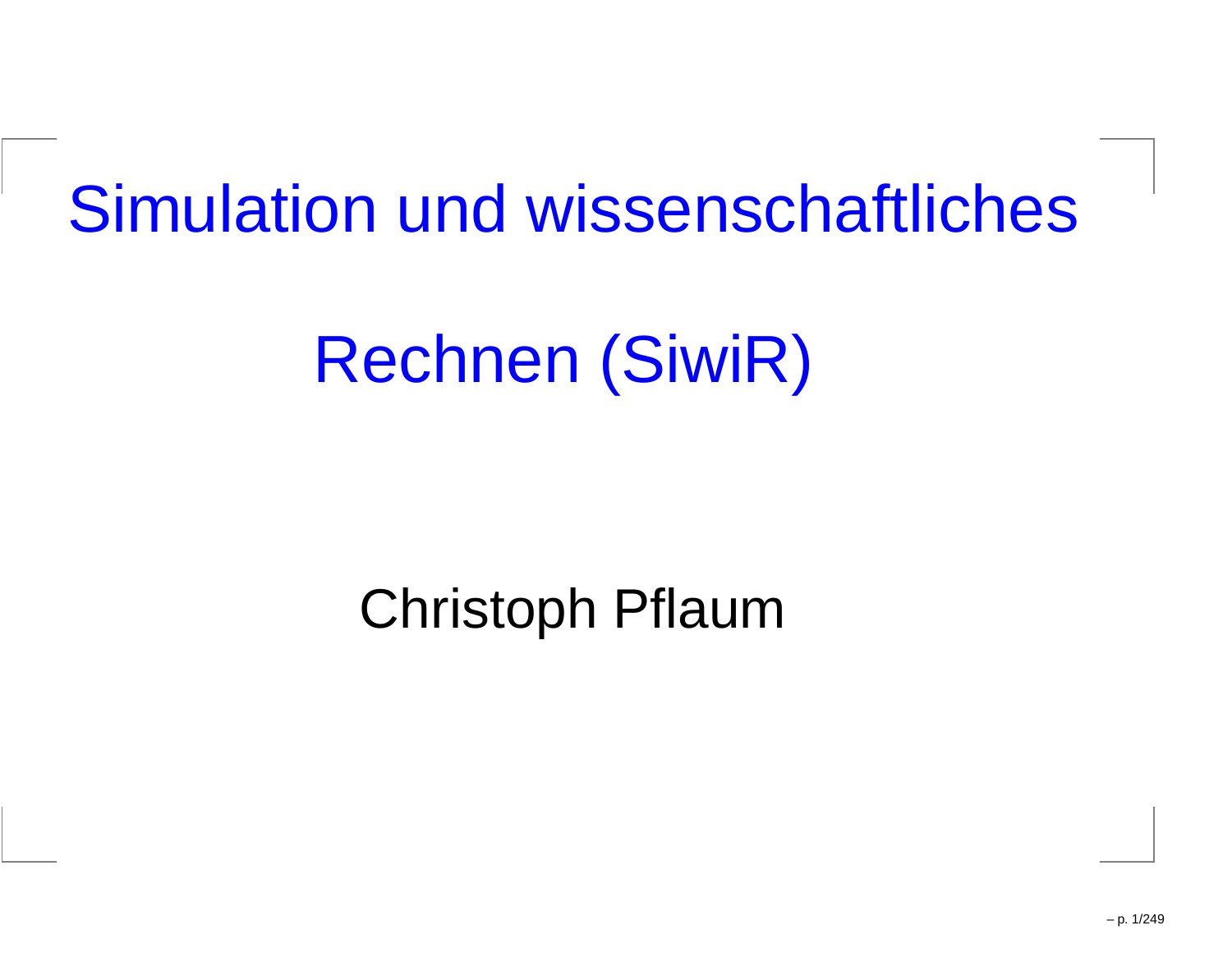## **Content of the Lecture**

- Why performance optimization?
- **•** Short introduction to computer architecture and performance problems
- **•** Performance optimization.
- Libraries and expression templates.
- Finite differences, iterative solvers.
- Introduction to parallelization.
- Debugging.
- **•** Finite difference discretizations, stability
- Ray tracing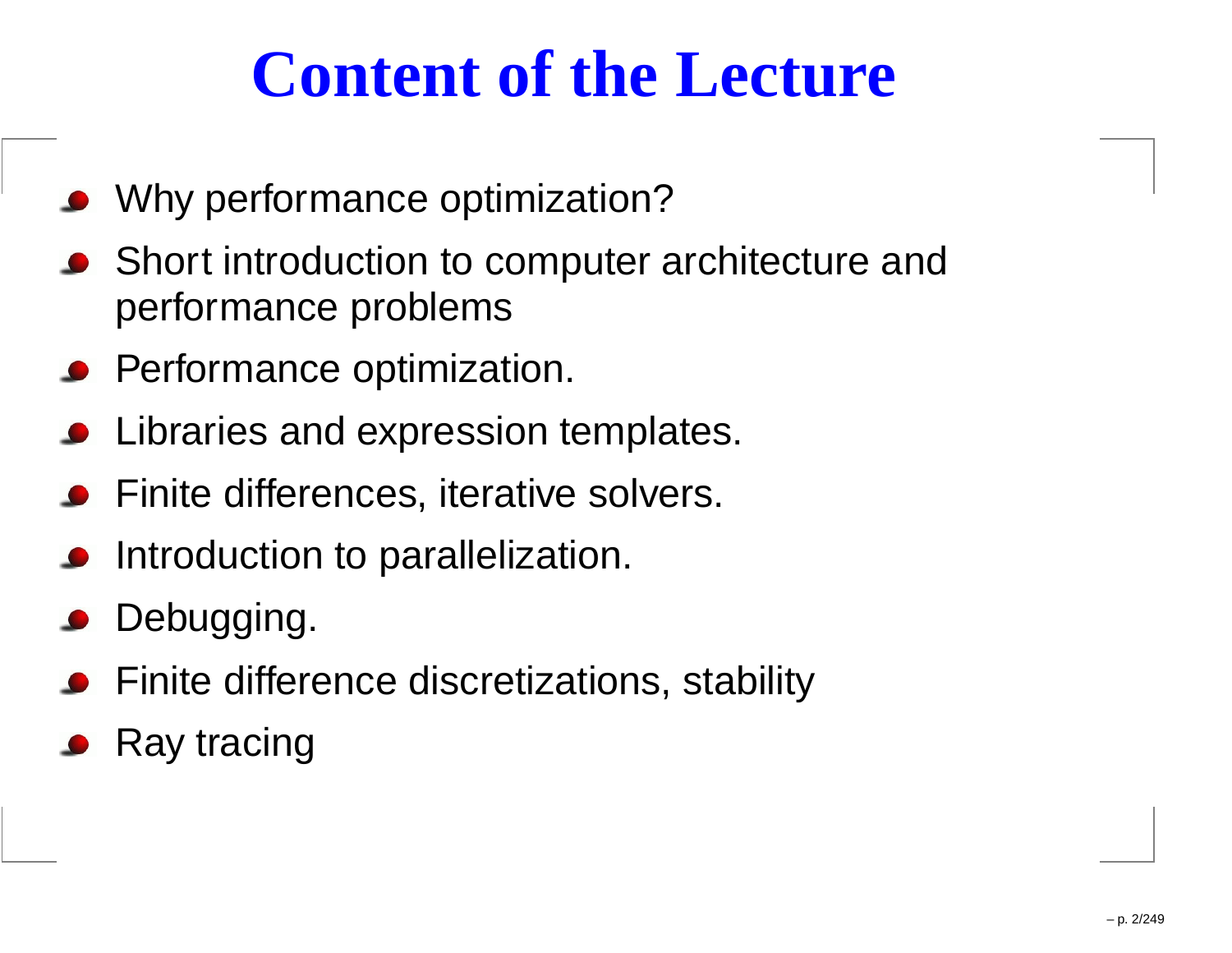## **Simulation in Fluid Dynamics**

Assume that we want to compute the flow of water in <sup>a</sup>hydroelectric power plant.

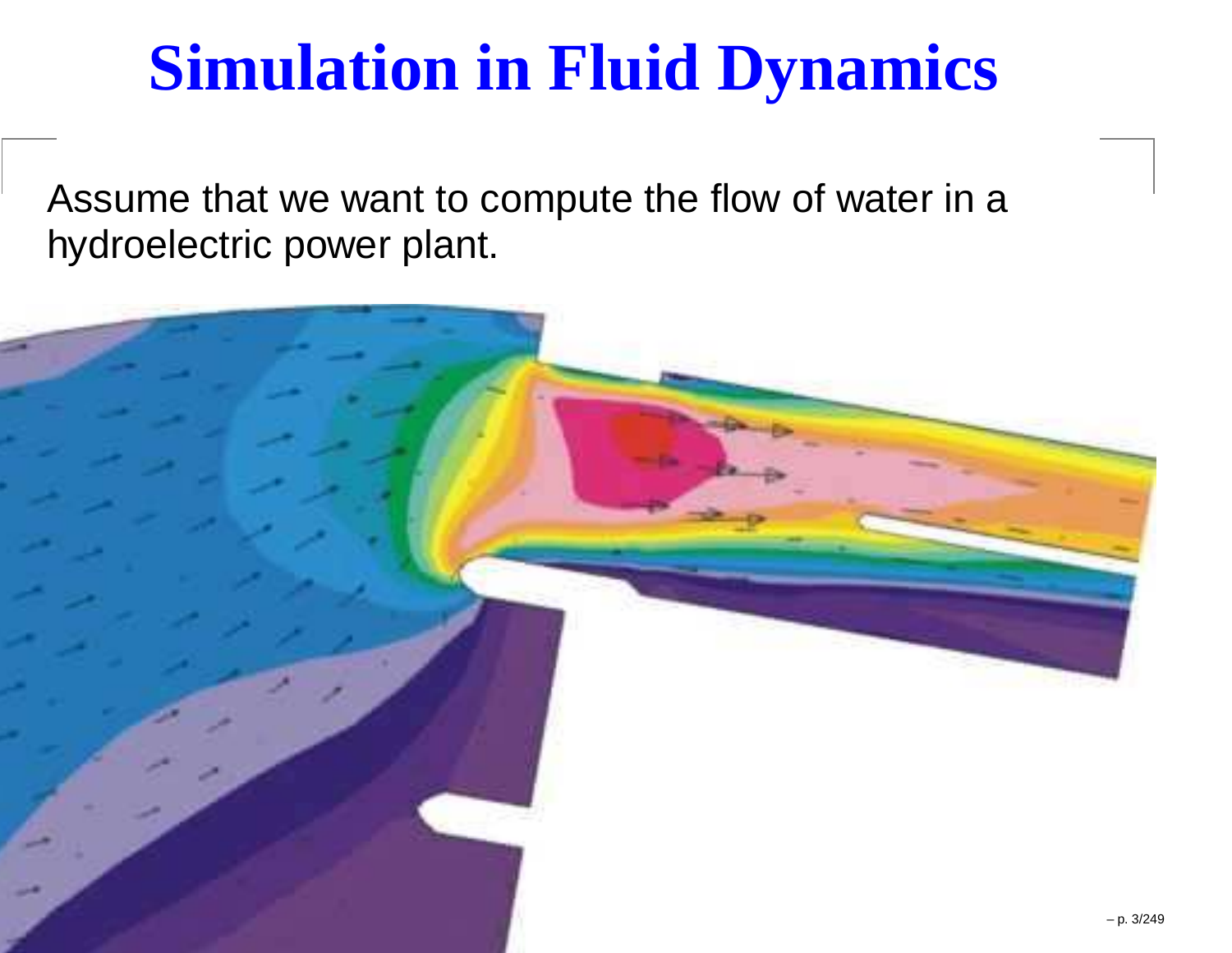## **Simulation in Fluid Dynamics**

- It is impossible to compute the flow exactly.
- We have to compute an approximate solution on a discretization grid.

Example of <sup>a</sup> 2D discretization grid:

 $k \$  $\overline{y}$  grid points

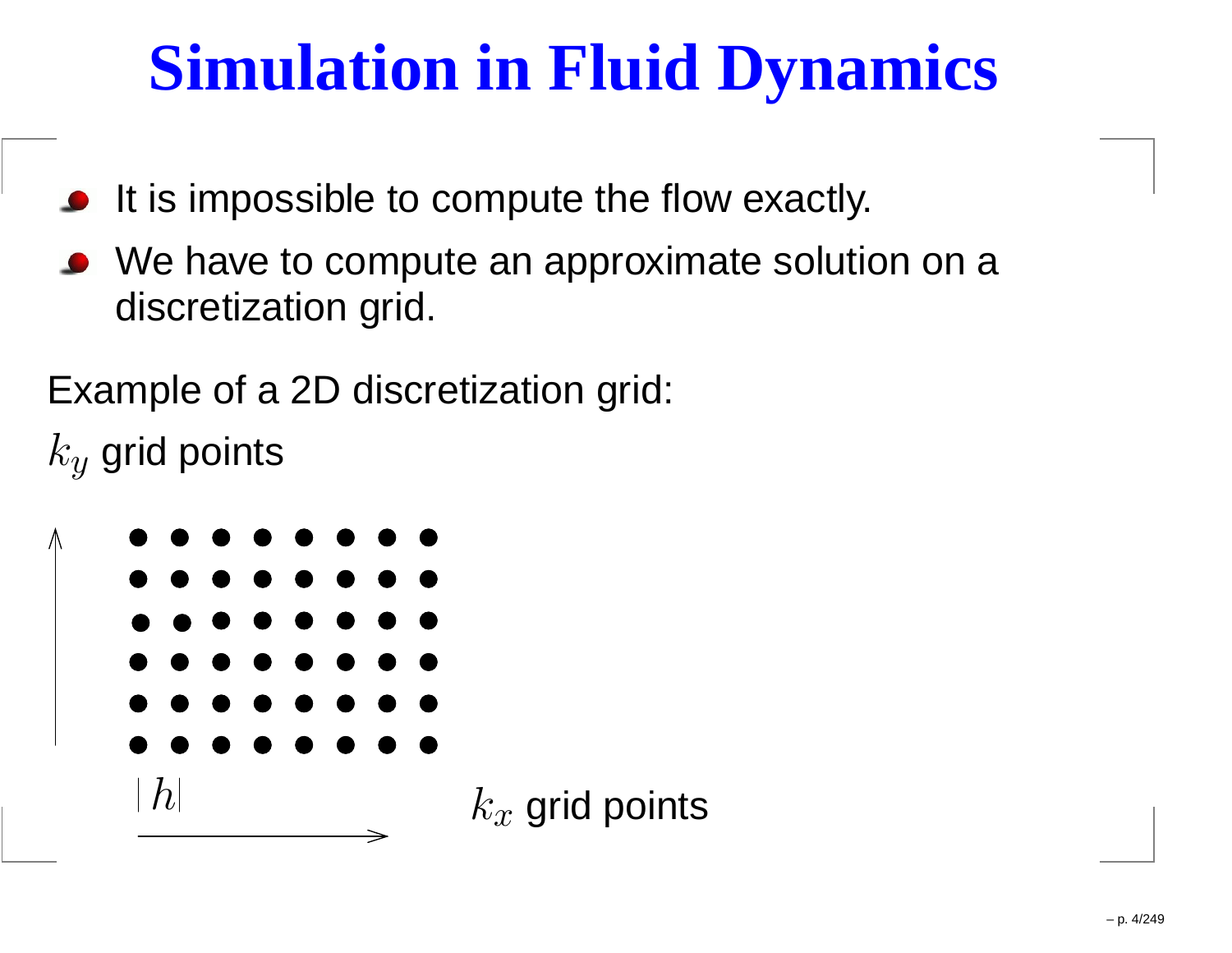## **Simulation in Fluid Dynamics**

 $\,k$  $\overline{y}$  grid points



In 3D,  $O(k_x * k_y * k_z)$  data and  $O(k_x*k_y*k_z*k_t)$  floating-point operations are needed. **Example:**  $k_x=k_y=k_z$ This leads to:  $k_x * k_y * k_z = 8 * 10$  $z=200$  and  $k_t$  $t = 10000$ .  $z = 8*10^6$  data and

 $k_x*k_y*k_z*k_t = 8*10^{\frac{1}{2}}$  $_t = 8 *$  $\,\ast\, 10^{10}$  operations.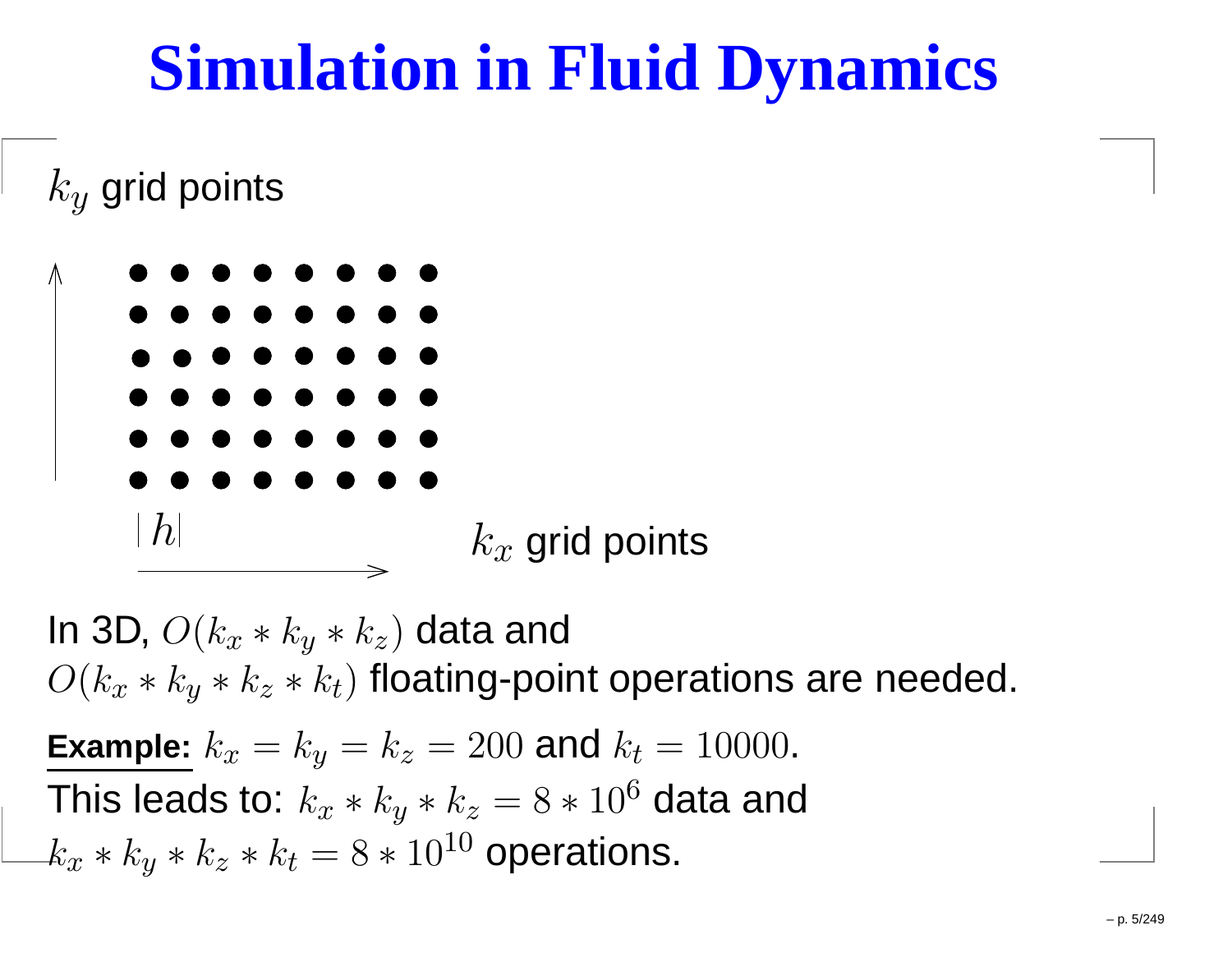## **Problems in Computer Architecture**

- Due to technical reasons the clock rate cannot bearbitrary high.
- In the last years the CPU performance (clock rate, ...) of processors increased more than the performance of memory (bandwidth, ...).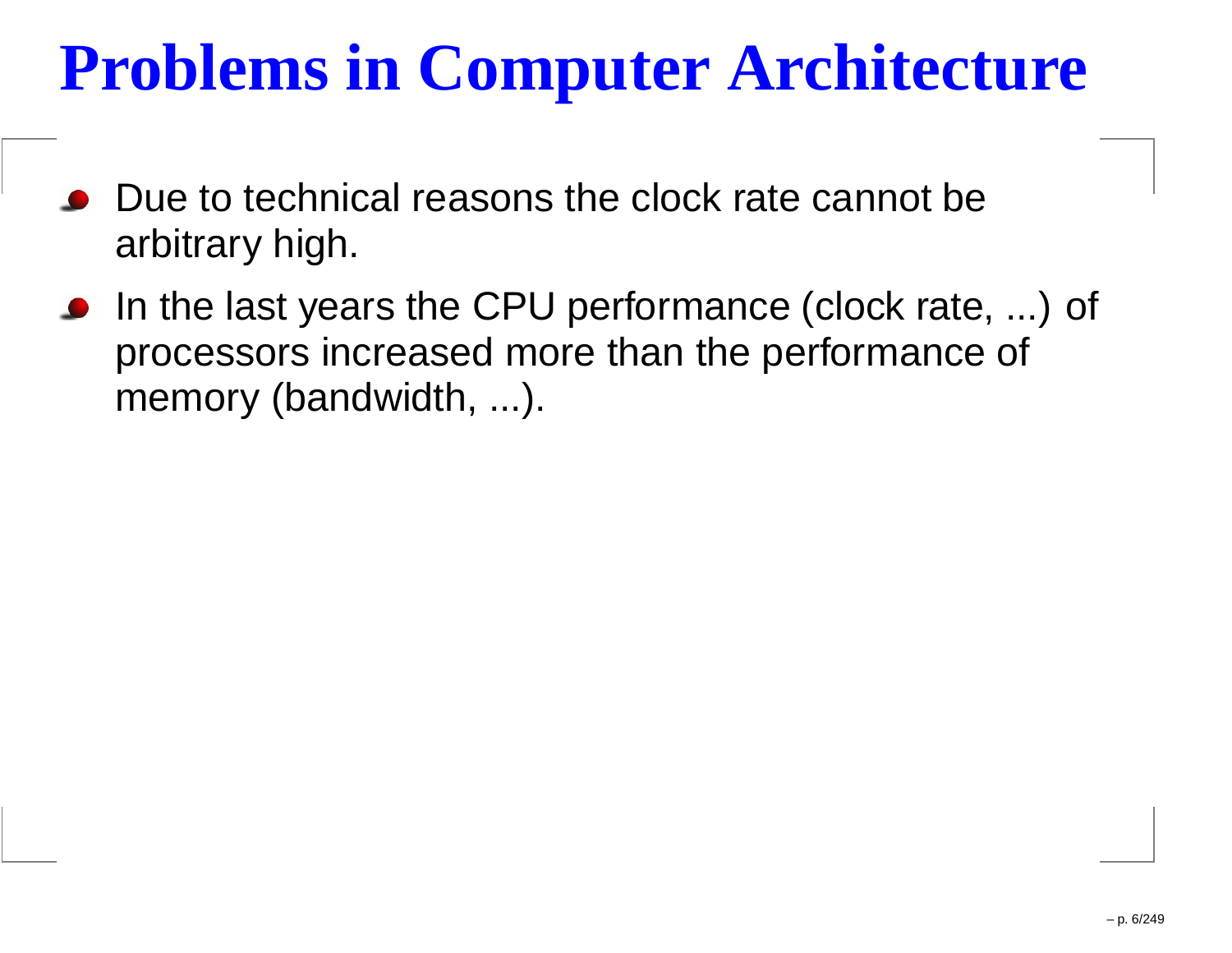## **Latency and Bandwidth**

**Definition 1** (Latency and bandwidth, access time)**.**

- The latency  $L$  is the time needed until the execution of an<br>. instruction can start.
- The execution of every instruction needs <sup>a</sup> certain computational time.
- The bandwidth  $B$  is the maximum speed of message transfer in  $\mathbb{Z}^1$ <code>Mbyte/sec</code> (or <code>Gbps)</code> for an infinitely large message. Thus, the time  $T$  for sending a message of size  $M$  is:

 $T=L+ M/B.$ 

The time for reading <sup>a</sup> certain amount of data from memory is often*called* access time.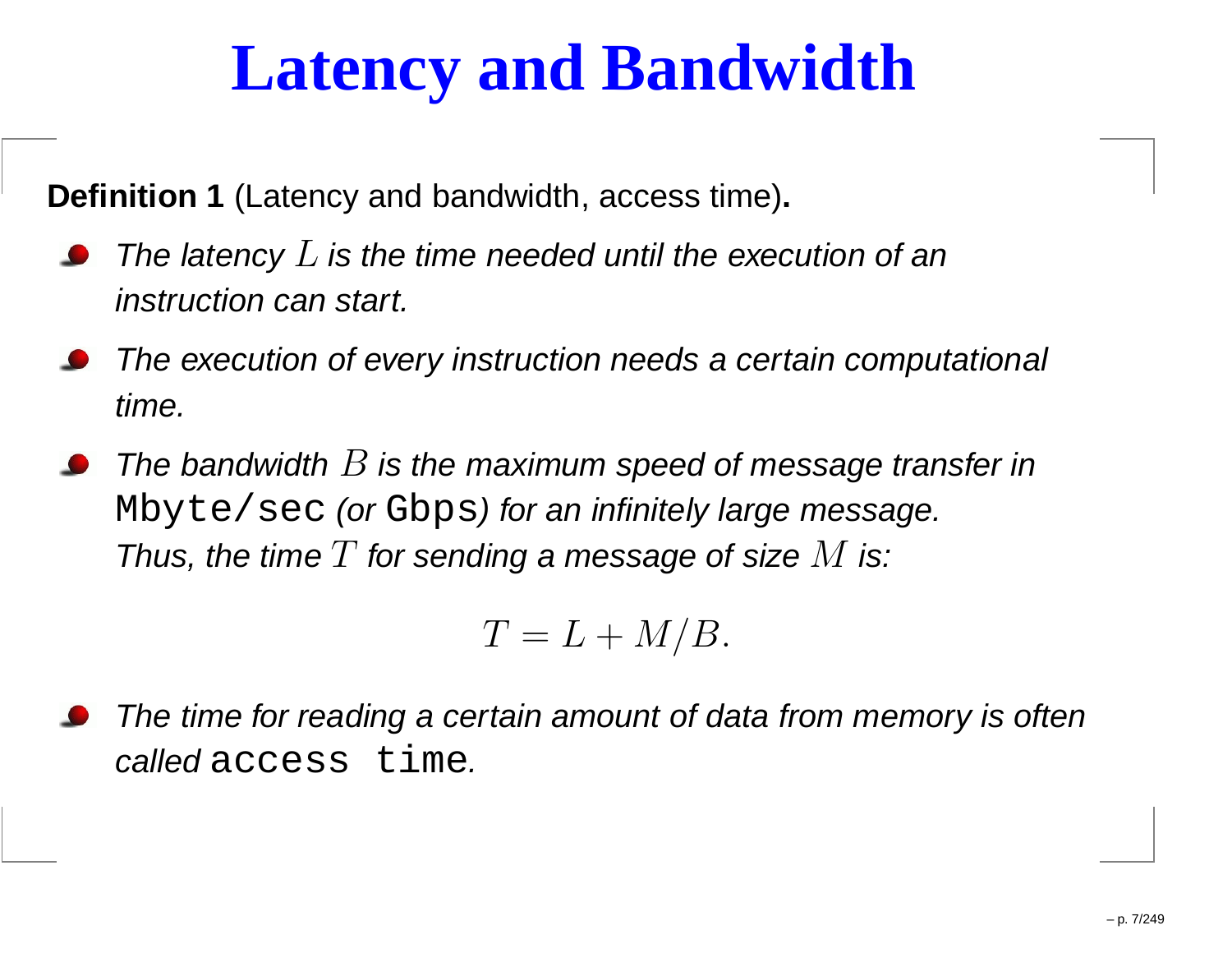## **Fundamental Architecture of <sup>a</sup> Computer**





The performance depends on:

- latency and bandwidth oraccess time of thememories and
- the latency and execution time of instructions of theCPU.
- pipeline concepts andparallelization oninstruction level of the processor.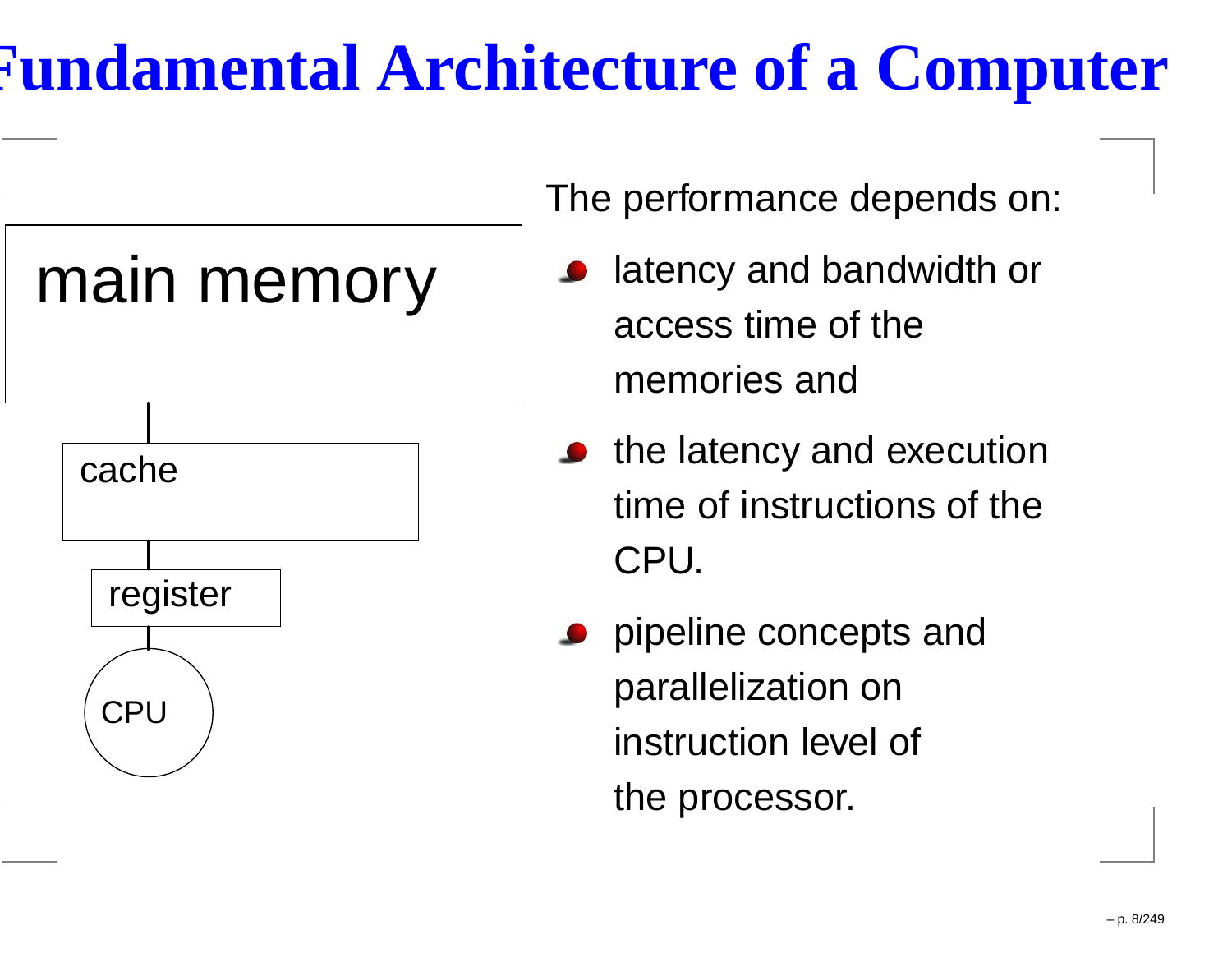# **Pipeline Concept of <sup>a</sup> Processor**





→ latency of a single instruction: 2 cycles<br>The latency of several instructions can he r The latency of several instructions can be reduced by <sup>a</sup>pipeline concept.

#### **Example 1.**

AMD Opteron: 15 pipeline stagesIntel Nehalem: 16 pipeline stages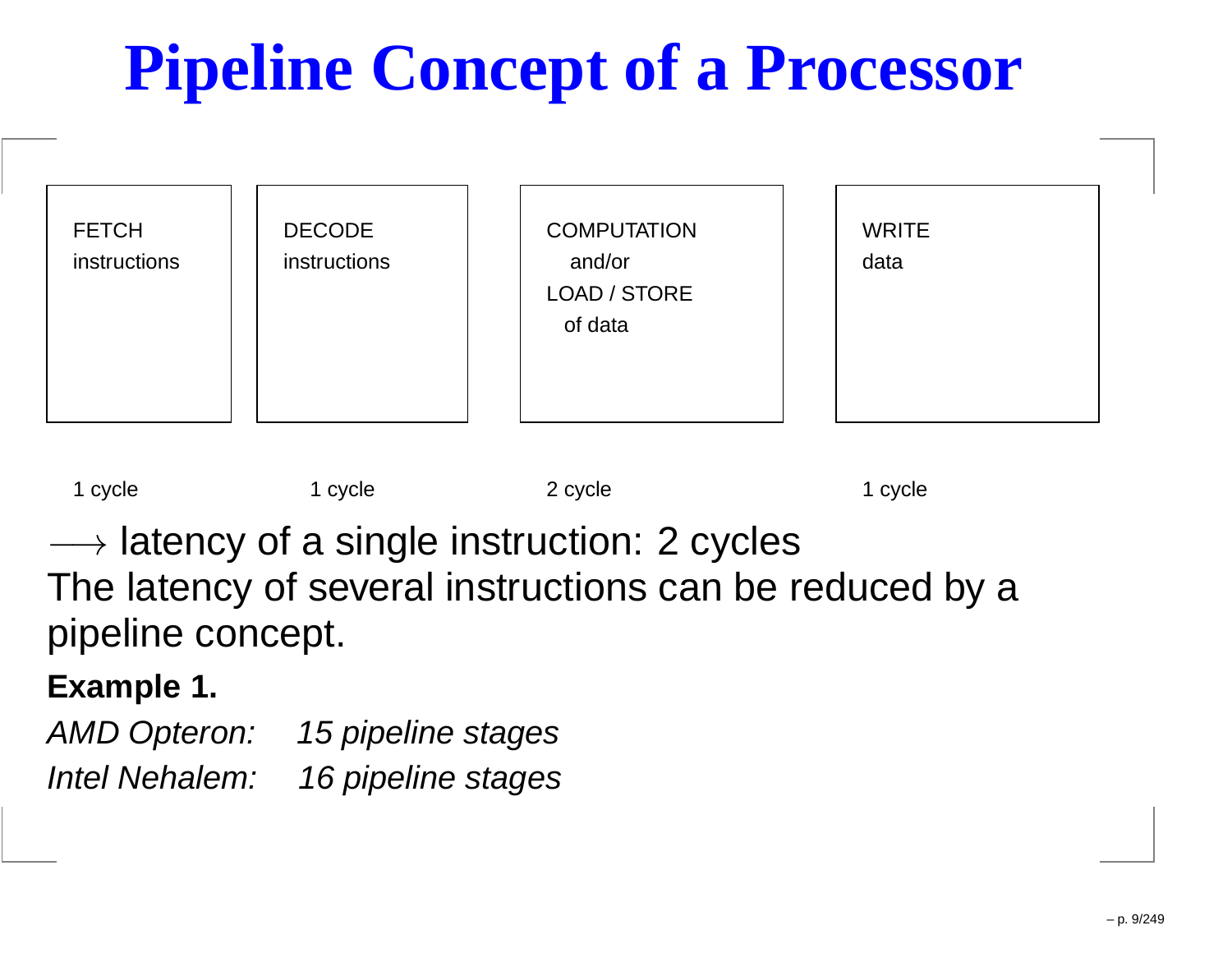## **Pipeline Concept of <sup>a</sup> Processor**



—→ reduction of the latency by parallel computations in a pipeline<br>esescent concept.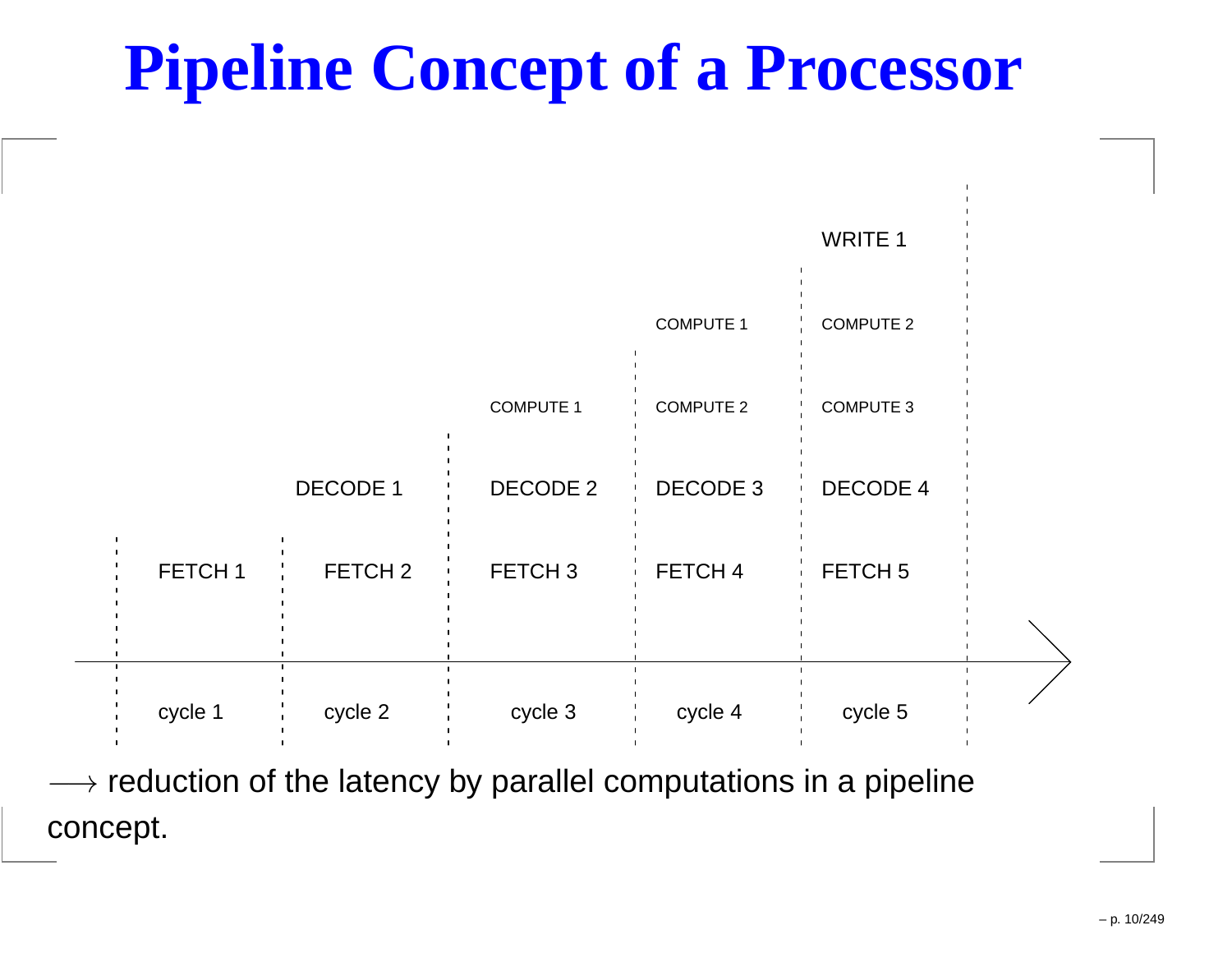# **Bypassing**

Example: Computation of  $x*(a+b)$ .

By a "bypassing concept", the result of  $a+b$  can be used<br>directly ofter computing it for a multiplication with directly after computing it for a multiplication with  $x.$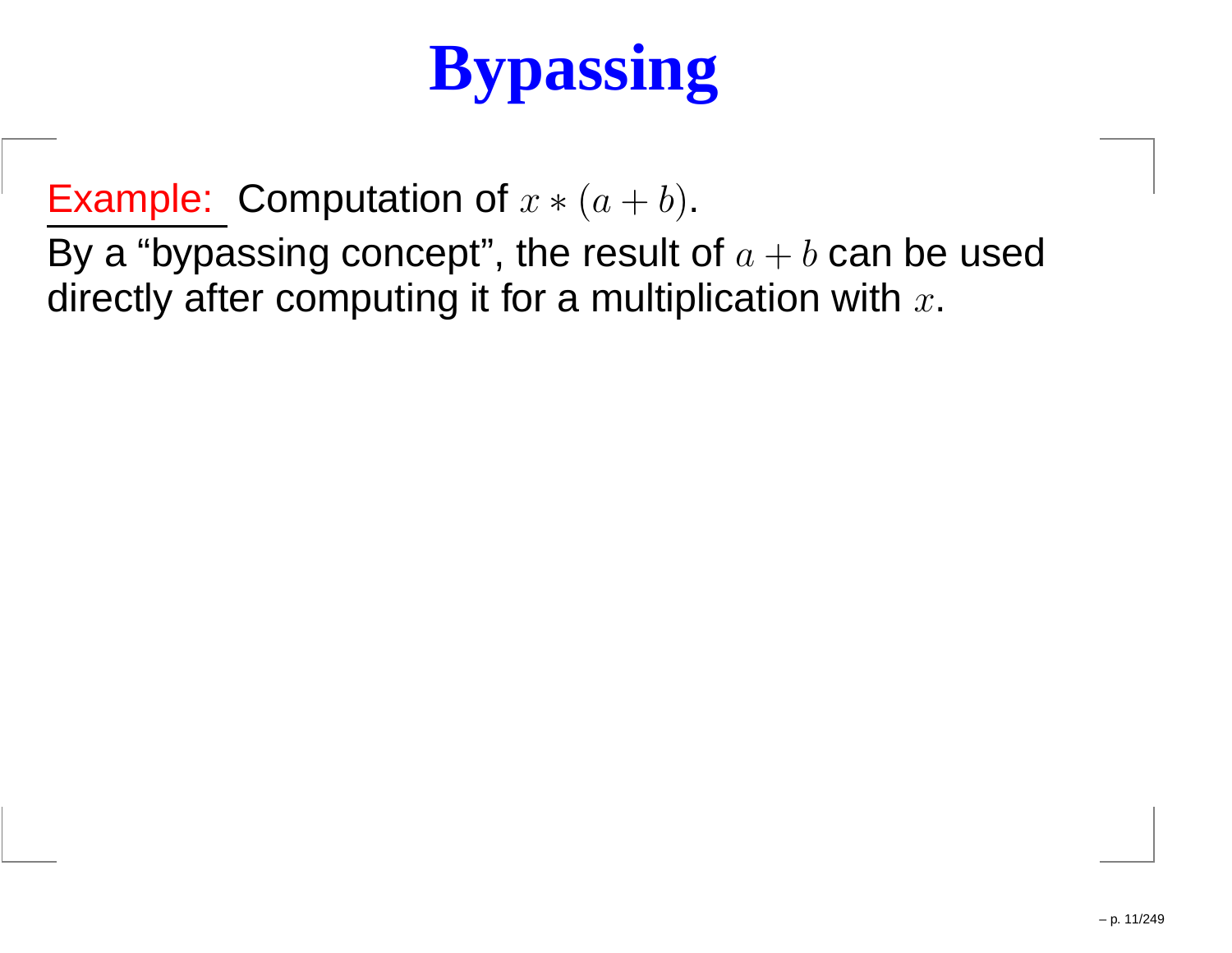## **Fusion of Multiply and Add**

Example: Computation of  $x*a+b.$ 

 Several processors are able to compute one multiplicationand one addition by one instruction.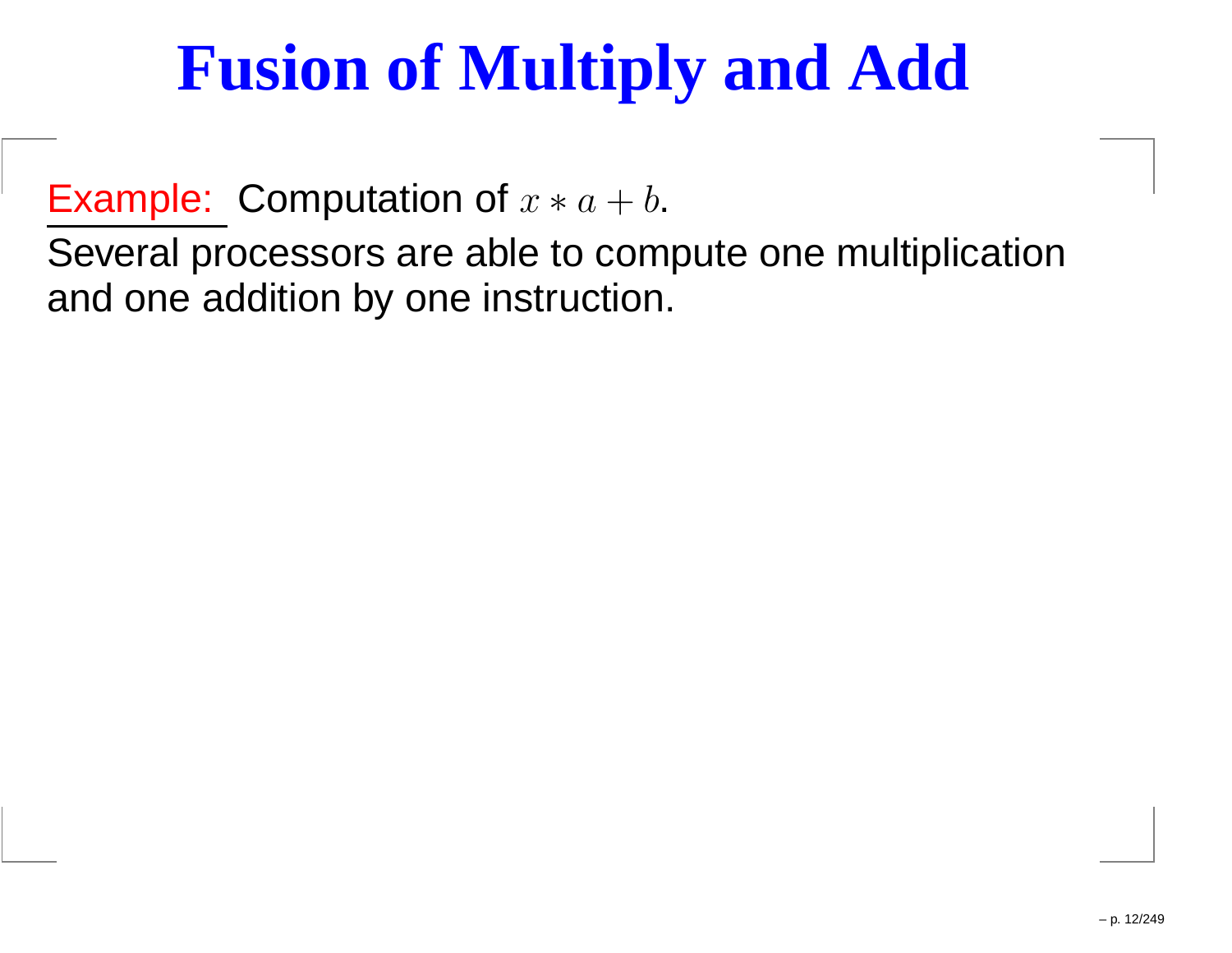## **Parallel Computations in <sup>a</sup> Processor**

Modern processors are able to perform several instructionsin parallel. This can be obtained by

- **SUPERSCALAR PROCESSORS AND SUPERSCALAR PROCESSORS AND**
- VLIW processors ( very long instruction word) e.g. EPIC-concept (Explicitly Parallel Instruction Computing)

**Example 2.**

- **Superscalar processors: usually:**  $\blacksquare$ <sup>2</sup> floating point operations and <sup>2</sup> integer operations and<sup>1</sup> read or write of data.
- Itanium 2: EPIC
- Radeon R600: GPU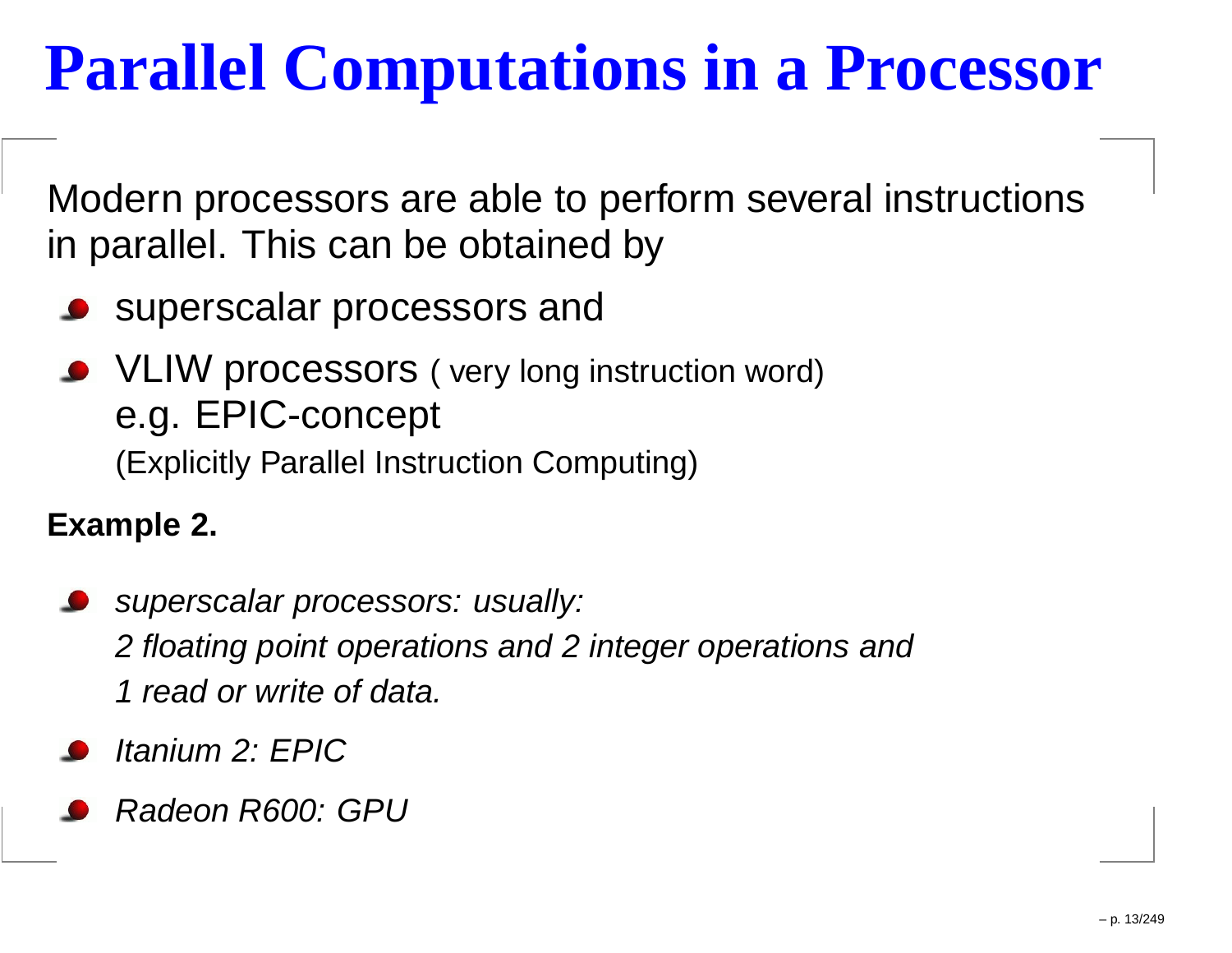## **Stalls of Pipeline-Processes**

If <sup>a</sup> pipeline cannot accept <sup>a</sup> new instruction at <sup>a</sup> certainstage, than this is called "stalled". There exist several reasons for this. One is that certain data are needed whichare not contained in registers. Another may be that <sup>a</sup> previous computation has to end until the new computationcan be performed.

 $\longrightarrow$  This increases the latency time.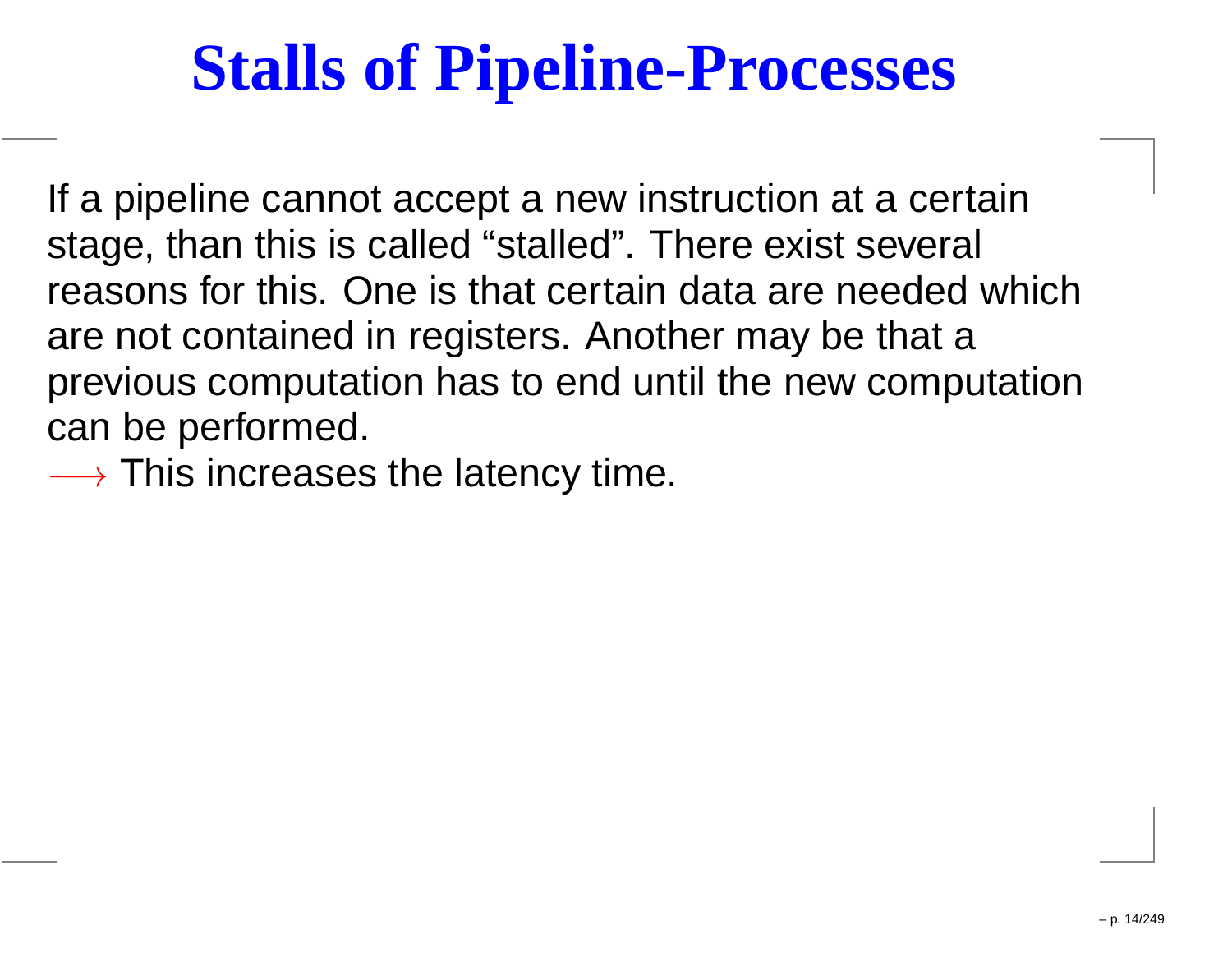## **Access Time of Data**

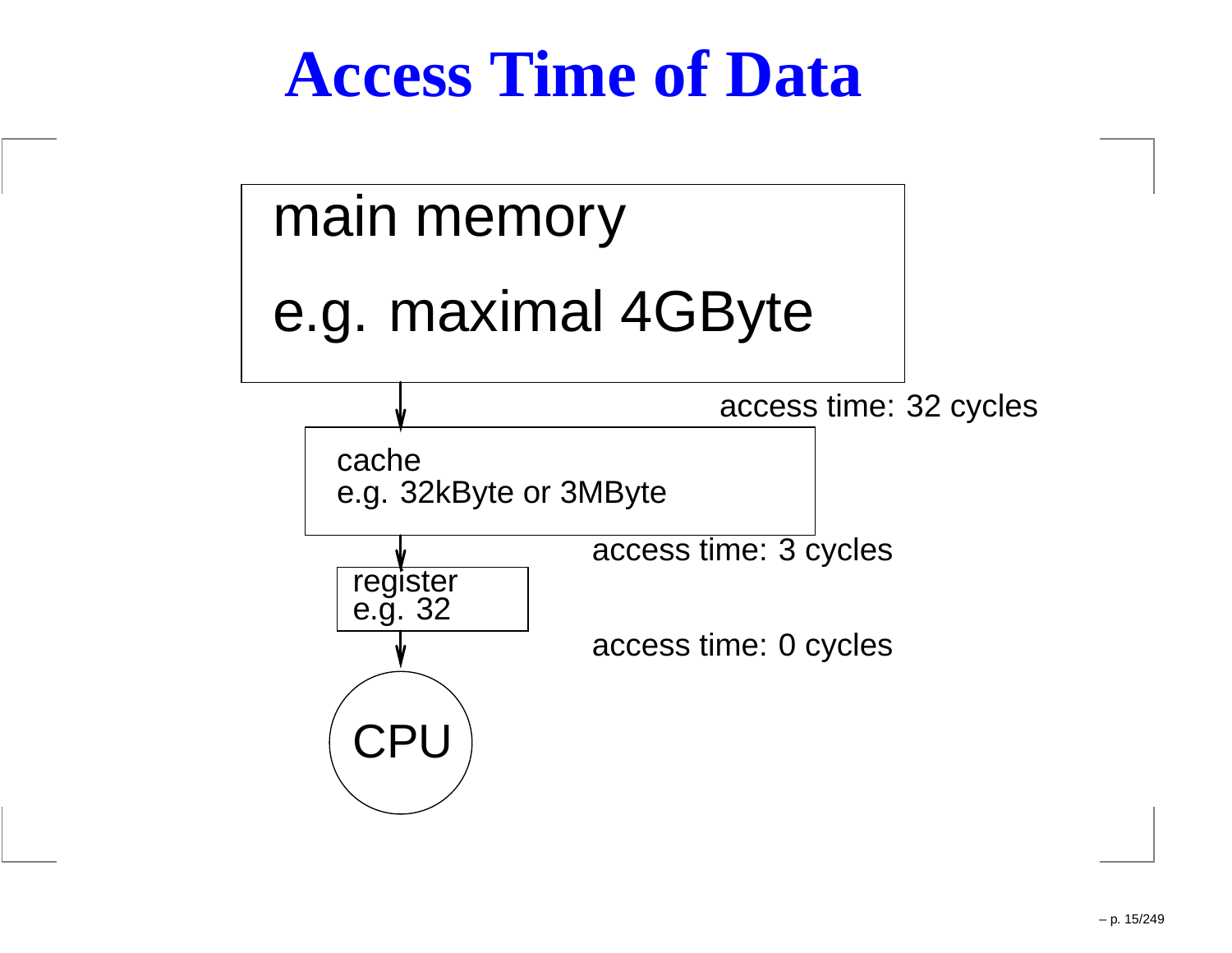

The cache consists of several parts of different sizes. A large cache implies <sup>a</sup> higher access time .

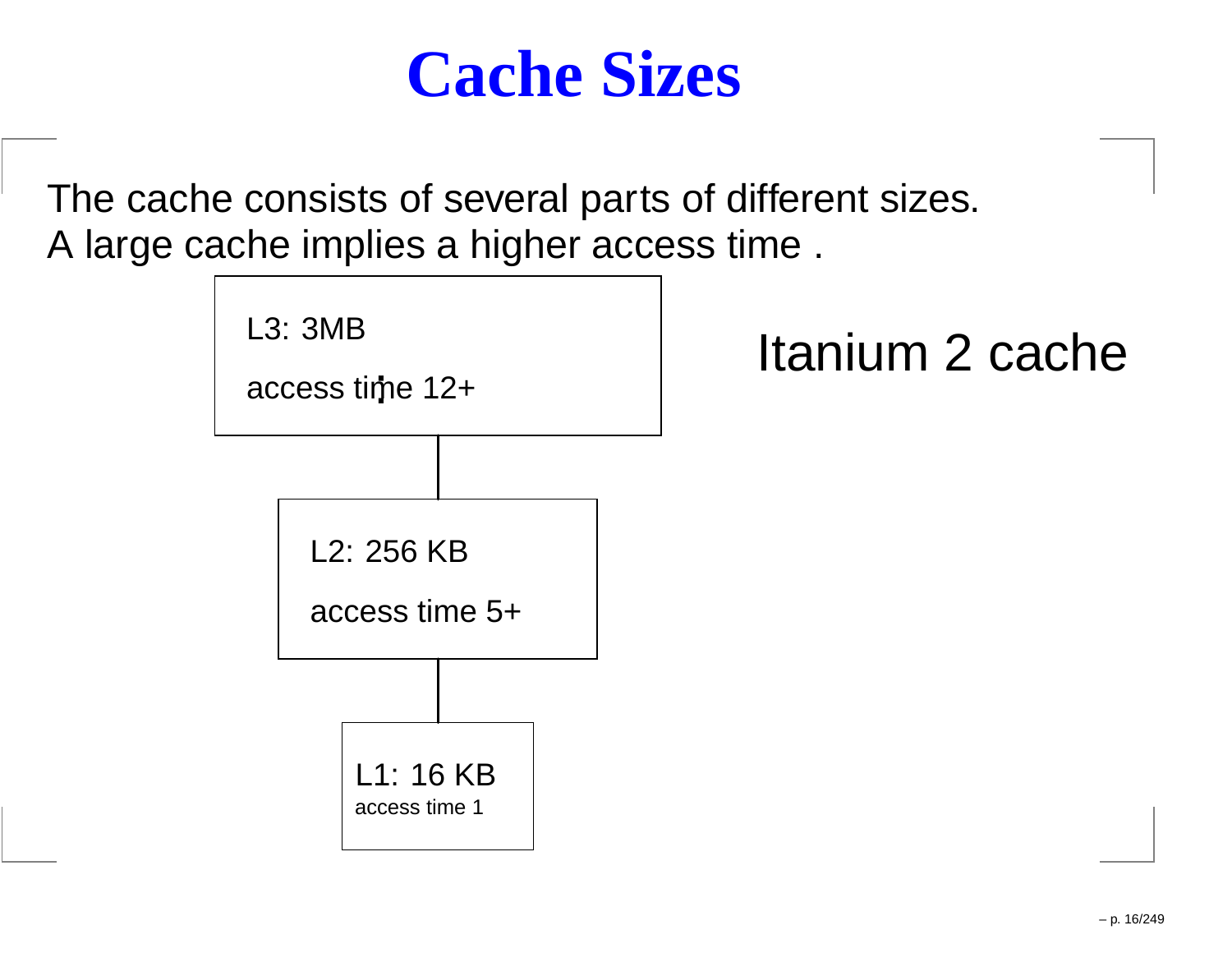## **Blocks in Memories**

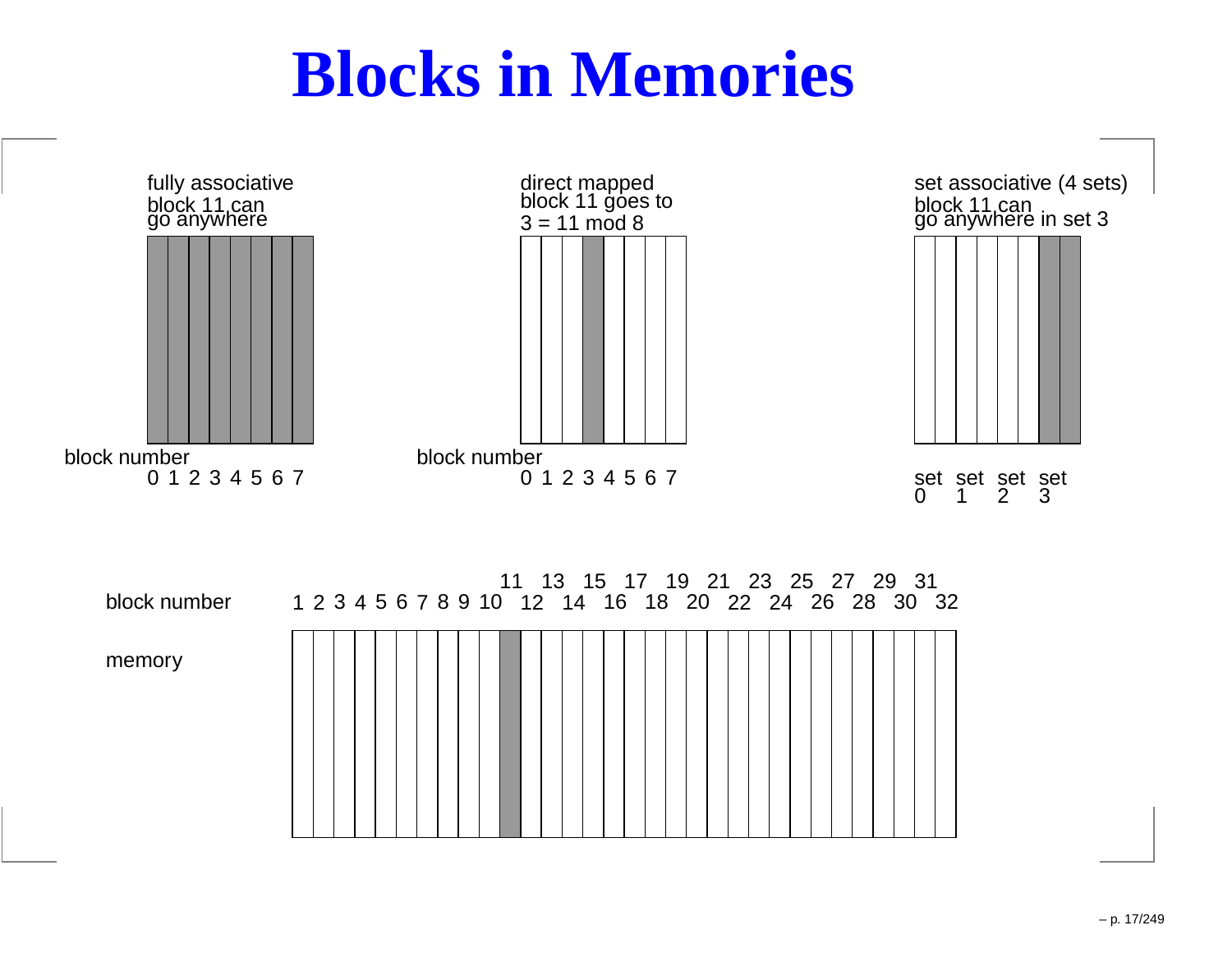## **Example: Intel 'Nehalem' Architektur**

| <b>Nehalem</b>   | L1    | $\begin{array}{c} \n \big\vert 2 \big\vert \n \end{array}$ | L3     |
|------------------|-------|------------------------------------------------------------|--------|
| size             | 32KB  | 256 KB                                                     | 2MB    |
| line size        | 64    | 128                                                        | 128    |
| number of lines  | 512   | 2048                                                       | 16,384 |
| associative sets | 64    | 256                                                        | 1024   |
| associative      | 8-way | 8-way                                                      | 16-way |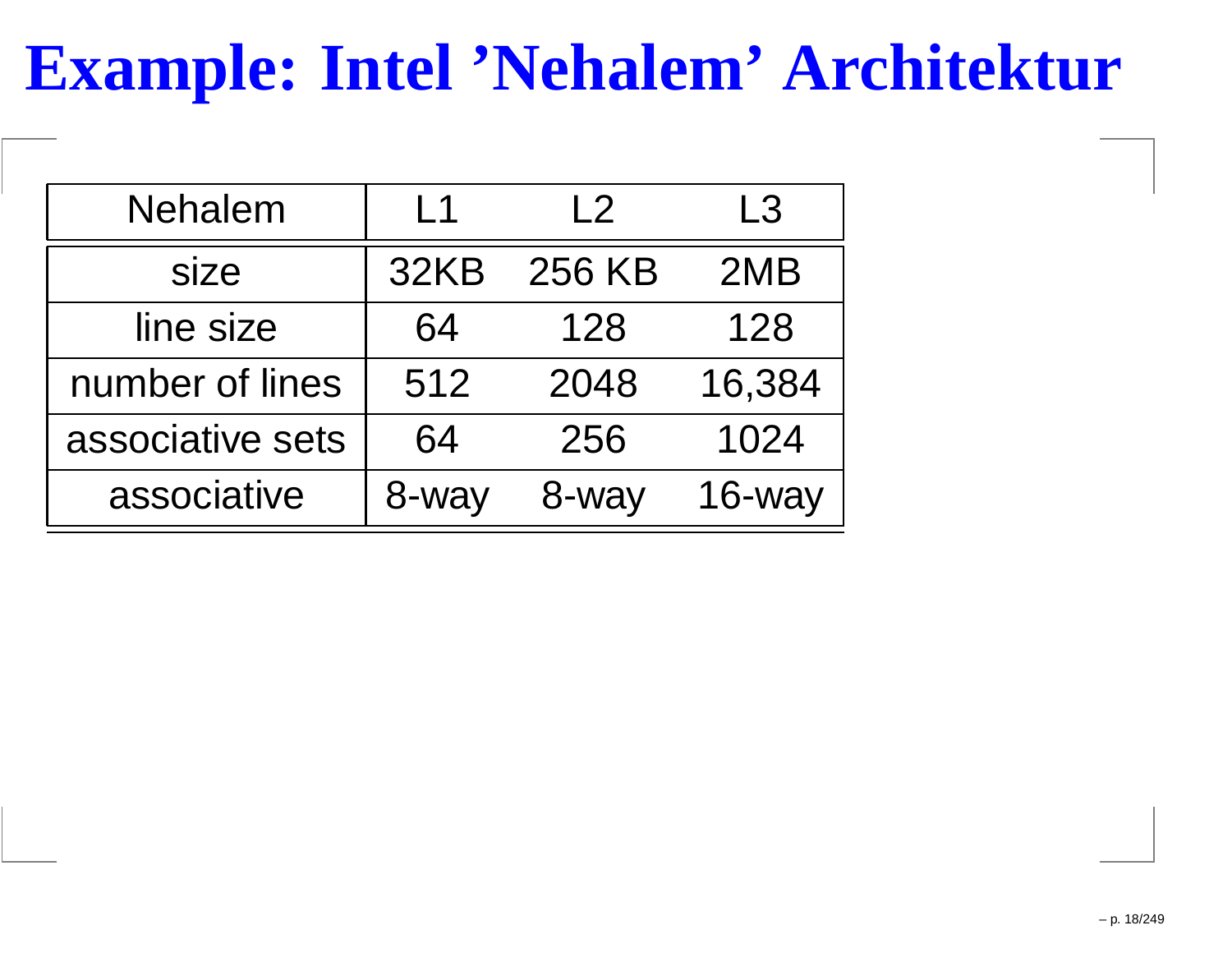## **Example: Itanium 2**

| Itanium <sub>2</sub> | l 1            | L2      | L3       |
|----------------------|----------------|---------|----------|
| size                 | <b>16KB</b>    | 256 KB  | 3MB      |
| line size            | 64             | 128     | 128      |
| number of lines      | 256            | 2048    | 24,576   |
| associative sets     | $\overline{4}$ | 8       | 12       |
| associative          | 64-way         | 256-way | 2048-way |
| update policy        | write          | write   | write    |
|                      | through        | back    | back     |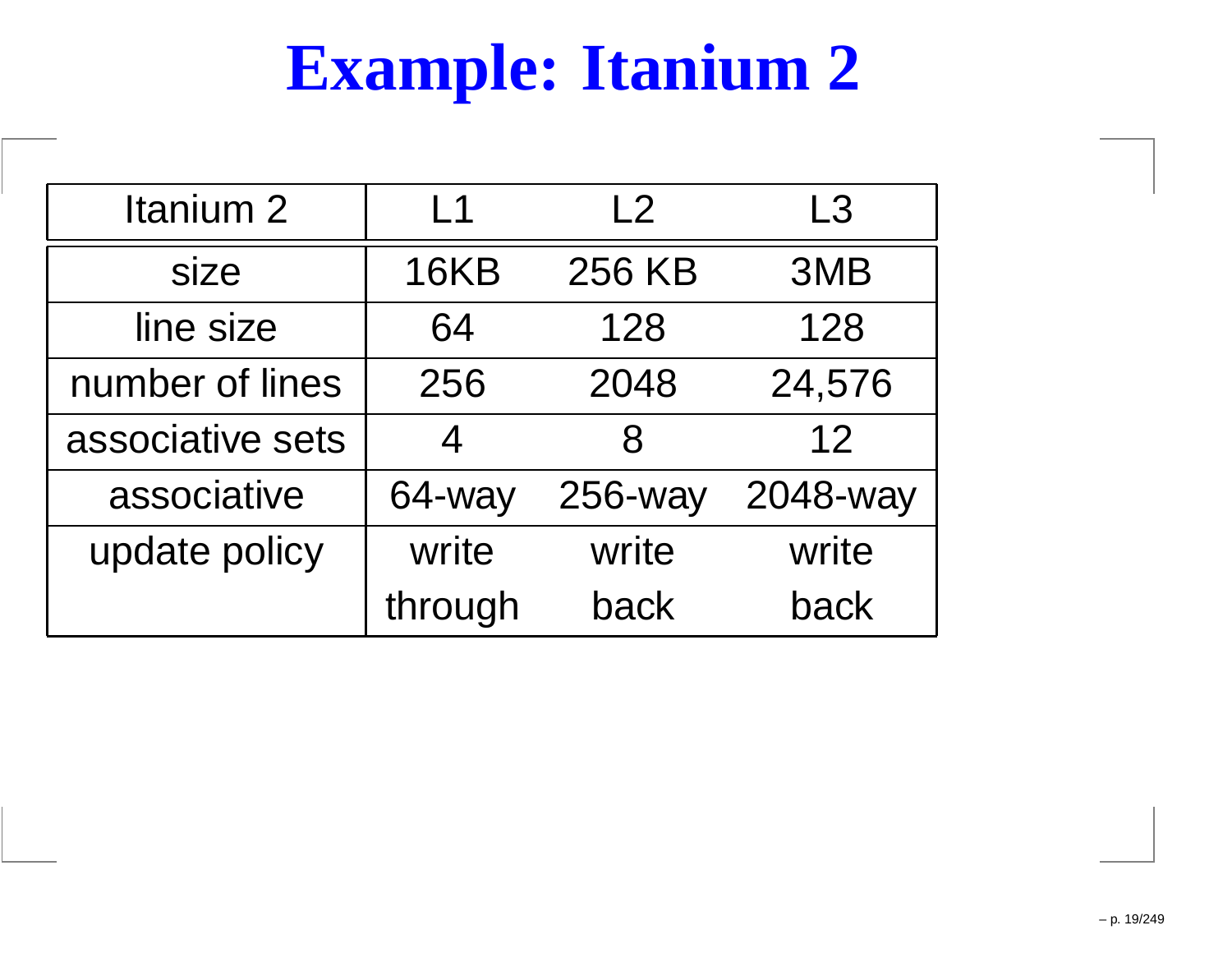## **Example: IBM Power 3**

| <b>IBM Power 3</b> | l 1            | L2            |
|--------------------|----------------|---------------|
| size               | 65KB           | 4MB           |
| line size          | 128            | 128           |
| number of lines    |                |               |
| associative sets   |                |               |
| associative        | <b>128-way</b> | direct mapped |
| update policy      | write          | write         |
|                    | through        | back          |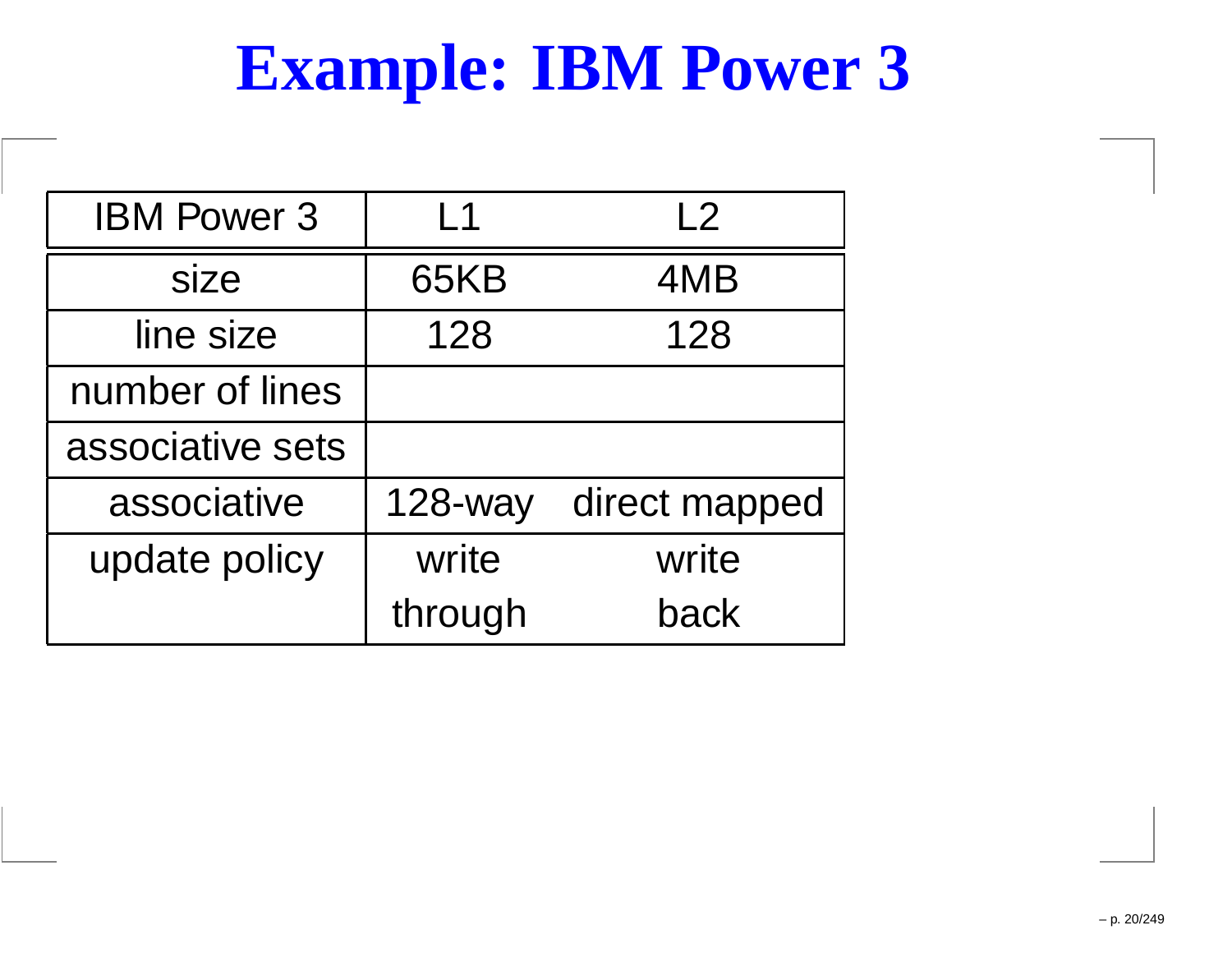### **Cache Misses**

- **Compulsory cache misses:** Every data have to be fetched <sup>a</sup> first time to the cash. These cash misses cannot be avoided.
- Capacity cache misses: Every cache has a maximal size. Therefore it might happen, that <sup>a</sup> cash line wasoverwritten by another cash line.
- Conflict cache misses: If the cache is a directly mapped or set associative cache, then it may happen, that the cache cannot completely be used. Thus, cache lineswill be overwritten, however there are free cache lines.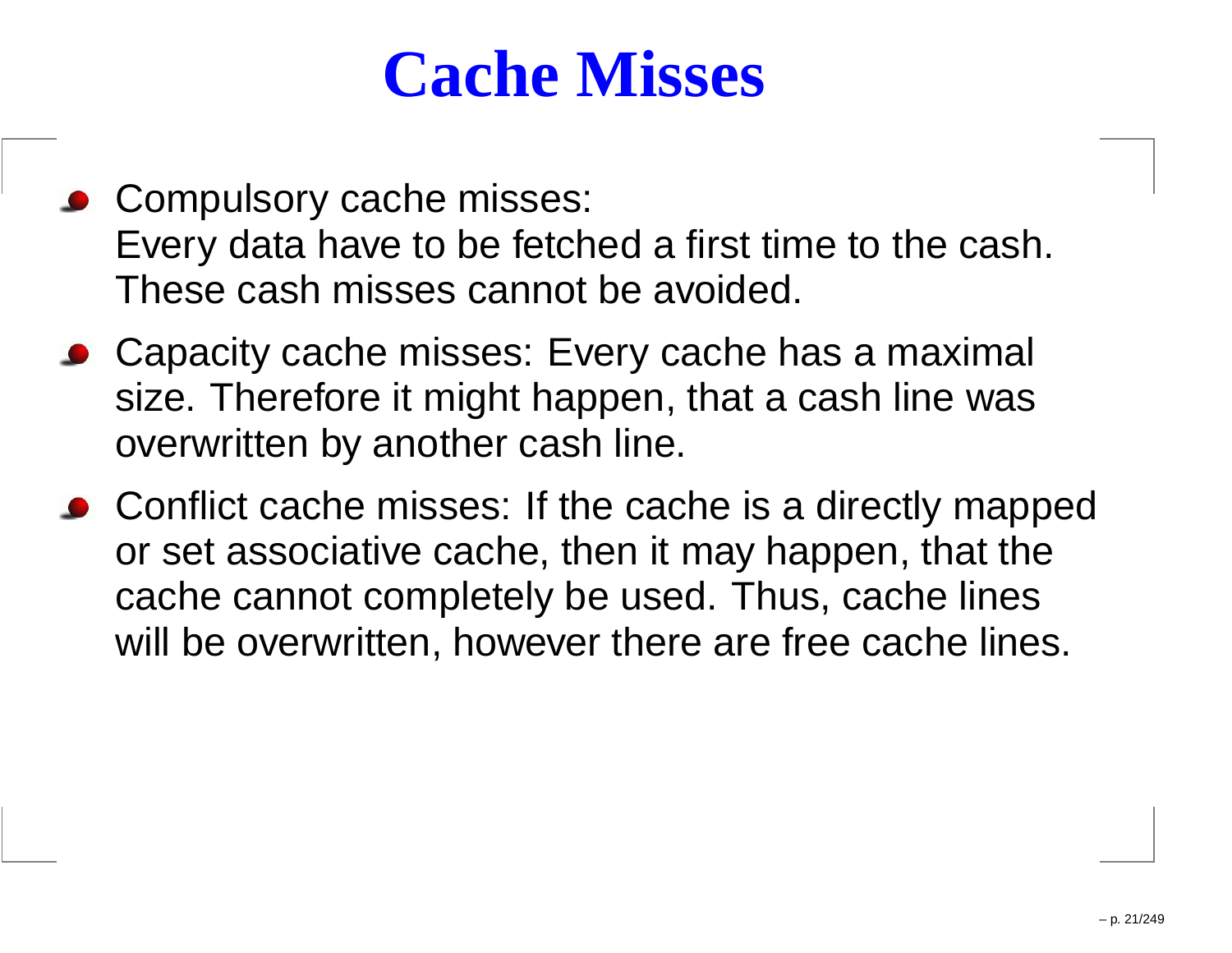## **Common Subexpression Elimination**

#### Instead of

- $q = a+b+c;$
- $p = a + b + d$ ;

#### the compiler evaluates

 $t = a+b$ ;  $q = t + c$ ;  $p = t + d$ ;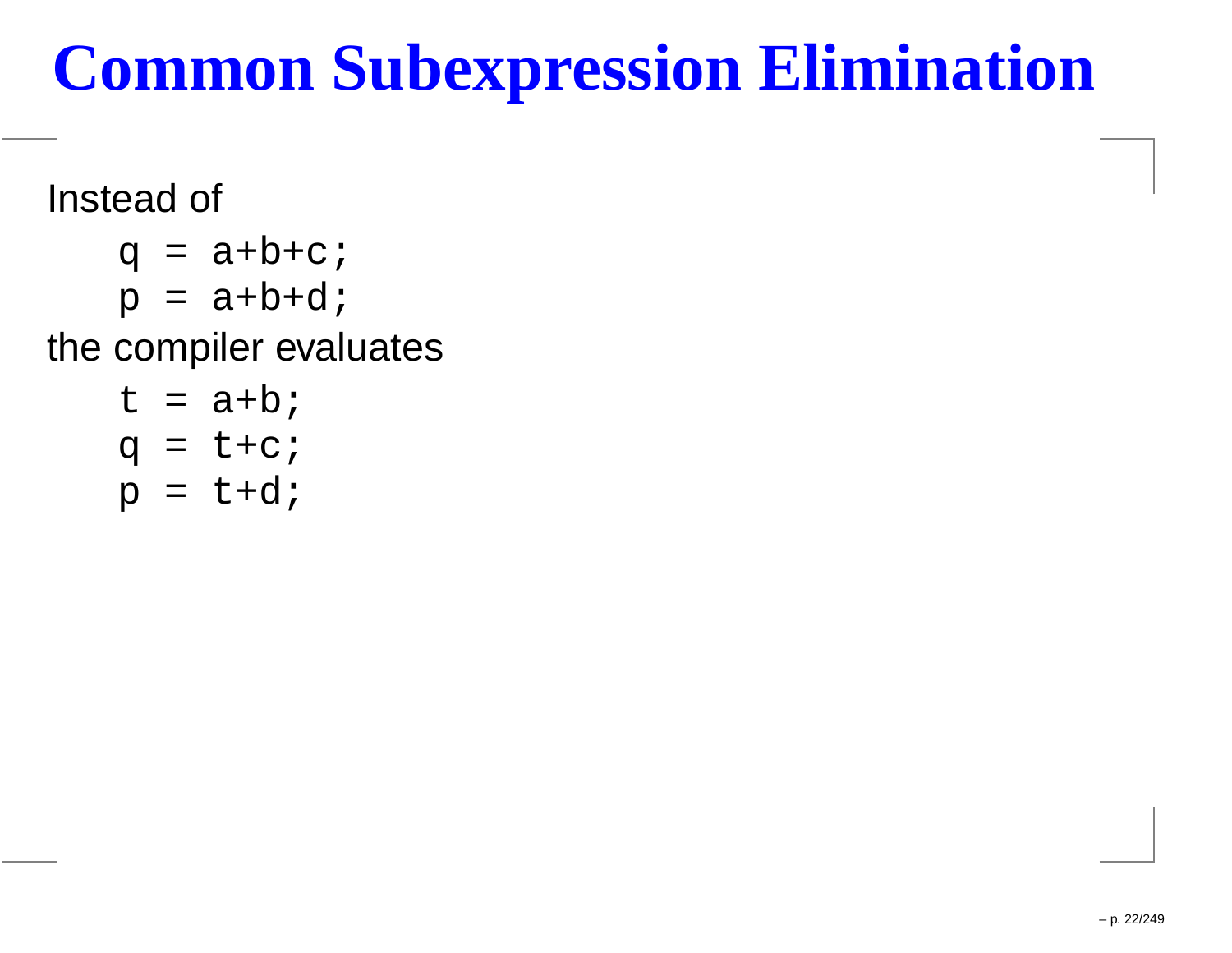## **Loop-Invariant Code Motion**

```
The compiler optimizesfor(i=0;i<n++i)
a[i] = r
*s+b[i];byt = r
*s;
for(i=0;i<n;++i)a[i] = t + b[i];
```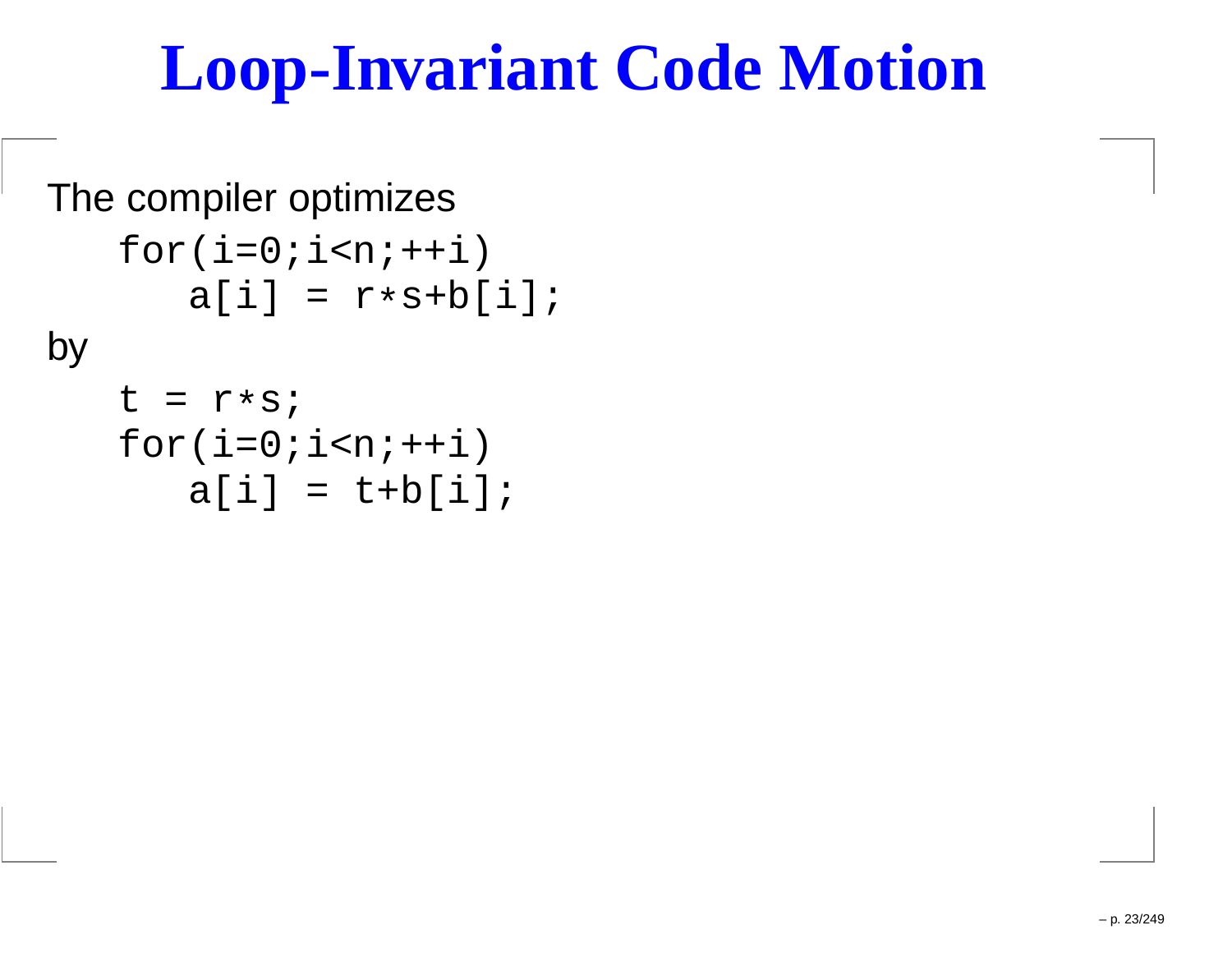### **Evaluation of Constants**

The compiler optimizes

$$
x = 3*4.0 + yi
$$

by

 $x = 12.0 + yi$ 

 $\longrightarrow$  Optimization by meta-programming in C++!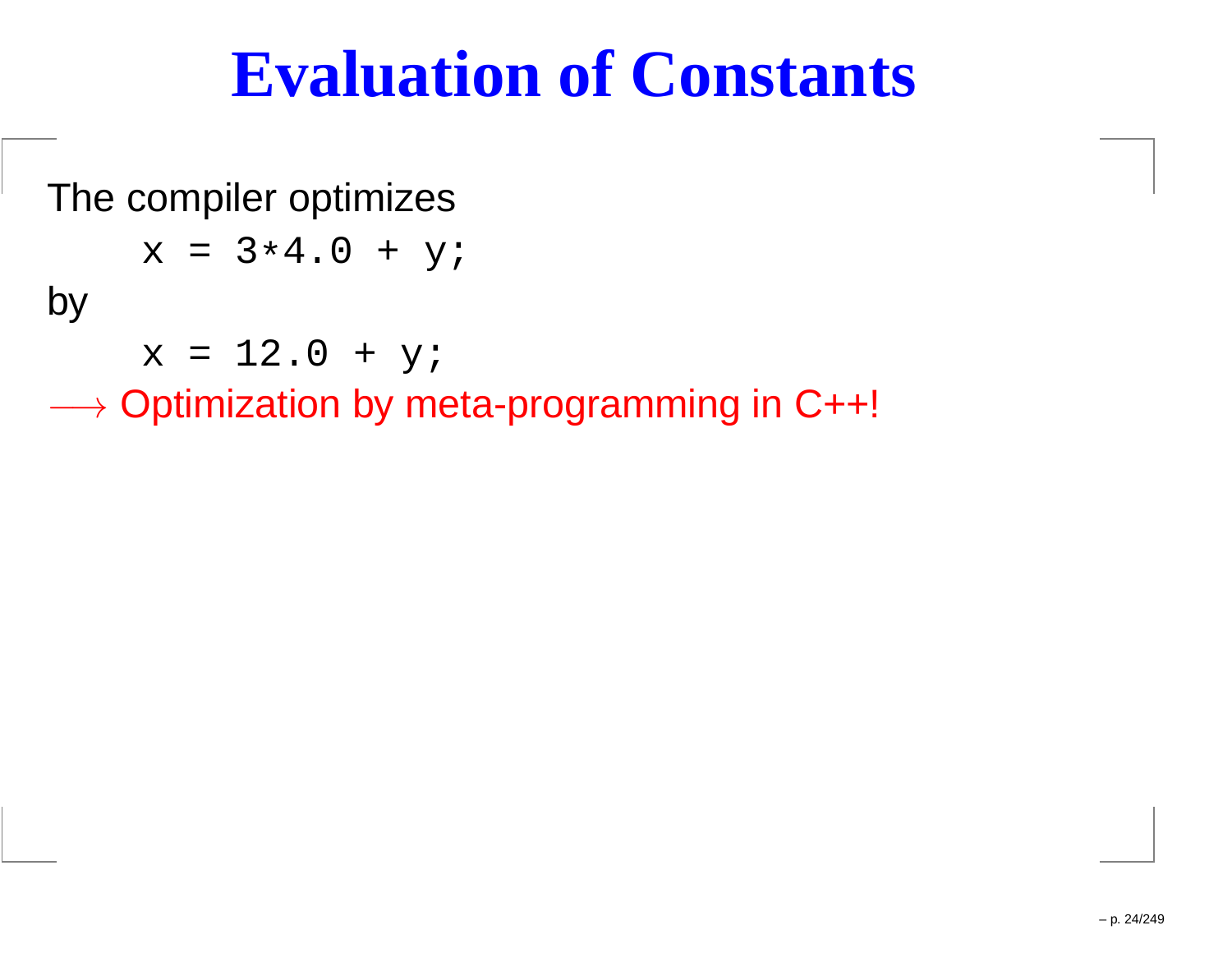## **Strength Reduction**

For an integer  $i$  the compiler replaces 2\*ibyi+i

In FORTRAN, the compiler replacesx\*\*2by

x\*x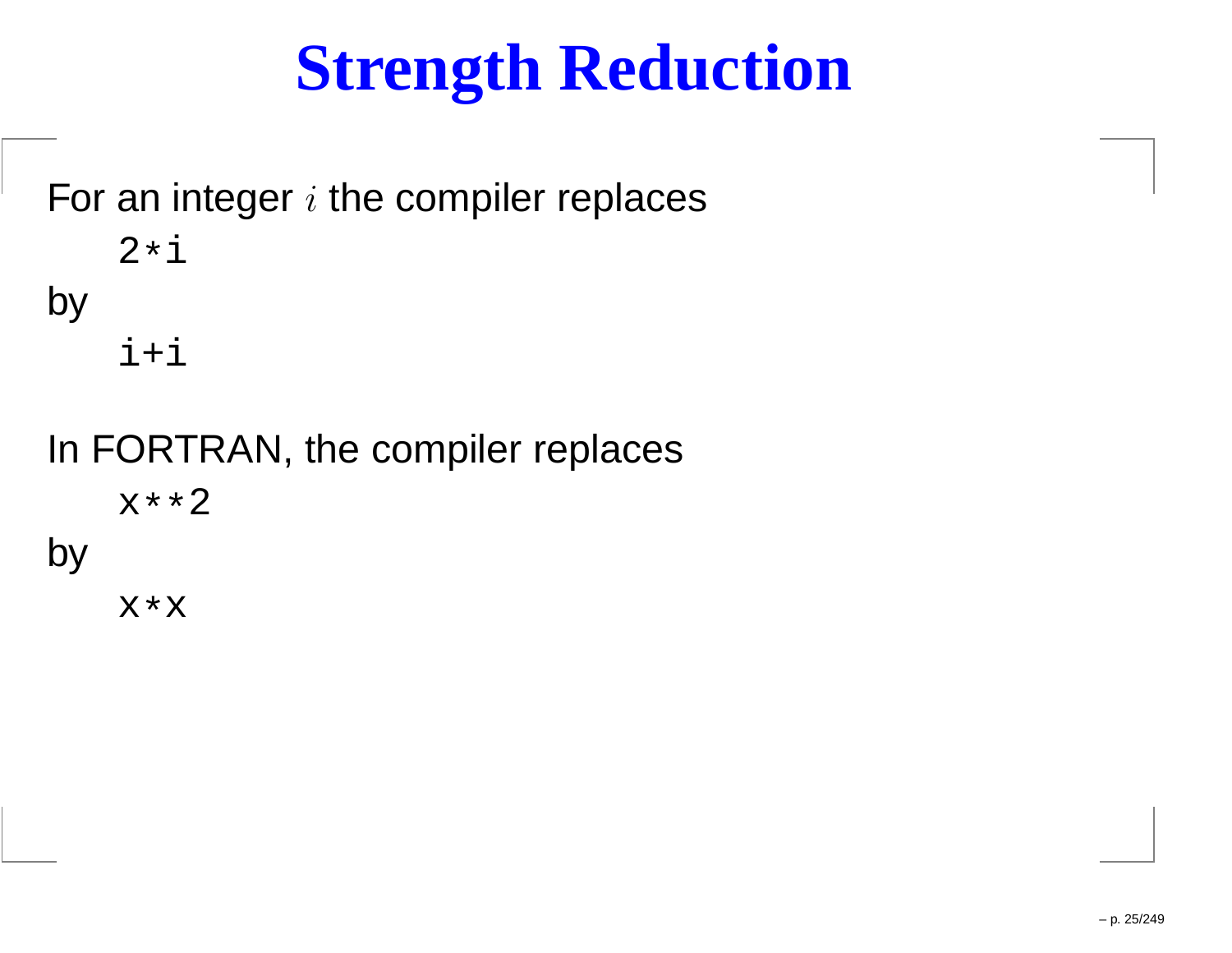## **Instruction Scheduling**

#### Instead of

 $a = b + c$ ; <sup>d</sup> <sup>=</sup> 2.0 \*a+e; $g = 2.0 * c;$ <sup>q</sup> <sup>=</sup> g+b \*2.0;

the compiler could evaluate

```
a = b + c;
g = 2.0
*c;
d = 2.0
*a+e;
q = g+b
*2.0;
```
 and try to optimize the use of the registers. This is <sup>a</sup> verycomplex optimization problem.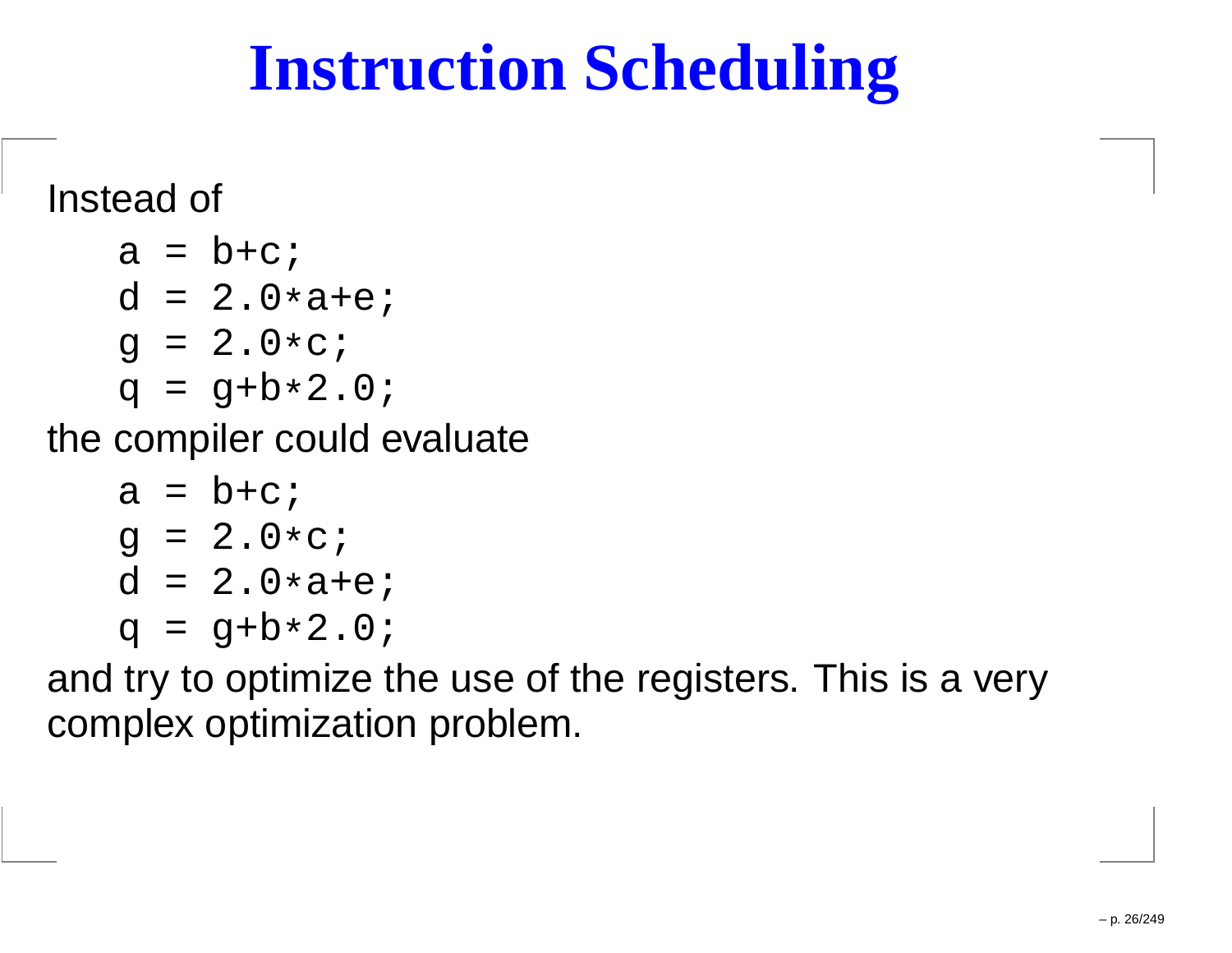## **Performance Optimization: Mult-Add**

Several processors perform a+b \*c as fast as one multiplication. Thus,

```
a = b+c
*d+f*g;
```
often is faster than

<sup>a</sup> <sup>=</sup> <sup>f</sup> \*g+c\*d+b;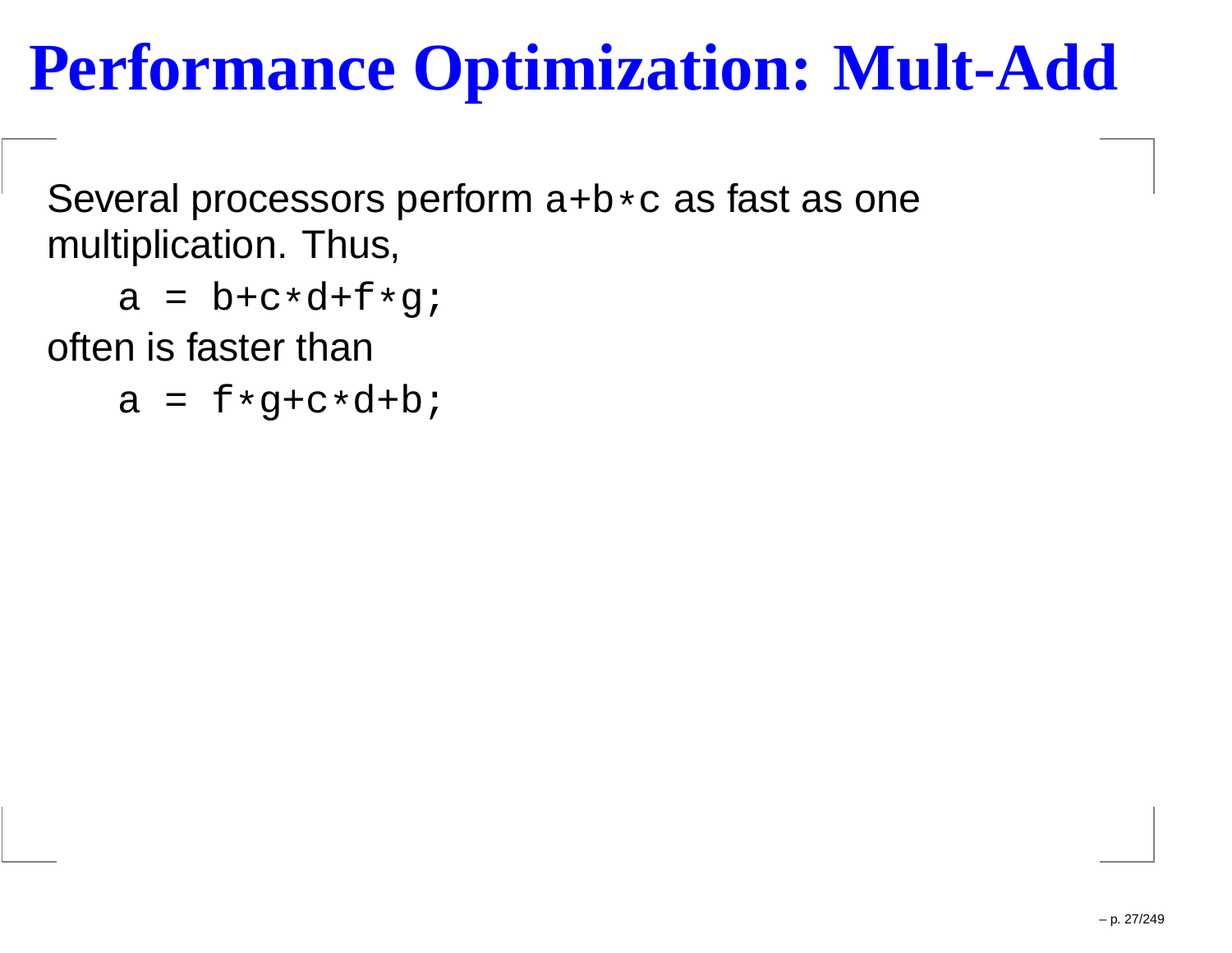## **Eliminating Overheads**

There exist <sup>a</sup> lot of ways to avoid overheads. A simple example is the following. Replace $if(sqrt(tt) < eps) { ... }$ by

if(tt <sup>&</sup>lt; eps \*eps) { ... }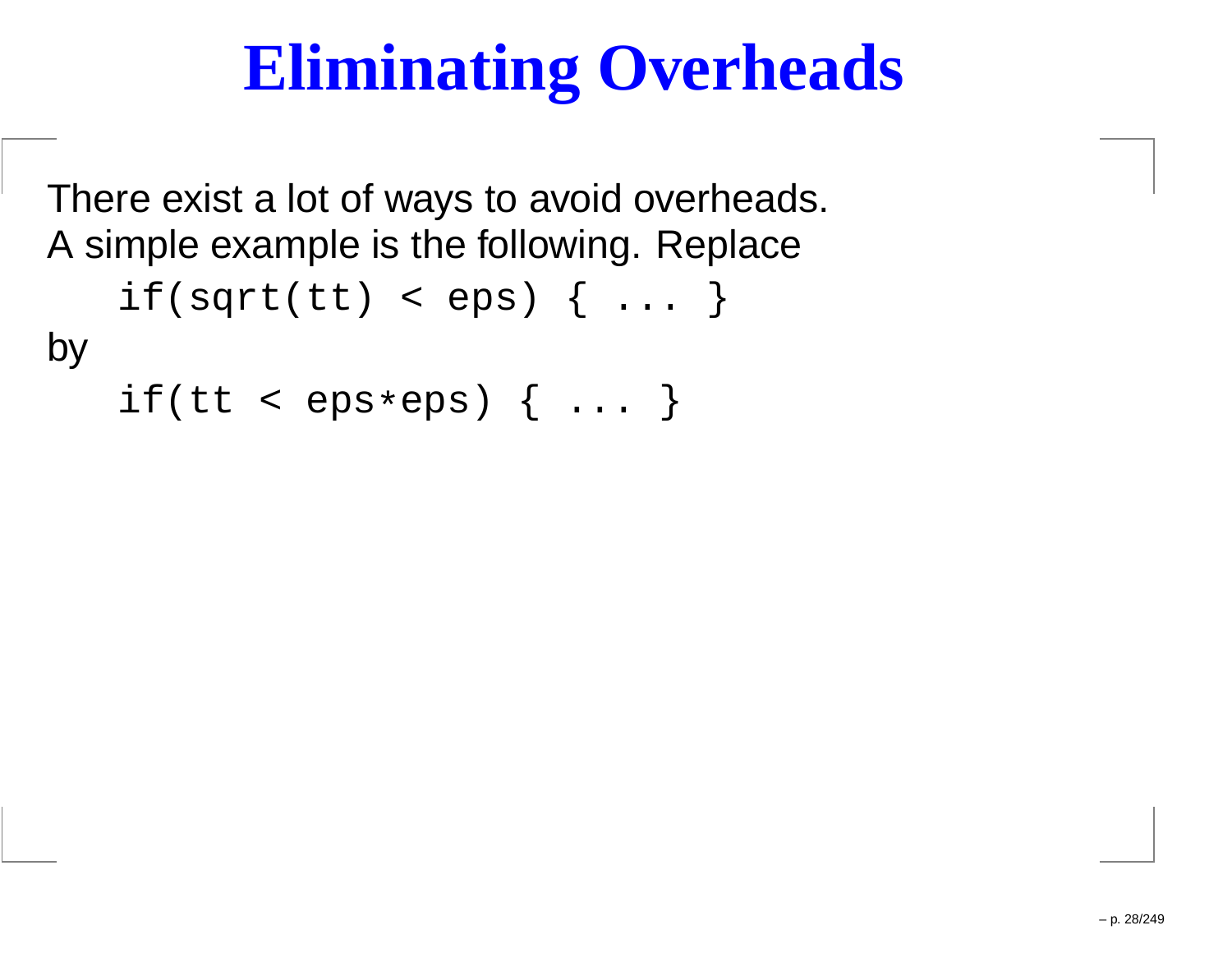# **Loop Unrolling**

Loop unrolling is the general concept to improve performance!

Instead

```
for(int i=0; i<n*m; ++i) Comp(i);
```
perform

```
for(int i=0; i<m*n; i=i+n)
   for(int j=0;j=n;j=j+1) Comp(i+j);
```
or

```
for(int i=0; i<m*n; i=i+n)
   Comp(i+0);Comp(i+1);...Comp(i+n-1);
```
Perform additional changes of the computations in the interior loop!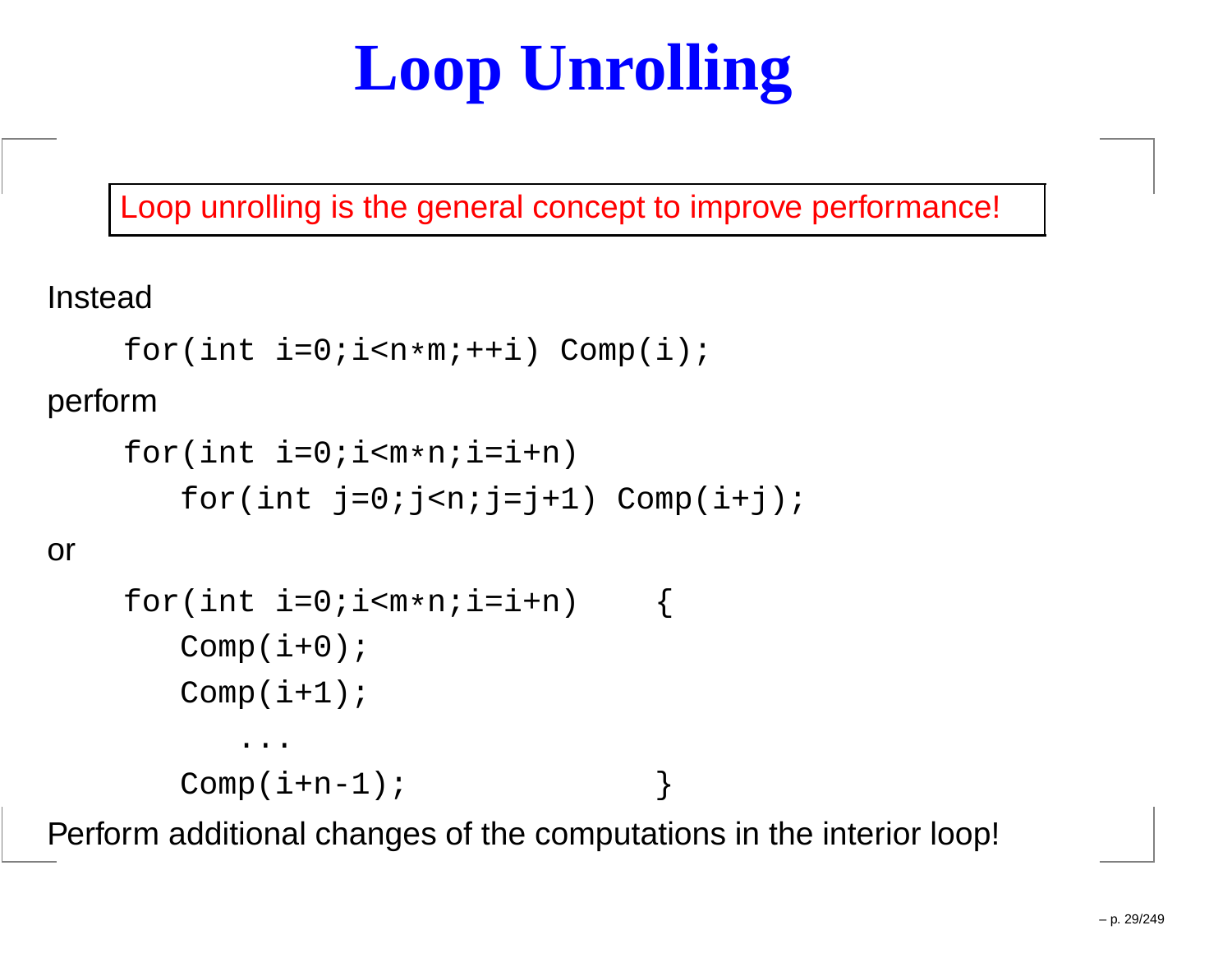# **Loop Unrolling**

Loop unrolling can optimize the performance of <sup>a</sup> code by

- **Software pipelining**
- instruction parallelization
- improvement of the memory access.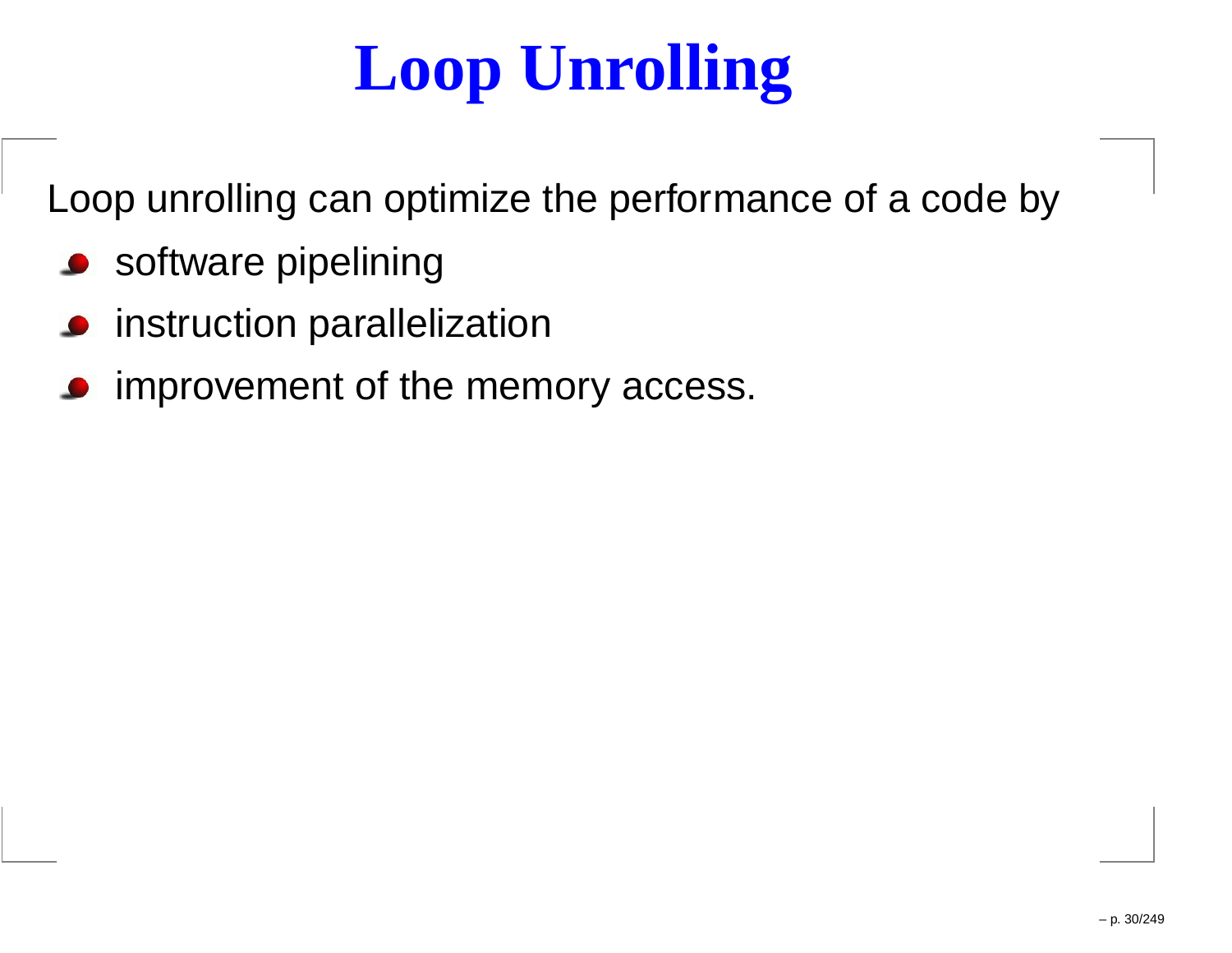#### **Instruction-Parallelization**



– p. 31/249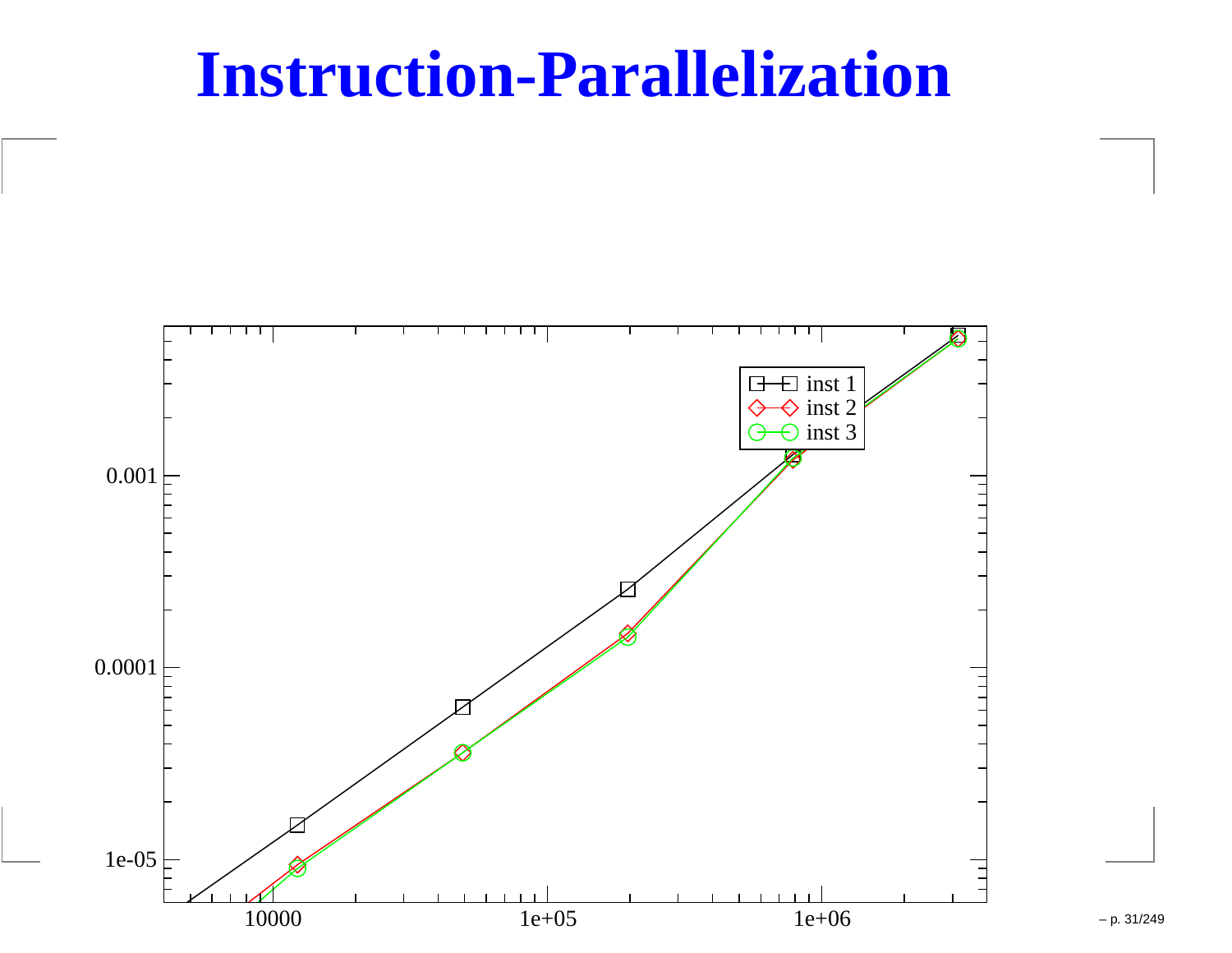### **Pentium 4 - Vectorization**

The Pentium <sup>4</sup> architecture allows two floating point instructions per cycle by SSE2 floating point instructions. Using the option  $-xw$  for the Intel-Compiler this leads to a so called "vectorization". For example the compiler showsthe output:

cpc -O3 -xW -c main.cc main.cc(32) : (col. 3) remark: LOOP WAS VECTORIZED. main.cc(84) : (col. 5) remark: LOOP WAS VECTORIZED. icpc -O3 -xW -o run main.o -lm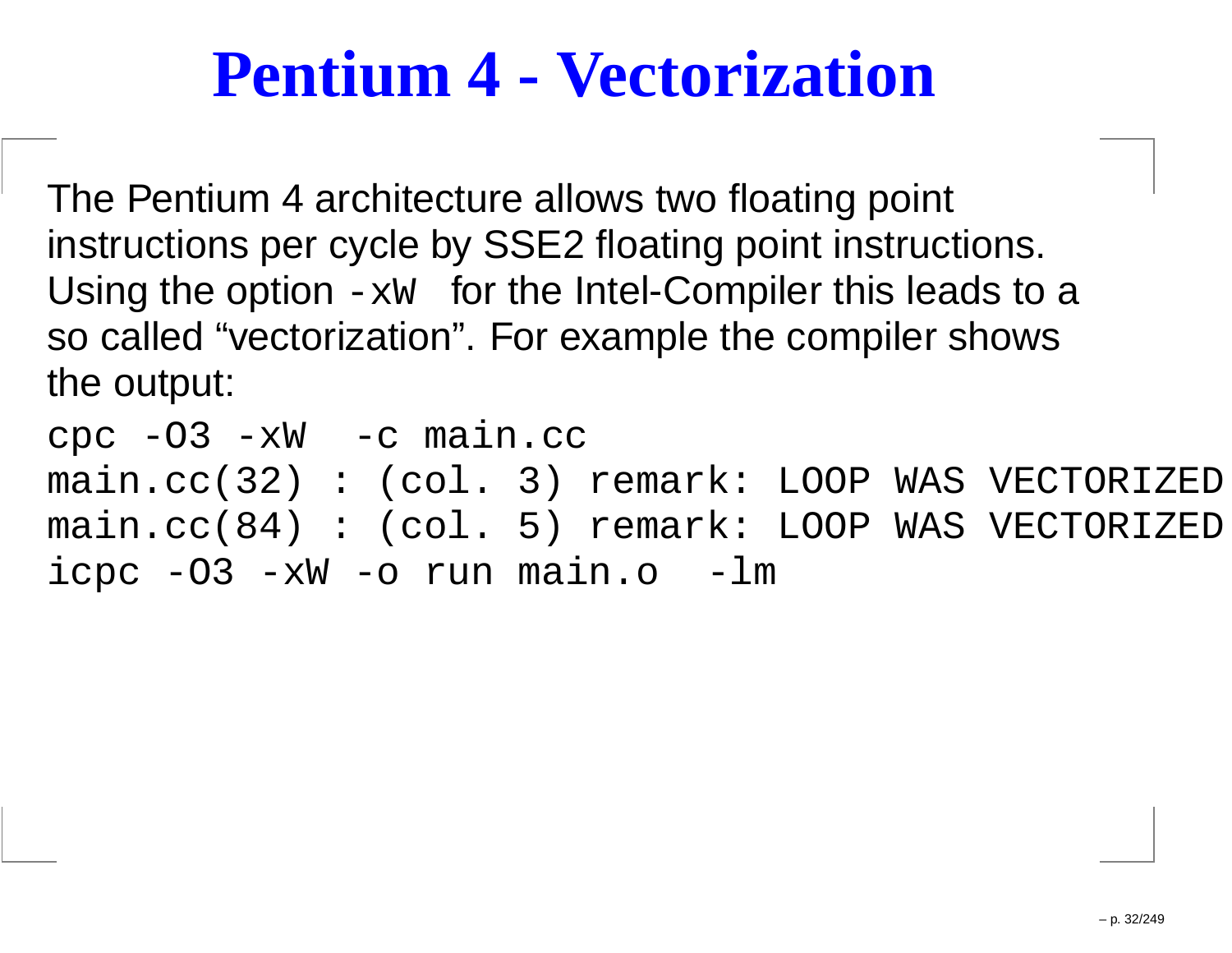#### **Pentium 4 - Vectorization**

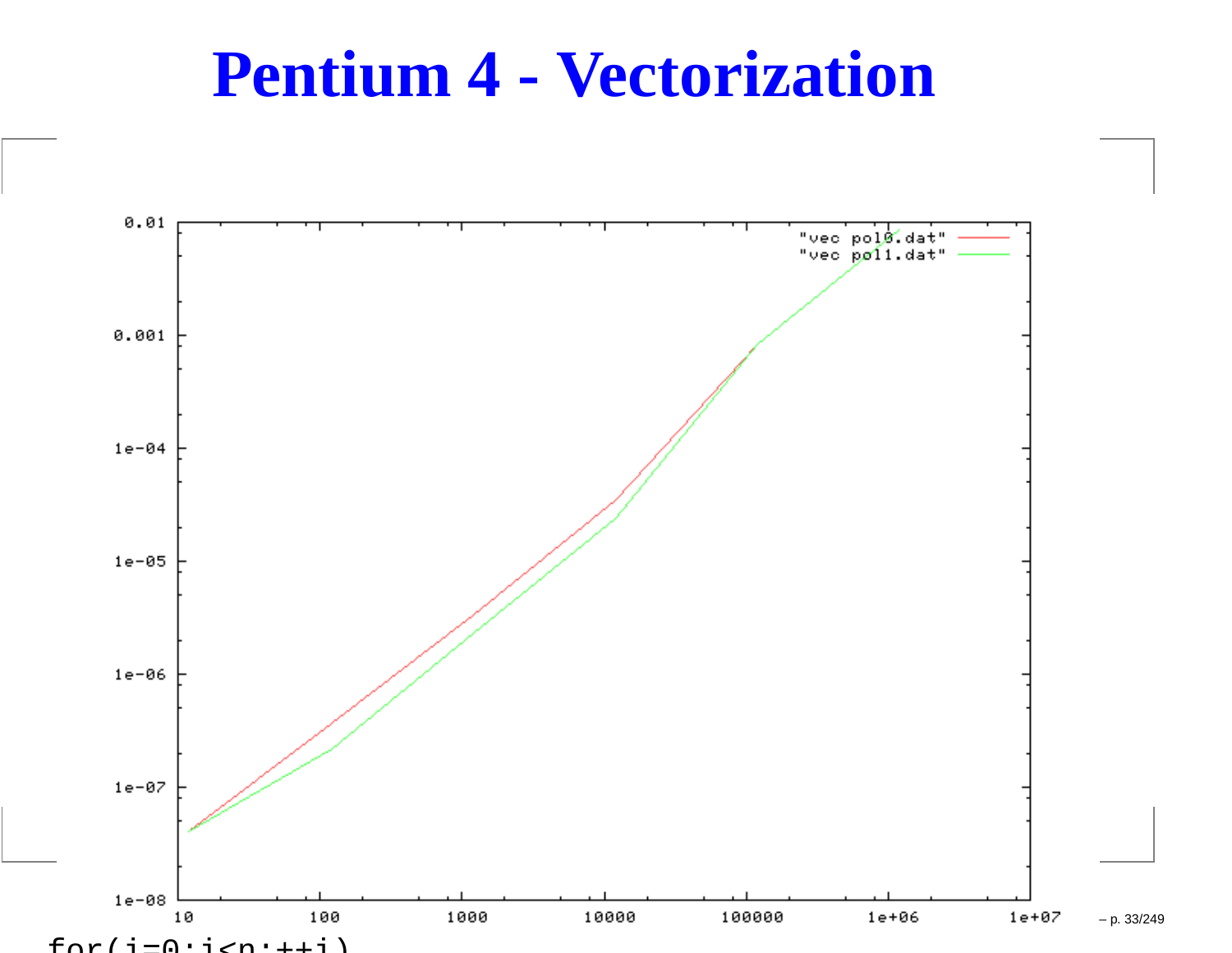#### **Pentium 4 - Vectorization**

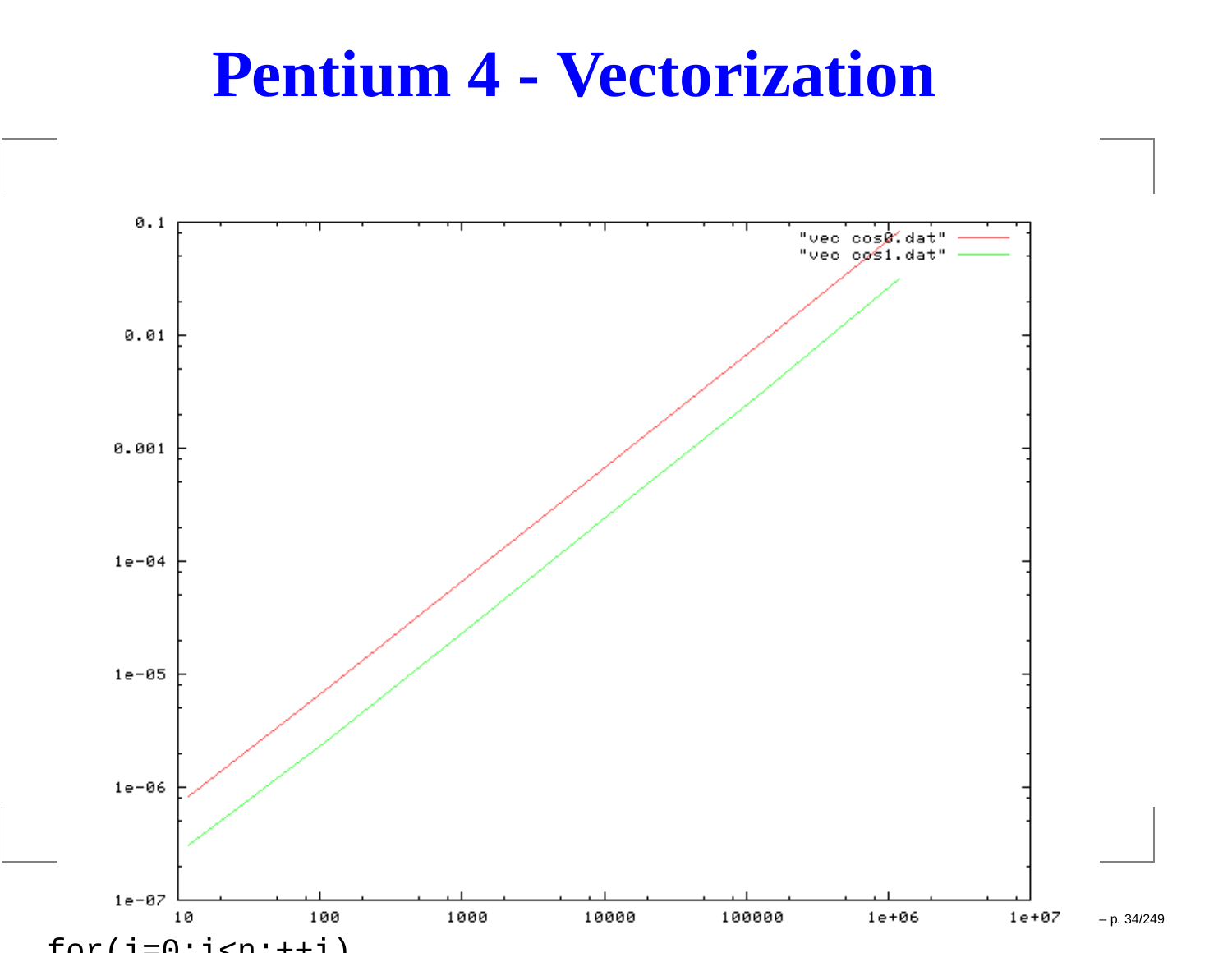### **Improvement of Memory Access**



– p. 35/249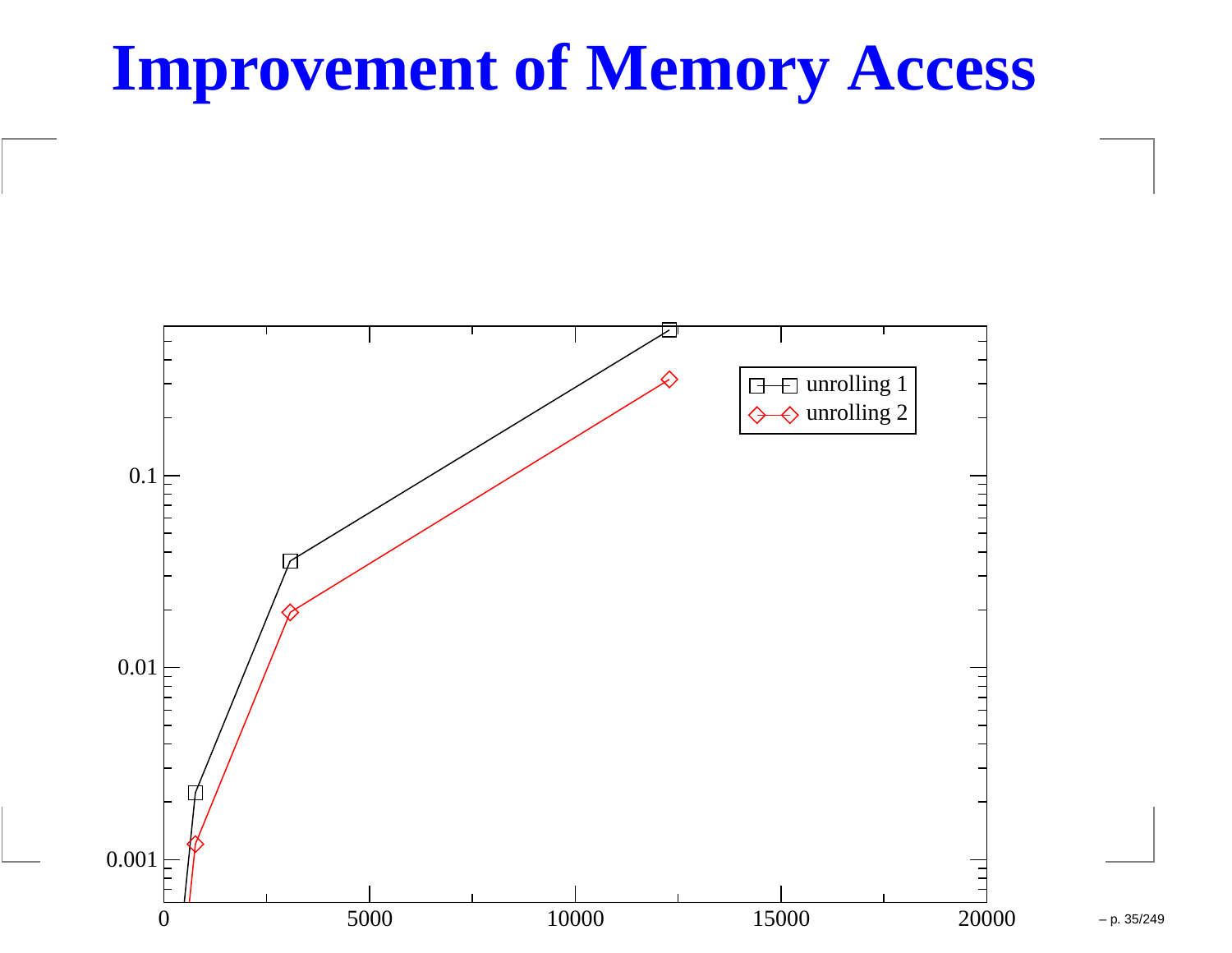## **Automatic Loop Unrolling**

Loop unrolling is often automatically performed by the compiler. But in some cases it is impossible for the compilerto unroll <sup>a</sup> loop. An example is:

```
sum = 0.0;
    for(int i=0:i<n;i=i+1)for(int j=0; j=n; j=j+1) {
               \texttt{sum} = \texttt{sum} + \texttt{x[i][j]} * (\texttt{i} * \texttt{i} + \texttt{j} * \texttt{j});}<br>}
By hand it is possible to do a loop unrolling with respect to iand j.
```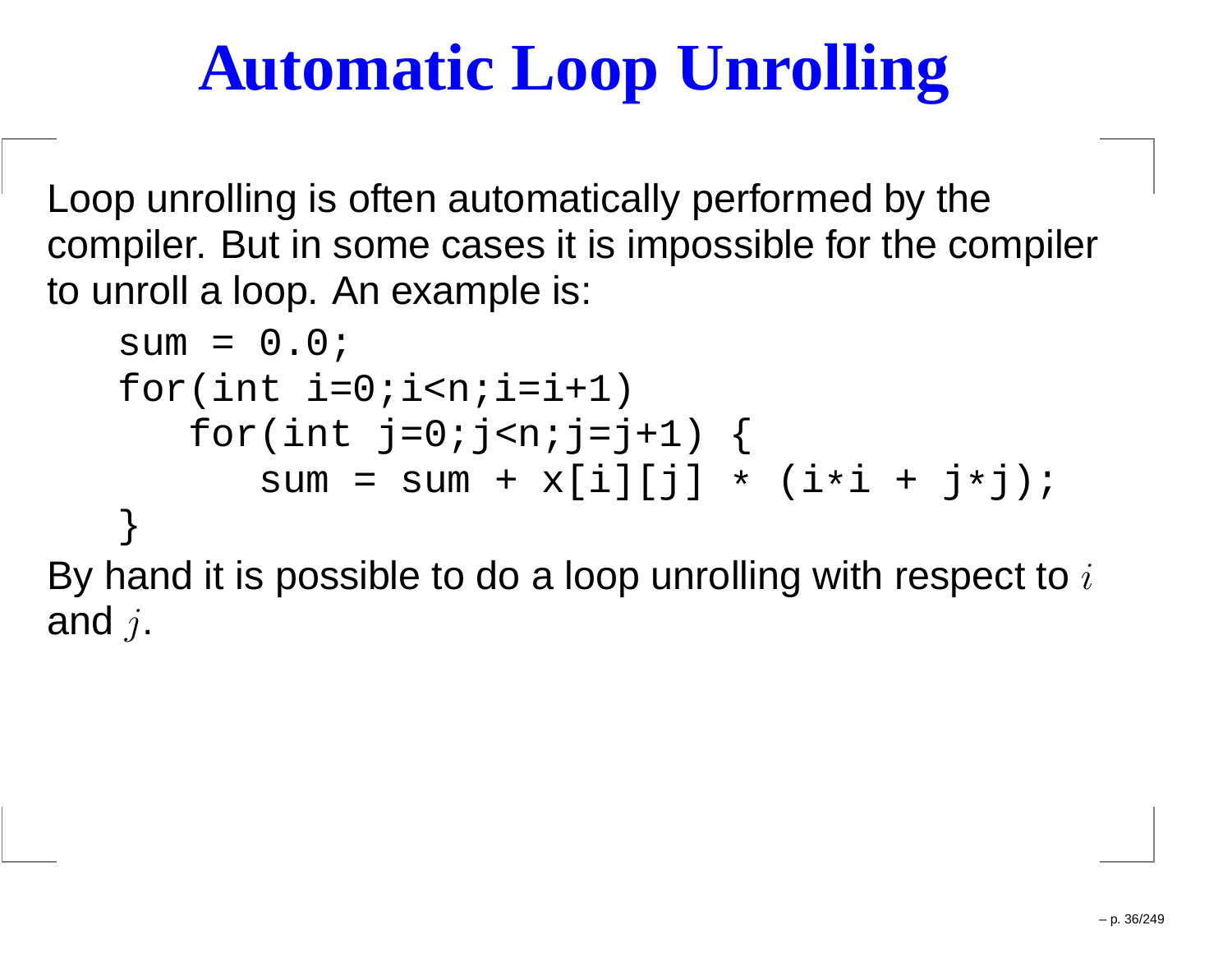# **Limit of Loop Unrolling**

There is <sup>a</sup> limit for the size of loop unrolling. This limit iscaused by

- <sup>a</sup> limited number of registers and
- overhead caused by too small loops and <sup>a</sup> loop length, which is not a multiple of the size of the interior loop.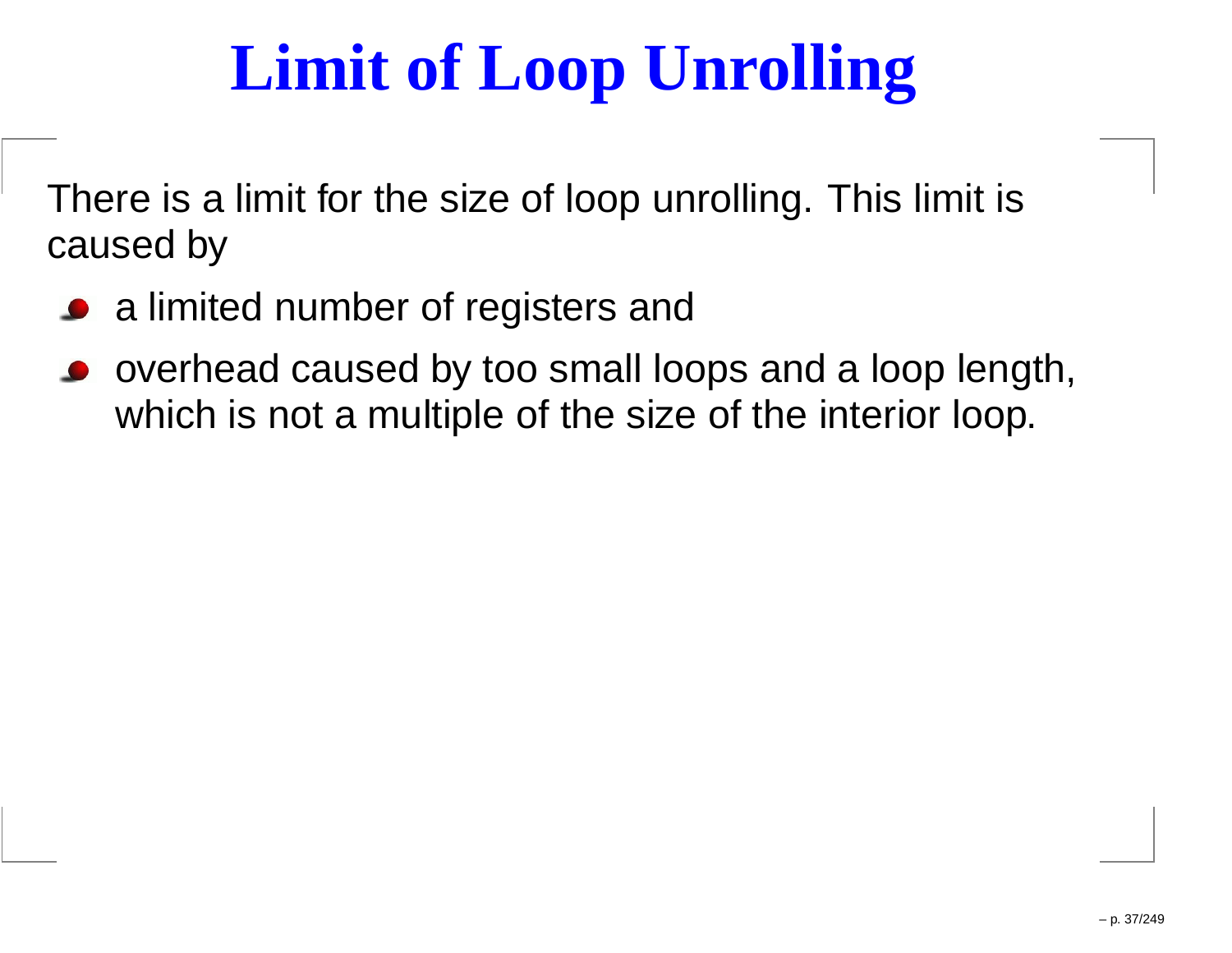# **Optimization of Memory Access**

—→ Optimization of memory access is very important in<br>HPCI HPC!

The general rule is:

—→ Optimize data locality!<br>This means compute with

This means compute with data from cache!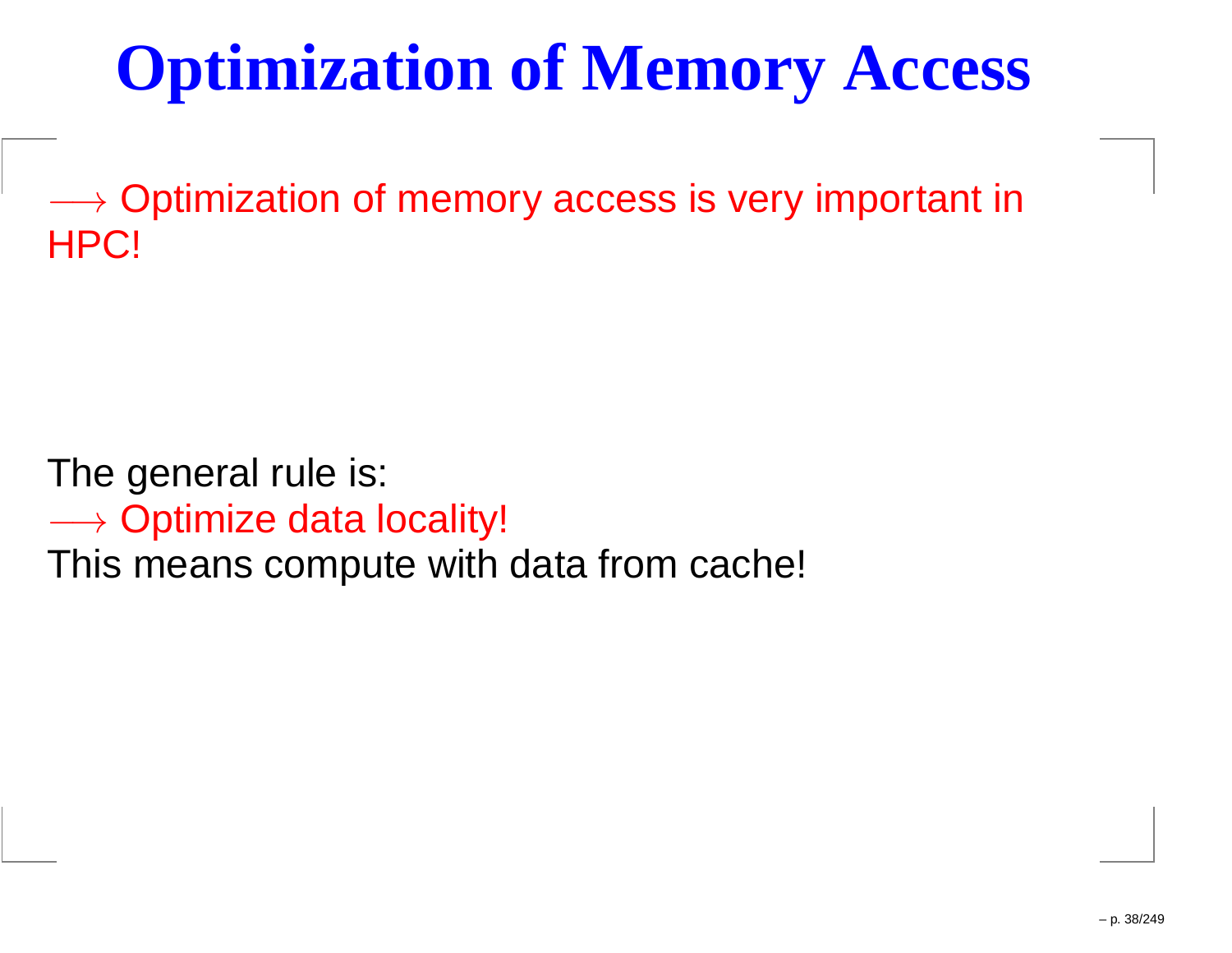## **Example in FORTRAN**

```
dimension a(n,n), b(n,n)LOOP A
     do 10,i=1,n
     do 10,j=1,n
10 a(i,j)=b(i,j)
*b(i,j)+1.anddimension a(n,n), b(n,n)LOOP B
     do 10,j=1,n
     do 10,i=1,n
10 a(i,j)=b(i,j)
*b(i,j)+1.Which version is faster?
```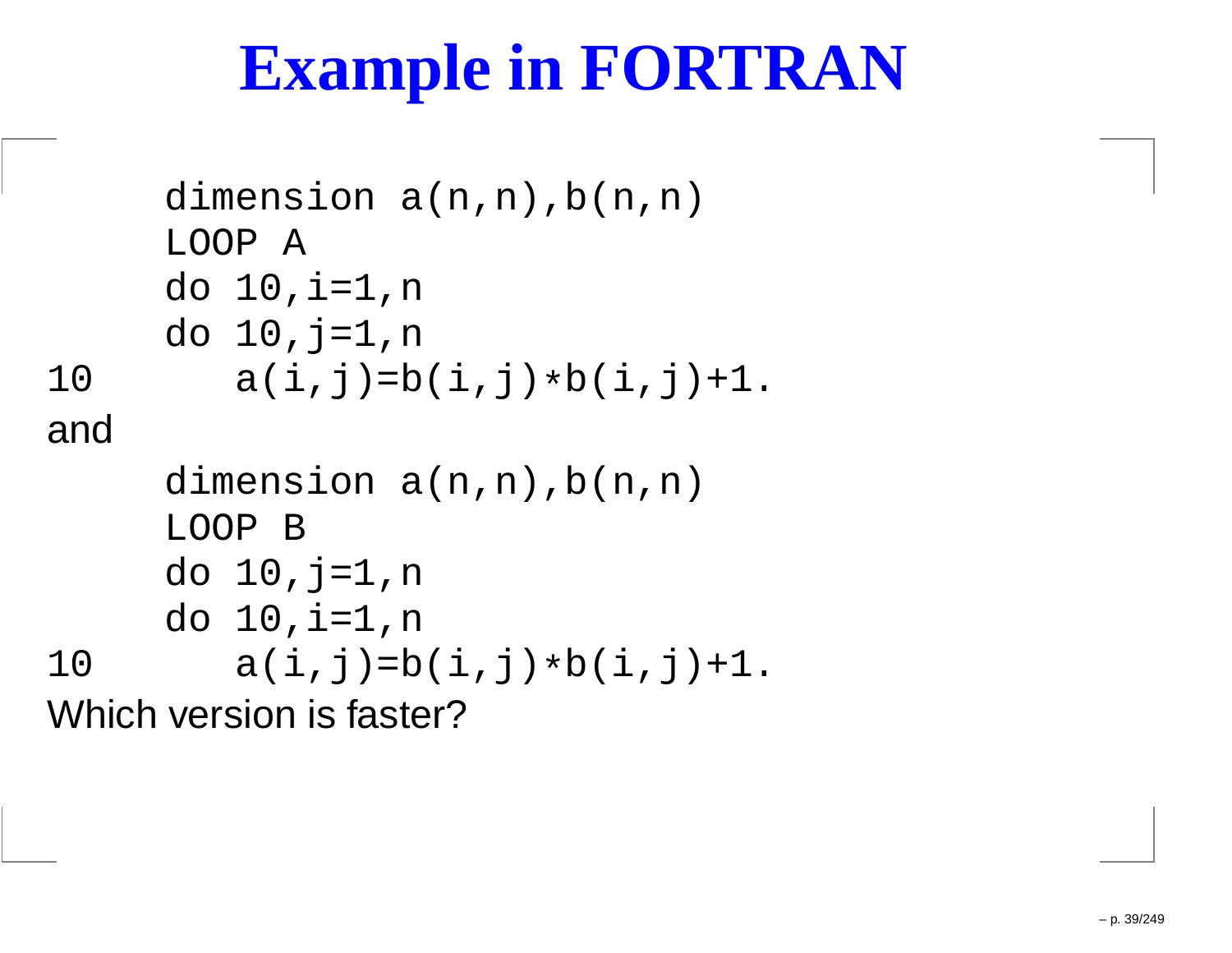# **Example in C**

```
double a[n][n], b[n][n];
     // LOOP A
     for(i=0;i< n{i++i})
for(j=0;j<n;++j)
a[i][j]=b[i][j]*b[i][j]+1.0;anddouble a[n][n], b[n][n];
     // LOOP B
     for(j=0; j<n++j)
for(i=0;i<n;++i)
a[i][j]=b[i][j]*b[i][j]+1.0;Now, loop A is faster!
```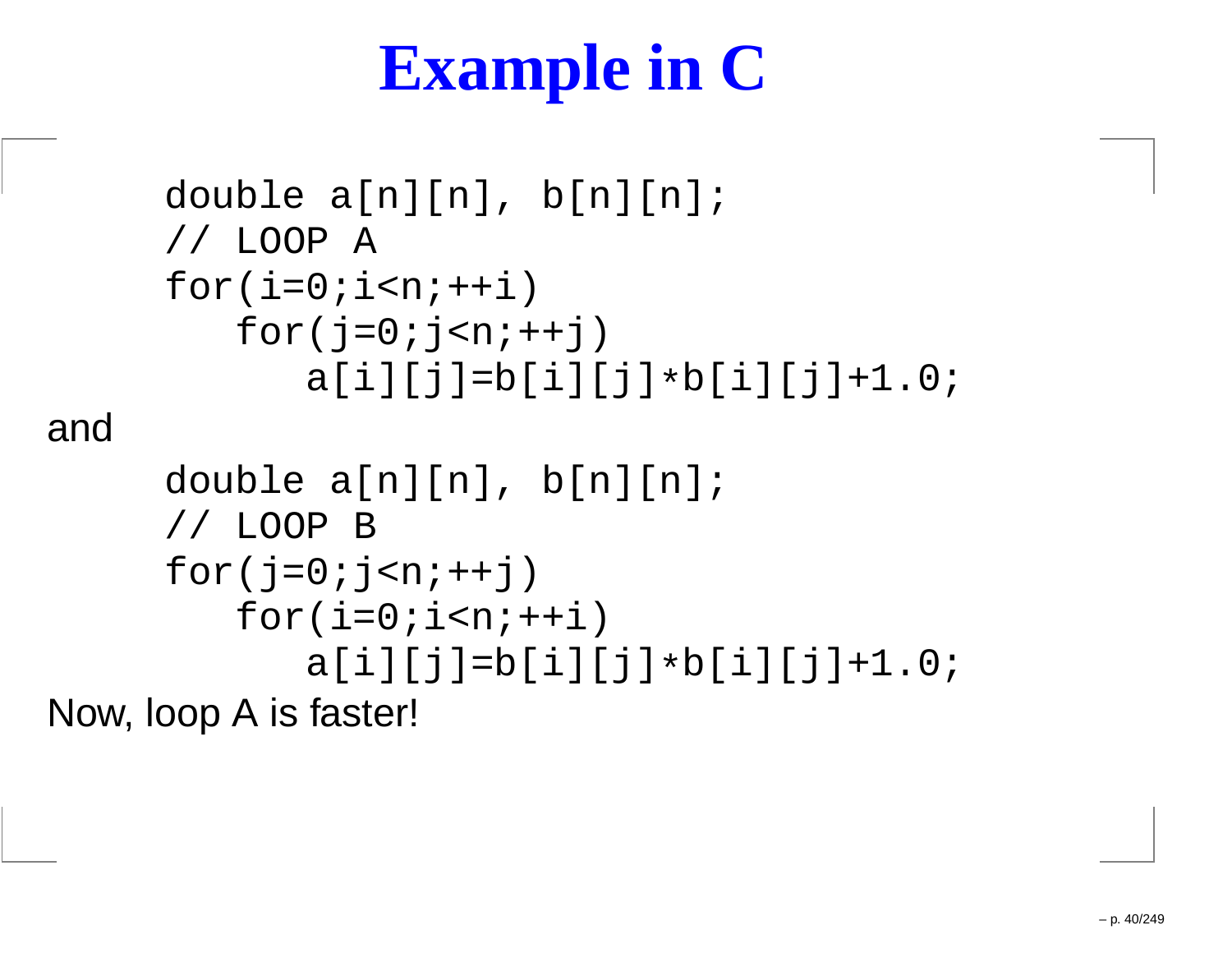## **Dynamic Memory Allocation C++**

```
double **a, **b;
a = new double
* [n];
b = new double
* [n];
for(i=0;i<n++i) {
  a[i] = new double[n];
 b[i] = new double[n];
}// LOOP C
for(i=0;i< n{i++i})
for(j=0;j<n;++j)
a[i][j]=b[i][j]*b[i][j]+1.0;
```
 Now, the data of a are cut in several pieces. This leads to less data locality and optimizations as vectorization cannot be performed in an optimal way.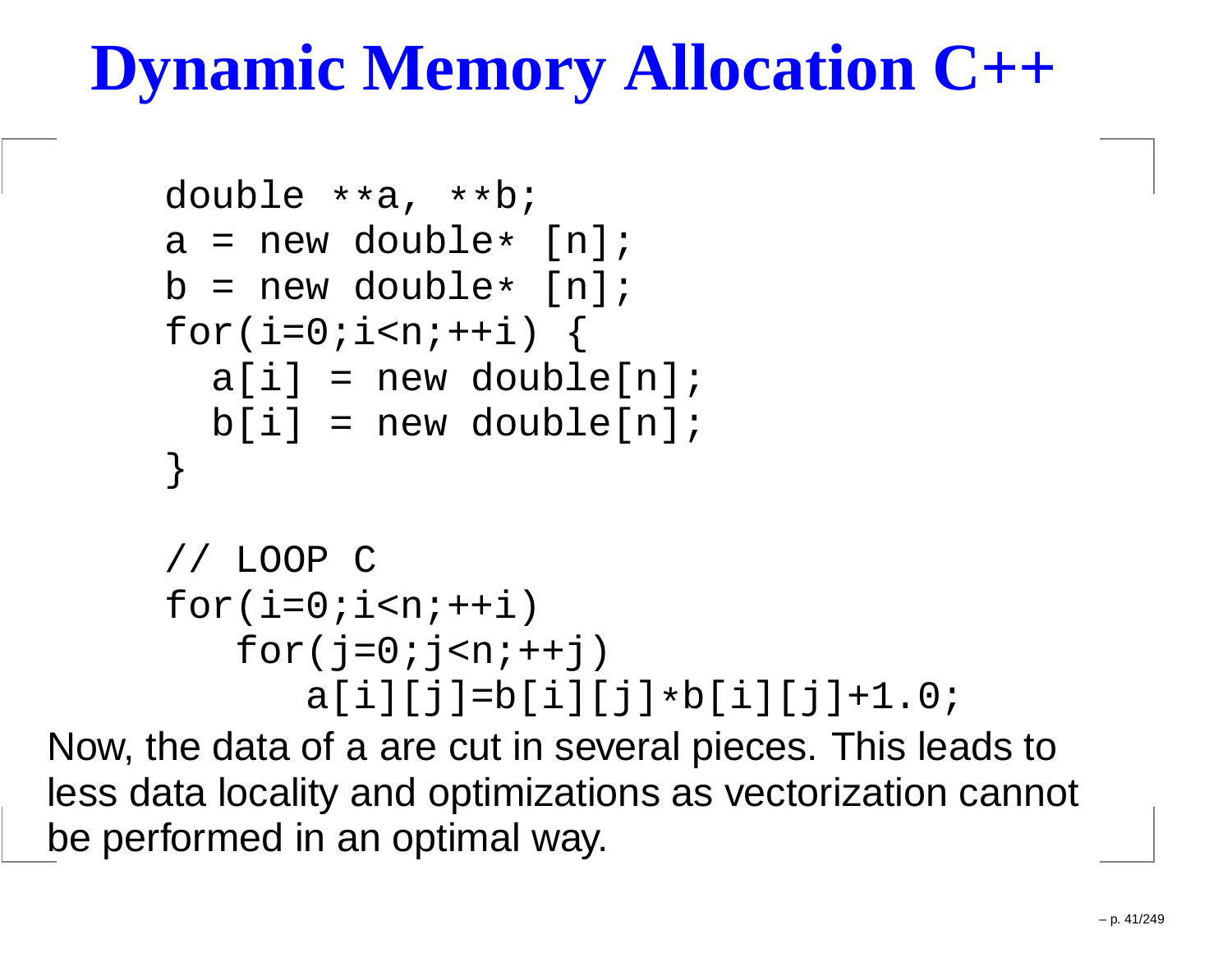# **Efficient Dynamic Memory Allocation**

The following code leads to <sup>a</sup> better data allocation:

```
double *a, *b;

a = new double[n
*n];
b = new double[n
*n];// LOOP C
for(i=0;i< n{i++i})
for(j=0;j<n;++j)
a[i*n+j]=b[i*n+j]*b[i*n+j]+1.0;
```
 Using such <sup>a</sup> data structure, an optimal performance canbe obtained on vector machines.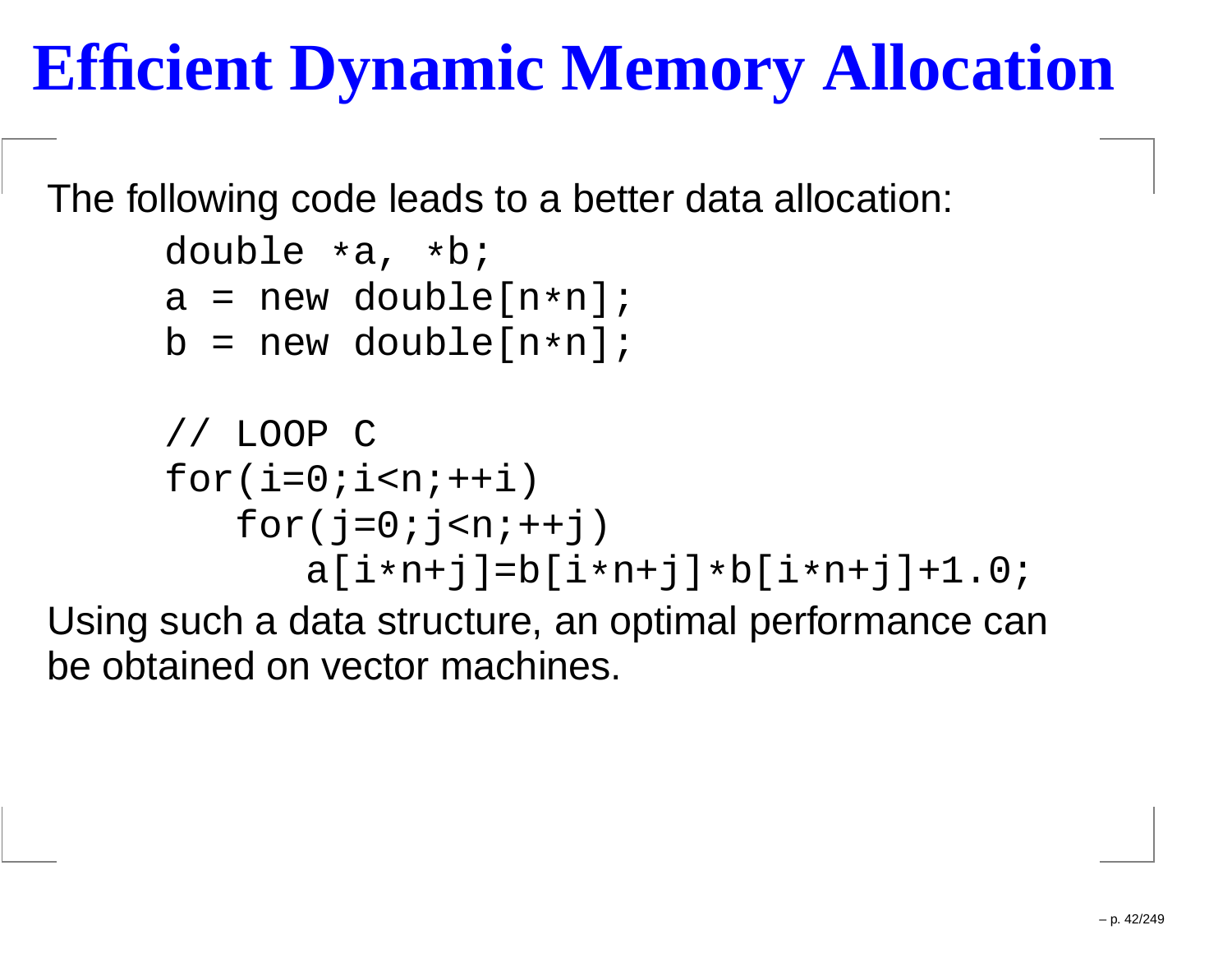# **Loop Fusion**

#### Consider the follwing code. Instead of

```
for(i=0;i< n{i++i})
u[i] = u[i] + tau * g[i];
for(i=0;i< n{i++i})r[i] = b[i] + alpha * g[i];
```
implement

```
for(i=0;i<n++i) {
   u[i] = u[i] + tau * g[i];r[i] = b[i] + alpha * g[i];}
```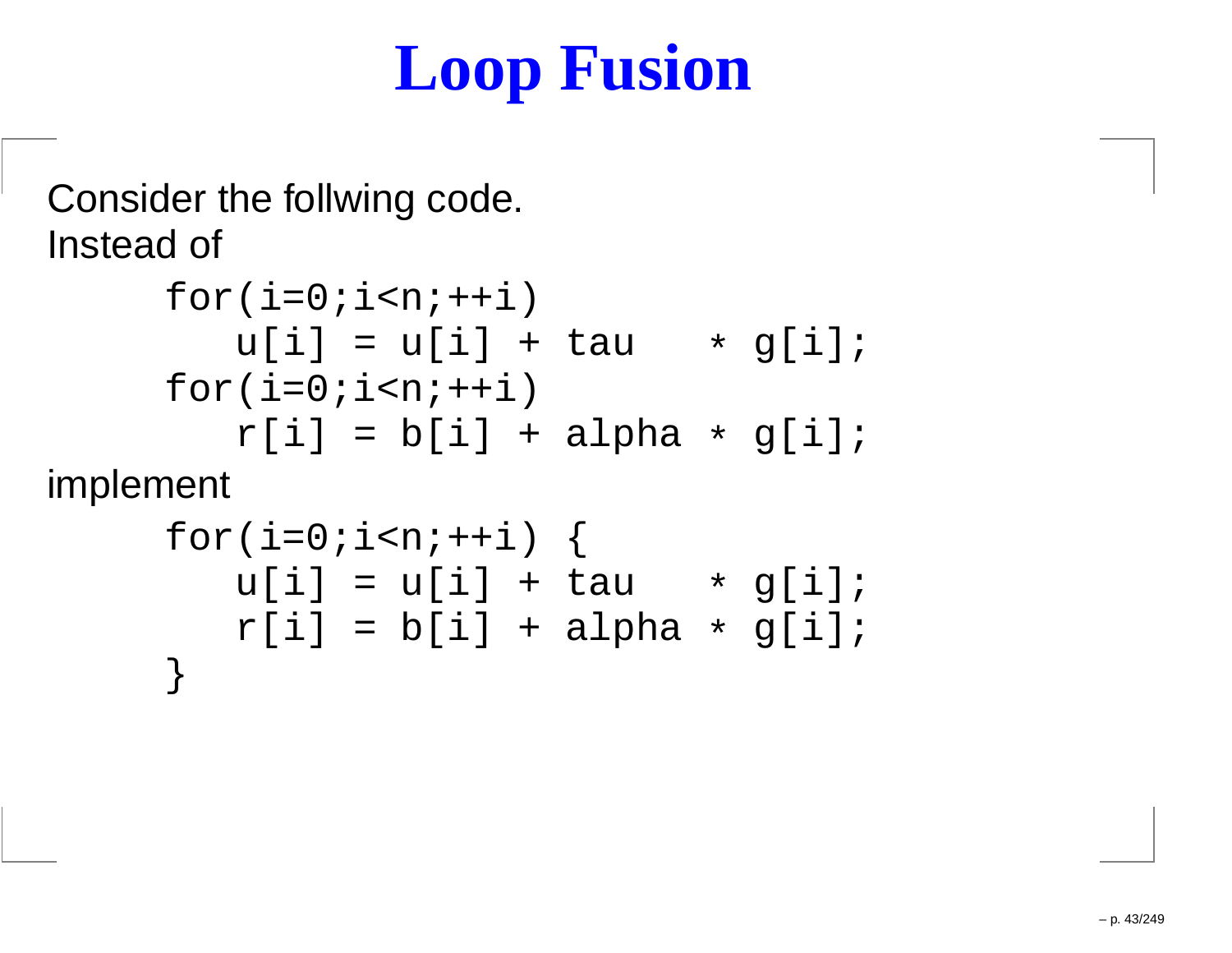### **Data Layout**

Construct <sup>a</sup> data layout such that the computations can bedone locally.

As an example consider the coordinates of particles. InFORTRAN write

```
dimension r(3,n)
```
instead of

dimension  $rx(n)$ ,  $ry(n)$ ,  $rz(n)$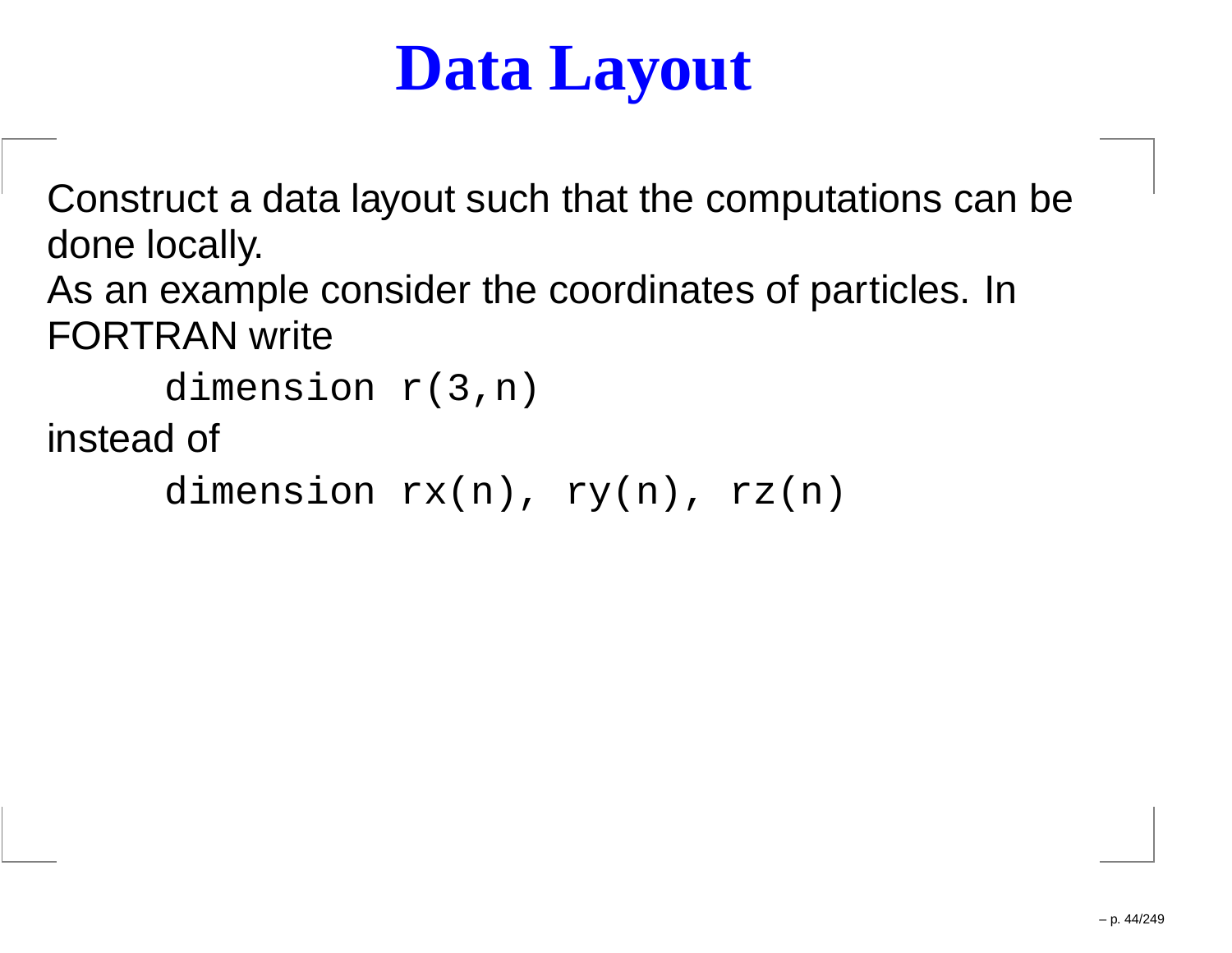# **Blocking**

Blocking is similar to loop unrolling. Consider the matrix transposition

dimension  $a(n,n)$ ,  $b(n,n)$ LOOP <sup>A</sup> do 10,i=1,n do  $10$ ,  $j=1$ , n 10 b(i,j)= $a(j,i)$ Subdivide the index set  $(1, 1)$  ...  $(1, n)$ . . . ... . . . $(n, 1)$  ...  $(n, n)$   $(k_1 + s, k_2)$  ...  $(k_1 + s, k_2 + s)$ in small blocks of size  $s\ast s$ :  $(k_1, k_2)$  ...  $(k_1, k_2 + s)$  ... Then, perform the matrix transposition on each of these blocks. The size of the cache must be larger than  $2*s*s$ .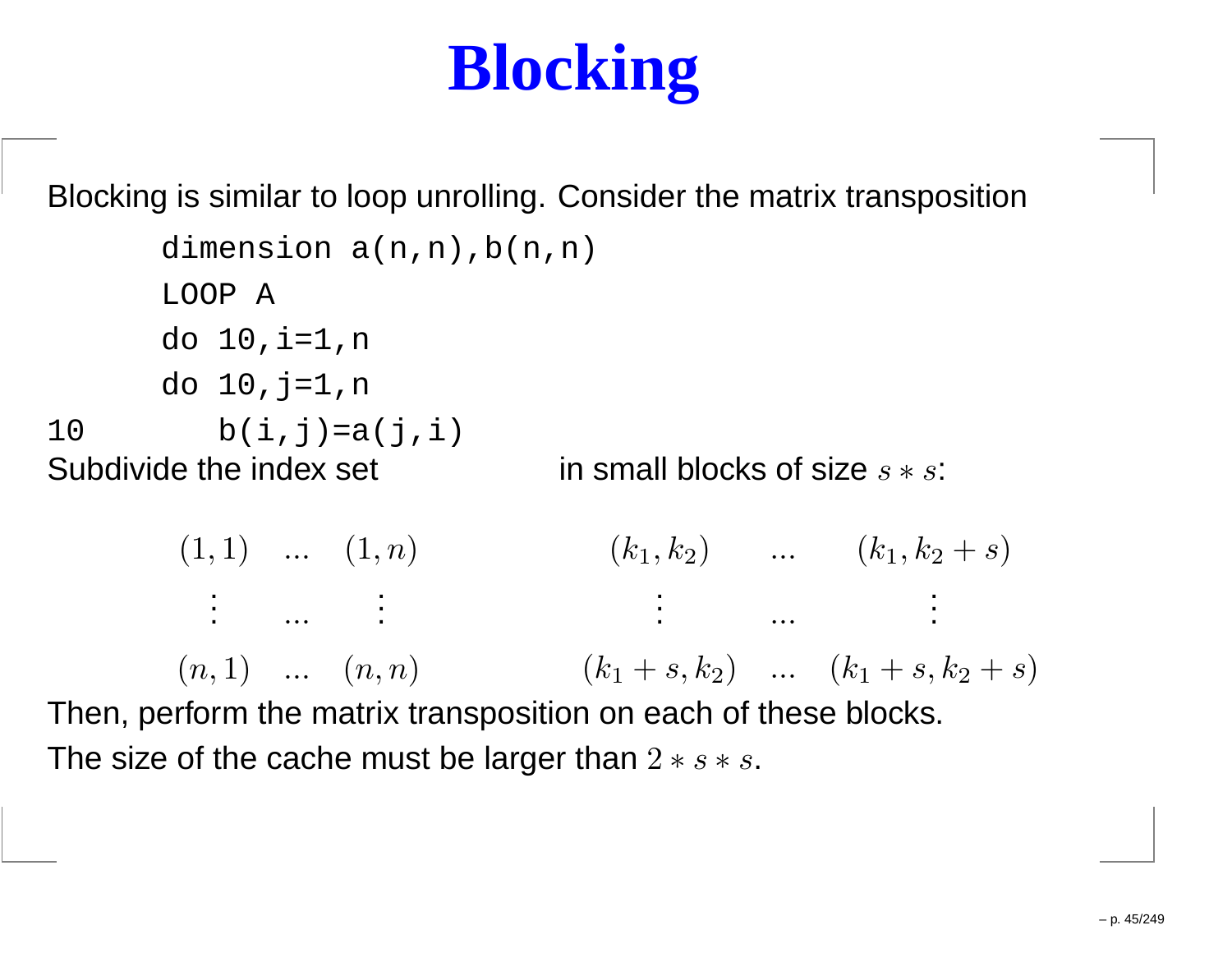# **Automatic Optimization**

Compilers try to perform an automatic optimization. In particular, FORTRAN compilers are able to optimize <sup>a</sup> codeby loop unrolling and automatic instruction parallelization. Using C or C++, there is a problem with *aliasing*. Let us consider the program

```

void f(double
*a,double*b,double*c,double*d){
for(int i=0;i<n;++i)
      a[i] = b[i] + c[i]
* d[i];
   } }
```
Then, the C compiler does not know whether **b**[i] and a [i-1] point to the same value or not. Therefore, some compilers cannot perform an automatic optimization in thiscase.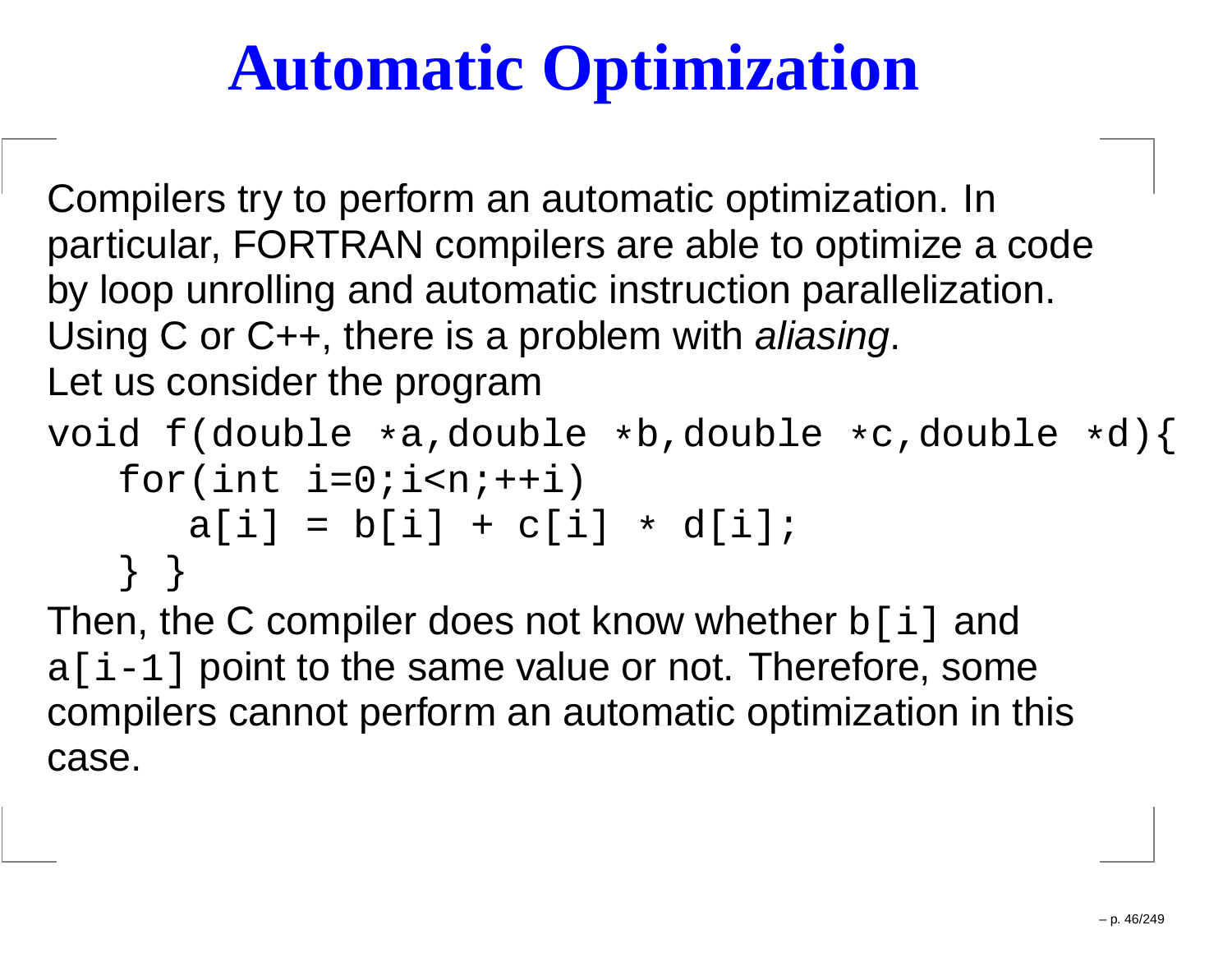# **Keyword** restrict

To avoid the problem with *aliasing* some compilers support the keyword restrict or \_restrict for pointers as<br>' follows:

```
double * restrict a;<br>deuble : restrict b;
double * restrict b;<br>deuble : restrict s;
double * restrict c;<br>deuble : restrict d;
double * restrict d;
for(int i=0;i<n;+i)
     a[i] = b[i] + c[i] * d[i];}<br>}
```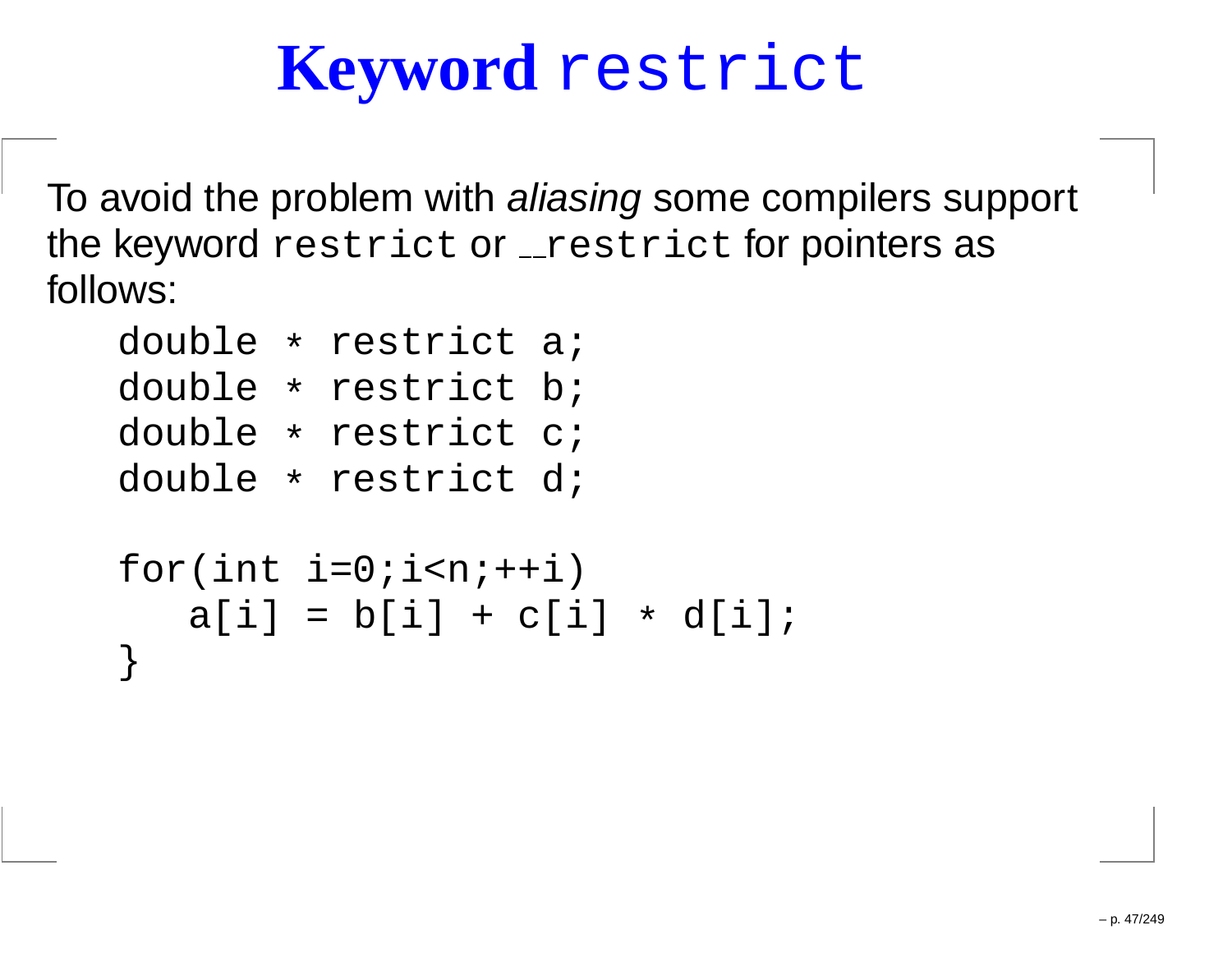# **Shared Memory Computer Architecture**

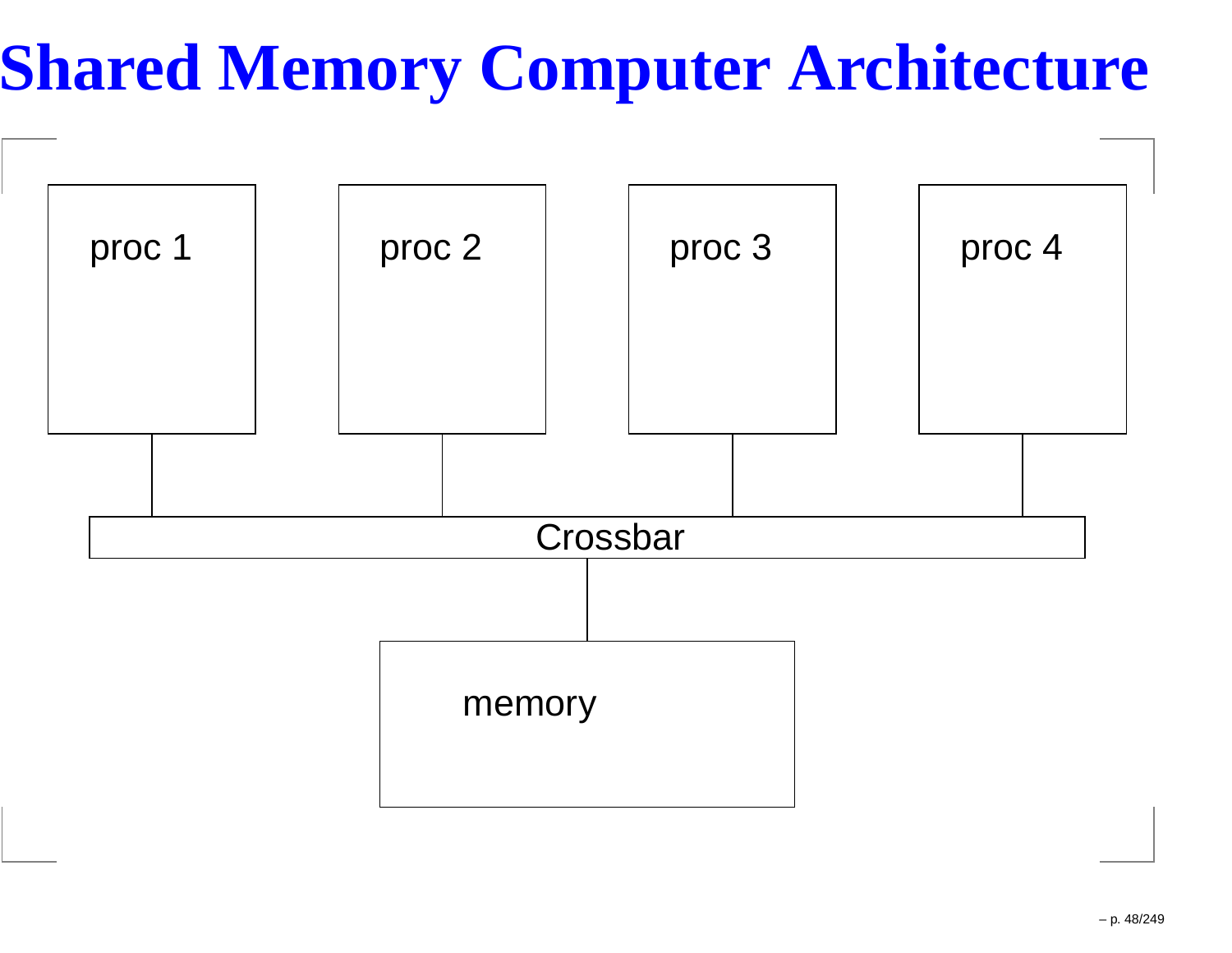### **Parallelization with OpenMP**

The parallelization with OpenMP is based on

- threads
- the usage of pragmas like # pragma omp parallel for  $\bullet$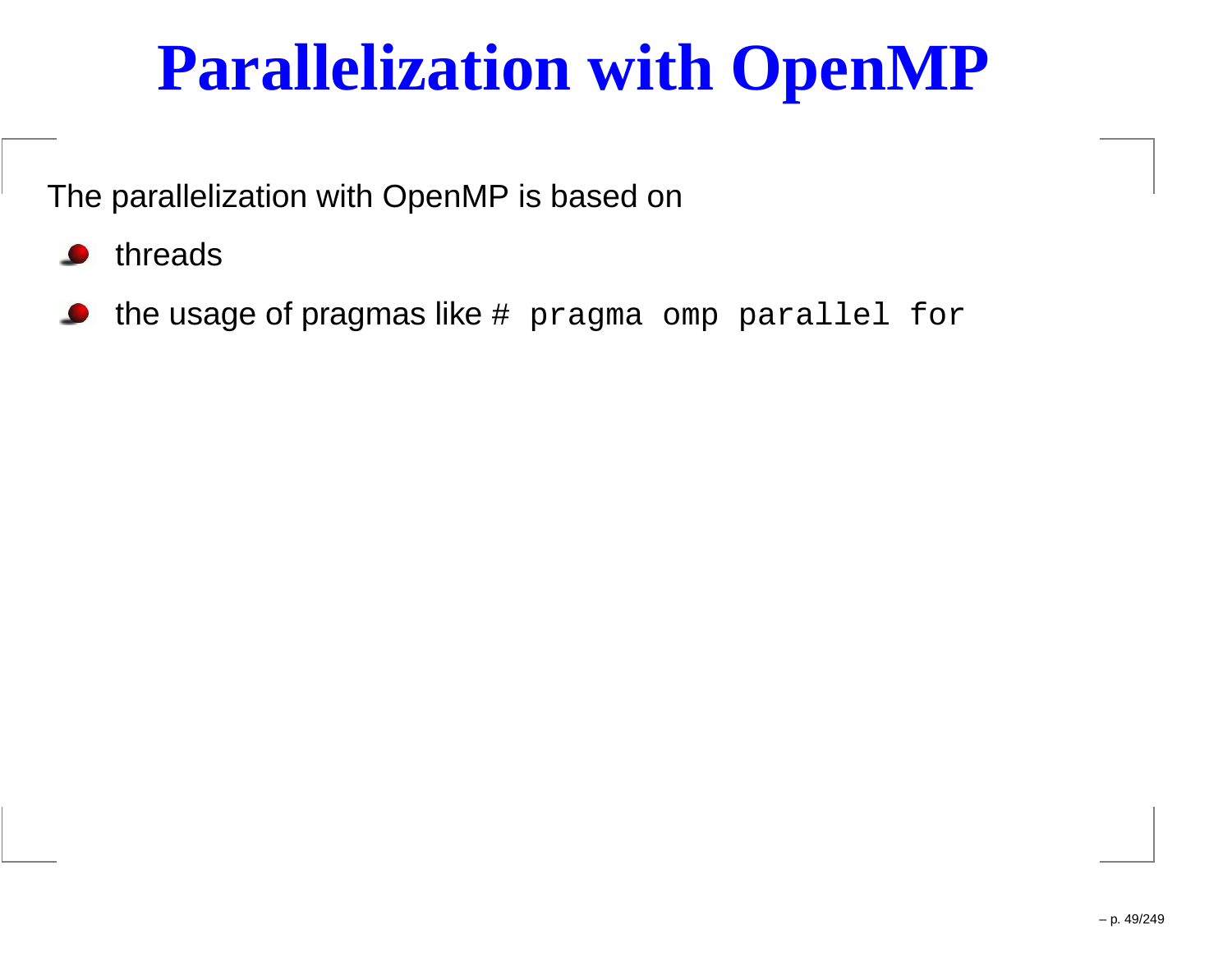#### **Parallelization with OpenMP**

A simple parallelization of  ${\tt for}$  loops in OpenMP can be obtained as follows:

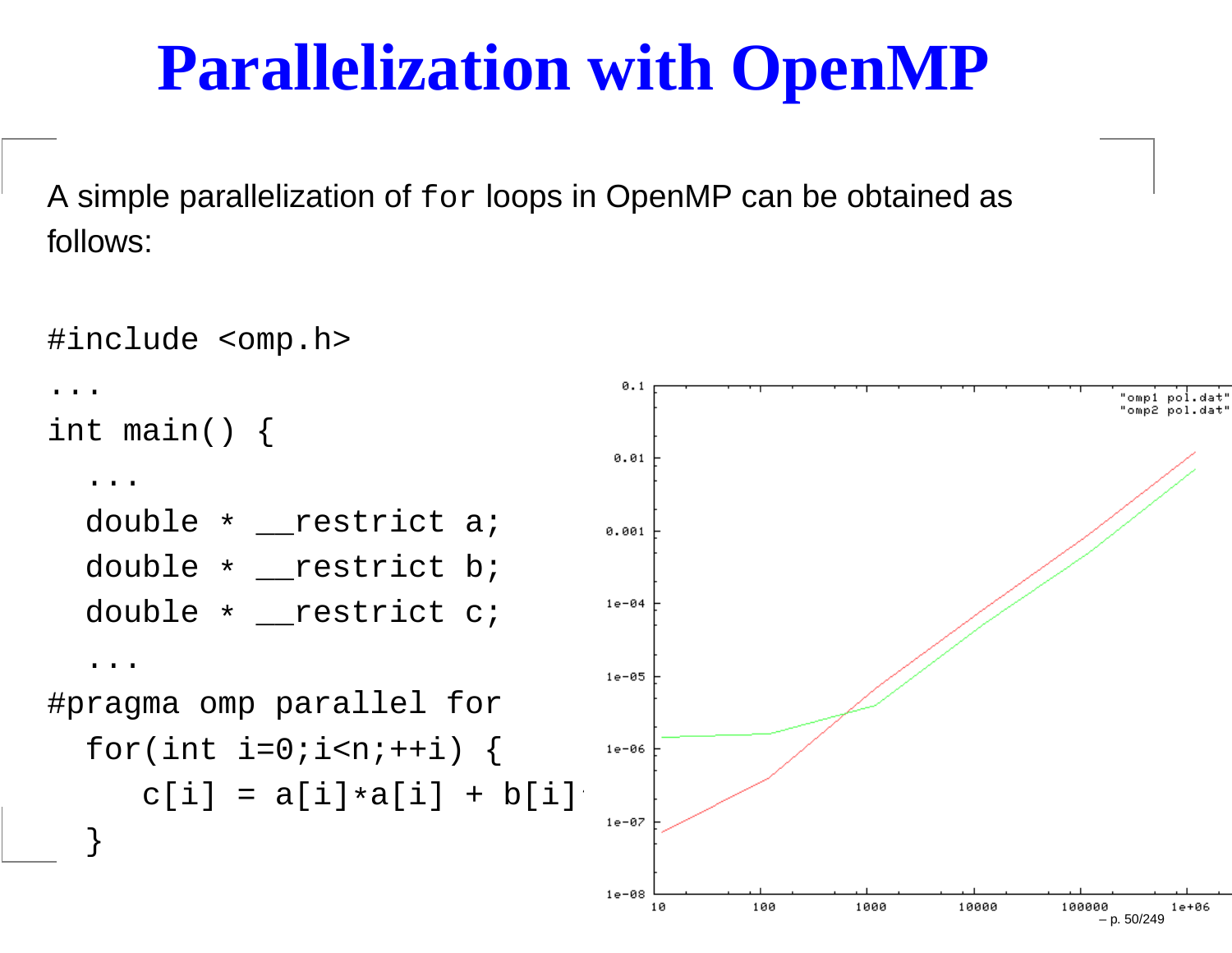# **Usage of restrict with OpenMP**



Parallelization with and without restrict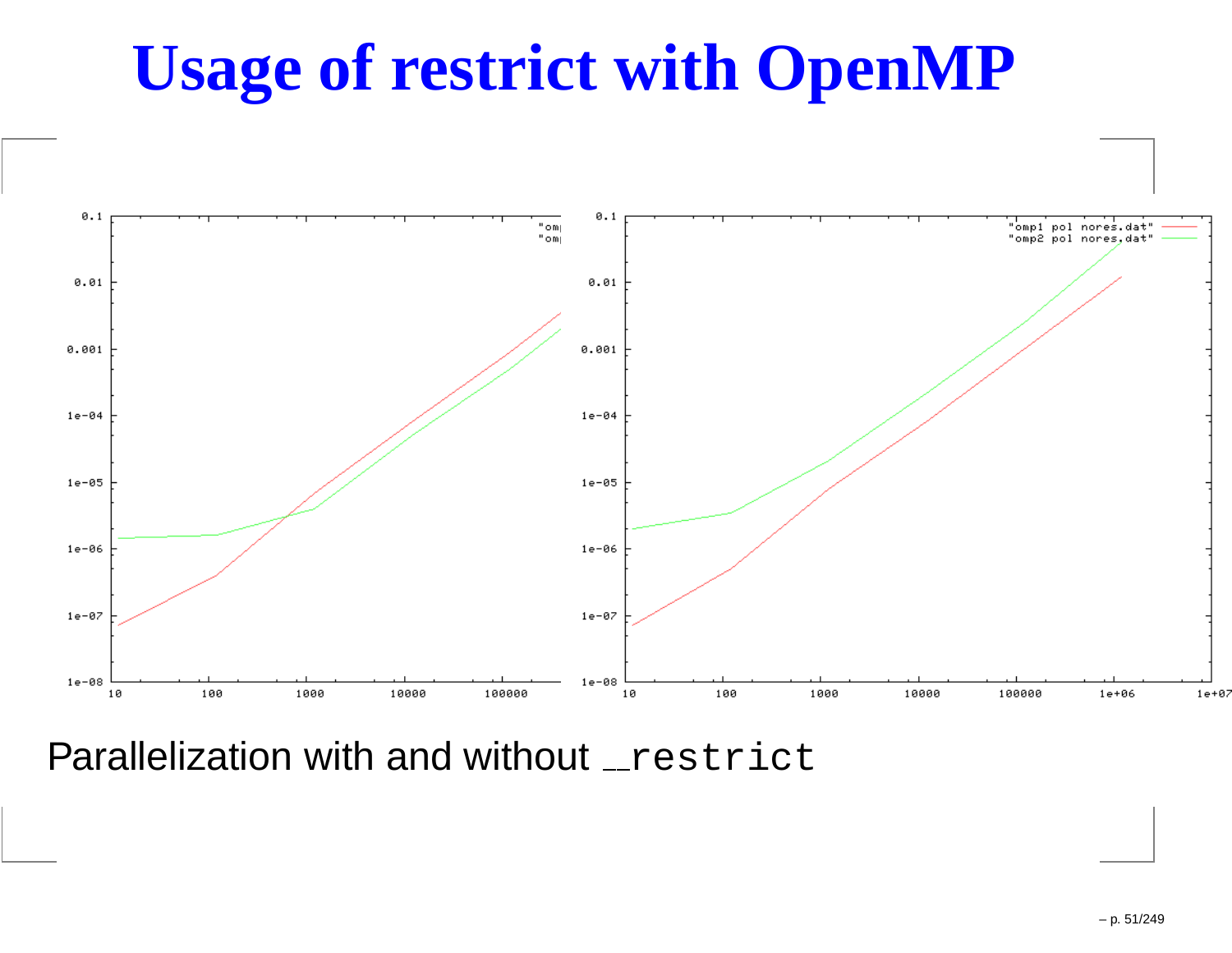# private **Construction in OpenMP**

For more complicated constructions the simple pragma# pragma omp parallel for is not sufficient to obtain an efficient parallelization. One

 reason for poor performance of an OpenMP parallelizationmight be that the threads often need the same data frommain memory.

One way to avoid this is tell the compiler, that <sup>a</sup> variable isonly used *private* by every thread. This can be done by the private construction as follows: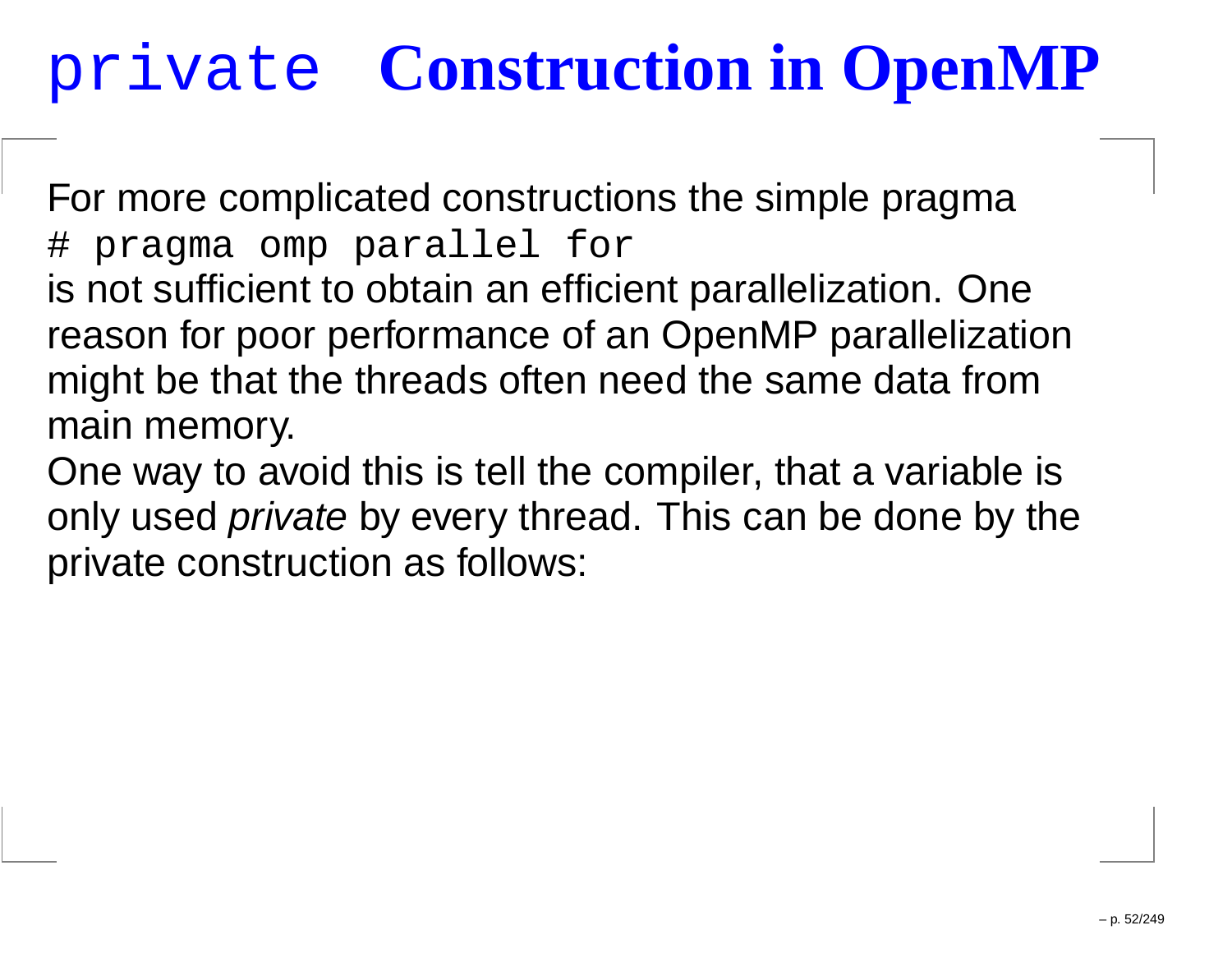# private **Construction in OpenMP**

```
...double * __restrict a;<br>double : _____________________
  double * __restrict c;<br>deuble = .....
  double sum;
  int i,j;
   ...
\\ good version
#pragma omp parallel for private(j,sum)
  for(i=0;i<n++i) {
     sum = 0.0;
     for(j=0;j<n;++j) {
        sum = sum + a[i*n+j];}<br>}
     c[i] = sum;}<br>}
```
}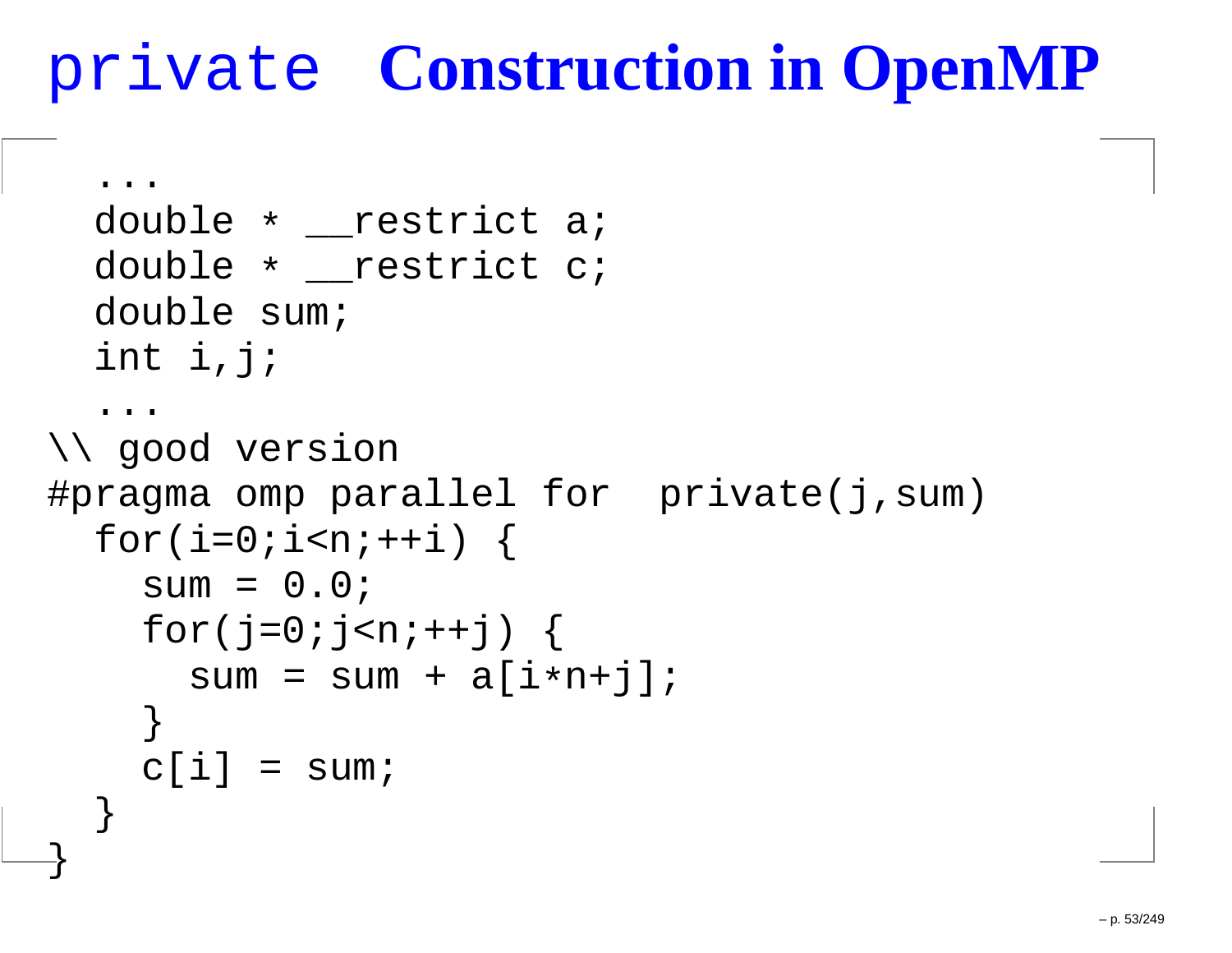# private **Construction in OpenMP**

Computational time for OpenMP parallelization with2 threads:

|                                                             | 12 |                                | 120 1200 12000 |  |
|-------------------------------------------------------------|----|--------------------------------|----------------|--|
| l sec                                                       |    | $ 3.9e-7 4.6e-5 4.7e-3 4.9e-1$ |                |  |
| sec parallel (good version)   $1.5e-6$ 2.4e-5 2.3e-3 2.4e-1 |    |                                |                |  |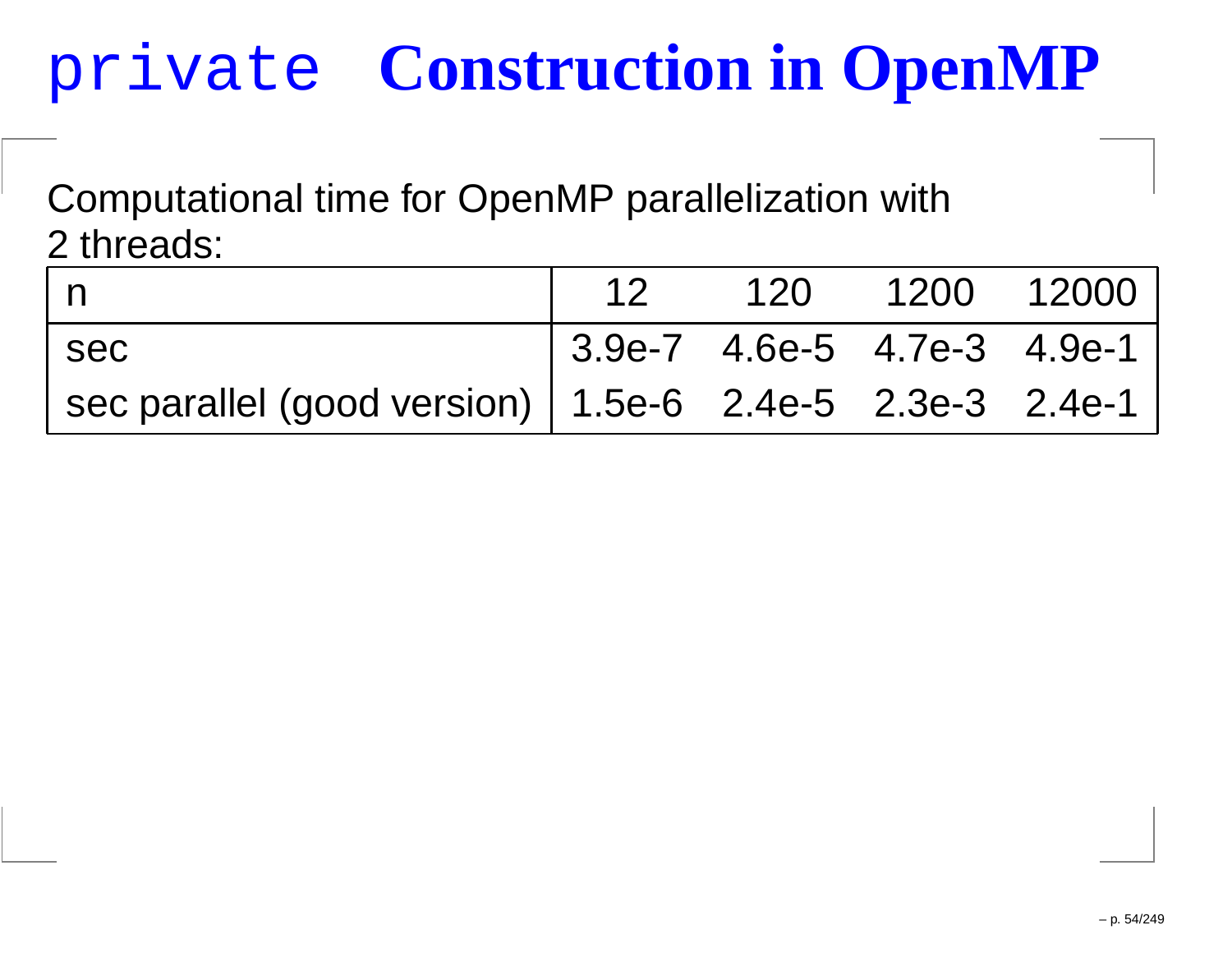#### **Bad Parallelization with OpenMP**

```
...
double* __restrict a;
   double * __restrict b;<br>double : ____________________
   double * __restrict c;<br>deuble = .....

double sum;
   int i,j;
    . .
// bad version<br>..
#pragma omp parallel for private(j,sum)
   for(i=0;i<n++i) {
      sum = 0.0;
      for(j=0;j < n; + + j) {
          \texttt{sum} = \texttt{sum} + \texttt{a}[\texttt{j} * \texttt{n} + \texttt{i}];}<br>}
      c[i] = sum;}<br>}
```
}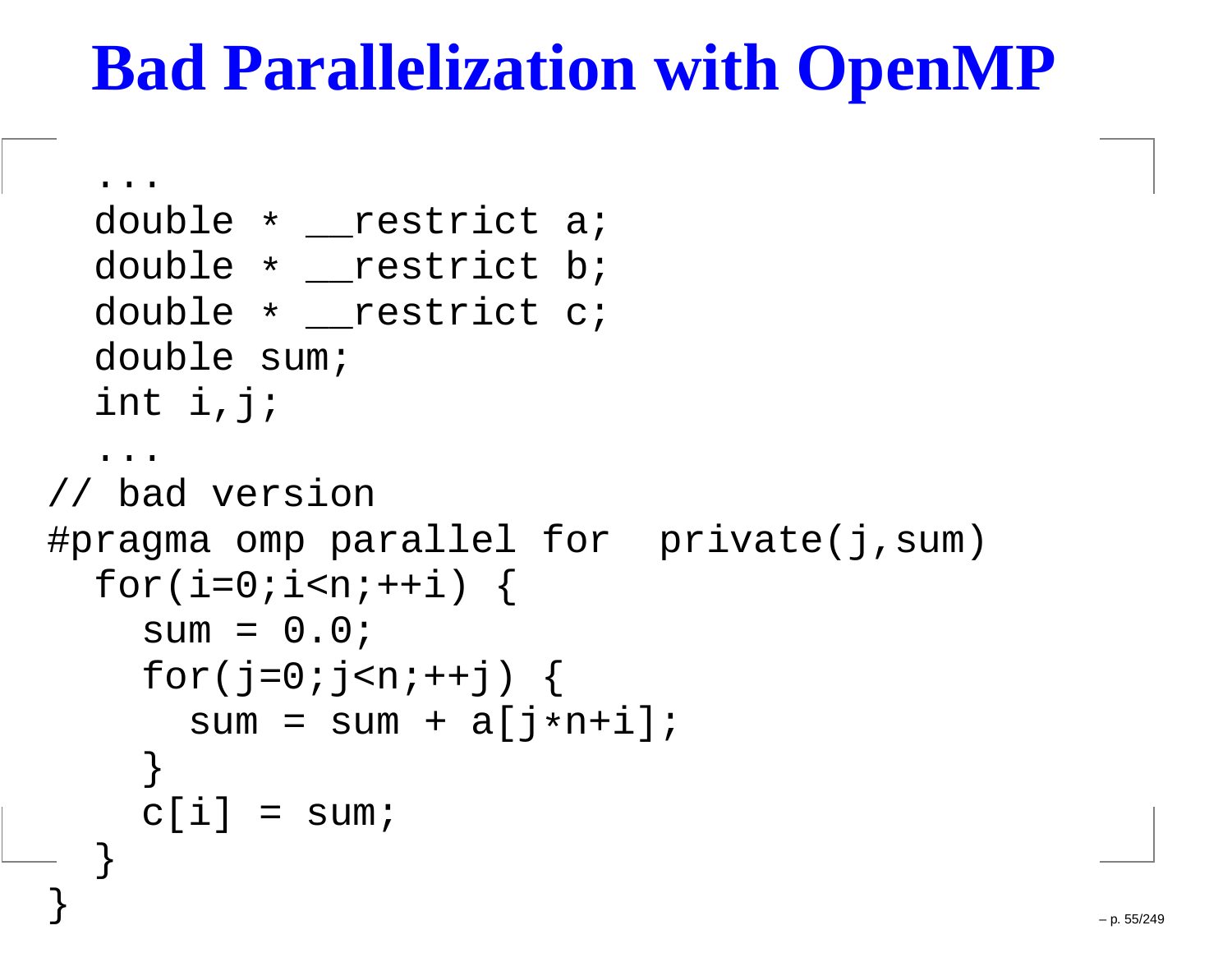## **Bad Parallelization with OpenMP**

This parallelization increases the computational time:

|     | 12                             | 120 1200 12000 |  |
|-----|--------------------------------|----------------|--|
| sec | $ 3.9e-7 4.6e-5 4.7e-3 4.9e-1$ |                |  |
|     |                                |                |  |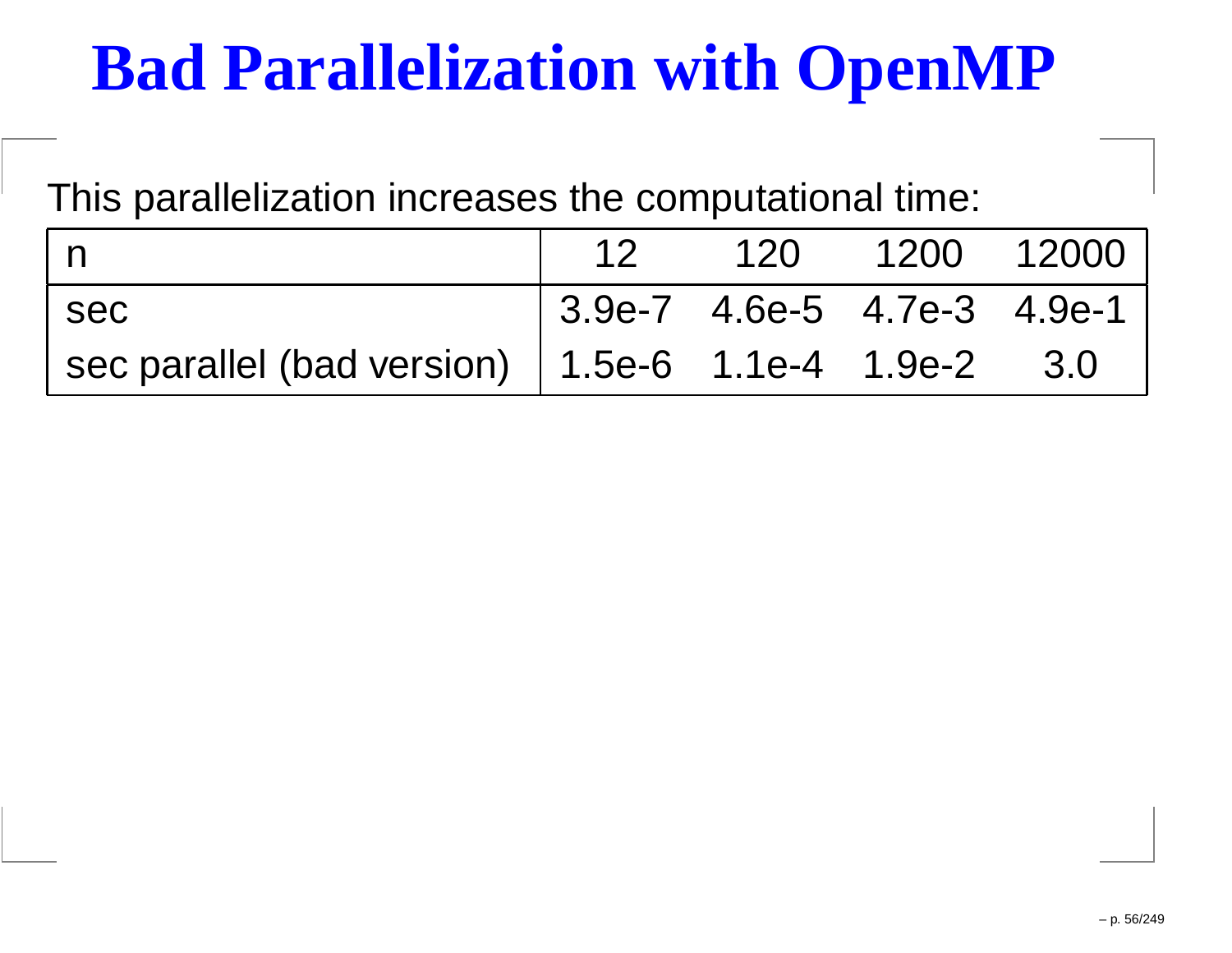#### **Euclidian Norm**

Let us assume we want to calculate the euclidian norm of <sup>a</sup>vector

$$
||v||_2 = \sqrt{\sum_{i=1}^{n} v_i^2}
$$

Then, the following code leads to the wrong result:

```
. .

double norm;
  norm = 0.0;#pragma omp parallel for
  for(i=0;i<n++i) {
    norm = norm + a[i]*a[i];}<br>}
  norm = sqrt(norm);
}<br>}
```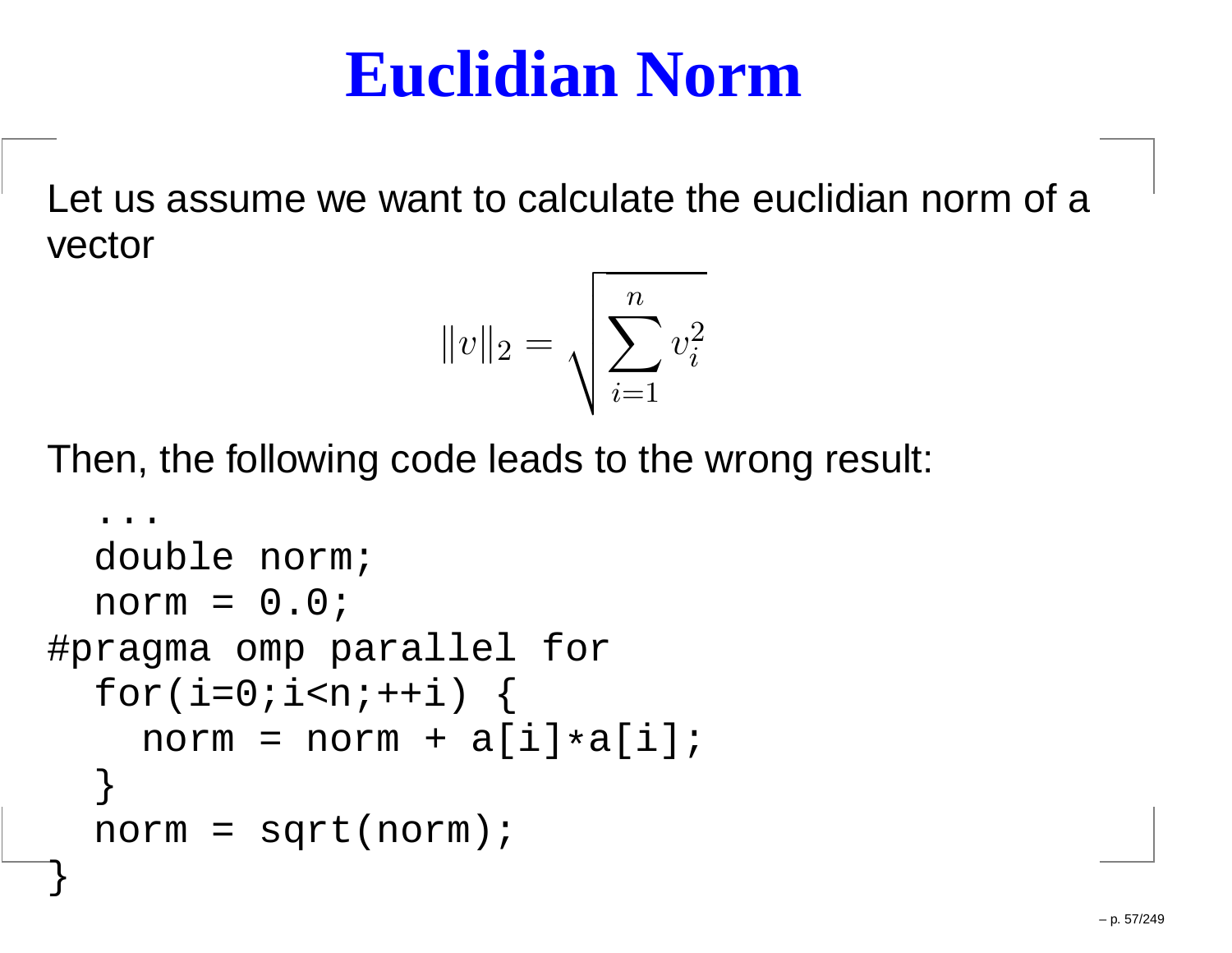# reduction **Construction in OpenMP**

A correct code can be obtained by the reduction construction in OpenMP as follows:

```
. .

double norm;
  norm = 0.0;#pragma omp parallel for reduction(+ : norm)
  for(i=0;i=n;++i) {
    norm = norm + a[i]*a[i];}<br>}
  norm = sqrt(norm);
}
```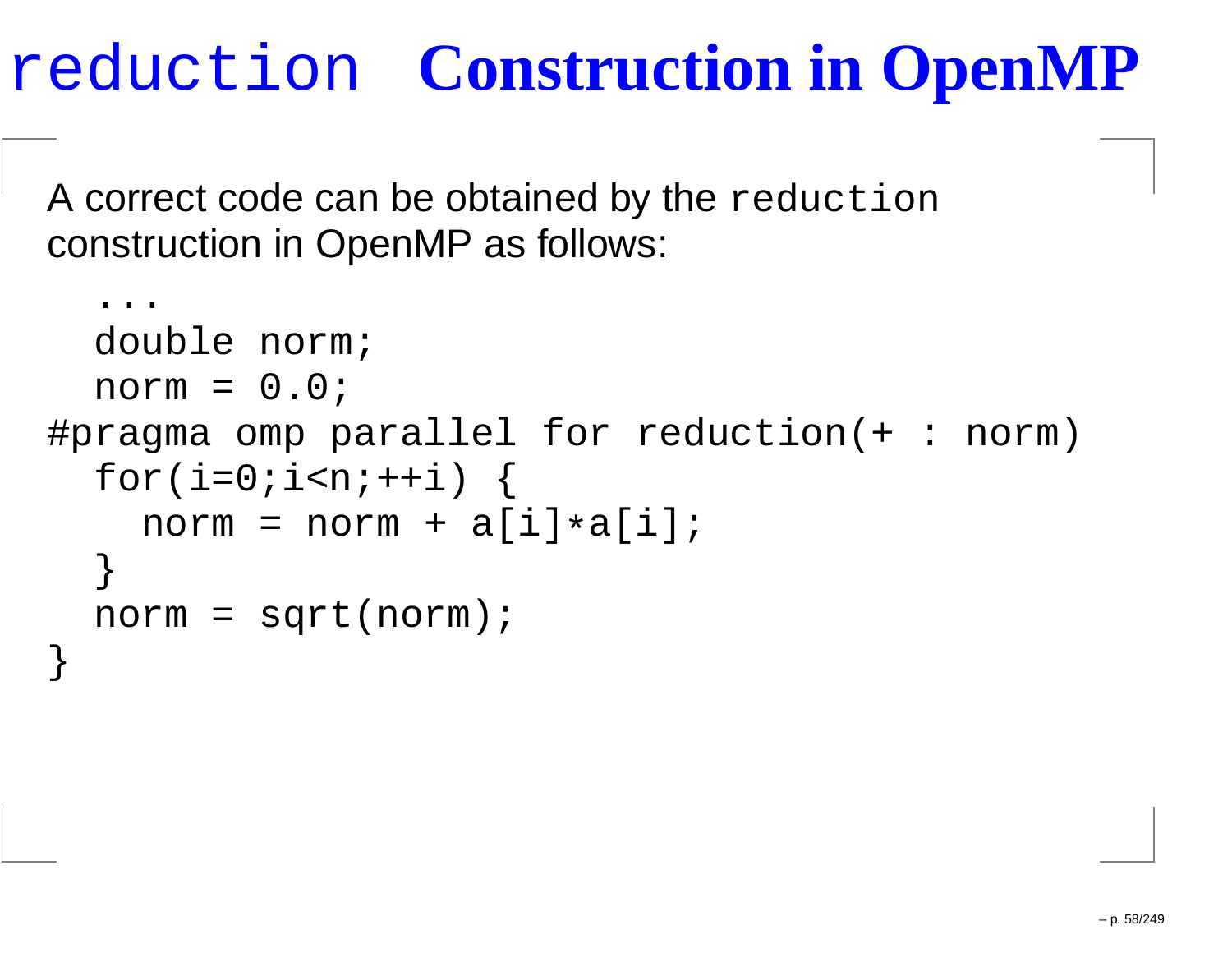# reduction **Construction in OpenMP**

reduction can be applied to the operators  $+$ ,  $*$ ,  $-$ ,  $\&$ ,  $|$ ,  $\&$  $\&$ ,  $^{\sim}$ ,  $|$   $|$ . Here, || reduces a maximum calculation of a variable.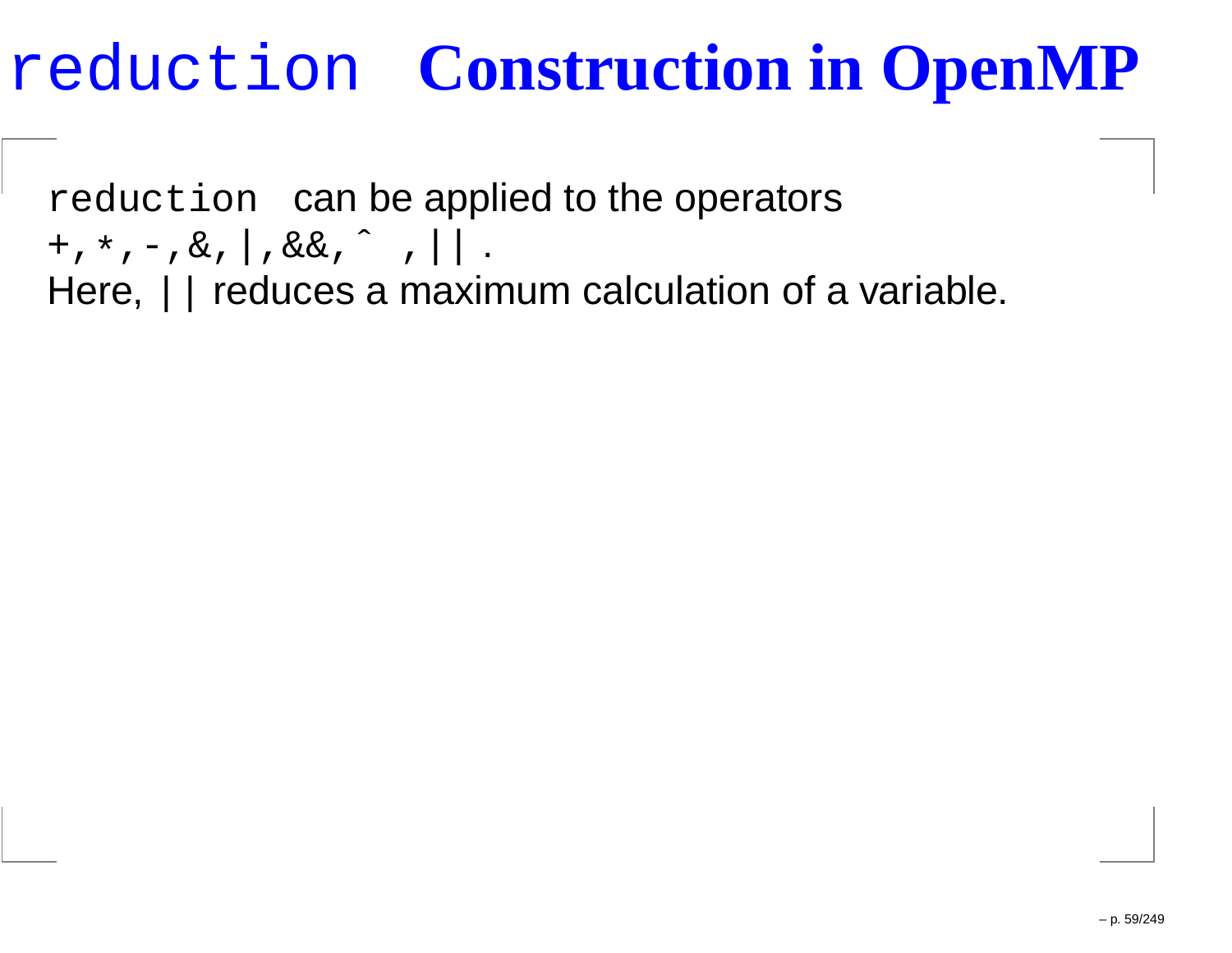#### **Not Parallelizable Loops**

Consider the loop

```
...
for(i=1;i<n;++i)
a[i] = a[i-1]+b[i];
   ...}
OpenMP will not parallelize this loop in a correct way.
```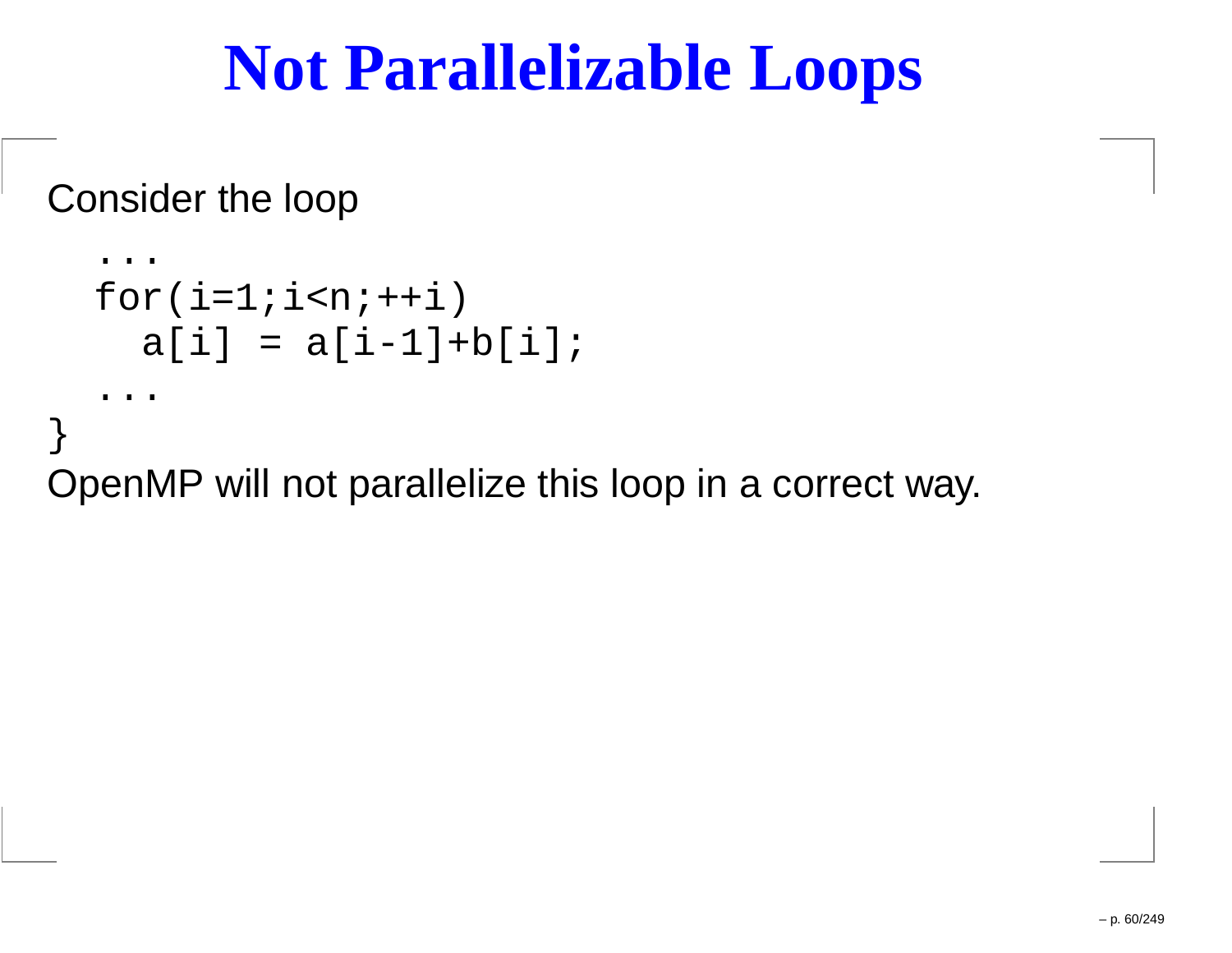### **Not Parallelizable Relaxation Loop**

OpenMP cannot parallelize the following loop in <sup>a</sup> correct way:

```
...
for(i=1;i<n-1;++i)
a[i] = 0.5
*(a[i-1]+a[i+1]);...
```
}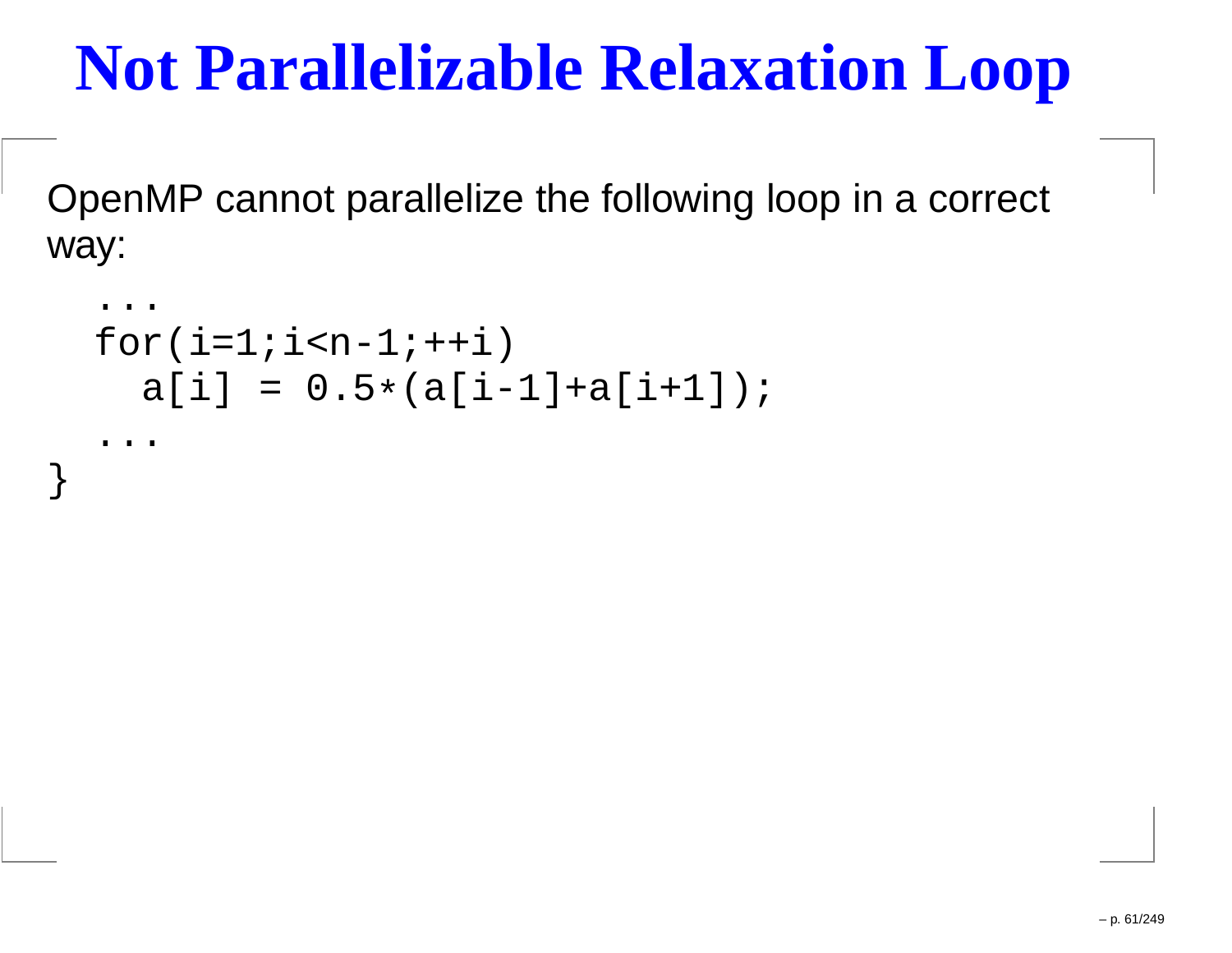### **Parallelizable Relaxation Loop**

The following loop can be parallelized in <sup>a</sup> correct way byOpenMP:

```
...
#pragma omp parallel for
  for(i=1:i=n-1;i=i+2)
a[i] = 0.5
*(a[i-1]+a[i+1]);#pragma omp parallel for
  for(i=2;i=n-1;i=i+2)
a[i] = 0.5
*(a[i-1]+a[i+1]);...
```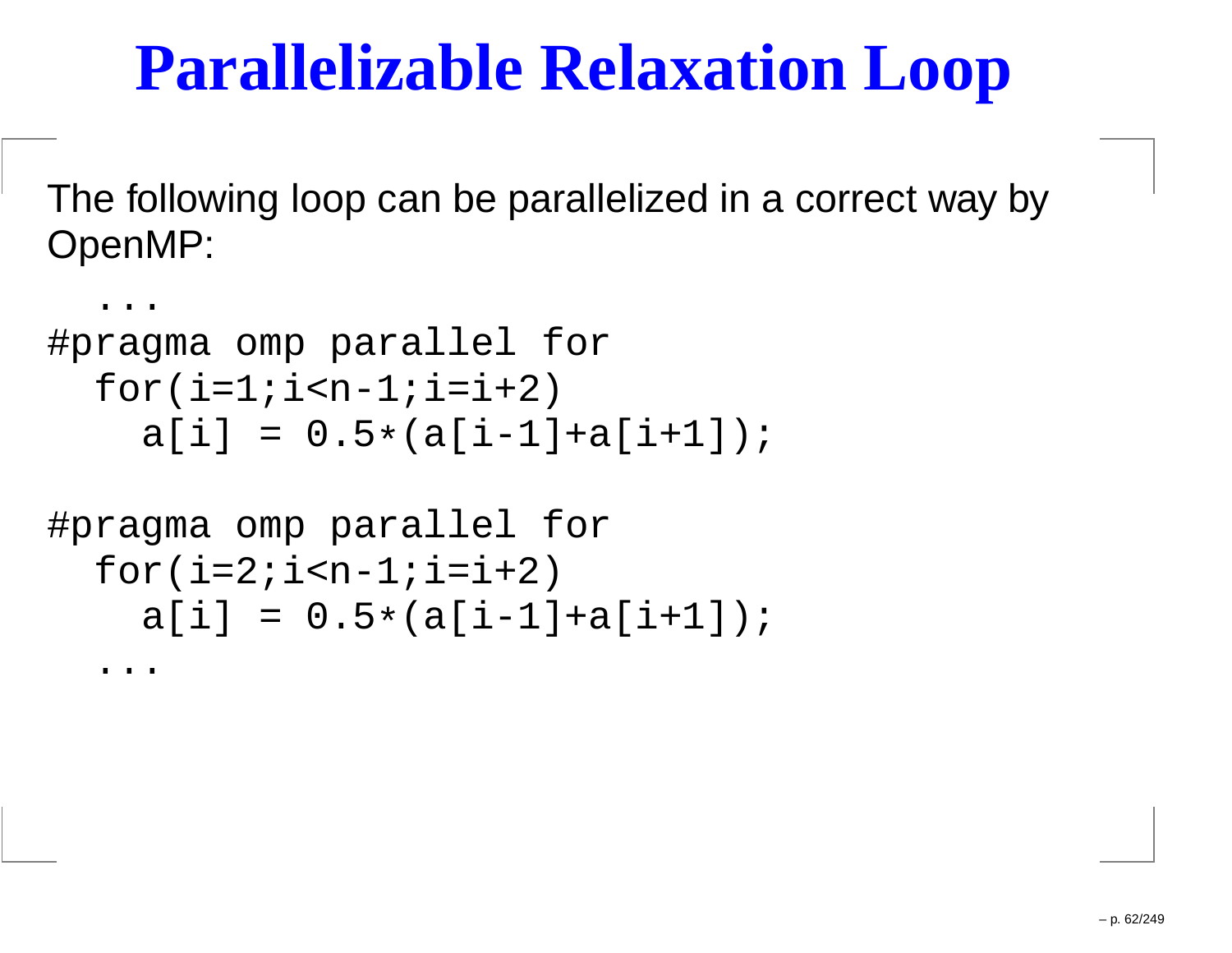# Inlining **Construction in C++**

The call of <sup>a</sup> function requires computational times. To avoid this problem <sup>a</sup> function can be defined to be inlined. **Example:**

inlining double f(double x) { ... }; Advantage:

- o optimization of the code in the area where the function is called (such as common subexpression eliminationand vectorization)
- no overhead by calling the function

Disadvantage:

- **o** longer compilation time
- **o** longer executable code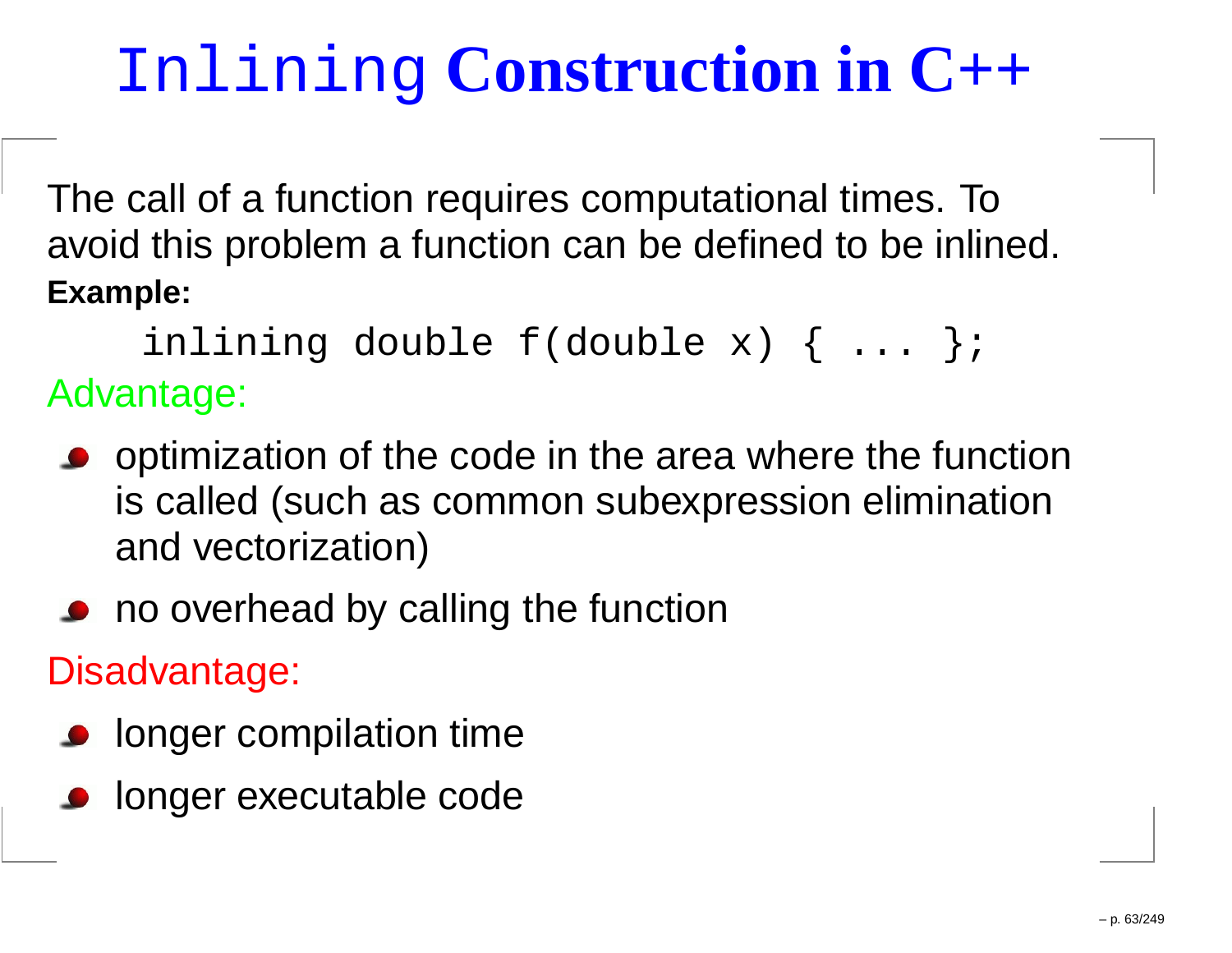# const **Construction in C++**

Parameters of functions which will not be changed should be defined to beconst.

#### **Example:**

```
inlining double f(const double x) { ... };
```
Member functions of <sup>a</sup> class which do not modify member values of the $\boldsymbol{\mathsf{class}}$  should be defined to be  $\boldsymbol{\mathsf{const}}$  member functions:

#### **Example:**

```
class A {
 ...inlining double f (const double x) const \{ \ldots \};
};
```
const can help <sup>a</sup> compiler to optimize <sup>a</sup> code.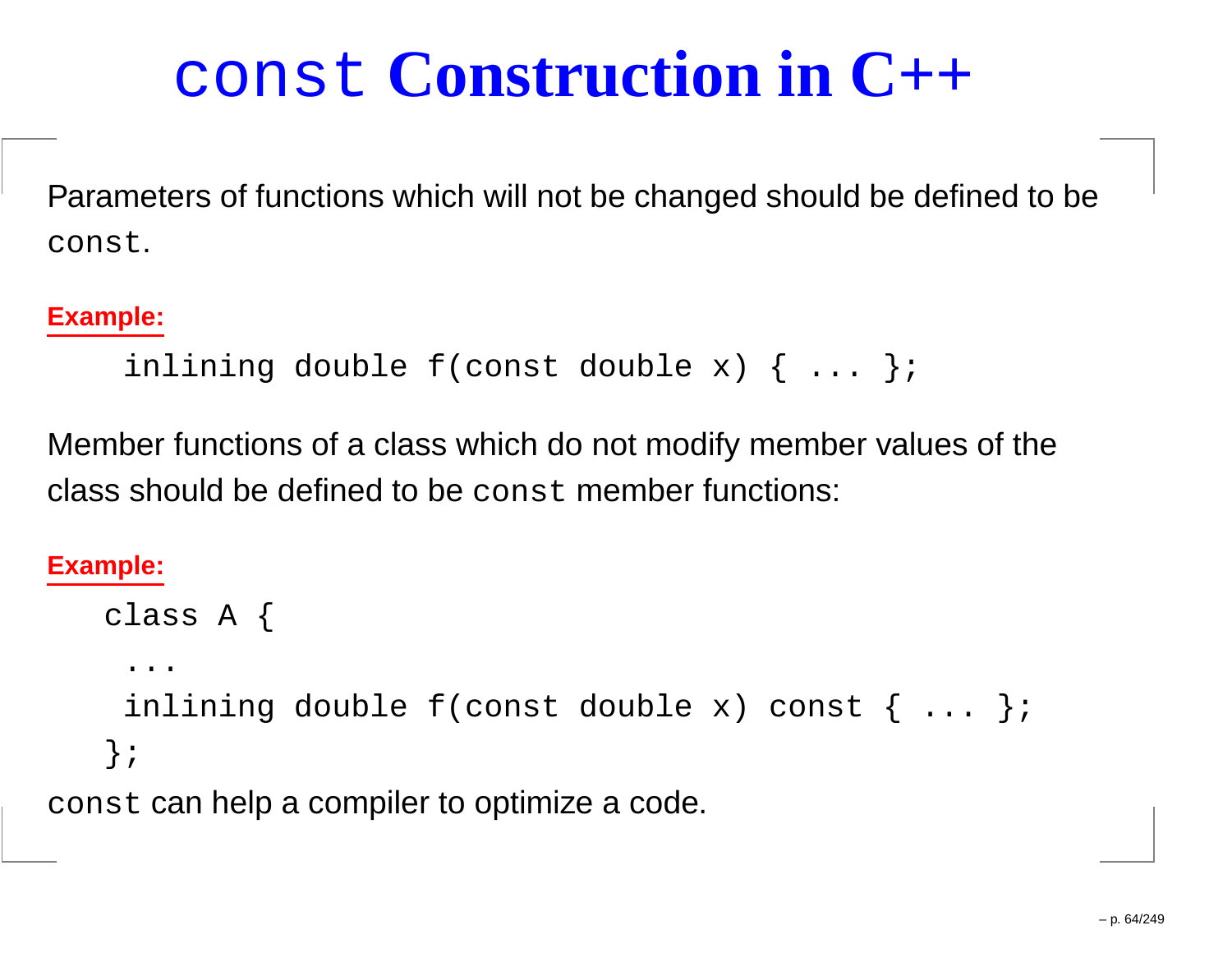## **Meta-Programming in C++**

The compiler optimizes

$$
x = 3*4.0 + yi
$$

by

 $x = 12.0 + y;$ 

Can we obtain such an optimization for

 $x = Factorial(4) + yi$ 

where  $\texttt{Factorial(4)}$  mathematically means

 $4! = 1 * 2 * 3 * 4 = 24$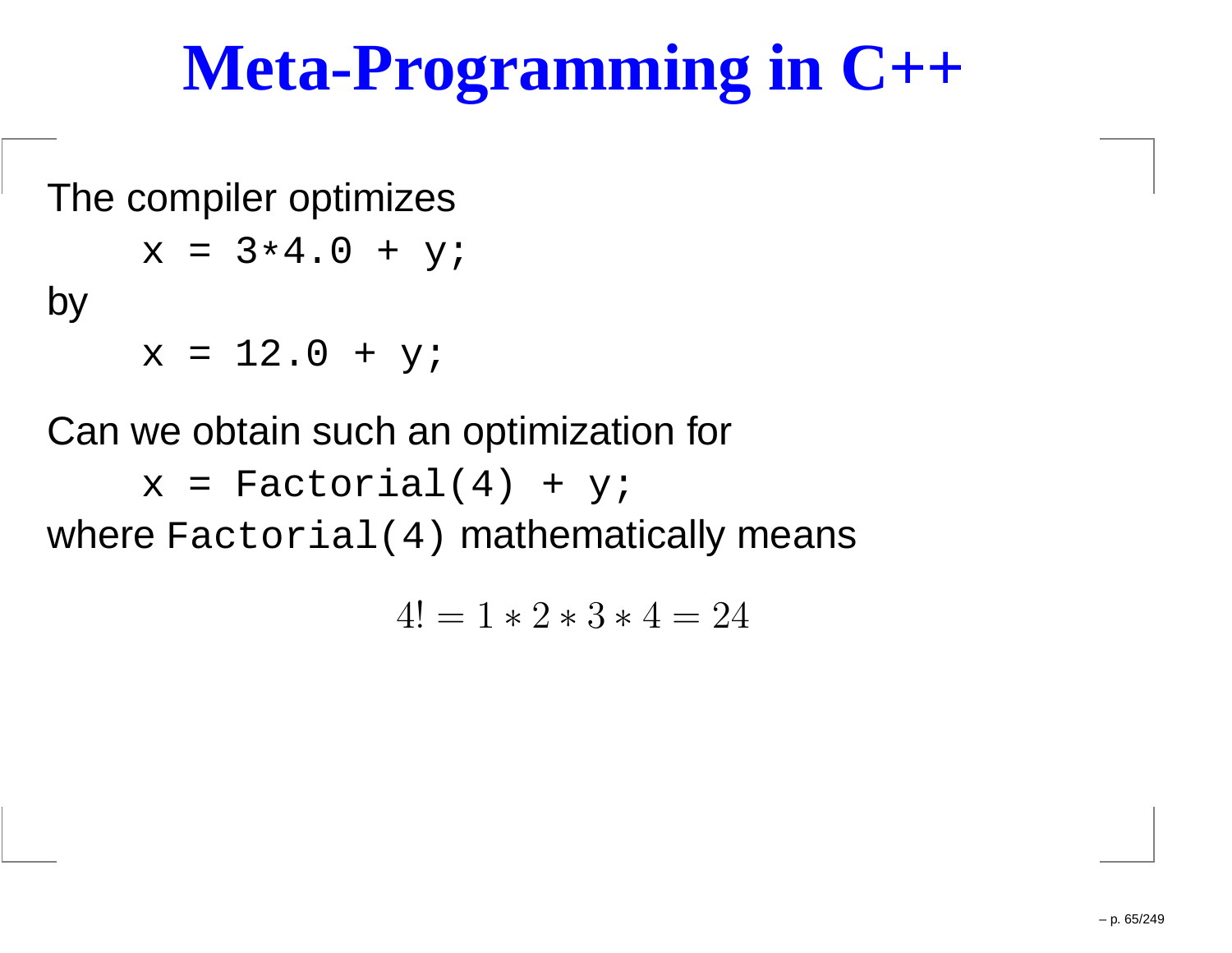## **Factorial by Meta-Programming**

```
Consider the C++ construction
```

```
template<int N>
class Factorial {
public:enum { value = N
* Factorial<N-1>::value };
};class Factorial<1> {
public:
enum { value = 1 };
};
```
Then, the compiler replaces

```
x = Factorial < 4>::value + y;
```
by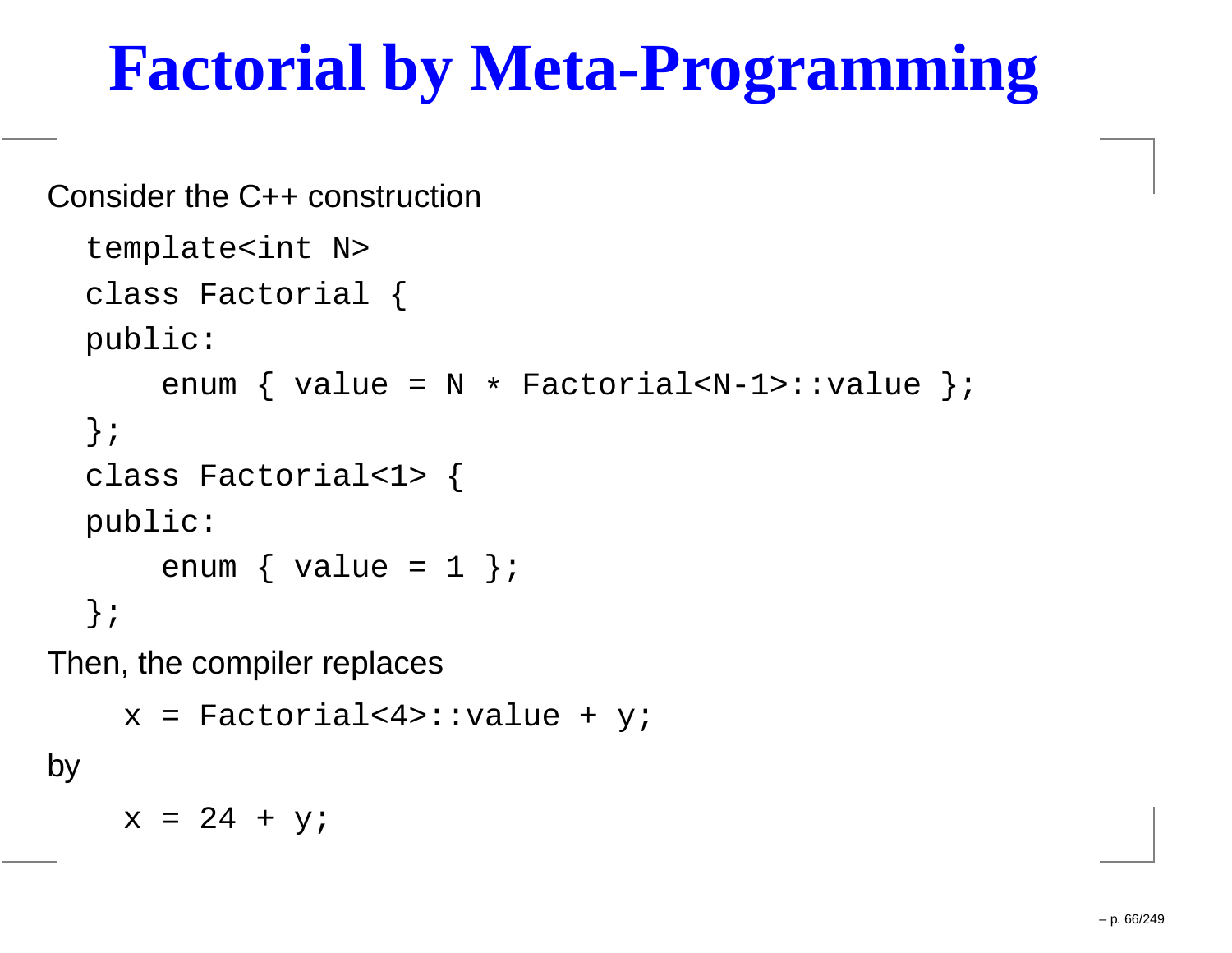# **Meta-Programming**

Meta-Programming means to write a program, which is evaluated during compile-time and not during runtime.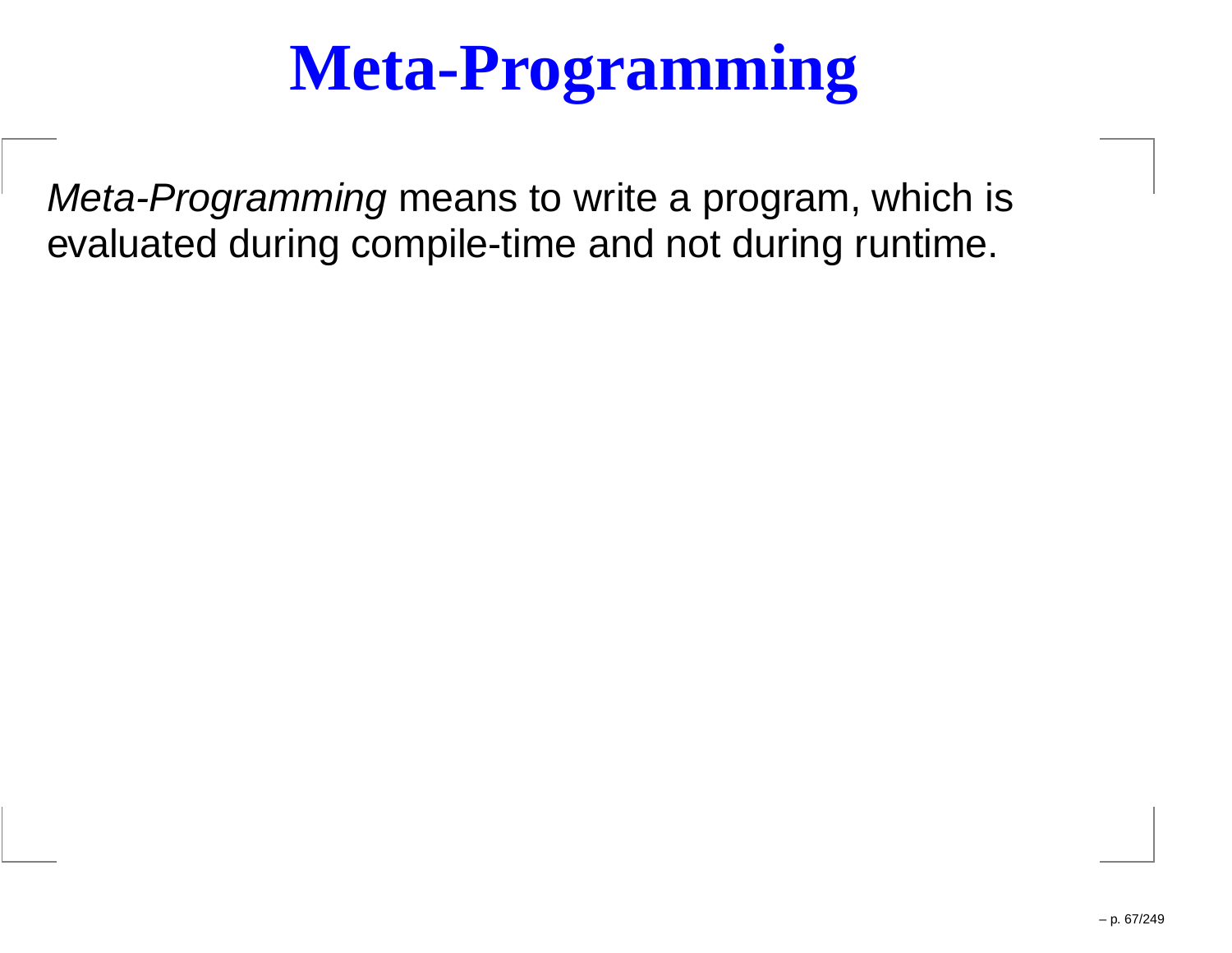#### **Insulation Property of <sup>a</sup> Wall**



inside: warm

Figure 1: Construction of <sup>a</sup> wall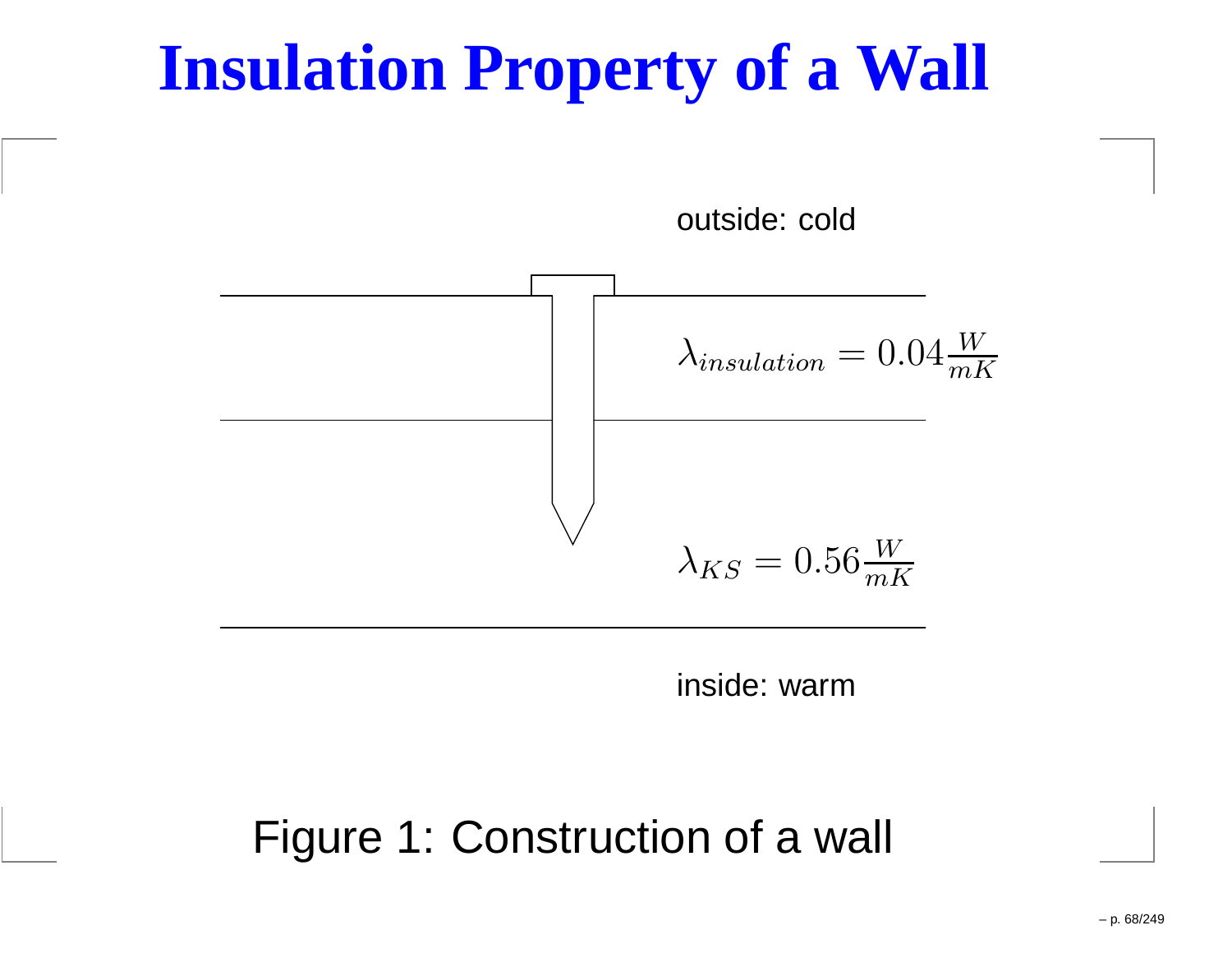#### **Simple Mathematical Model**

 $-$ div  $\lambda$  grad $T$  = 0 on  $T|_{\Gamma_{out}}\;\;=\;\;-10\;\;\;\;\;\;$  on on  $\Omega$  $T|_{\Gamma_{in}} = 20$  on  $=$   $-10$  on  $\Gamma_{out}$ n  $\Gamma_{in}$  $\overline{\Gamma}_N$  $\partial T$  $\frac{\partial I}{\partial \vec{n}}\big|_{\Gamma_{N}}$  $N = 0$  on

 $\Gamma_{out}$ 



Figure 2: Model of <sup>a</sup> wall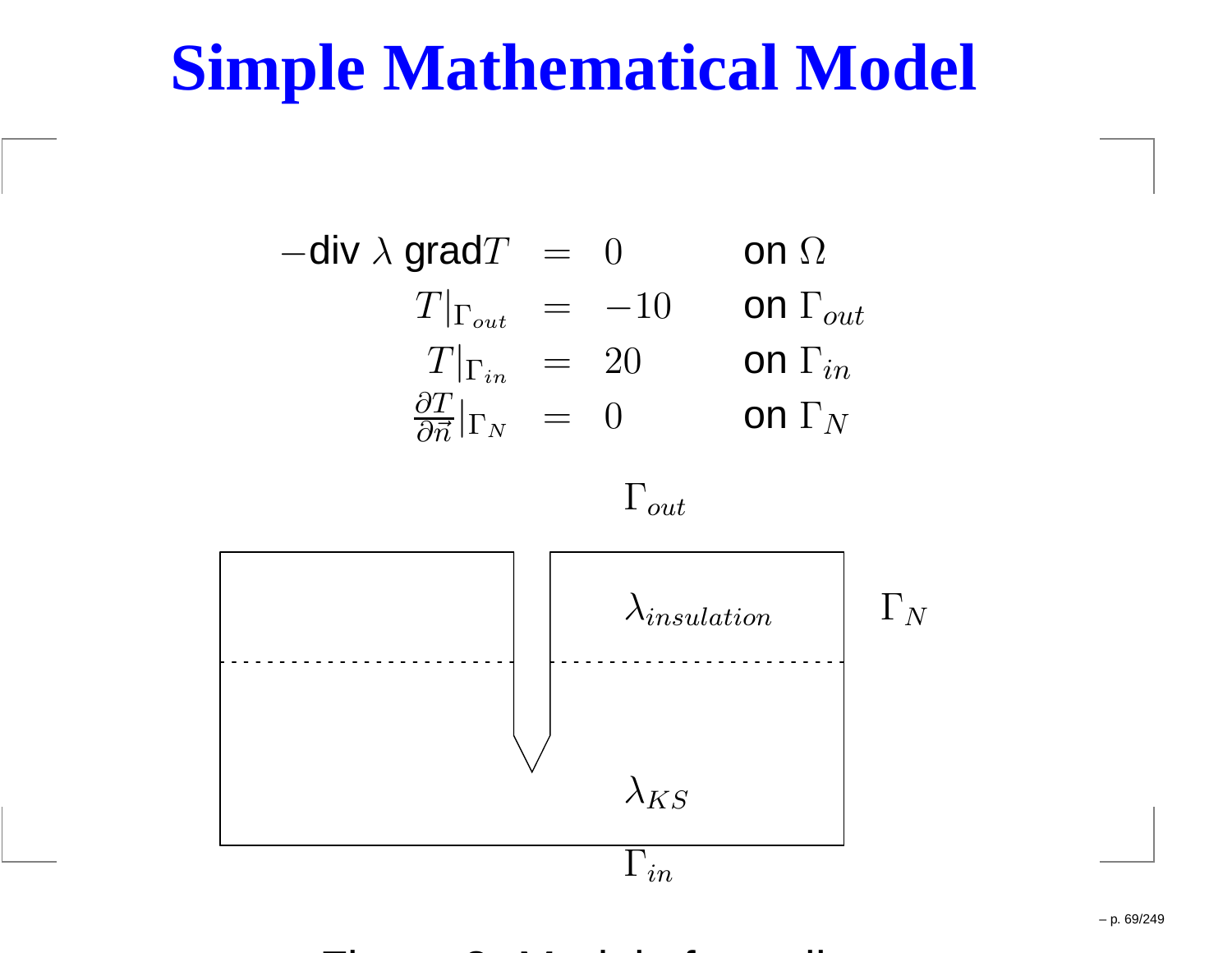#### **Model Problem**

$$
-\Delta T + cT = f \qquad \text{on } \Omega
$$
  
\n
$$
T|_{\Gamma} = g \qquad \text{on } \Gamma
$$
  
\n
$$
\Omega = (0, L)^2,
$$

where  $c > 0$  is a constant and  $L > 0$  is the size of the<br>demain. Obecaus that domain. Observe that

$$
-\text{div grad }T = -\triangle T = -\frac{\partial^2 T}{\partial x^2} - \frac{\partial^2 T}{\partial y^2}.
$$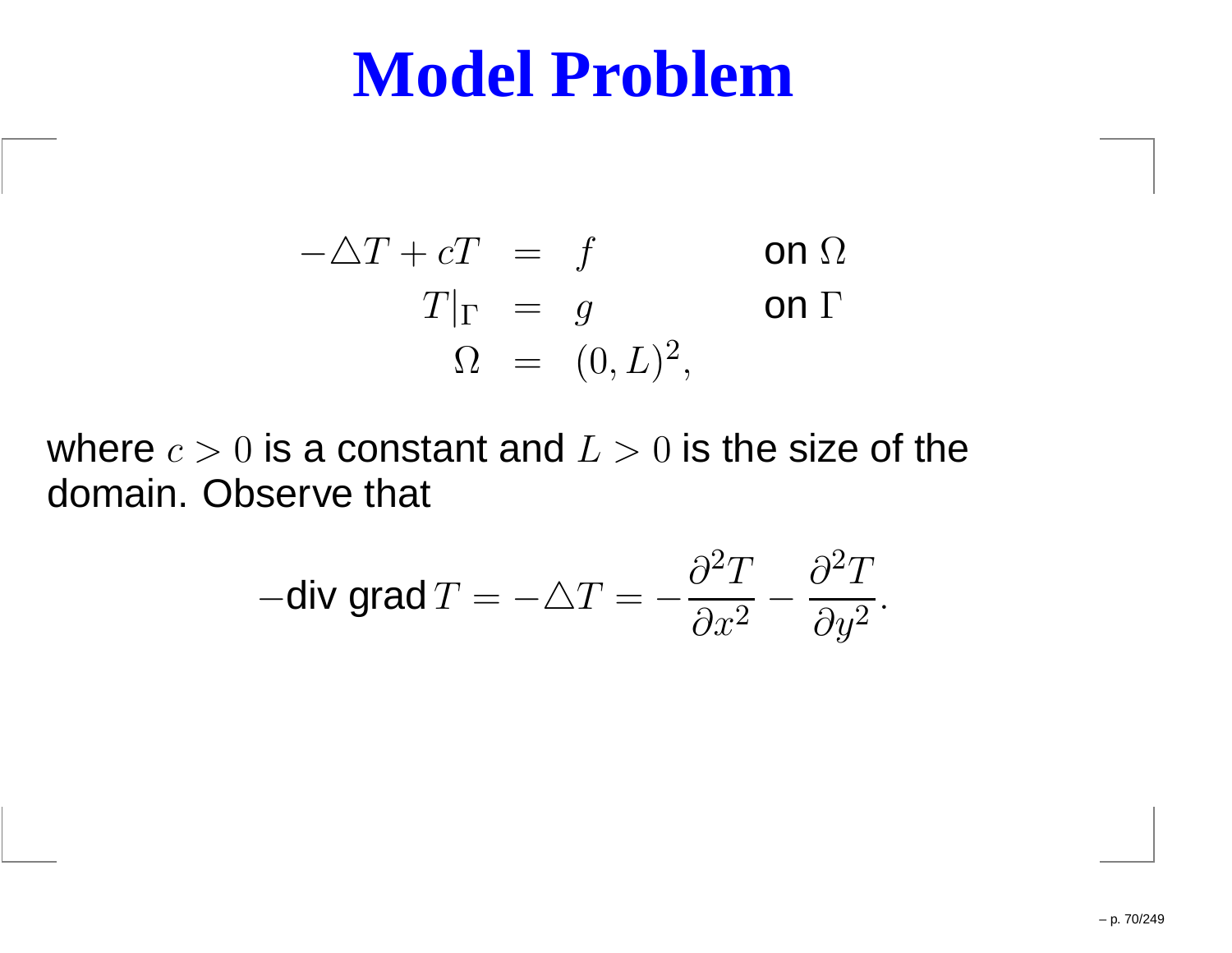#### **Discretization Grid of Finite Differences**

The first step in <sup>a</sup> finite difference discretization is theconstruction of <sup>a</sup> discretization grid :



Figure 3: Finite difference discretization grid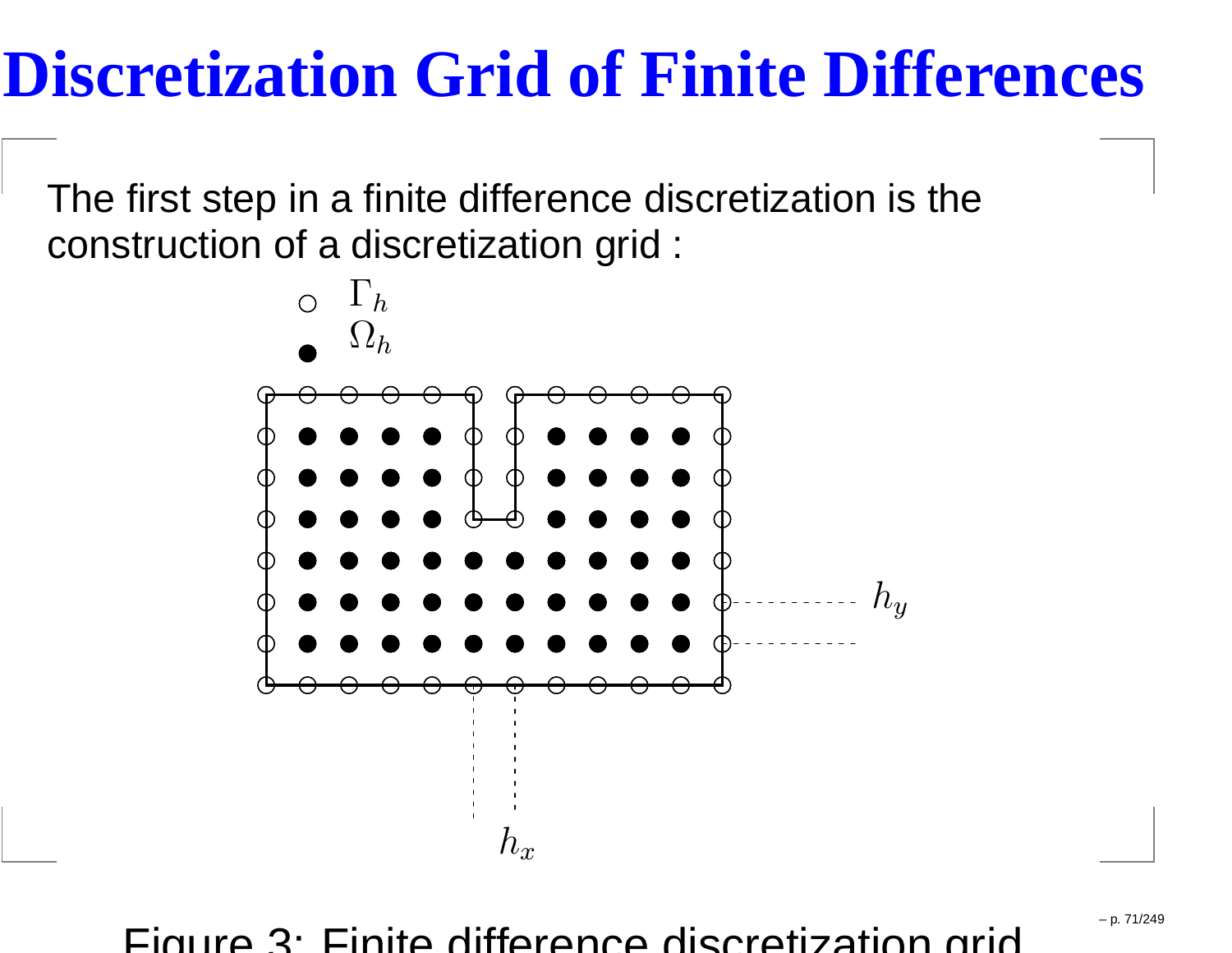#### **Finite Difference Discretization**

Let  $\Omega = (0,1)^2.$  Number the points of the discretization grid  $\Omega_h$  by:

 $h(1,1), ..., h(1,m)$ − $(-1), h(2, 1), ...$ 

Then, the FD discretization leads to an equation  $L_h\;U_h\;=\;F_h,$  where

$$
L_{h} = \frac{1}{h^{2}} \begin{pmatrix} D_{h} & -E & & & & \\ -E & D_{h} & & & & \\ & \ddots & & -E & \\ & & -E & D_{h} \end{pmatrix}, \text{ and where}
$$

$$
D_{h} = \begin{pmatrix} 4 & -1 & & & \\ -1 & 4 & \ddots & & \\ & \ddots & \ddots & -1 & \\ & & \ddots & -1 & \\ & & & -1 & 4 \end{pmatrix}.
$$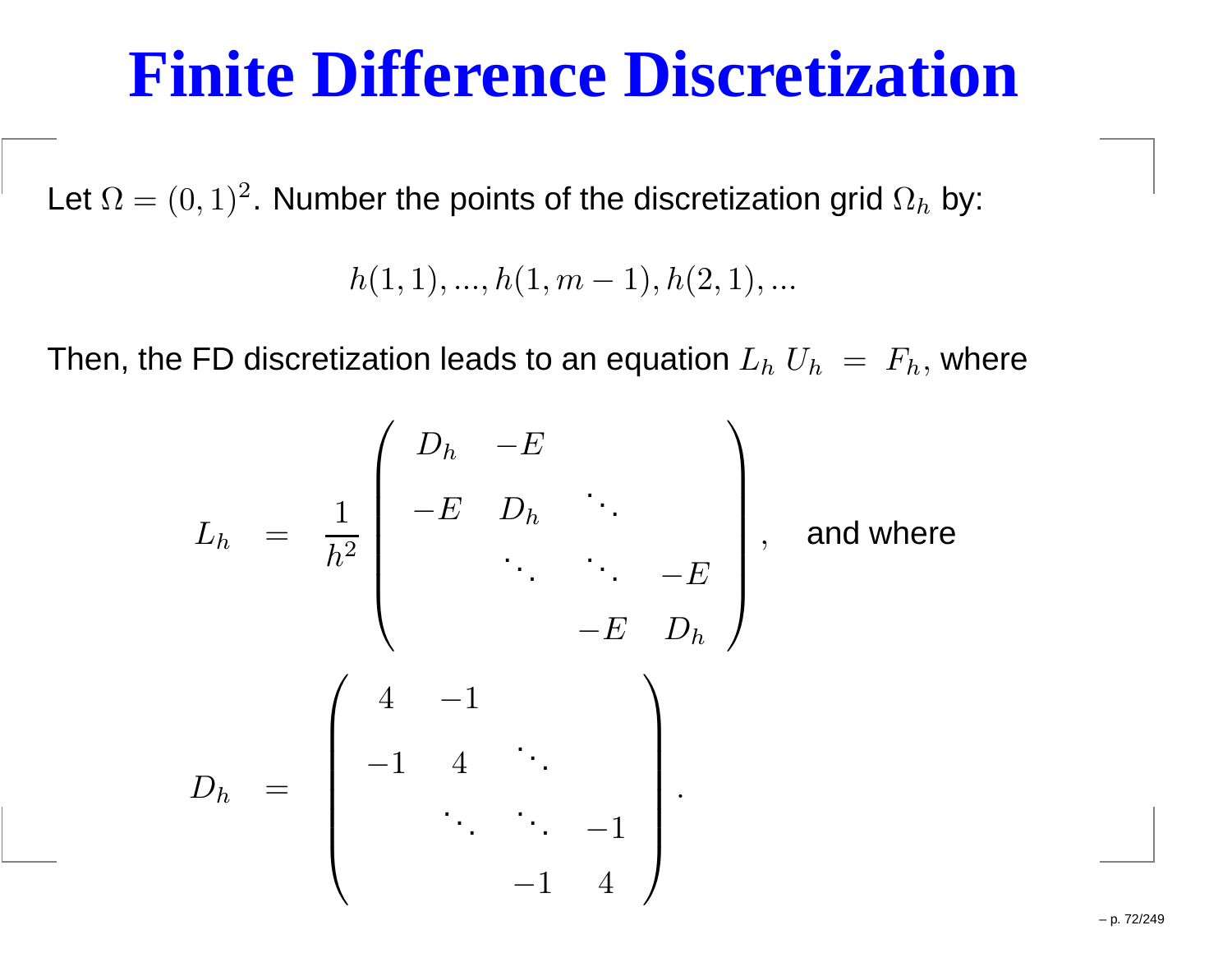## **Finite Element (FE) Norms**

The finite element method leads to approximations $u_h\$  Suitable norms for calculating the discretization error are $\mathcal{C}_h \in \mathcal{C}(\Omega)$  of an exact solution  $u \in \mathcal{C}(\Omega)$  of a PDE.<br>Suitable nerme for coloulating the discretization of

$$
||u - u_h||_{L_{\infty}} := \max_{x \in \Omega} |(u - u_h)(x)|
$$
  

$$
||u - u_h||_{L_2} := \sqrt{\int_{\Omega} |(u - u_h)(x)|^2 dx}
$$

These norms have the *normalization* property

 $(u - u_h)(x) = 1 \quad \forall x, h \quad \Rightarrow \quad ||u - u_h||$ = $=$  const  $\forall h$ 

**In case of solutions with singularities onecan expect a** better convergence for the  $\|.\|_{L_2}$  norm.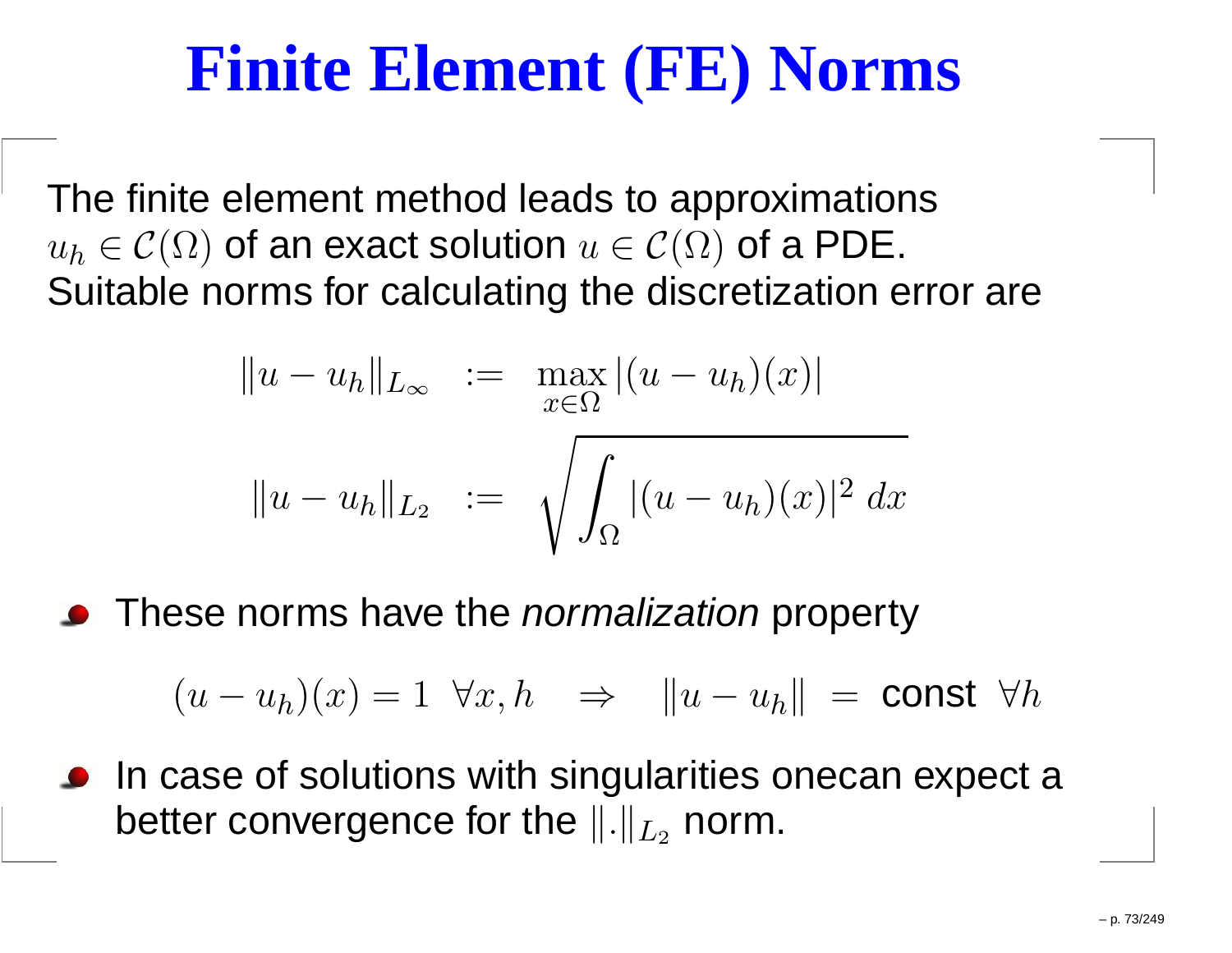## **Suitable Norms for FD**

Let  $\Omega_h$ We are looking for a sequence of norms on  $\mathbb{R}^{|\Omega|}$  $_{h}$  be a sequence of discretization grids.  $^h\vdash$  with similar properties for the FD method.

Example: A not suitable norm is

$$
\|w\|:=\sqrt{\sum_{z\in\Omega_{h_i}} |w(z)|^2}.
$$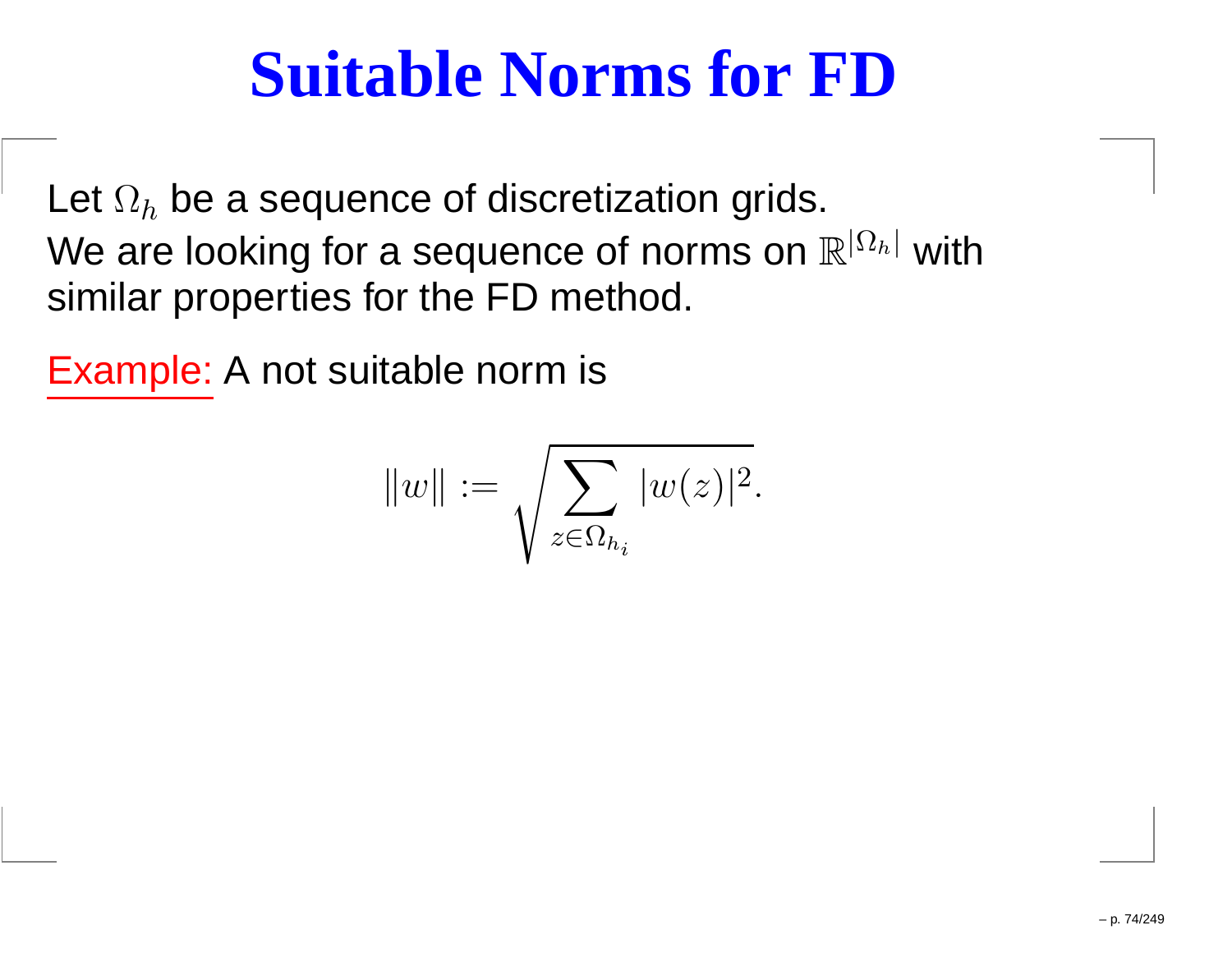## **Suitable Norms for FD**

**Definition 2.** We call the sequence of norms  $\|\cdot\|$ <br>respectived if  $h_i$  on  $\mathbb{R}^{|\Omega_i|}$ normalized, if

$$
\|\underline{1}\|_{h_i}=1,
$$

where  $\underline{1}$  is the constant function  $x\mapsto 1.$ **Example 3.**

$$
||x||_2 := \sqrt{\frac{1}{|\Omega_i|} \sum_{z \in \Omega_i} x_z^2}
$$

$$
||x||_{\infty} := \max_{z \in \Omega_i} |x_z|
$$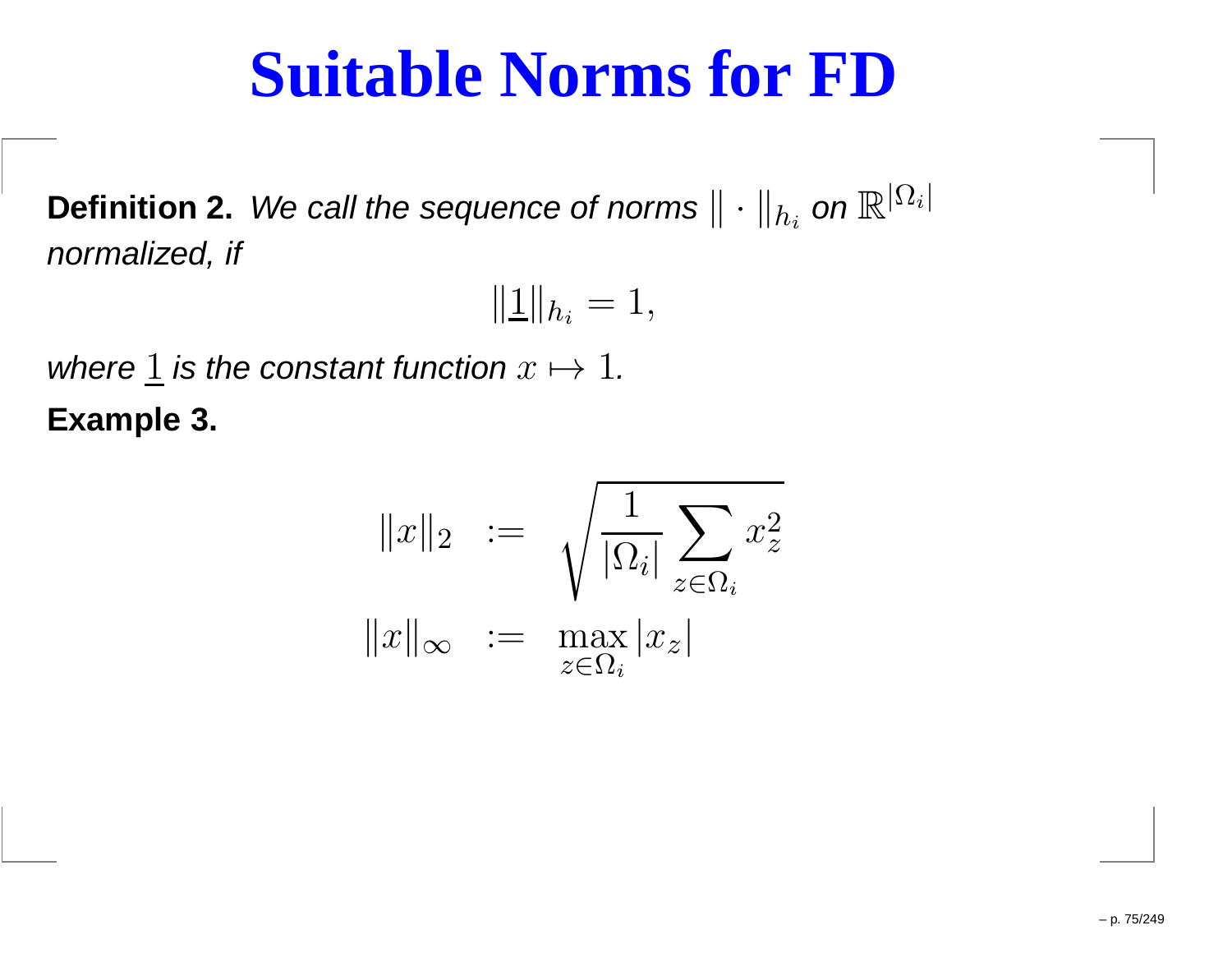## **Convergence of the FD Method**

**Theorem 1.** Consider the finite difference discretization of Poisson'sequation on  $\Omega = (0,L)^2$  with meshsize  $h.$  Then, there is a constant  $C>0$  such that

$$
||u - u_h||_{\infty} \le Ch^2 \left( \left\| \frac{\partial^4 u}{\partial x^4} \right\|_{\infty} + \left\| \frac{\partial^4 u}{\partial y^4} \right\|_{\infty} \right)
$$

#### Example:

\n- If 
$$
u = x^2 * y^3
$$
, then  $u = u_h$ ,
\n- If  $u = x^4$ , then  $||u - u_h||_{\infty} \leq Ch^2$ .
\n

.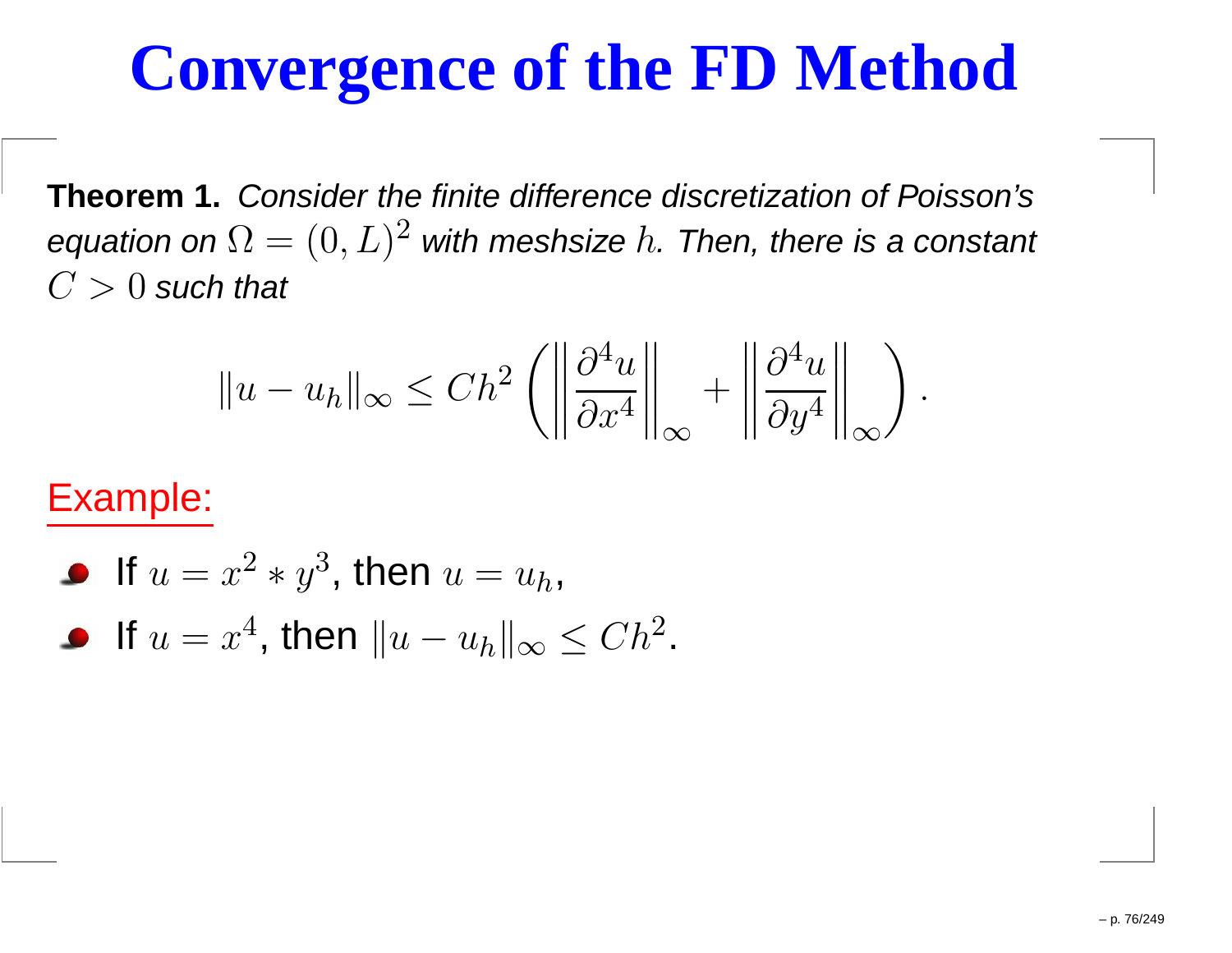## **Numerical Result**

 $\pmb{\text{Example: Poisson's equation on } (0,1)^2}$  .Let  $f(x, y) = -12.0 * x$ 2−−−  $-\exp(y)$ . Then, the exact solution of

$$
-\Delta u = f = -12.0 * x^2 - \exp(y) \quad \text{on } \Omega
$$
  

$$
u|_{\partial\Omega} = x^4 + \exp(y) \quad \text{on } \partial\Omega
$$

is

$$
u(x, y) = x^4 + \exp(y).
$$

The following table depicts the error  $e_{h,\text{max}} := \|u-u_h\|_\infty$ :

| $h =$                                         | 0.5 | 0.25     |      | 0.125  0.0625  0.03125                 |      |
|-----------------------------------------------|-----|----------|------|----------------------------------------|------|
| $N =$                                         |     | <u>g</u> | 49   | 225                                    | 961  |
| $e_{h,\text{max}} \approx$                    |     |          |      | $10.033$ 0.0094 0.0024 0.00061 0.00015 |      |
| $e_{h/2,\text{max}}/e_{h,\text{max}} \approx$ |     | 0.28     | 0.26 | 0.25                                   | 0.25 |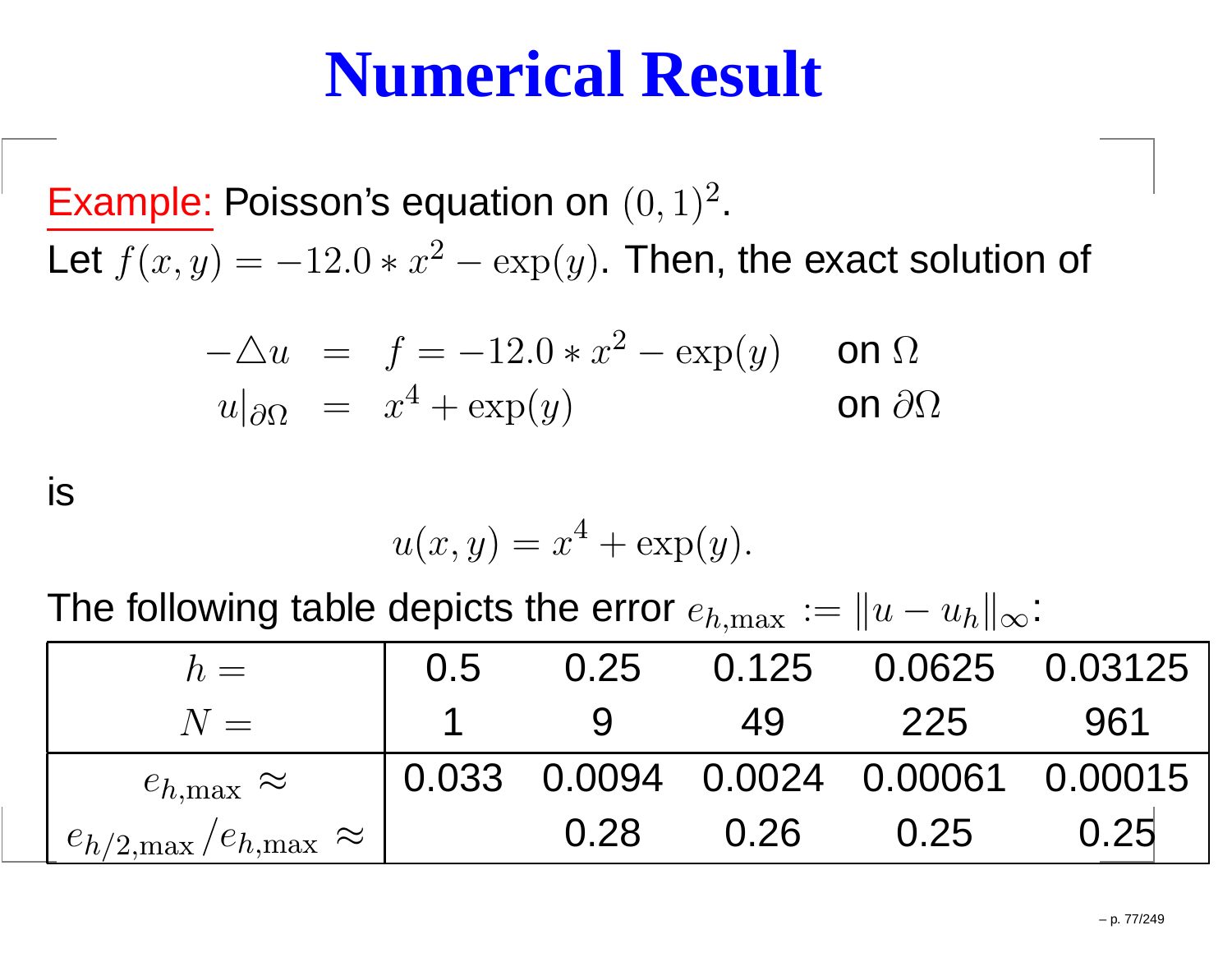## **How to Choose the Meshsize**h

Assume that the discretization error converges according

 $||u - u_h|| \leq Ch^p.$ 

How should we choose  $h$  to obtain a discretization error  $\|u-u_h\|\leq \eta$ ?<br>^ooume\_that Assume that we can calculate  $\|u_{h/2}-u_h\|.$ Then, the assumption  $\|u-u_h\|\approx C h^p$  leads to

(1) 
$$
||u - u_h|| \approx \frac{1}{1 - 2^{-p}} ||u_{h/2} - u_h||.
$$

Thus, we have to choose  $h$  such that

$$
||u_{h/2} - u_h|| \le \eta (1 - 2^{-p}).
$$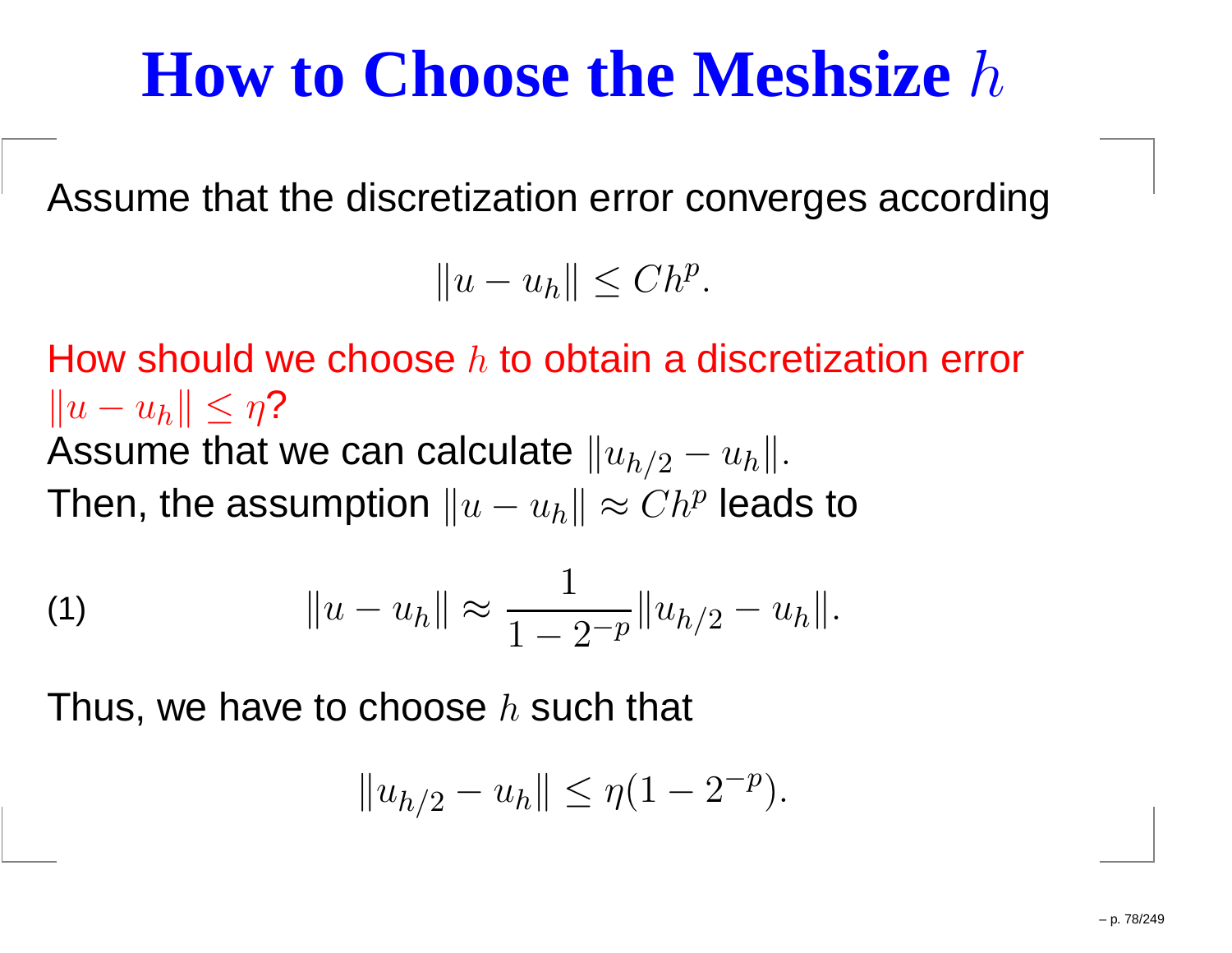## **Eigenvectors and Eigenvalues of**Lh

Consider the FD discretization of Poisson's equation on theunit square. Then, the matrix  $L_h$  $_{h}$  has the eigenvalues

$$
\lambda_{\nu,\mu} = \frac{4}{h^2} \left( \sin^2 \left( \frac{\pi \nu h}{2} \right) + \sin^2 \left( \frac{\pi \mu h}{2} \right) \right)
$$

with eigenvectors

$$
e_{\nu,\mu} = \left(\sin(\nu \pi x_i)\sin(\mu \pi y_j)\right)_{(x_i,y_j)\in\Omega_h} \quad \text{where} \quad \nu,\mu = 1,\cdots,m-1
$$

and  $h=\frac{1}{2}$  $m$  "

Smallest eigenvalue:  $\frac{4}{h^2}$  $h^2\,$  $\frac{1}{2}2\sin^2$  $\left(\frac{\pi h}{2}\right)$  $\approx 2\pi$ 2.

**Largest eigenvalue:** 
$$
\frac{4}{h^2} 2 \sin^2 \left( \frac{\pi (m-1)}{2m} \right) \approx \frac{8}{h^2}
$$
.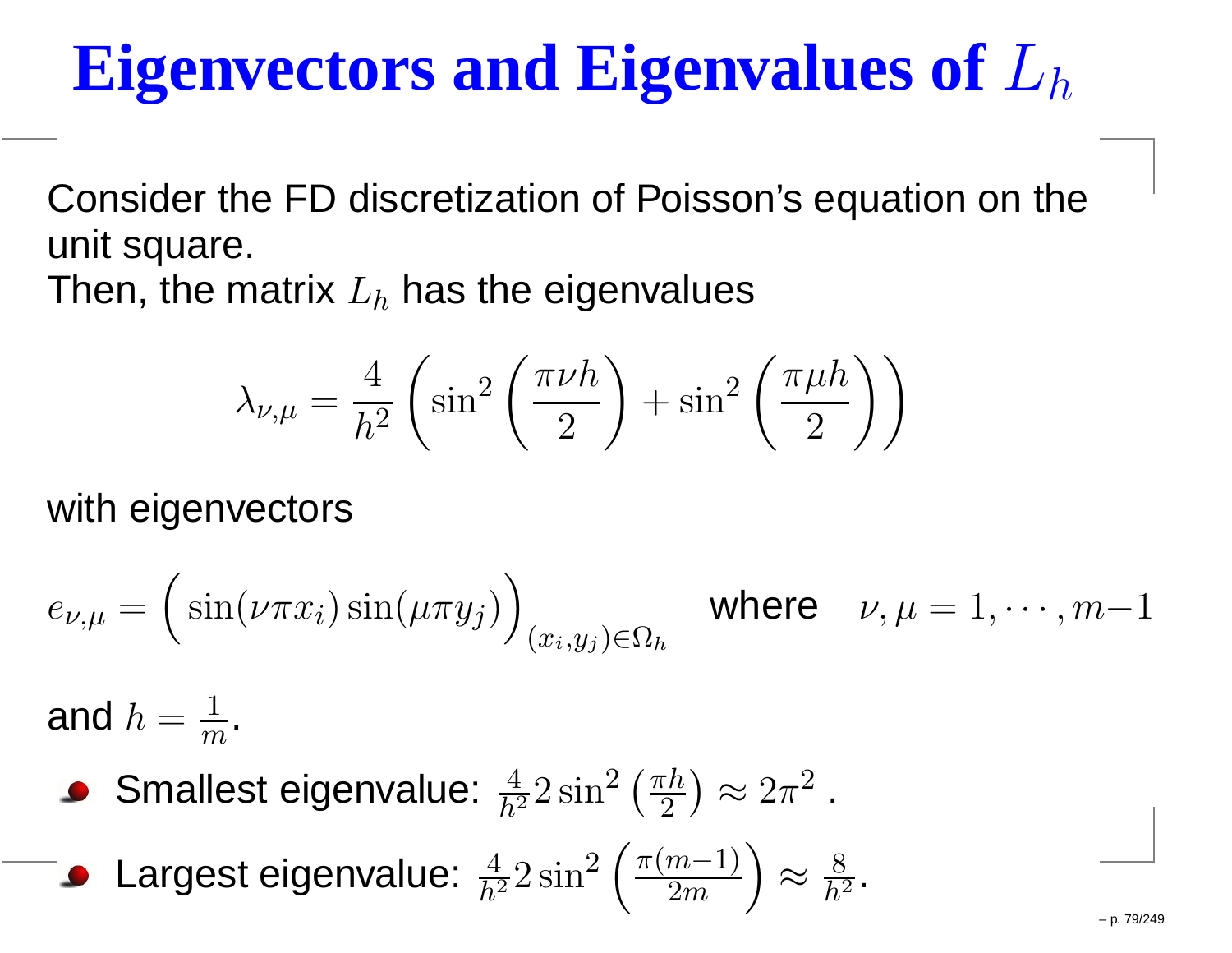## **Eigenvectors and Eigenvalues of**Lh

"gnu.dat"

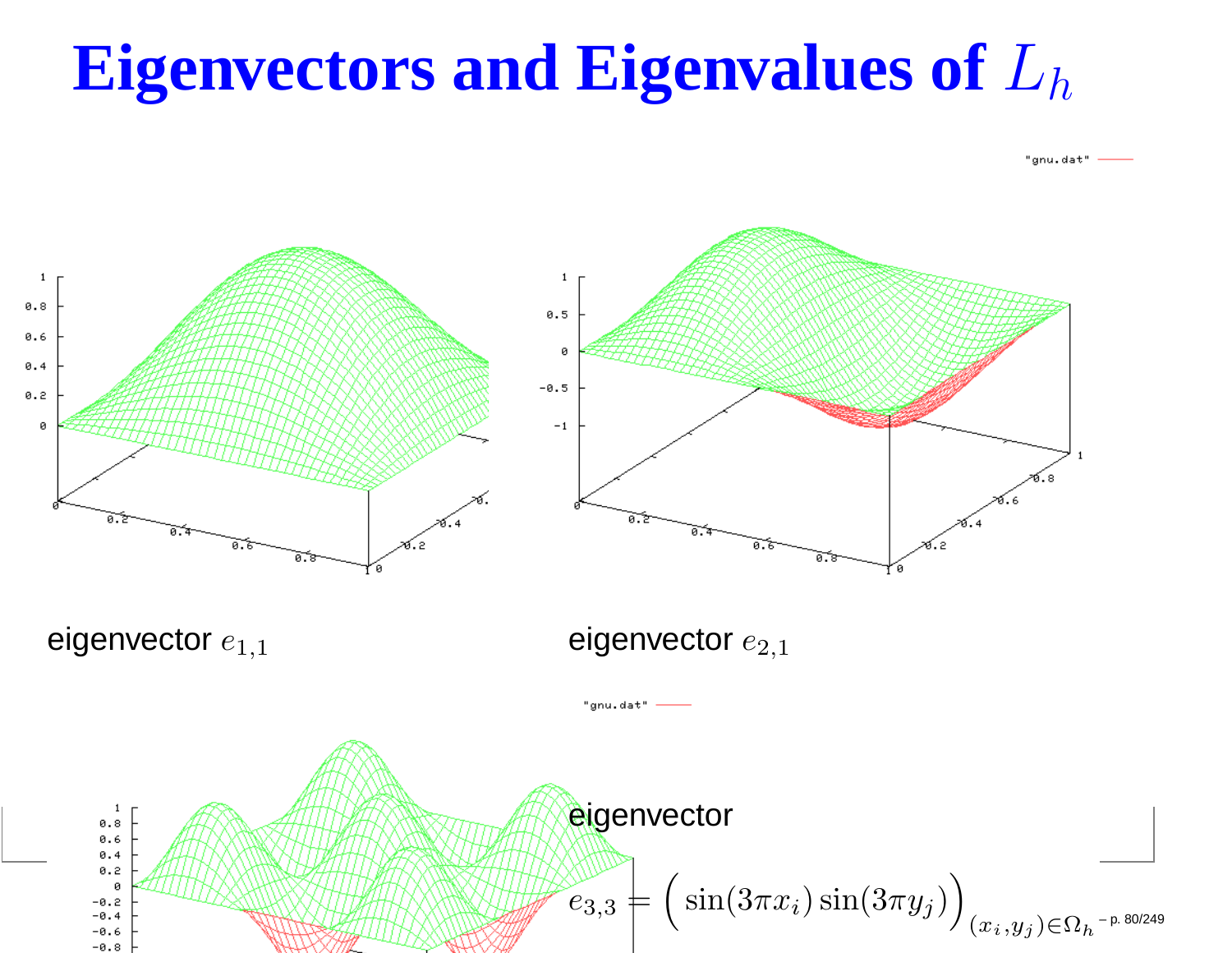## **Direct and Iterative Solvers**

The FD discretization leads to an equation system

$$
A_h u_h = b_h,
$$

where  $A_h$  There are $_h$  is an  $n \times n$  matrix and  $u_h, b_h \in \mathbb{R}^n$  are vectors.

- **o** direct methods and
- **•** iterative methods

for solving such an equation system. ↓

- Both methods lead to an approximation  $\tilde{u}_h$  $_h$  of  $u_h$ .
- $\|u_h-\tilde{u}_h\|$  is called algebraic error.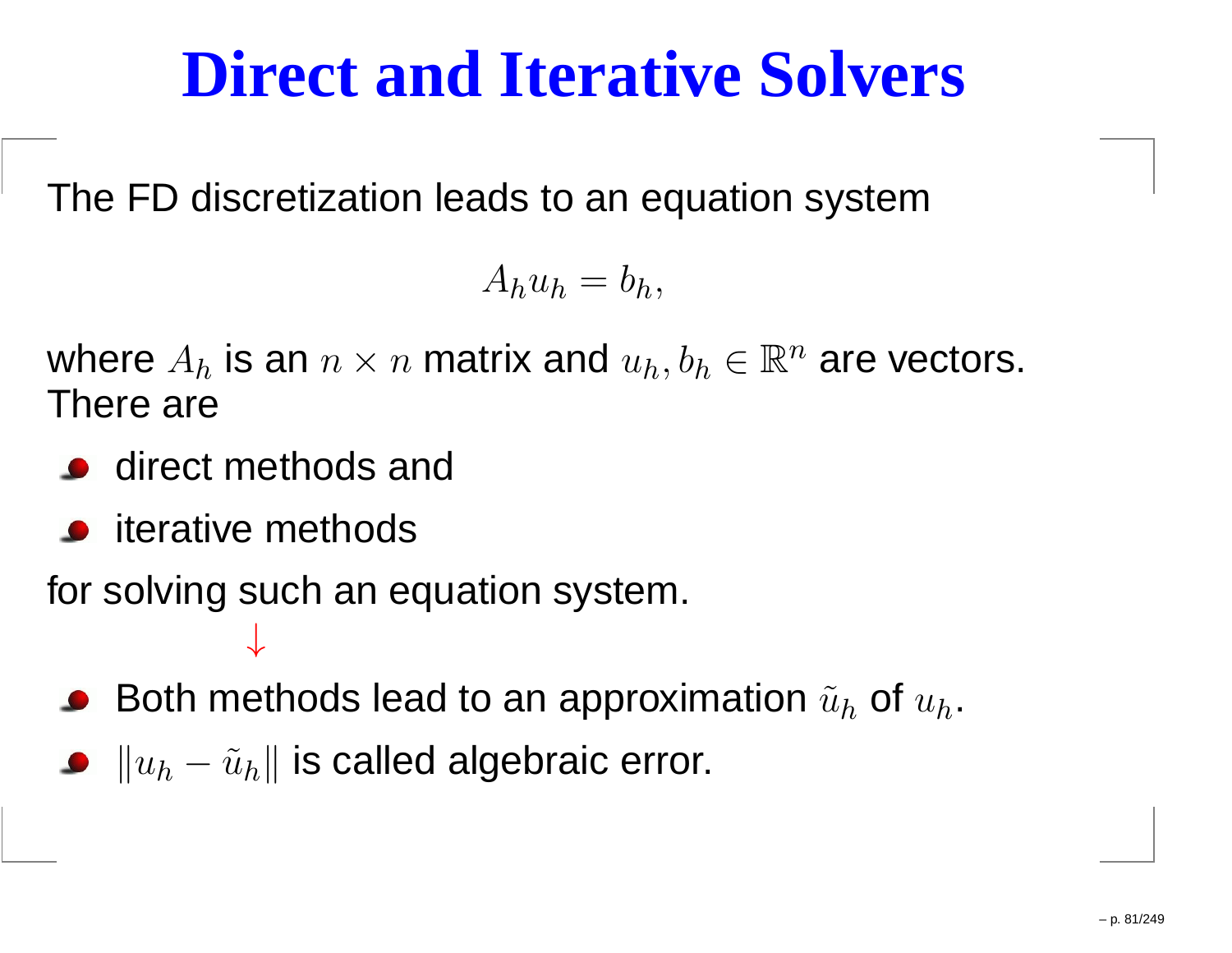## **Discretization Error and Algebraic Error**

- $\|u-u_h\|$  is called discretization error.
- $\|u_h-\tilde{u}_h\|$  is called algebraic error.
- $\|u-\tilde{u}_h\|$  is called total error.

The algebraic error should satisfy the property

 $||u_h - \tilde{u}_h|| \le ||u - u_h||\alpha, \quad \text{where } \alpha \approx 0.1.$ 

Let the discretization satisfy  $\|u-u_h\|\leq Ch^2$  .Then, this implies

$$
||u - \tilde{u}_h|| \le C(1 + \alpha)h^2.
$$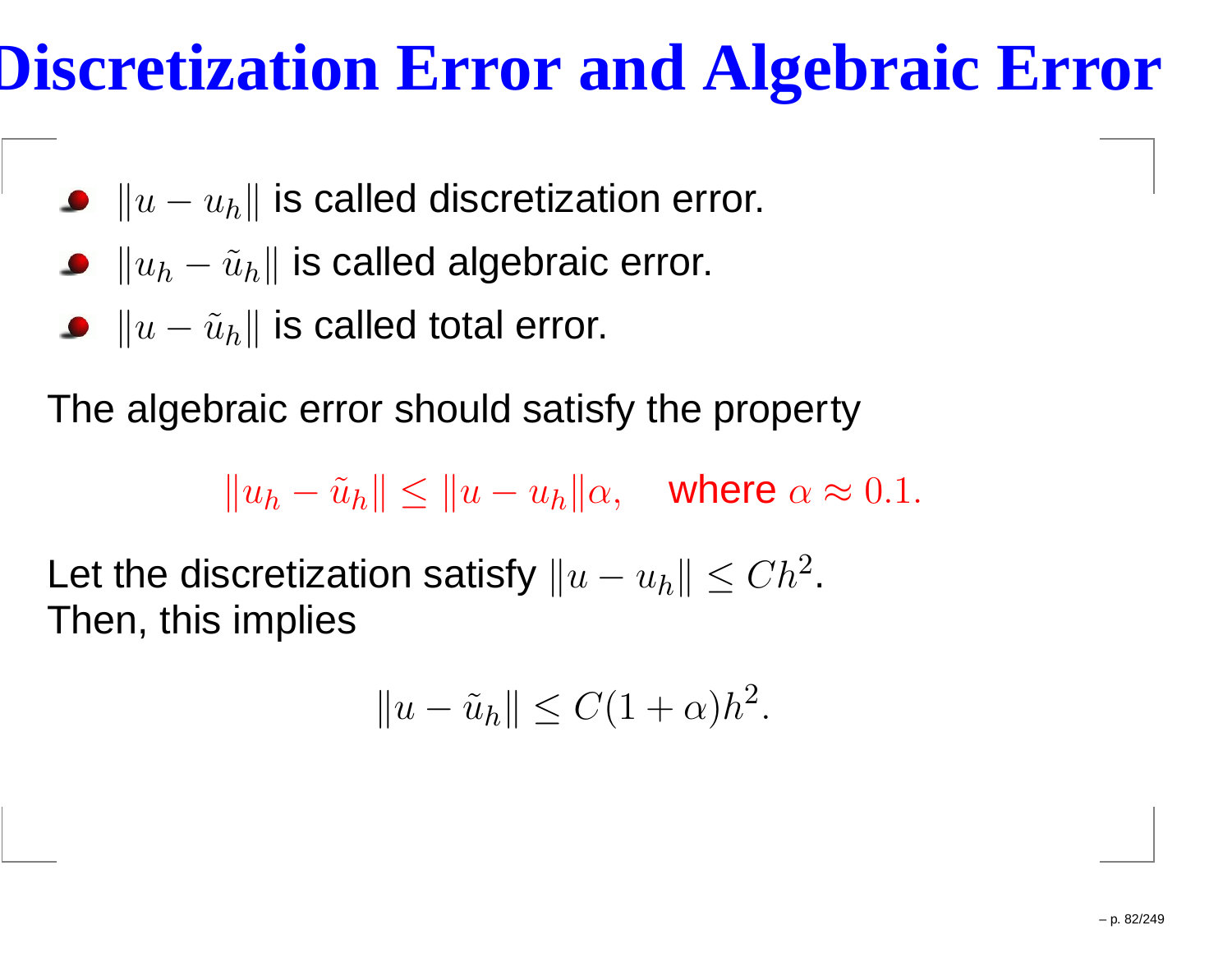#### **Discretization Error and Algebraic Error**

It is very difficult to calculate numerically the

- algebraic error  $\|u_h-\tilde{u}_h\|$  and the
- discretization error  $\|u-u_h\|.$

Therefore, one often calculates

- the residuum norm  $\|A_h\tilde u_h-b_h\|$  or
- the norm  $\|\tilde u_h-\tilde u\|$  $\tilde{u}_{h/2}\|$  .

If the exact solution is known, then one can numericallycalculate the total error

total error  $\|u-\tilde{u}_h\|.$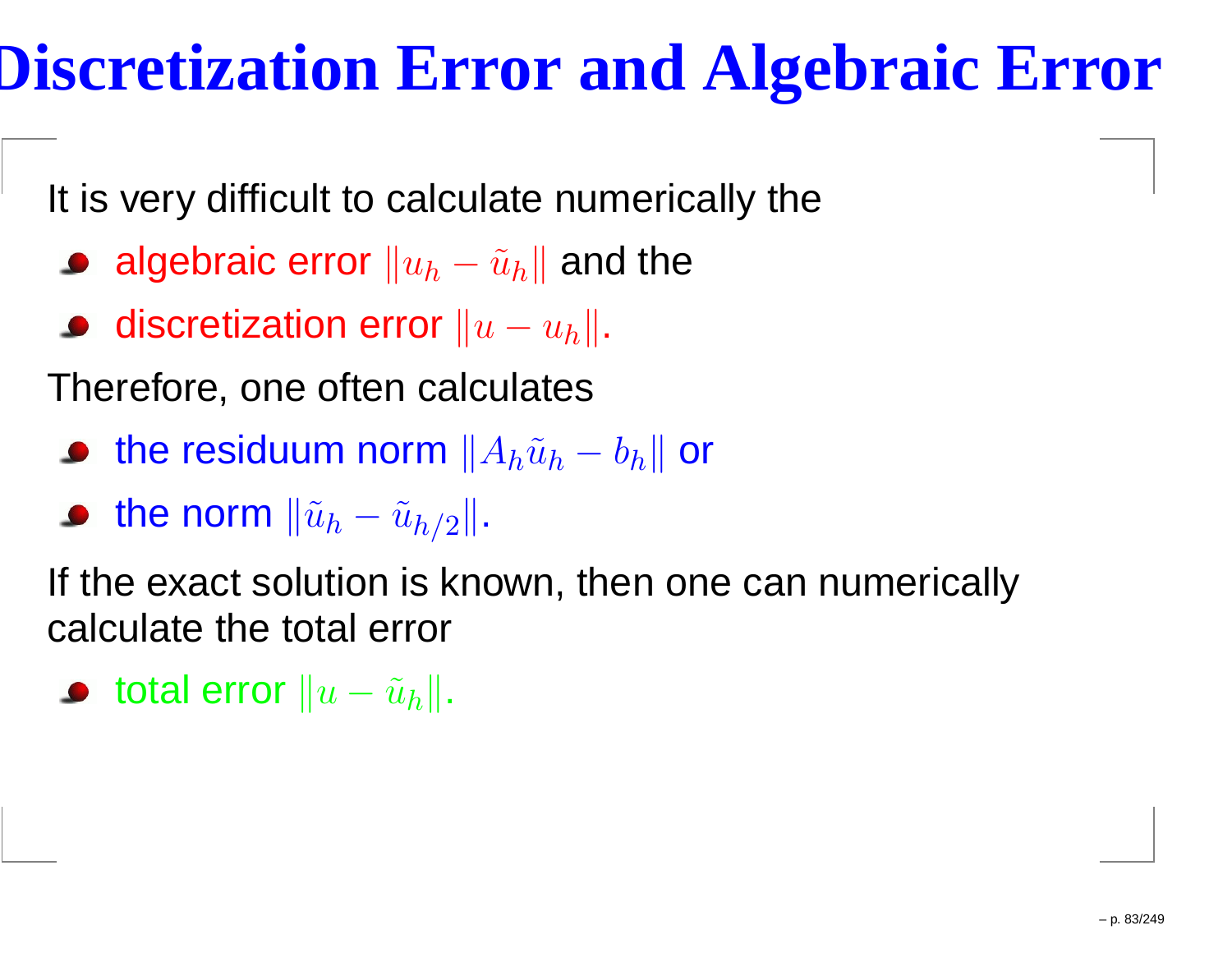## **Direct Solvers for Linear Equation Systems**

- The Gauss-elimination applied to <sup>a</sup> full matrix requires
	- $O(n^3$  $^{3})$  operations
	- $O(n^2)$  $^{2})$  data

for solving a linear equation system with  $n$  unknowns.

- The Gauss-elimination applied to a band matrix of bandwidth  $2k-1$ requires
	- $O(n*k*k)$  operations
	- $O(n*k)$  data.

A band matrix of bandwidth  $k$ has the form:

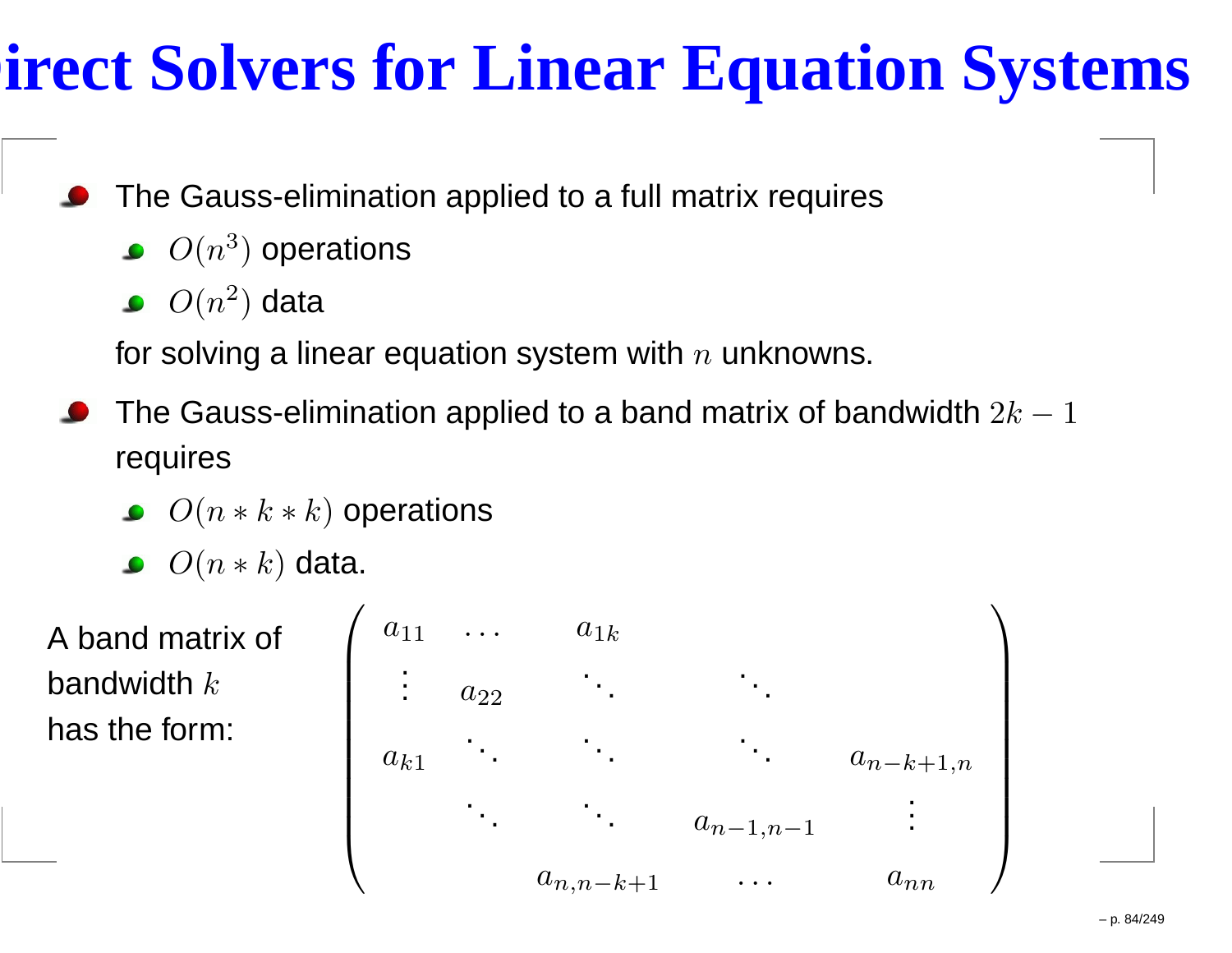#### **Direct Solvers for FD Discretization**

Now consider the matrix of the FD discretization of Poisson's equation on $\Omega = (0,1)^2.$  The discretization matrix is a band matrix of size  $n = (m-1)$  $\sim 1)^2$ and bandwidth  $2m-\,$ 1, since  $h=\frac{1}{m}$  $\,m$ 

$$
L_h = \frac{1}{h^2} \begin{pmatrix} D_h & -E & & & \\ -E & D_h & & & \\ & \ddots & \ddots & -E & \\ & & -E & D_h \end{pmatrix}, \text{ where } D_h = \begin{pmatrix} 4 & -1 & & \\ & -1 & 4 & & \\ & \ddots & \ddots & -1 & \\ & & -1 & 4 \end{pmatrix}
$$

Then, the Gauss-elimination applied to the band matrix  $L_h$  requires  $O(n^2$  $O(n^{1.5}$  $^{2})$  operations  $^{5})$  data.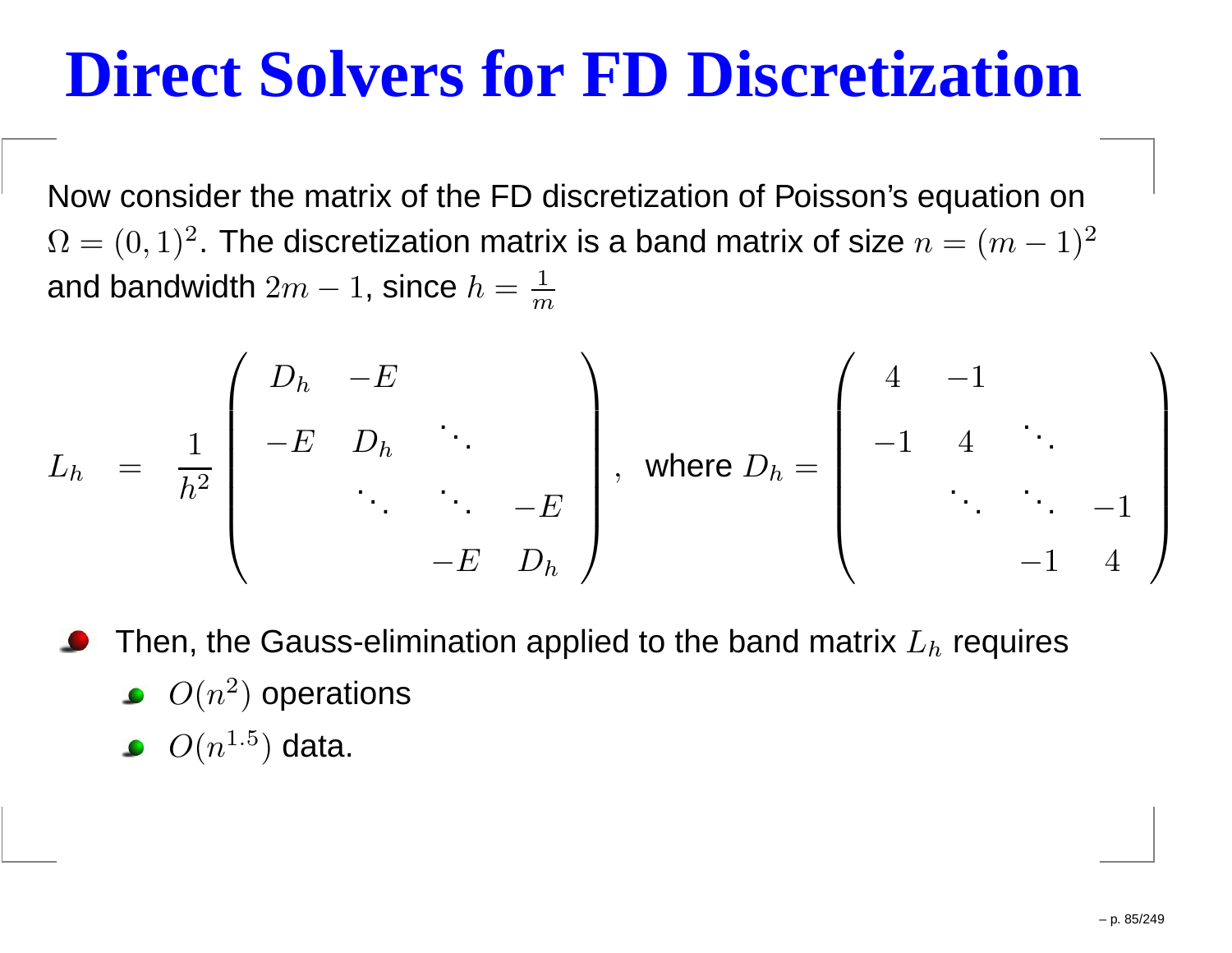#### **Iterative Solvers**

Consider the linear equation system  $Ax$  $= b$ . An iterative solver for solving <sup>a</sup> linear equation system is <sup>a</sup>mapping

$$
S:\mathbb{R}^n\;\rightarrow\;\mathbb{R}^n
$$

with start vector  $x_0\in\mathbb{R}$  such that the sequence  $(x_i)_{i\in\mathbb{N}}$ defined by

$$
x_{i+1} = \mathcal{S}(x_i)
$$

converges to  $x\mathrm{:}$ 

$$
\lim_{i \to \infty} x_i = x.
$$

Obviously,  $x$  should satisfy the fix point property  $x=\mathcal{S}(x).$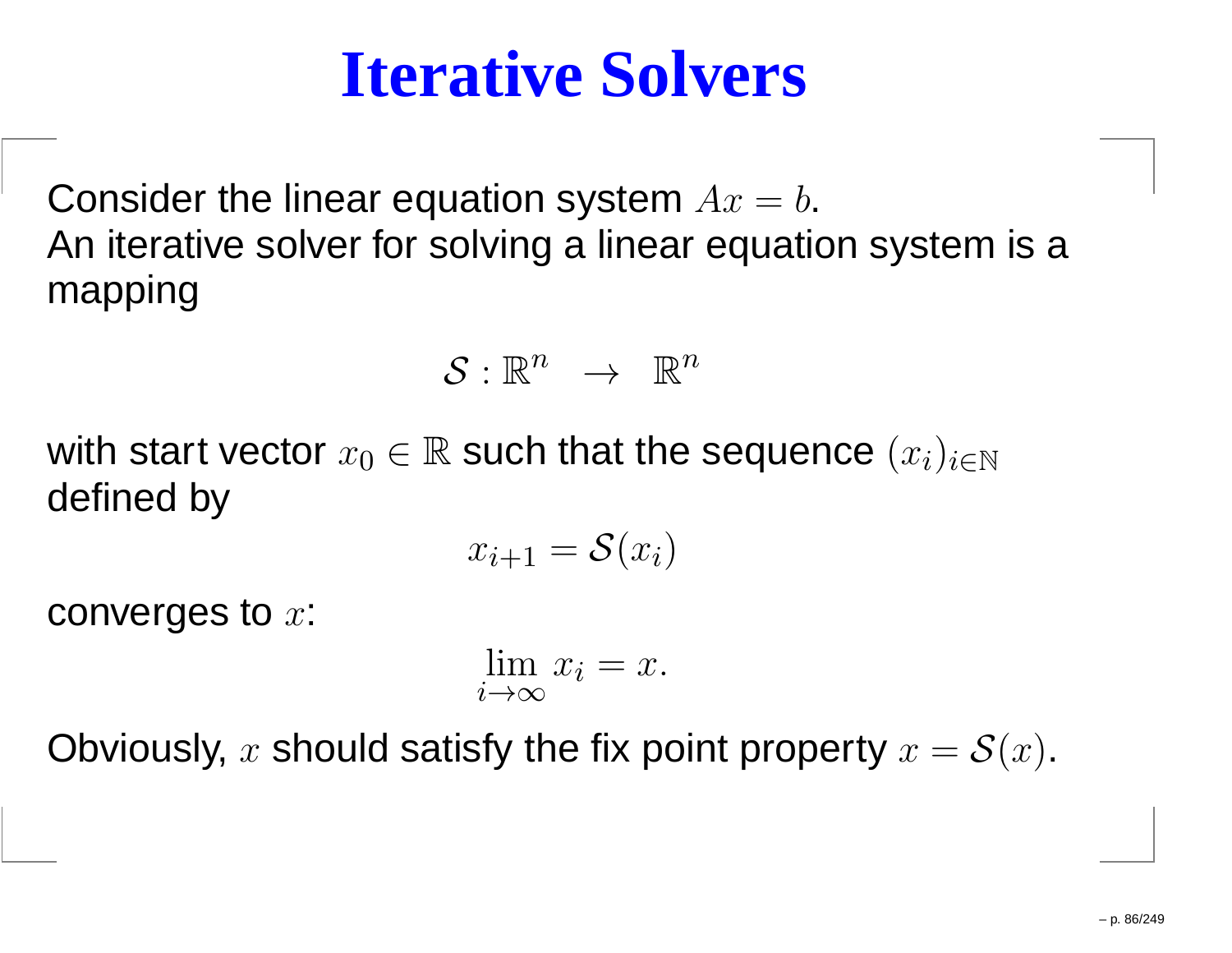#### **Relaxation**

Relaxation of the  $i$ -th unknown  $x_i$ : Correct  $x_i^{old}$  by  $x_i^{new}$  such that the  $i$ -th equation of the equation system

$$
A \cdot x = b
$$

is correct.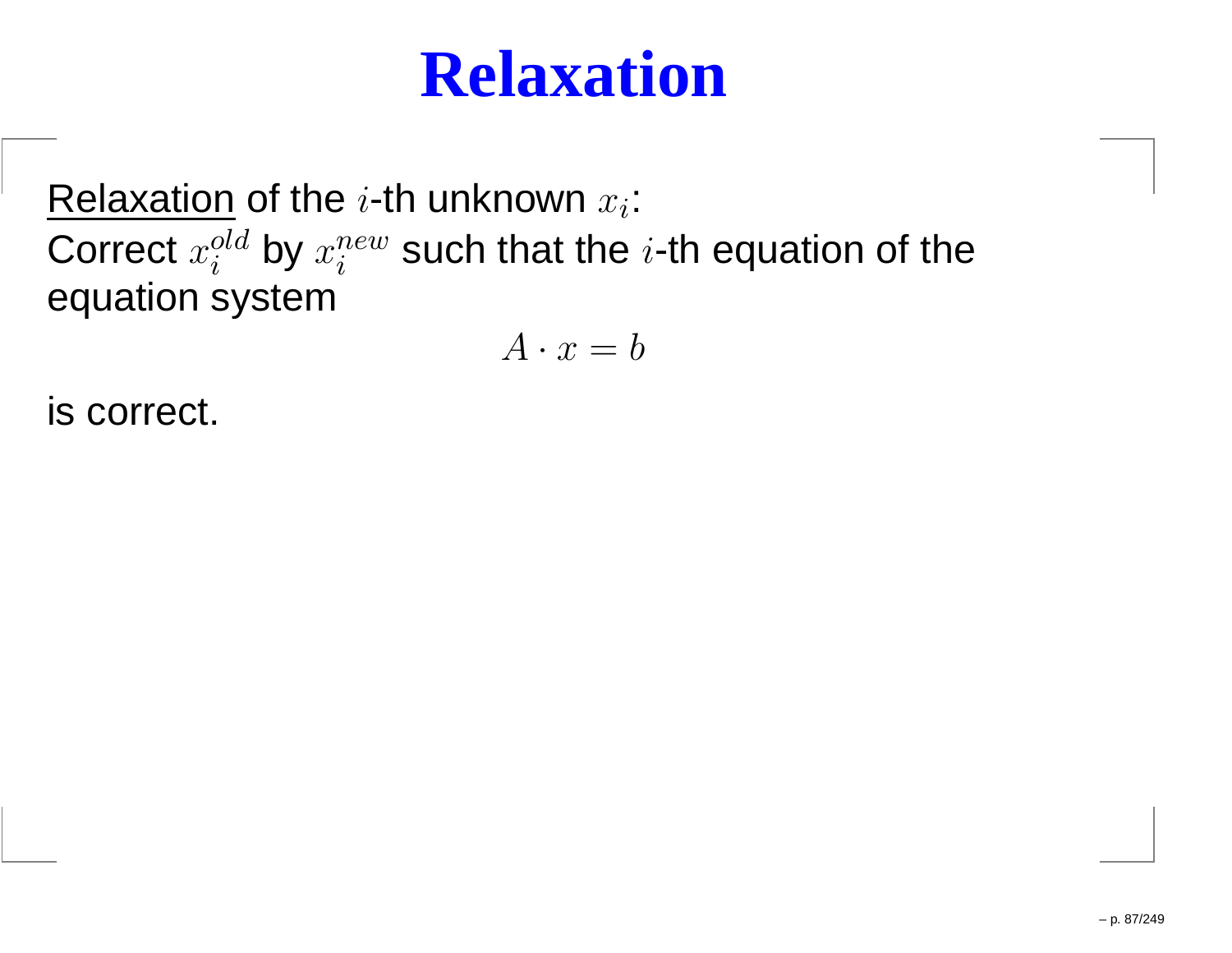## **Numbering of GS Relaxation**

For Gauss-Seidel iteration one often applies lexicographical and red-black numbering of the grid points.

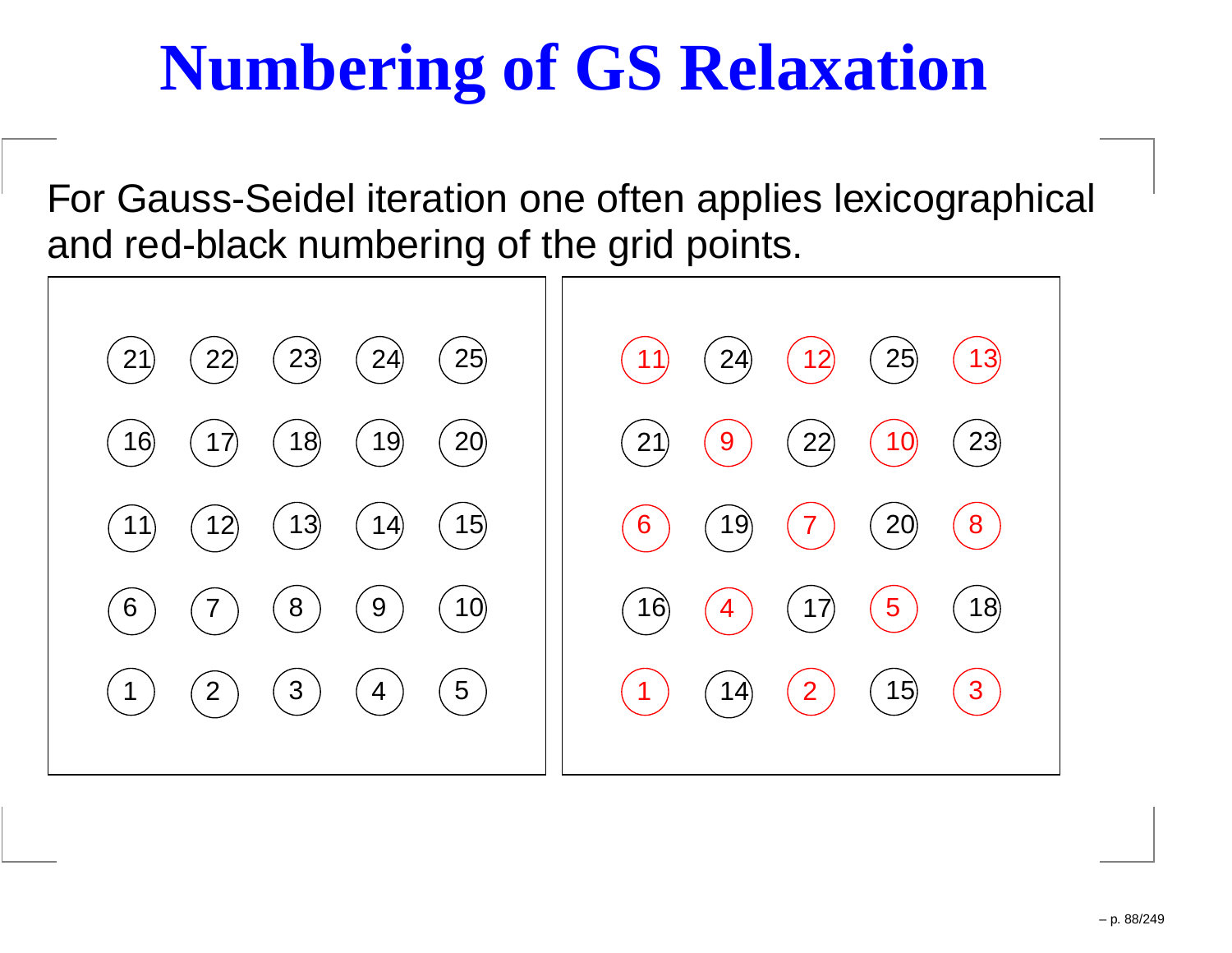## **Gradient Method**

Let  $A$  be a symmetric positive definite  $n \times n$  matrix<br>end  $l \in \mathbb{D}^n$ and  $b\in\mathbb{R}^n$  $\sim$   $\sim$   $\sim$ .The gradient method for solving

$$
Ax = b
$$

is  
\nStart with 
$$
x_0
$$
 and calculate the sequence  $x_k$  by:  
\n
$$
d_k = b - Ax_k
$$
\n
$$
\alpha_k = \frac{d_k^T d_k}{d_k^T A d_k}
$$
\n
$$
x_{k+1} = x_k + \alpha_k d_k,
$$
\nwhere  $k = 0, 1, 2, ...$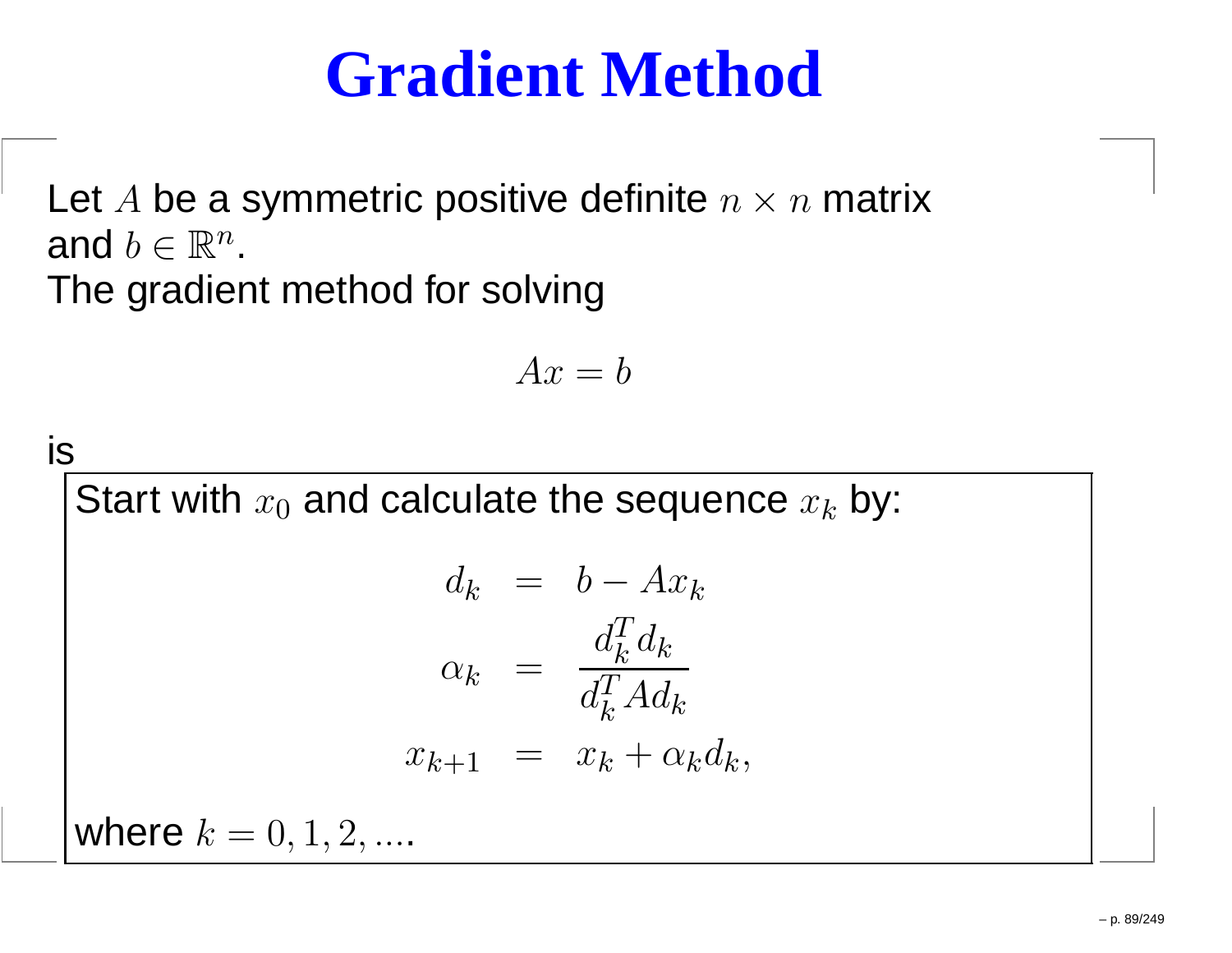# **cg Iteration**

| Let the start solution be $x_0$ . Then: $g_0 = Ax_0 - b$        |
|-----------------------------------------------------------------|
| $\delta_1 = g_0^T g_0$ if $\delta_1 \leq \epsilon$ stop         |
| $d_1 = -q_0$                                                    |
| recursion: $k = 1, \ldots$ : $h_k = Ad_k$                       |
| $\alpha = \frac{\delta_k}{d_k^T h_k}$                           |
| $x_k := x_{k-1} + \alpha d_k$                                   |
| $g_k := g_{k-1} + \alpha h_k$                                   |
| $\delta_{k+1} = g_k^T g_k$ if $\delta_{k+1} \leq \epsilon$ stop |
| $\beta_k = \delta_{k+1}/\delta_k$                               |
| $d_{k+1} = -g_k + \beta_k d_k$                                  |
|                                                                 |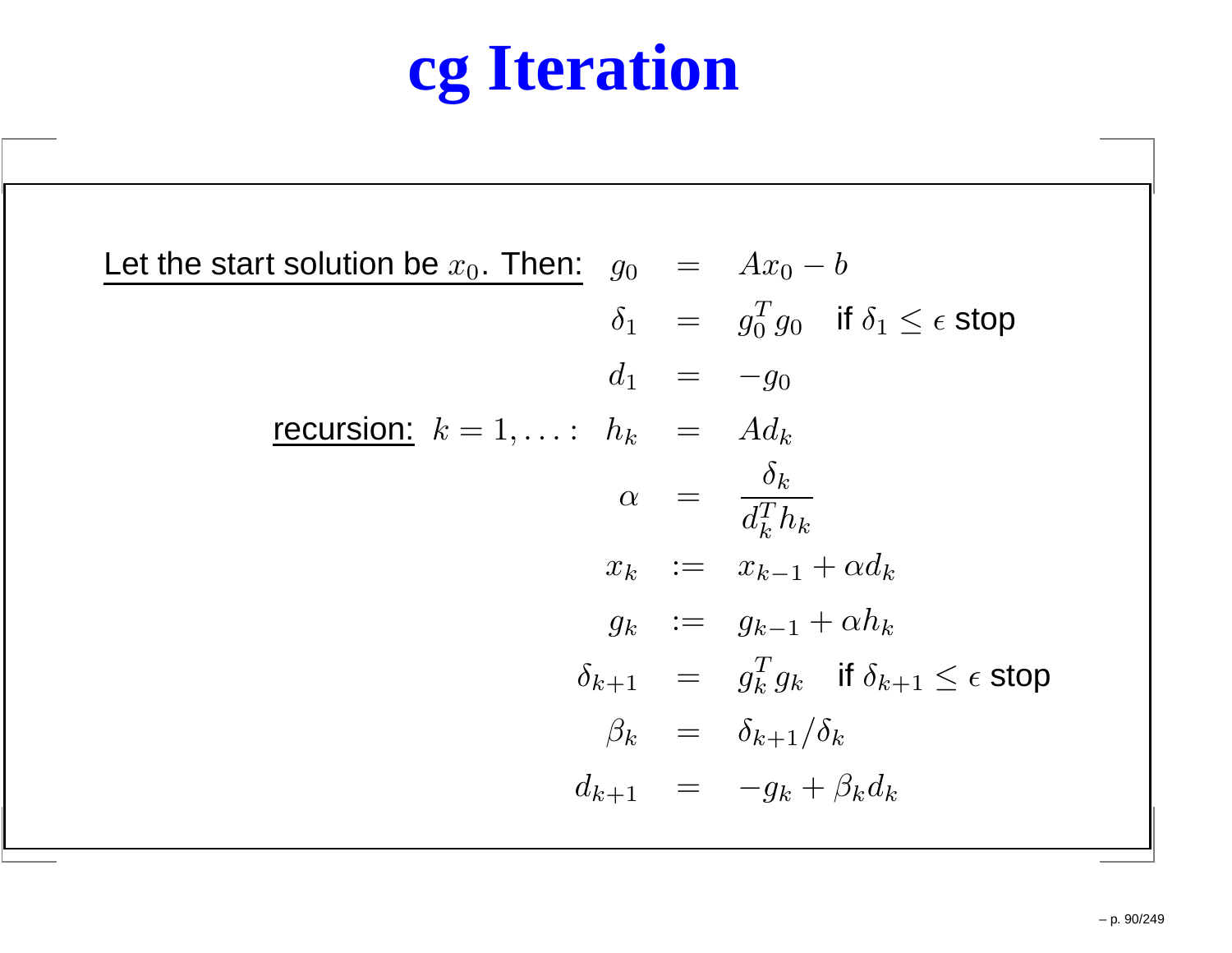#### **Estimation of the Algebraic Error**

Assume we want to solve

 $Ax=b$ 

and we get the approximation  $\tilde{x}.$  A practical problem is:

- How large is the algebraic error  $\|\tilde{x}-x\|$ ?
- Assume, we apply an iterative solver. How many iterations do we have to perform to obtain <sup>a</sup>small algebraic error?
- How to choose  $\epsilon$  in the cg-iteration?
- Assume, you have implemented two iterative solvers. Which one is faster?

<u>But:</u> We do not know  $x$  !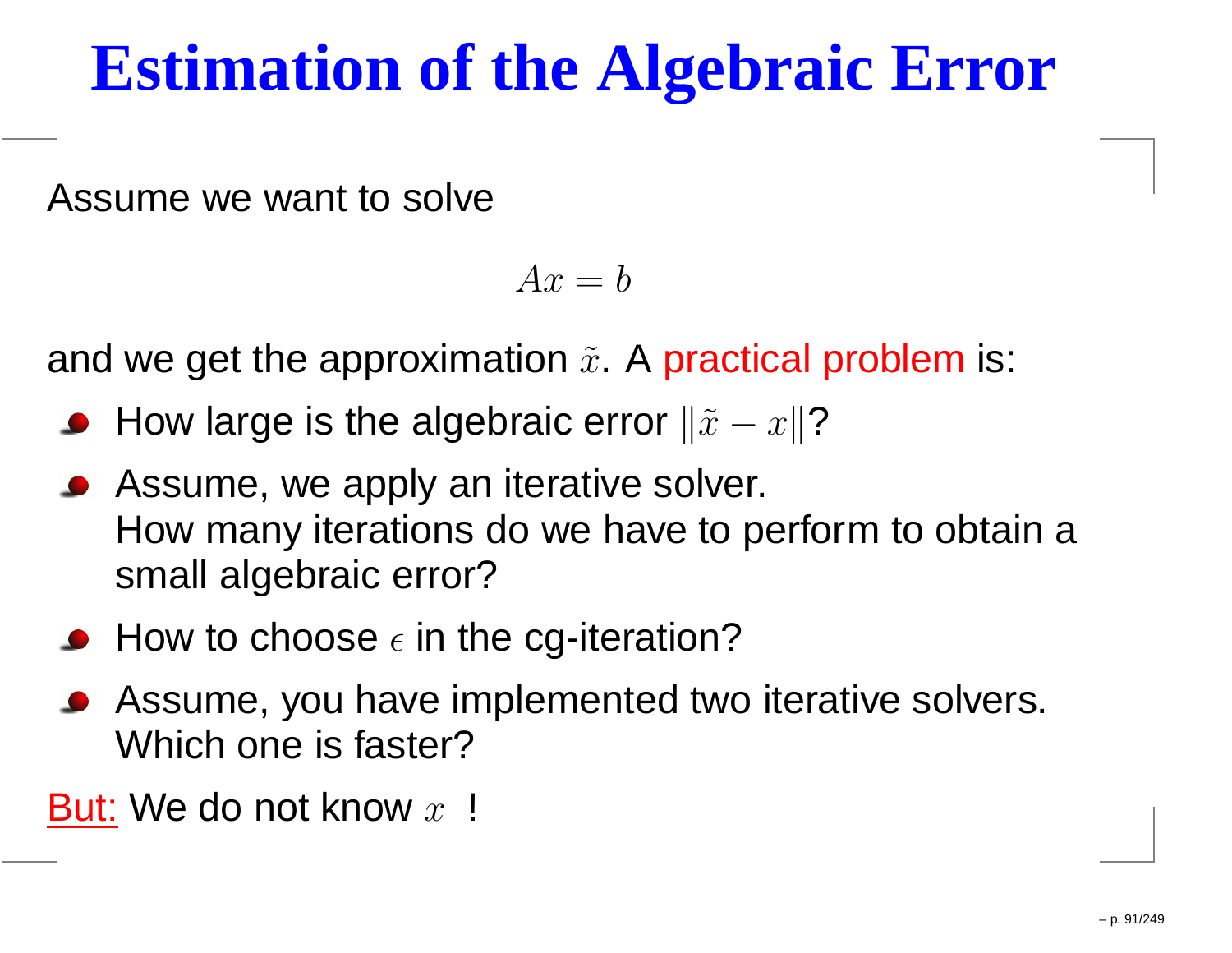## **Estimation of the Algebraic Error for Tests**

For testing <sup>a</sup> code one does the following test: Construct right hand sides  $b$  such that the exact solution  $x$  is well-known.

Example:

- Choose  $b = 0$ .
- FD on a unit square: Choose  $u=x$ 2 $\lnot y$ 3.

Start with  $x_0 = \underline{1}.$ 

Then, one can compute the algebraic error  $\left\|\tilde{x}-x\right\|$  and one can compare two different codes.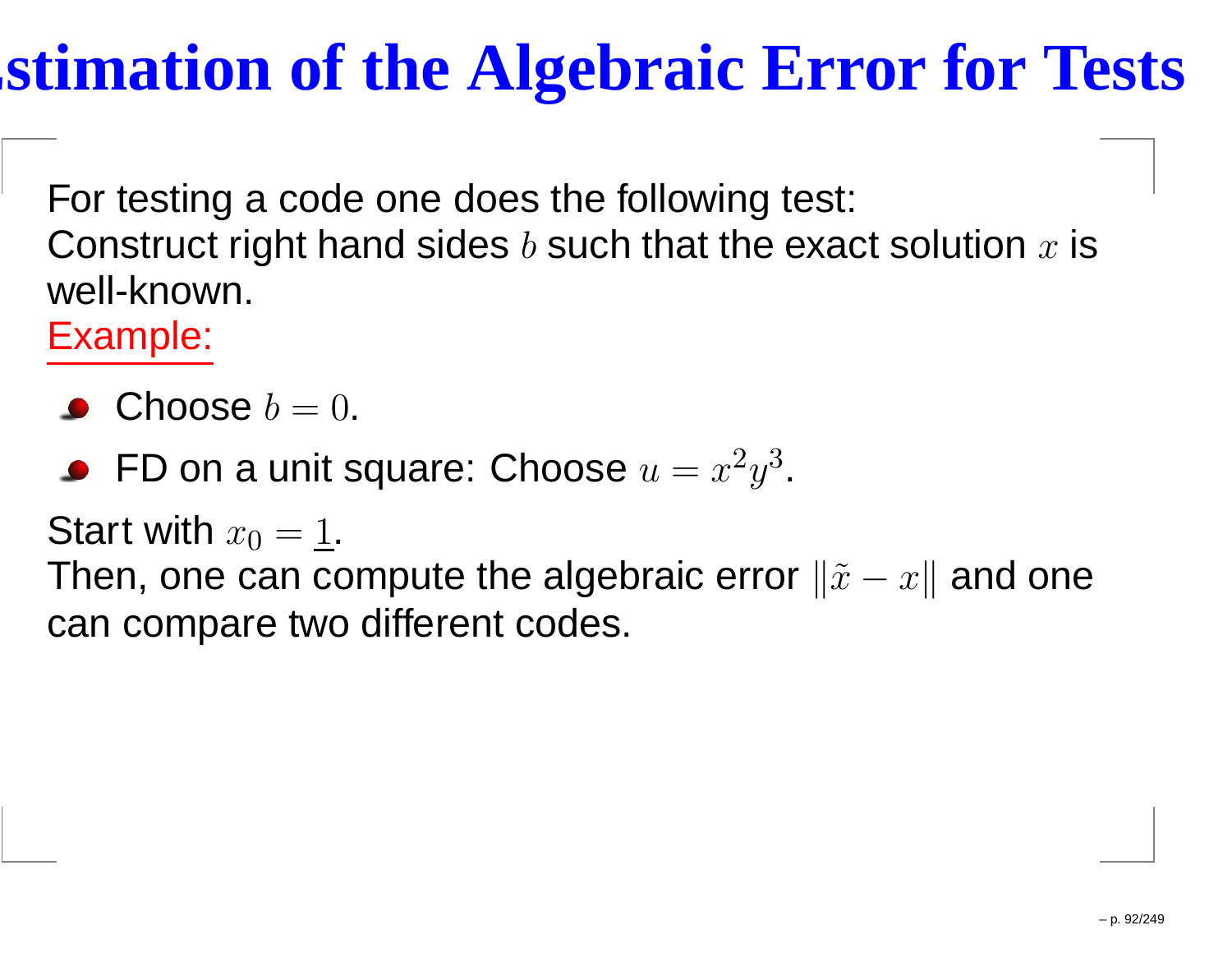# **A Hard Approach**

If the exact solution is unknown, one applies the followingdifficult approach:

Calculate a very good approximation  $x_e$  $_{e}$  of  $x$  by a time consuming solver. Then, consider

$$
\|\tilde{x} - x_e\|
$$

as the algebraic error  $\|\tilde{x}-x\|.$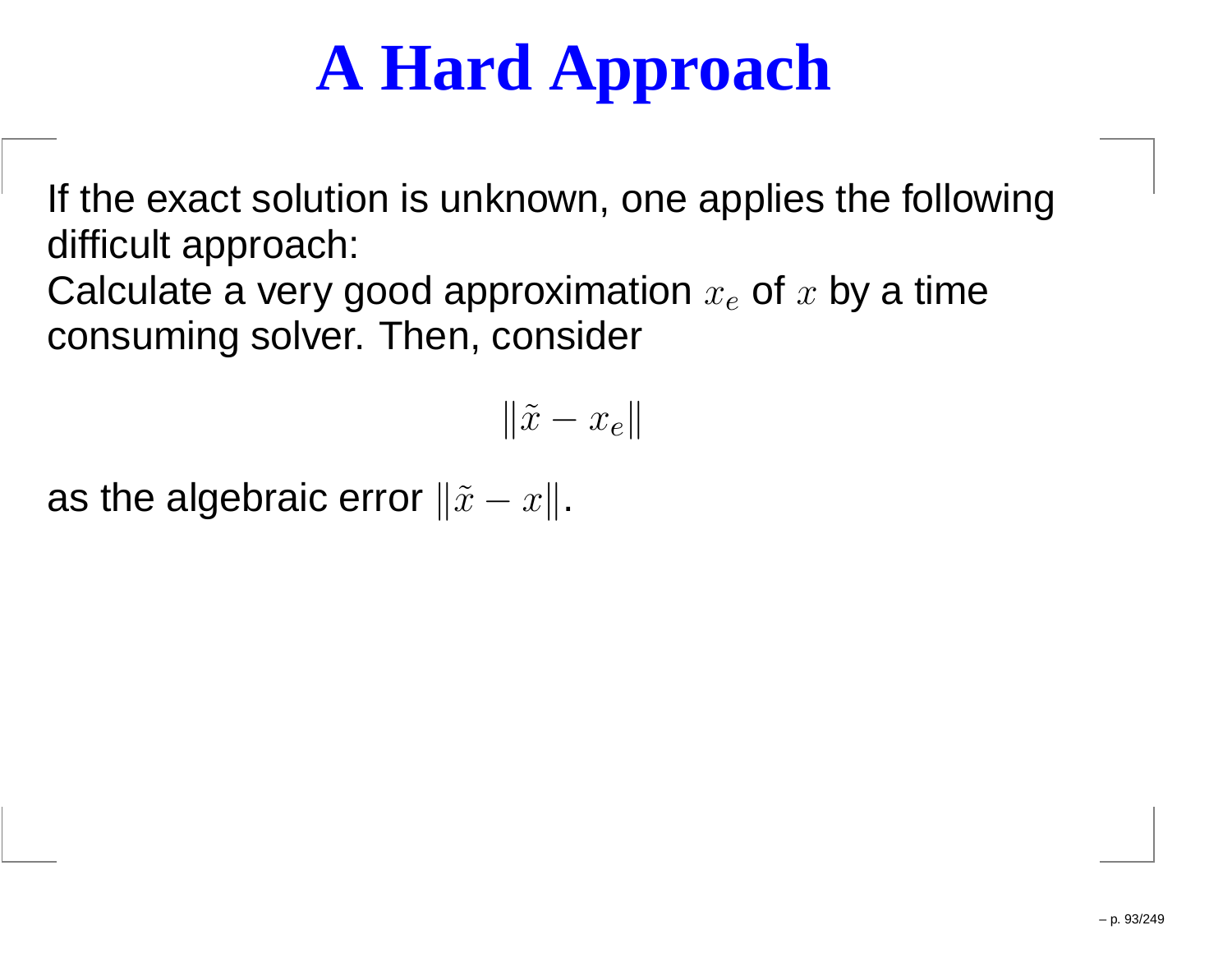## **Estimation of Algebraic Error by Residuum**

The residuum is defined as

$$
r:=A\tilde{x}-b
$$

Then,  $\|\tilde{x}-x\|$ .1a. = $\|A^{-1}$  $r \Vert \leq \|A^{-1}\| \|r\|.$ Example:FD, Poisson on  $]0,1[^2$  $^{2}\colon\mathcal{A}^{-1}$  $\|x\|_2=\lambda_1^{-1}$  $_1$   $\tilde{\phantom{1}}\approx$ 1 $2\pi^2$  . Assume that  $\tilde{x}-x=e_{m-1,m-1}+h^2$  $^{2}e_{1,1}.$  Then,  $\|\tilde{x}-x\|_2\approx 1$  and  $\|A^{-1}$  $x^{1}$ ||2|| $r$ ||2 $\approx h^{-2}$  .Assume that  $\tilde{x}-x=h^2$  $e^{2}e_{m-1,m-1}+e_{1,1}.$  Then,  $\|\tilde{x}-x\|_2\approx 1$  and  $\|A^{-1}$  $k^1$ ||2|| $r$ ||2 ≈ 1.

Thus, if  $\|r\|$  is small, then  $\|\tilde{x} - x\|_2$  $_{\rm 2}$  can be large or small!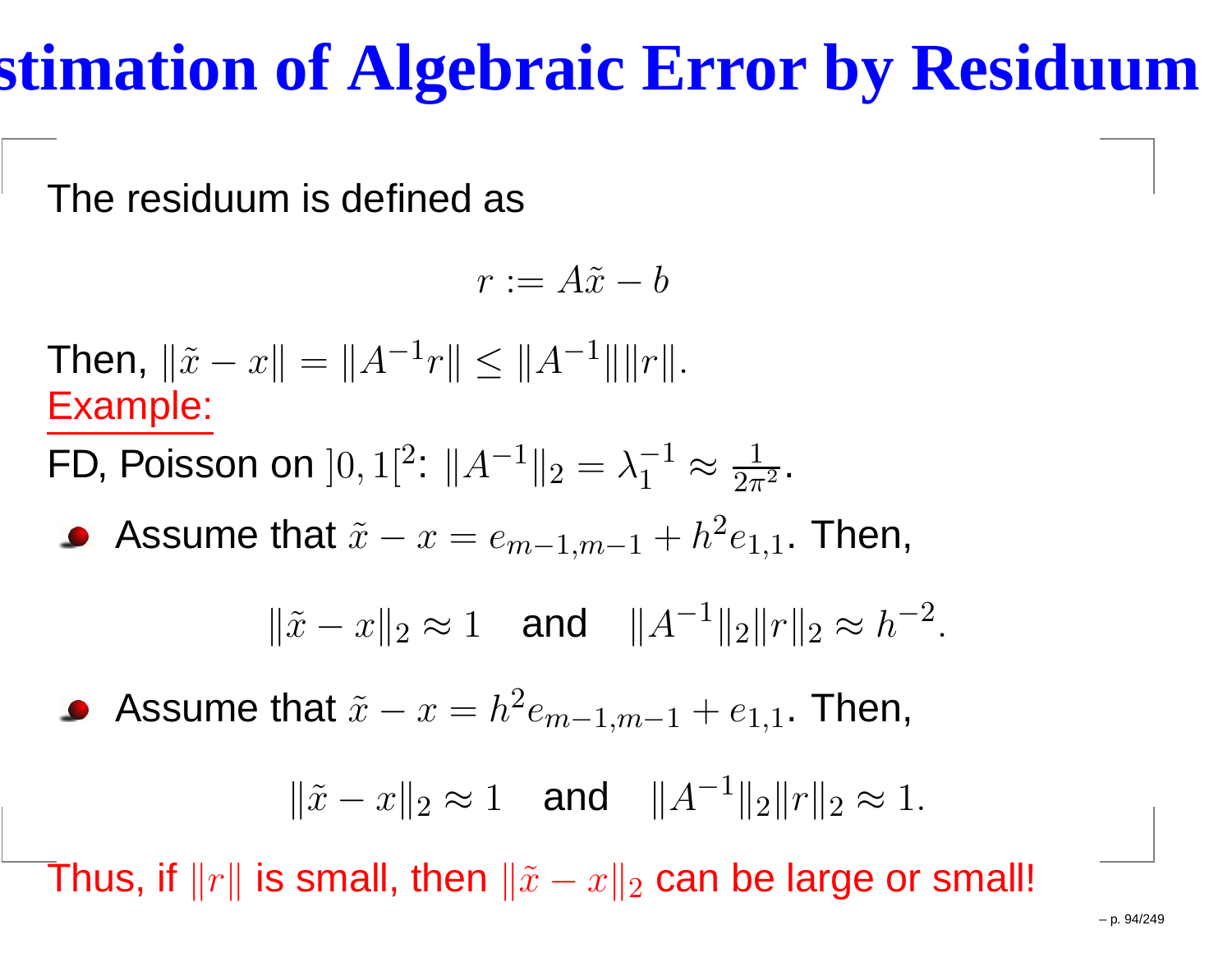## **Estimation of Algebraic Error by Residuum**

The residuum is defined as

$$
r:=A\tilde{x}-b
$$

Then, if  $\Vert r \Vert$  is small, then  $\Vert \tilde{x} - x \Vert_2$  Therefore, do not use the size of the residuum to compare $_{\rm 2}$  can be large or small! two different iterative algorithms.

#### Example:

FD, Poisson on  $]0,1[^2:$  We want to obtain  $\lVert \tilde{x} - x \rVert_2 = O(h^2)$  $^2)$  .

- MG: Iterate such that  $\lVert r \rVert$ = $O(1)$  .
- SSOR: Iterate such that  $\lVert r \rVert$  $=O(h^2)$  $^{2})$  .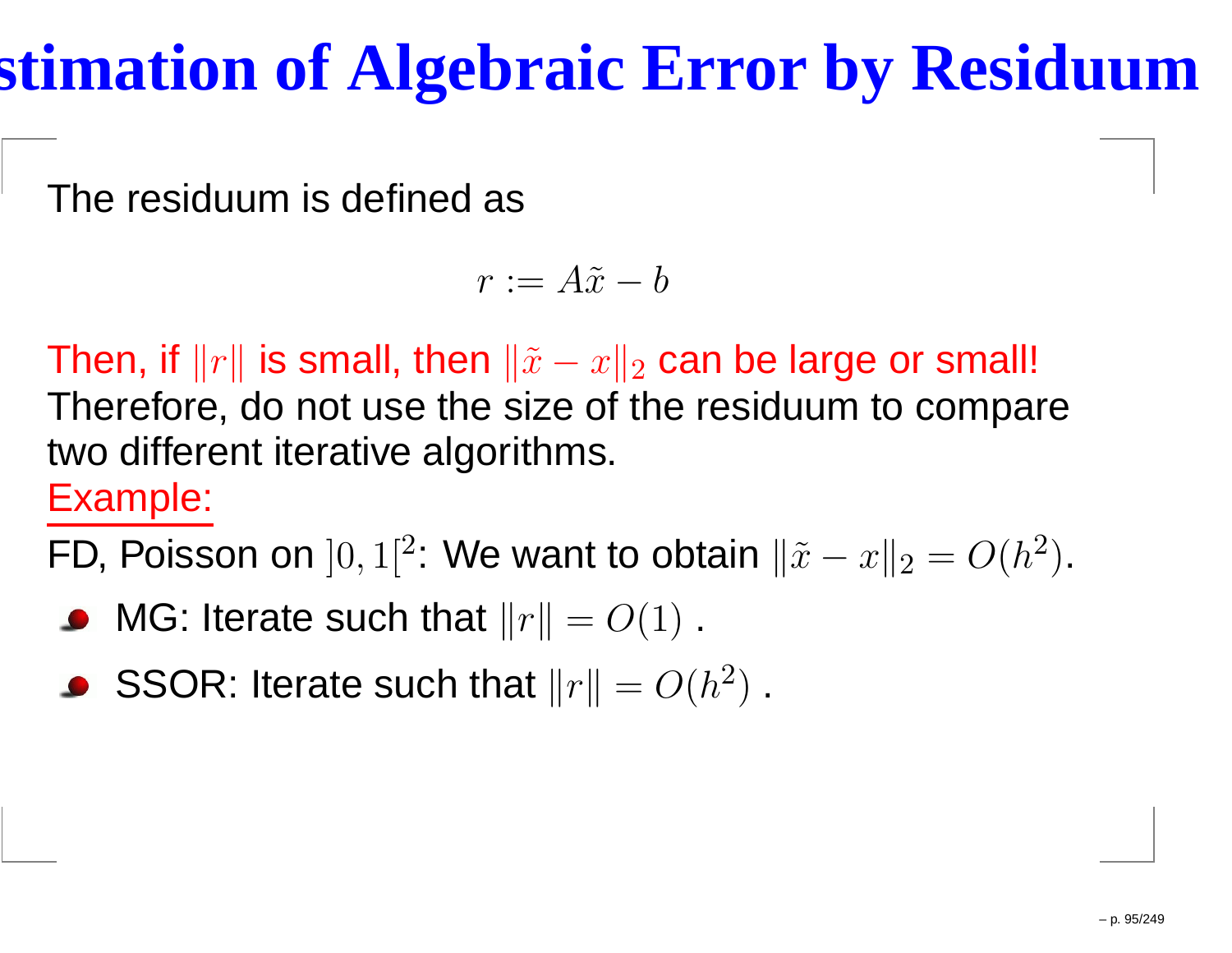## **Property of Iterative Solvers**

Let  $x_0\in\mathbb{R}^n$  and

$$
S:\mathbb{R}^n\ \rightarrow\ \mathbb{R}^n
$$

be an iterative solver such that the sequence  $(x_i)_{i\in\mathbb{N}}$  $_\mathbb{N}$  defined by

$$
x_{i+1} = \mathcal{S}(x_i)
$$

converges to  $x.$  Most of the iterative solvers have the following property:

There exists a constant  $0 < q < 1$  and  $s, i_{\min} \in \mathbb{N}$  such that

$$
||x_{i+s+1} - x_{i+s}|| \le q^s ||x_{i+1} - x_i||
$$

for every  $i > i_{\min}$ .  $q$  is called convergence rate of  $\mathcal{S}.$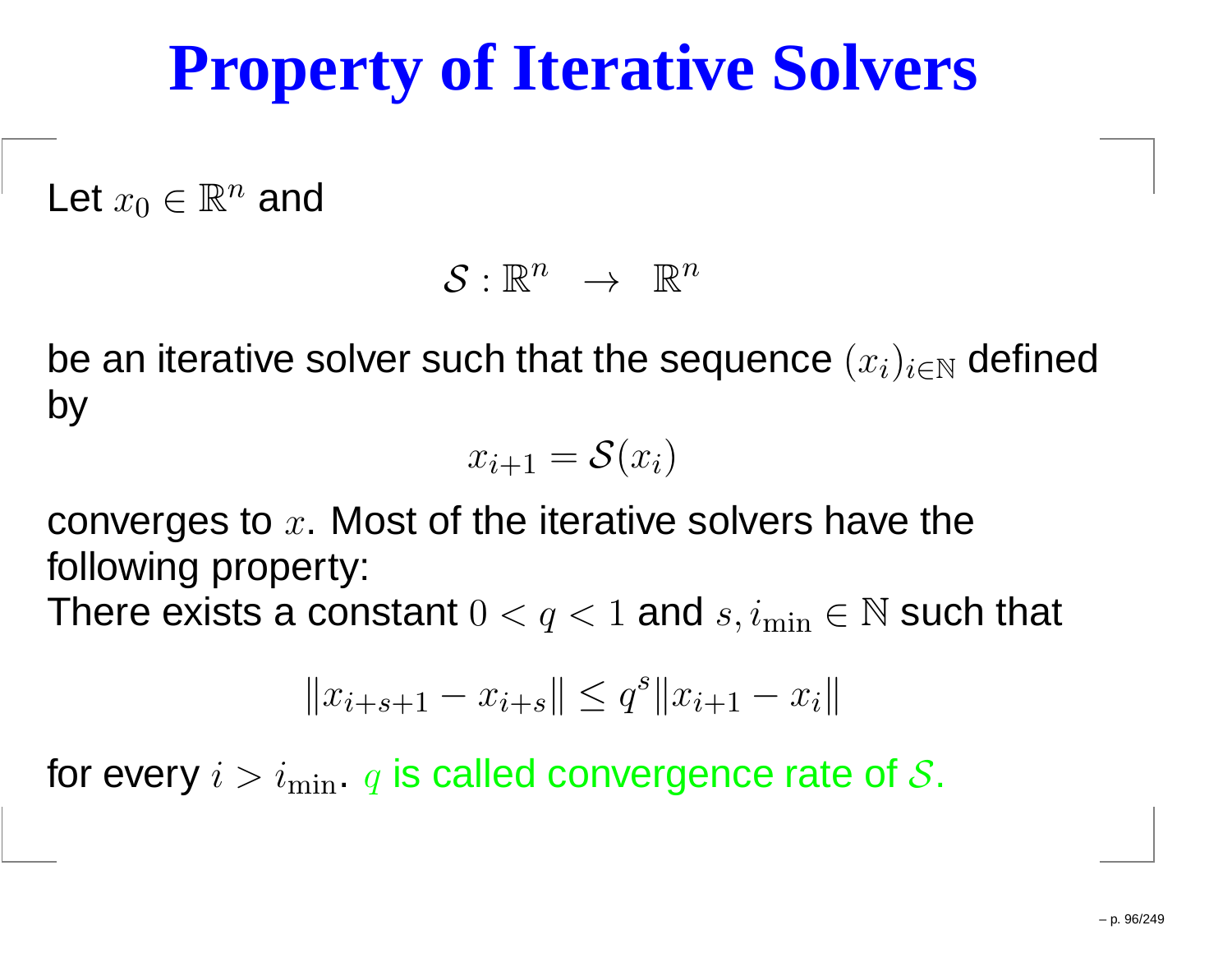## **Algebraic Error of an Iterative Solver**

 $\bf Theorem~2. \ \ Let \ 0 < q < 1, \, s, i_{\min} \in \mathbb{N}, \, x_0 \in \mathbb{R}^n \ \textit{and}$ 

 $\mathcal{S}:\mathbb{R}^n~~\rightarrow~~\mathbb{R}^n$ 

be an iterative solver such that the sequence  $(x_i)_{i\in\mathbb{N}}$  defined by

 $x_{i+1}=\mathcal{S}(x_i)$ 

converges to  $x$  and satisfies

$$
||x_{i+2} - x_{i+1}|| \le q ||x_{i+1} - x_i||
$$

for every  $i > i_{\min}.$  Then, the algebraic error can be estimated by

$$
||x - x_i|| \le ||x_{i+1} - x_i||(1 - q)^{-1}
$$

.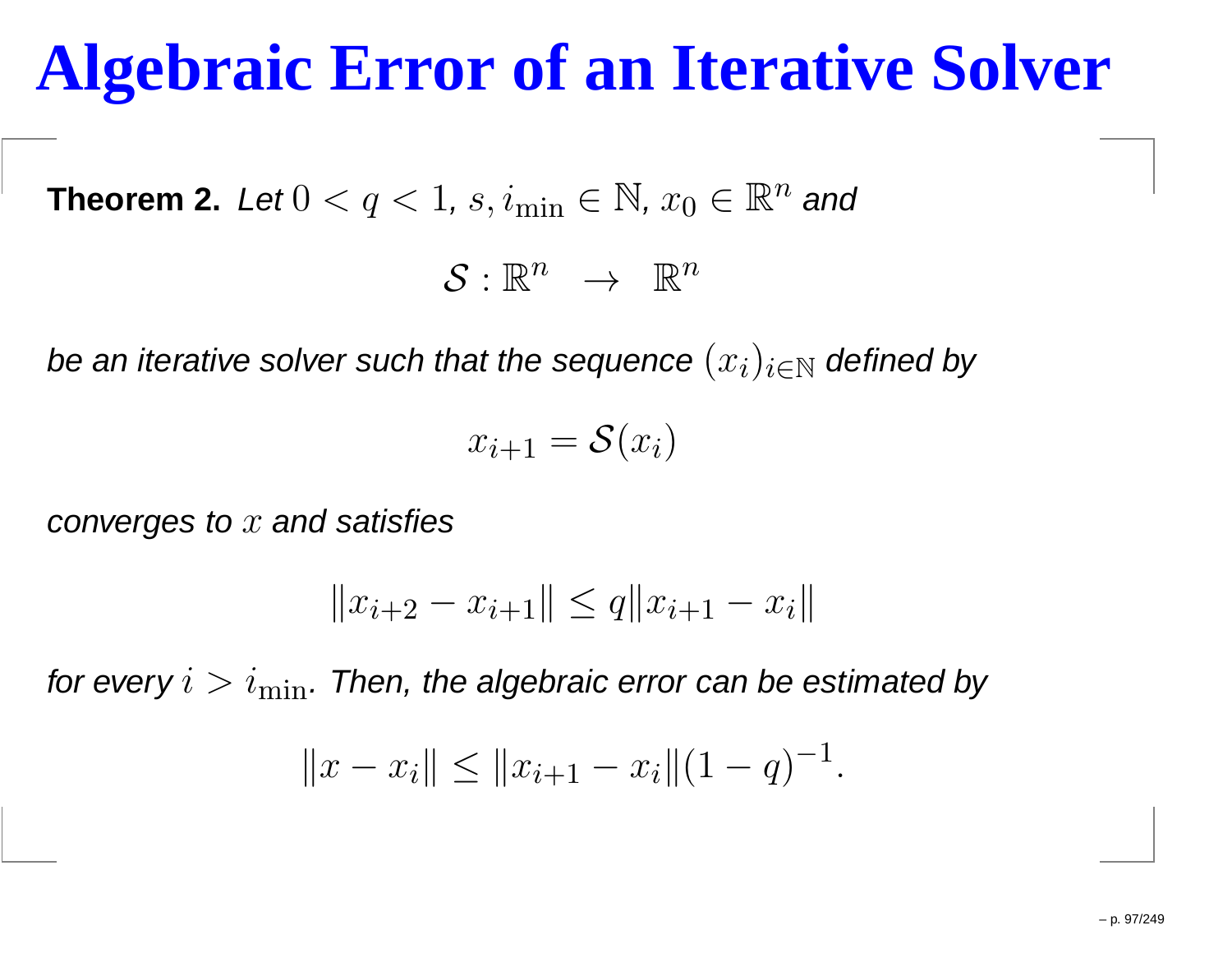#### **Estimation of the Convergence**

We want to find a small parameter such that

$$
||x_{i+2} - x_{i+1}|| \le q ||x_{i+1} - x_i||.
$$

Several iterative solvers have the following property: There exists a constant  $0 < q < 1$  and  $s, i_{\min} \in \mathbb{N}$  such that

$$
||x_{i+s+1} - x_{i+s}|| \le q^s ||x_{i+1} - x_i||.
$$

for every  $i > i_{\min}$  .

\n- Calculate 
$$
\tilde{q} = \frac{\|x_{i+2} - x_{i+1}\|}{\|x_{i+1} - x_i\|}
$$
 for large  $i$ .
\n- Calculate  $\tilde{q} = \left(\frac{\|x_{i+s+1} - x_{i+s}\|}{\|x_{i+1} - x_i\|}\right)^{\frac{1}{s}}$  for large  $i, s \approx 5 - 20$ .
\n

Take  $\tilde{q}$  as an approximation of  $q.$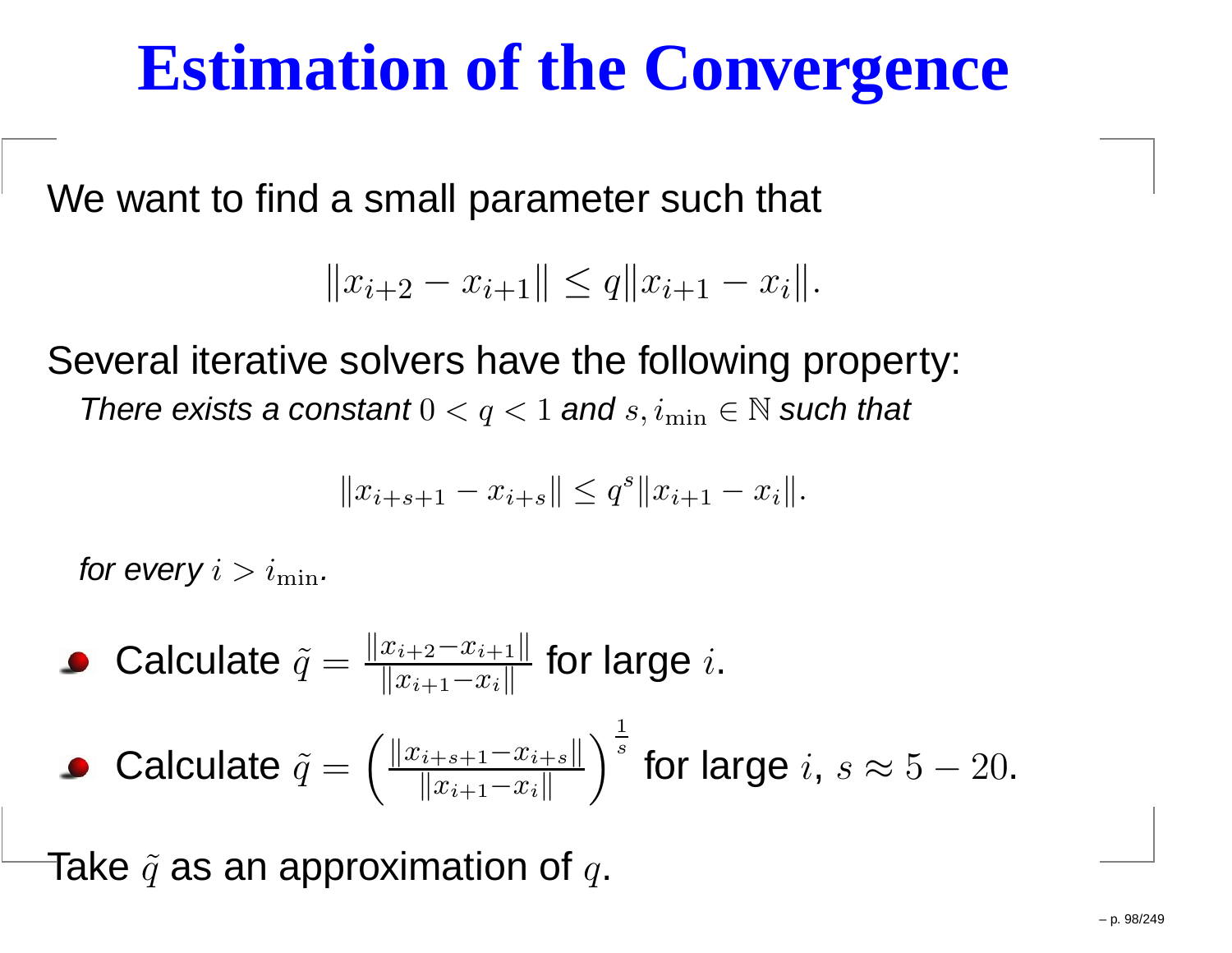#### **Convergence Rate of Linear Iterative Solvers**

Let

$$
\mathcal{S}(x_i) = Cx_i + d
$$

be an iterative solver ( $C$  matrix and  $d$  vector).<br>There the convergence rate of see ratidons: Then, the convergence rate  $q$  does not depend on the right hand side  $b$  and not on the start value  $x_\mathrm{0}$ (with the exception of choosing an eigenvector as  $x-x_0$ ). **Example 4.** The Gauss-Seidel iteration is <sup>a</sup> linear iterative solver. Toestimate the convergence rate, choose the right hand side  $0$  and the start vector  $x_0 = \underline{1}$ . Then,

$$
\tilde{q} = \frac{||x_{i+1}||}{||x_i||}
$$

is an approximate value of the convergence rate  $q$  for large values  $i$ . **Remark:** To avoid overflow and underflow, additionally normalize thevectors  $x_i.$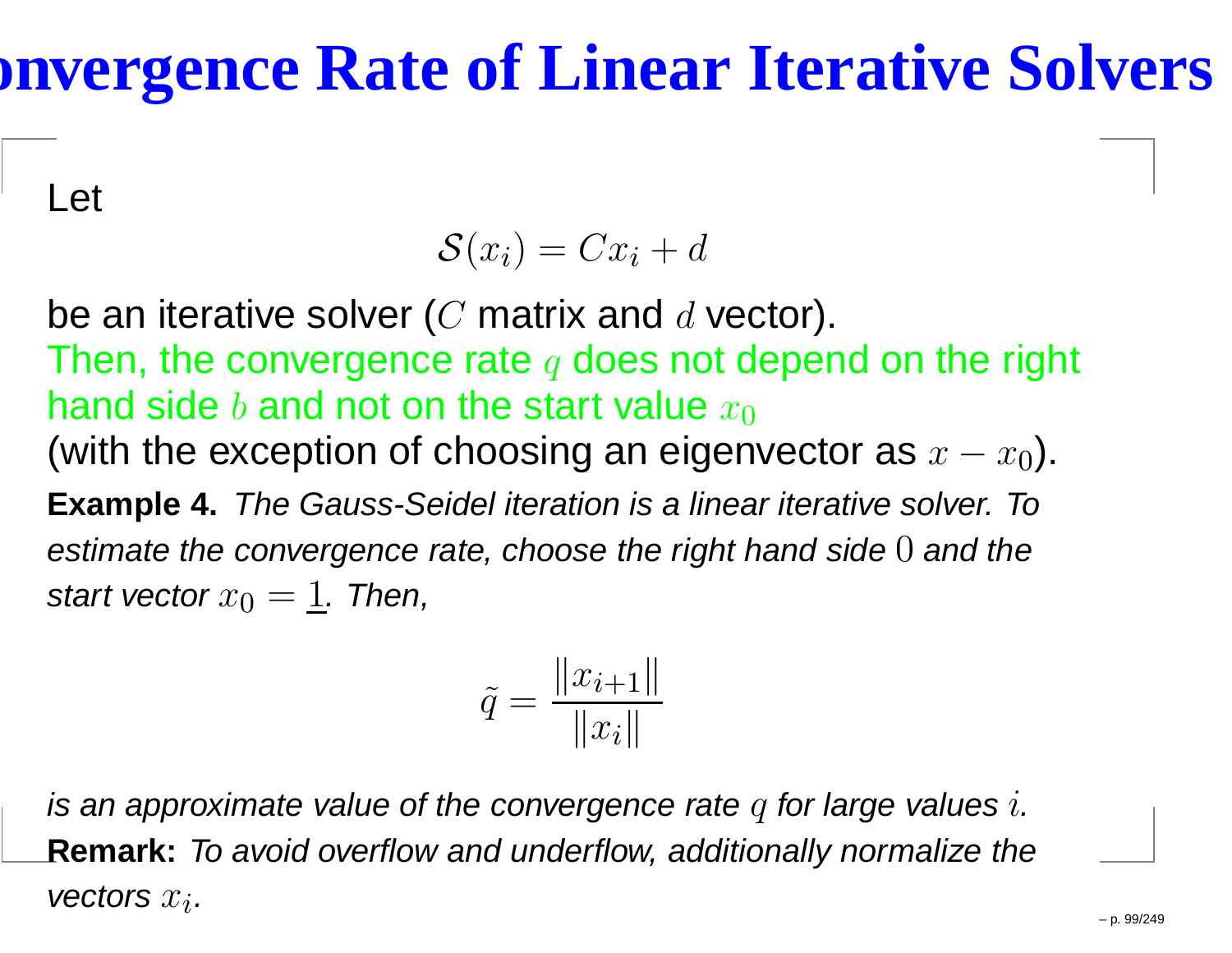#### **Estimation of the Convergence**

We want to find a small parameter  $q$  such that

$$
||x_{i+2} - x_{i+1}|| \le q ||x_{i+1} - x_i||.
$$

Another way to estimate the convergence rate is to studythe behavior of the residuum as follows: Let

$$
r_i = Ax_i - b
$$

Calculate  $\tilde{q}=\frac{\|r_{i+1}\|}{\|r_{i}\|}$  for large  $i.$ 

• Calculate 
$$
\tilde{q} = \left(\frac{\|r_{i+s}\|}{\|r_i\|}\right)^{\frac{1}{s}}
$$
 for large  $i, s \approx 1 - 20$ .

Take  $\tilde{q}$  as an approximation of  $q.$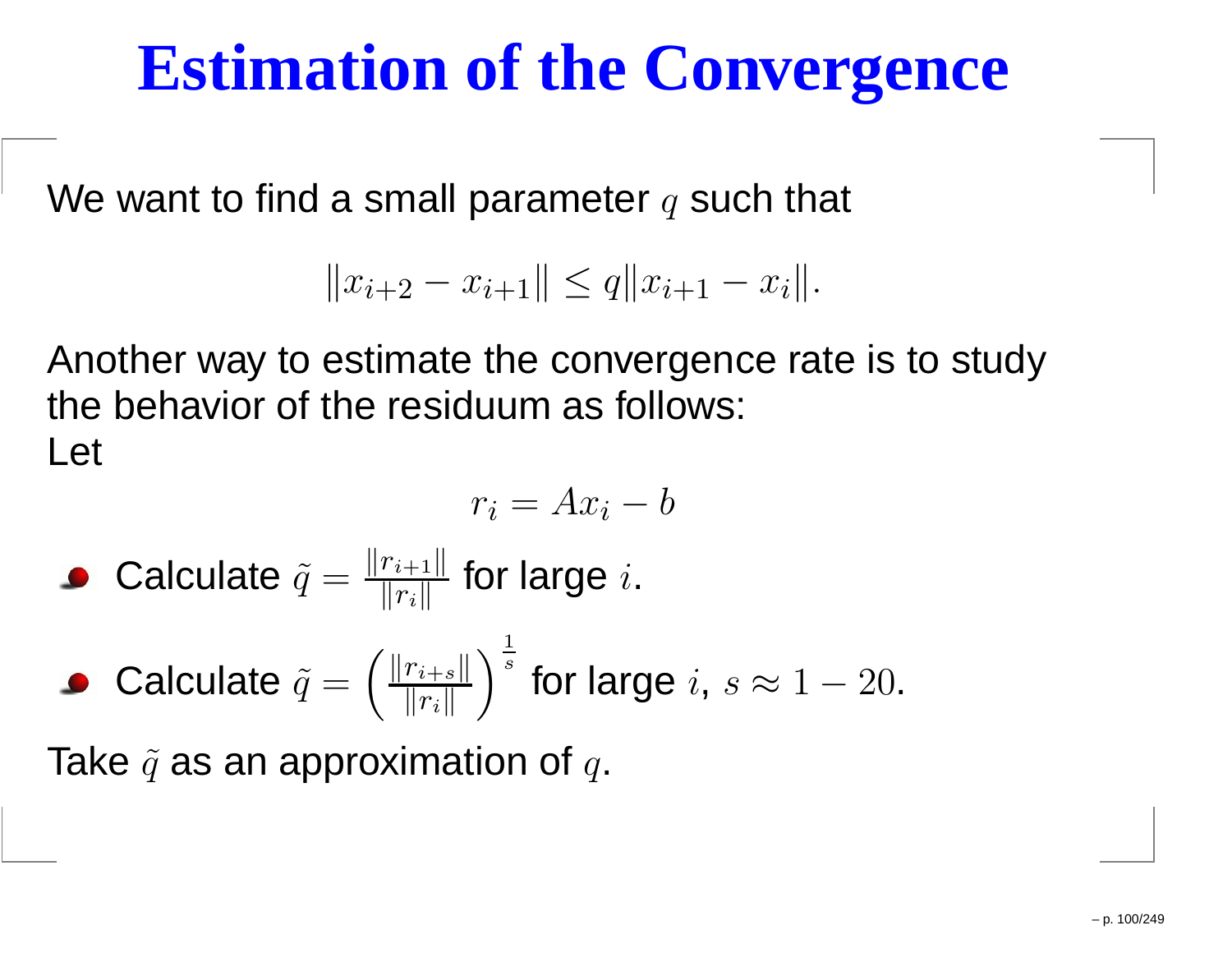#### **Meshsize and Iteration Number**

Assume we want to obtain a total error  $\|u-\|$  $u_{h,i}$ ||  $\leq \eta$ !

1. For every meshsize  $h$  calculate  $\tilde{q}$  by

$$
\tilde{q} = \left(\frac{\|u_{i_h+s+1} - u_{i_h+s}\|}{\|u_{i_h+1} - u_{i_h}\|}\right)^{\frac{1}{s}}
$$

for large  $i_h$  $_h$  and suitable  $s\approx1 -20.$ 

- 2. Calculate  $i_h$  $\|u_{h,i_h+1}-u_{h,i_h}\|(1$  $_h$  such that  $\widetilde{q})^{-}$ 1 $\frac{1}{\leq}$  $\frac{1}{4}\eta(1$ −2− $^{p}).$
- 3. Choose  $h$  such that  $\|u_{h,i_h}-u_{h/2,i_{h/2}}$  $\| \leq \frac{1}{4}$  $\frac{1}{4}\eta(1$ −2− $p\big).$

Then, we obtain  $\|u_h-u_{h/2}\|\leq \frac{3}{4}$  $\frac{3}{4}\eta(1$ −2− $\ ^{p})$  and thus

$$
||u - u_{h,i_h}|| \leq \eta.
$$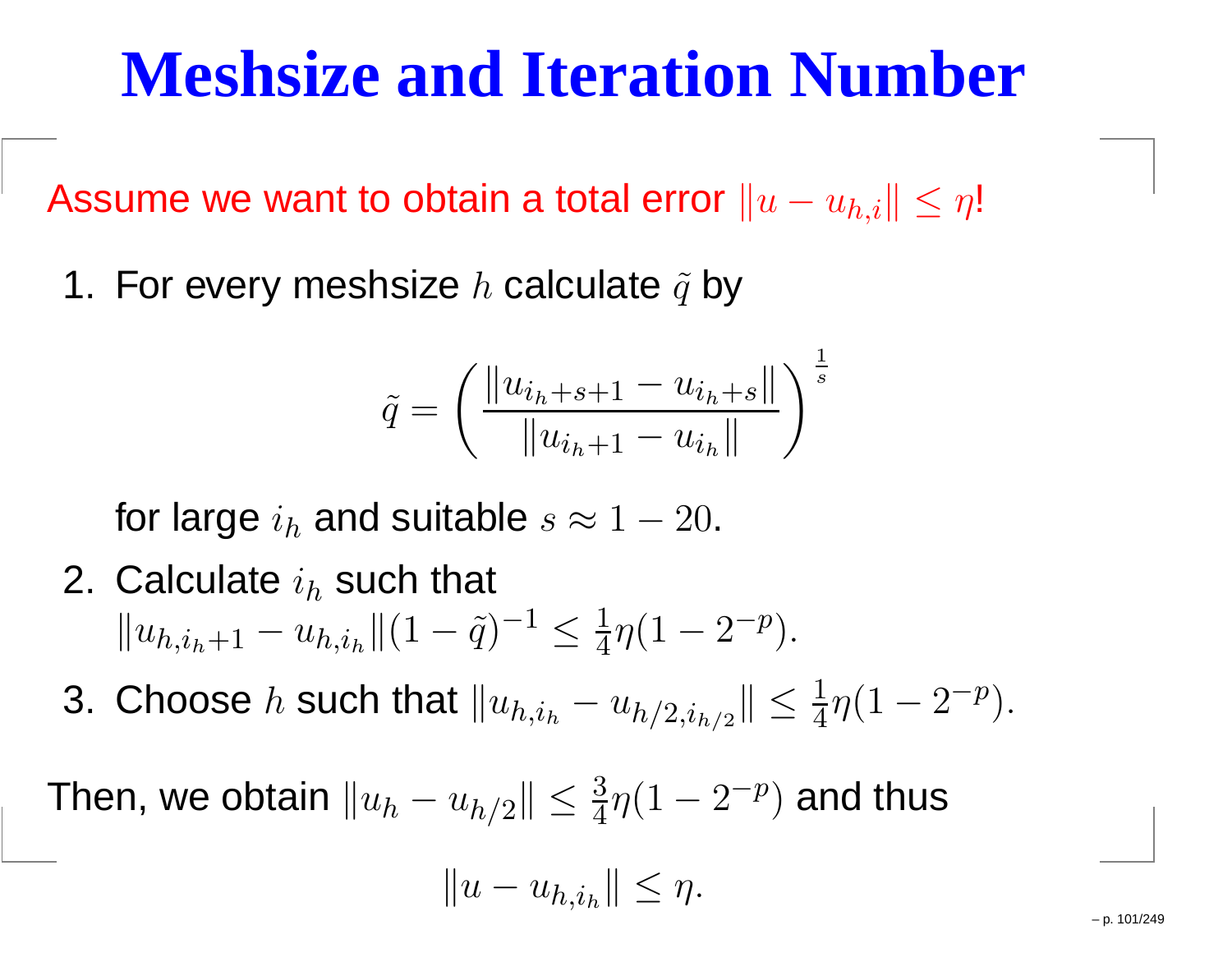## **Is there <sup>a</sup> Bug in the Code or not?**

If <sup>a</sup> simulation program does not simulate <sup>a</sup> physical process in <sup>a</sup> correct way, there can be different reasons forthis:

- **•** inaccuracy of the model.
- error in the mathematical solver.
- $\bullet$  error (bug) in the code.

There exist different bugs:

- **Syntax error,**
- wrong usage of memory,
- logical sequence of the code is not correct, or
- the mathematical formula is not implemented in <sup>a</sup>correct way.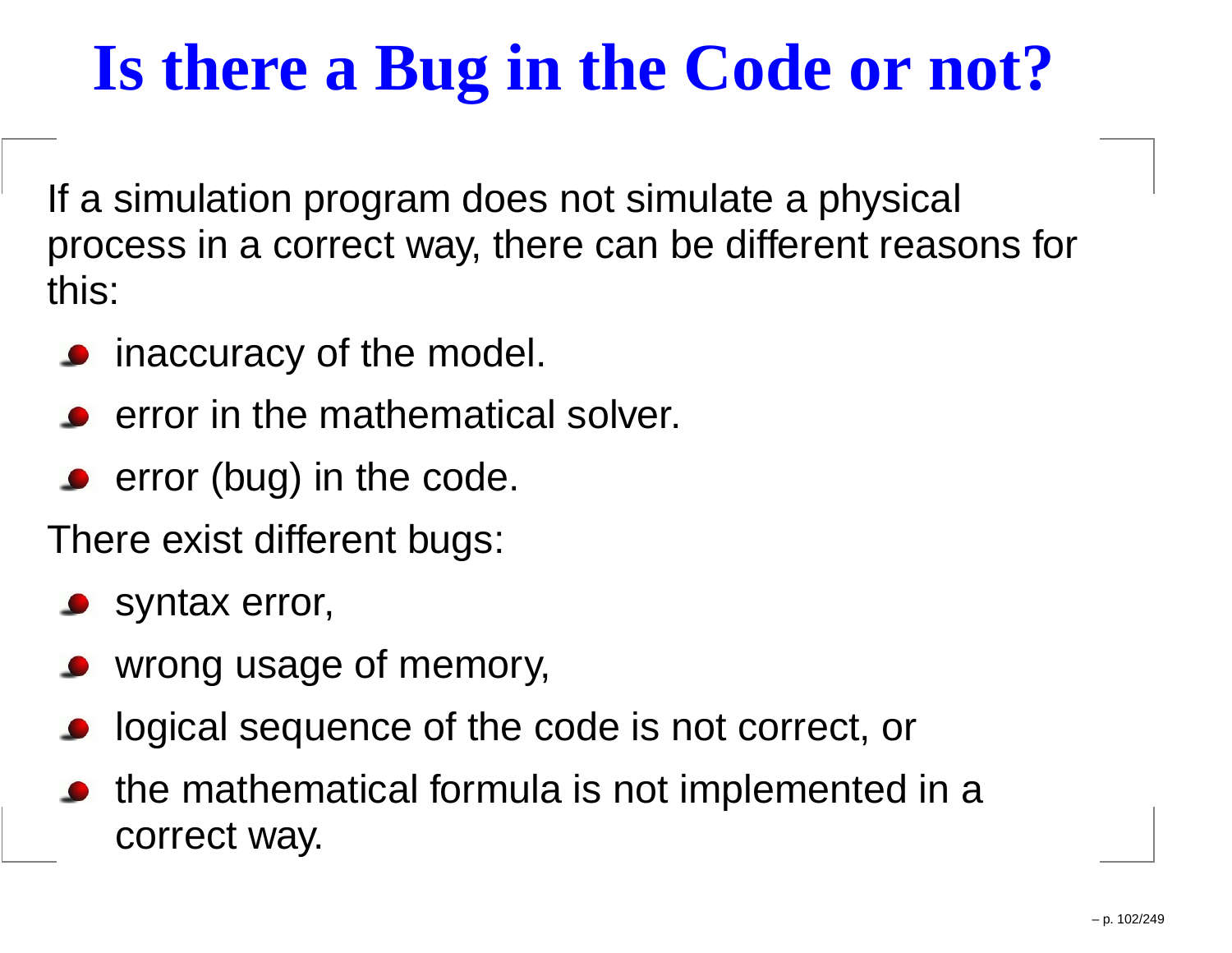# **Debugging with gdb**

Compile with option -g and execute gdb code.

- **b** b 1n Set breakpoint at line number *ln*.
- $\bullet$  r Run code.
- $\bullet$  s Make one step.
- $\bullet$  S Make one step and do not go into functions.
- <sup>p</sup> <sup>u</sup> Print u.
- b Backtrace how the code went to <sup>a</sup> certain point in the code.
- $\bullet$  up Go up the stack frame.
- down Go down the stack frame.
- cContinue running the code.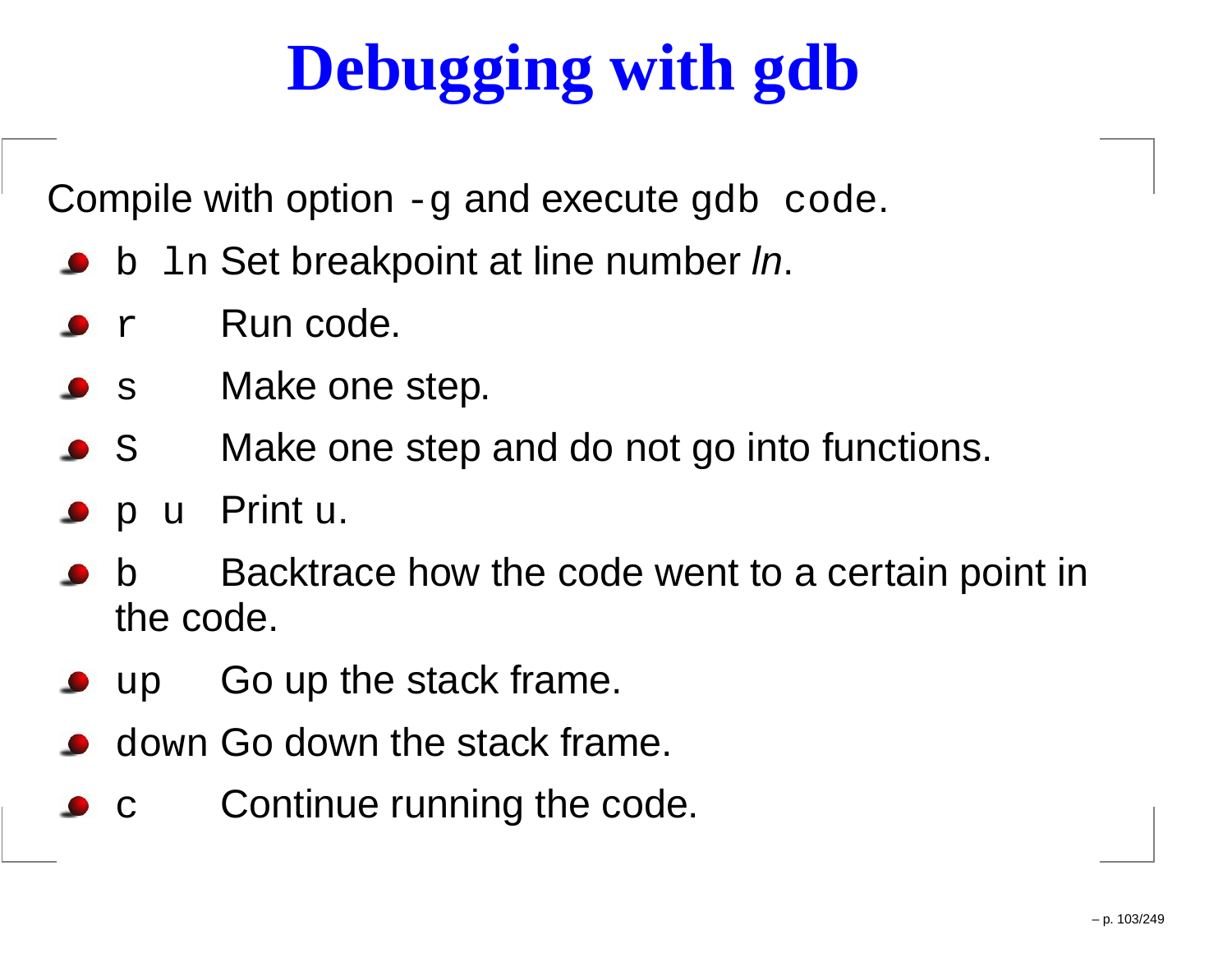# **Apply intelligent print statements!**

Instead of using the command p in gdb write your own intelligent print statements, which <sub>9</sub>db does not contain.<br><del>-</del> Example:

Print\_L\_infty(u);

Prints the  $L^\infty$  norm of a vector  $u.$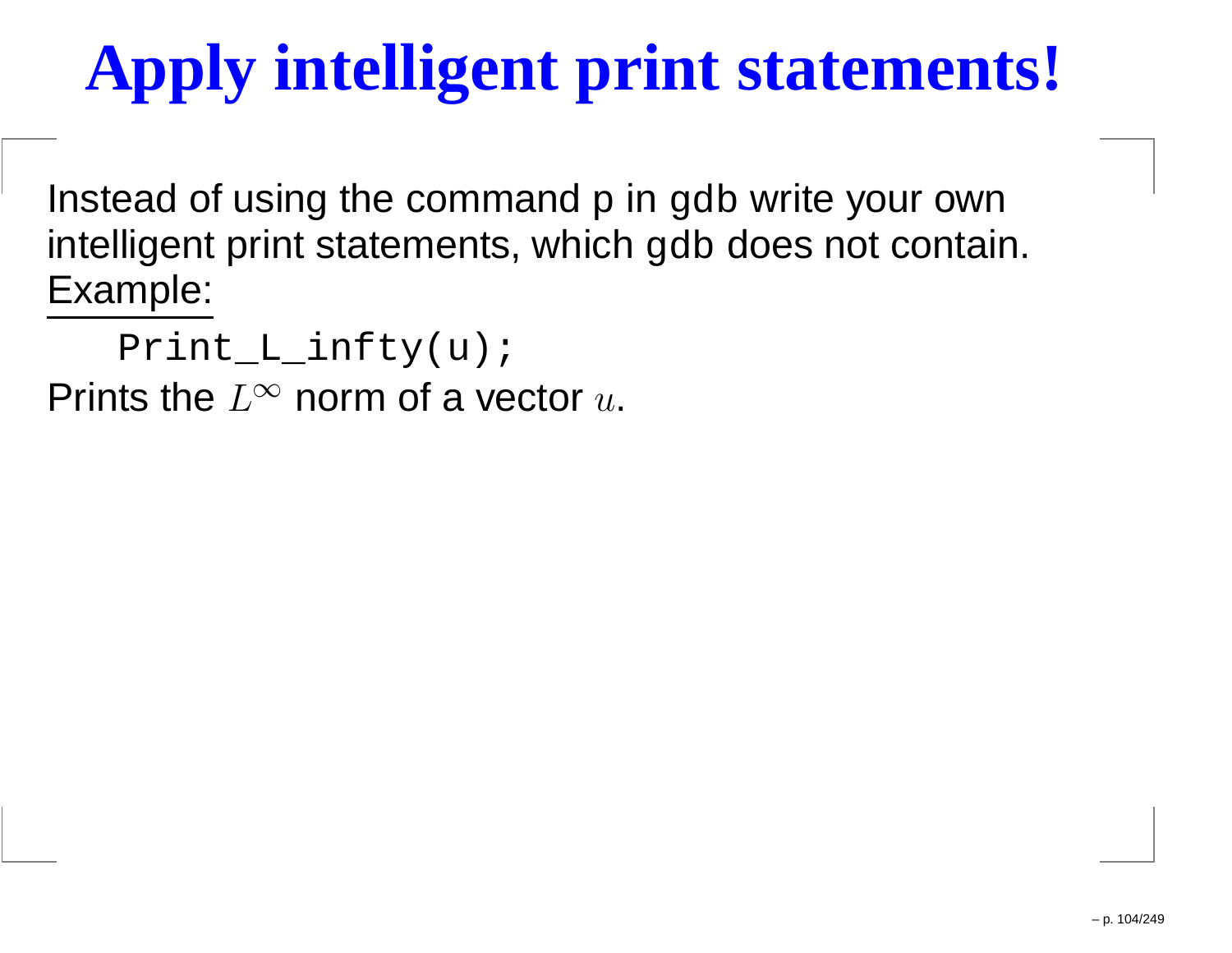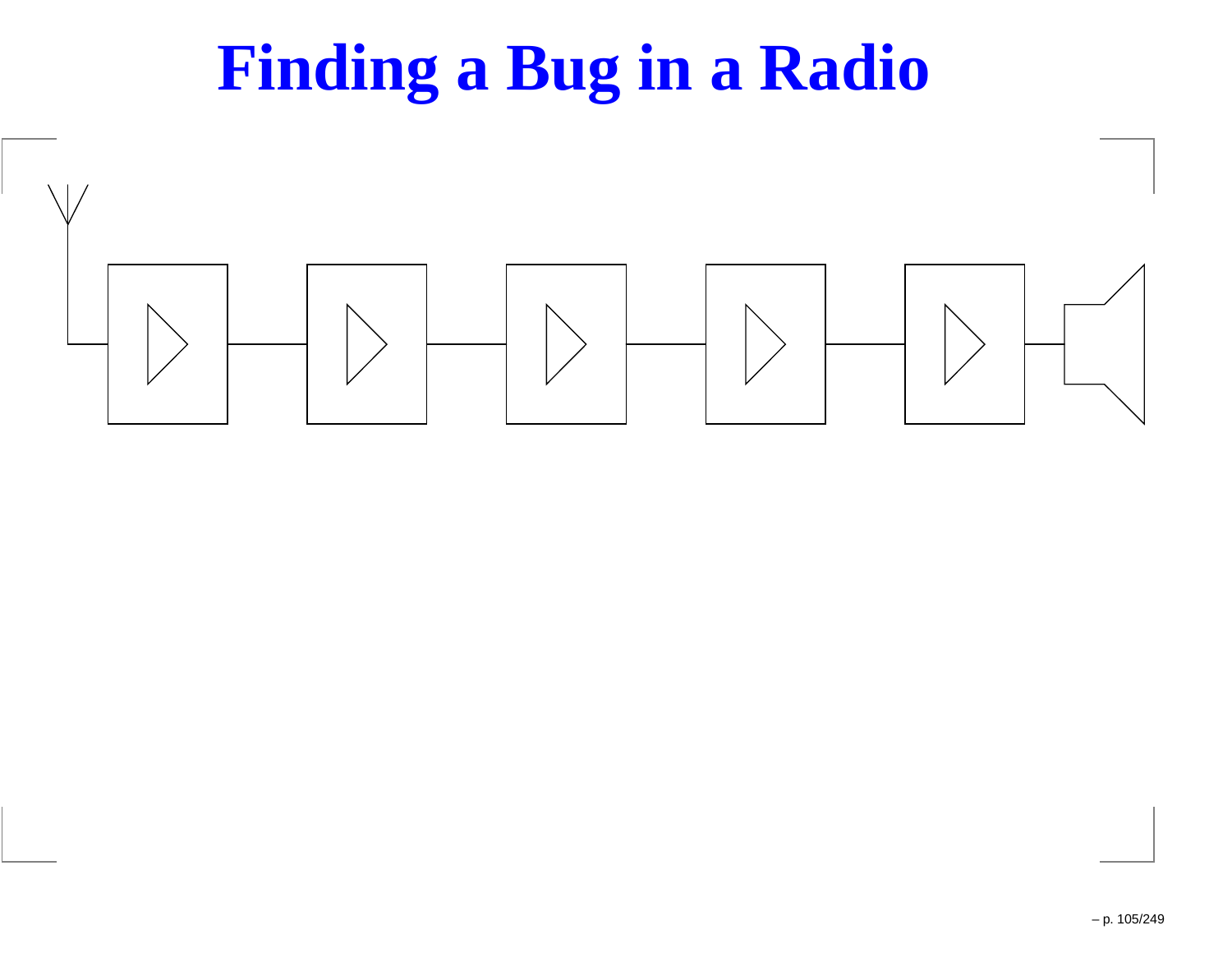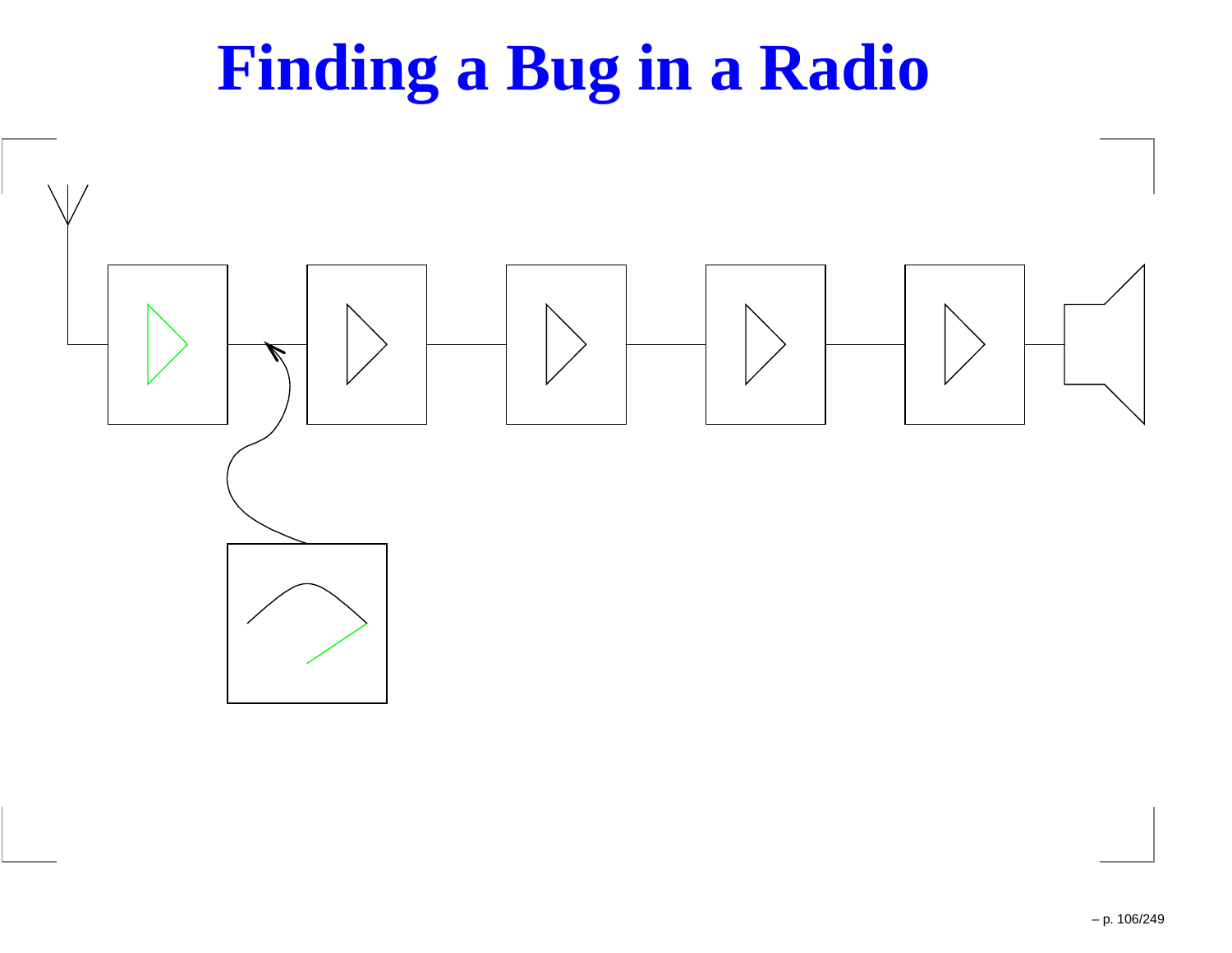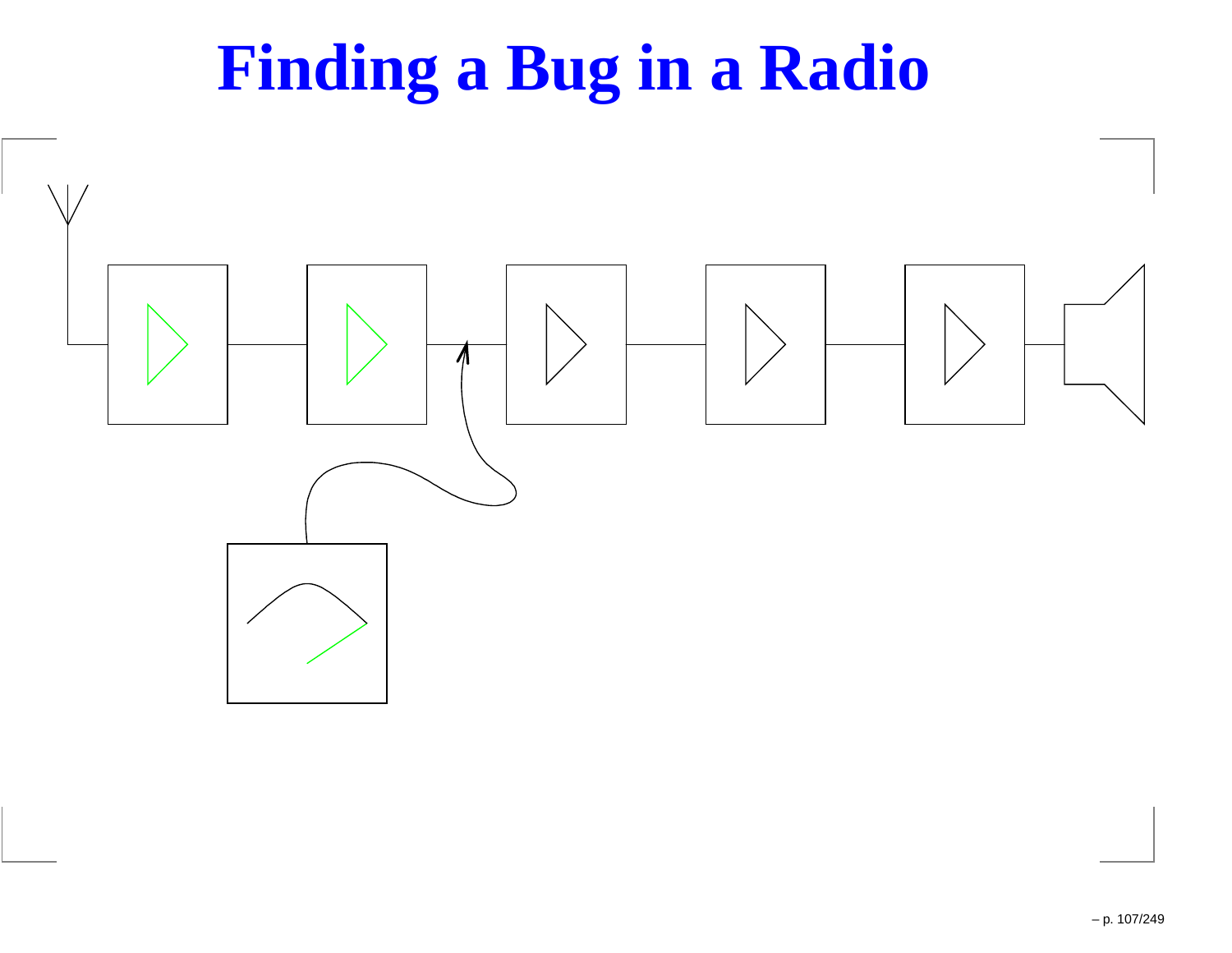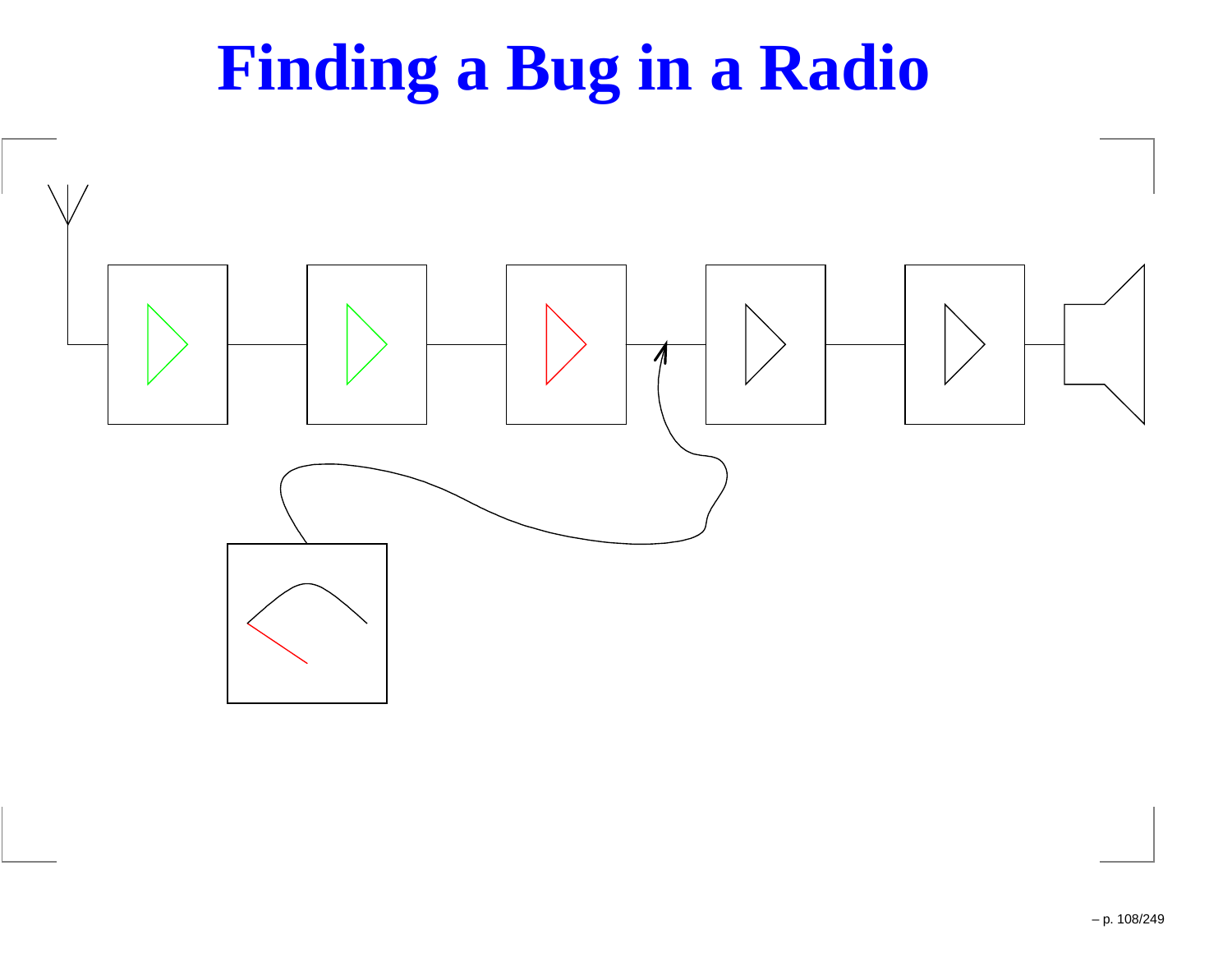## **Hierarchical Search of Bug**

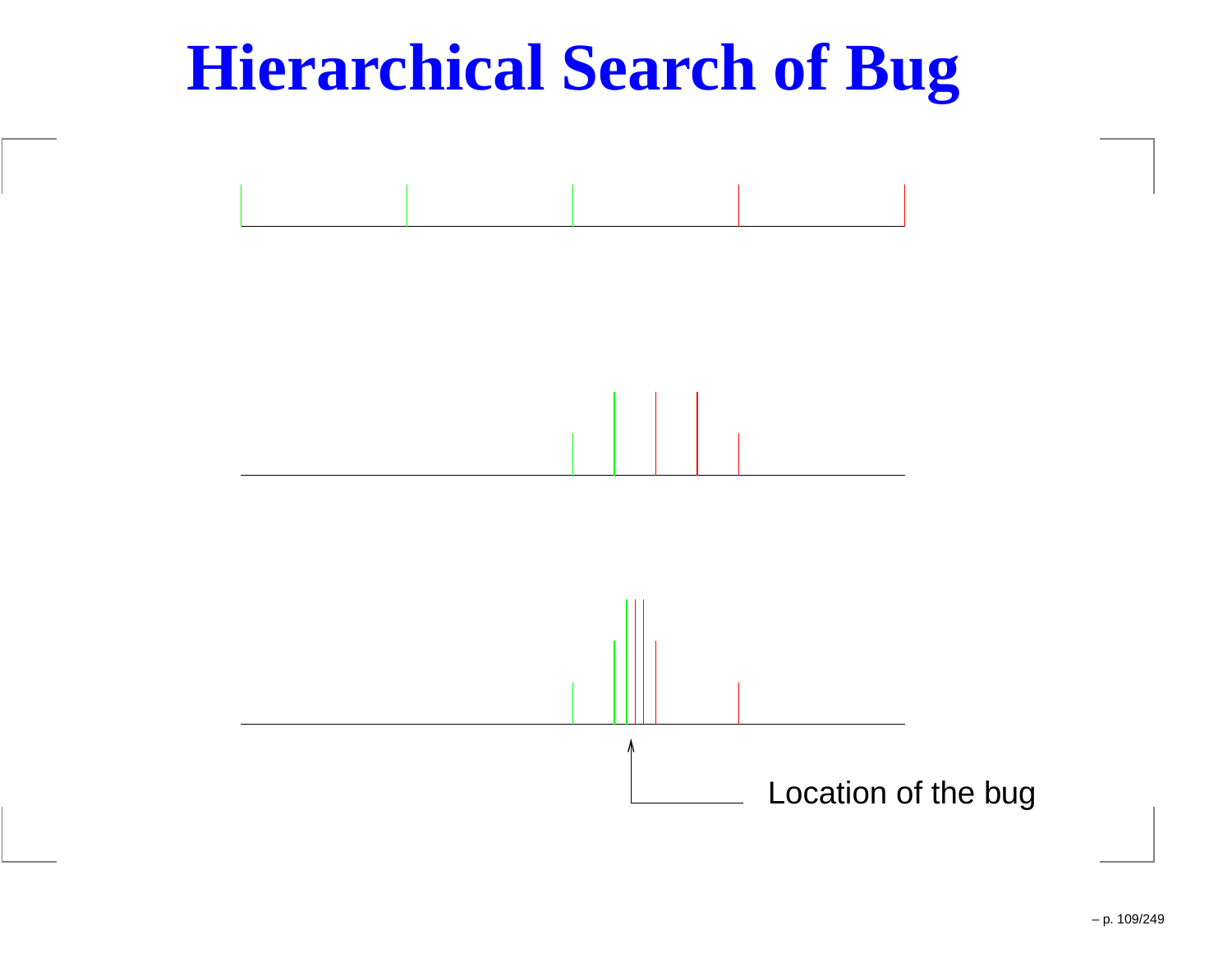# **Reduction of the Problem**

A very important concept is the concept to

reduce a *big* problem to a s*maller* one.

Of course the hierarchical search can be treated as such <sup>a</sup> concept. But there are also other ways to reduce <sup>a</sup> problem.

- Skip parts of the code in an hierarchical way such that the resultingcode still contains the bug.
- Comment out statements in the code. As an example omit coarsegrid correction in <sup>a</sup> multigrid code.
- Write <sup>a</sup> smaller code which contains the bug.
- Find <sup>a</sup> problem with <sup>a</sup> smaller problem size, such that the bugappears!
- Find <sup>a</sup> problem with known exact solution or <sup>a</sup> more simple solution! If a reduction of the code is not possible any more, then analyze the code.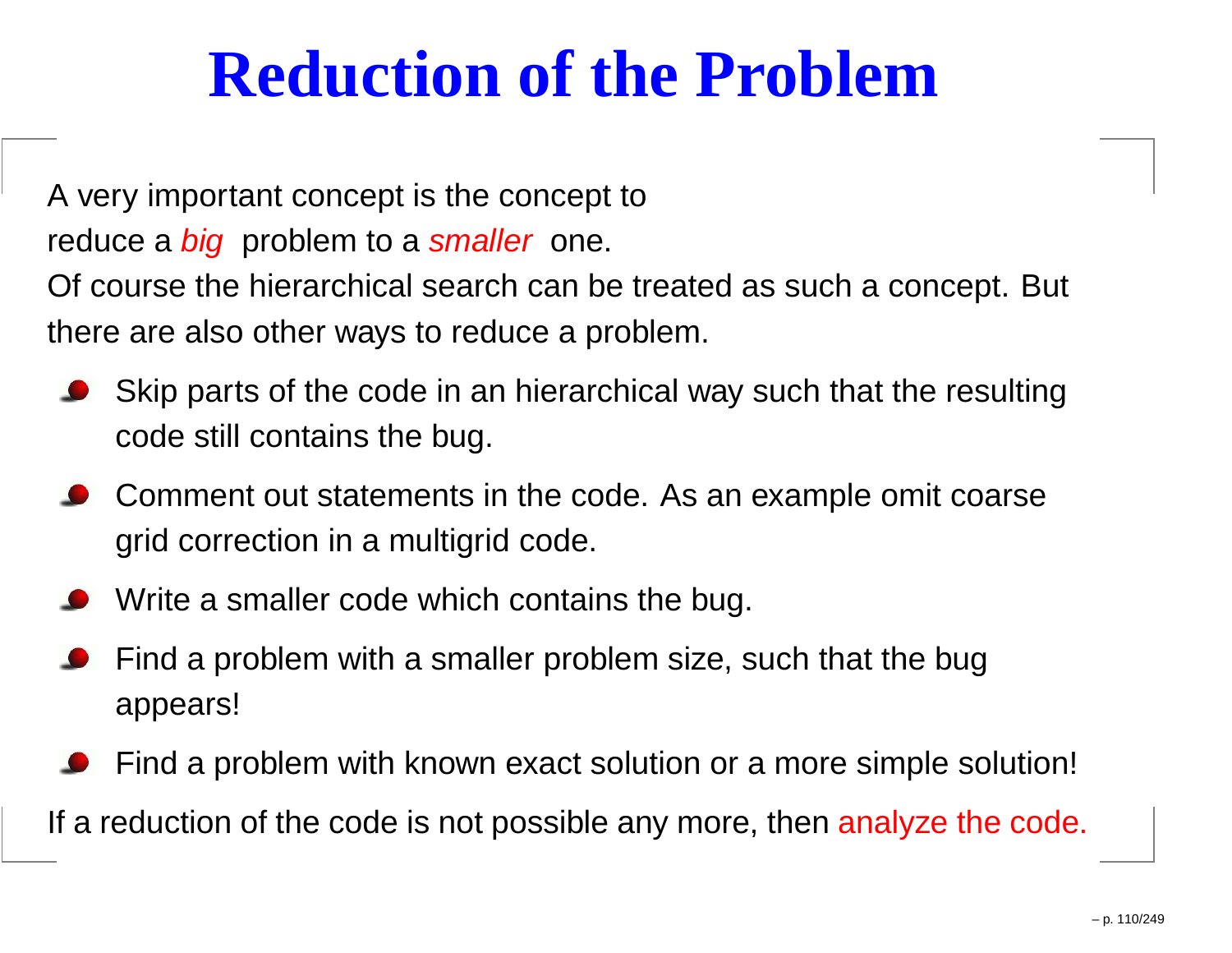# **Memory check by valgrind**

Call valgrind by

valgrind --tool=memcheck --leak-check=yes run Use of valgrind for:

- **•** finding causes for segmentation faults.
- finding memory leaks $\bullet$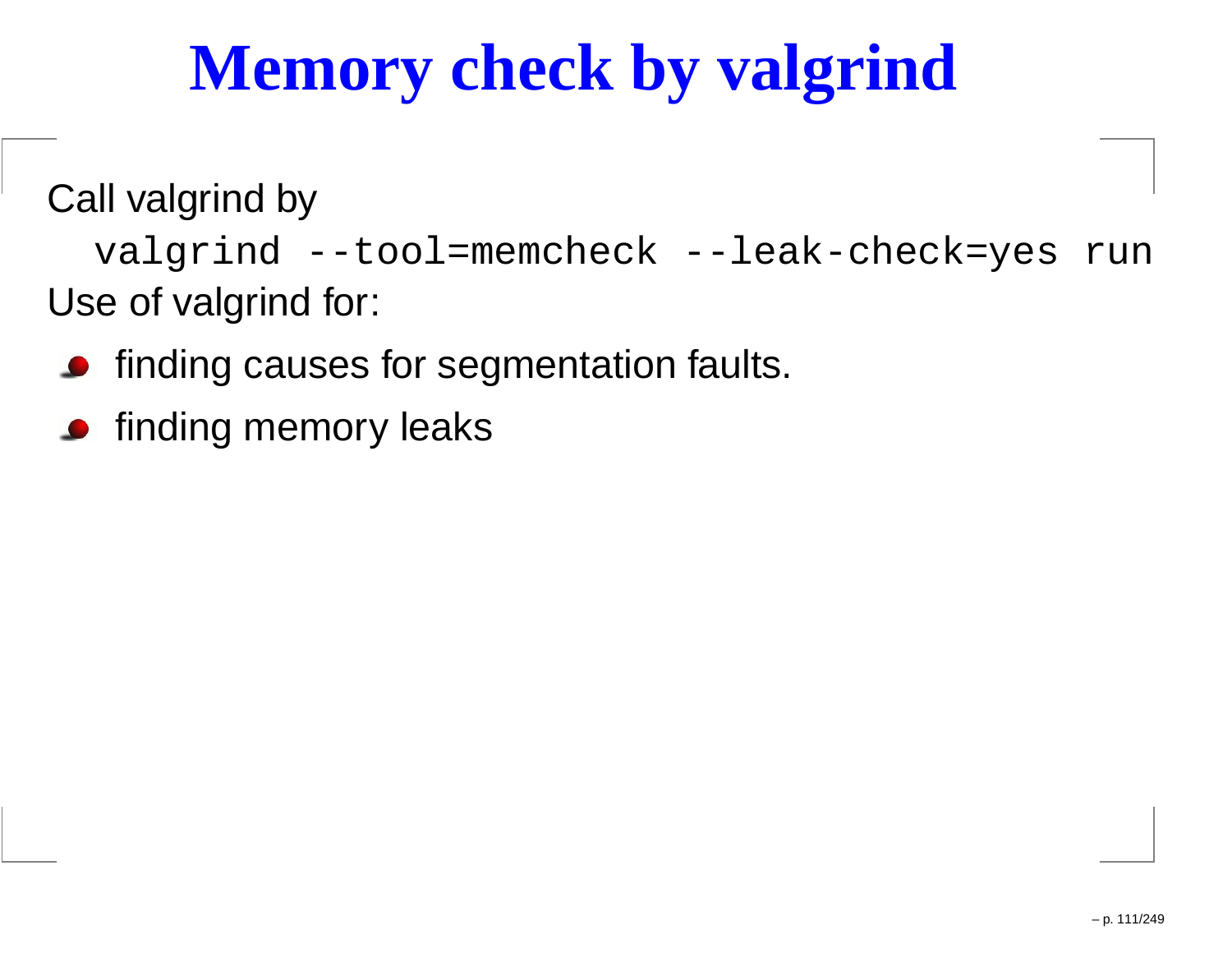# **Warnings in an HPC code**

Warnings in <sup>a</sup> code are very useful to avoid bugs in <sup>a</sup> code.

```
class vector {
  public:vector(int dim_);
    double operator[] (int i) {
      if(i< 0) cout << ''i negative '' << endl;
      if(i>=dim) cout << ''i too large'' << endl;
      return a[i];
    }private:int dim;
    double *a;
}But this implementation of operator [](int i) is very inefficient.
```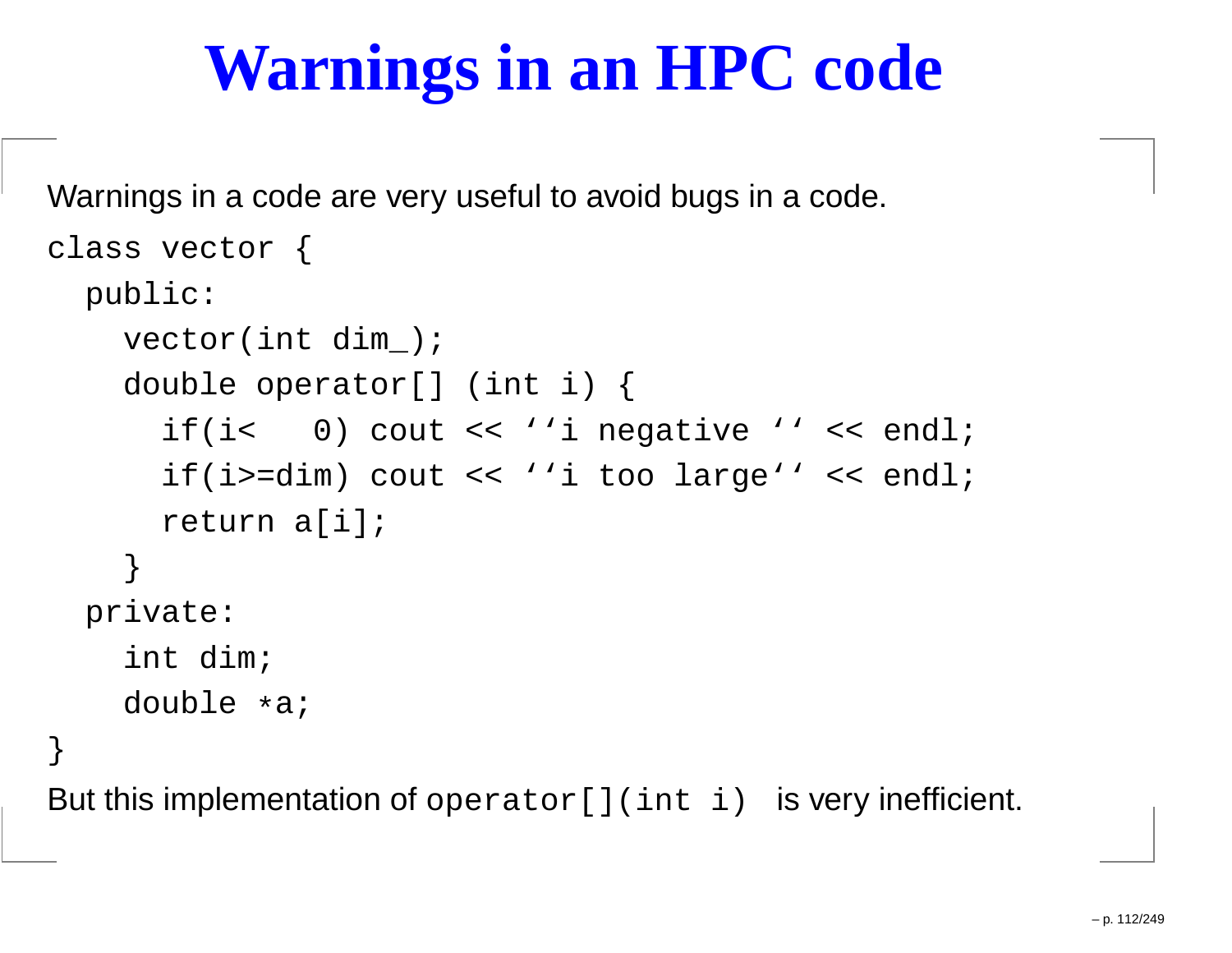# **Warnings in an HPC code**

To increase performance implement <sup>a</sup> developer version as in the following example:

```
#define developer_version true
// #define developer_version false
  ...double vector::operator[] (int i) {
    if(developer_version) {
      if(i< 0) cout << ''i negative '' << endl;
      if(i>=dim) cout << ''i too large'' << endl;
    }return a[i];
  }
```
or one can use assert as follows:  $\overline{ }$  and  $\overline{ }$  and  $\overline{ }$  p. 113/249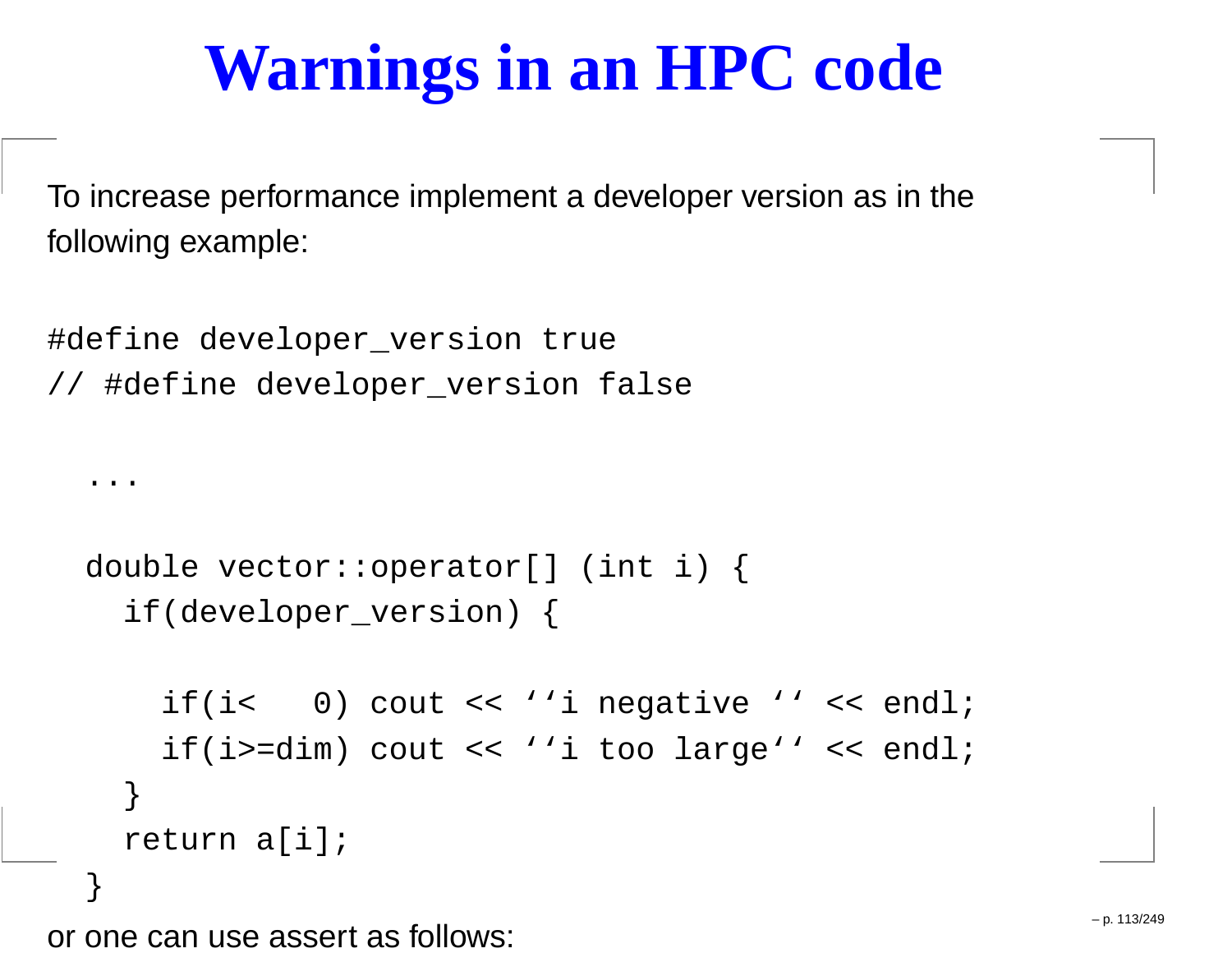

Try to avoid the  $==$  sign. Instead use  $\ge$  or  $\le$ .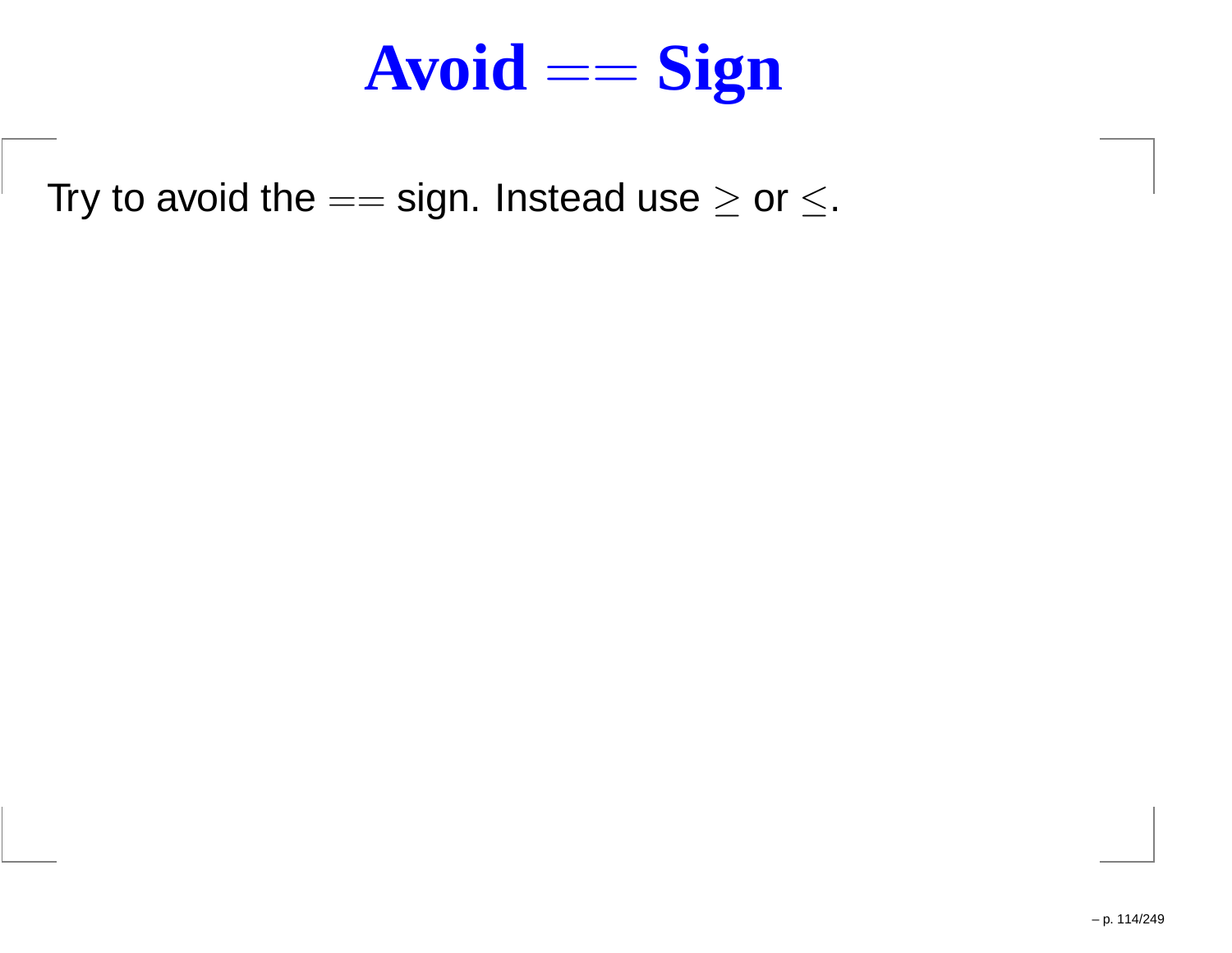# **Avoid** double **Comparison**

```
Example:Instead of
  double x,h;
  h = 1.0 / 10.0;for(x=0.0; x<=1.0; x=x+h) {
     ...}<br>}

writedouble x,h;
  h = 1.0 / 10.0;for(int i=0; i<10; i+i) {
    x = i * h;. .
   }<br>}
```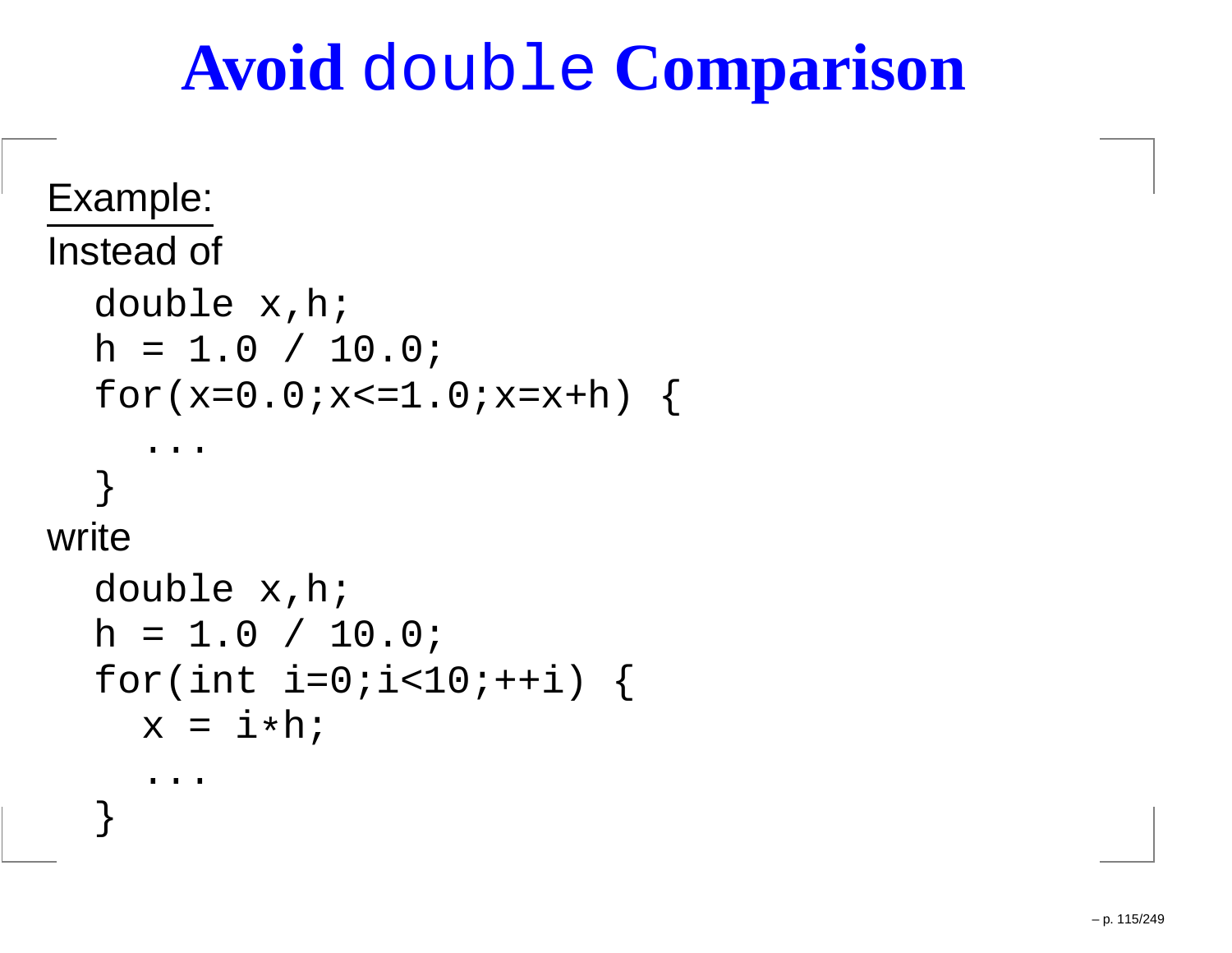#### **Mathematical Error or Bug in the Code?**

Often it is difficult to decide, if there is

- an inaccuracy in the model,
- **•** an error in the mathematical solver, or
- a bug in the code.

This is one of the reasons why <sup>a</sup> simulation code must be developed in several modules. Each of the modules must be tested in detail.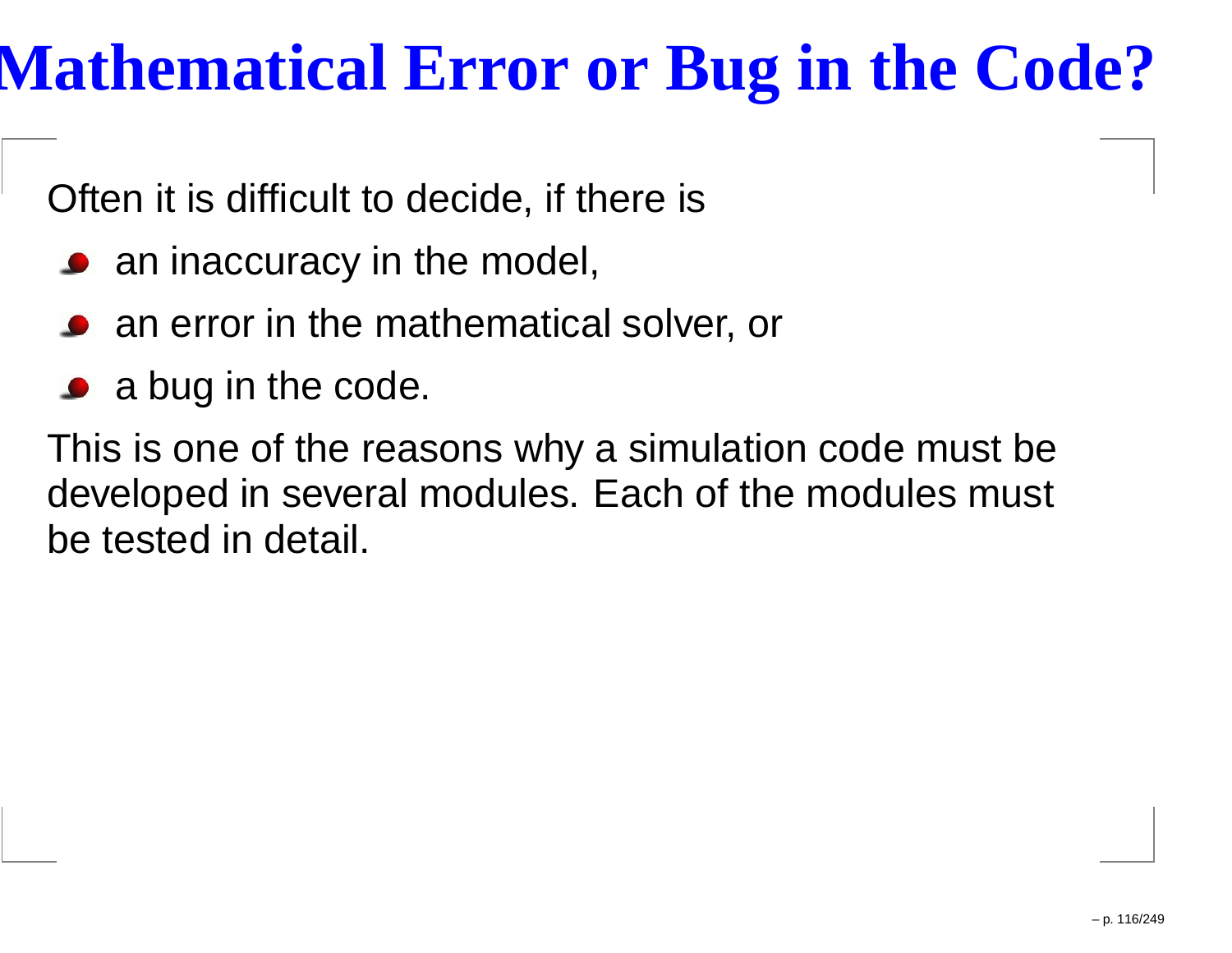# **Test Frame for Module Test**

Implement <sup>a</sup> test frame for modules. This frame gives <sup>a</sup> module certain input data and requires certain output data. If the output data are correct, then the module is expected to be correct.

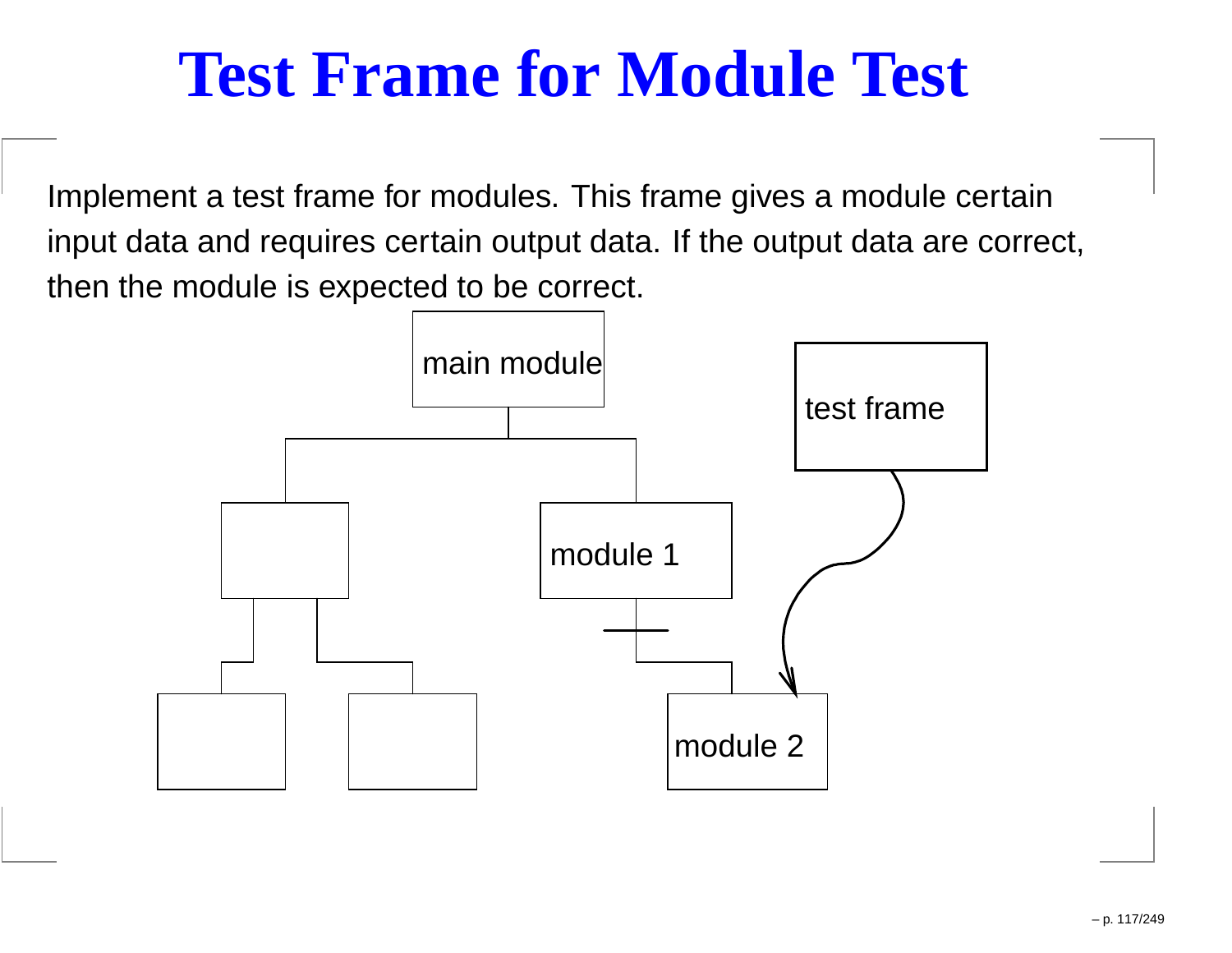# **Integration and Regression Test**

■ Using the test frame, apply the same tests for each module while developing the code and adding newmodules.

This is called *integration test*.

■ Store results of your tests in a data file. Compare new test results with older test results. This is called *regression test*.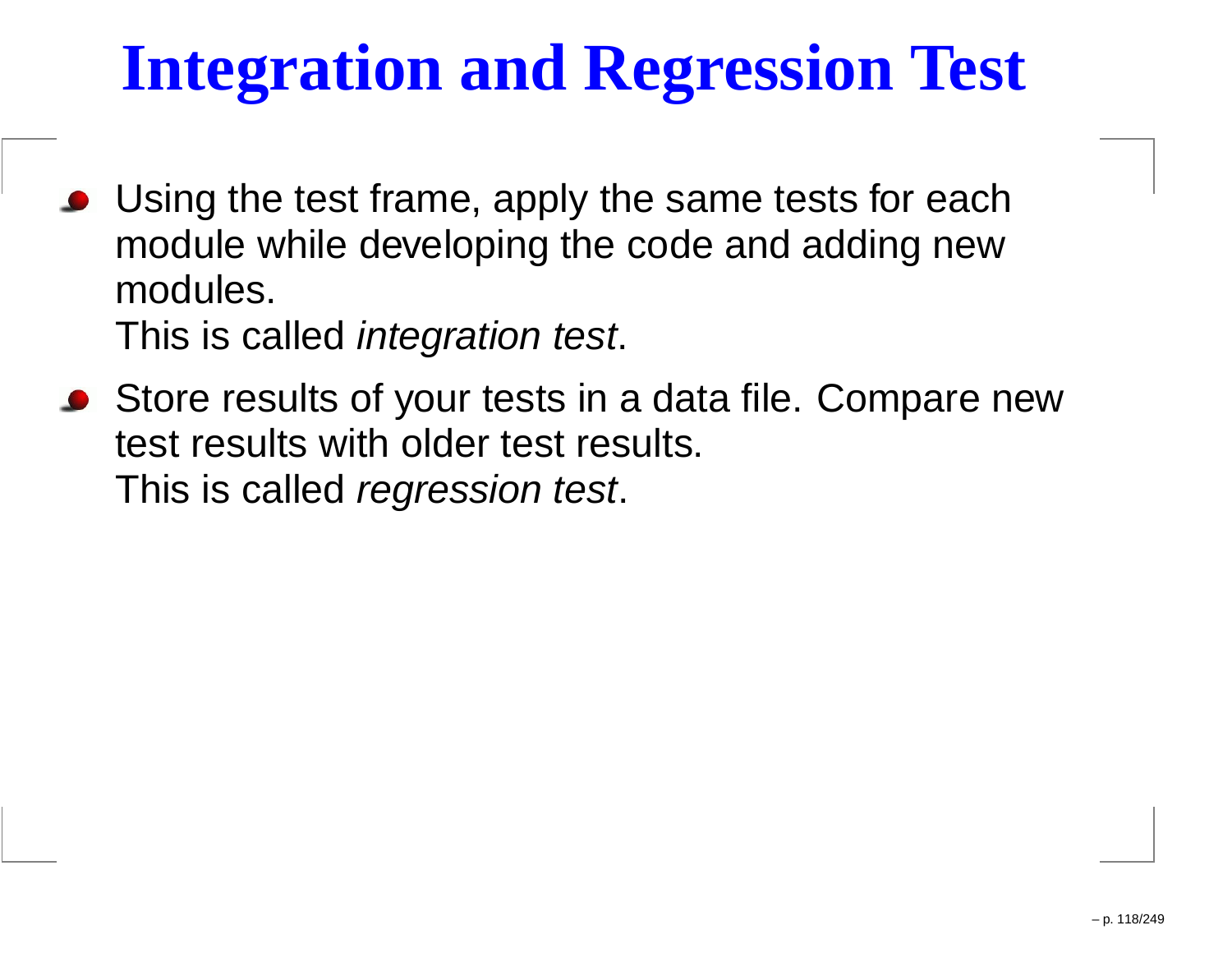# **Finding Test Functions**

The general concept is to calculate the right hand side for <sup>a</sup>given exact solution. These exact solution are the *test* functions.

There are different kinds of test functions:

- function  $\underline{0}, \underline{1}, x, y, ....$
- **•** functions with special properties:
	- $u = \sin(x * \pi) \sinh(y * \pi)$ ,  $u = e$  $^t \sin (x*\pi)$

$$
u = x^2 * y^3
$$

- symmetric solutions like  $u=x$ 5 $^{\circ}$  \*  $y$ 5.
- general functions. Calculate right hand side by <sup>a</sup>computer manipulation program (maple,mathematica).

First, test your code with the simplest one!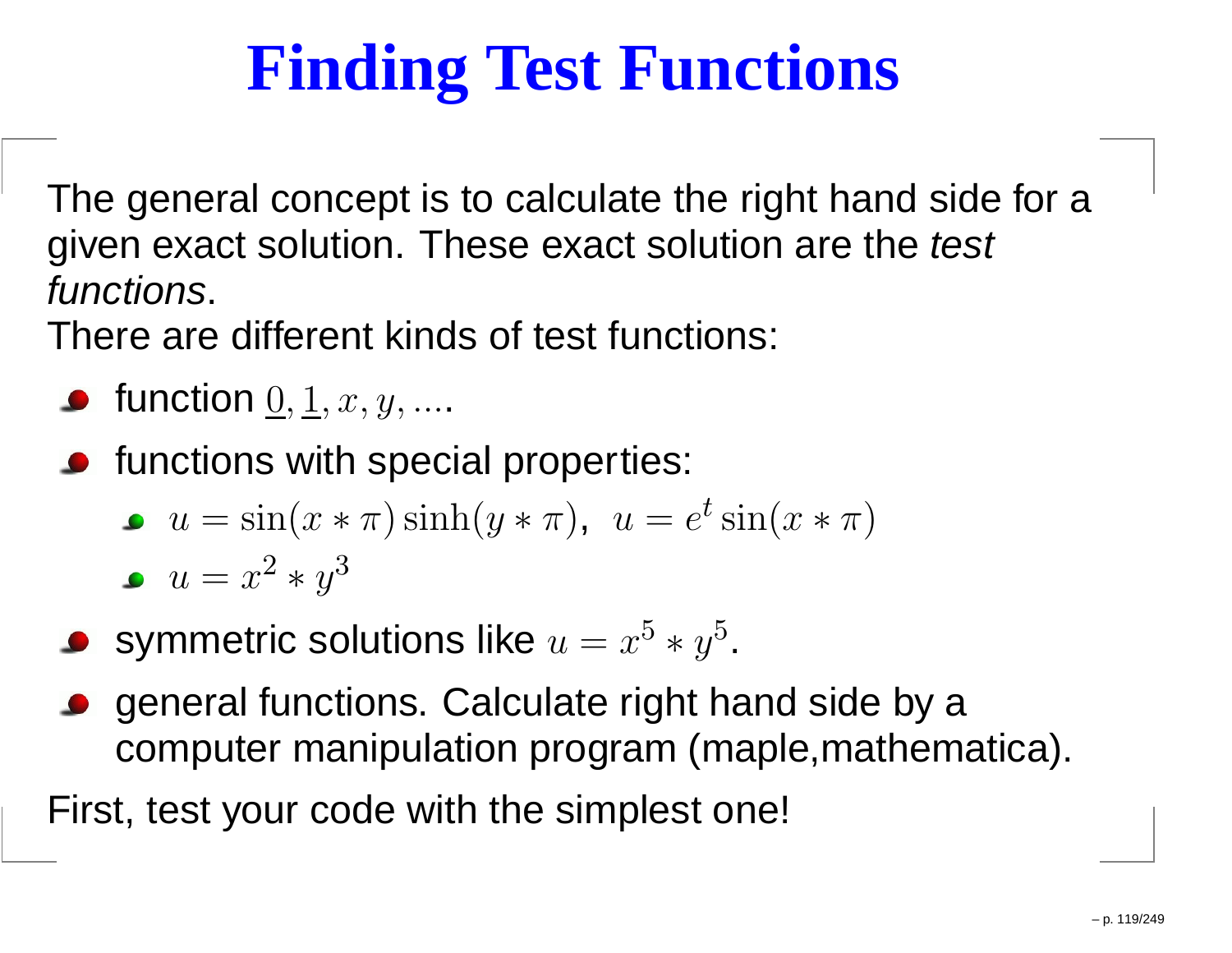#### **Test Parameters**

Consider the PDE:

$$
\frac{\partial u}{\partial t} = -\Delta u + aw - f
$$
  

$$
\frac{\partial w}{\partial t} = -\Delta w + bu - g
$$

Parameters in <sup>a</sup> FD discretization are:

- physical parameters  $\emph{a, b.}$  $\bullet$
- meshsize  $h$ , timestep  $\tau.$
- number of grid points  $N,$  number of timesteps  $m.$

First, test your code for physically not correct parameters:

$$
a, b = 0, \pm 1, \pm 10, \dots
$$

 $N=1$  and  $m=1, ...$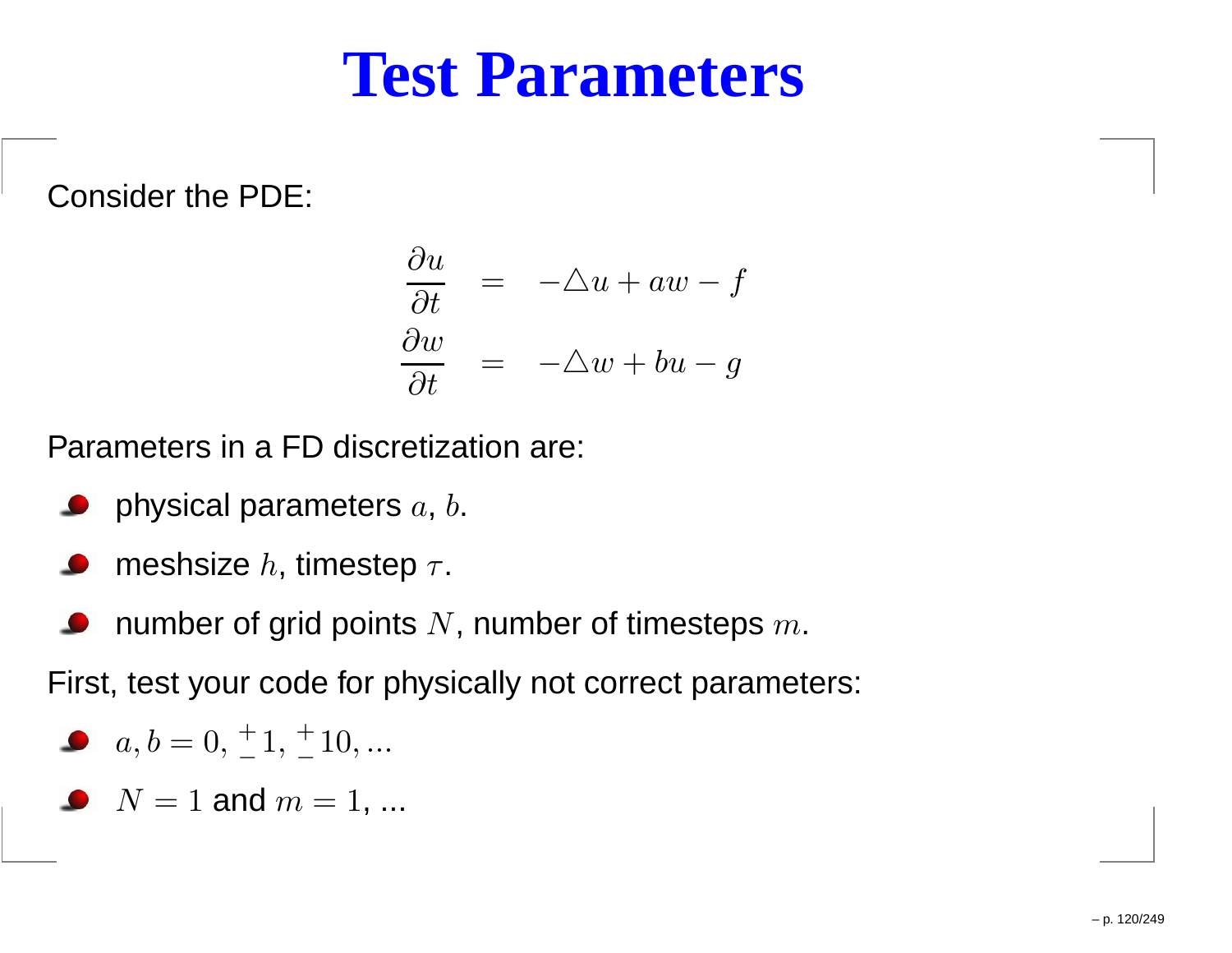#### **Test Part of the PDE**

Instead of

$$
\begin{array}{rcl}\n\frac{\partial u}{\partial t} & = & -\triangle u + aw - f \\
\frac{\partial w}{\partial t} & = & -\triangle w + bu - g\n\end{array}
$$

first test the stationary scalar equation:

$$
-\triangle u + aw = f
$$

and the stationary system:

$$
-\triangle u + aw = f
$$
  

$$
-\triangle w + bu = g.
$$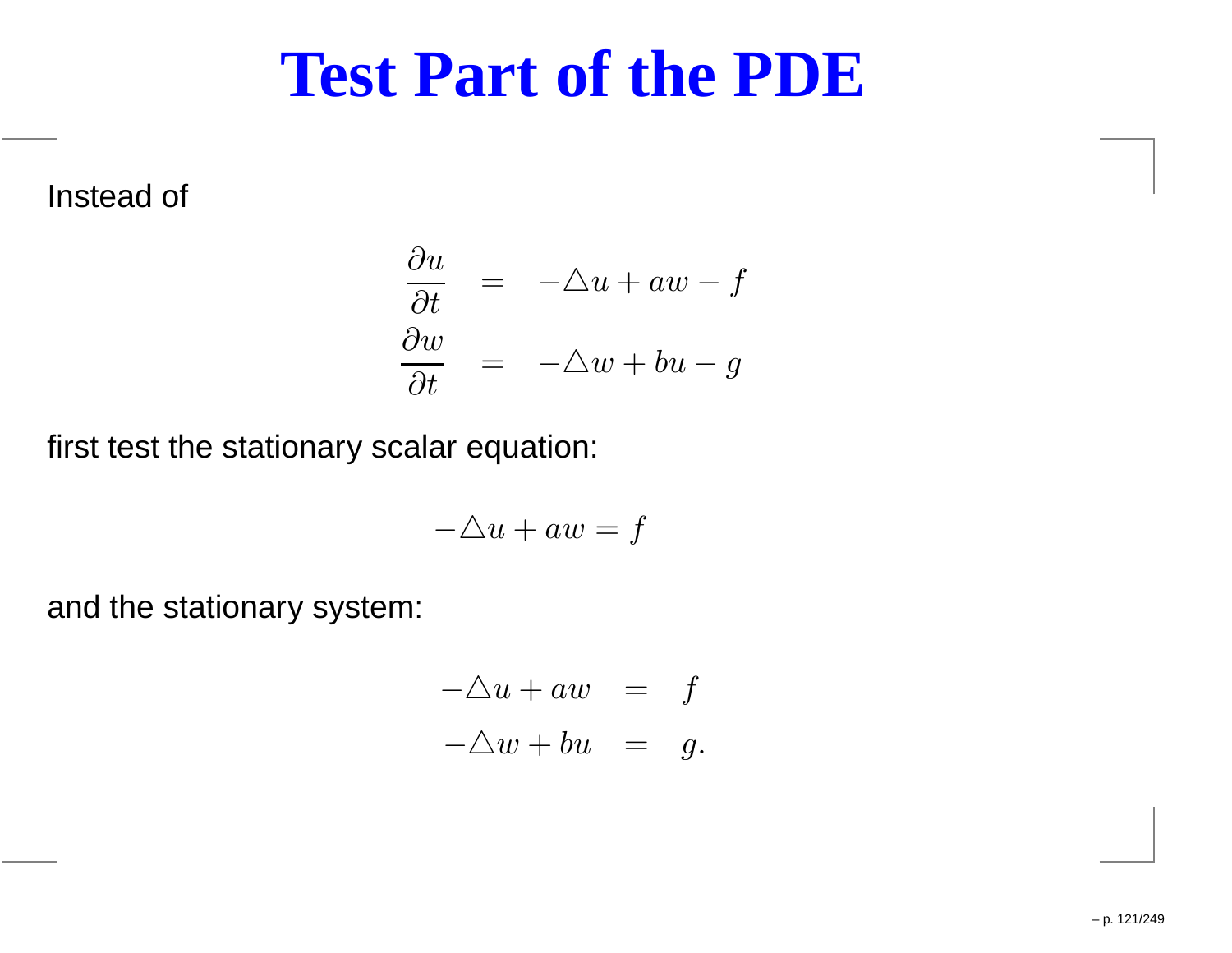# **Test Convergence**

- **•** Test the convergence of your discretization for different test functions and parameters in the equation.
- Test the convergence rate of your iterative solver for different parameters.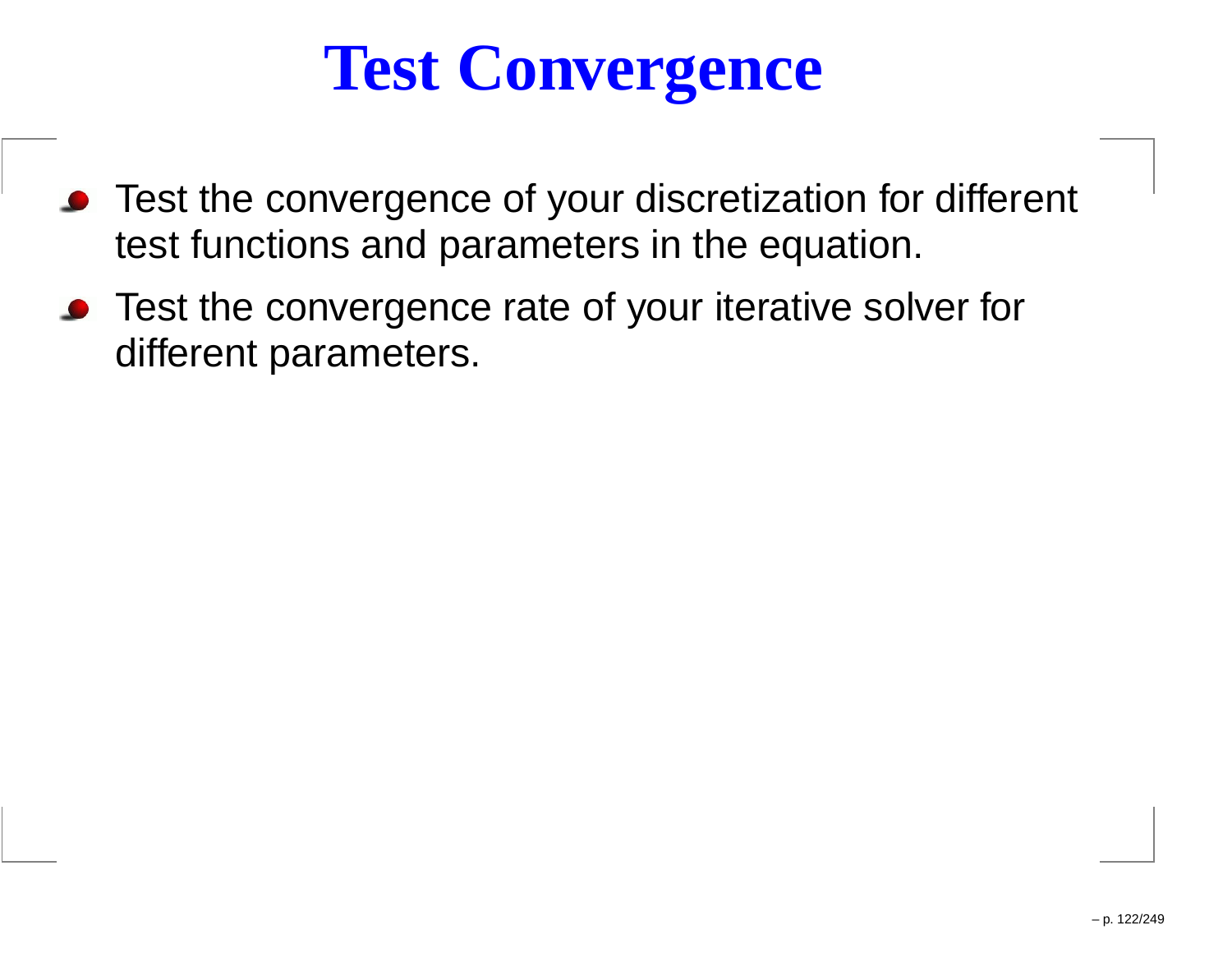# **Test of an Unstructured Grid Code**

Assume there is <sup>a</sup> bug in your unstructured grid code with <sup>a</sup>complicated unstructured grid like:



→ To Calculate the matrix elements in each step of the<br>code by hand is too complicated! code by hand is too complicated!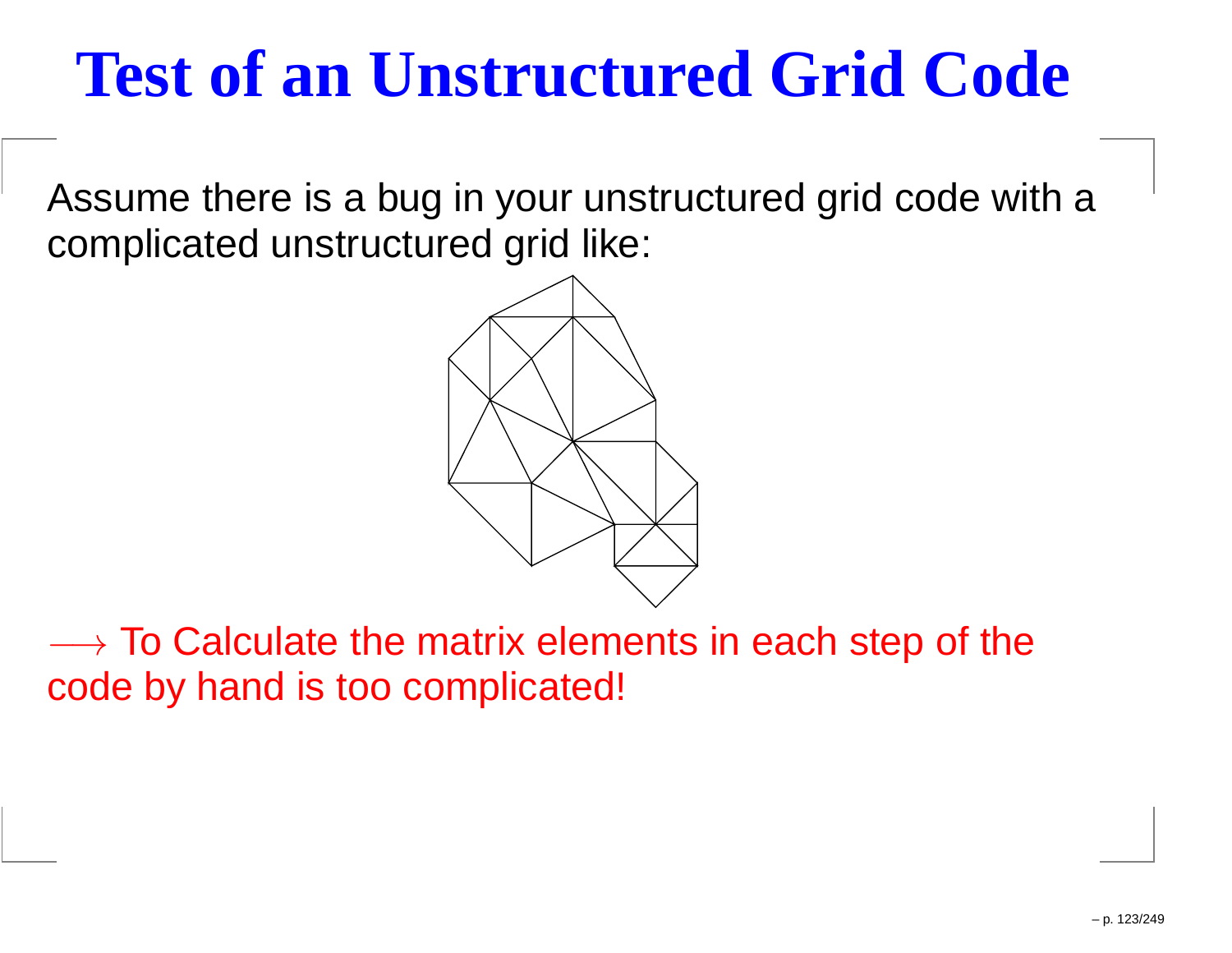# **Test of an Unstructured Grid Code**

To test your code let your unstructured grid generatorgenerate <sup>a</sup> simple structured grid like







and test your code.

 $\longrightarrow$  Change  $x$  and  $y$  coordinates and test symmetry of your<br>codel code!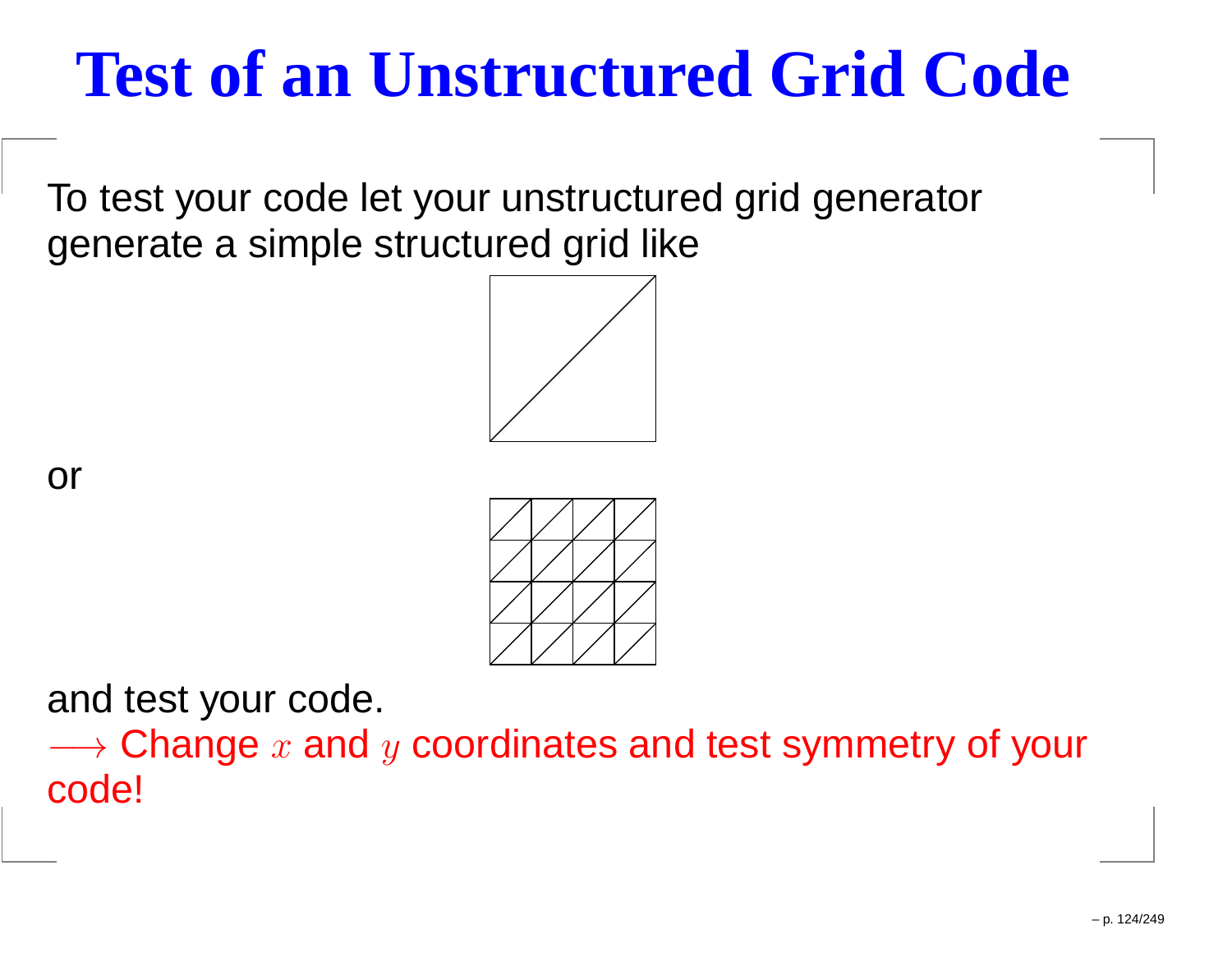# **General Software Development**

 $\frac{1}{2}$ quirement spec.

esign specification  $\leftarrow$ 

implementation

module test

ntegration test

system test

What does the user want to have?

How to realize the requirements by software?

Write the realization!

Test the realization!

Test the design spec!

Test the requirement spec!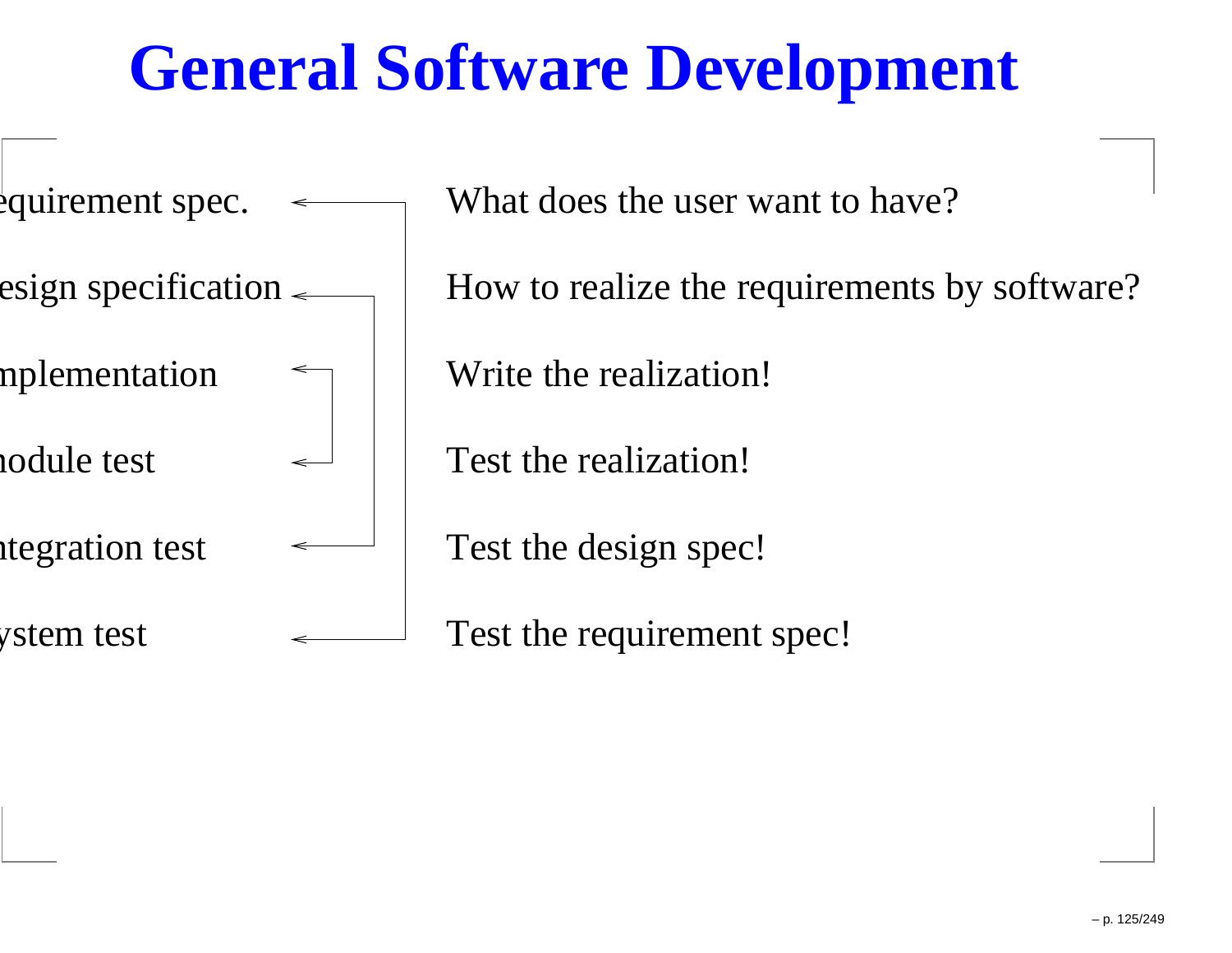#### **Implement and Test**

#### Build up your code step by step! Example: Write <sup>a</sup> code for

$$
-\triangle u + aw = f
$$

and then for

$$
-\triangle u + aw = f
$$
  

$$
-\triangle w + bu = g
$$

and at last for:

$$
\frac{\partial u}{\partial t} = -\Delta u + aw - f
$$
  

$$
\frac{\partial w}{\partial t} = -\Delta w + bu - g.
$$

Implement one module and test it!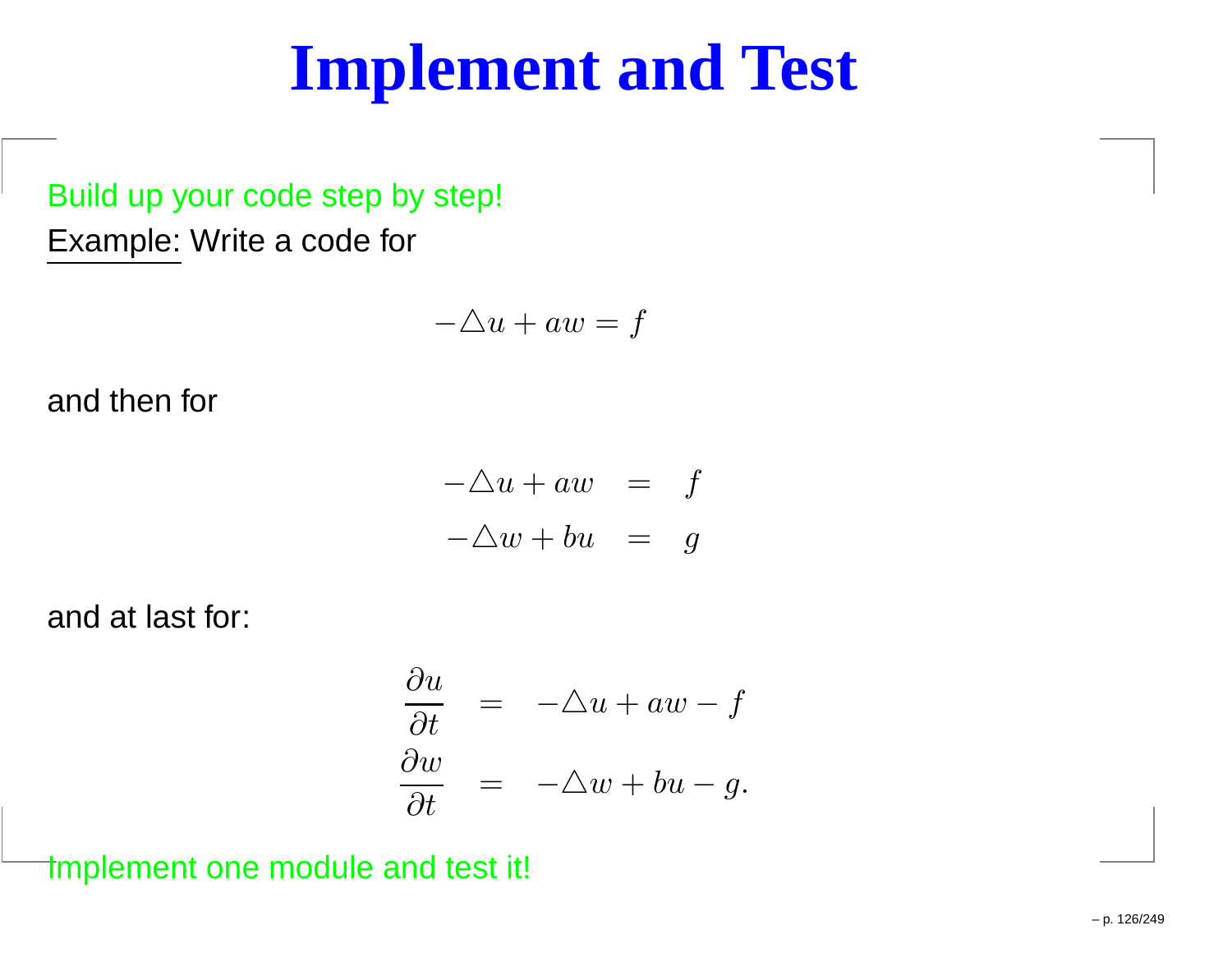# **Types of Modules**

- vector library (contains matrix multiplication, uselibraries like LAPACK)
- **grid generator**
- linear equation solver
- calculation of stiffness matrix
- **P** parallelization module
- input, output
- applications (different fluid dynamics applications)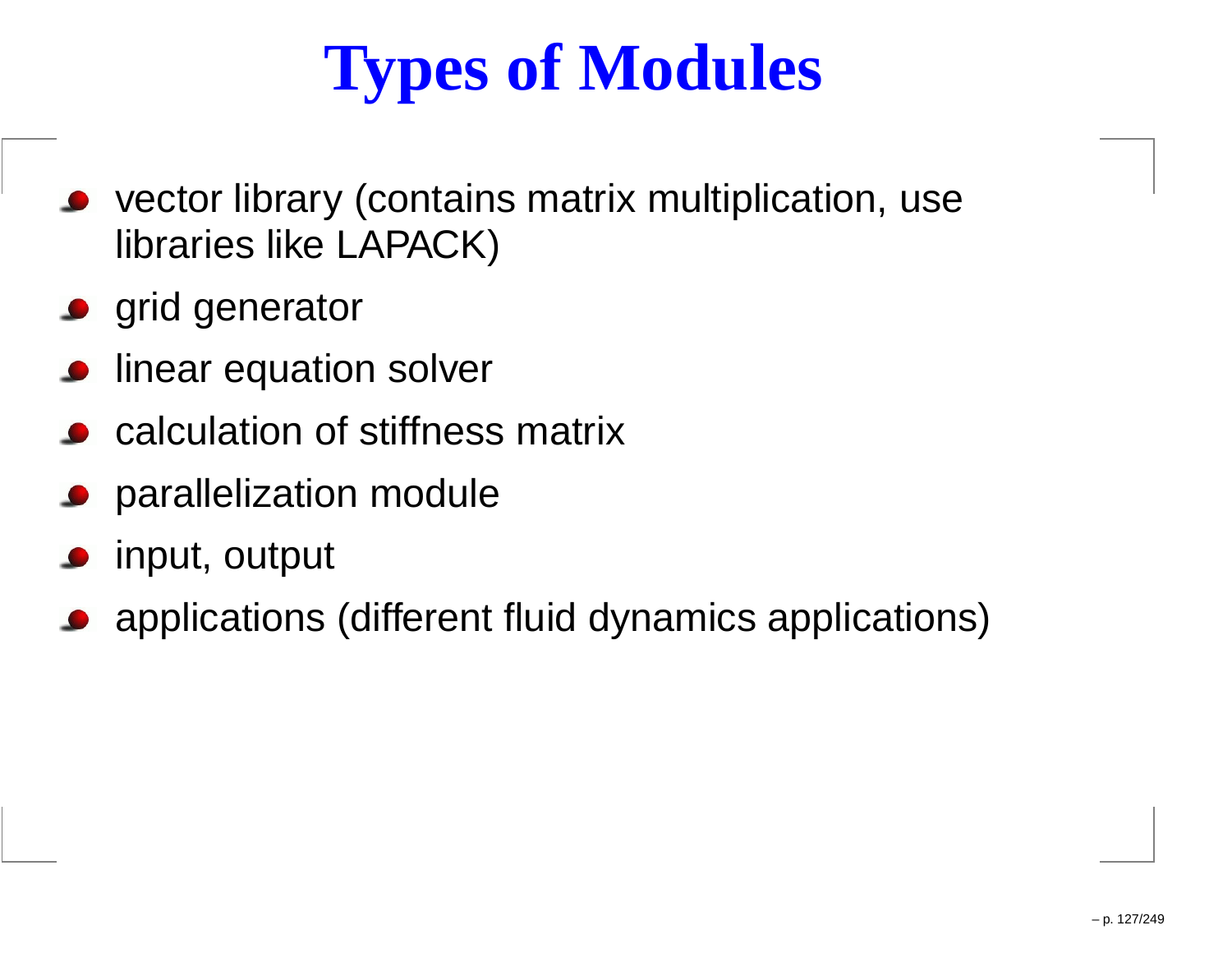### **Problems in PDE Software Development**

- Black box solvers which are independent of the PDE and the discretization would be very helpful for the software development (algebraic multigrid (AMG), direct solver). But the optimal solver depends on the PDE andits discretization.
- Optimal solvers use the data structure of the discretization.
- Complicated data structure is needed for adaptiveparallel solvers with load balancing.
- **•** It is difficult to describe suitable interfaces between solvers.
- A clear software design often is in contradiction to efficiency. Therefore, expression templates and othertemplate constructions are needed!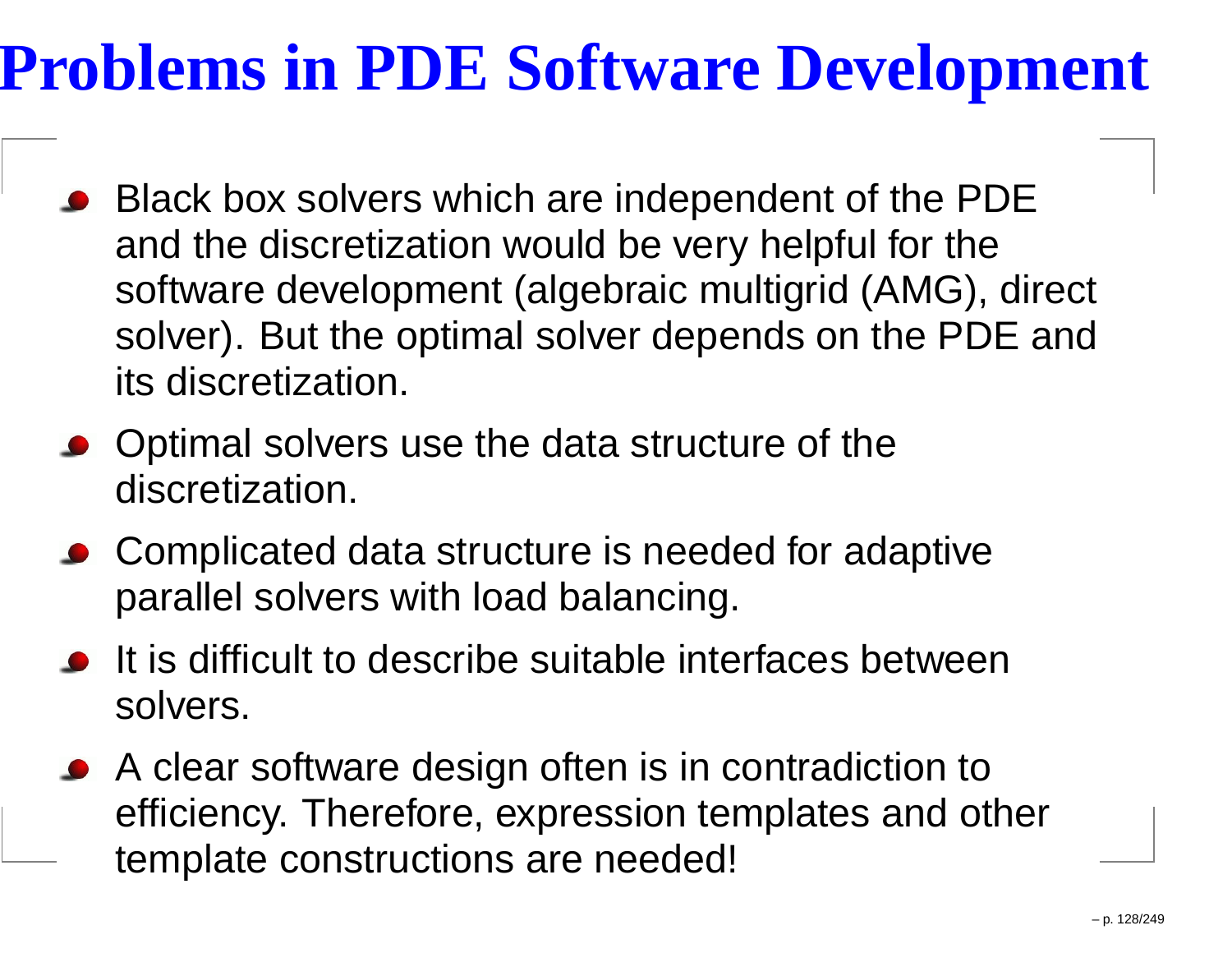# **Operator Overloading for Vector Class**

```
Consider the vector classclass vector {
   public:vector(int l);<br>,
      double operator[](int i) { return p[i]; }
      ...
private:int length;<br>.
      double *p;
  };
How should we implement an operatorvector operator+(vector &a, vector &b)
in an efficient way?
```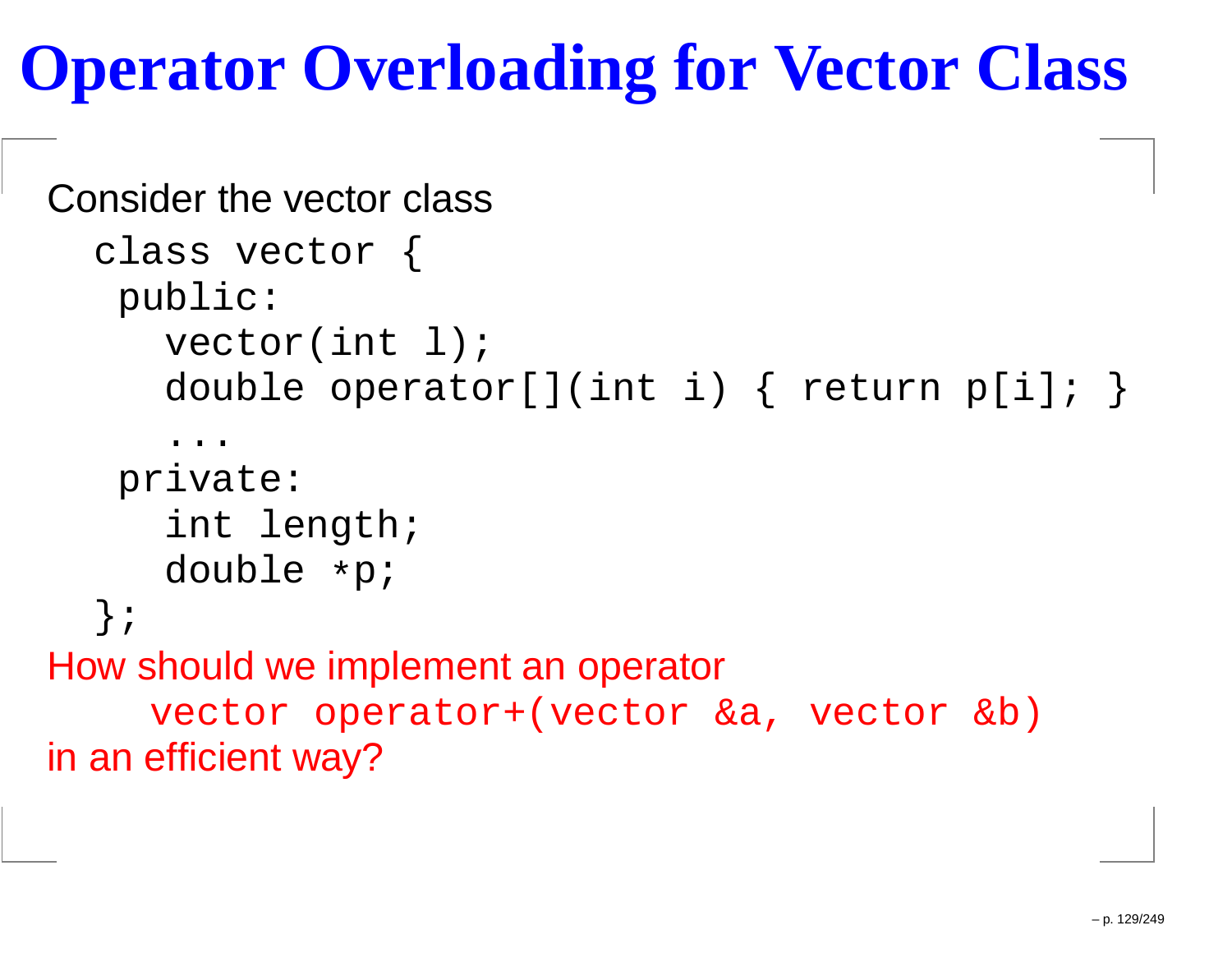# **Operator Overloading for Small Vectors**

```
Example: vector class complex:
```

```
class complex {
   public:
complex(double& re, double& im);
      ...
double Re, Im;
  };complex operator+(complex &a, complex& b) {
    return complex(a.Re + b.Re,a.Im + b.Im);
  }<br>}

In case of longer vectors introduce the length of the vectoras a template parameter.
```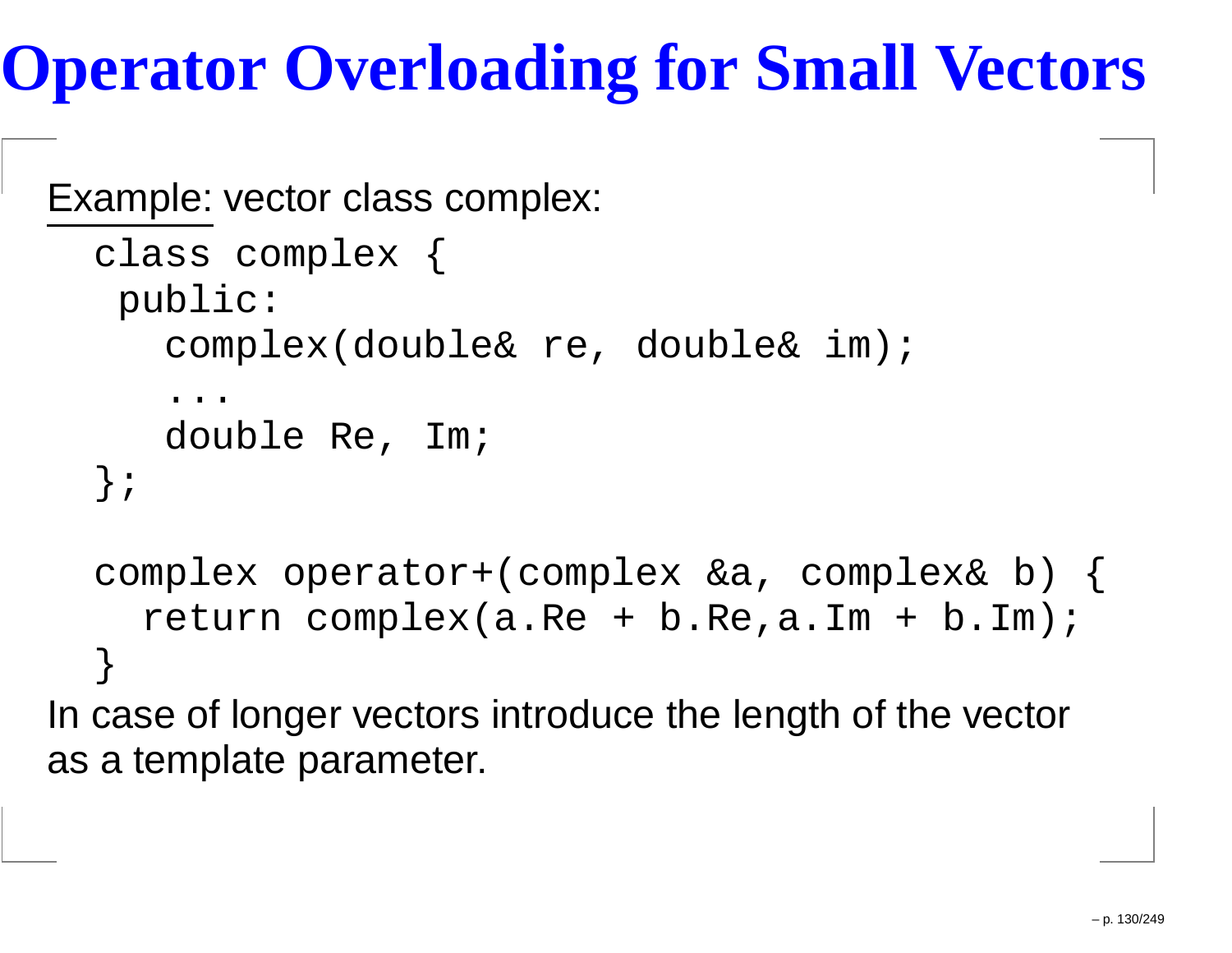# **Vector Class for Long Vectors**

```
class vector {
  public:
vector(int l) { p = new double[l];
                       length = 1; }double operator[](int i) { return p[i]; }
     ...
private:int length;<br>.
     double *p;
  };
Problem:
```
- Should vector operator+(vector &a, vector &b) allocate an auxiliary vector?
- **Efficient implementation of**  $c = a+b+d$ ; requires only one loop!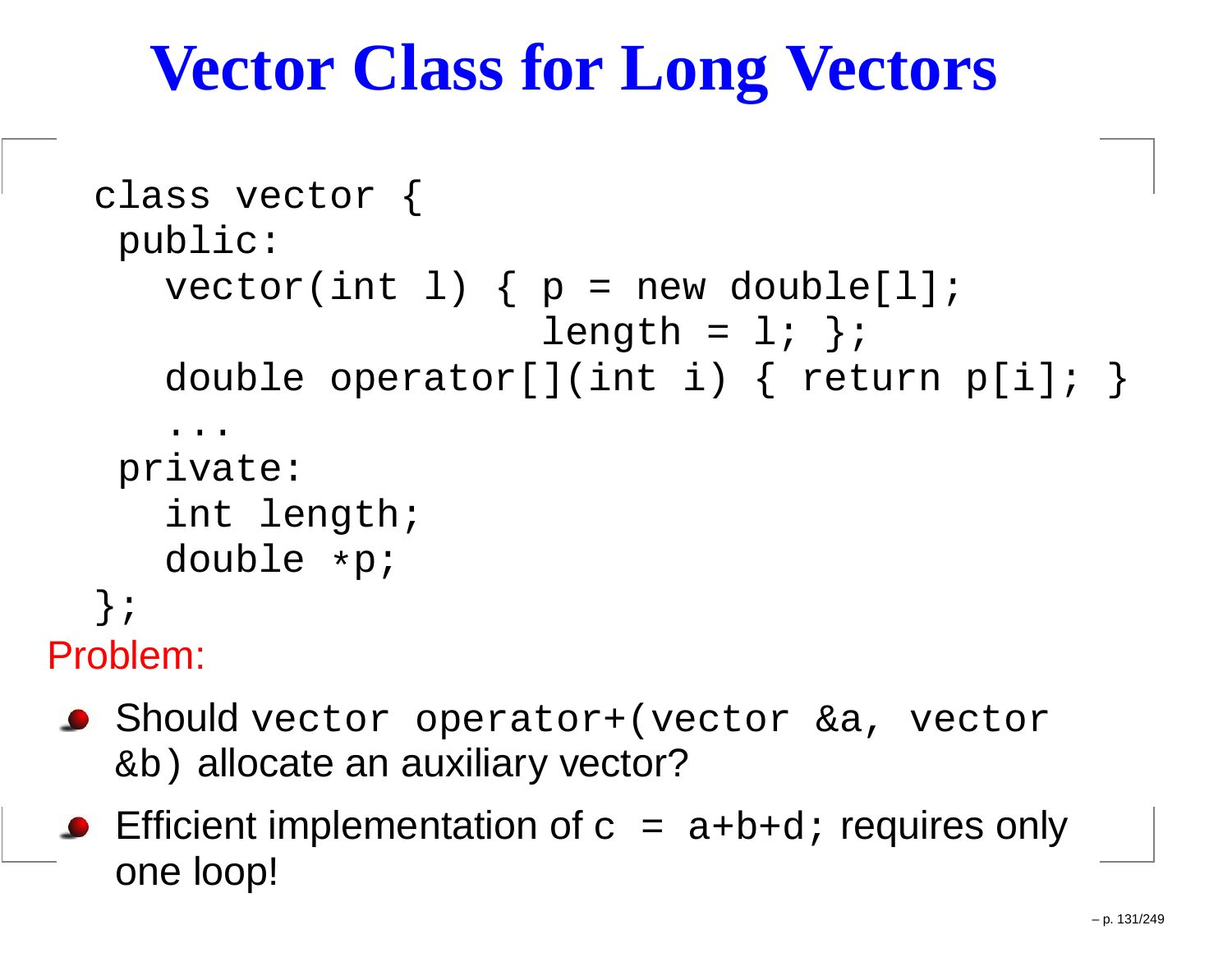#### **Realization of an Efficient Operator+**

Implement operator+ such that it gives back an object, which is able to add two vectors:

```
class add_vector {
public:
add_vector(double&*a, double&
*b)
: pa(a), pb(b) {};
   double operator[](int i) const
      \{ return pa[i] + pb[i]; \}. .

private:double *pa, *pb;
};
```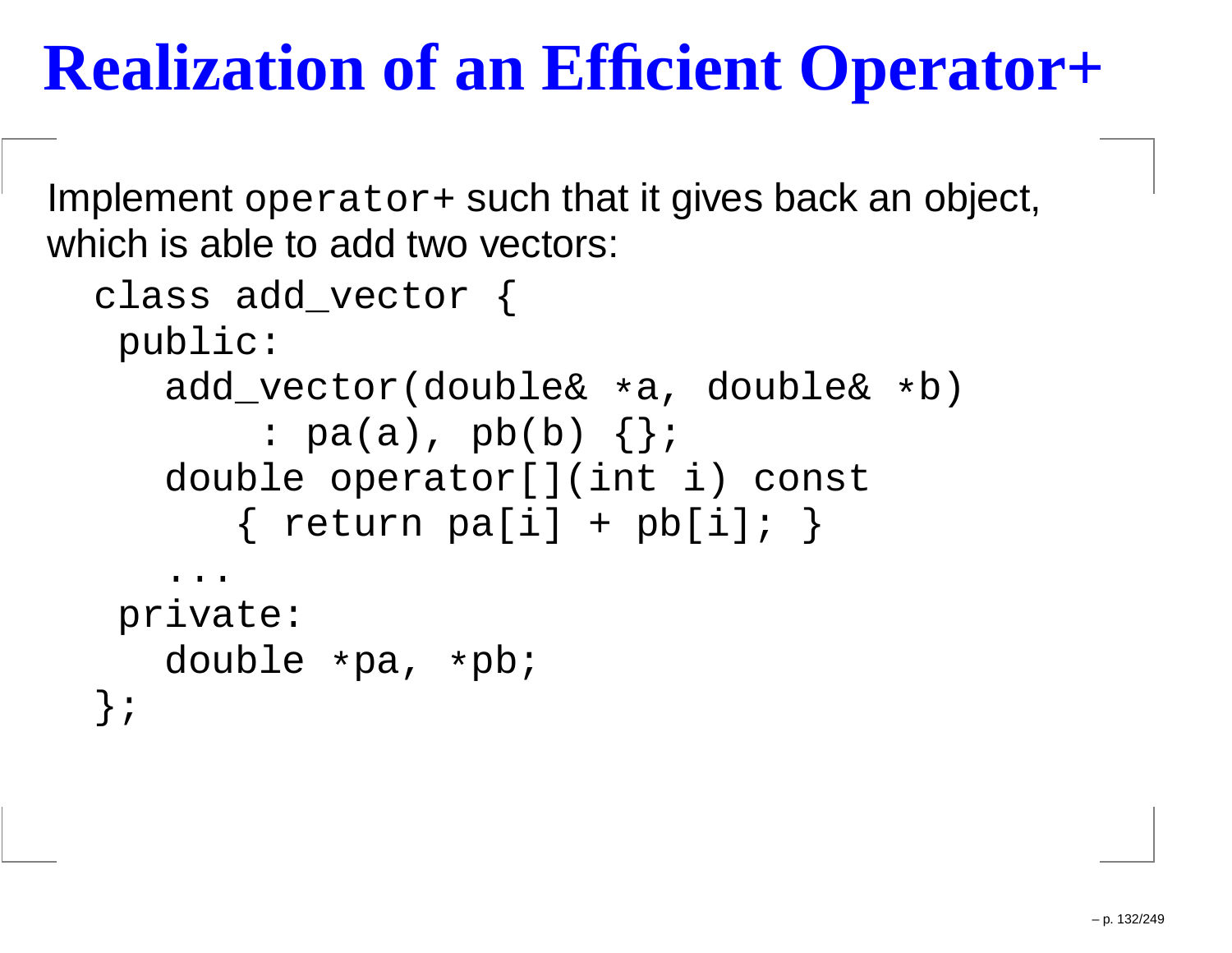# **Expression Template - Wrapper Class**

To construct expression templates, we first need <sup>a</sup> wrapperclass, which represents all possible expressions:

```
template<class A>
class DExpr {
 private:A a i
 public:
DExpr(const A& x)
    : a_(x) {}
  double operator[](int i) const
        \{ return a_.[i]; \}};
```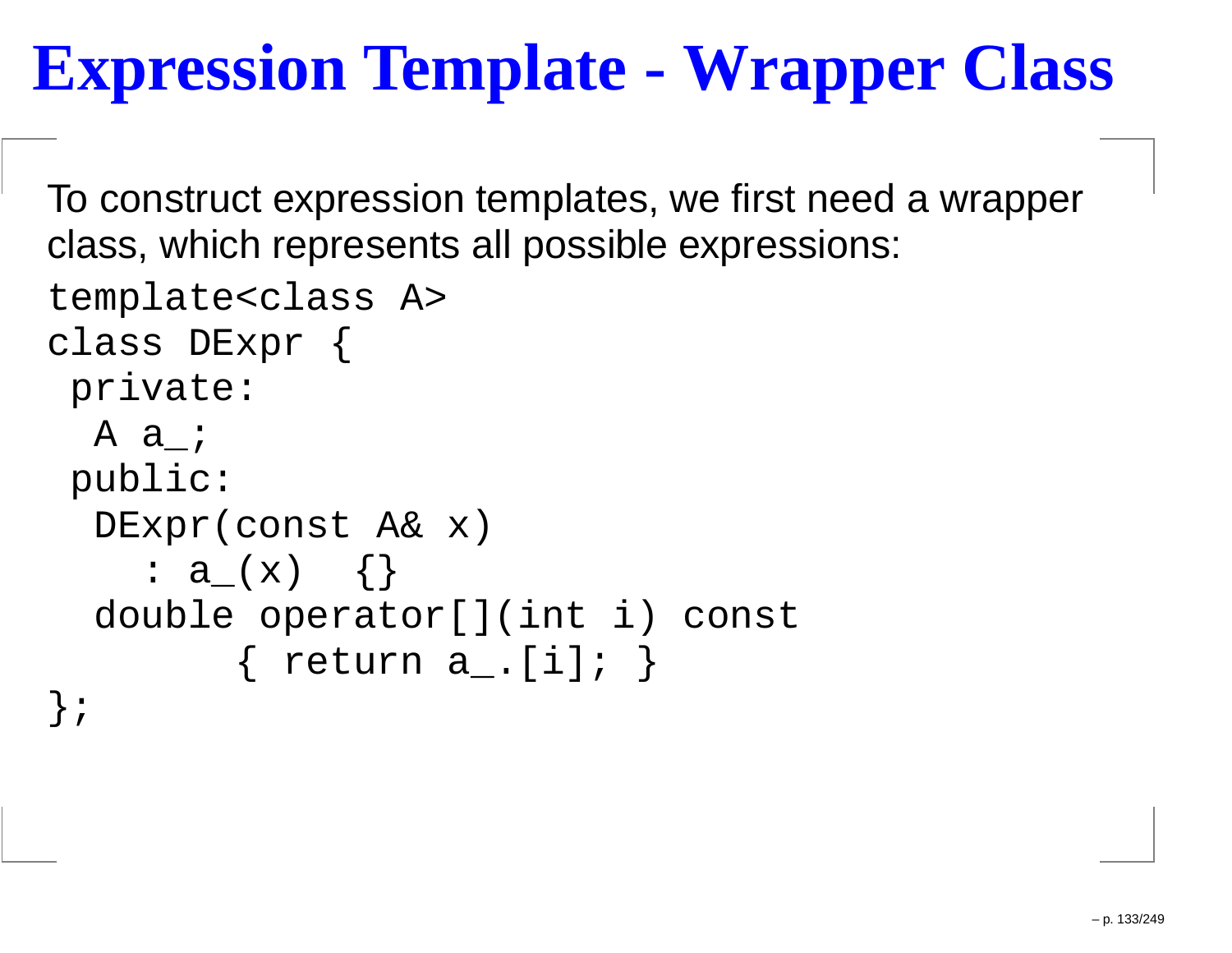#### **Expression Template - Operator <sup>+</sup>**

```
template<class A, class B>
class DExprSum {
 const A a ; const B b ;
 public:
DExprSum(const A& a, const B& b)
    : a_(a), b_(b) {}
  double operator[](int i) const {
    return a_{-}. [i] + b_. [i]; };
};template<class A, class B>
DExpr<DExprSum<DExpr<A>, DExpr<B> > >
operator+(const DExpr<A>& a,const DExpr<B>& b) {
  typedef DExprSum<DExpr<A>, DExpr<B> > ExprT;
  return DExpr<ExprT>(ExprT(a,b));
```
}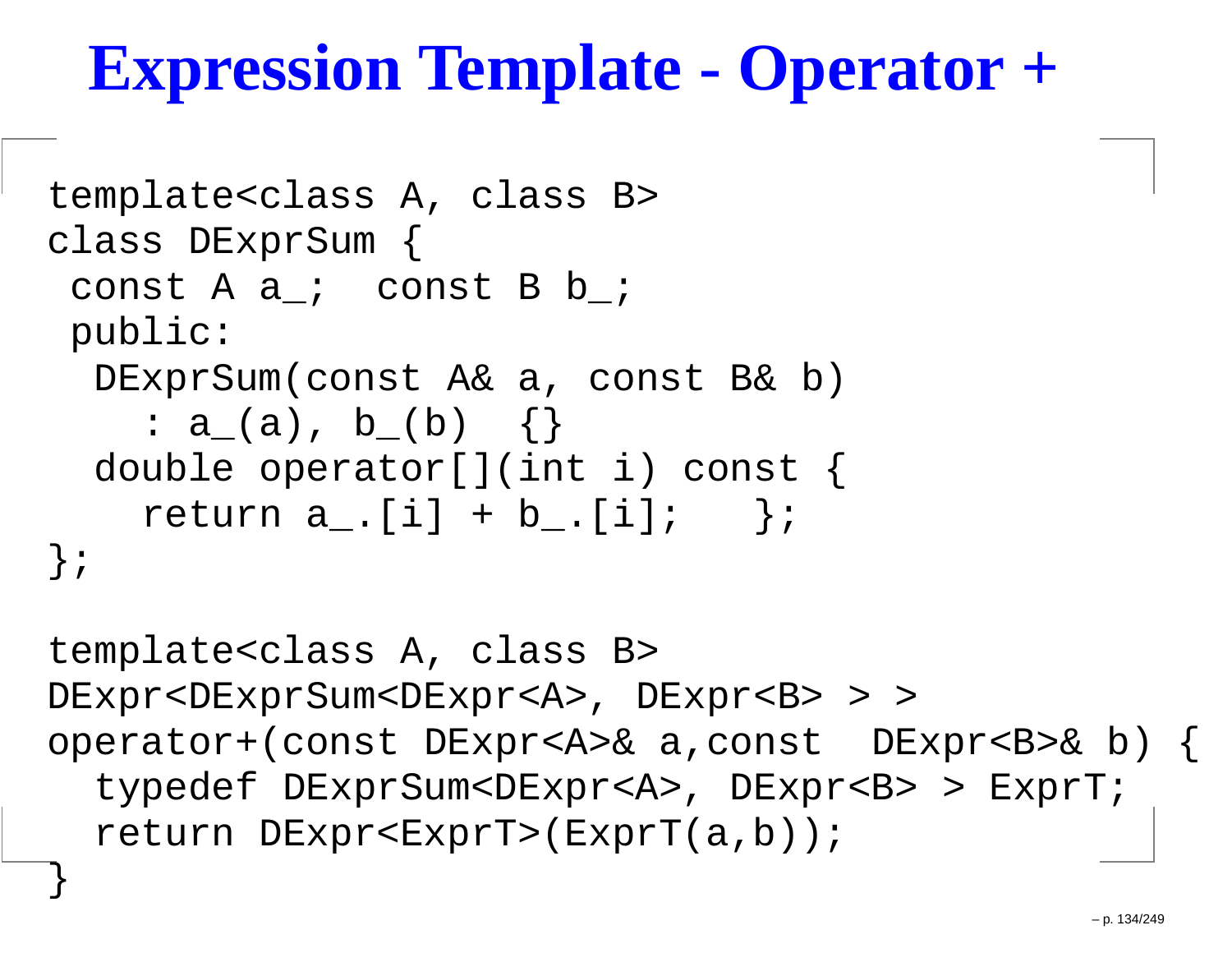# **Properties of Expression**

- efficient implementation by inlining.  $\bullet$
- parallelization by OpenMP is possible.
- user friendly interface.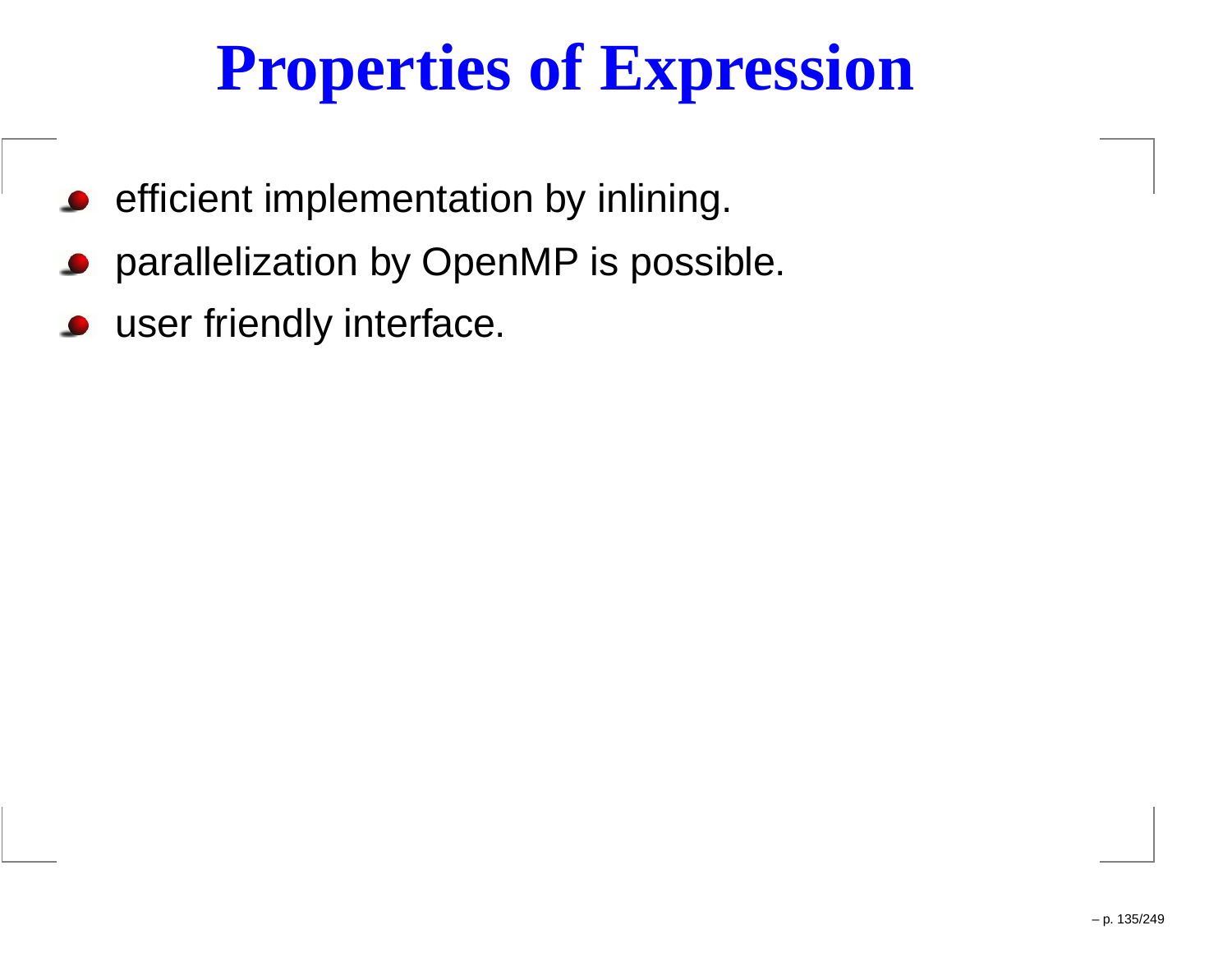#### **Expression Tree**

The expression

 $d = a + b + c$ ;

leads to the following expression tree:

DExpr<DExprSum<DExpr<DExprSum<Dvector,Dvector>>,Dvector>>

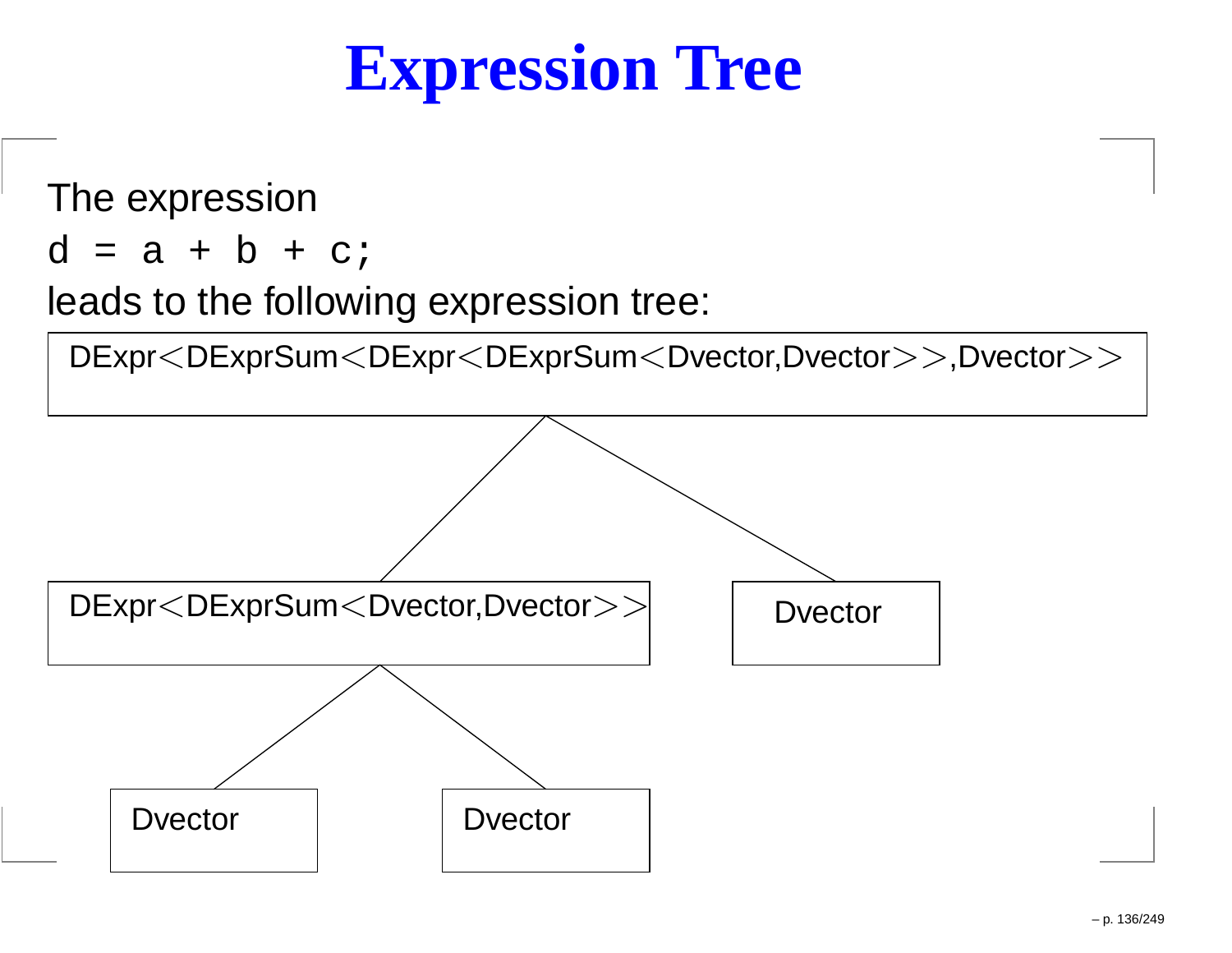# **First Simplification**

```
template<class A, class B, class Op>
class DExprBinOp {
 const A a ; const B b ;
public:DExprBinOp(const A& a, const B& b) : a_-(a), b_-(b) {}
 double operator[](int i) const {
    return Op::apply(a_.[i], b_.[i]);};
};class DApSum {
public:DApSum() \{ \}static inline double apply(double a, double b)
    \{ return a+b; \}};
```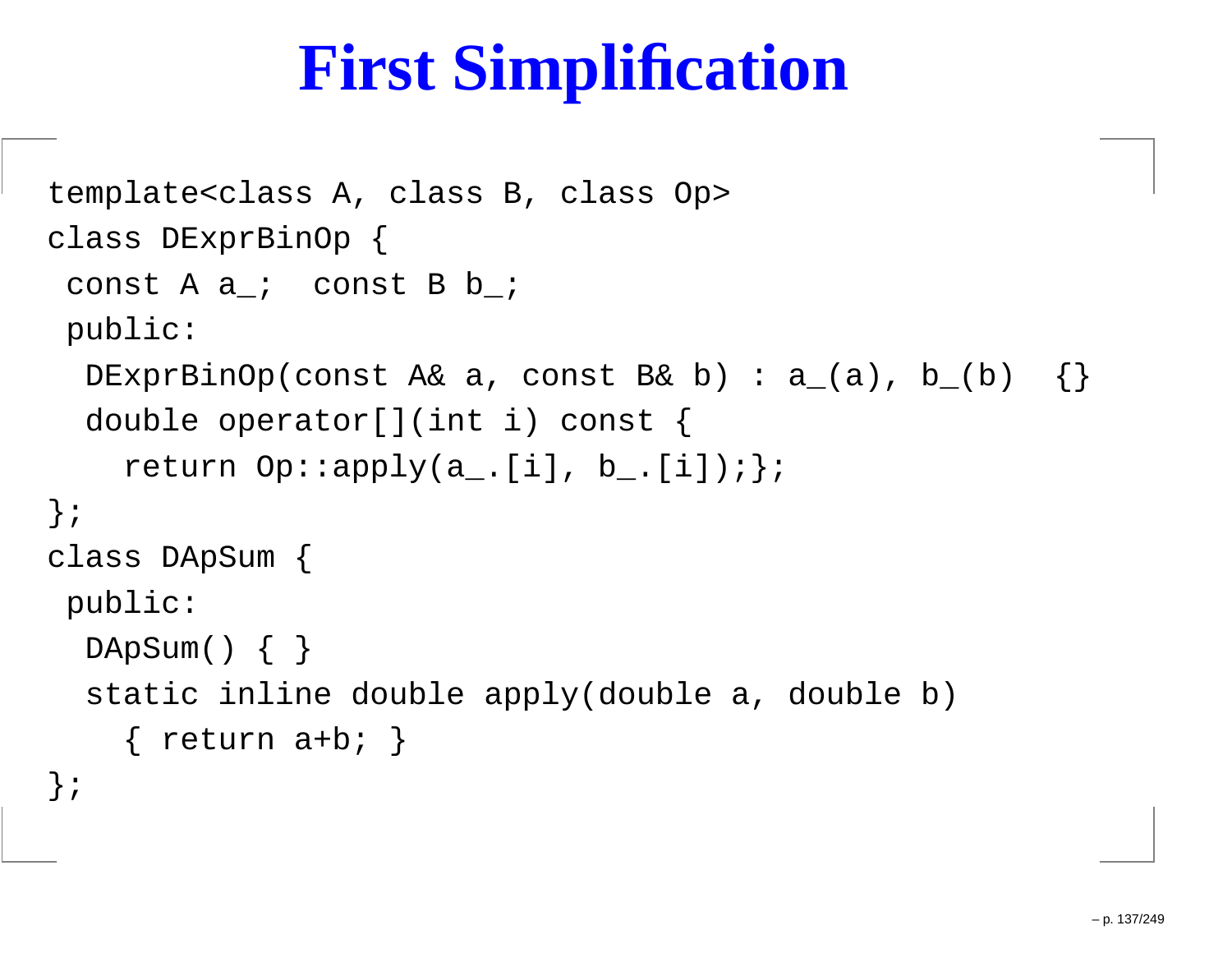# **Second Simplification**

```
template <class A> struct Expr{
  inline const A& operator˜() const{
    return static_cast<const A&>(
*this);}};class vector : public Expr<vector> {
  public:...template <class A>
     void operator=(const Expr<A>& a) {
       for(int i=0;i<length;++i) {
         p[i] = (a^*a) \cdot [i];}}...
```
};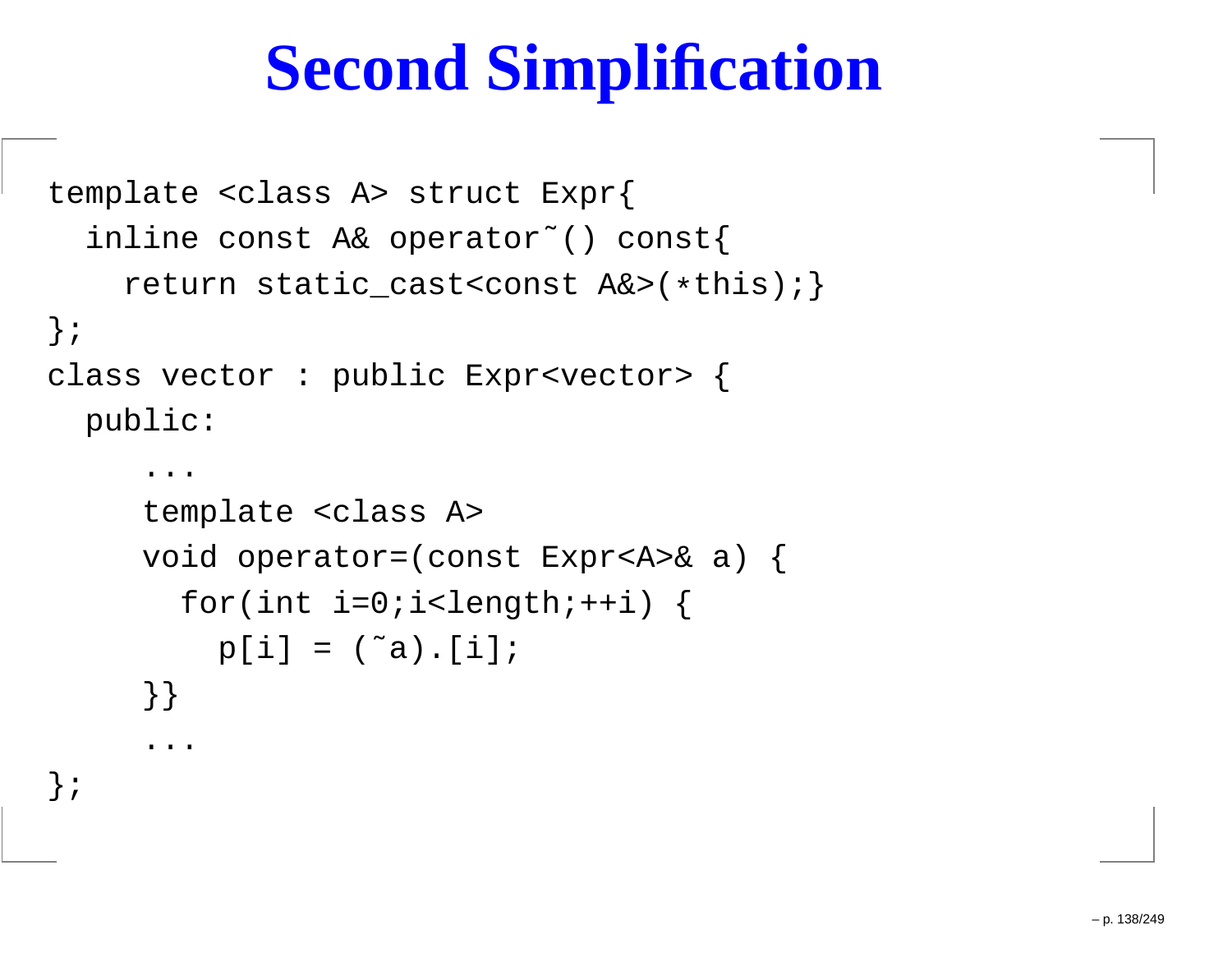# **Second Simplification**

```
template <class A, class B>
class DExprSum : public Expr<DExprSum<A,B> >{
  const A& a_; const B& b_;
public:DExprSum(const A& a, const B& b)
    : a_(a), b_(b){}
  double operator[](int i) const {
    return a_{-}. [i] + b<sub>-</sub>. [i]; };
}template <class A, class B>
inline DExprSum<A,B> operator+ (const Expr<A>& a, const Expr<B>
  return DExprSum<A,B>(˜a,˜b);
```
}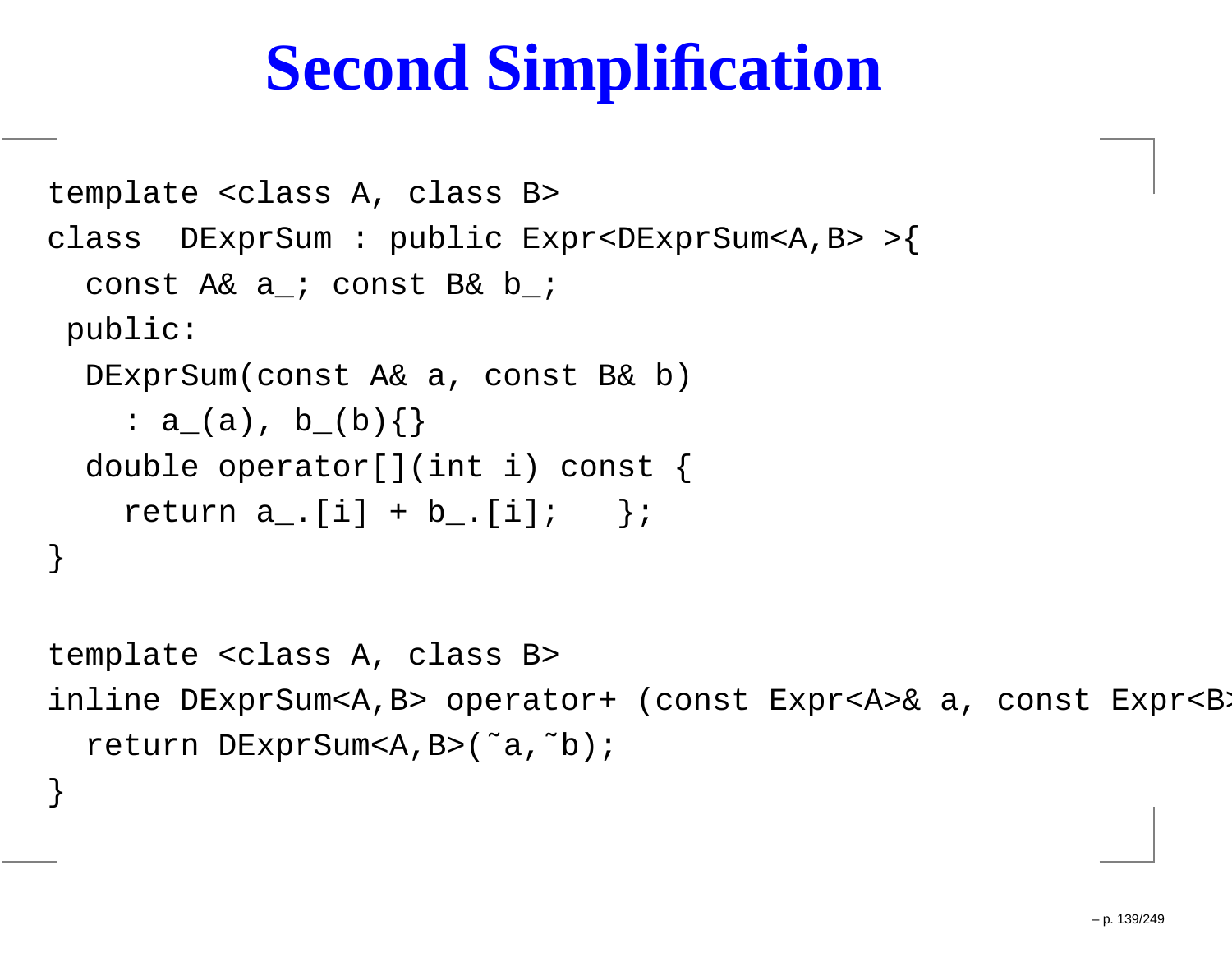# **cg with Expression Templates**

```
r = A
*u - f;
d = -r;delta = product(r,r);for(i=1;i<=iteration && delta > eps;++i) {
  g = A
*d;
tau = delta / product(d,g);
  r = r + tau
*g;u = u + tau * d;<br>delte reime
  delta\_prime = product(r,r);beta = delta\_prime / delta;delta = delta_prime;
  d = beta
*d - r;
}
```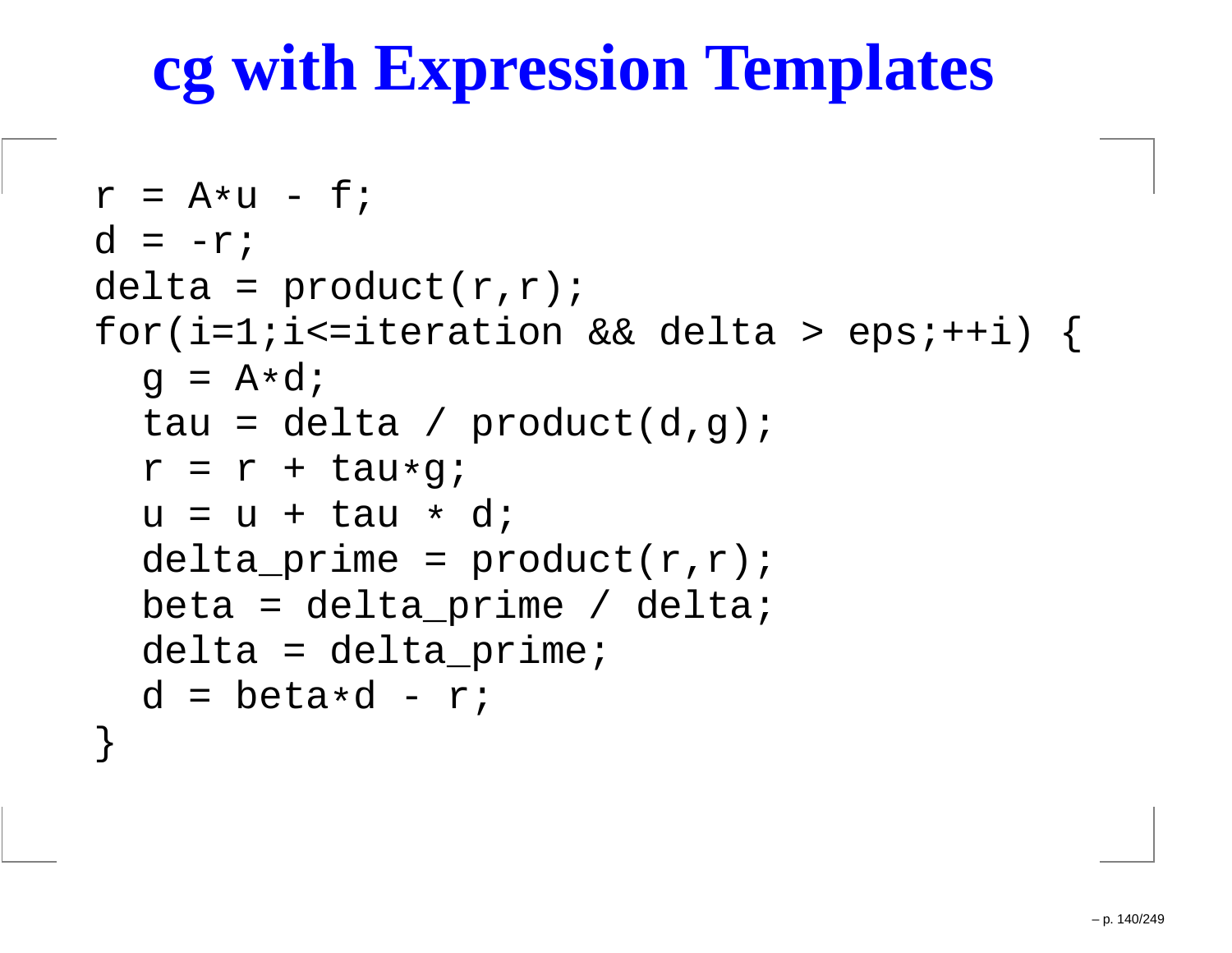#### **Automatic Parallelization**



Automatic parallelization means that only <sup>a</sup> change of theincluded library leads to <sup>a</sup> parallel code.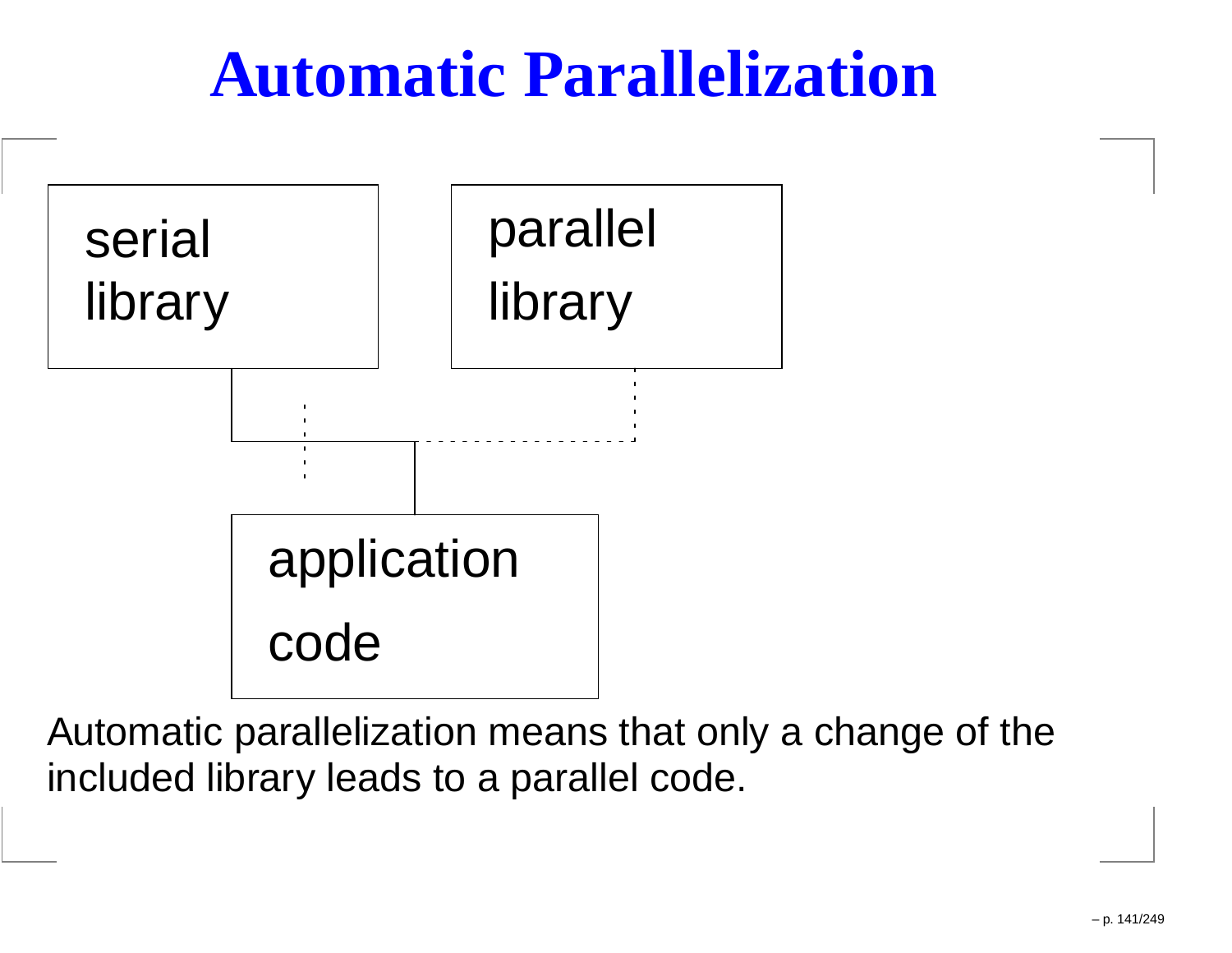#### **Automatic Parallelization**

Automatic parallelization means that only <sup>a</sup> change of theincluded library leads to <sup>a</sup> parallel code. Example:

```
template <class A>
void vector::operator=(const Expr<A>& a) {
  #pragma omp parallel for
  for(int i=0:i<length:i++i) {
     p[i] = (a^2a) \cdot [i];}<br>}
```
}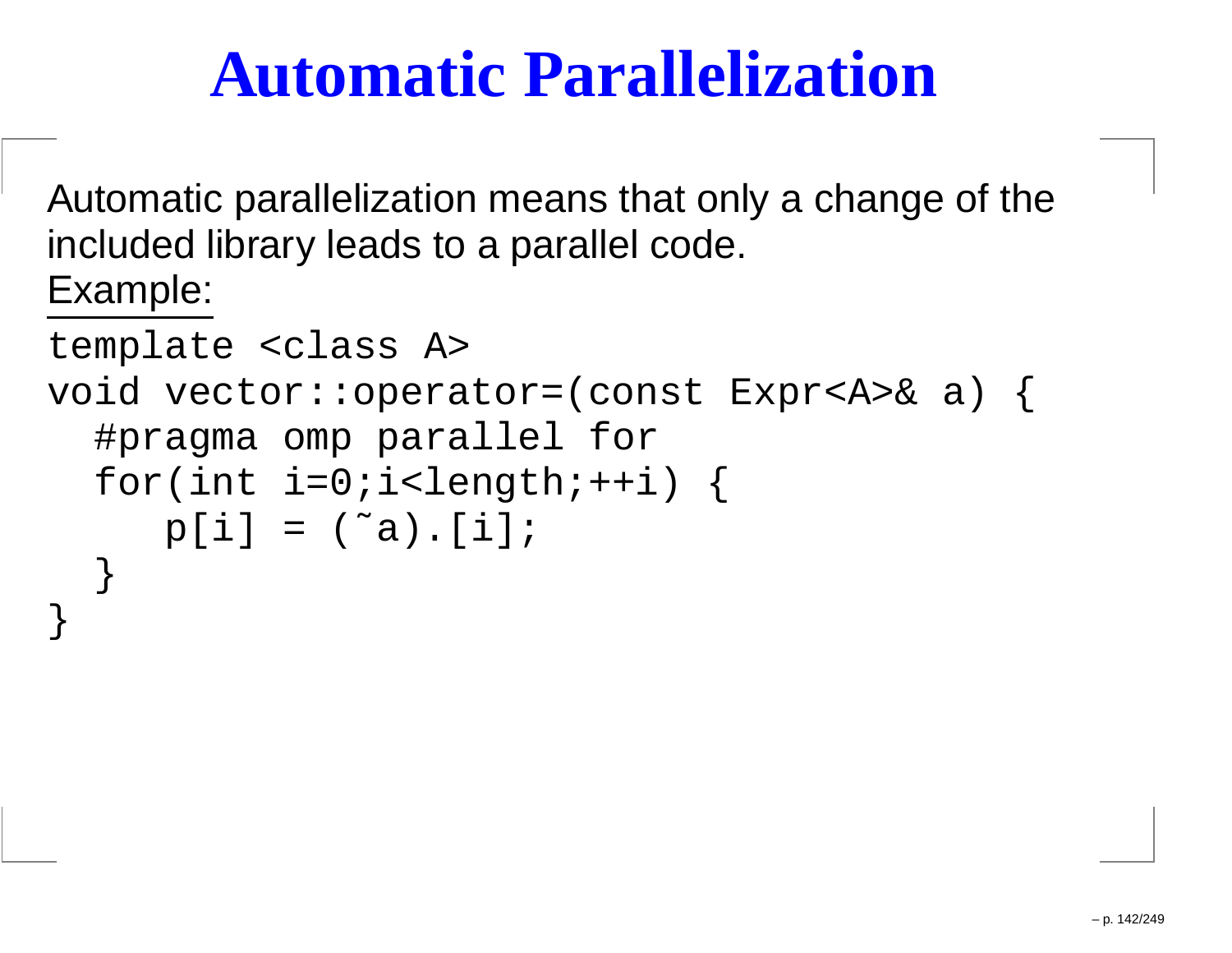# **Remark on Efficiency**

In some cases <sup>a</sup> straight forward implementation of expression templates leads to less an efficient codes than <sup>a</sup>direct implementation. The reason is that the compilercannot see <sup>a</sup> difference between expressions like

```
a = b+b+b+b;
```
and

```
a = b + c + d + e
```
To avoid this problem one can construct enumeratedvariables.

```
variable<1> a;
variable<2> b;
```
....

 Here the class variable<n> has an additional template parameter n.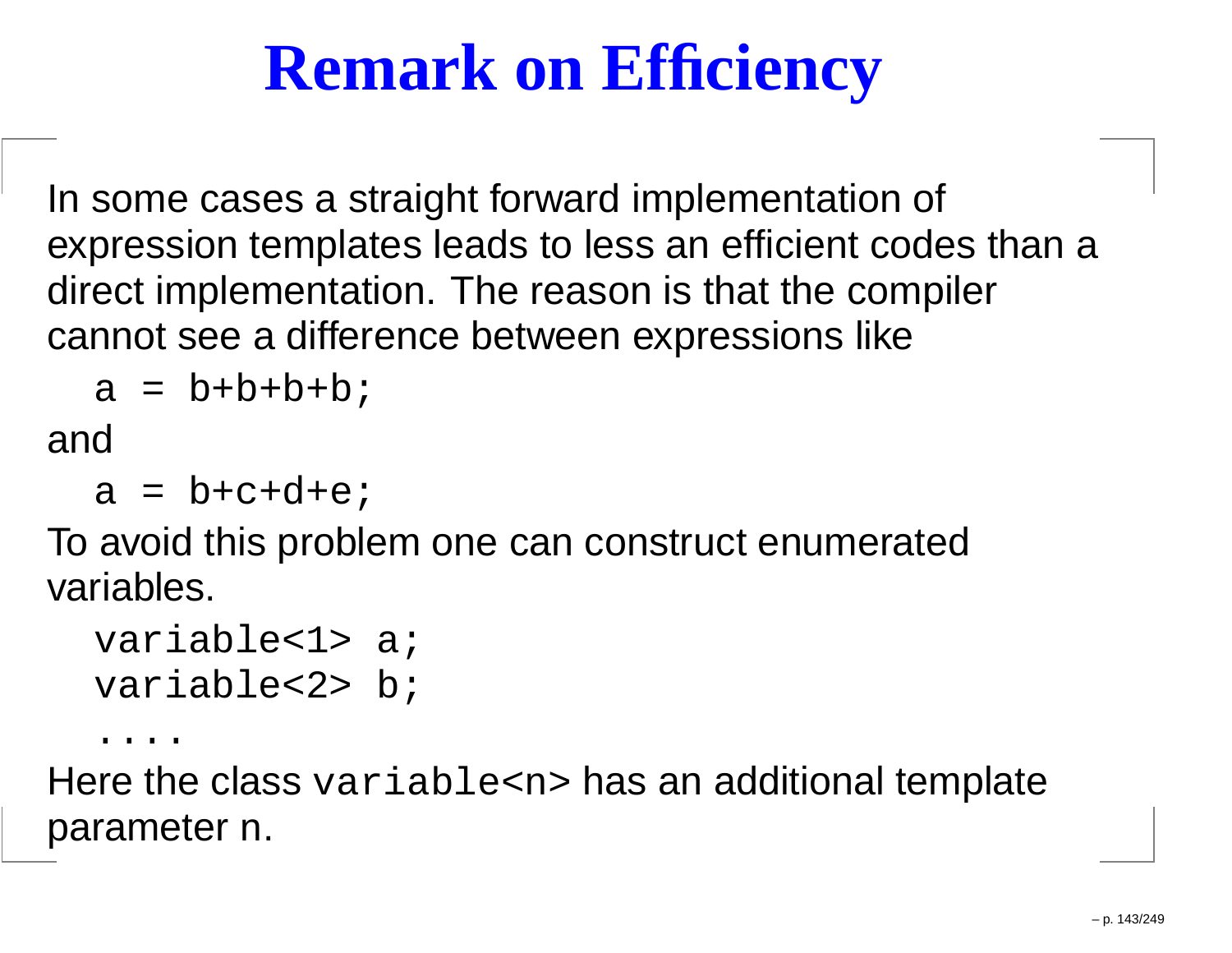#### **Expression Templates for Vectors**

Construct operators for operations between

- vectors $\bullet$
- matrix and vector and
- matrices.
- Blitz++ <mark>is such a library</mark>.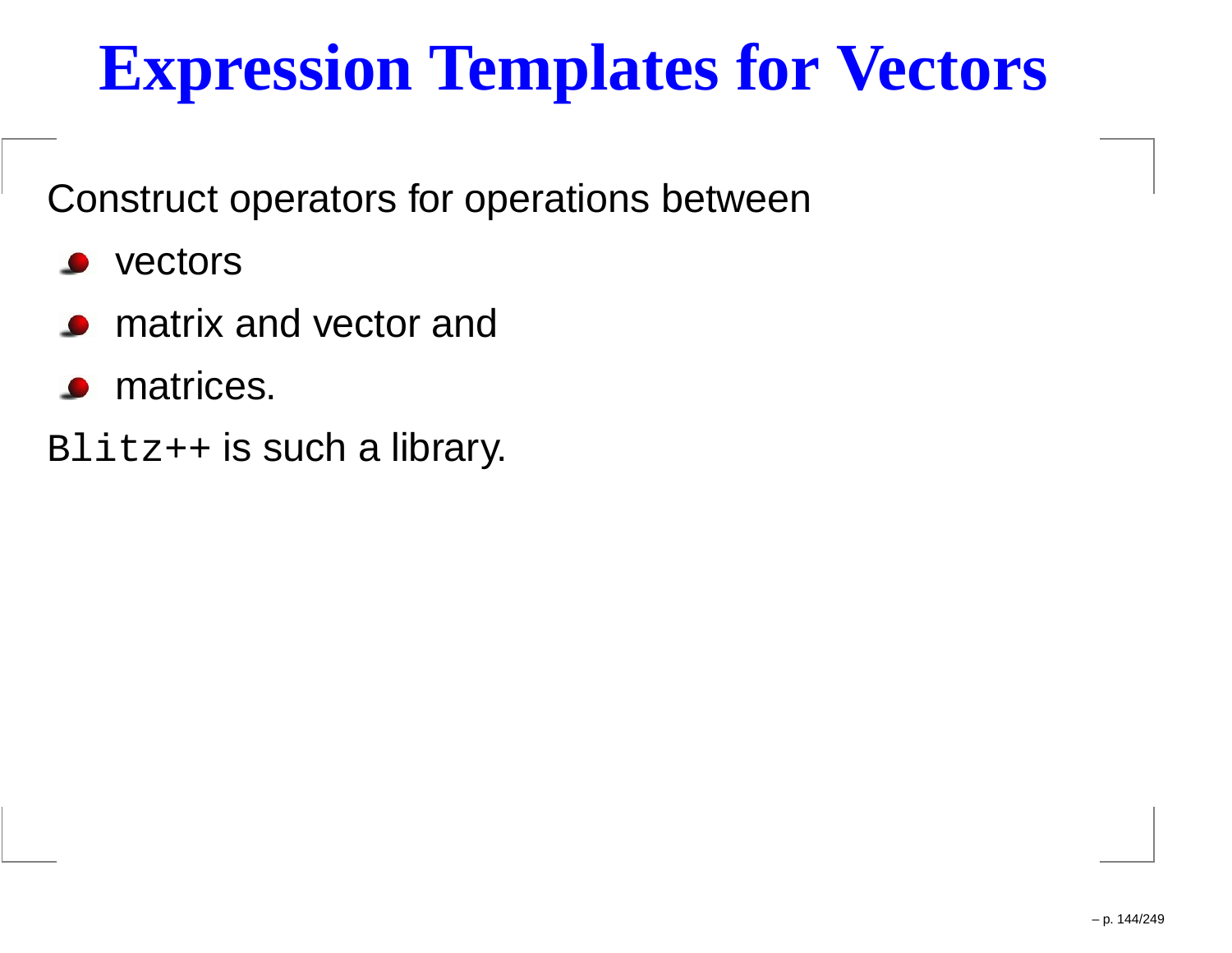#### **Expression Templates on Structured Grids**

Let us assume that we want to perform finite differenceoperations on a 2D-structured grid  $\Omega_h$ . Implement expression templates such that

$$
u[I][J] = 0.25*(u[I+1][J]+u[I-1][J]+u[J-1]);
$$
  
 
$$
u[I][J+1]+u[I][J-1]);
$$

 performs <sup>a</sup> red black Gauss-Seidel iteration for Poisson'sequation on  $\Omega_h.$  Here,

 $u$  a vector on the grid  $\Omega_h$ 

...

- $u[I][J]$  represents  $u(ih, jh)$
- $u[I+1][J]$  represents  $u((i+1)h,jh)$

Automatic parallelization of the above expression templat eimplementation is possible.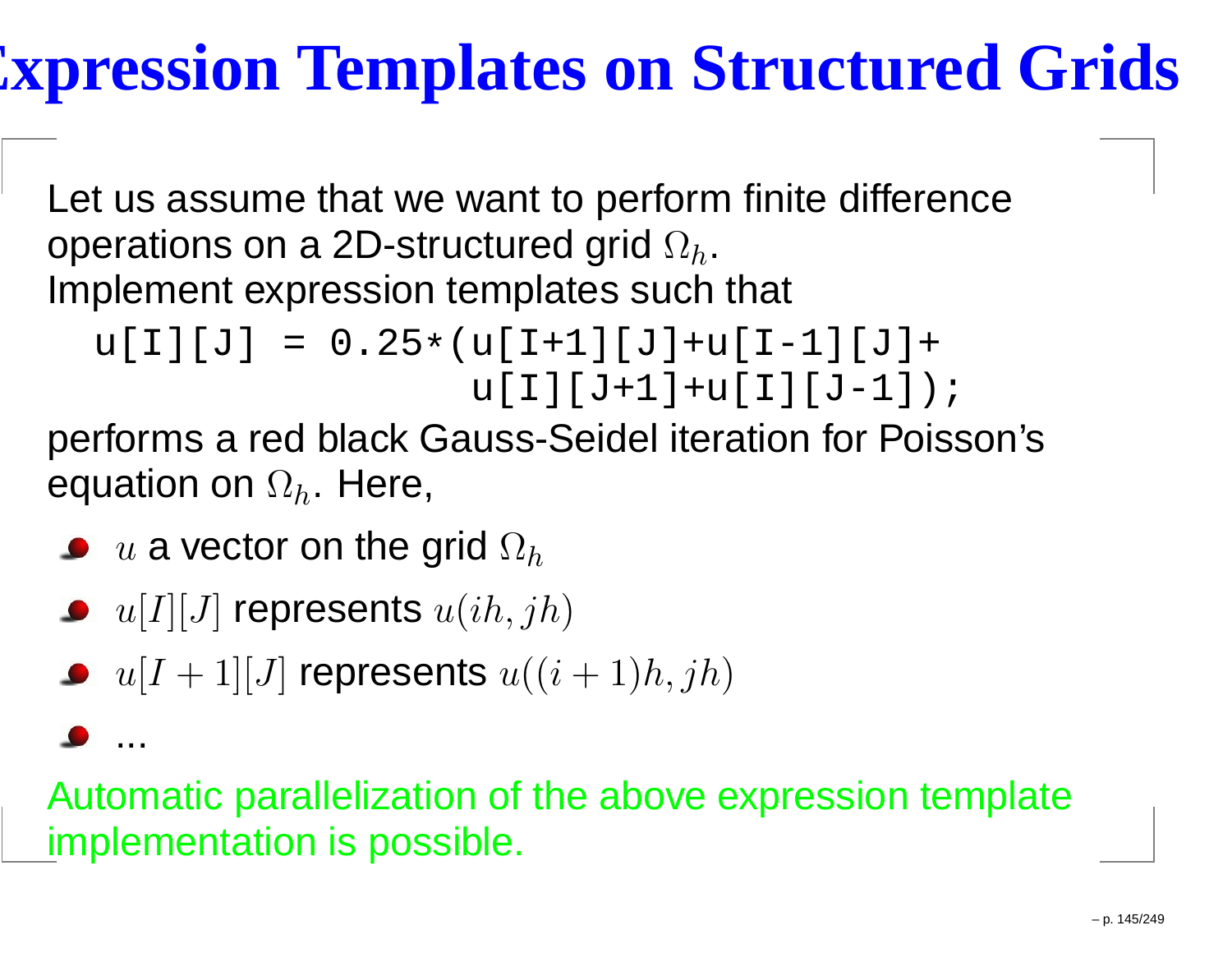#### **Expression Templates on Structured Grids**

A Jacobi-iteration for Poisson's equation has to beimplemented as follows:

```
r[I][J] = 0.25
*(u[I+1][J]+u[I-1][J]+
u[I][J+1]+u[I][J-1]);u[I][J] = r[I][J];
```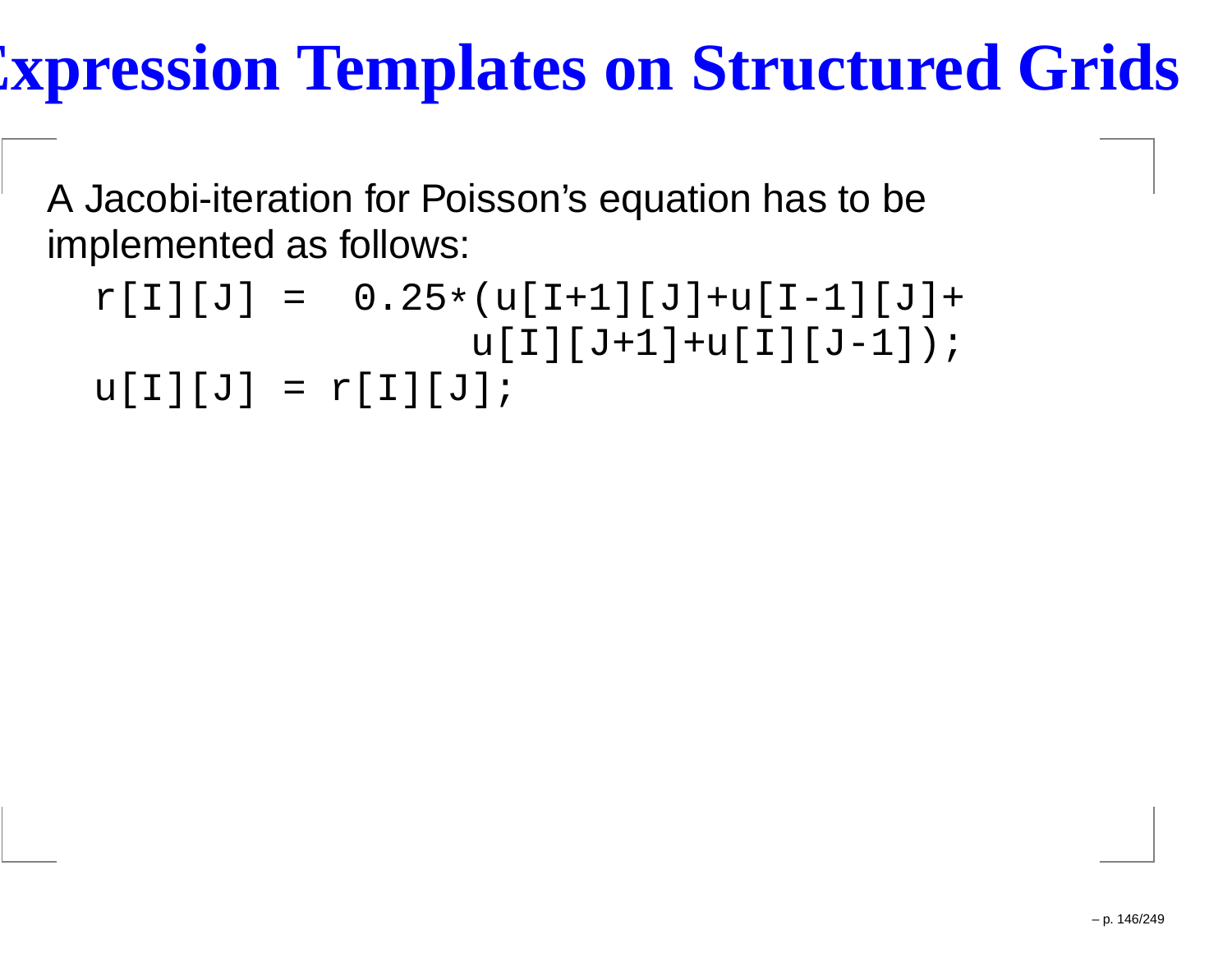#### **Expression Templates on Structured Grids**

One also can implement an operator Laplace\_FD(u) representing the mathematical operator

1

$$
\frac{1}{h^2} \Big( 4 * u(ih, jh) - u((i+1)h, jh) - u(ih, (j+1)h) - u((i-1)h, jh) - u(ih, (j-1)h) \Big).
$$

Let Laplace FD diag() be the corresponding diagonal coefficient vector of Laplace FD(u) . Then, <sup>a</sup> Gauss-Seidel iteration for  $-\triangle u=$  $f$  can be implemented as follows

 $u = u - (Laplace_FD(u) + f) /$  Laplace\_FD\_diag(); and Jacobi by

 $r = u - (Laplace_FD(u)+f)/$  Laplace\_FD\_diag()|;  $u = r$ ;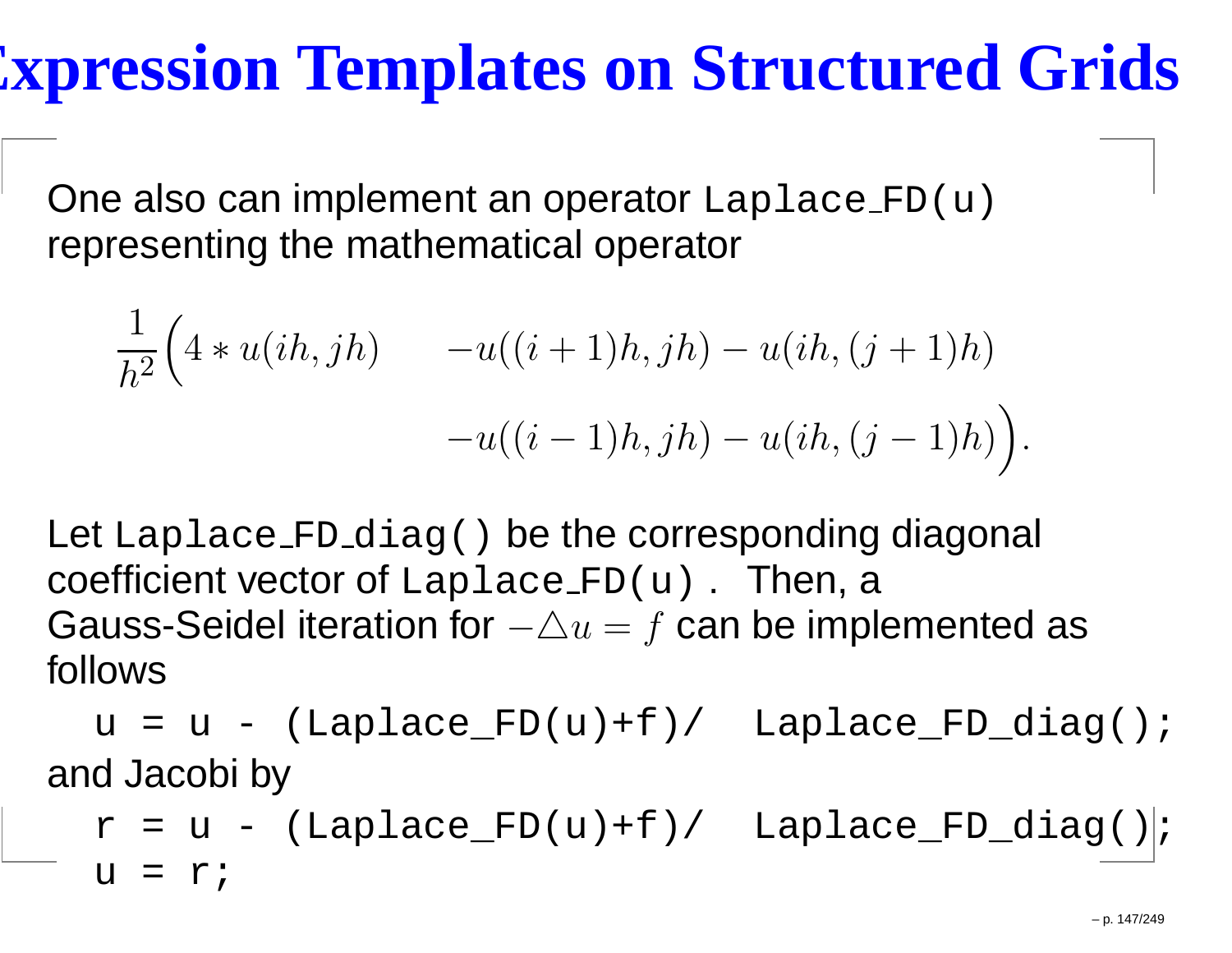### **A Suitable Interface for PDE's**

Consider the following implementation of Gauss-Seidel: u[I][J] <sup>=</sup> 0.25 \*(u[I+1][J]+u[I-1][J]+u[I][J+1]+u[I][J-1]);

Problems:

- What is the range of  $I$  and  $J$ ?
- How, to set values at the boundary?
- How, to implement boundary conditions?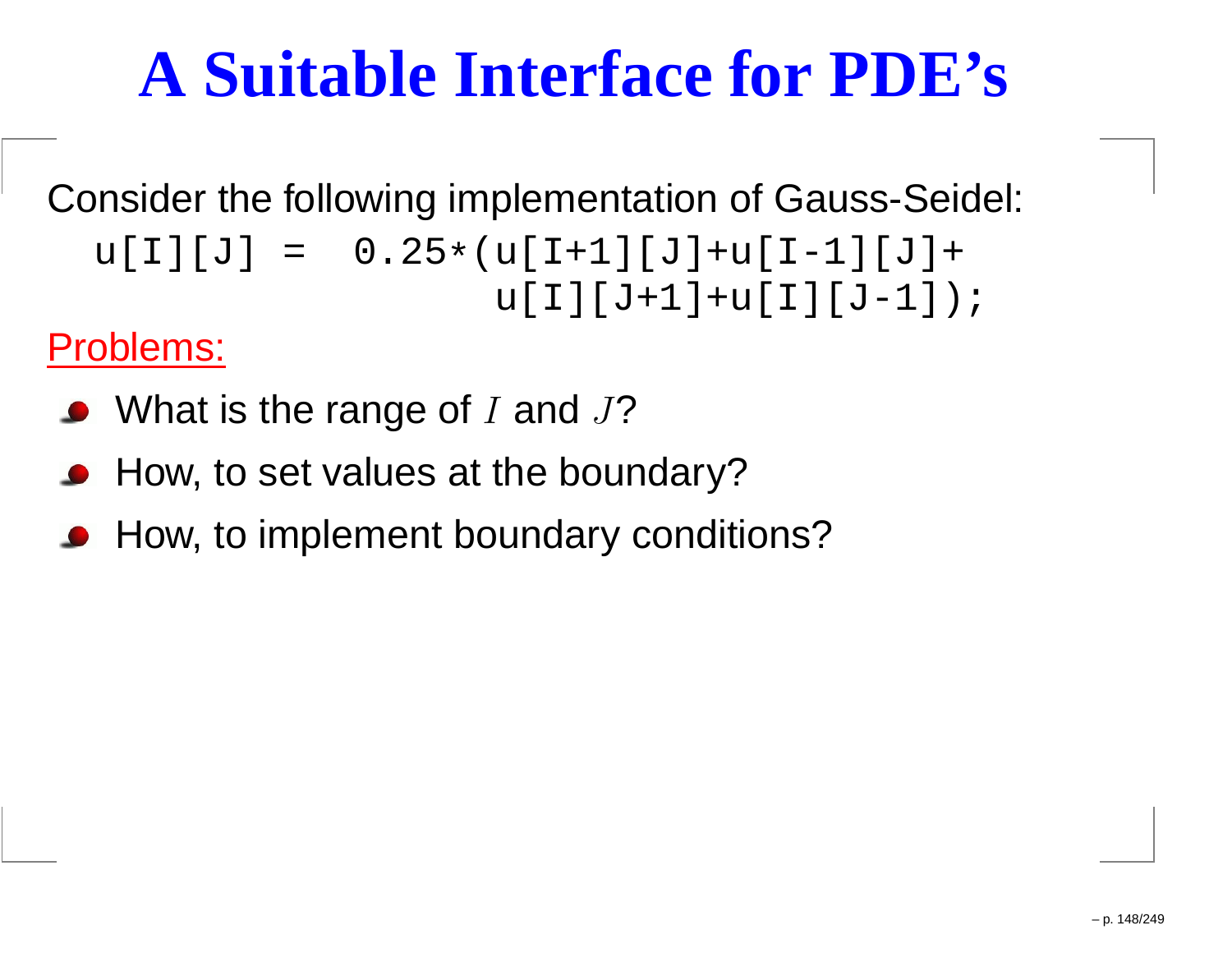### **A Suitable Interface for PDE's**

A suitable language for implementing PDE solvers is <sup>a</sup> current research topic. An optimal interface language isunknown up to now! Suggestions:

- geometric objects algebraic objects
- restriction operator to connect geometric objects andalgebraic objects.
- **vectors on grids and pure algebraic vectors.**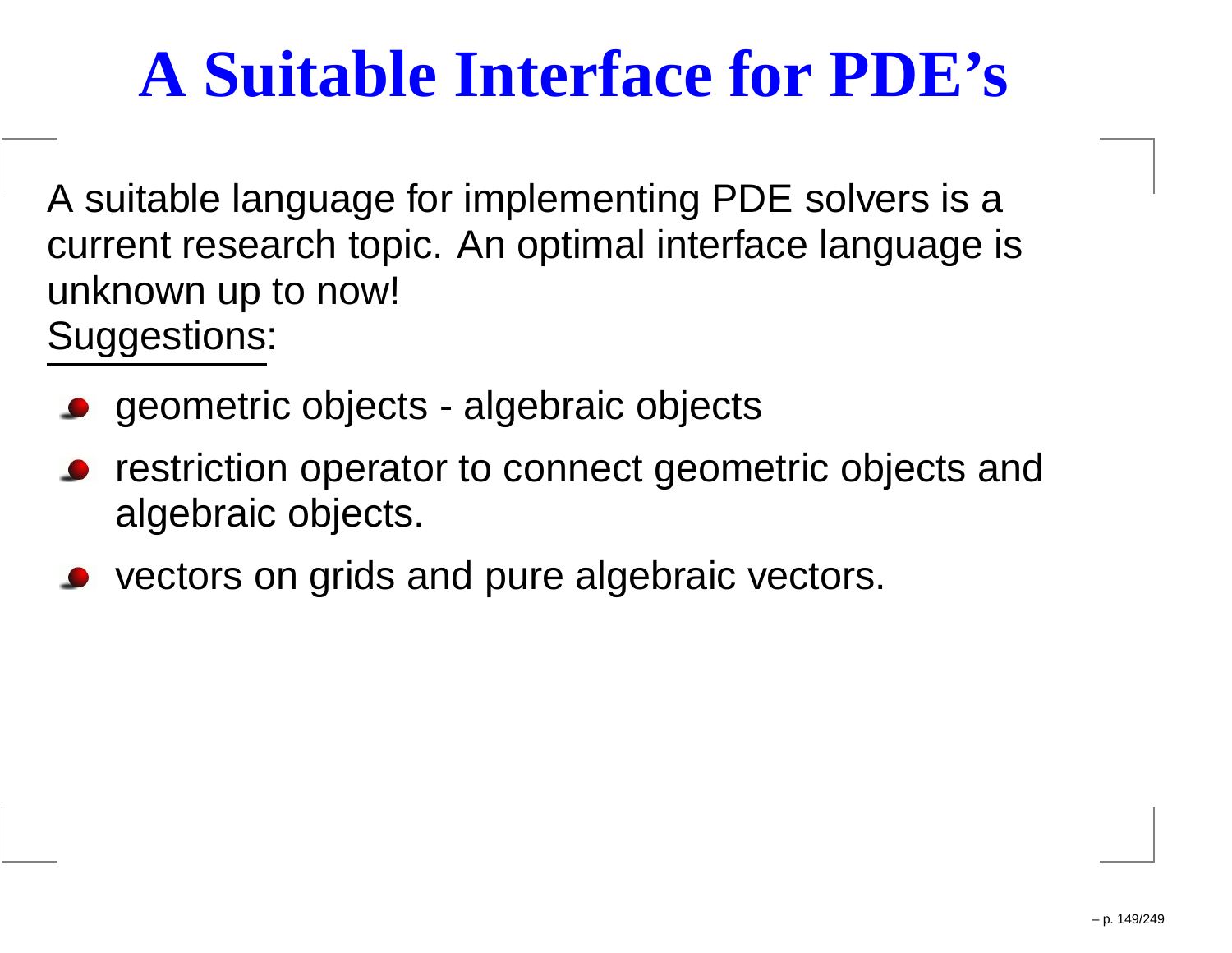### **Geometric Objects - Algebraic Objects!**

#### Geometric objects:

vector3D Ma(0.0,2.0,1.0); vector3D Mb(0.0,0.0,1.0); Ball ball\_a(1.0, Ma); // domain with radius 1.0 at point Ma Ball ball\_b(1.2, Mb); // domain with radius 1.2 at point Mb ...Domain domain <sup>=</sup> ball\_a || ball\_b;

#### Algebraic objects:

```
vector v1(1000), v2(1000), v3(1000);
```
... $v3 = v1 + v2;$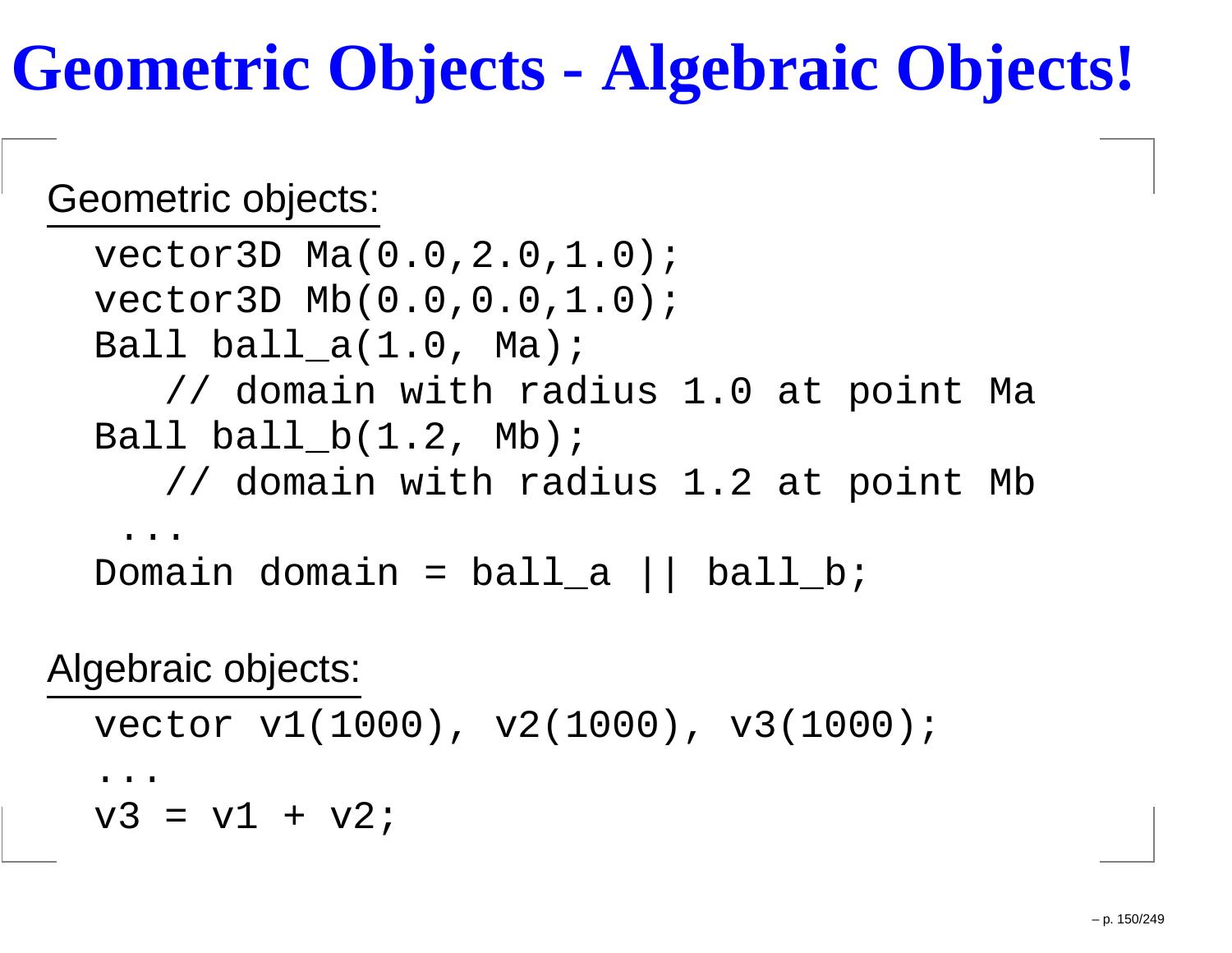#### **Discretization Grid - Subgrids!**

#### // Geometric objects:

Domain domain\_a = ...; //  $\Omega^a$ Domain domain\_b =  $\ldots\colon$  //  $\Omega^b$ Grid grid(domain\_a,h); //  $\bar{\Omega}^a_h$  $\boldsymbol{h}$ // grid on domain\_a with meshsize h Subgrid subgrid(grid,domain b);  $\bar{\Omega}^a$  $\frac{a}{h}\cap\Omega^b$  $\Gamma^a_{\iota} =$ Boundary\_subgrid boundary(grid); //  $\Omega^a_{\mu}$  $\bar{a}_h^a=\bar{\Omega}^a_h$  $\partial^a_h\cap\partial\Omega^a$ Interior subgrid interior(grid); // Boundary\_subgrid Dirichlet(boundary,domain\_b);  $\hbar$  $/\!/ \, \Gamma^{a}_{\iota}$  $\frac{a}{h}\cap\Omega^b$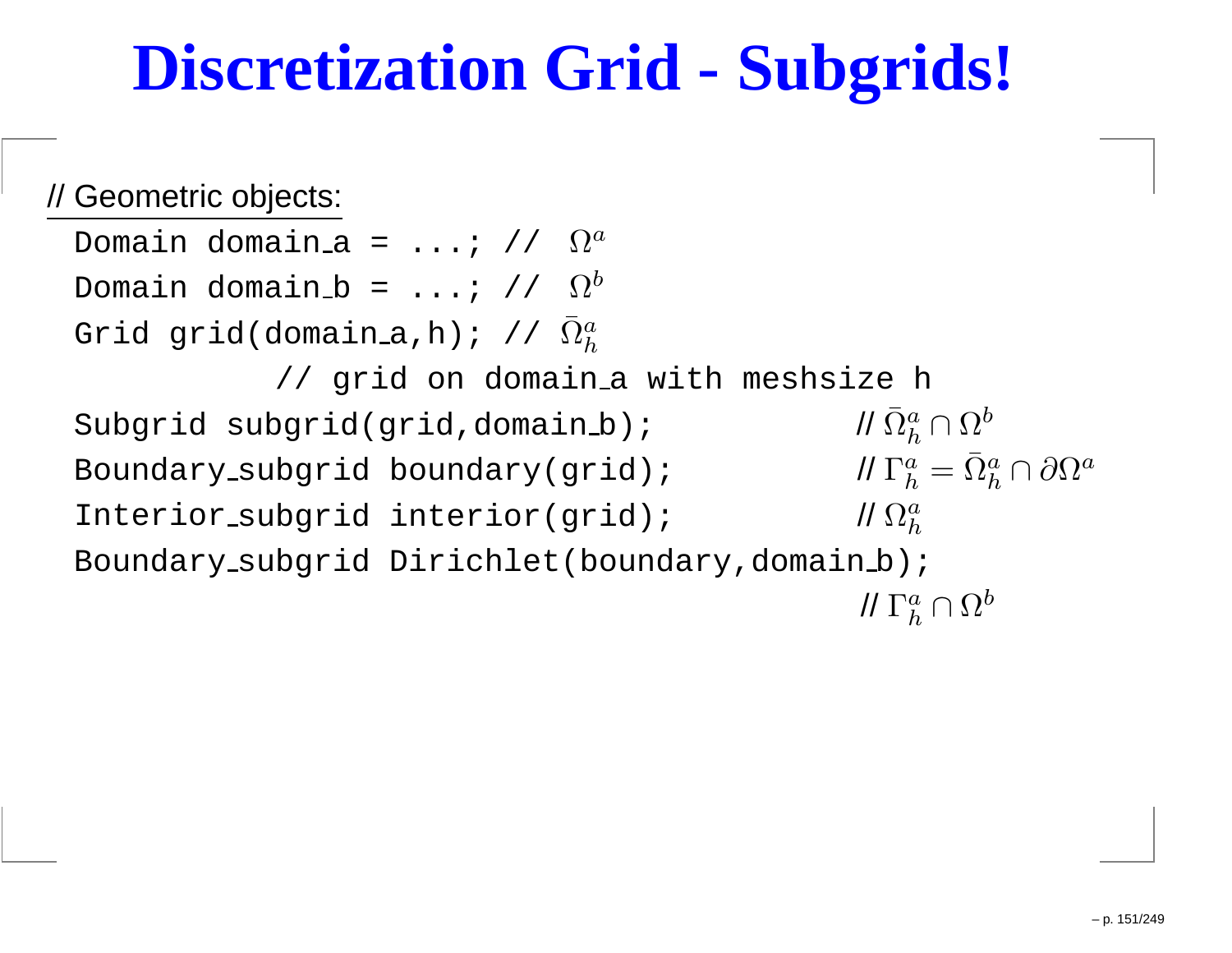#### **Algebraic Vectors on <sup>a</sup> Grid**

#### // Geometric objects:

Domain domain\_a =  $\ldots$ ; //  $\Omega^a$ Grid grid(domain\_a,h); //  $\bar{\Omega}^a_h$  $\boldsymbol{h}$ // grid on domain a with meshsize h Boundary\_subgrid boundary(grid); //  $\Gamma^a$  $\Omega^a_i = \bar{\Omega}^a_i \backslash \partial \Omega$  $\bar{a}_h^a=\bar{\Omega}^a_h$  $\partial^a_h\cap\partial\Omega^a$ Interior subgrid interior(grid); // // Variable: vector on <sup>a</sup> grid (algebraic vector with geometric information) $\bar{a}_h^a=\bar{\Omega}^a_h$  $\partial_h^a \backslash \partial \Omega^a$ Variable u(&grid), f(&grid);  $\in\mathbb{R}^{|\bar{\Omega}}$  $\it a$  $\frac{a}{h} \rvert$  $\texttt{coordinates}\; \mathbf{X} \boldsymbol{i} \;\; \texttt{coordinates}$ // Application of the restriction operator

<sup>u</sup> <sup>=</sup> <sup>X</sup> \*X\*Y\*Y | boundary;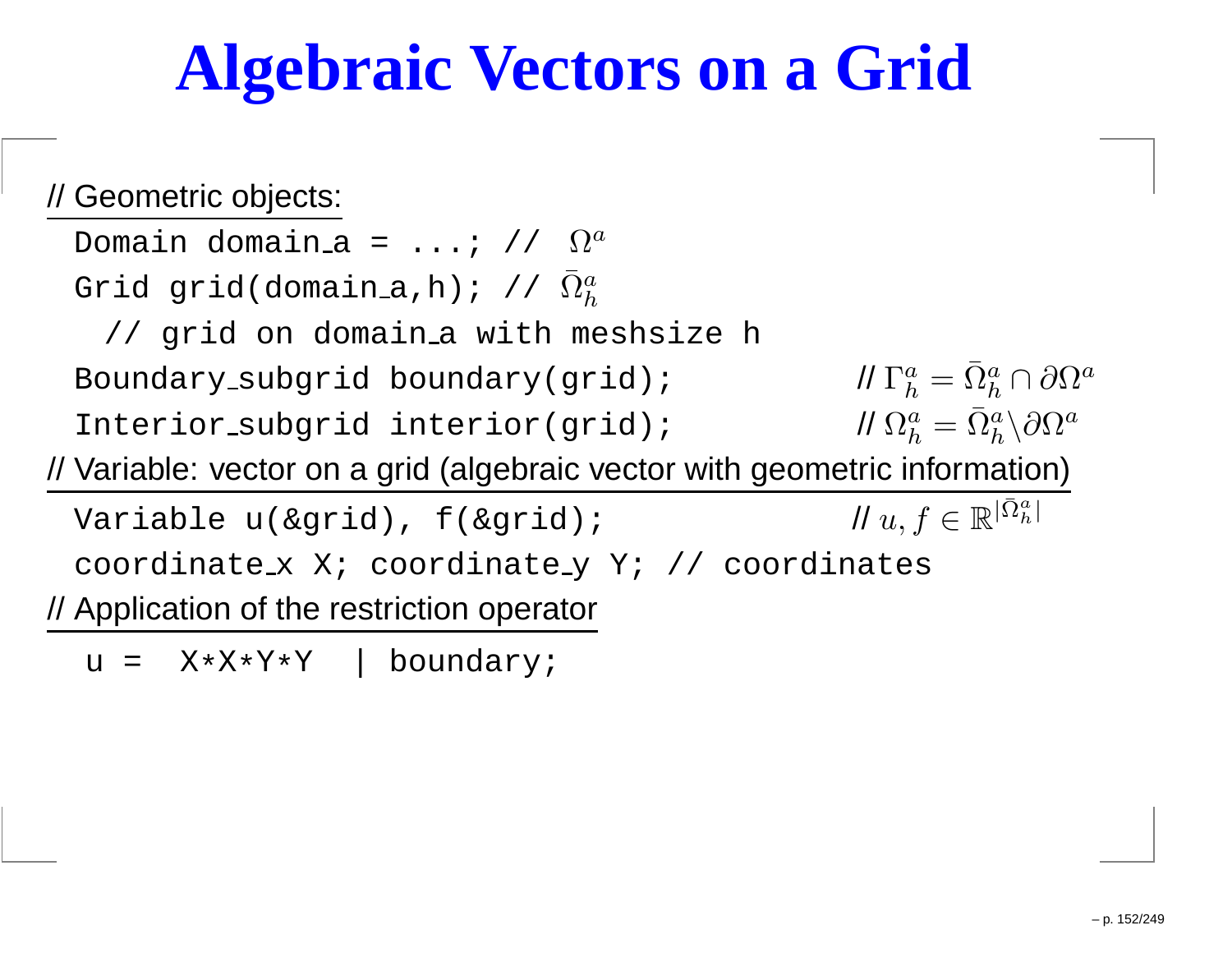### **Poisson with Dirichlet Boundary Conditions**

#### // Geometric objects:

Domain domain\_a =  $\ldots$ ; //  $\Omega^a$ Grid grid(domain\_a,h); //  $\bar{\Omega}^a_h$  $\boldsymbol{h}$ // grid on domain a with meshsize h Boundary\_subgrid boundary(grid); //  $\Gamma^a$  $\Omega^a_i = \bar{\Omega}^a_i \backslash \partial \Omega$  $\bar{a}_h^a=\bar{\Omega}^a_h$  $\partial^a_h\cap\partial\Omega^a$ Interior subgrid interior(grid); // // Variable: vector on <sup>a</sup> grid (algebraic vector with geometric information) $\bar{a}_h^a=\bar{\Omega}^a_h$  $\partial_h^a \backslash \partial \Omega^a$ 

Variable u(&grid), f(&grid);  $\in\mathbb{R}^{|\bar{\Omega}}$  $\texttt{coordinates}\; \mathbf{X} \boldsymbol{i} \;\; \texttt{coordinates}$ // Application of the restriction operator

- <sup>u</sup> <sup>=</sup> <sup>X</sup> \*X\*Yboundary;
- <sup>f</sup> <sup>=</sup> -2 \*(X\*X+Y\*Y) | interior;

for(int  $i=1$ ;  $i<50$ ;  $++i$ )

 $u = u - (Laplace_FD(u) + f)$  /  $Laplace_FD_diag()$  interior;

 $\it a$  $\frac{a}{h} \rvert$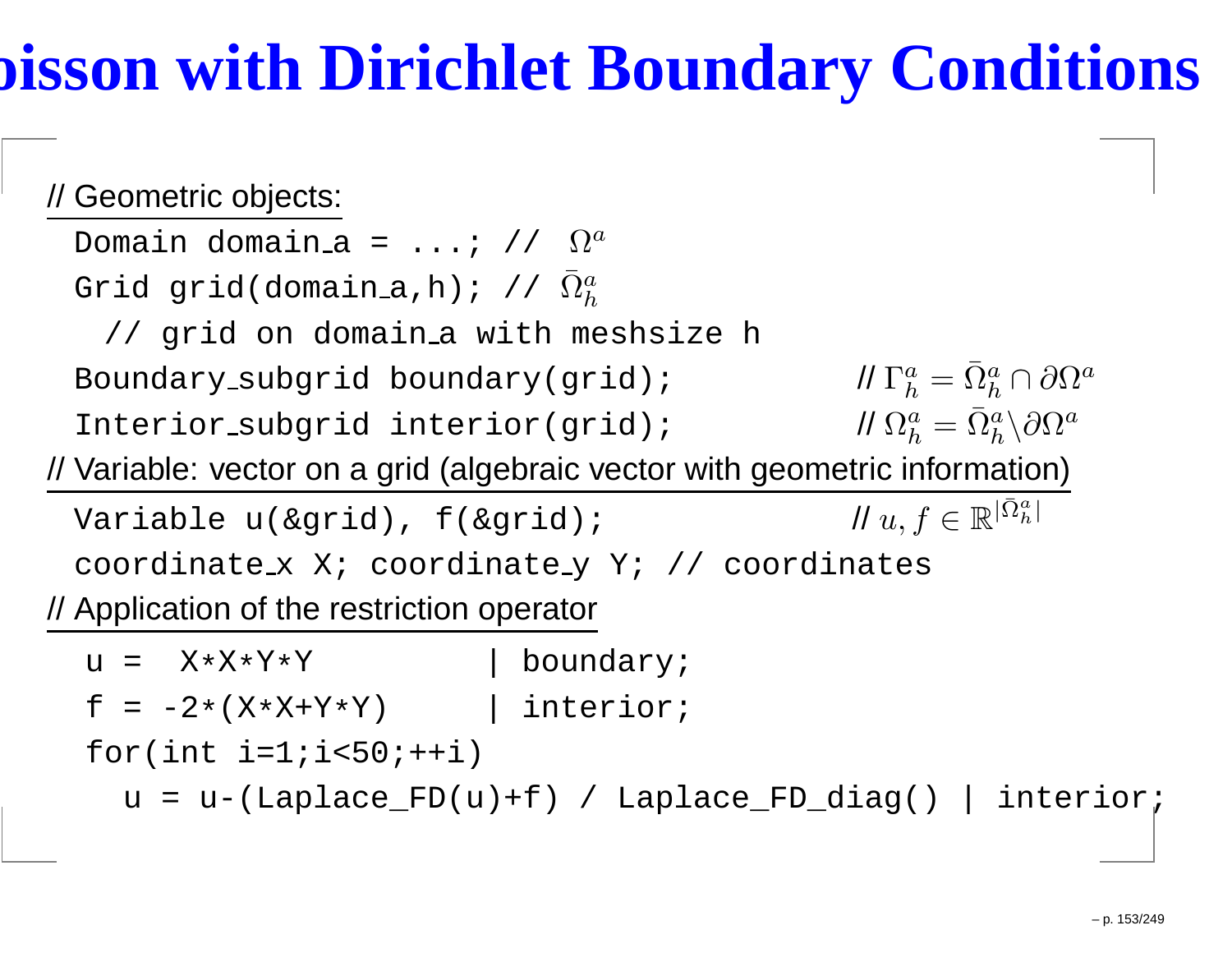#### **Parallelization Concepts**

One can distinguish the following parallelization concepts:

- Shared memory parallelization
	- Parallelization with one main memory and several different processors
	- NUMA architecture (Non-Uniform Memory Access).
- **•** Distributed memory parallelization
- Hybrid parallelization with <sup>a</sup> shared memory and <sup>a</sup>distributed memory
- Vectorization. One processor can perform parallel computations on long vectors.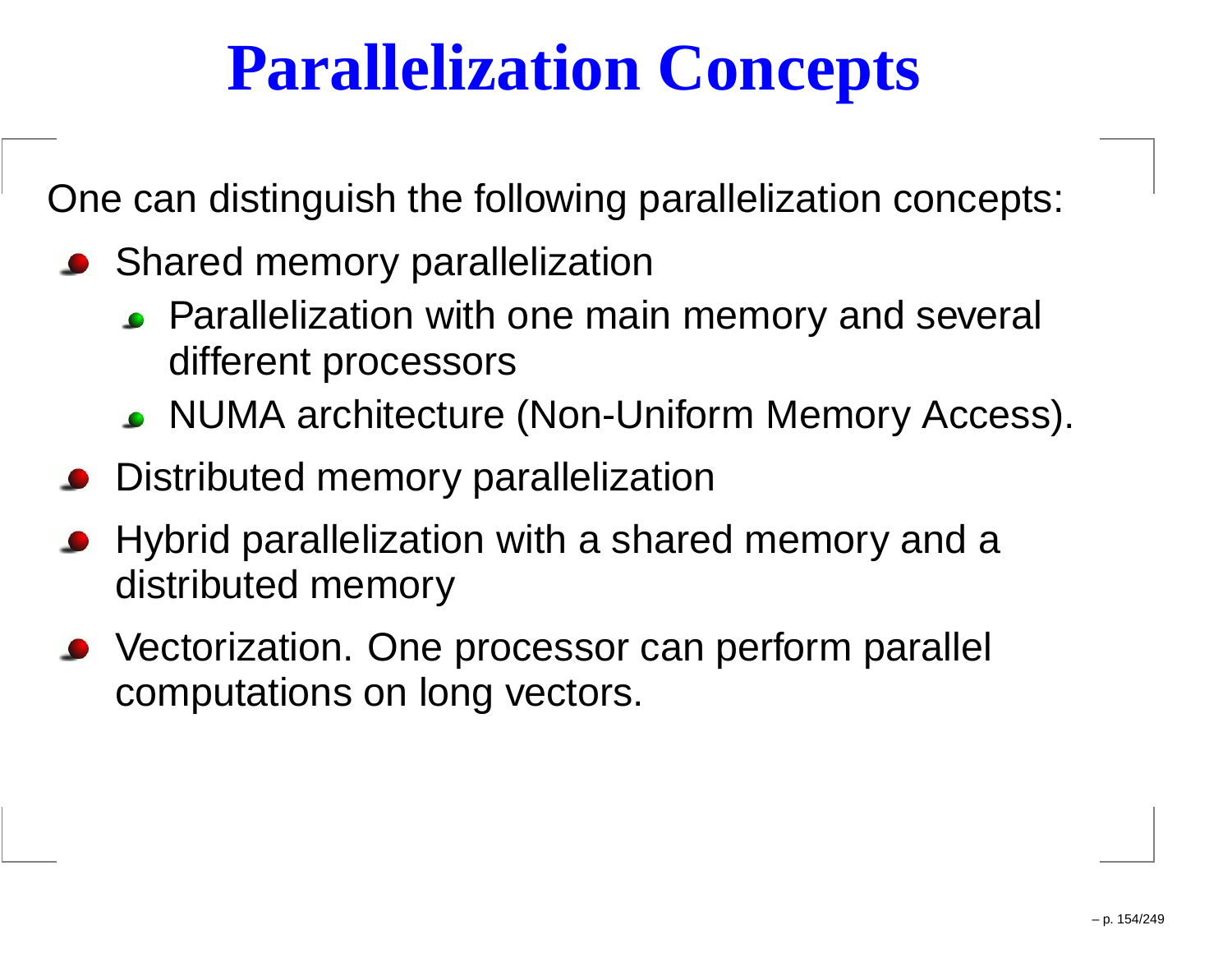### **MPI - Message Passing Interface**

- MPI is <sup>a</sup> library language for C, C++ and FORTRAN.
- **•** There exist different MPI libraries. MPICH and MPI-LAM are one of them.
- The MPI library is included by  $\mathtt{mpi}$  .  $\mathtt{h.}$

Run an MPI code bympirun -np <sup>p</sup> code Here  $\bm{{\rm p}}$  is the number of processors.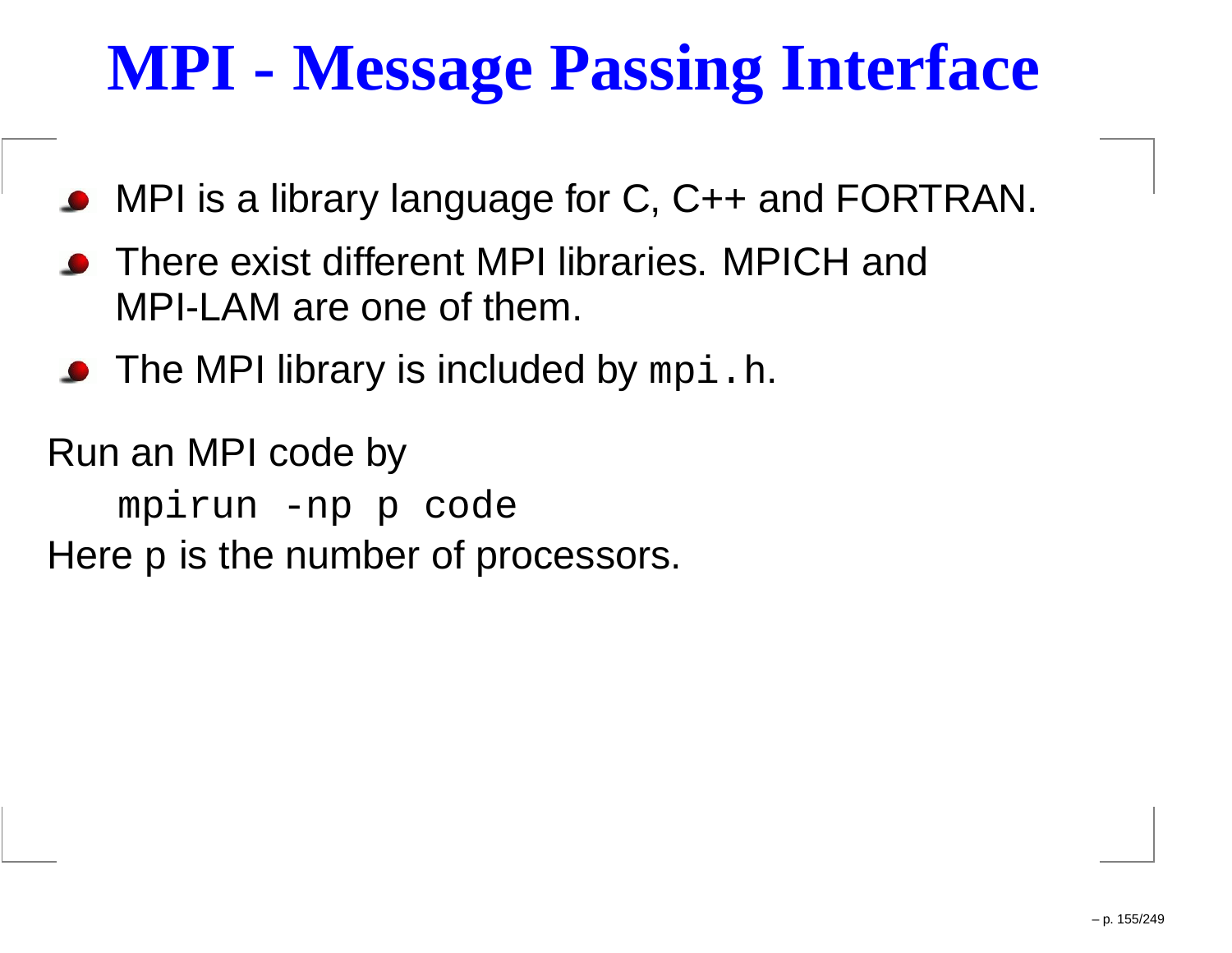# **MPI - Message Passing Interface**

- Every processor runs the same program with <sup>a</sup> different rank.
- Data are send by MPI-functions from one processor to the other. All MPI-functions have the prefix  $\texttt{MPI\_}$
- Data are send from one processor to the other of a certain *communicator*. The *rank* of the processor depends on the communicator. Here, we use only the communicator <code>MPI\_COMM\_WORLD</code>

which is of type <code>MPI\_Comm.</code>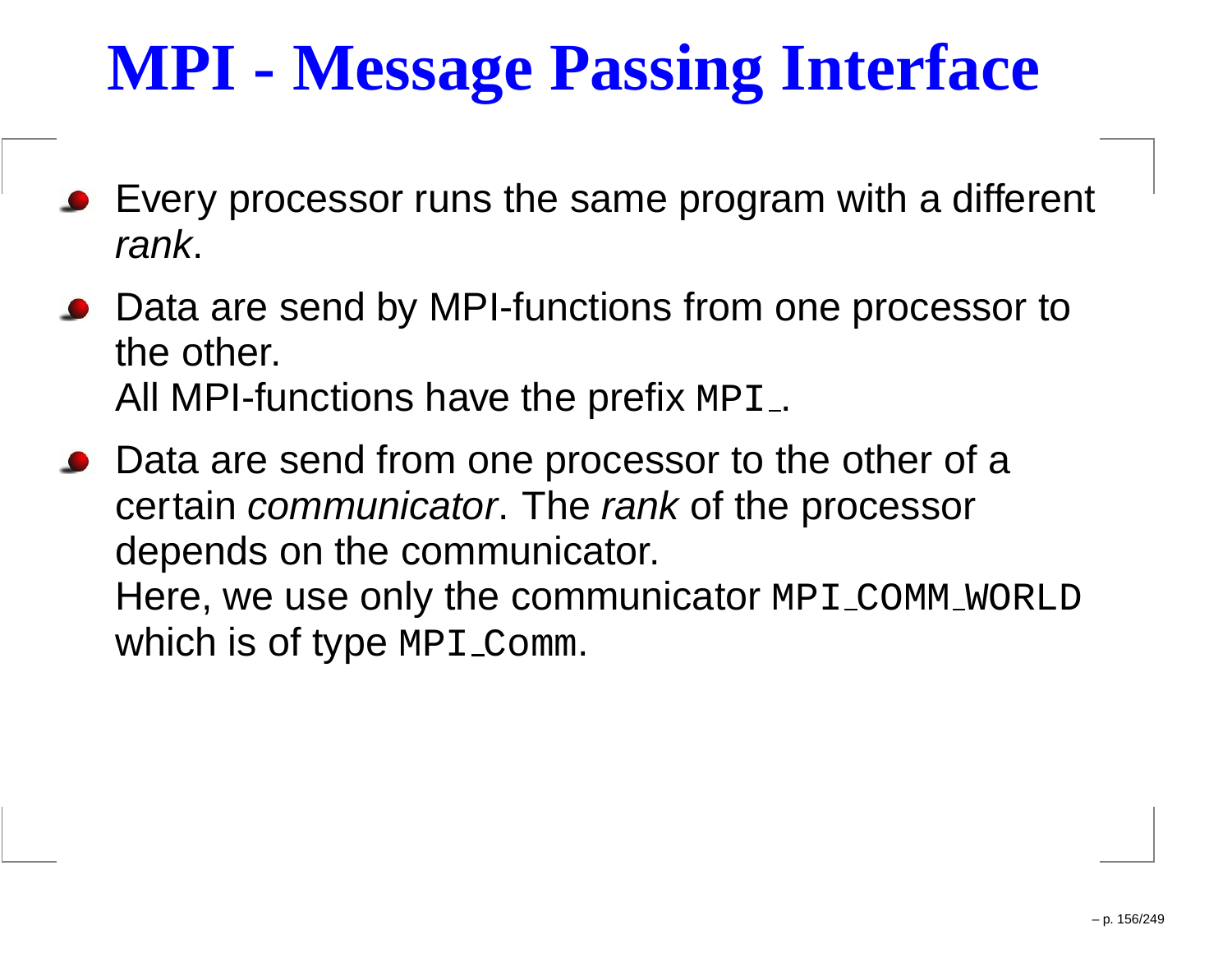#### **First MPI - Functions**

Let us describe the most elementary MPI functions:

- int MPI\_Init(int \*argc, char \*\*\*argv);
- int MPI\_Comm\_size(MPI\_Comm comm, int \*size);
- int MPI\_Comm\_rank(MPI\_Comm comm, int \*rank);<br>.
- int MPI\_Comm\_Finalize();
- $\mathtt{size}$  is the total number  $p$  of processors and  $\frac{\mathbf{rank}}{\mathbf{r}}$  the number from  $0,..., p$ −1.

 The return value of these function is an information about the error. This will be discussed later.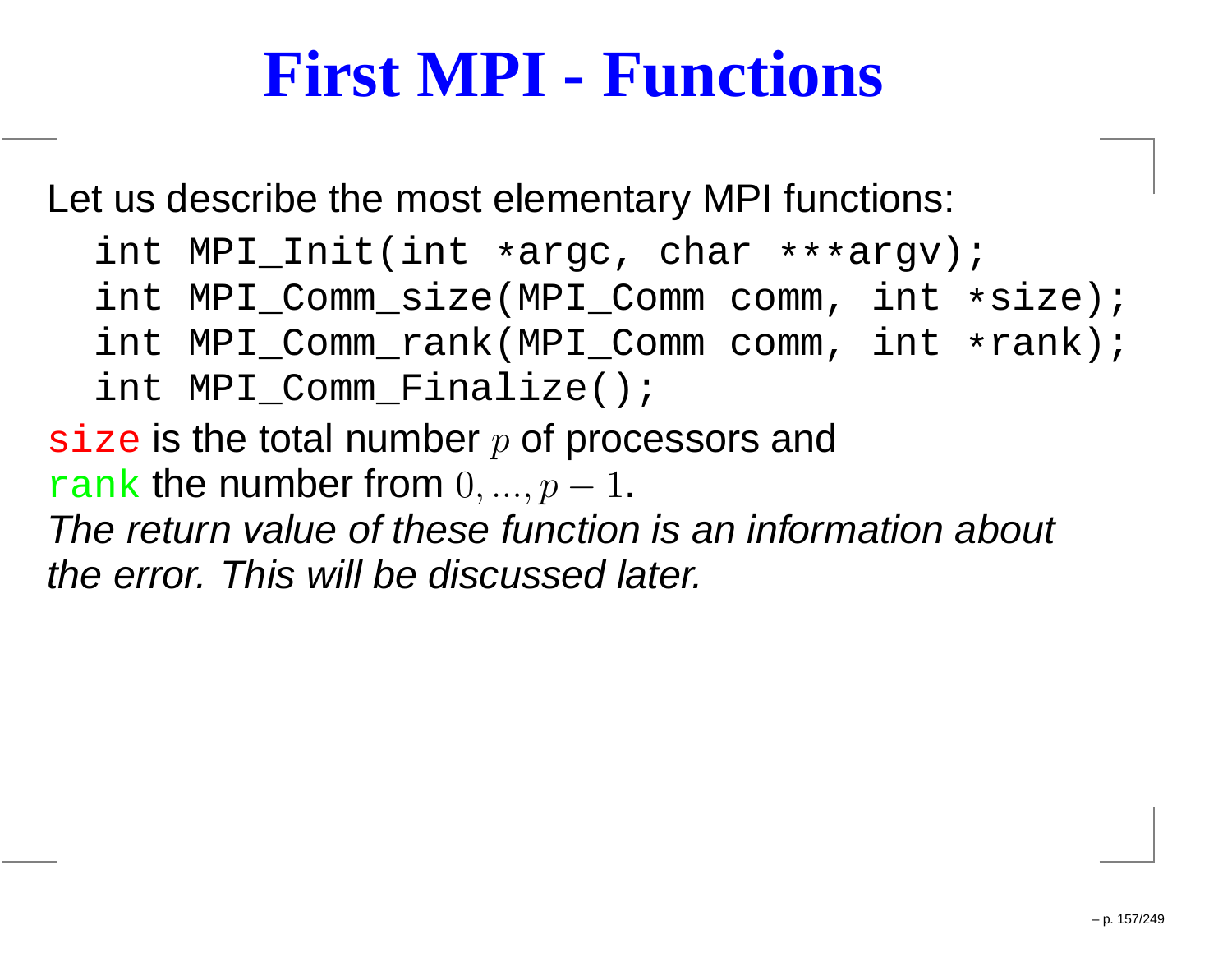#### **MPI\_Bcast and MPI\_Reduce**

<code>MPI\_Bcast</code> sends data from processor with number  ${\tt root}$  to all other processors.

<code>MPI\_Reduce</code> applies an operation to data of all processors. The result is sent to root.

```
int MPI_Bcast(void
*buf, int count, MPI_Datatype datatype,
              int root, MPI_Comm comm);
int MPI_Reduce(void
*sendbuf, void
*recvbuf, int count,
               MPI_Datatype datatype, MPI_Op op,
```
int root, MPI\_Comm comm);

Pointers (like  $\mathop{\rm{buf}}$  ) point to arrays of type  $\mathtt{datatype}$  and length  $\mathtt{count}.$  $\operatorname{\mathsf{Possible}}$  data types for <code>MPI\_Datatype</code> are:

MPI\_INT, MPI\_DOUBLE, MPI\_LONG, MPI\_CHAR, ...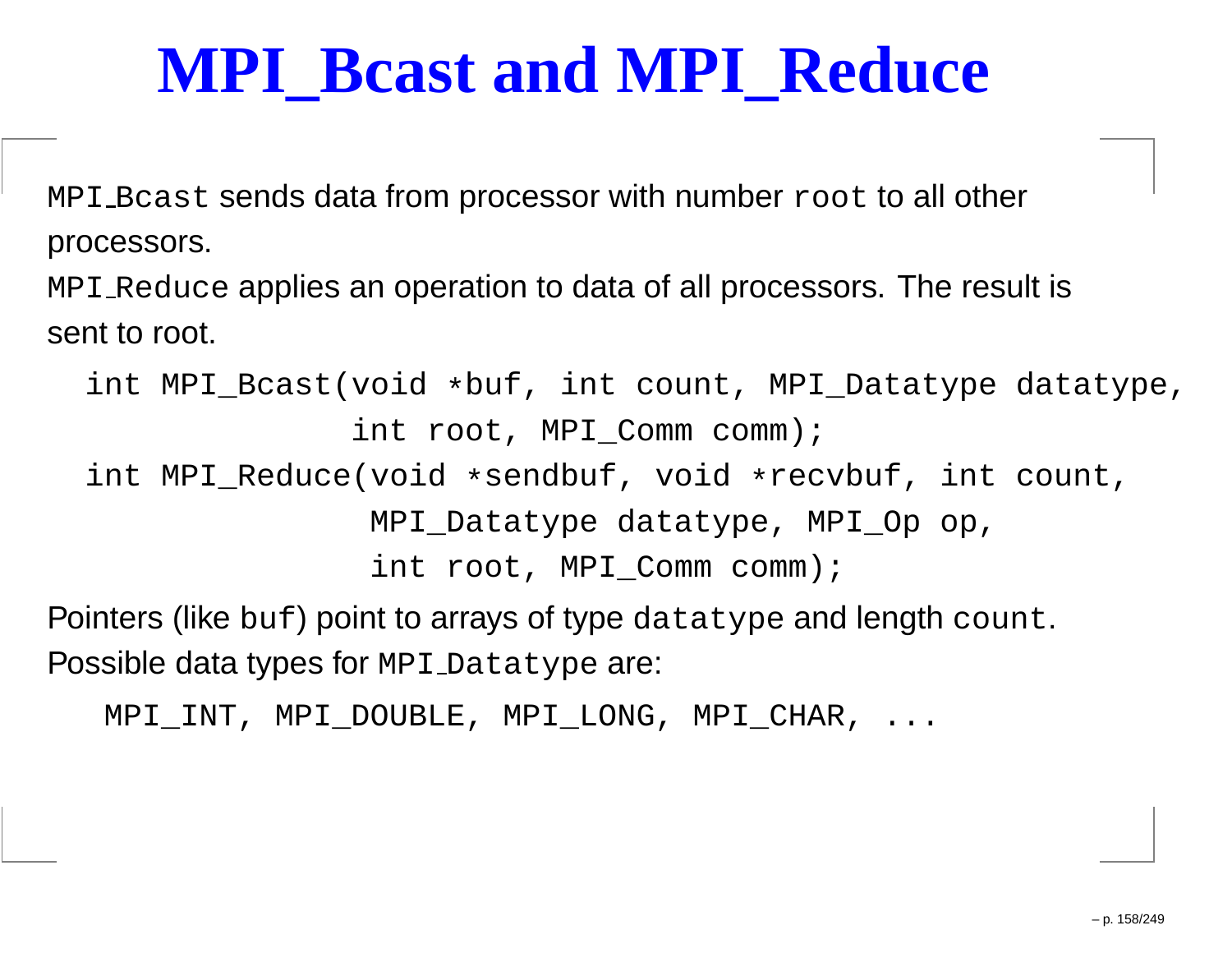#### **Example Numerical Integration**

The trapezoidal rule is the following rule for numerical integration:

$$
\int_0^1 f(x)dx \approx h \sum_{i=1}^n f\left(h(i-0.5)\right)
$$

where  $h=\frac{1}{2}$  $n=kr$ . W  $\frac{1}{n}.$  To parallelize this formula let us assume that  $k=p,$  where p is the number of processors. Then, we get

$$
\int_0^1 f(x)dx \approx \sum_{j=1}^p h \sum_{i=1}^k f\left(h(((j-1)k+i) - 0.5)\right)
$$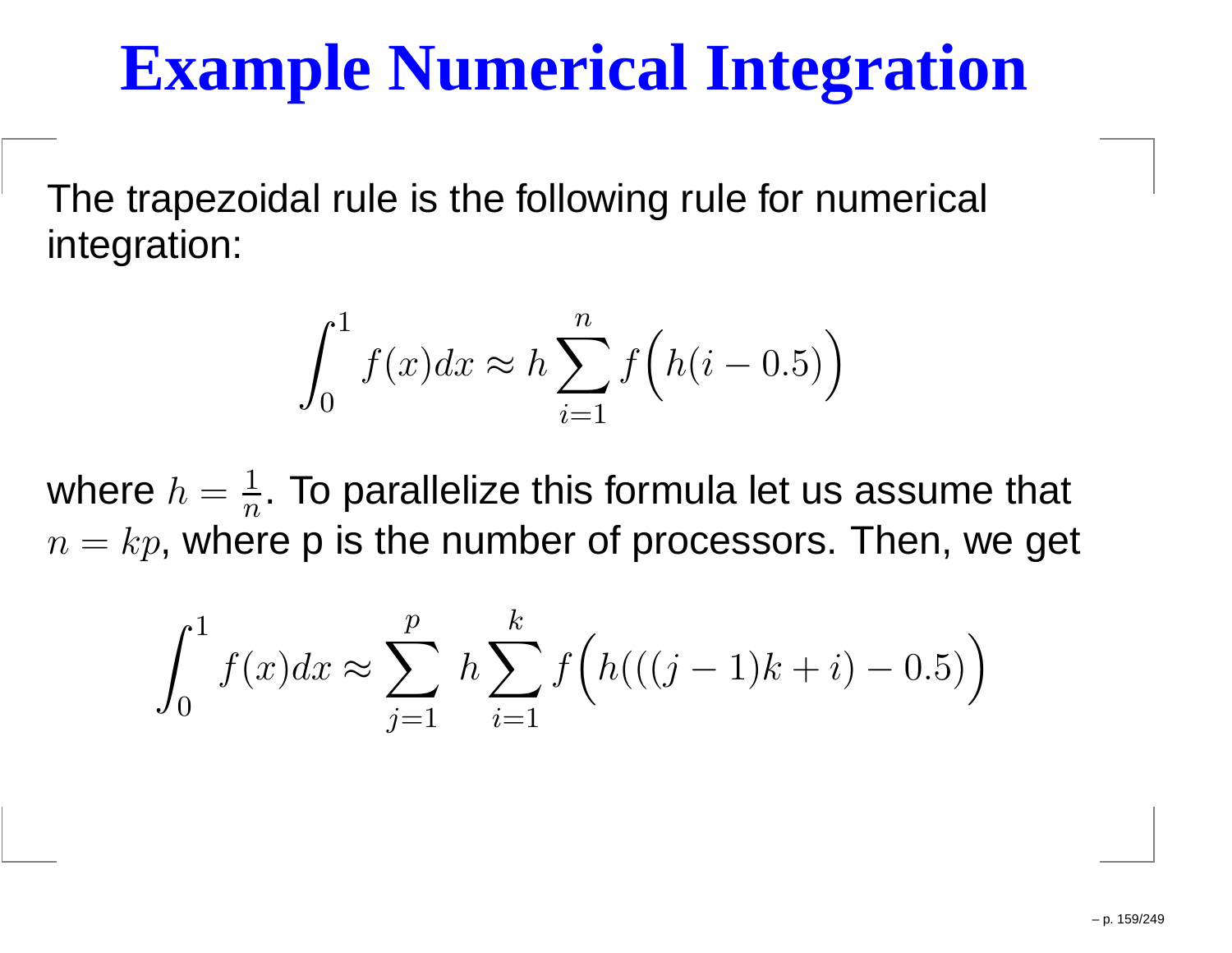### **Send and Receive with Blocking**

<code>MPI $\_$ send</code> sends data to the processor with destination rank  $\mathtt{dest}$  and with tag (*german: Anhänger, Etikett*): tag. Valid tags are values from 0 to 32767. <code>MPI\_Recv</code> receives data from processor with source rank  ${\tt source}$  . This function returns the status  $\operatorname{\textsf{status}}\nolimits$  .

int MPI\_Send(void \*buf, int count, MPI\_Datatype datatype, int dest, int tag, MPI Comm comm); int MPI\_Recv(void \*buf, int count, MPI\_Datatype datatype, int source, int tag, MPI\_Comm comm, MPI\_Status \*status);

status provides the following informations:

status.MPI SOURCE

status.MPI TAG

For other functions,  ${\tt status}$  can provide informations about the error.<br>-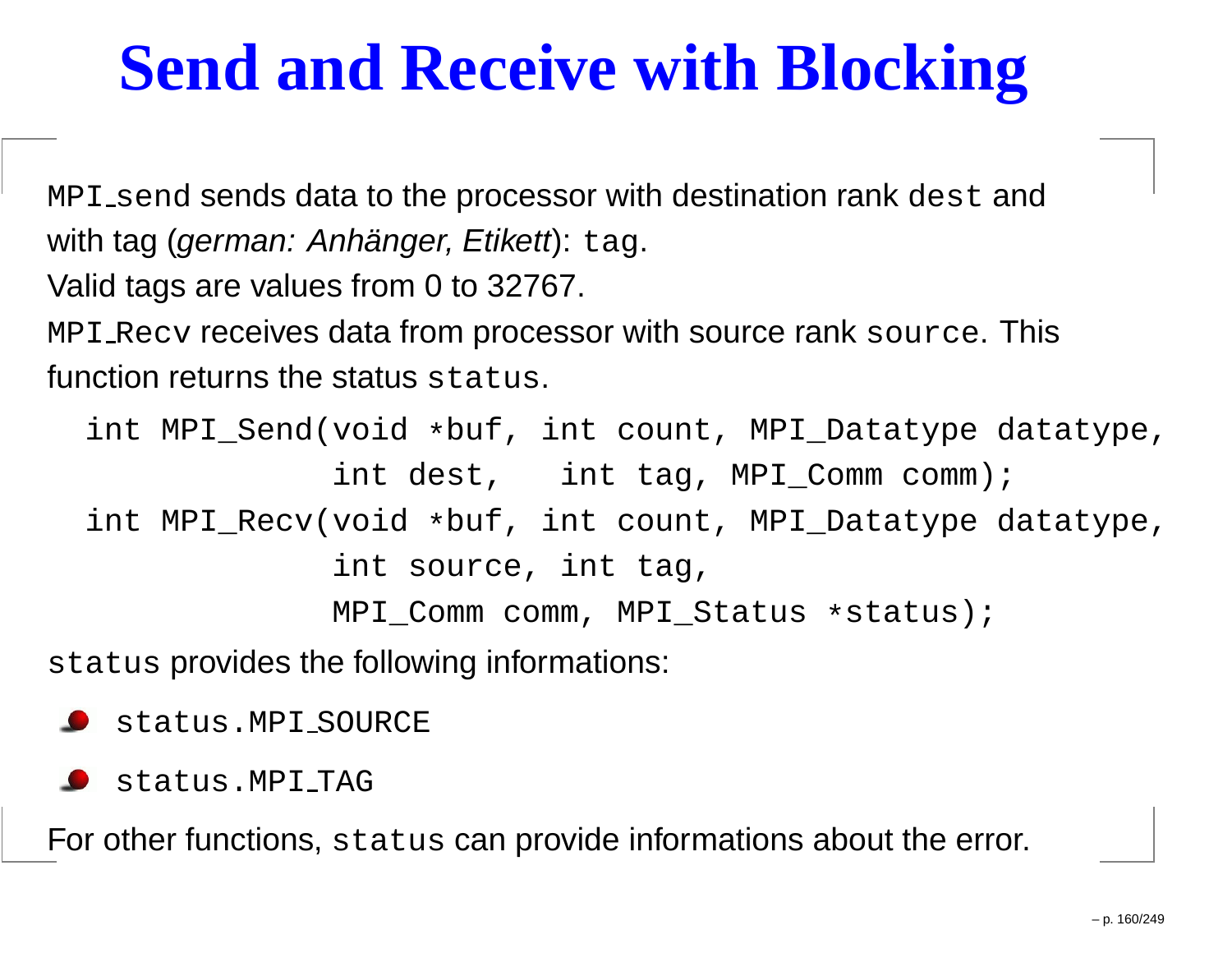#### **Example for Send and Receive**

```
if(my\_rank != 0)MPI_Send(&my_integral,1, MPI_DOUBLE,0,
           10+my_rank, MPI_COMM_WORLD);
else {
  double source integral;
 MPI Status status;
  integral = my_integral
  for(int source=1;source<p;++source) {
     MPI_Recv(&source_integral,1, MPI_DOUBLE,source,
              10+source, MPI COMM WORLD, &status);
     integral = integral + source integral;cout << " I got message from: " << source << endl;
  }
```
}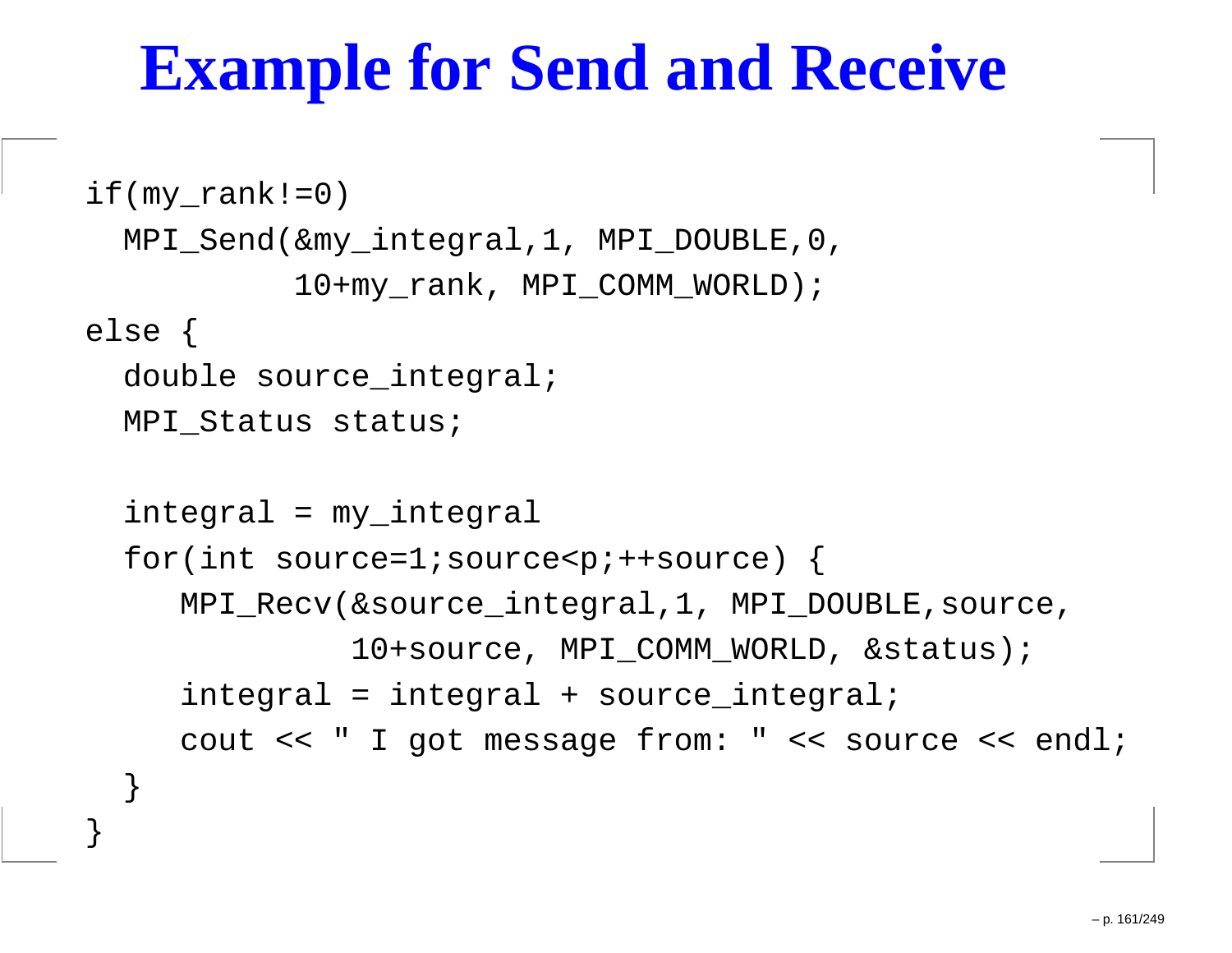### **Improvement by MPI\_ANY...**

```
if(my\_rank != 0)MPI_Send(&my_integral,1, MPI_DOUBLE,0,
           10+my_rank, MPI_COMM_WORLD);
else {
  double source integral;
  MPI Status status;
  integral = my_integral
  for(int source=1;source<p;++source) {
     MPI_Recv(&source_integral,1, MPI_DOUBLE,MPI_ANY_SOURCE,
              MPI ANY TAG, MPI COMM WORLD, &status);
     integral = integral + source integral;cout << " I got message from:
          << status.MPI_SOURCE << endl;
  }
```
}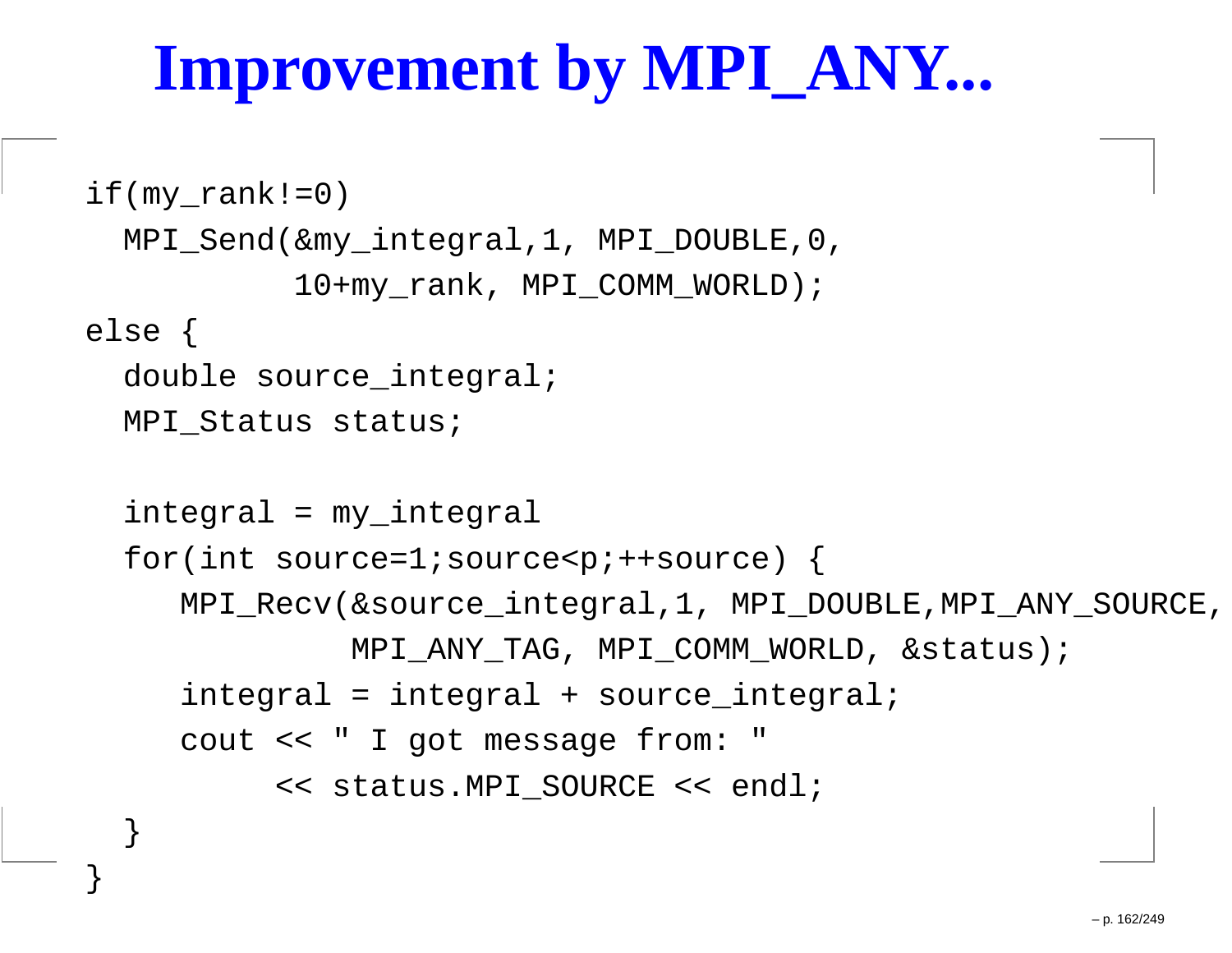### **Send and Receive without Blocking**

int MPI\_Isend(void \*buf, int count, MPI\_Datatype datatype, int dest, int tag, MPI\_Comm comm, MPI\_Request \*request); int MPI\_Irecv(void \*buf, int count, MPI\_Datatype datatype, int source, int tag, MPI\_Comm comm, MPI\_Request \*request); int MPI\_Test(MPI\_Request \*request, int \*flag,MPI\_Status \*status)*;* int MPI\_Wait(MPI\_Request \*request, MPI\_Status \*status); int MPI\_Waitall(int count,MPI\_Request \*array\_of\_request,MPI\_Status \*array\_of\_statuses);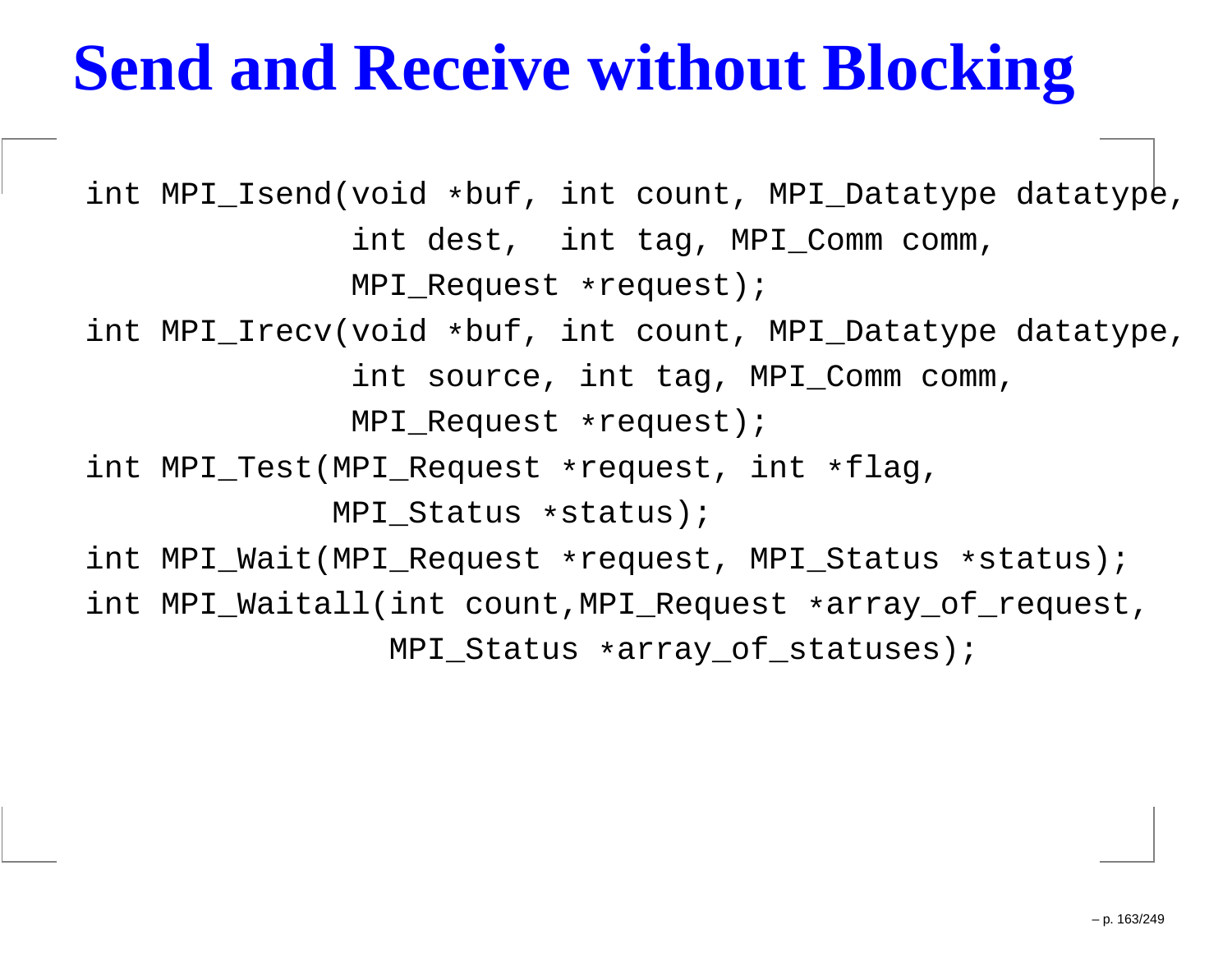```
double *source_integral;
MPI Request *req;
                 MPI Status *status;
req = new MPIRequest[p-1];status = new MPI Status[p-1];
source integral = new double[p];
if(my rank!=0) {
 MPI_Isend(&my_integral,1, MPI_DOUBLE,0,
           10+my rank, MPI COMM WORLD, &req[0]);
 MPI_Waitall(1,req,status); }
else {
  source integral[0] = my integral;
  for(int source=1;source<p;++source) {
    MPI_Irecv(&source_integral[source],1, MPI_DOUBLE,source,
             10+source, MPI COMM WORLD, &req[source-1]);
  }MPI_Waitall(p-1,req,status);integral=0.0;– p. 164/249
```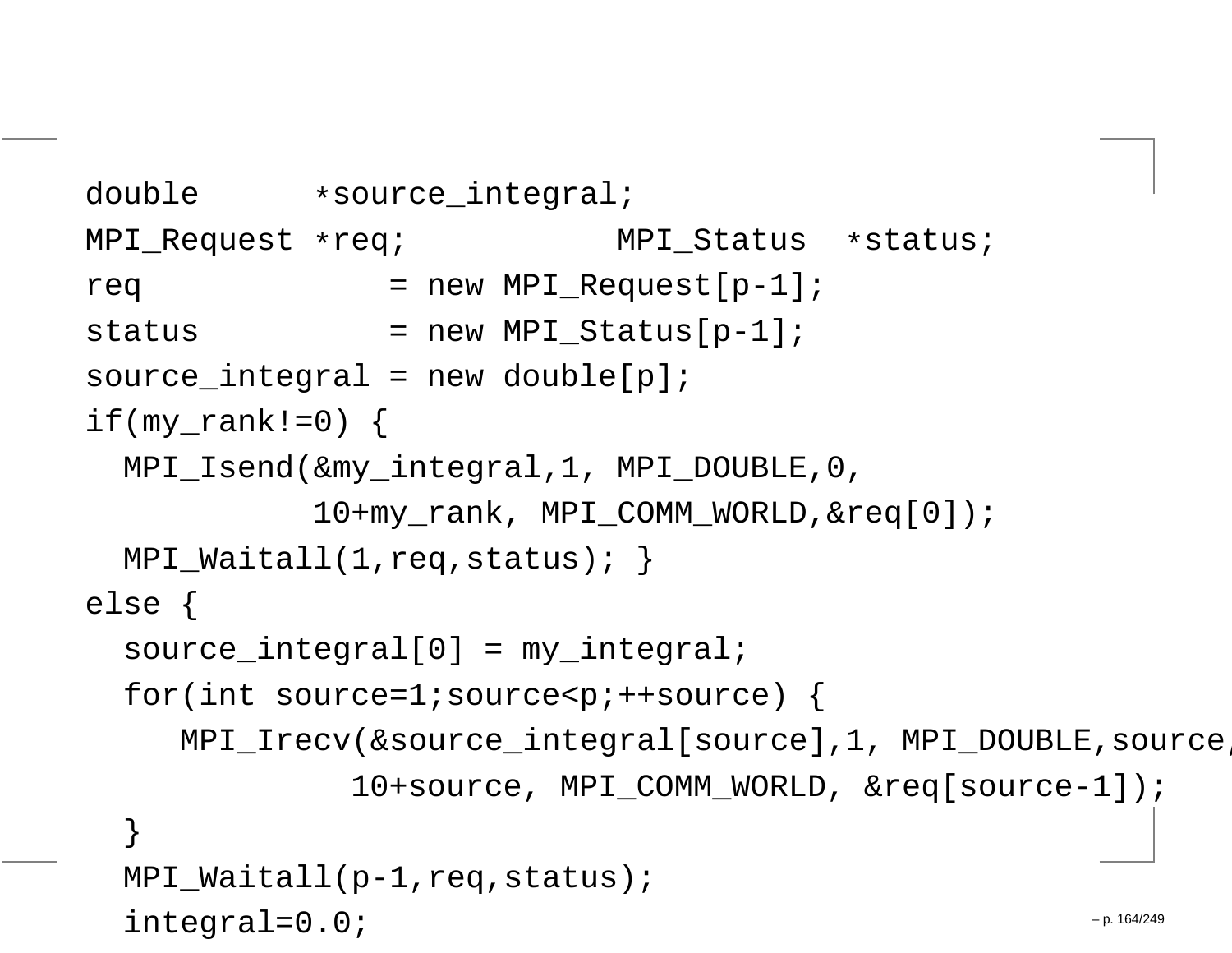#### **Error Handlers**

There are two different error handlers:

- <code>MPI\_ERRORS\_ARE\_FATAL</code> (default): This error handler forces to abort all MPI processes.
- <code>MPI\_ERRORS\_RETURN:</code> Now, the MPI-function returns an error information.

One can set the handler <code>MPI\_ERRORS\_RETURN</code> by MPI\_Errhandler\_set(MPI\_COMM\_WORLD,<code>MPI\_ERRORS\_RETURN</code> )  $\boldsymbol{i}$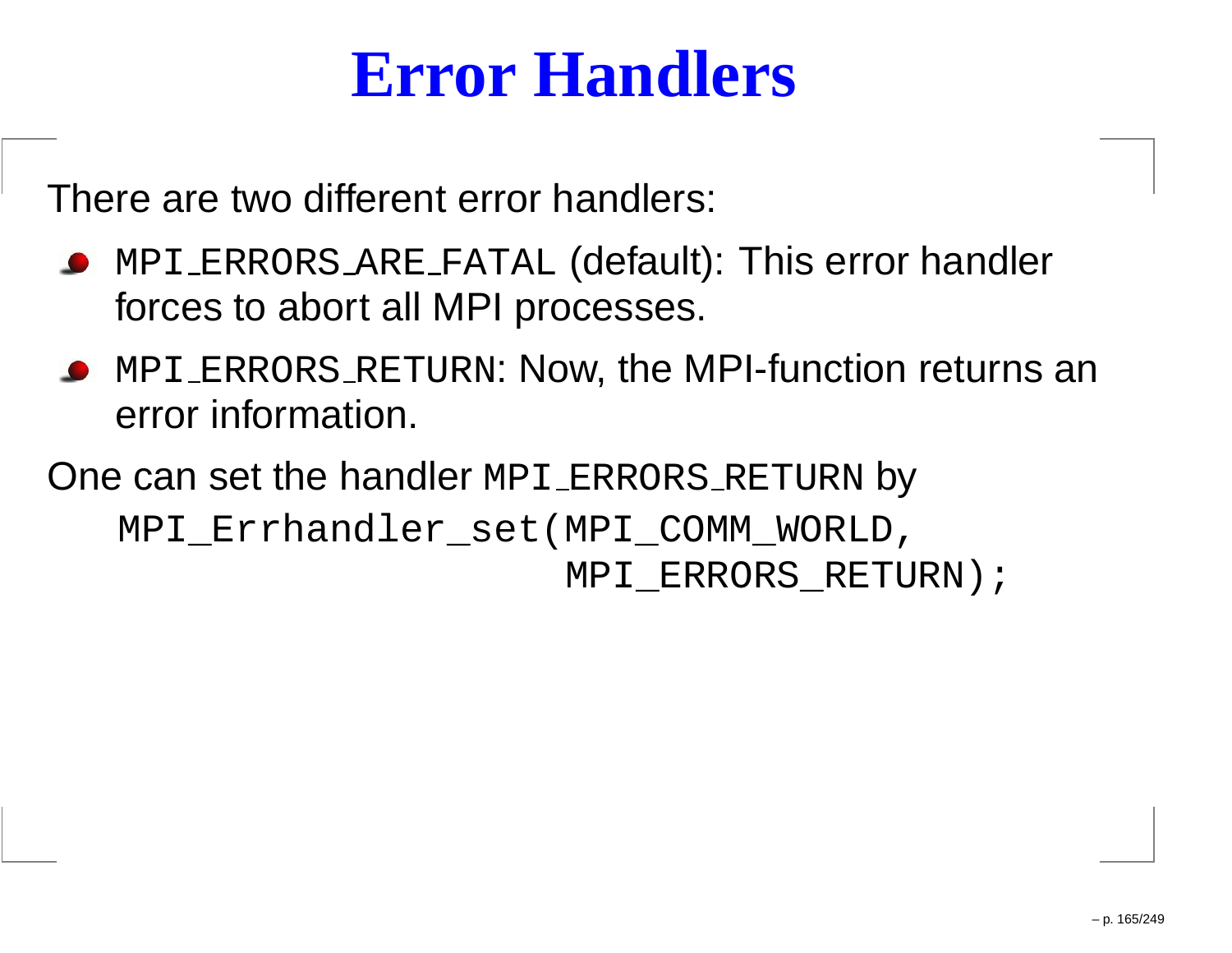# **Error Handler** MPI ERRORS RETURN

Let errcode be <sup>a</sup> return value of an MPI-function. Then,

- errcode==MPI\_SUCCESS (This means there is no error.), or
- errcode can be decoded by

```
int MPI_Error_class(int errcode,
                     int *errorclass)
```
Possible values for \*errorclass depend on the MPI implementation. In MPI-1 the following classes are defined:

```
MPI_SUCCESS
MPI_ERR_RANK
MPI_ERR_BUFFER
```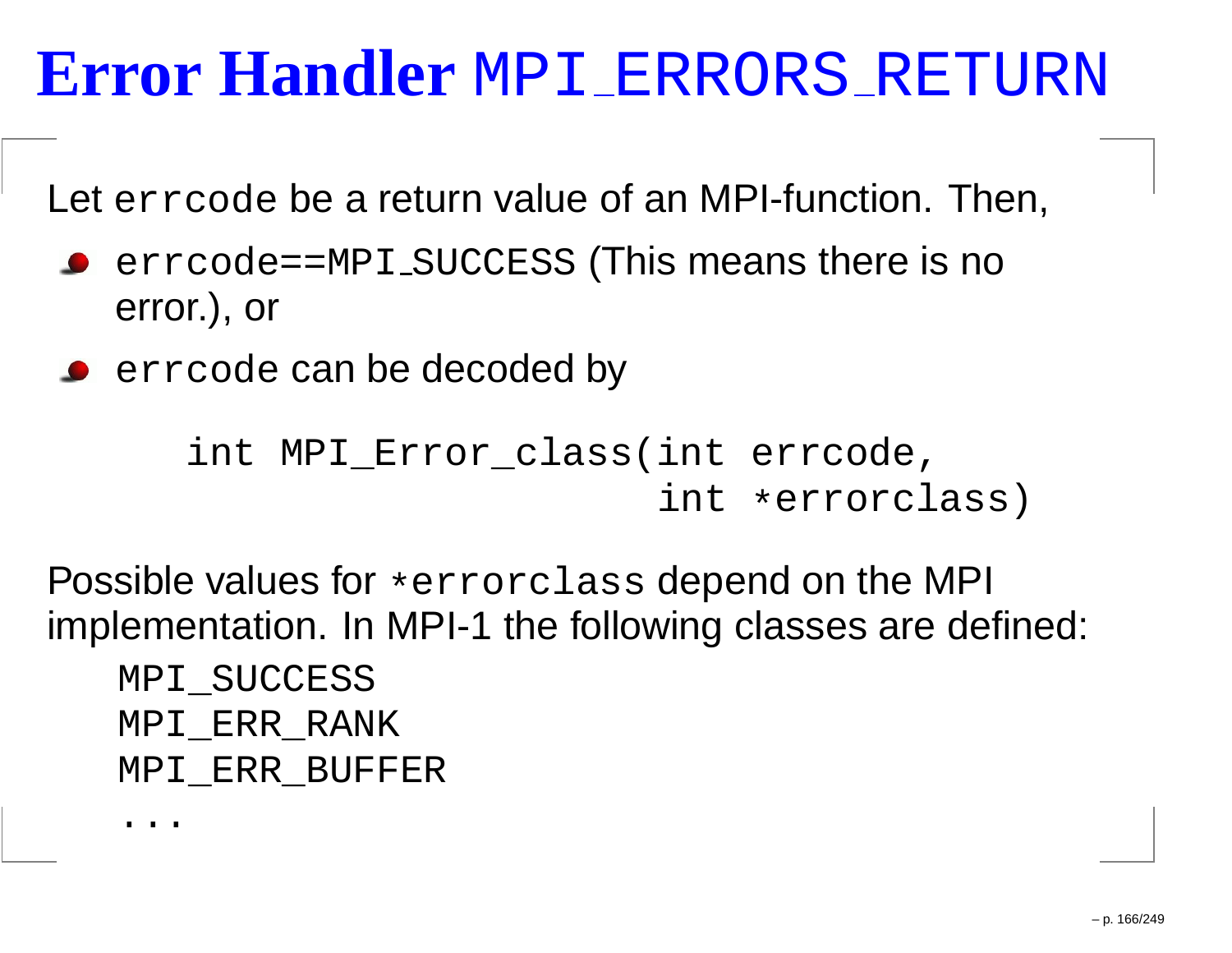# **Test Incoming Message**

Sometimes <sup>a</sup> process would like to know, whether there is <sup>a</sup>process sending <sup>a</sup> message. This can be tested byMPI\_Iprobe.<br>— Example

```
if(my\_rank==0) {
 MPI Status status; int flag = false;
 MPI_Iprobe(MPI_ANY_SOURCE,2,MPI_my_rank,&flag, &status );
  if(flag = true) {
     int rank_from = status.MPI_SOURCE;
     MPI Recv(buffer, num data,
      MPI_DOUBLE, rank_from,
      2,MPI_my_rank, &status); }
```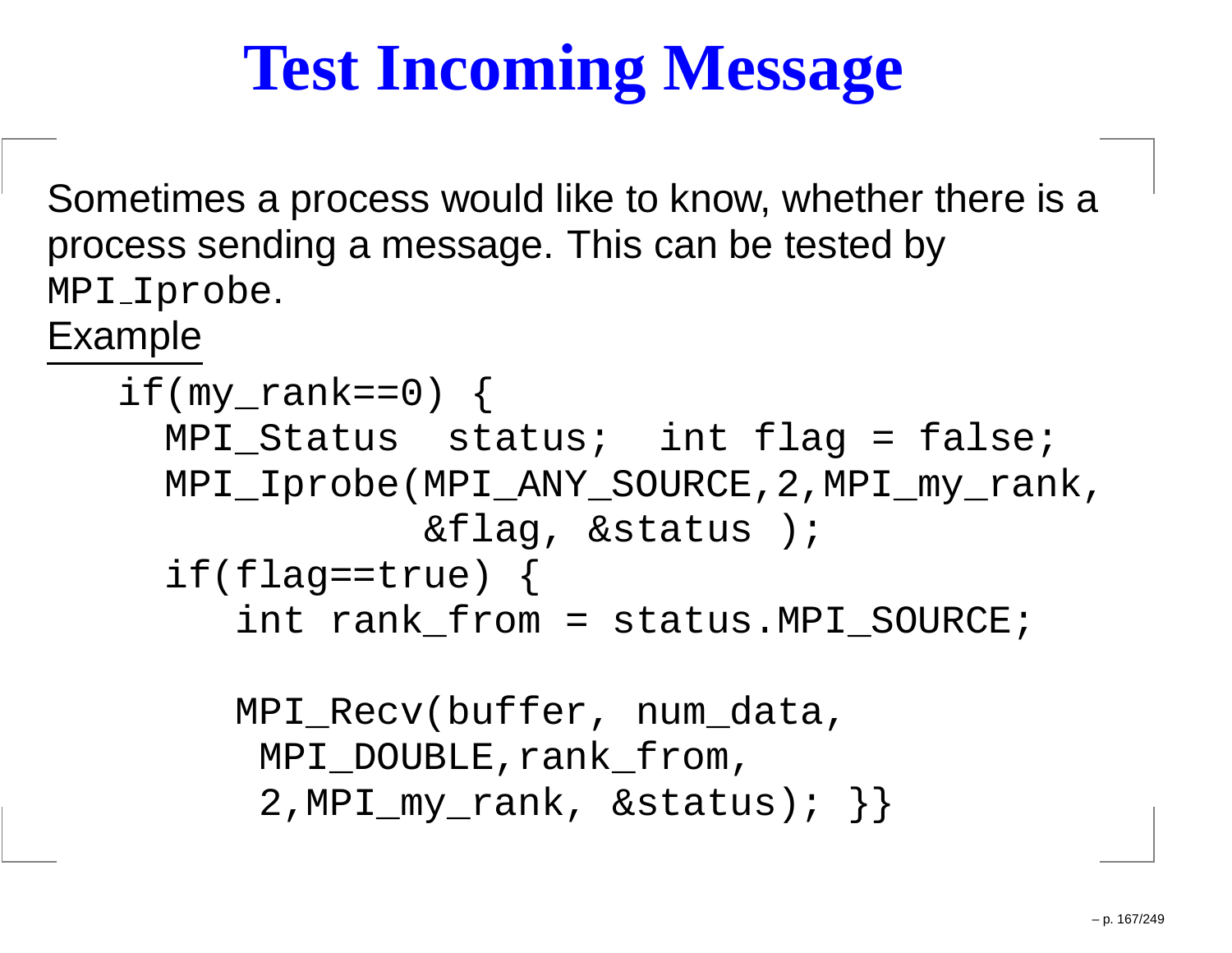# **Debugging**

A parallel debugger is totalview. The running state on every processor is reported on <sup>a</sup>different window.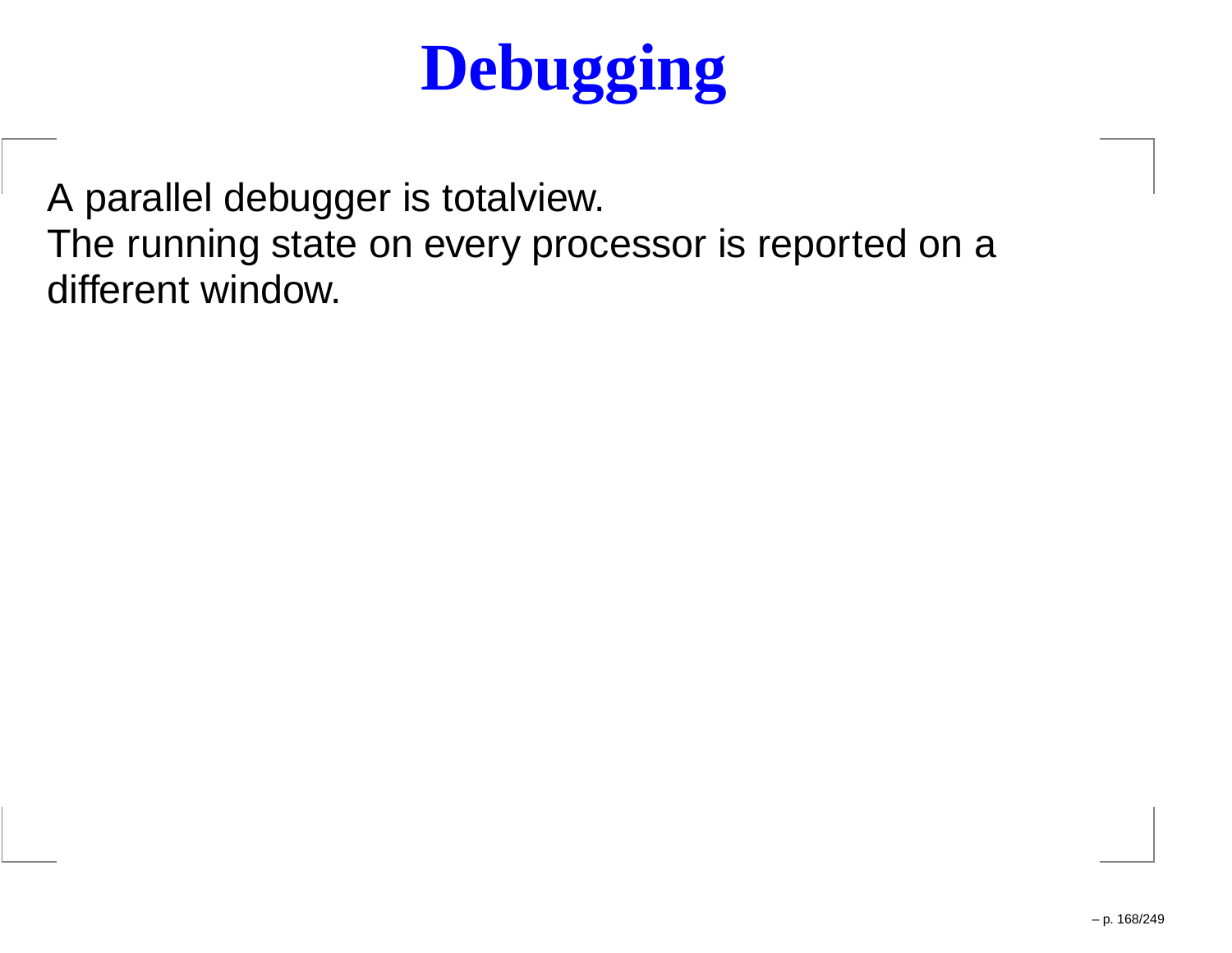#### **Parallelization of PDE-Solvers**

Let us assume that <sup>a</sup> PDE is discretized on thediscretization grid  $\Omega_h.$ 

A distributed memory parallelization of algorithms on  $\Omega_h$  $_h$  is based on a partition of  $\Omega_h$ :

$$
\Omega_h=\bigcup_{i=1}^p\Omega_h^i.
$$

An optimal partitioning depends on

- the "sequential flow" of the algorithm,
- the amount of data to be sent, and
- the amount of computations, which have to be performed on each partition. This computational amount should be balanced on the partitions (loadbalancing).– p. 169/249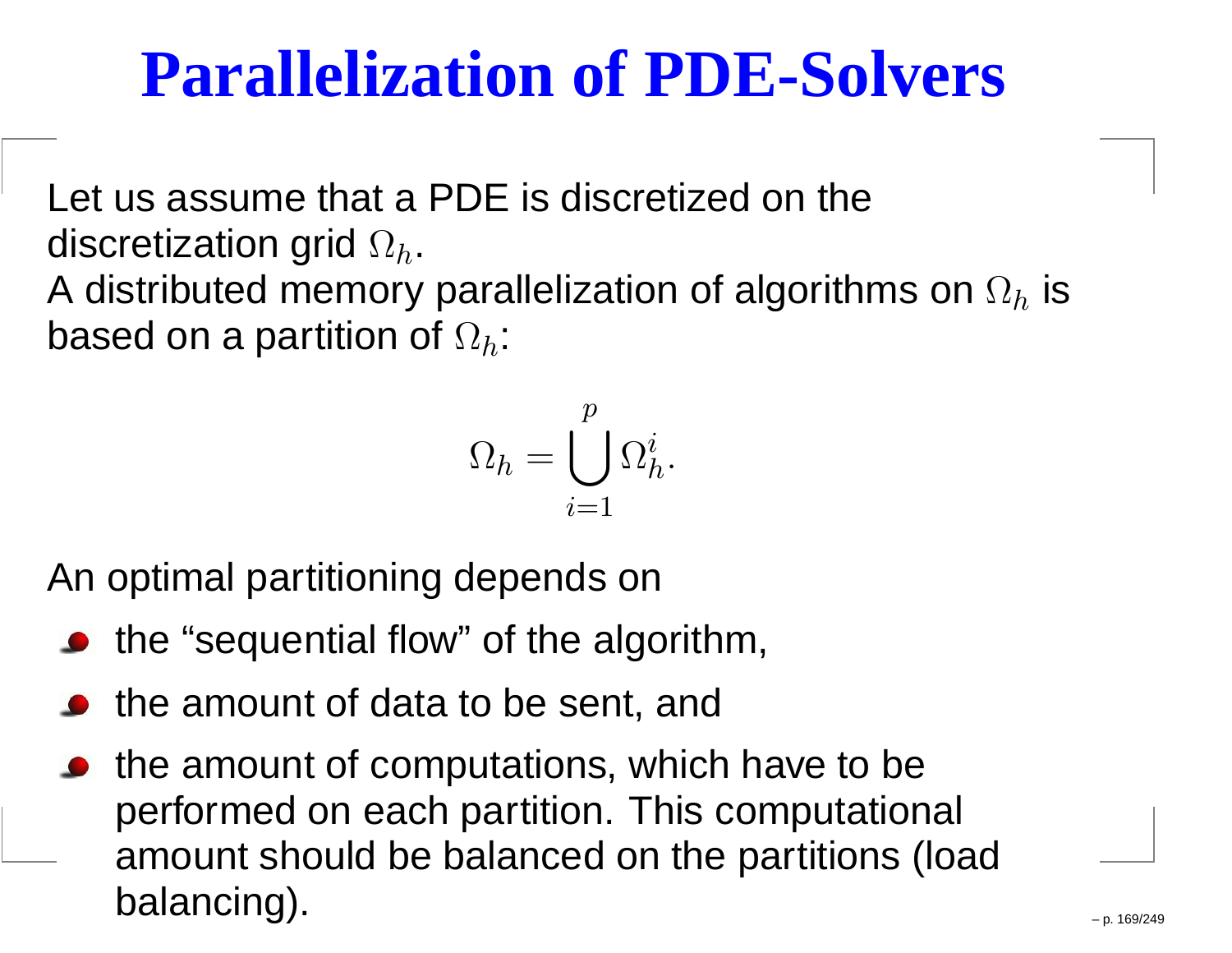### **Optimal Partitioning for Relaxation Methods**

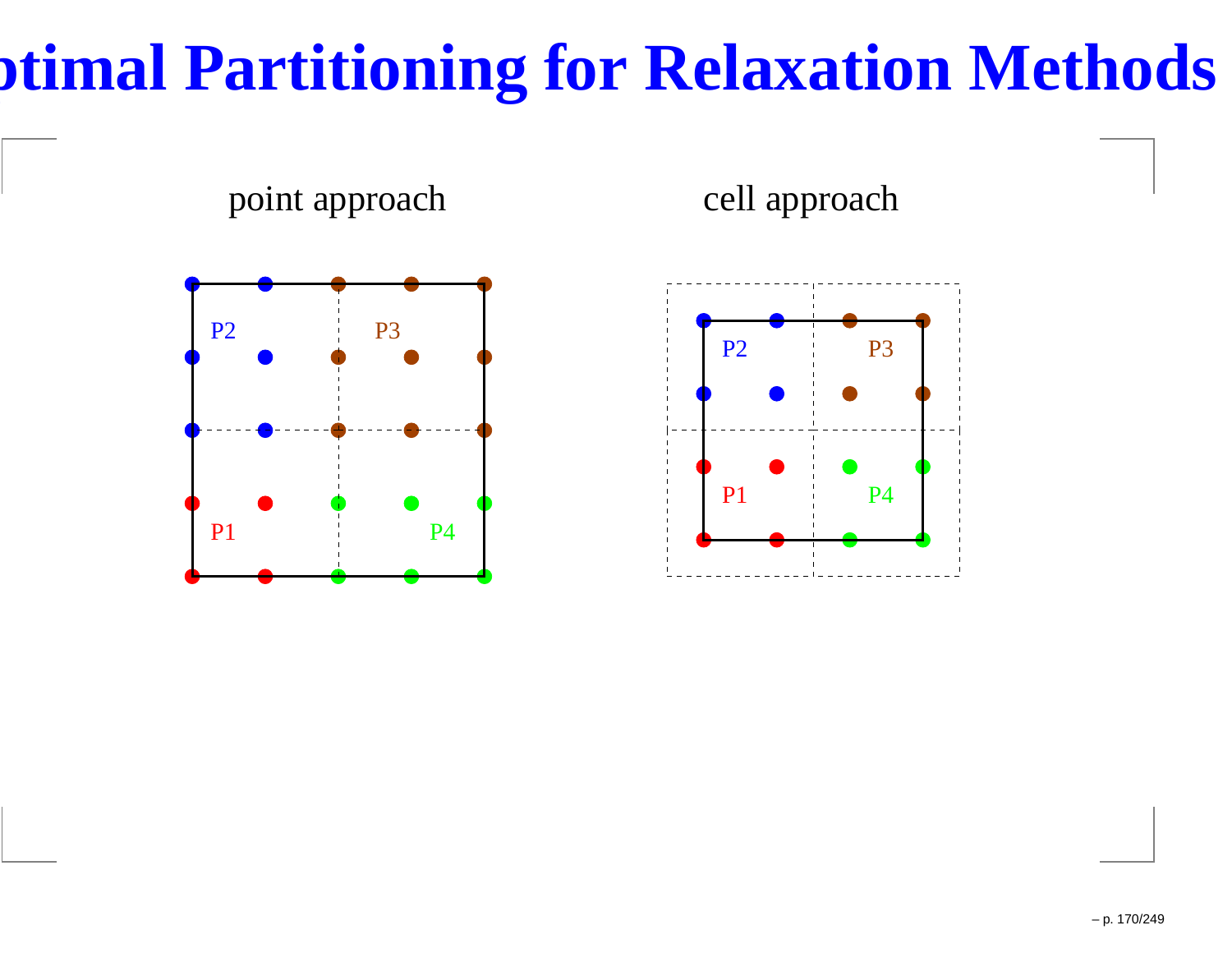### **Cell Partitioning**



$$
\Omega_h = \{ (ih, jh) \mid i, j = 0, ..., N-1 \},\
$$

where 
$$
h = \frac{1}{N-1}
$$
 and  
\n $N = \sqrt{p}n, n, N \in \mathbb{N}$ .

.

$$
\Omega_h^{k,s} = \{((kn+i)h, (sn+j)h) \mid i, j = 0, ..., n-1\},\
$$

where  $k,s=0,...,\sqrt{p}$  $1.$  Then,

$$
\Omega_h = \bigcup_{k,s=0}^{\sqrt{p}-1} \Omega_h^{k,s}
$$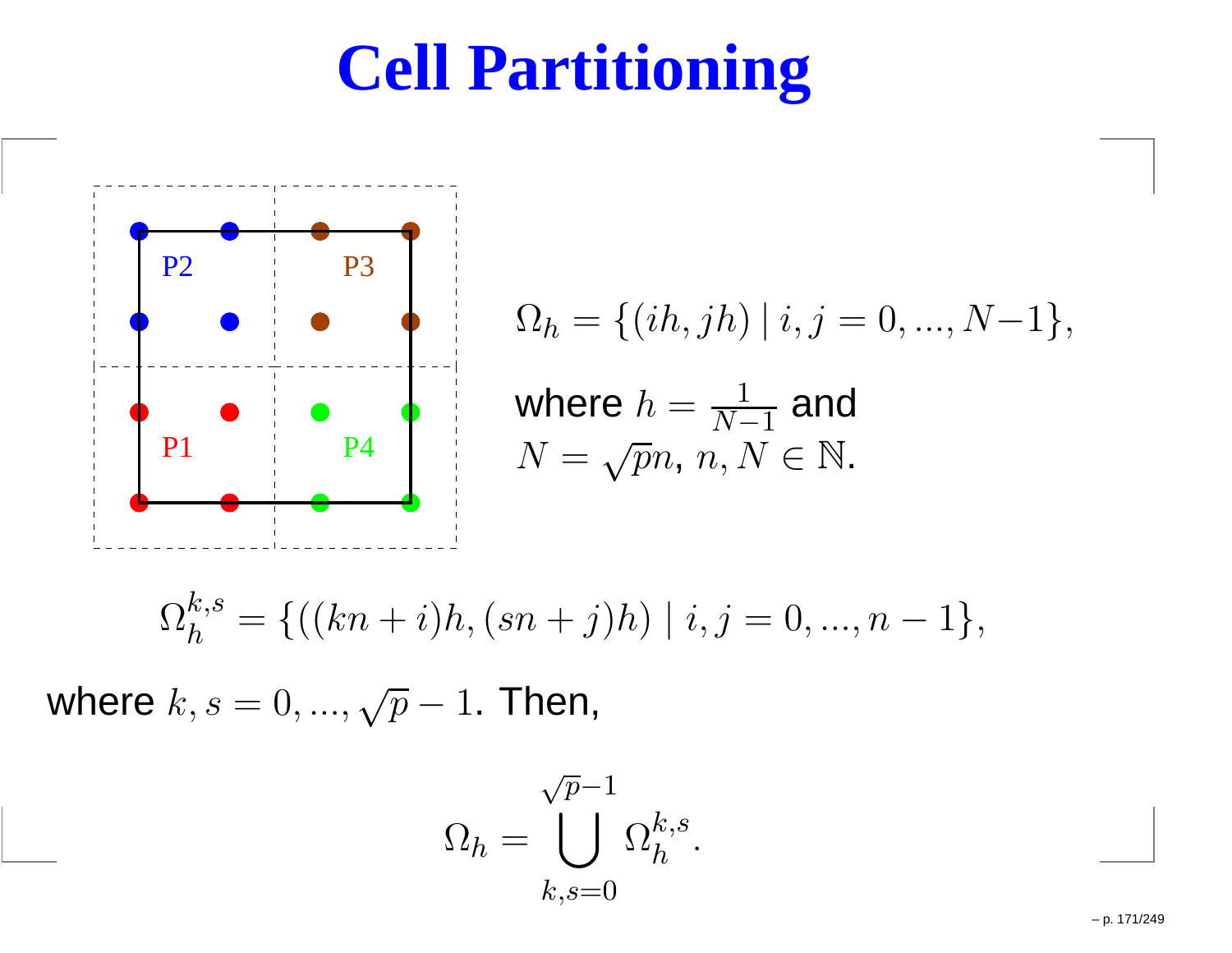# **Cell Partitioning**



 For the evaluation of stencil operators, data of points onneighbor processors areneeded.

These are the data at ghost points:

 $\hat{\Omega}_{h}^{k,s}\backslash\Omega_{h}^{k,s}$ 

 $\,h$ 

where

$$
\hat{\Omega}_h^{k,s} = \{((kn+i)h, (sn+j)h) \mid i, j = -1, ..., n\} \cap \Omega_h
$$

for  $k,s=0,...,\sqrt{p}$ −1.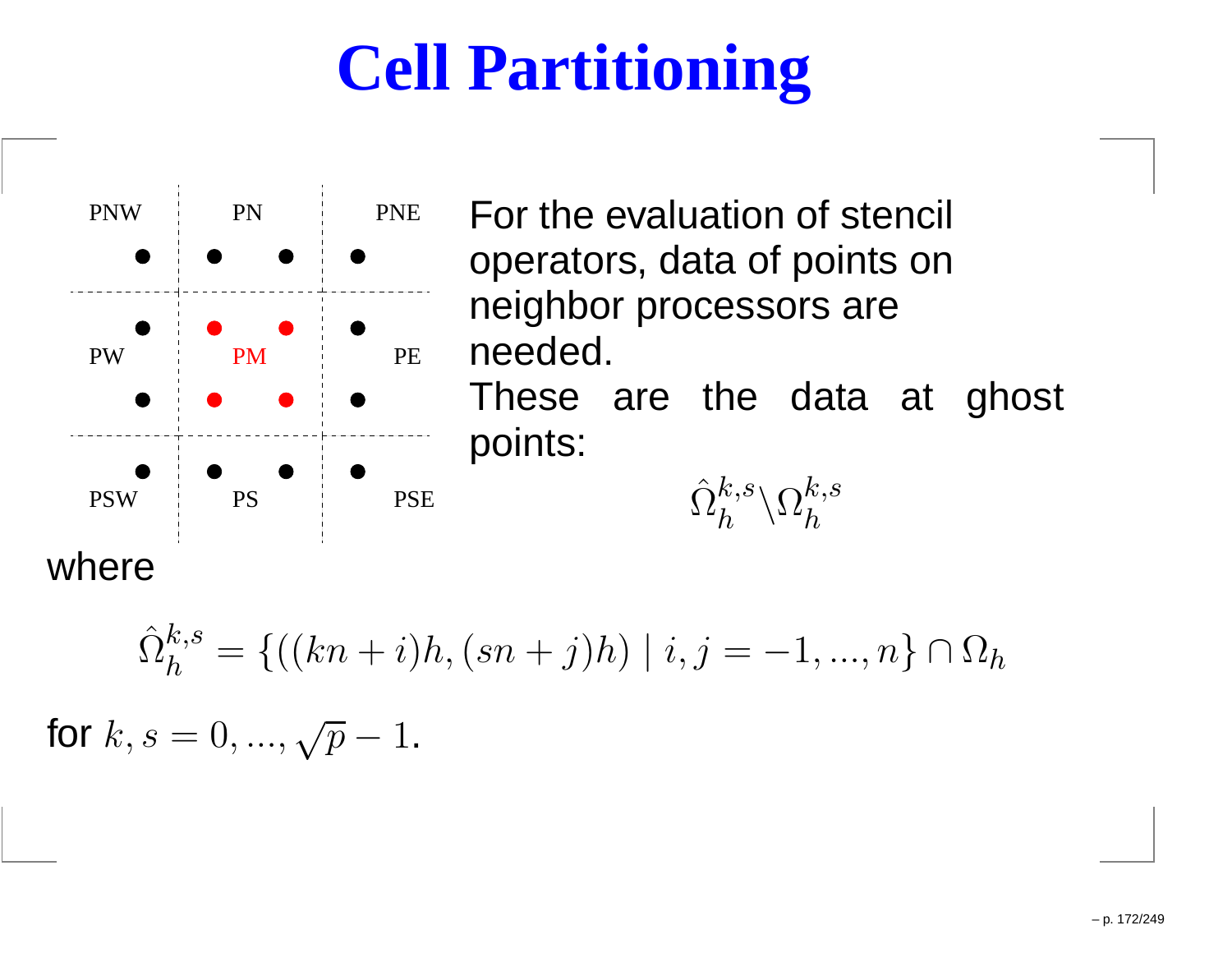# **Update of Data for Jacobi Iteration**



In <sup>a</sup> Jacobi iteration,

data have to be sent and received from neighbor processors. Let  $N,S,NW,...$  be the indices of the neighbor processor with index $M = (k, s)$ .

Then, before every Jacobi iteration the dataat points  $\hat{\Omega}_{h}^{M}\cap\Omega_{h}^{P}$  have to be sent from pro to processor  $M.$  $_{h}^{M}\cap\Omega_{h}^{P}$  $\,h$  $_{h}^{P}$  have to be sent from processor  $P$ 

Let us denote this procedure  $\texttt{Send} \left( \texttt{P} \right)$  ;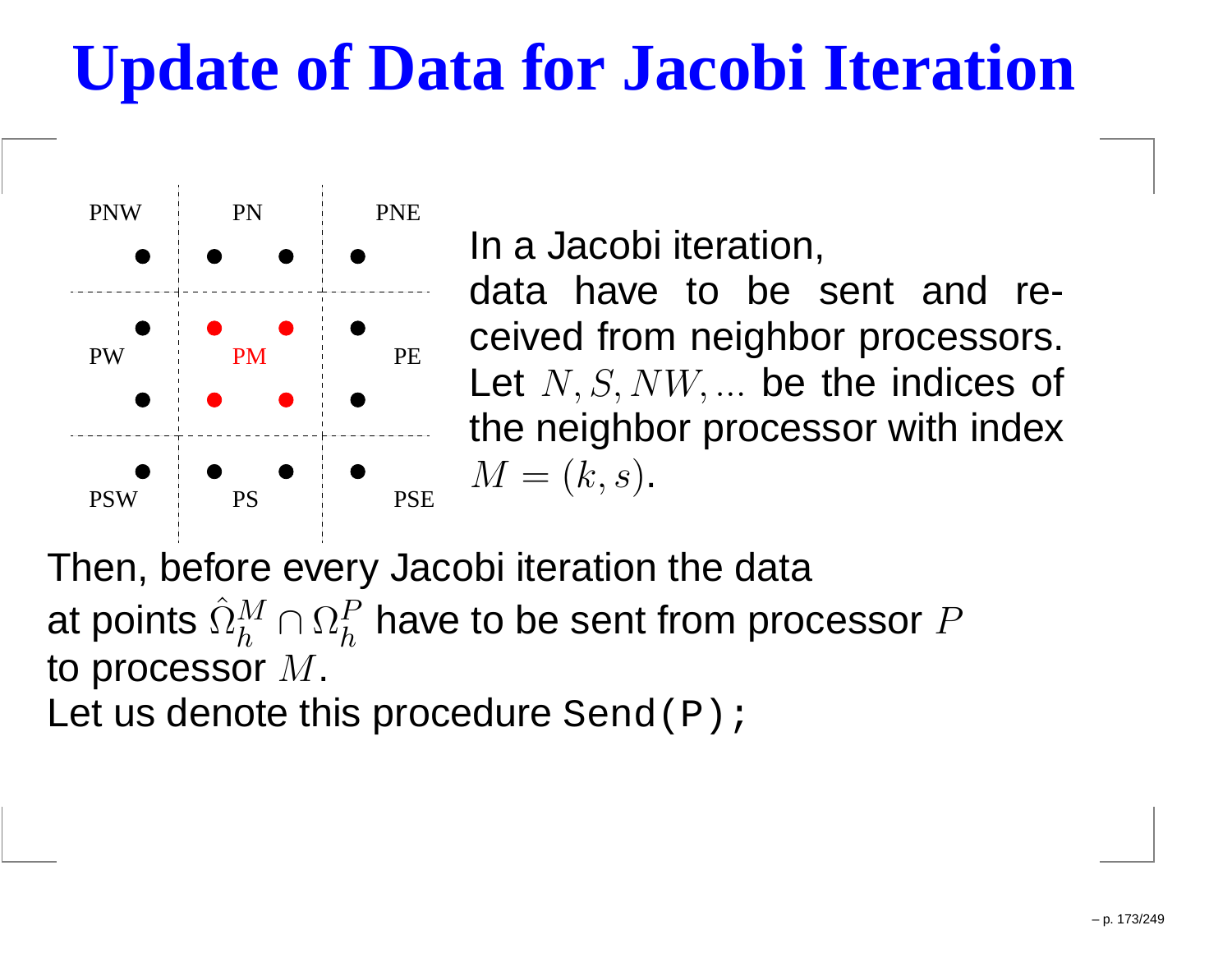# **Example Code**

```
\bm{\mathsf{Implement}} first <code>MPI_Irecv</code> then <code>MPI_Isend!</code>
 num message = 0;if(rank_source != -1 && number_receive>0) {
     MPI_Irecv(receive_info ,number_receive,
                MPI_DOUBLE,rank_source,26,comm,&req[num_message]);++num_message;}if(rank_destination != -1 && number_send>0) {
     MPI Isend(send info,number send,
                MPI_DOUBLE,rank_destination,26,comm,&req[num_message]);++num_message;}MPI_Waitall(num_message,req,status);
```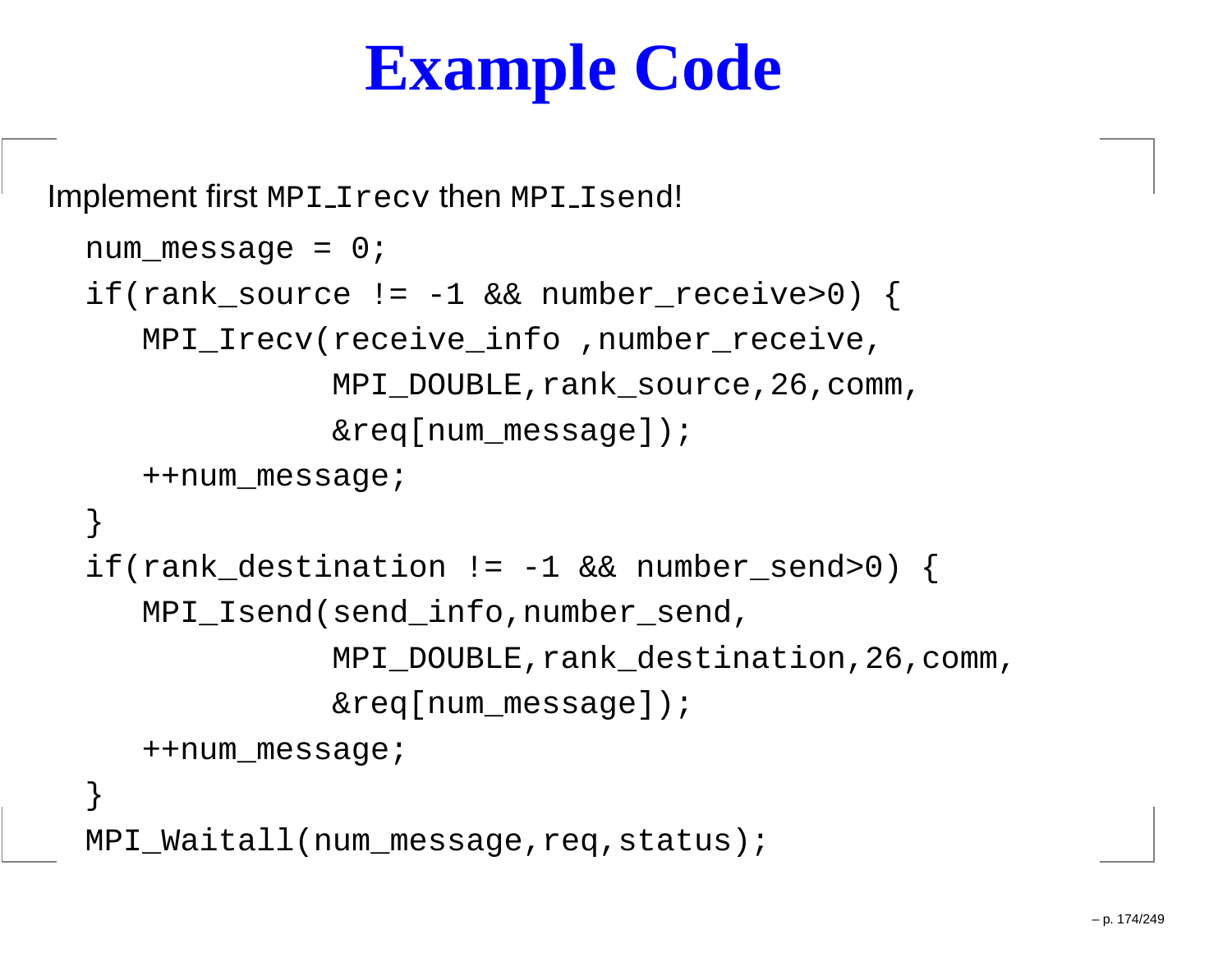# **Two Sending Approaches**

#### 1. Approach

```
Send(E); Send(W); Send(N); Send(S);
Send(NE); Send(NW); Send(SE); Send(SW);
Waitall();
```
2. Approach

```
Send(E); Send(W);
Waitall();
Send_{N}; Send(S);Waitall();
```
This approach updates data also from  ${\tt NE}$  ,  ${\tt NW}$  ,  $\ldots$  , if  ${\tt Send}_-$  also sends the updated data from processor  $\texttt{E}$  ,  $\texttt{W}.$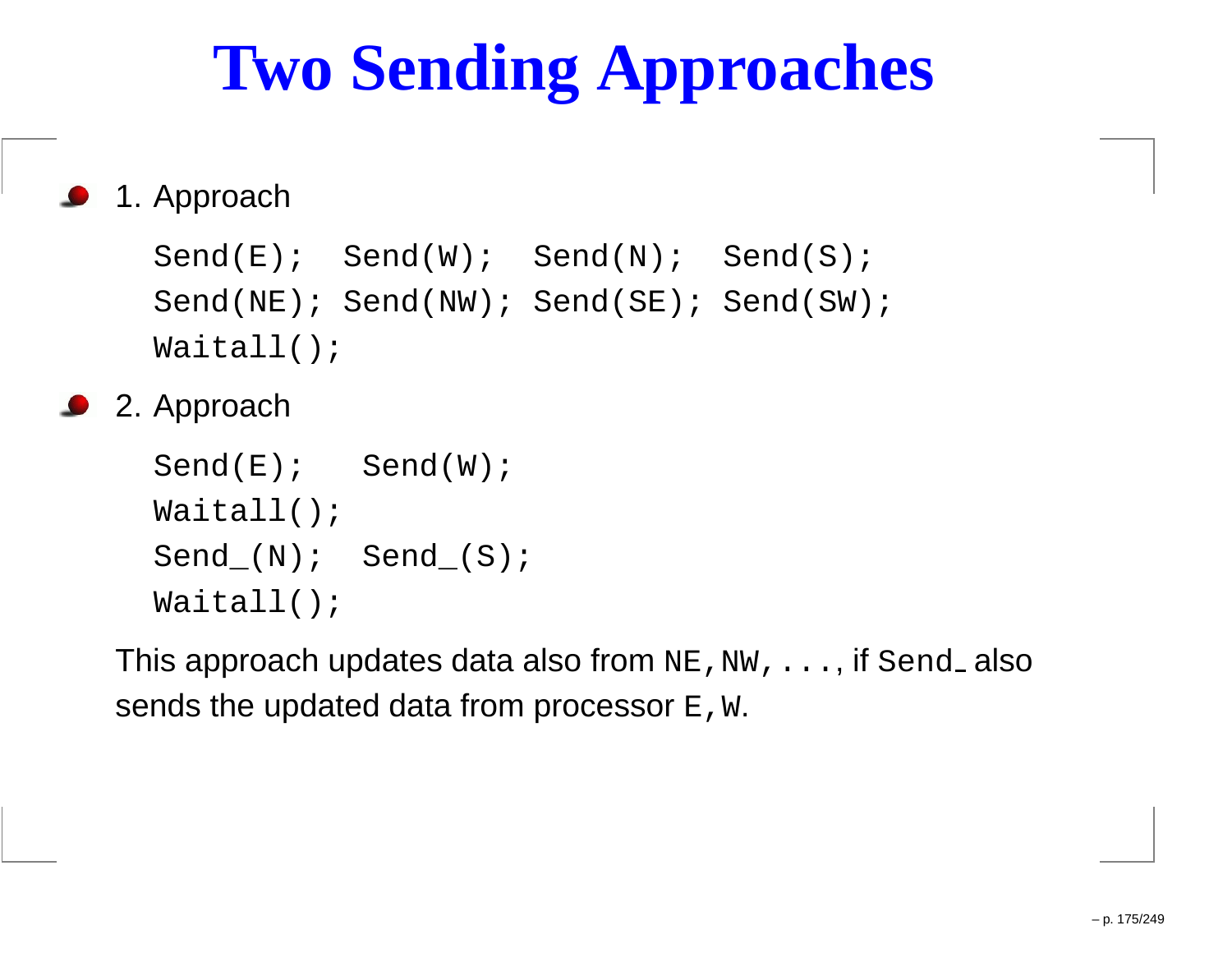#### **Sending for 4 Color Gauss-Seidel**

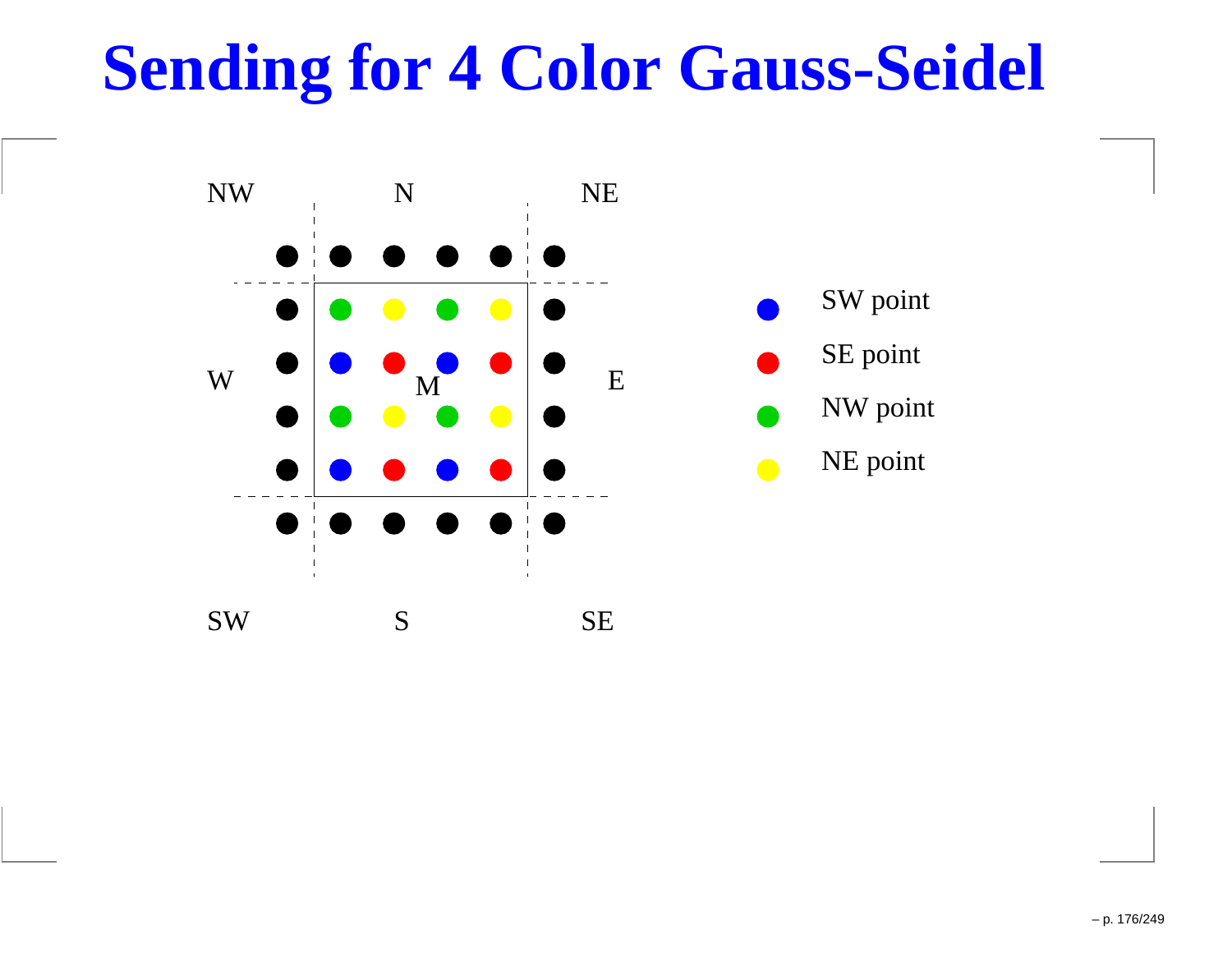#### **Point Partitioning**

point approach



 $\Omega_h=$  $\{(ih,jh) \mid i,j = 0,...,N\},$ where $h \$ =1 $\,N$  $\frac{1}{N}$  and  $H=$  $N=\sqrt{p}n, \, n, N\in {\mathbb N}.$  Define  $=\frac{1}{\sqrt{p}}$  $\bar{\Omega}^{k,s}$  = [Hk, H]  $\left($  $(k+1)] \times [Hs, H]$  $\left($  $(s + 1)$ ]  $\hat{\Omega}^{k,s}$  =  $[Hk, H(k+1)[\times [Hs, H(s+1)]$ 

$$
\Omega_h^{k,s} = \Omega_h \cap \left( \bar{\Omega}^{k,s} \backslash \bigcup_{(k',s') \neq (k,s)} \hat{\Omega}^{k',s'} \right).
$$
 Then,  

$$
\Omega_h = \bigcup_{k,s=0}^{\sqrt{p}-1} \Omega_h^{k,s}.
$$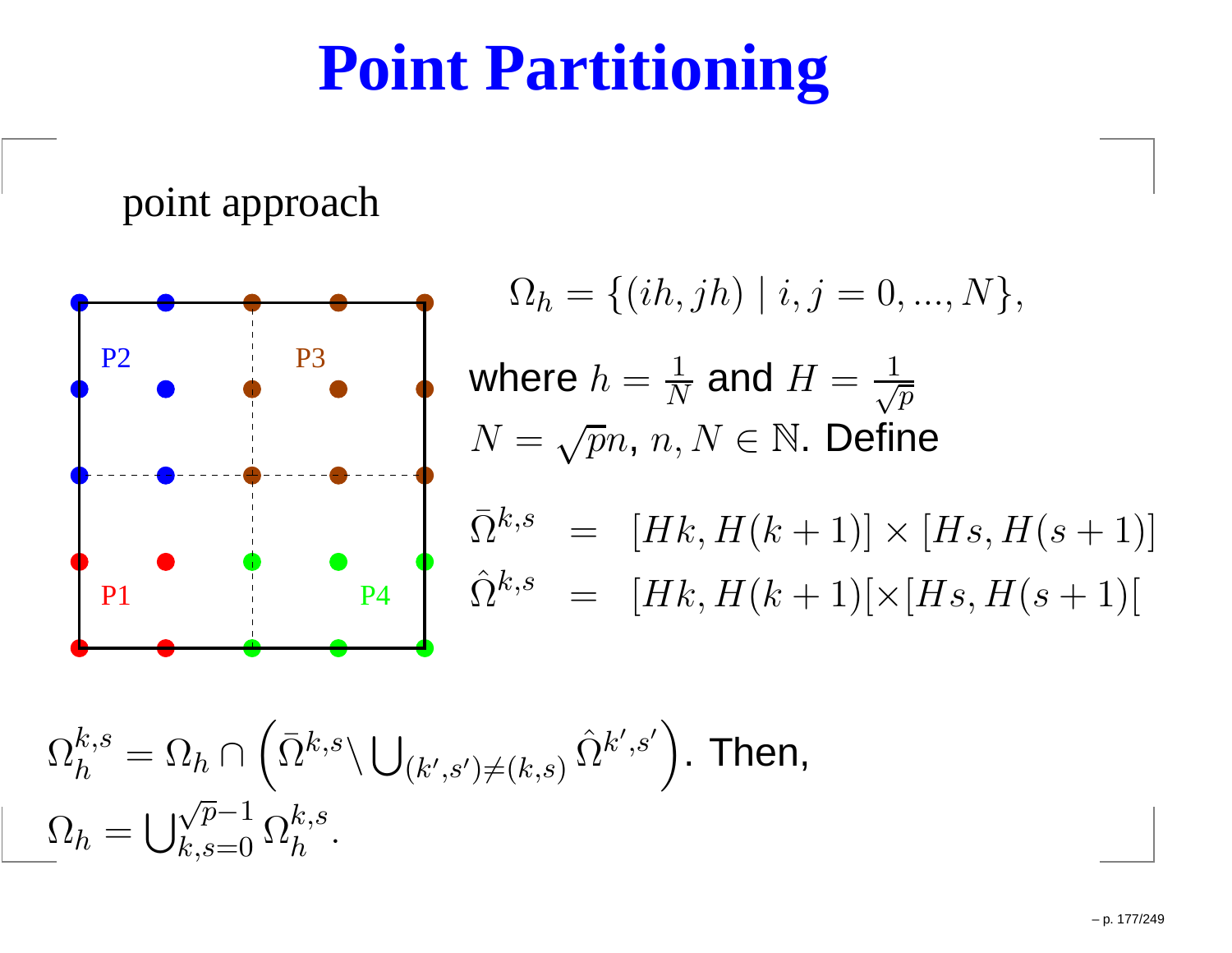### **Load Balancing**



$$
\Omega_h = \{ (ih, jh) \mid i, j = 0, ..., N - 1 \},\
$$

where  $h=\frac{1}{2}$  Make <sup>a</sup> partitioning with $\,N$  $\frac{1}{N}$ . Let  $p = p_1p_2$ .<br>titioning with  $p_1$  processors in x-dire  $\overline{p}_2$  $_1$  processors in x-direction and  $_{\rm 2}$  processors in y-direction .

**Same load balancing for every processor.** 

• 
$$
D_{send} = 2\frac{N}{p_1} + 2\frac{N}{p_2} = 2N(\frac{1}{p_1} + \frac{1}{p_2})
$$
 data to be sent.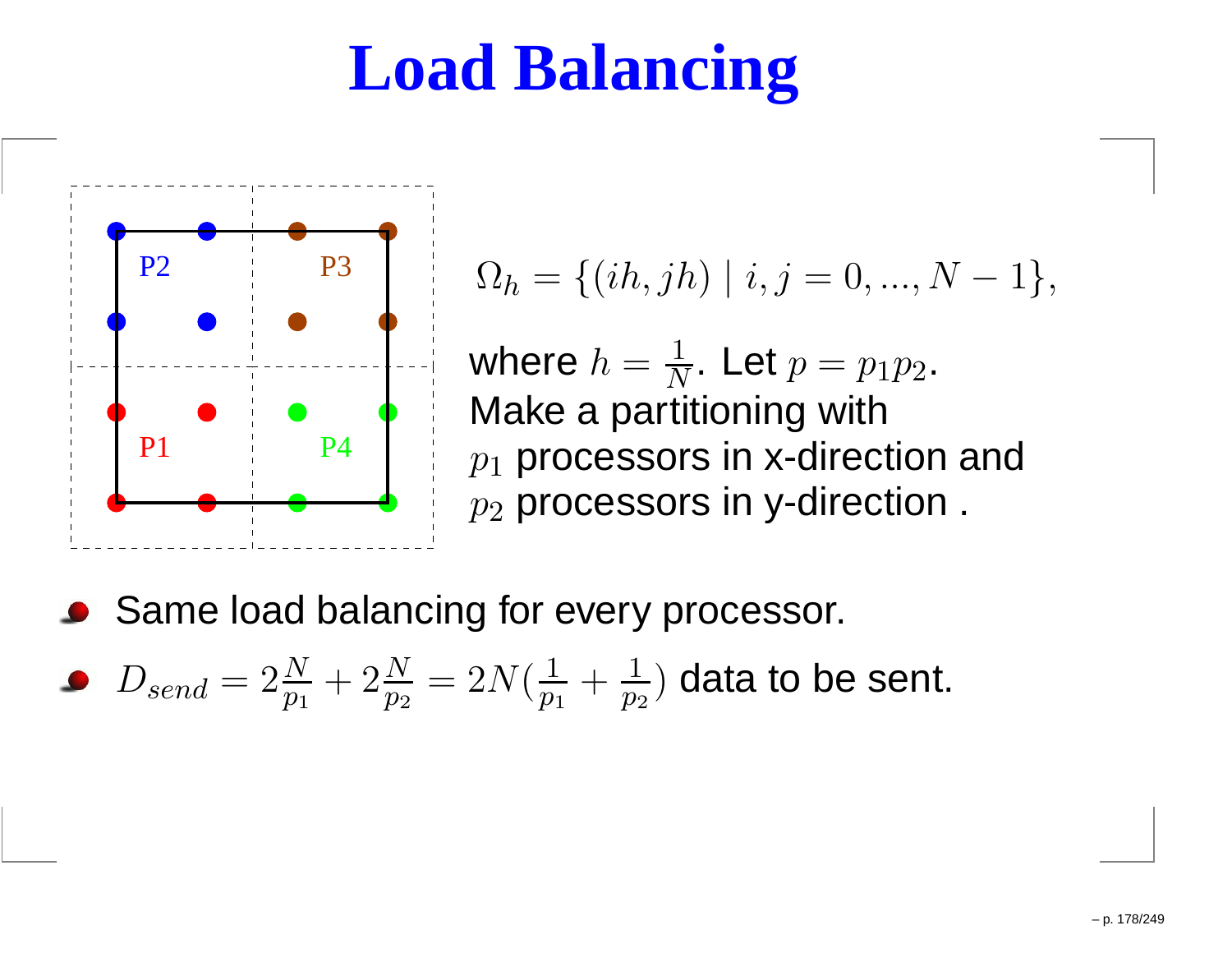#### **MPI with Expression Templates**

Let us consider the cg iteration:

```
r = A * u - fd = -r;
delta = product(r,r);for(i=1;i<=iteration && delta > eps;++i) {
  g = A * dtau = delta / product(d,g);r = r + tau
*g;u = u + tau * d;
  delta prime = product(r,r);
  beta = delta\_prime / delta;delta = delta_prime;
  d = beta
*d - r;
}
```
When is an update of ghost values needed?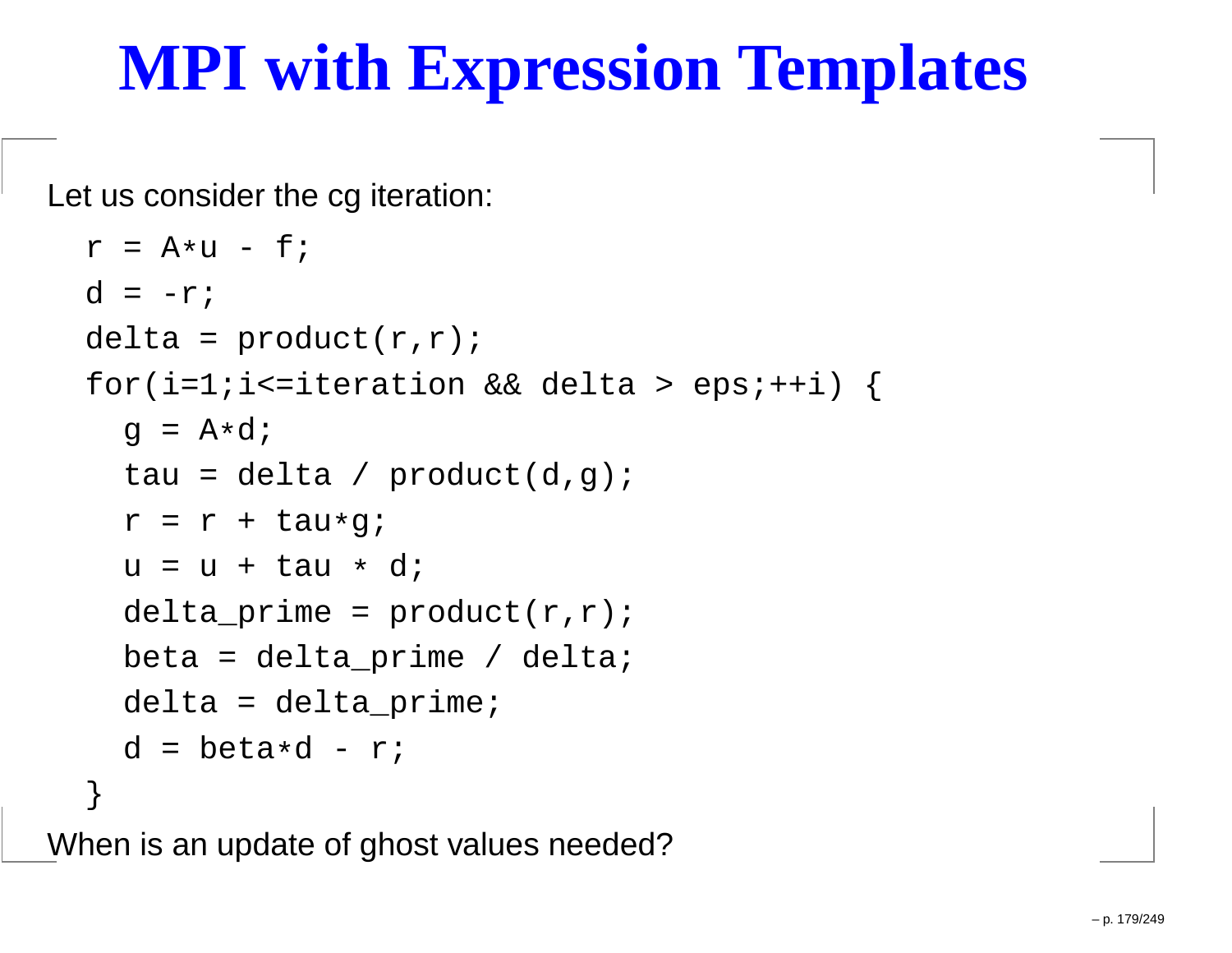#### **MPI with Expression Templates**

```
enum Update_typ { no_update, update };
class vector : public Expr<vector> {
 public:vector(int 1) { update_var = no_update; };Update_typ expression_update_typ() const {
      return update_var; };
 private:Update typ update var;
   int id;
 ... };
Update_typ DExprSum::expression_update_typ() const {
    return a_.expression_update_typ() ||
           b_.expression_update_typ() };
Update_typ DExprLaplace_FD::expression_update_typ() const {
    return update; };
```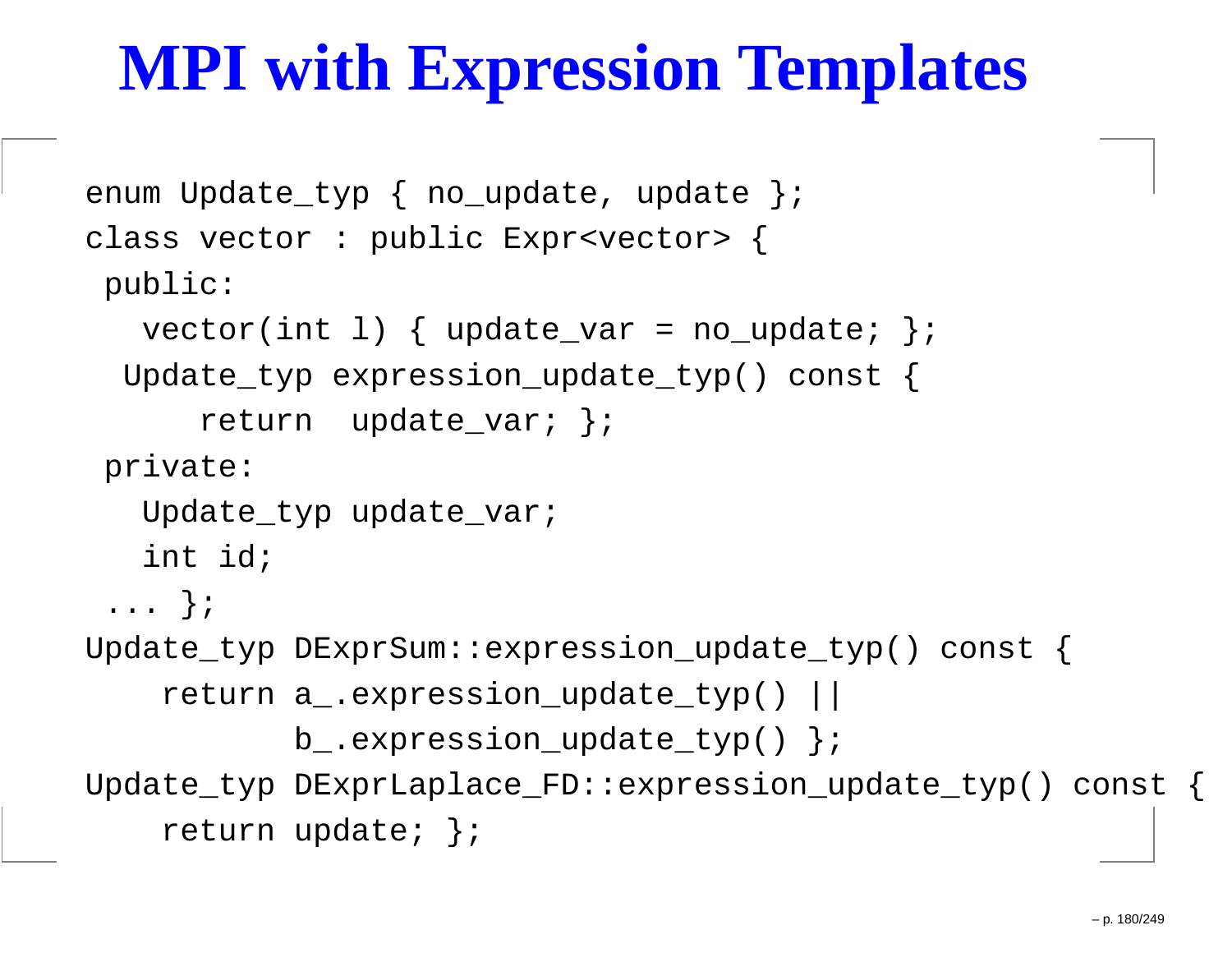### **MPI with Expression Templates**

class Update\_handler;

}

```
template <class A>
void vector::operator=(const Expr<A>& a) {
   if((˜a).expression_update_typ()) {
     Update_handler handler_update;
     (˜a).Give_update_data(handler_update);handler_update.Make_update();}for(int i=0;i<lenghth;++i) {
       p[i] = (a^*a) \cdot [i];}
```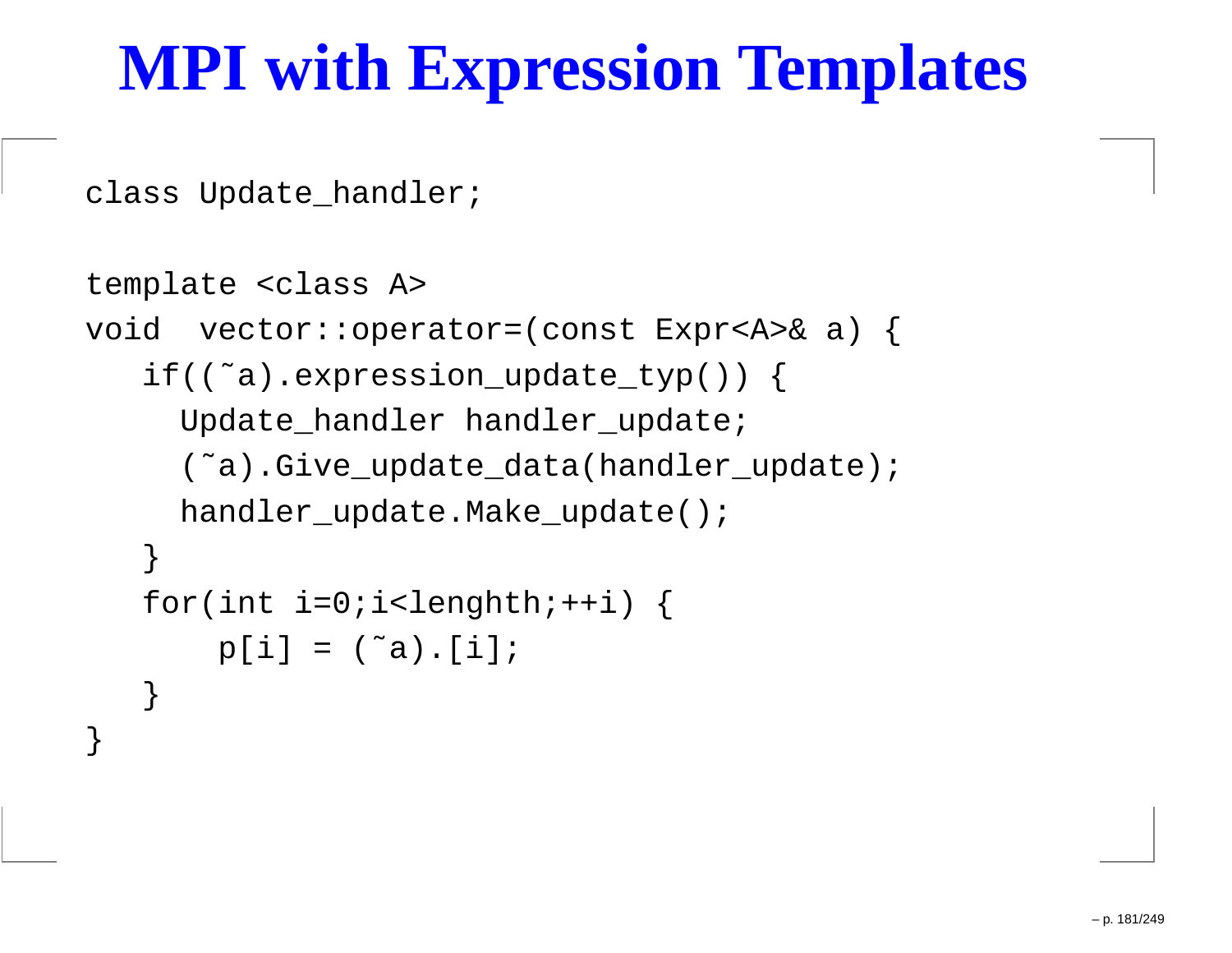# **Raytracing**

Raytracing is used in

- Computer graphics: How does light look at an image plane?
- Simulation of light in engineering applications: How isight absorded in <sup>a</sup> medium (example: laser crystal).

The main idea of ray tracing is that light is modeled byseveral rays of light.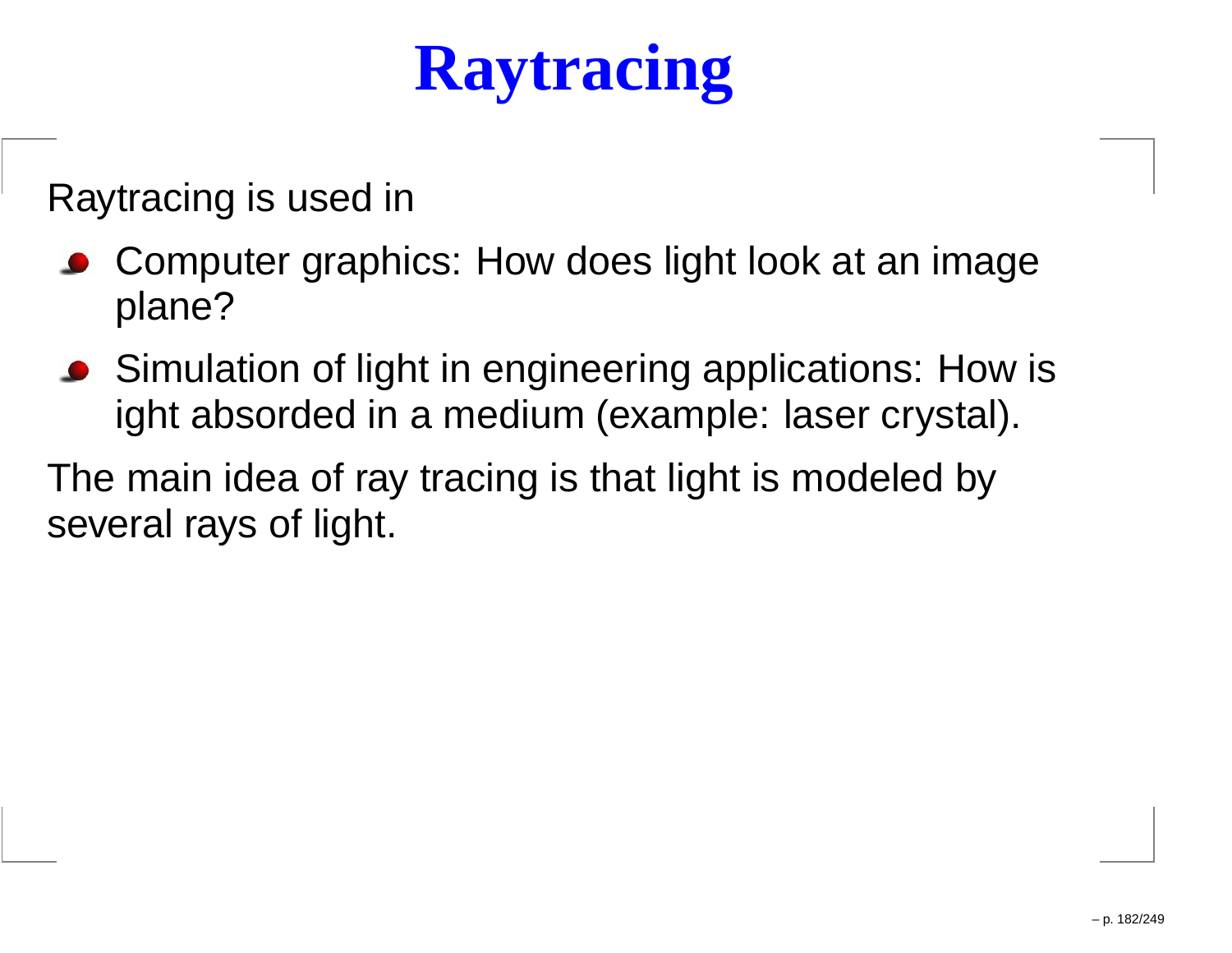# **Forward and Backward Raytracing**

- **Forward Raytracing: Light propagates from a light** source in several directions until either vanishes by absorpion or it impings at the image plane or leaves out of the computational domain.
- Backward Raytracing: Find the rays which imping at the image plane by back tracing rays beginning from all points of the image plane in all possible directions.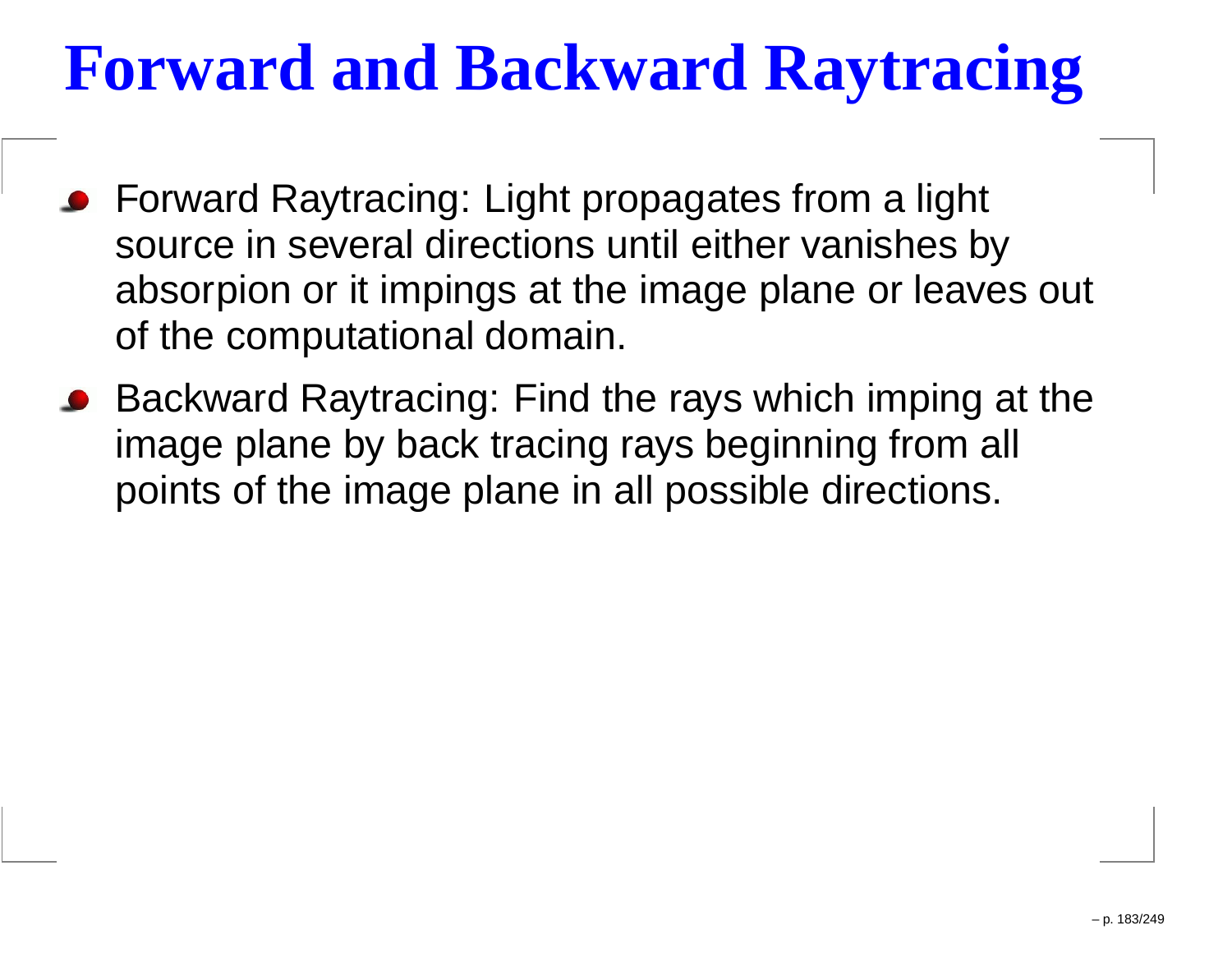# **Concept of Forward Raytracing**

A ray starts at a point  $P$  and propagates in direction  $\vec{d}$  with intensity  $I.$  The path of the ray can be described by

$$
P + \lambda \vec{d}, \qquad \lambda \in \mathbb{R}
$$

The following situations can happen:

- The ray propagates out of the computational domain.
- The ray impings at an object and vanishes.
- The ray impings at an objects and is reflected in one ormore directions.
- The ray progagates from a medium A to medium B with different refraction indices.
- Light of the ray is absorbed while propagating through <sup>a</sup>medium.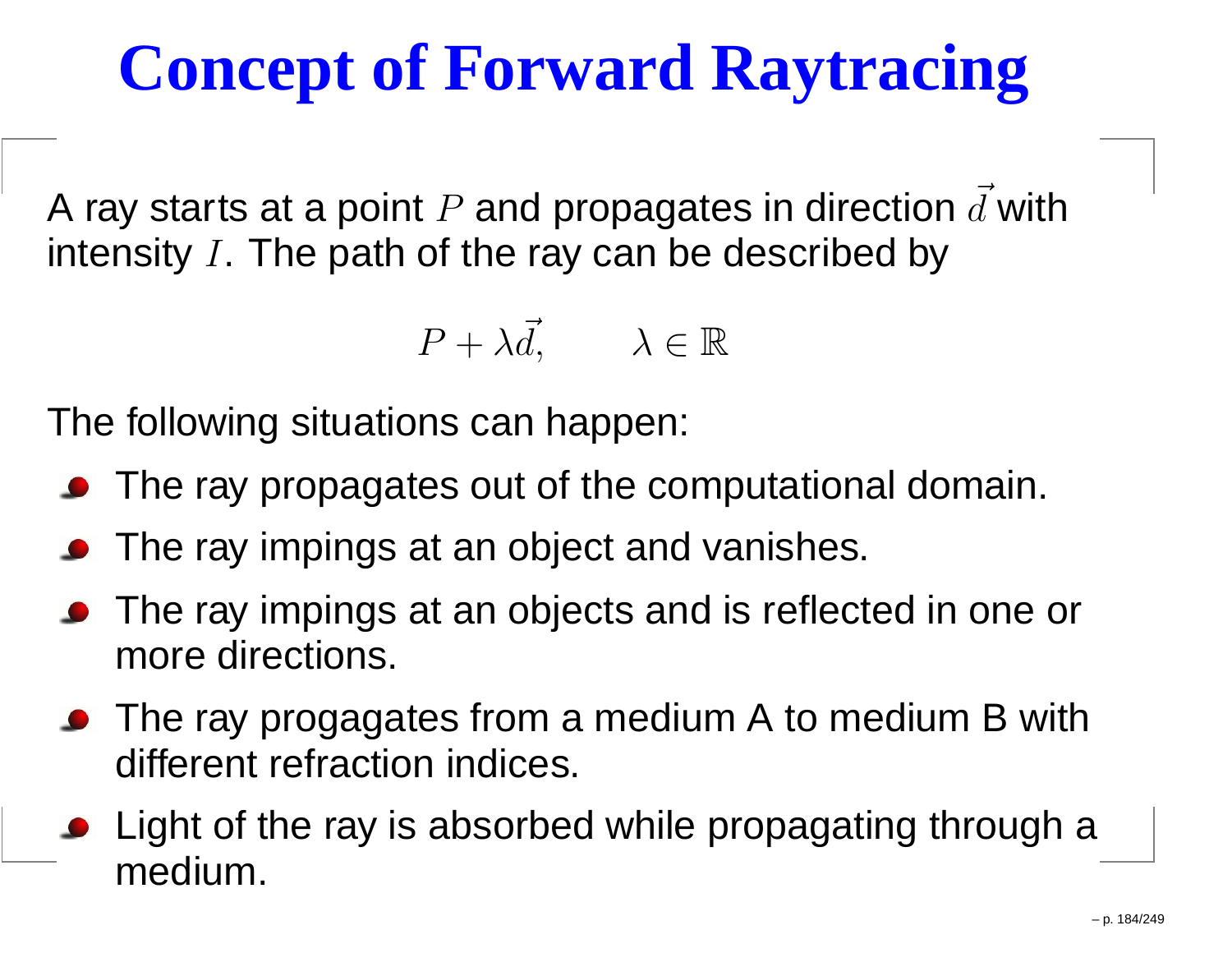# **Ray out of the Computational Domain**



computationaldomain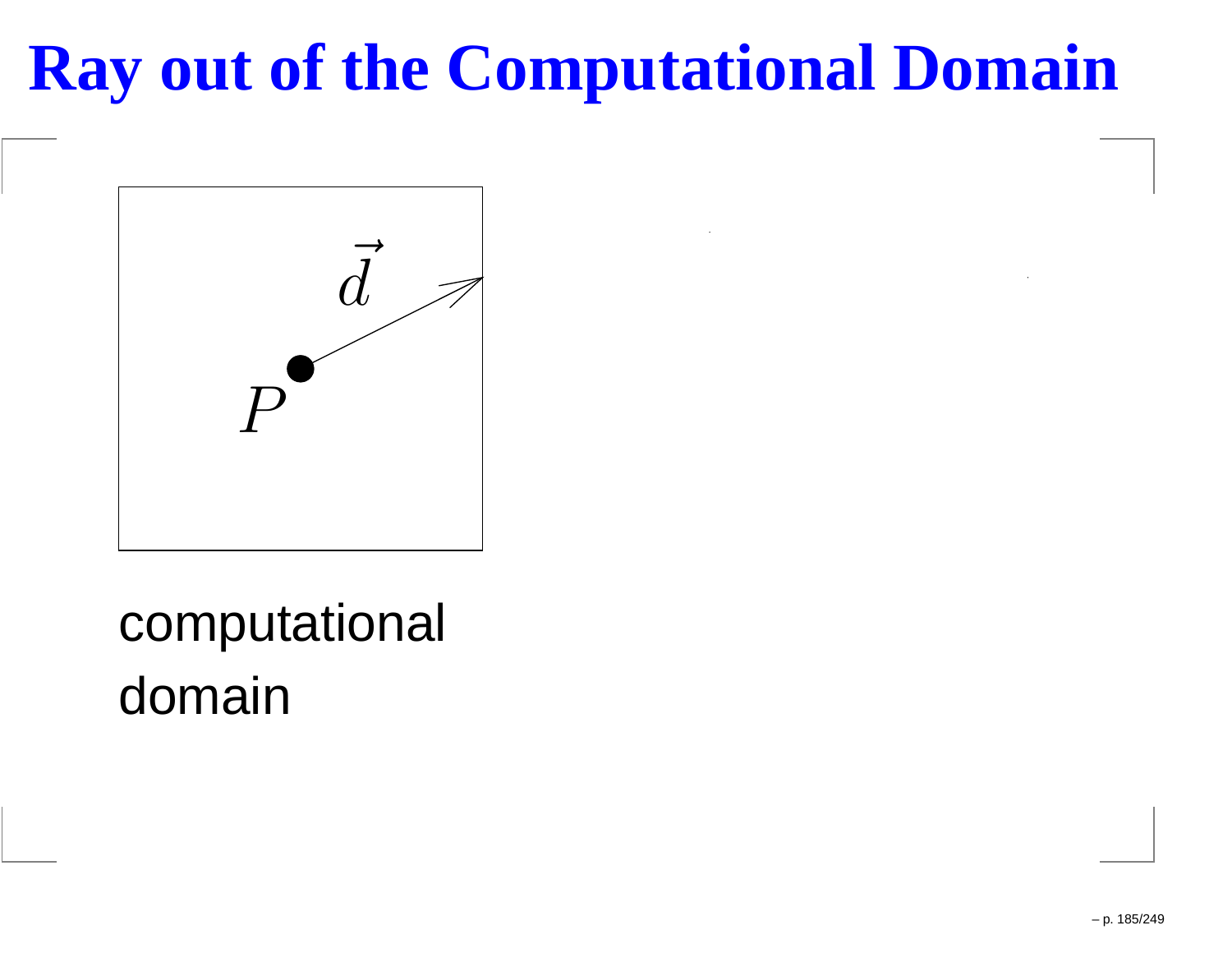# **Ray Impings on Object**

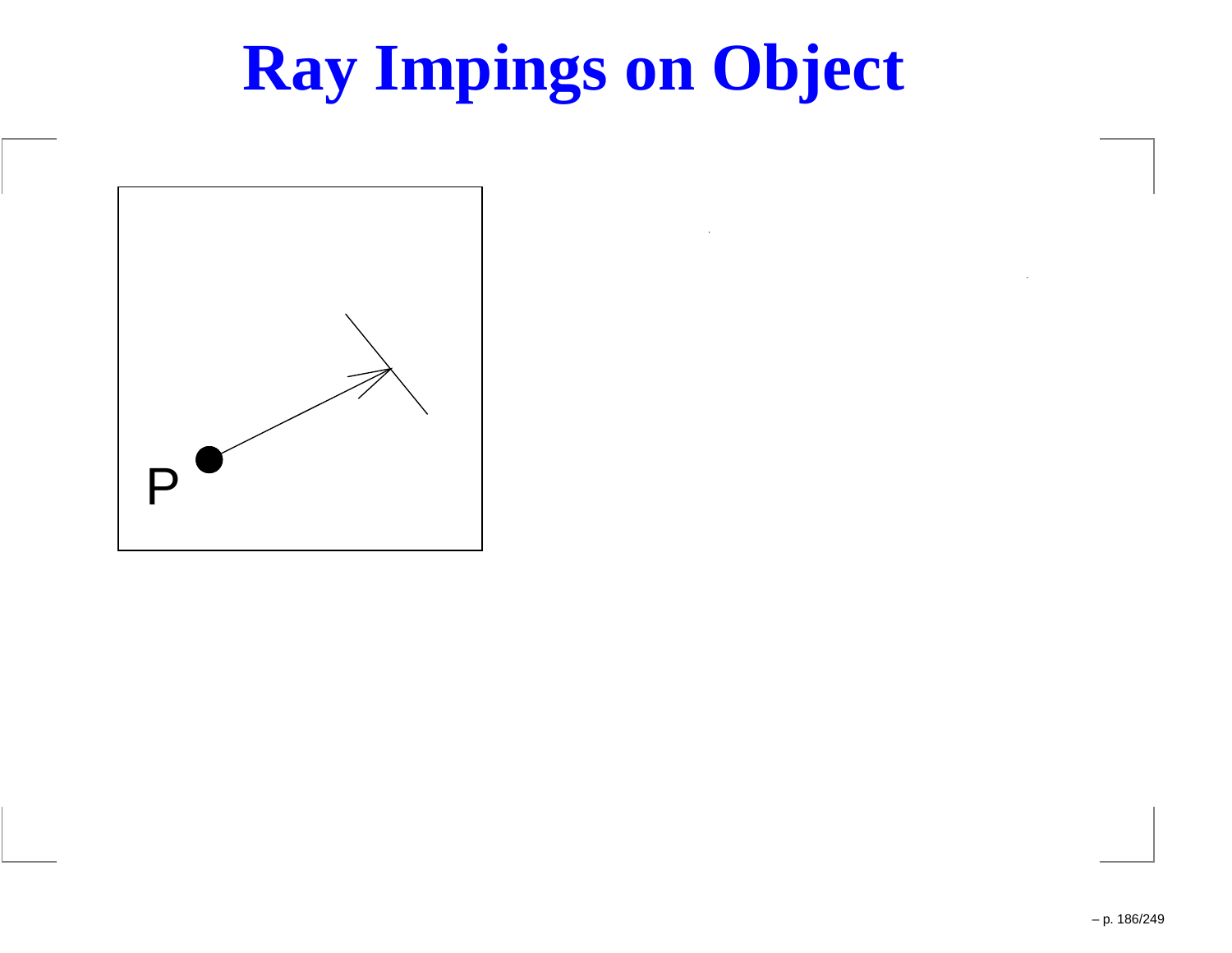# **Perfect Specular Reflection**



In case of perfect specular reflection, there is only onereflected ray which satisfies:

$$
\alpha_{in} = \alpha_{out}.
$$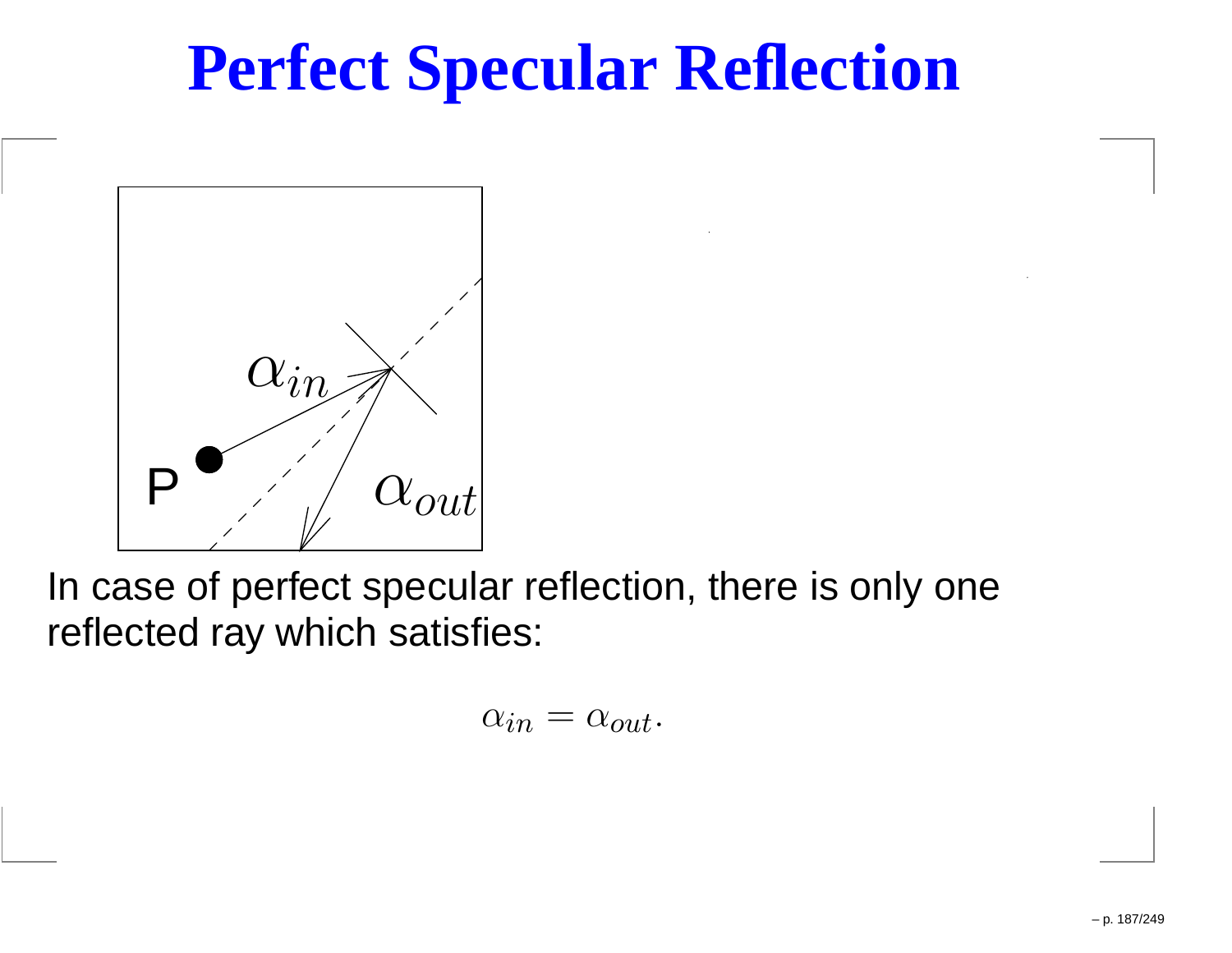## **Perfect Diffuse Reflection**

The Lambert refection describes <sup>a</sup> diffusive reflection of light by several rays:

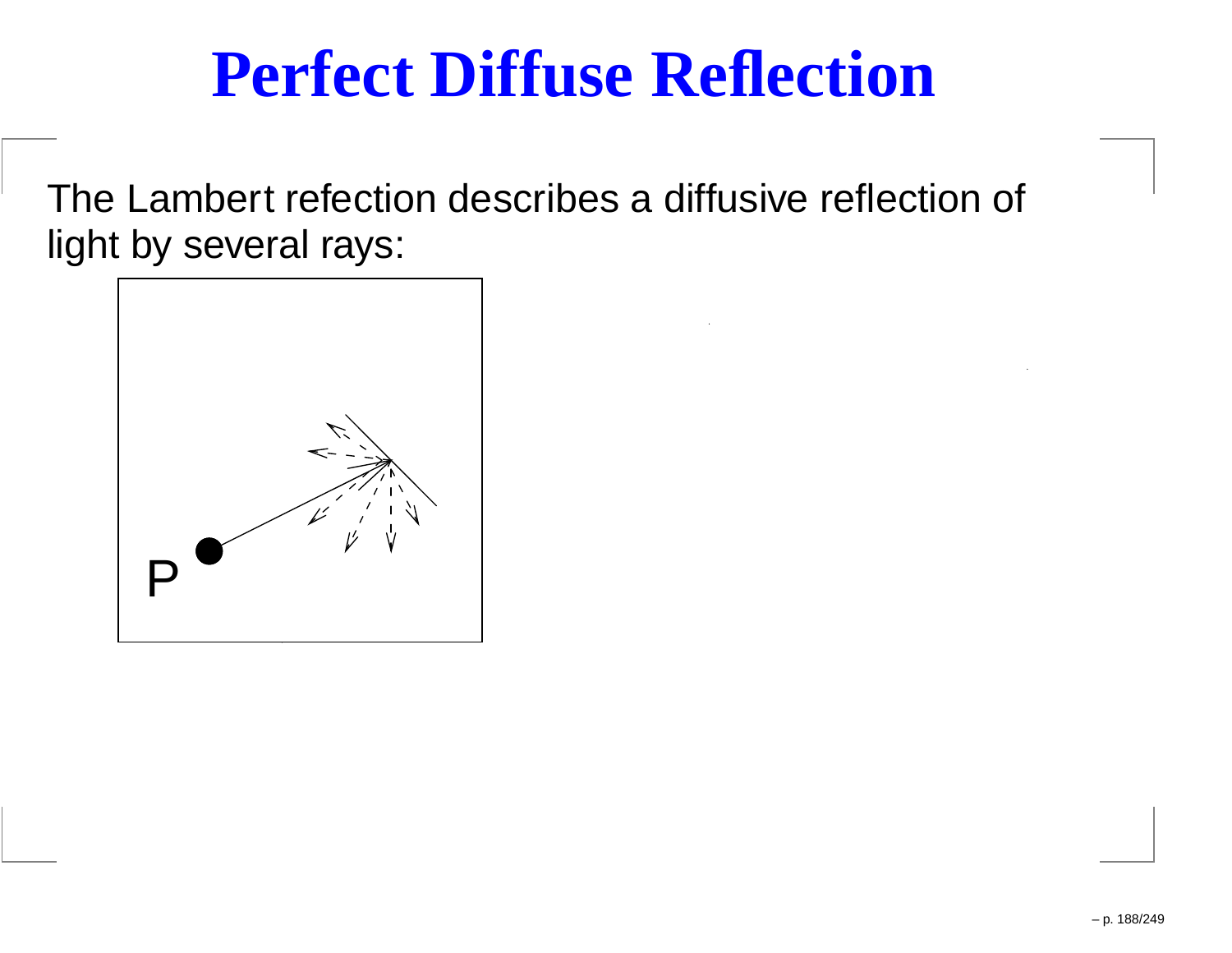# **Perfect Specular Transmission**



Perfect specular transmission satisfies Snell's law:

 $\alpha_{in} \cdot n_A = \alpha_t \cdot n_B.$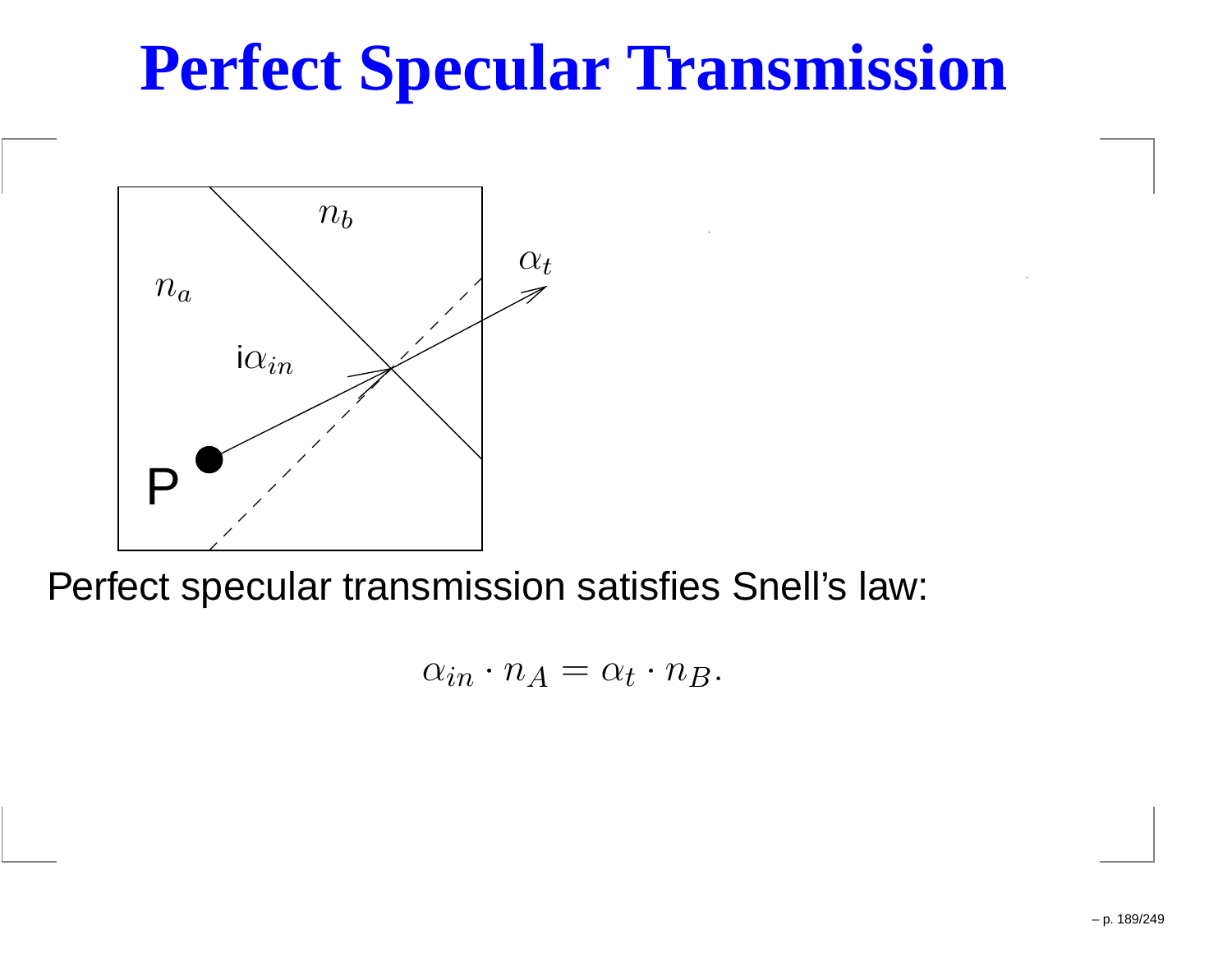#### **Perfect Diffusive Transmission**

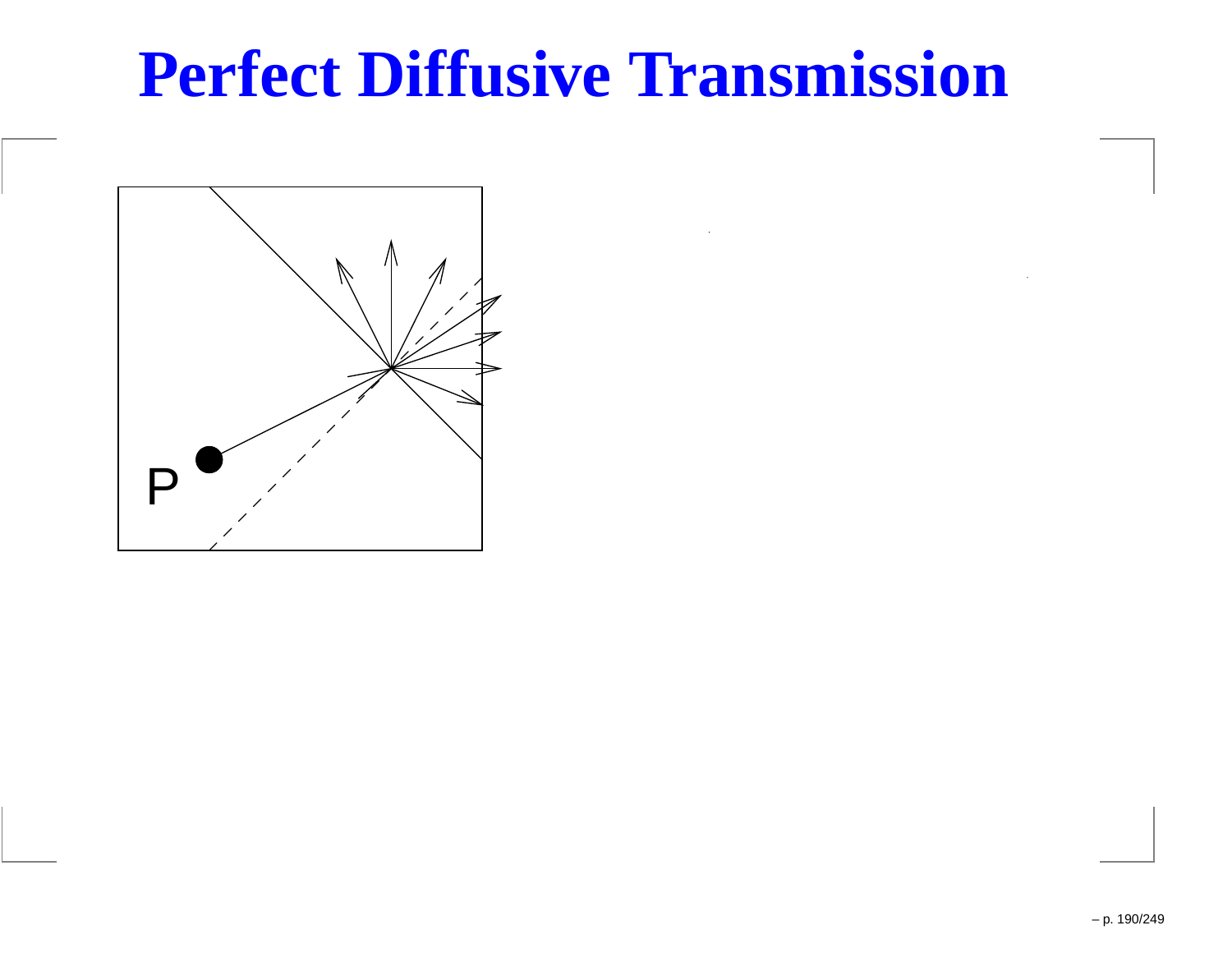#### **General Situation**

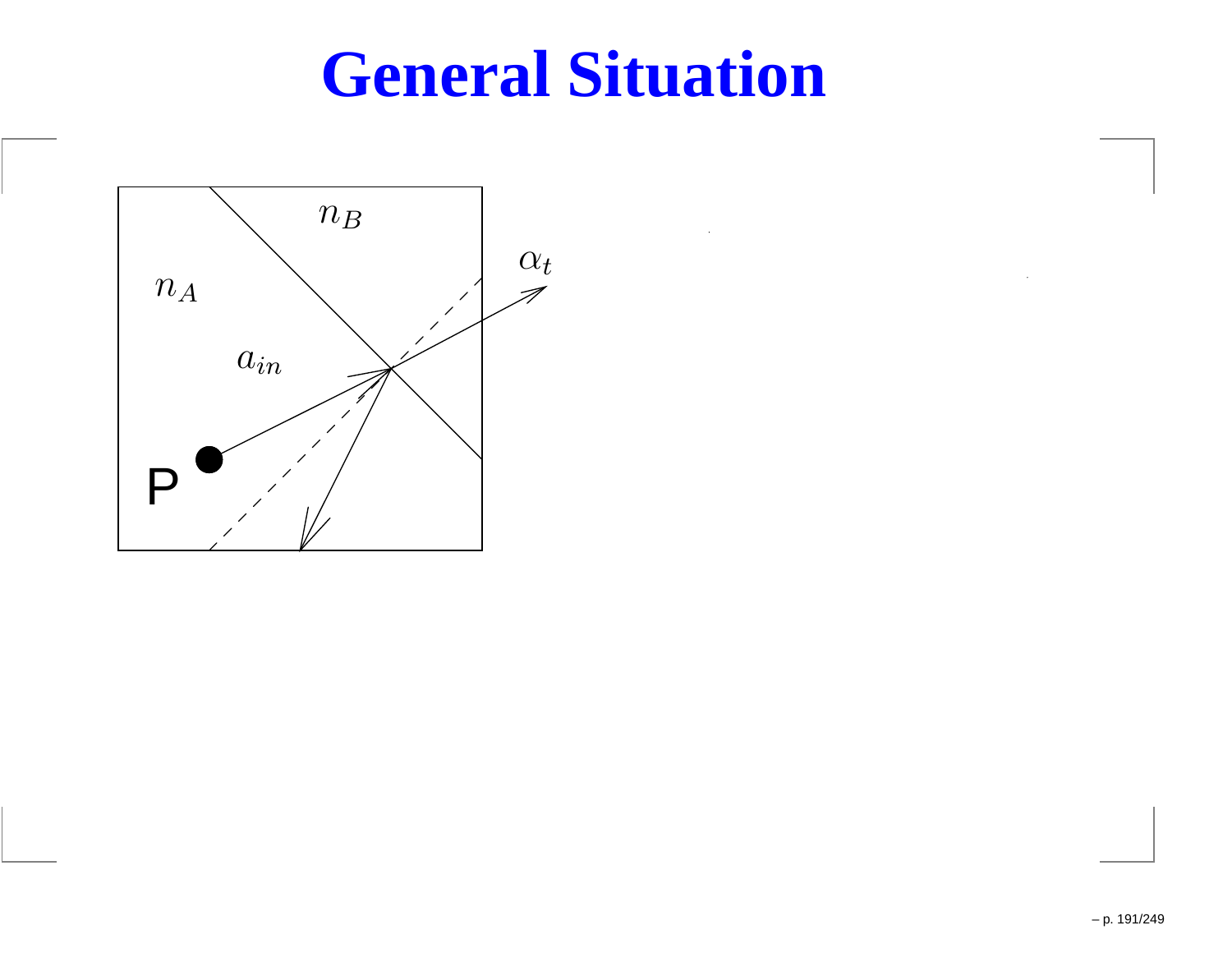# **Light Sources**

There exist different kind of light sources:

- **Provint light source**
- multimode light source
- Gaussian beam light of low oder (not multimode).  $\rightarrow$  This kind of light cannot be modeled by ray tracing.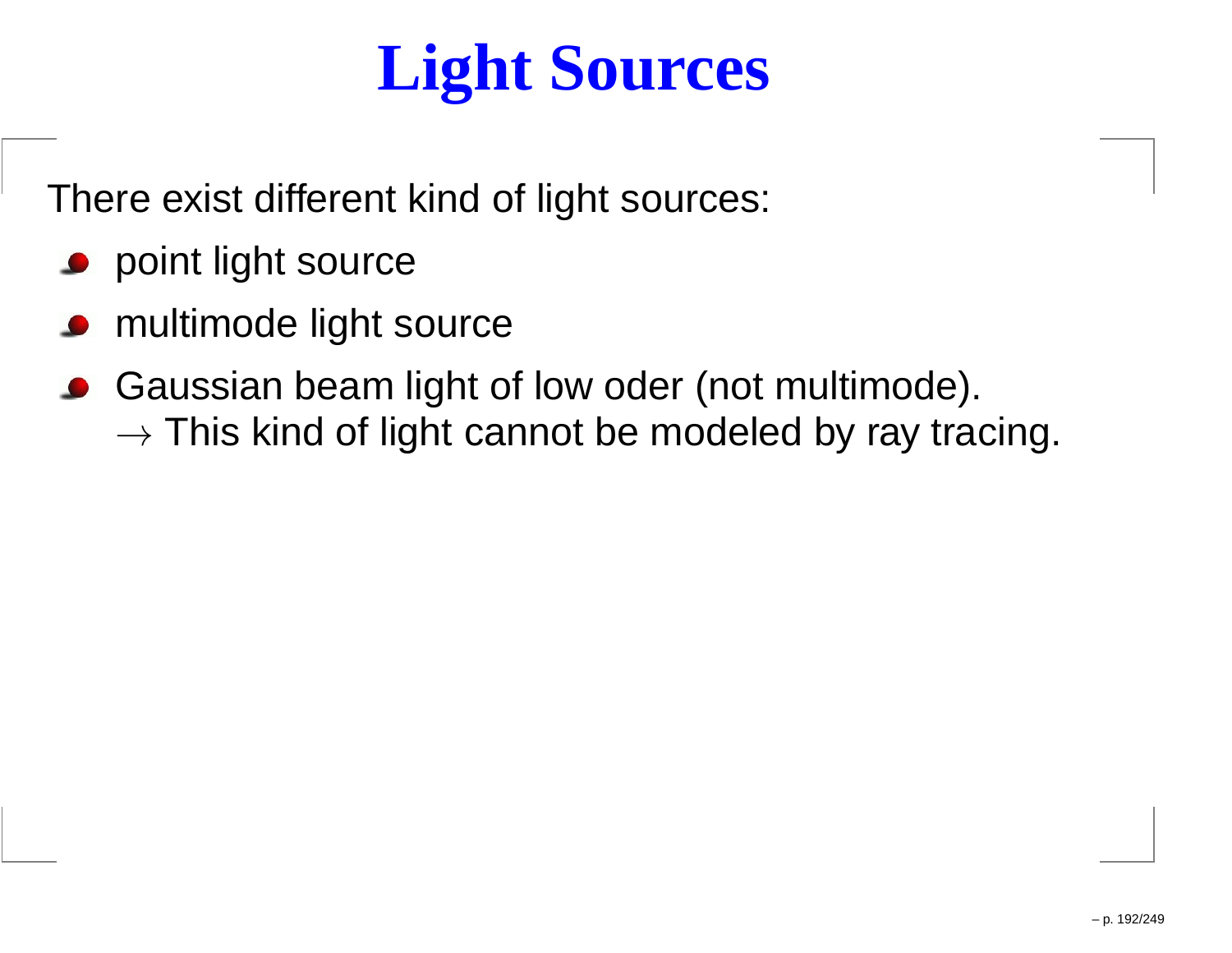# **Point Light Sources**





one direction

several directions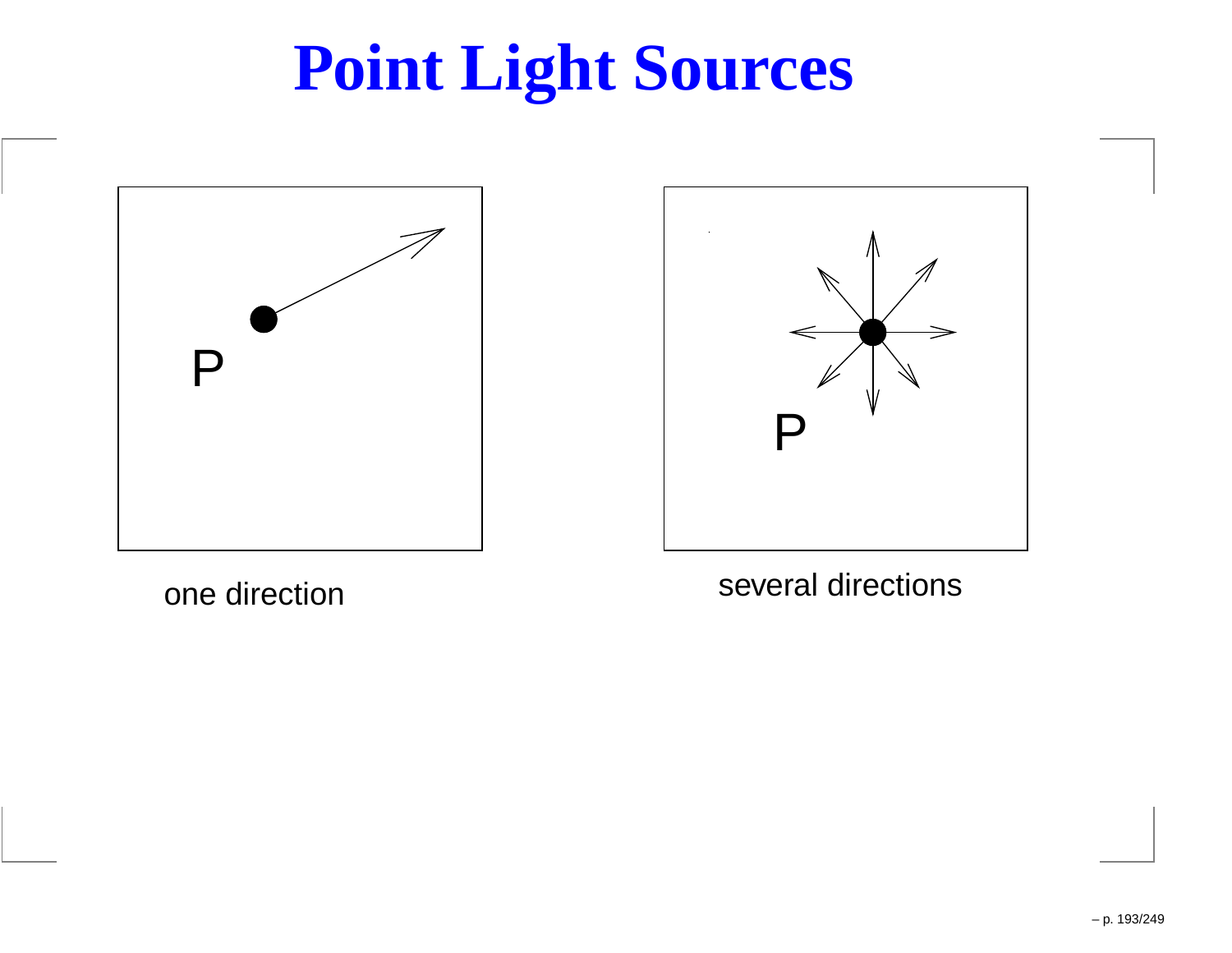# **Multimode Light Sources**

Set of rays starting at points  $P_i, \, i=1,...,n$  to every direction with angle  $\phi$  between  $-\alpha$  and  $\epsilon$  $-\alpha$  and  $\alpha$ :



The numerical aperture NA is defined by:  $\mathsf{NA}=n_r$  Example: Light of multimode fiber.  $r\cdot\sin(\alpha)$ , where  $n_r$  $_r$  refraction index of the medium.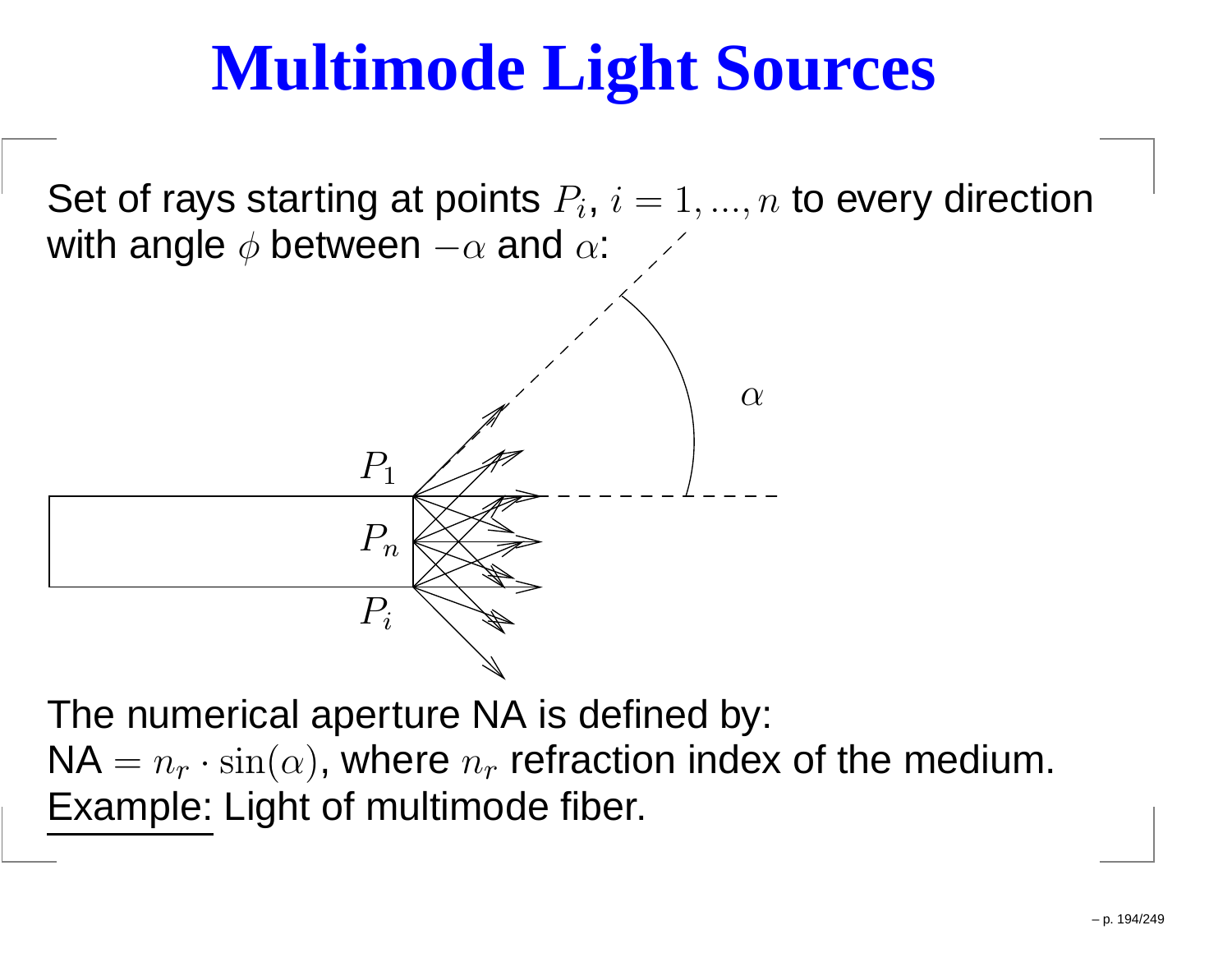# **Discretization of Light Source**

Assume that <sup>a</sup> light source consists of an infinite number of rays starting at points  $P_i\in\Omega_{source}$  in directions  $\vec{d}_i\in\Phi_{P_i}.$  Assume that the intensity of the light source is constant close to the light source.

To discretize the light source, we approximate the light source by <sup>a</sup> finite number of rays:

> N rays starting at  $P_i$  in direction  $\vec{d_i},$ where  $i = 1, ..., N$ .

If the total power of the light source is  $I,$  then the power of each discretized ray is  $I/N$ .

Often, the starting points  $P_i$  and the directions  $\vec{d_i}$  can be chosen by random numbers.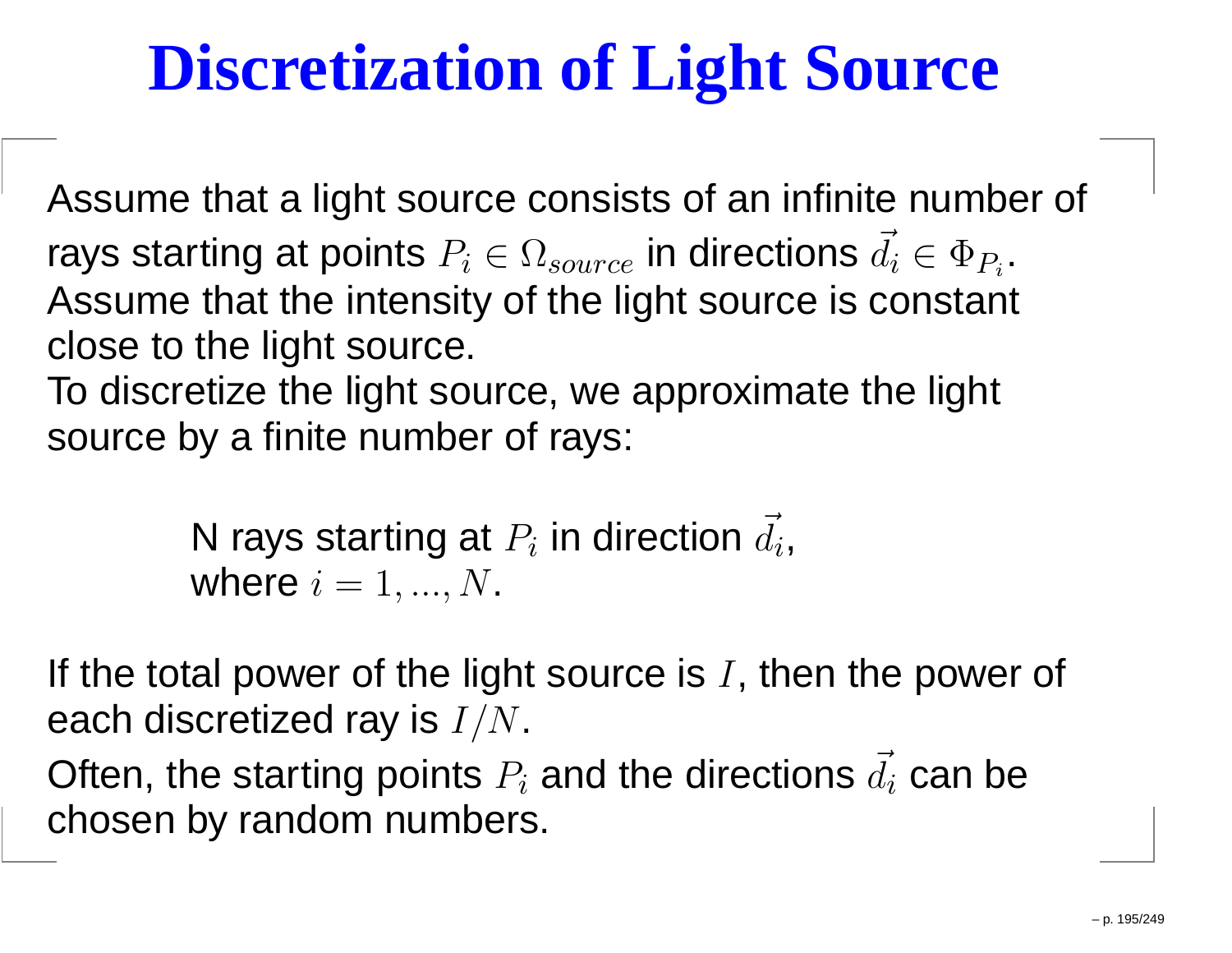## **Random Numbers**

Assume that  $P_i \in \Omega_{source} \subset [a_x, b_x] \times [a_y, b_y]$  and  $\vec{d}_i\in\Phi_{P_i}=[a_\phi,b_\phi]$  $b_i = [a_\phi, b_\phi].$ 

Then, random values for  $P_i$  and the directions  $\vec{d_i}$  can be constructed by <sup>a</sup> random number generator for an interval  $[a, b]$ .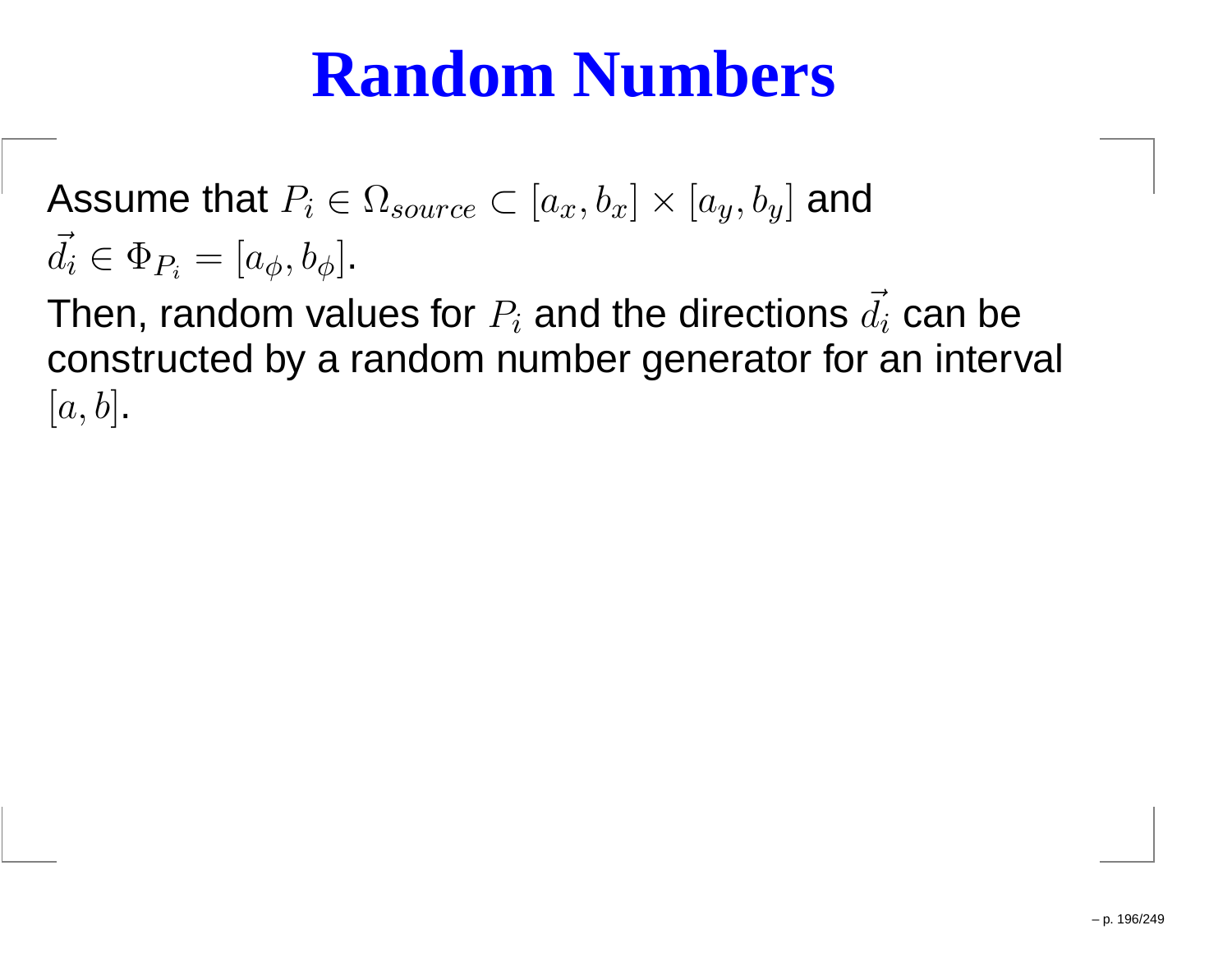# **Absorption of Light**

Assume that light propagates through absorbing medium.



Discretize absorbing medium by cells of meshsize  $h.$  The power of light absorbed in <sup>a</sup> cell is:

$$
P_{abs}(cell) = P(A)(1 - \exp(-\alpha \overline{AB})).
$$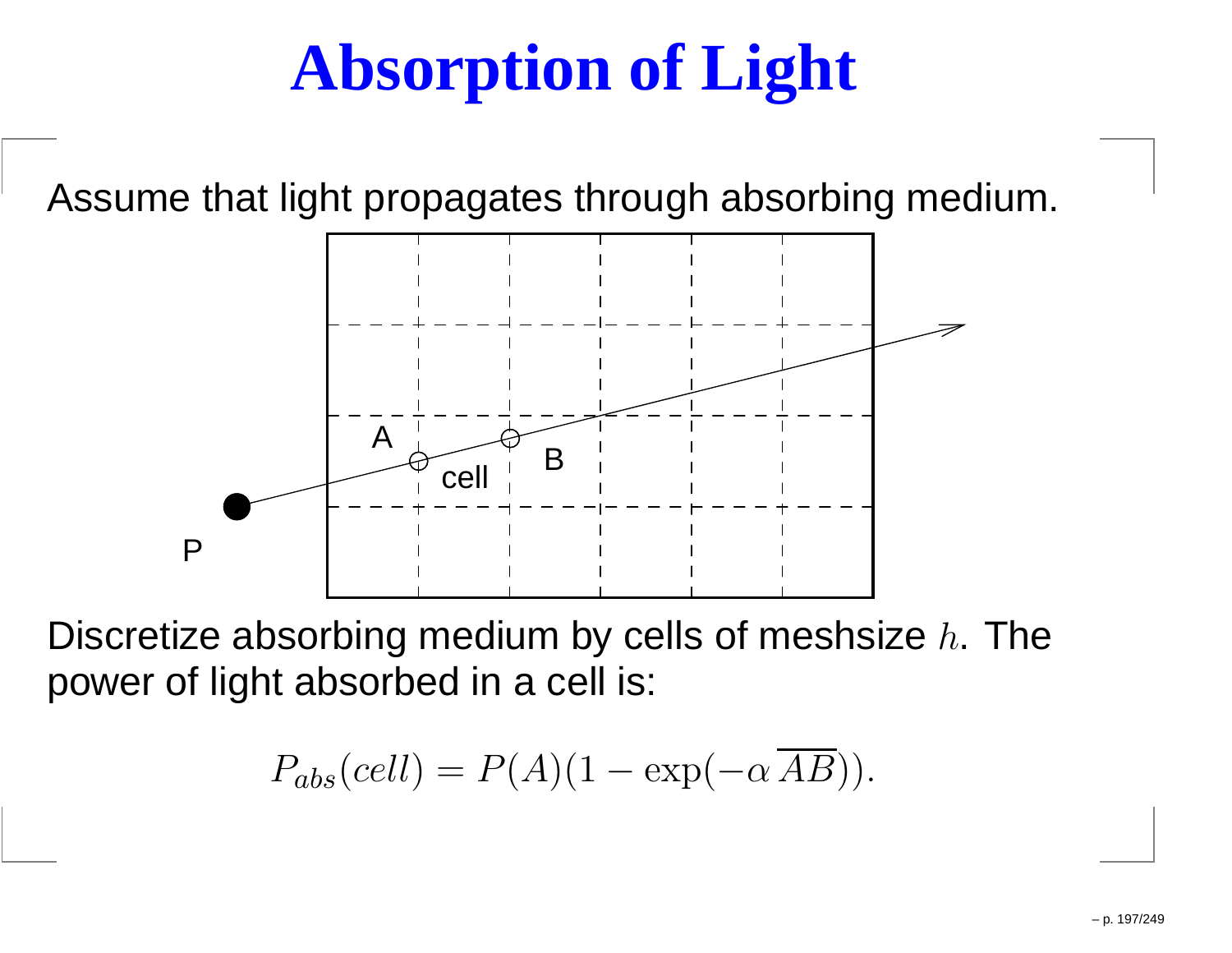#### **ODE's**

Let us assume that the ODE

$$
y'(t) = f(t, y(t)), \quad t \ge t_0
$$
  

$$
y(t_0) = y_0
$$

is given, where  $y: [t_0,\infty[ \rightarrow {\mathbb R}^n]$ . To discretive this ODF , let  $-\infty$  (

To discretize this ODE, let  $\tau>0$  be a time step.

Let us denote  $y_i$  the approximation of  $y(t_i)$ , where  $t_i := \tau i + t_0.$ 

Types of solvers:

- simplest method: Euler method $\bullet$
- Runge Kutta methods (one step method)
- multi-step methods
- implicit, explicit methods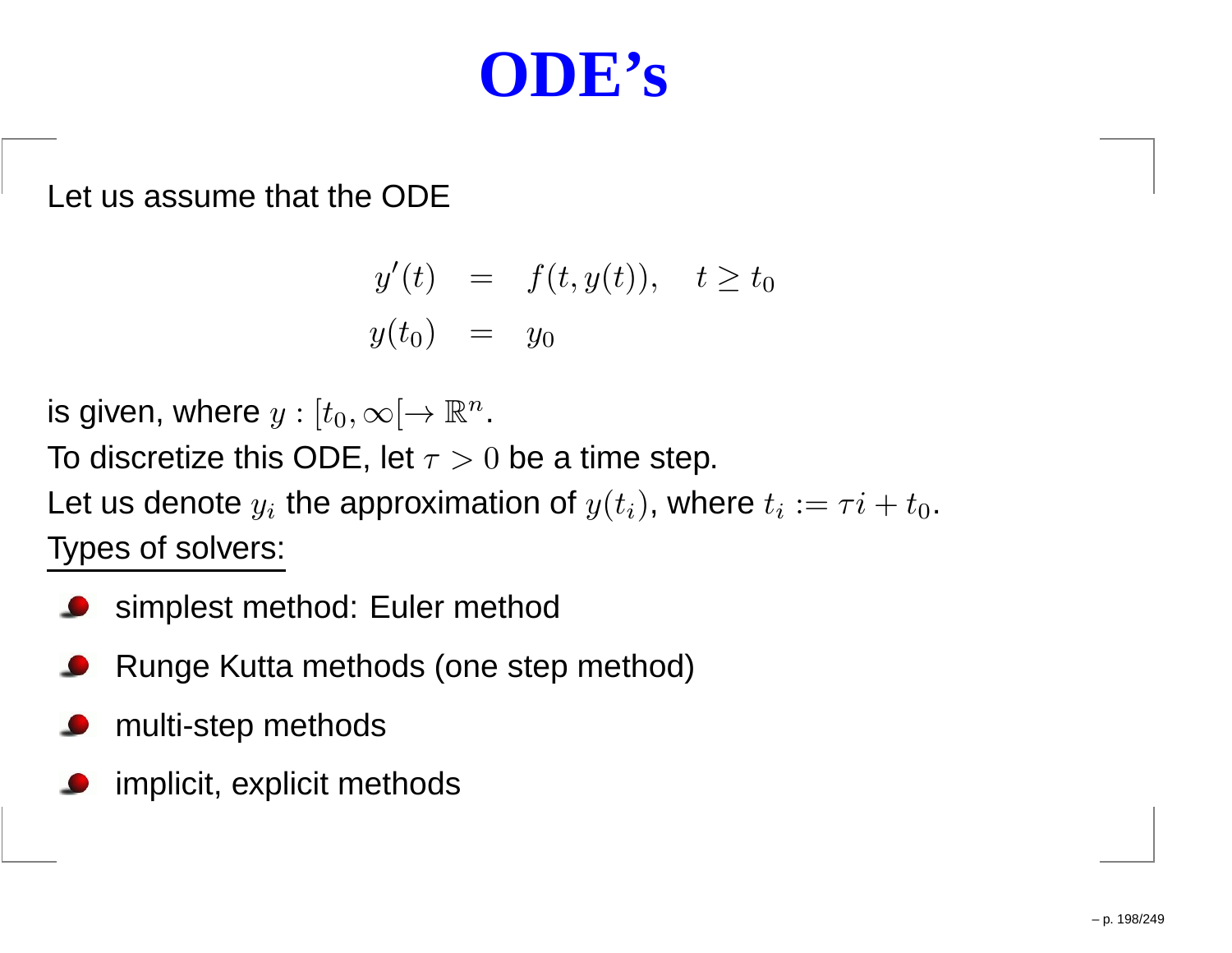# **Examples**

• explicit Euler: 
$$
y_{i+1} = y_i + \tau f(t_i, y_i)
$$
.

• implicit Euler: 
$$
y_{i+1} = y_i + \tau f(t_{i+1}, y_{i+1})
$$
.

classical Runge Kutta method $\bullet$ 

$$
k_1 = \tau f(x_i, y_i)
$$
  
\n
$$
k_2 = \tau f(x_i + 1/2\tau, y_i + 1/2k_1)
$$
  
\n
$$
k_3 = \tau f(x_i + 1/2\tau, y_i + 1/2k_2)
$$
  
\n
$$
k_4 = \tau f(x_i + \tau, y_i + k_3)
$$
  
\n
$$
y_{i+1} = y_i + 1/6k_1 + 1/3k_2 + 1/3k_3 + 1/6k_4.
$$

Simpson's method:

 $\bullet$ 

$$
y_{i+1} - y_{i-1} = \frac{\tau}{3} (f(t_{i+1}, y_{i+1}) + 4f(t_i, y_i) + f(t_{i-1}, y_{i-1})).
$$

Middle point method:  $y_{i+1} - y_{i-1} = 2\tau f(t_i, y_i)$ .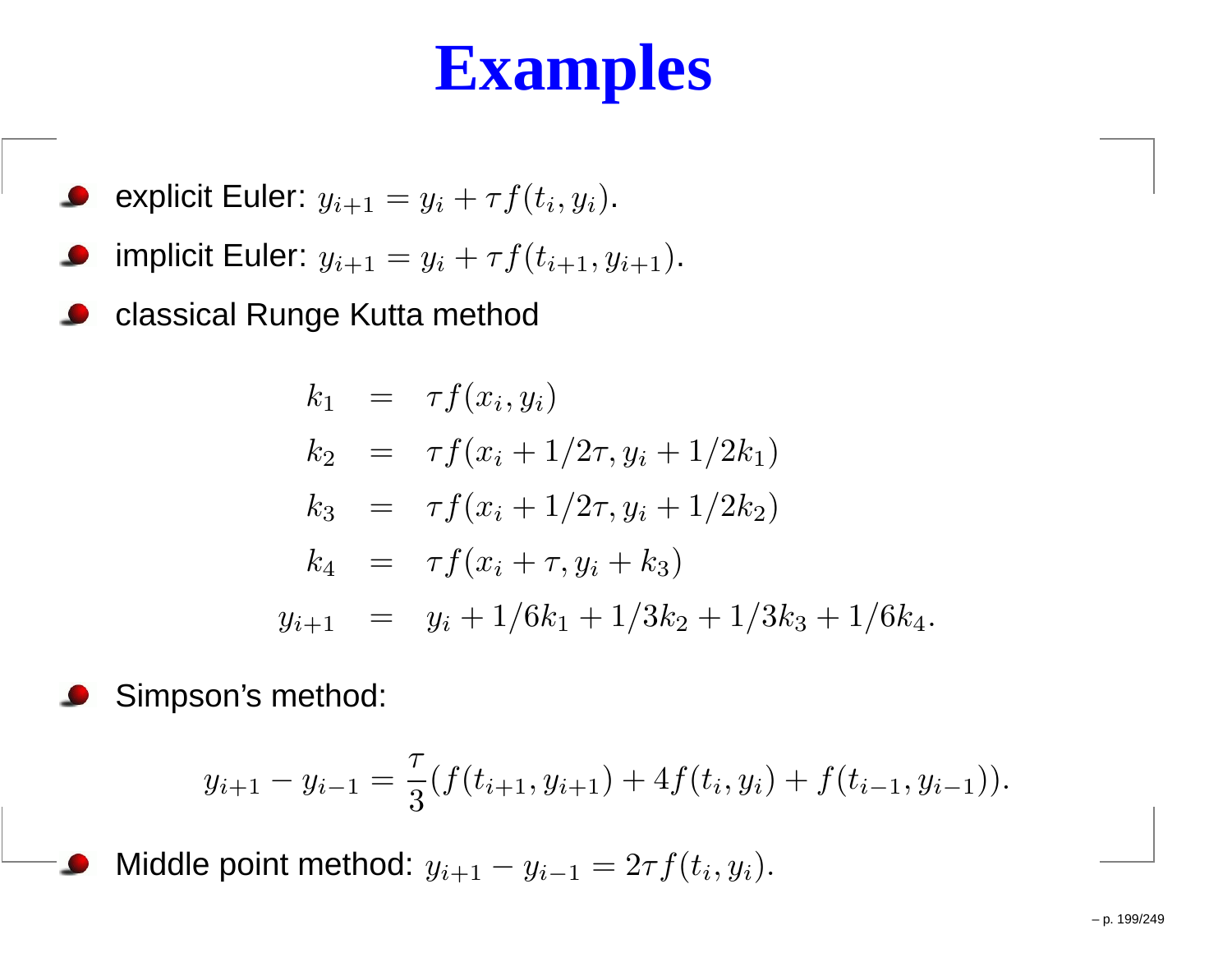# **Stability of <sup>a</sup> Multi-Step Method**

To analyze the stability of a multi-step method of length  $s,$ consider the ODE

$$
y' = 0
$$
,  $y(0) = y_0$ .

Assume that the multi-step method leads to the recursionformula

$$
\sum_{i=0}^{s} a_i y_{i+j} = 0 \quad \forall j \in \mathbb{N}_0.
$$

for this ODE.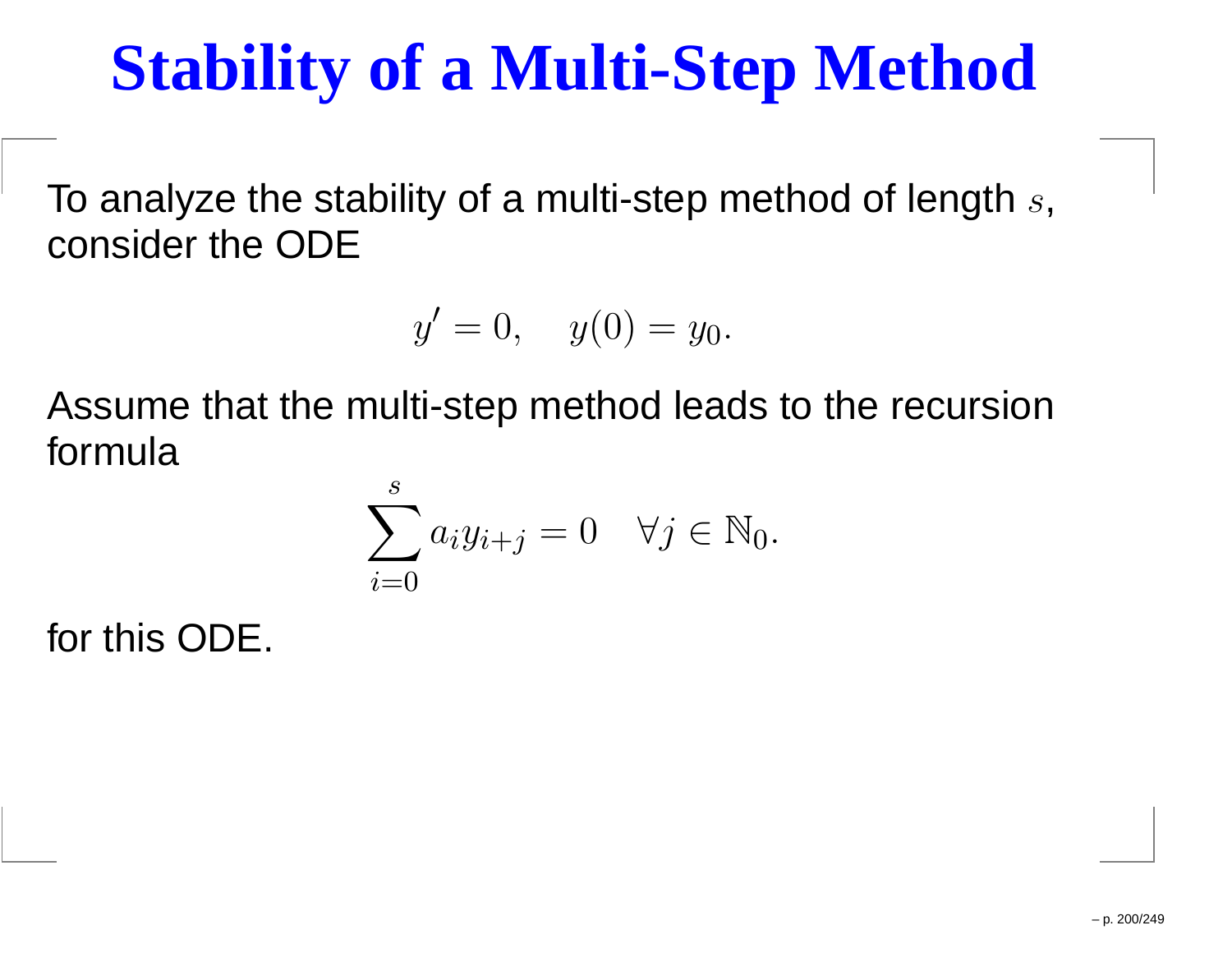# **Stability of <sup>a</sup> Multi-Step Method**

**Definition 3.** The multi-step method is stable, if for all start values $y_0,...y_{s-1}$ , the sequence  $y_i$  is bounded.

**Theorem 3.** A multi-step method is stable if all roots of the polynomial



are simple roots and contained in the disc

```
\{z \in \mathbb{C} \mid |z| \leq 1\}.
```
(A more general stability theorem is given in Stoer/Burlisch, Einführung indie Numerische Mathematik II).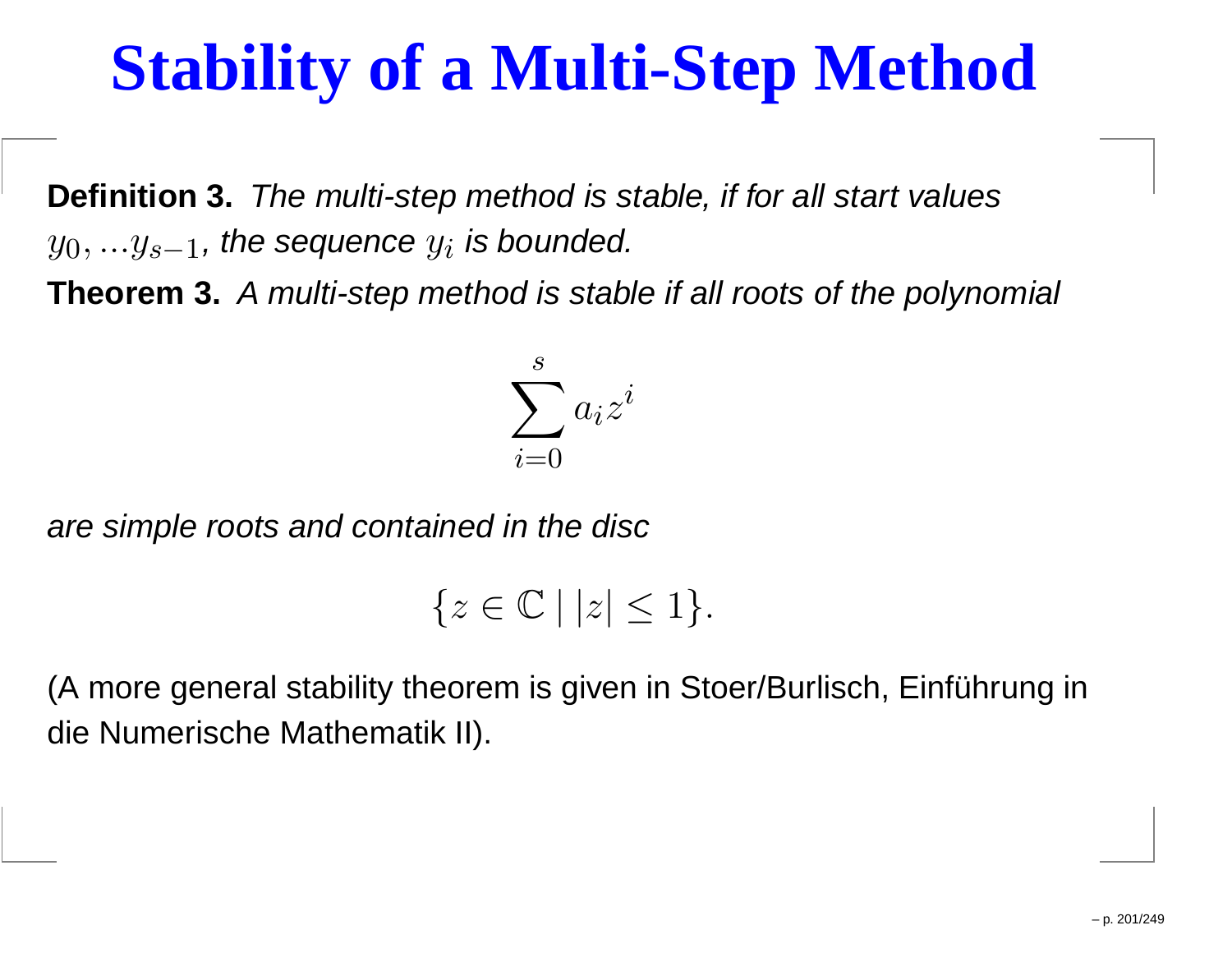#### **Stiff ODE's**

Let us linearize  $f(y, t')$  at a certain point  $\hat{t},\hat{y}$  by Taylor series in  $y$  direction:

$$
f(\hat{y}, \hat{t}) \approx b + A(y - \hat{y}).
$$

The ODE is a stiff ODE, if A has negative eigenvalues of<br>different size different size.

**Definition 4.** The ODE solver is <sup>a</sup> stable ODE solver for stiff equationsystems, if

$$
\lim_{i \to \infty} y_i = 0 \quad \forall \tau > 0 \quad \text{and} \quad y_i > 0 \quad \forall \tau > 0, \ i \in \mathbb{N}
$$

for the ODE

$$
y' = \lambda y, \qquad y(0) = 1,
$$

where  $\lambda < 0$ .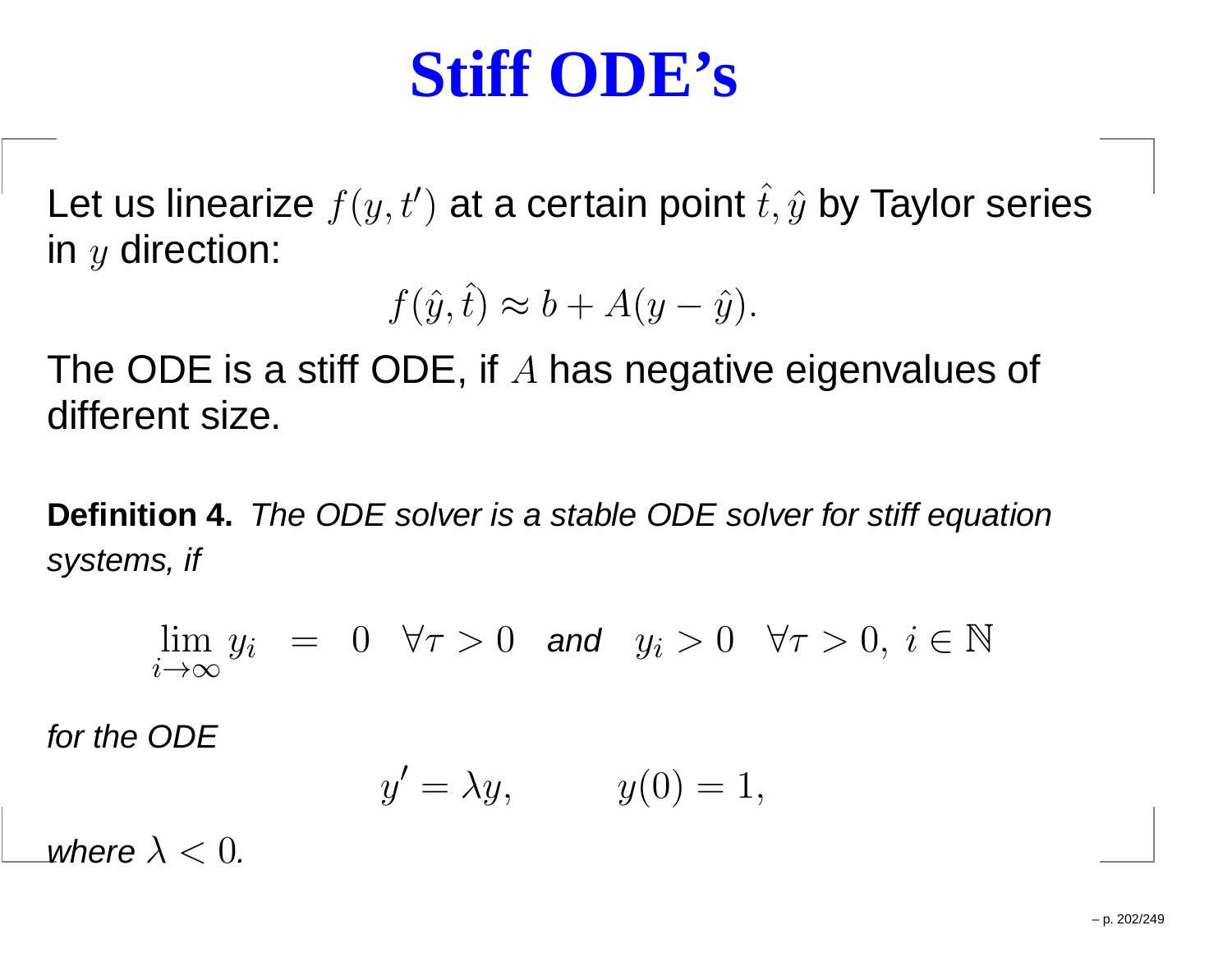## **Analysis of ODE Solvers**

Apply <sup>a</sup> given ODE solver to the ODE

$$
y' = \lambda y, \qquad y(0) = 1.
$$

Often this leads to an iteration formula of the form

 $y_{i+1}=y_ig(\lambda\tau).$ 

Then, stability means

$$
|g(z)| < 1 \qquad \forall Re(z) < 0.
$$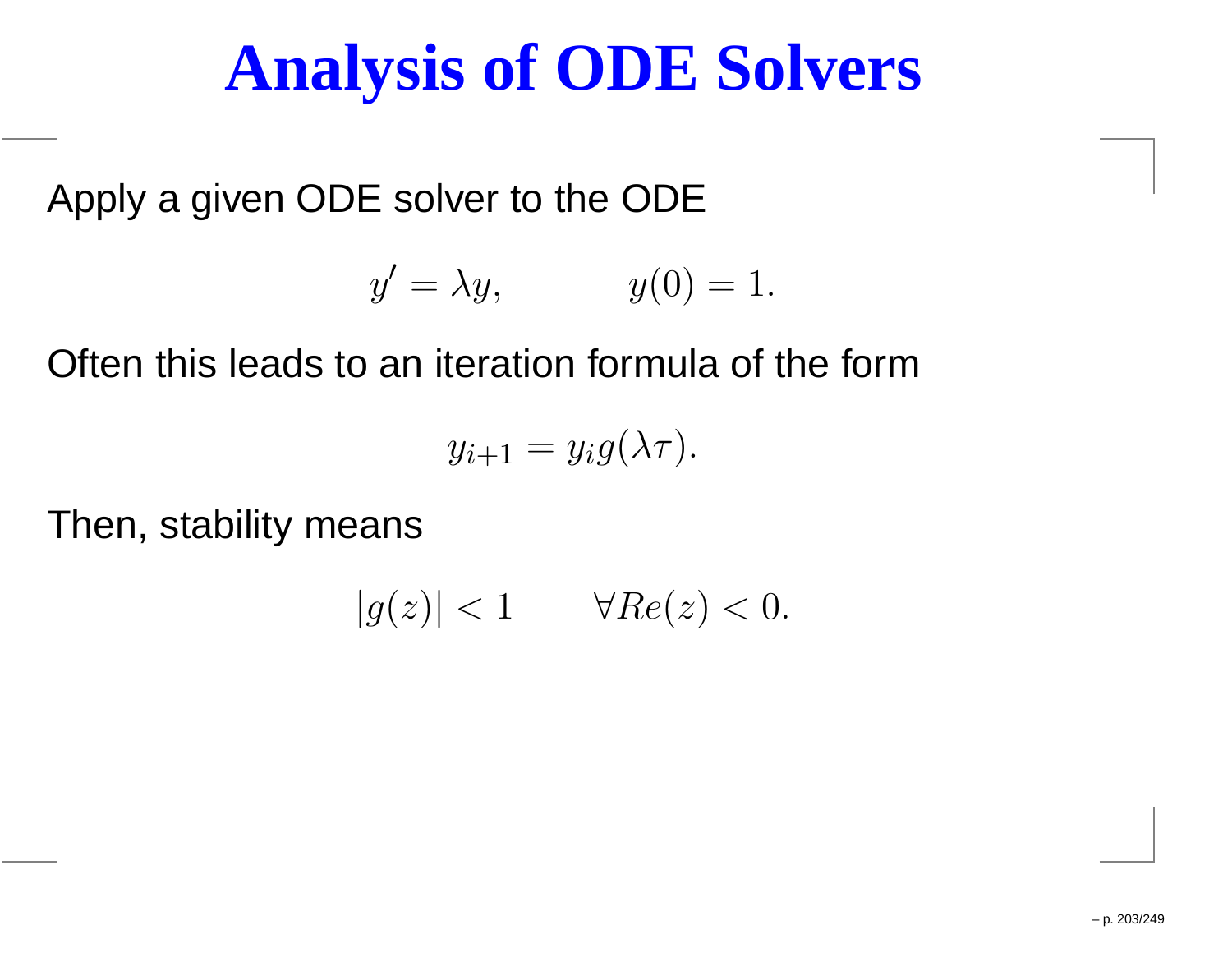# **Examples**

explicit Euler: (not stable for stiff ODE's)

 $y_{i+1} = y_i + h f(t_i, y_i)$ 

implicit Euler: (stable for stiff ODE's)

$$
y_{i+1} = y_i + h f(t_{i+1}, y_{i+1}).
$$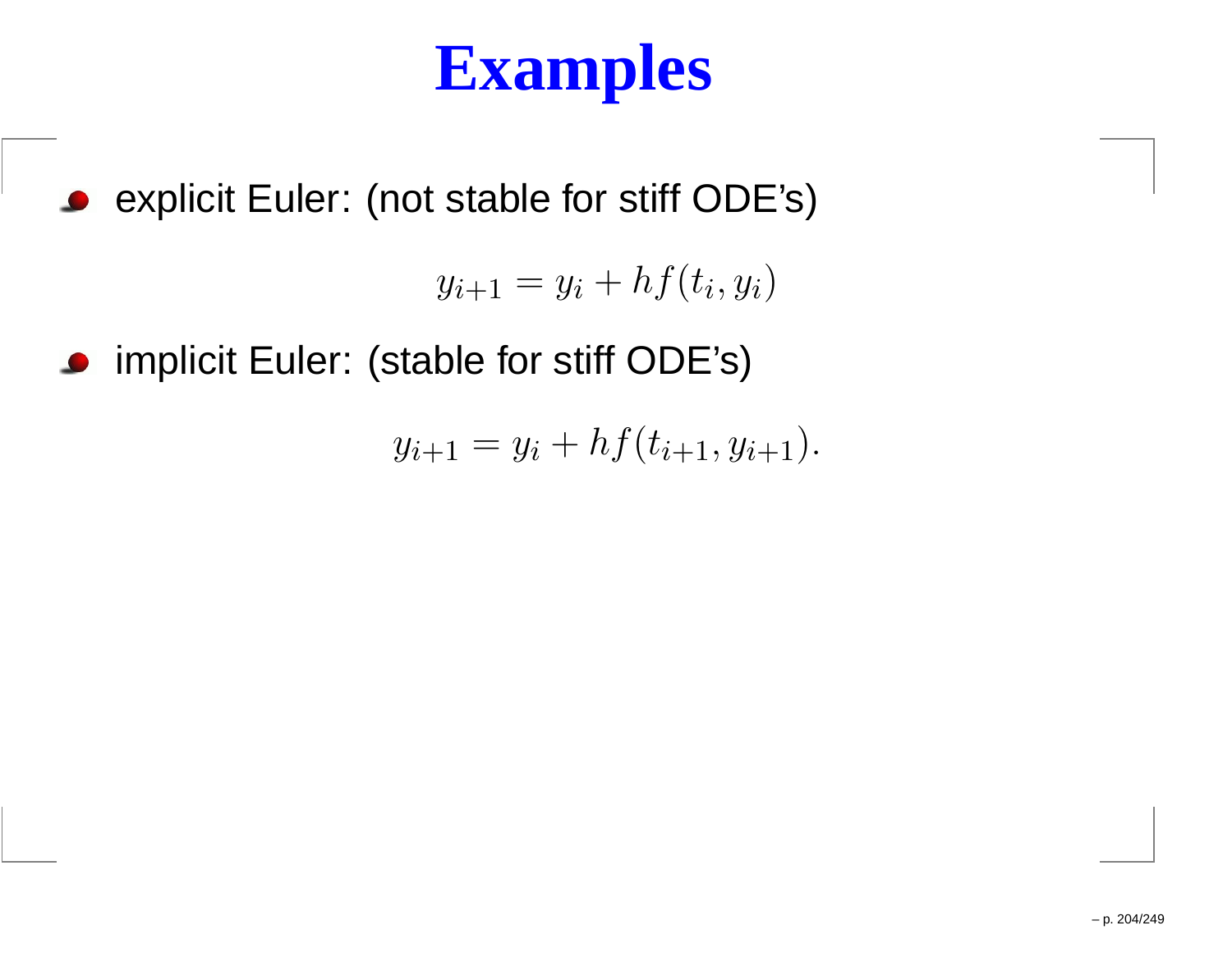#### **Parabolic PDE**

Let  $\Omega \subset \mathbb{R}^d$  be a domain.<br>The standard parabolic l The standard parabolic PDE is:

$$
\frac{\partial u}{\partial t} = \alpha^2 \Delta u + f(t, \vec{x}), \quad \vec{x} \in \Omega, t \ge t_0,
$$
  
\n
$$
u(t_0, \vec{x}) = u_0(\vec{x}), \quad \vec{x} \in \Omega, \quad \text{initial condition}
$$
  
\n
$$
u(t, \vec{x}) = g(t, \vec{x}), \quad \vec{x} \in \partial\Omega, t \ge t_0, \quad \text{boundary condition}
$$

where,  $g, f, u_0$  are given functions.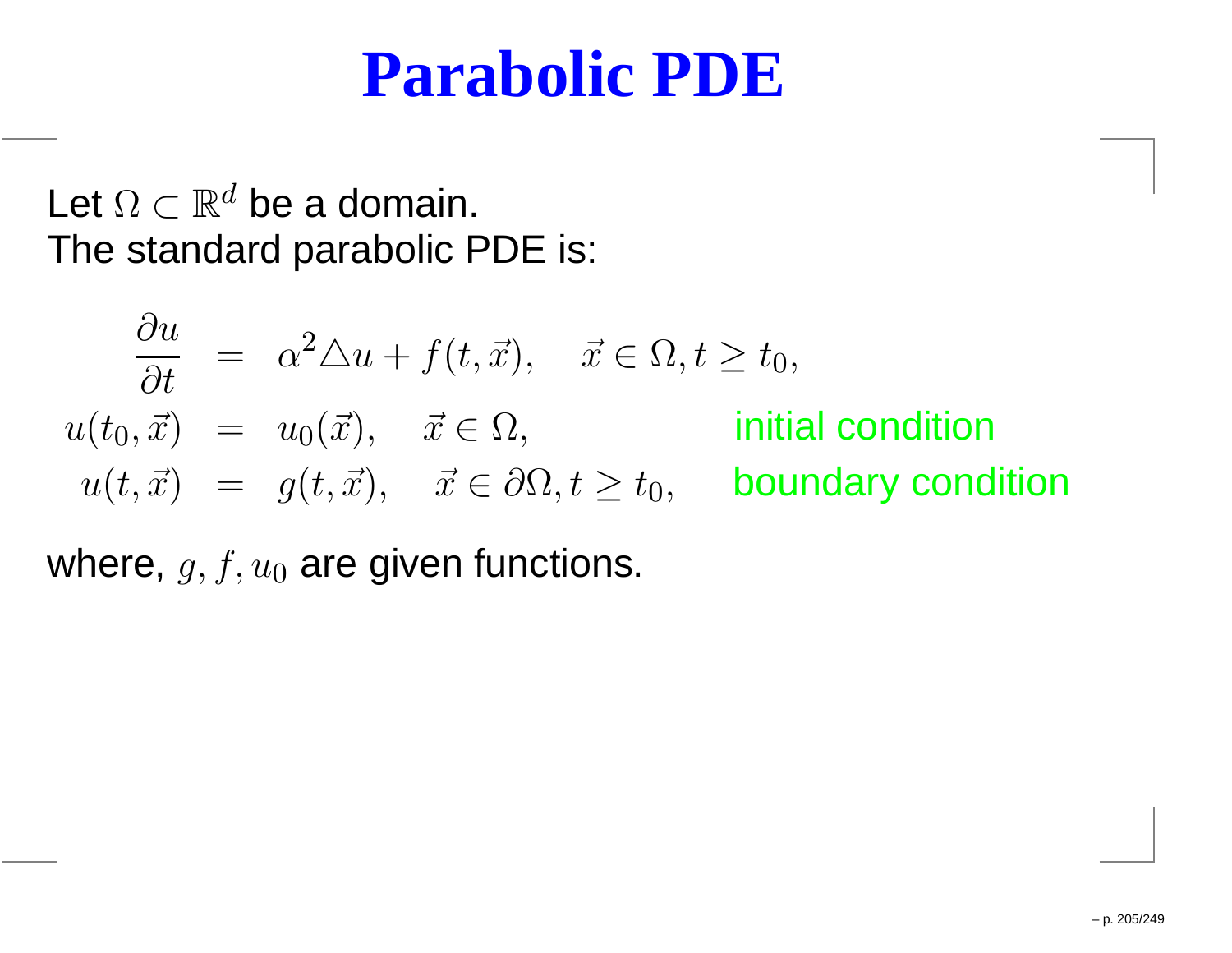## **Discretization of <sup>a</sup> Parabolic PDE**

- Let  $\bar{\Omega}_h\subset\bar{\Omega}$  be a discretization grid. Let  $\Omega_h=\bar{\Omega}_h\cap\Omega.$
- $t_i := \tau i + t_0.$
- Let us denote  $\bar{u}_h(t_i, \vec{x}_h),$   $i\in\mathbb{N}_0,$   $\vec{x}_h\in\Omega_h$  the approximate solution. Furthermore, let us abbreviate  $u_h(t_i) = (\bar{u})$  $_h(t_i, \vec{x}_h))_{\vec{x}_h \in \Omega_h}.$
- Let us discretize  $\triangle w$  by

 $\bar L_h w_h,$ 

where  $\bar{L}_h$  (e.g. finite difference discretization).  $\hat{h}_h$  is a  $|\Omega_h|\times|\bar{\Omega}_h|$  matrix and  $w_h\in\mathbb{R}^{|\Omega_h|}.$ 

In case of homogeneous boundary conditions  $(g=0)$  $\bar L_h$  $_h$  can be replaced by the  $|\Omega_h|\times |\Omega_h|$  matrix  $L_h.$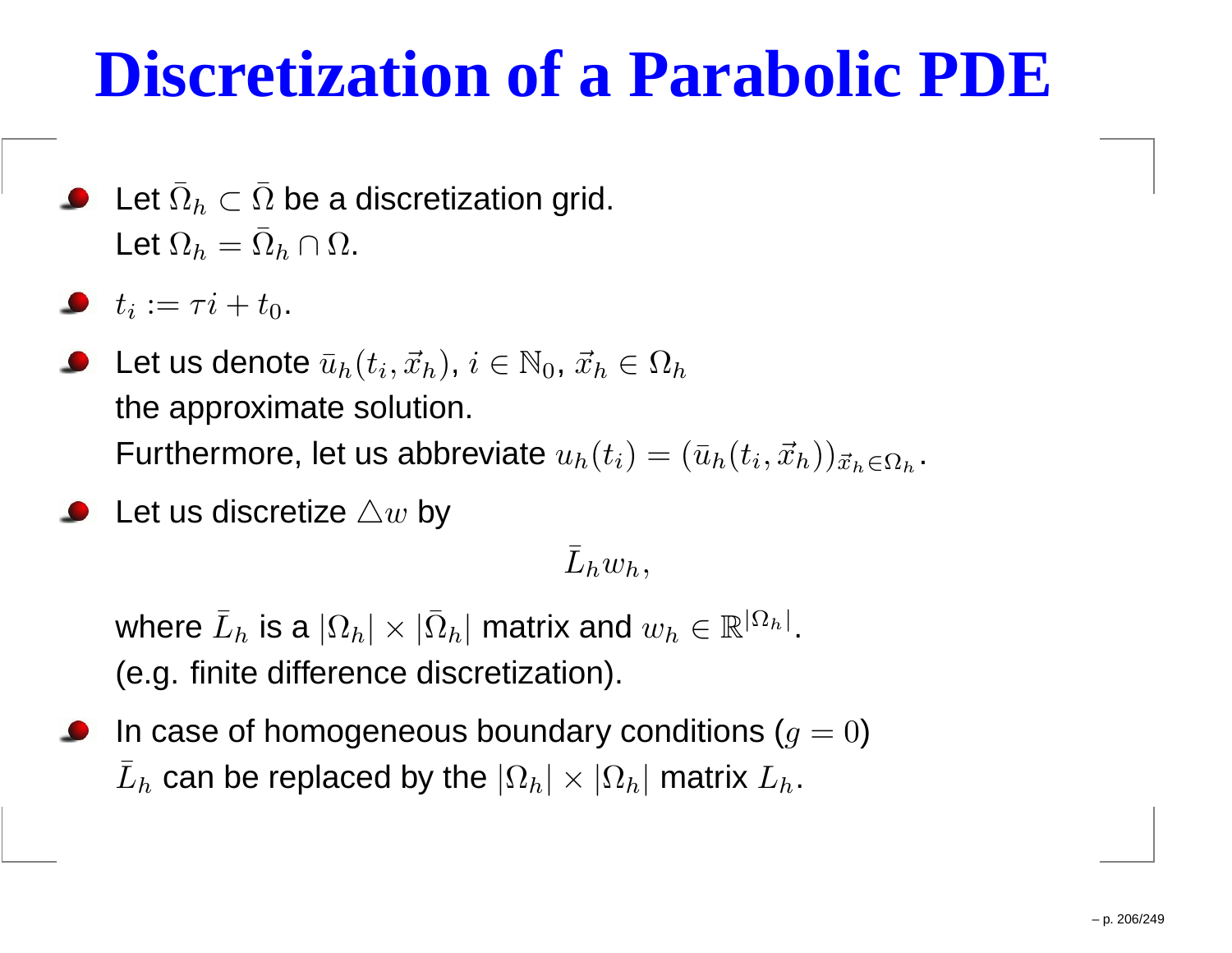#### **Discretization of <sup>a</sup> Parabolic PDE**

$$
u_h(t_0, \vec{x}_h) = u_0(\vec{x}_h) \quad \vec{x}_h \in \bar{\Omega}_h
$$
  

$$
u_h(t_i, \vec{x}_h) = g(t_i, \vec{x}_h) \quad \vec{x}_h \in \bar{\Omega}_h \backslash \Omega_h, \quad i \in \mathbb{N}_0.
$$

forward difference method (explicit Euler) $\bullet$ 

$$
\bar{u}_h(t_{i+1}) = \bar{u}_h(t_i) + \tau (\alpha^2 \bar{L}_h \bar{u}_h(t_i) + f_h(t_i)).
$$

backward difference method (implicit Euler)

$$
\bar{u}_h(t_{i+1}) = \bar{u}_h(t_i) + \tau (\alpha^2 \bar{L}_h \bar{u}_h(t_{i+1}) + f_h(t_{i+1})).
$$

Crank-Nicolson

$$
\bar{u}_h(t_{i+1}) = \bar{u}_h(t_i) + \tau \frac{1}{2} \quad ( \alpha^2 \bar{L}_h \bar{u}_h(t_i) + f_h(t_i) + \alpha^2 \bar{L}_h \bar{u}_h(t_{i+1}) + f_h(t_{i+1}) )
$$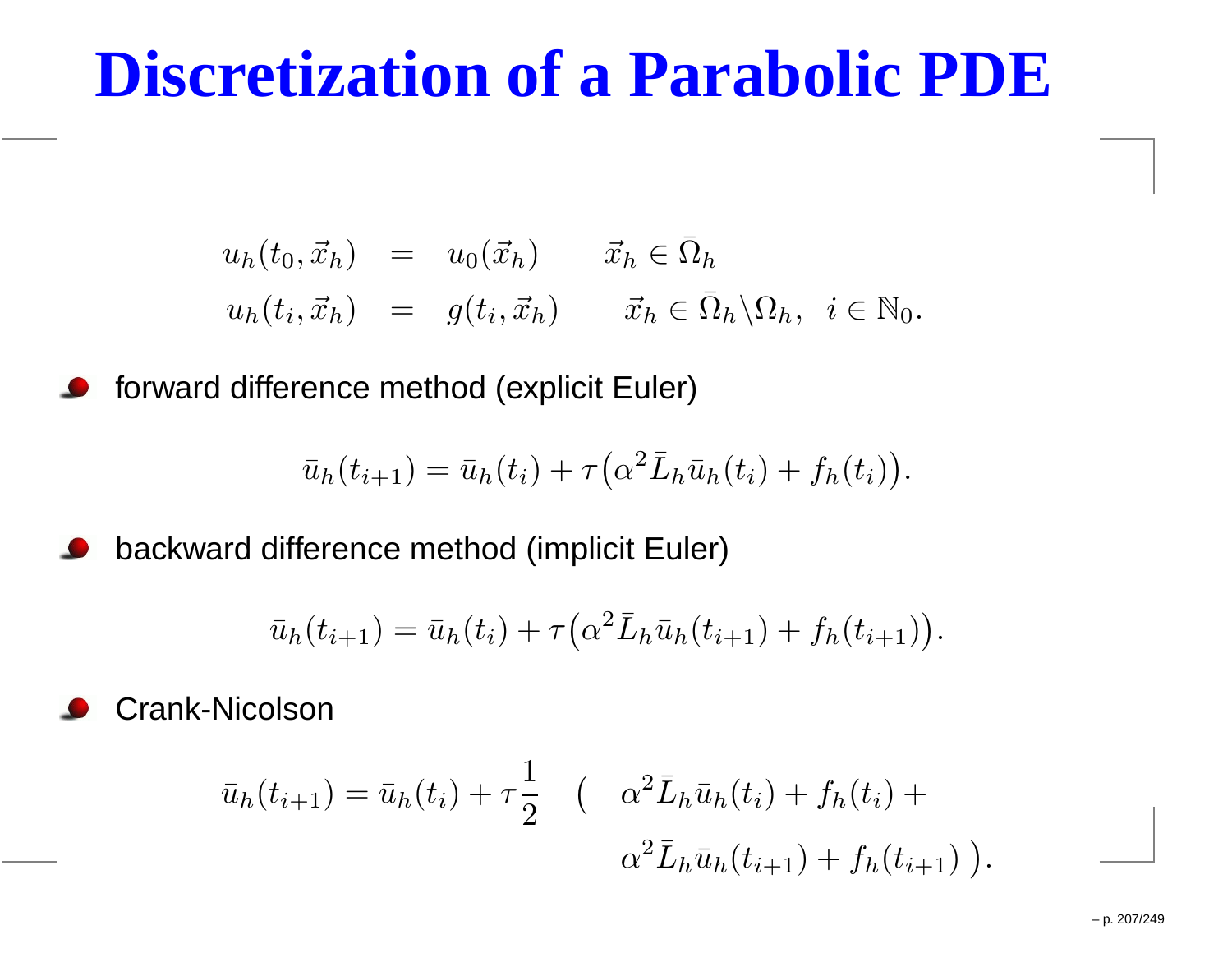## **Fourier Stability Analysis**

To analyze the stability of the previous discretization, let us consider

$$
\frac{\partial u}{\partial t} = \alpha^2 \triangle u, \quad \vec{x} \in \Omega, t \ge t_0,
$$
  
\n
$$
u(t_0, \vec{x}) = u_0(\vec{x}), \quad \vec{x} \in \Omega, \qquad \text{initial condition}
$$
  
\n
$$
u(t, \vec{x}) = 0, \quad \vec{x} \in \partial\Omega, t \ge t_0, \qquad \text{boundary condition}
$$
  
\n
$$
\Omega := ]0, \pi[^2.
$$

The exact solution of this PDE is

$$
u(t, (x, y)) = \sum_{\nu, \mu=0}^{\infty} a_{\nu, \mu} \sin(\nu x) \sin(\mu y) e^{-\alpha^2 (\nu^2 + \mu^2)(t - t_0)}, \text{ where}
$$
  

$$
u_0(x, y) = \sum_{\nu, \mu=0}^{\infty} a_{\nu, \mu} \sin(\nu x) \sin(\mu y).
$$

Observe that  $u(t,(x,y))\geq 0$ , if  $a_{\nu,\mu}\geq 0 \forall \nu,\mu.$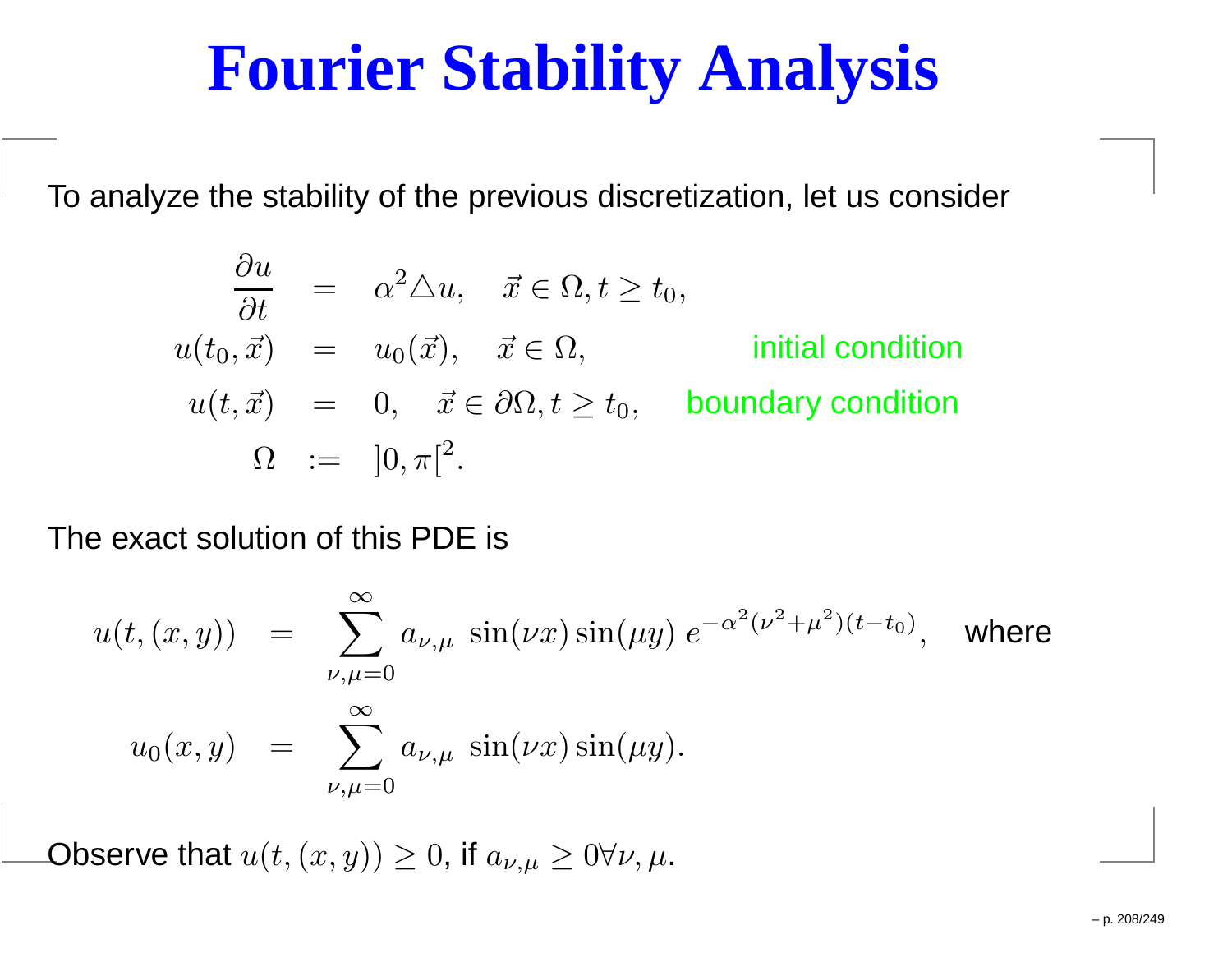# **Fourier Stability Analysis**

Let  $\Omega_h := \{ h(i,j) \mid i,j = 1, m \}$  $\tt Lemma 1.$   $L_h$  has the eigenvectors  $-1\}$  be the discretization grid.

$$
e_{\nu,\mu} = \Big(\sin(\nu\pi x_i)\sin(\mu\pi y_j)\Big)_{(x_i,y_j)\in\Omega_h}, \quad \text{where} \quad \nu,\mu = 1,\cdots,m-1,
$$

with eigenvalues

$$
\lambda_{\nu,\mu} = -\frac{4}{h^2} \left( \sin^2 \left( \frac{\pi \nu h}{2} \right) + \sin^2 \left( \frac{\pi \mu h}{2} \right) \right).
$$

The eigenvalues can be estimated by

$$
\frac{8}{h^2} > -\lambda_{\nu,\mu} > 2\pi^2.
$$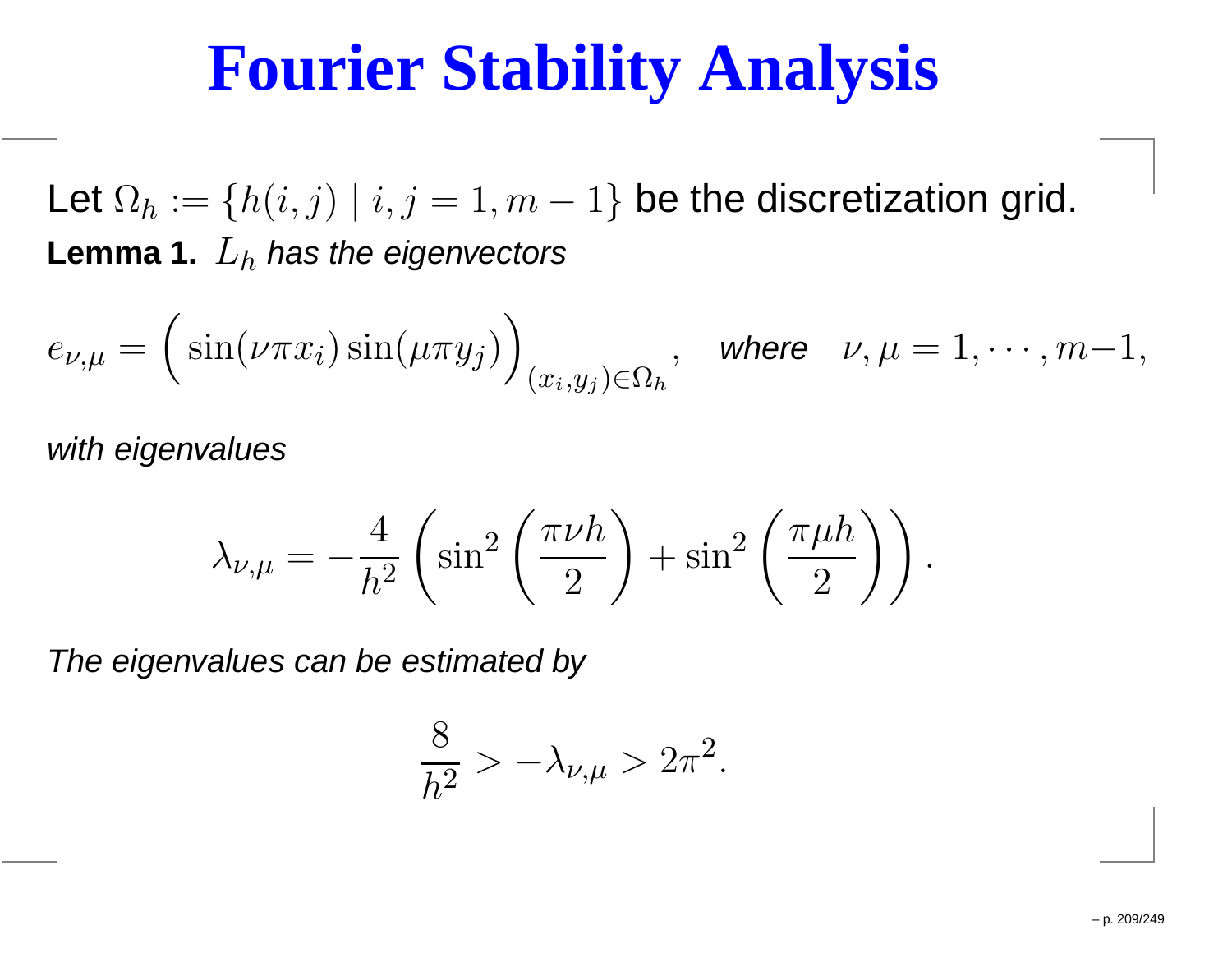# **Fourier Stability Analysis**

The functions  $(e_{\nu,\mu})_{\nu,\mu=1,...,m}$  we can write−1 $_1$  form a basis of  $\mathbb{R}^{|\Omega|}$  $^{\left[ h\right] }$ . Thus

$$
u_0 = \sum_{\nu,\mu=1}^{m-1} c_{\nu,\mu}(t_0) e_{\nu,\mu}.
$$

**Definition 5.** The discretization of the parabolic equation is stable, if thefollowing condition holds:

Let the coefficients  $c_{\nu,\mu}(t_0)$  be nonnegative.

Then, the coefficients of the approximate solution for  $f=0,\,g=0$  are nonnegative

$$
c_{\nu,\mu}(t) \ge 0 \quad \forall \nu,\mu, \ t > t_0.
$$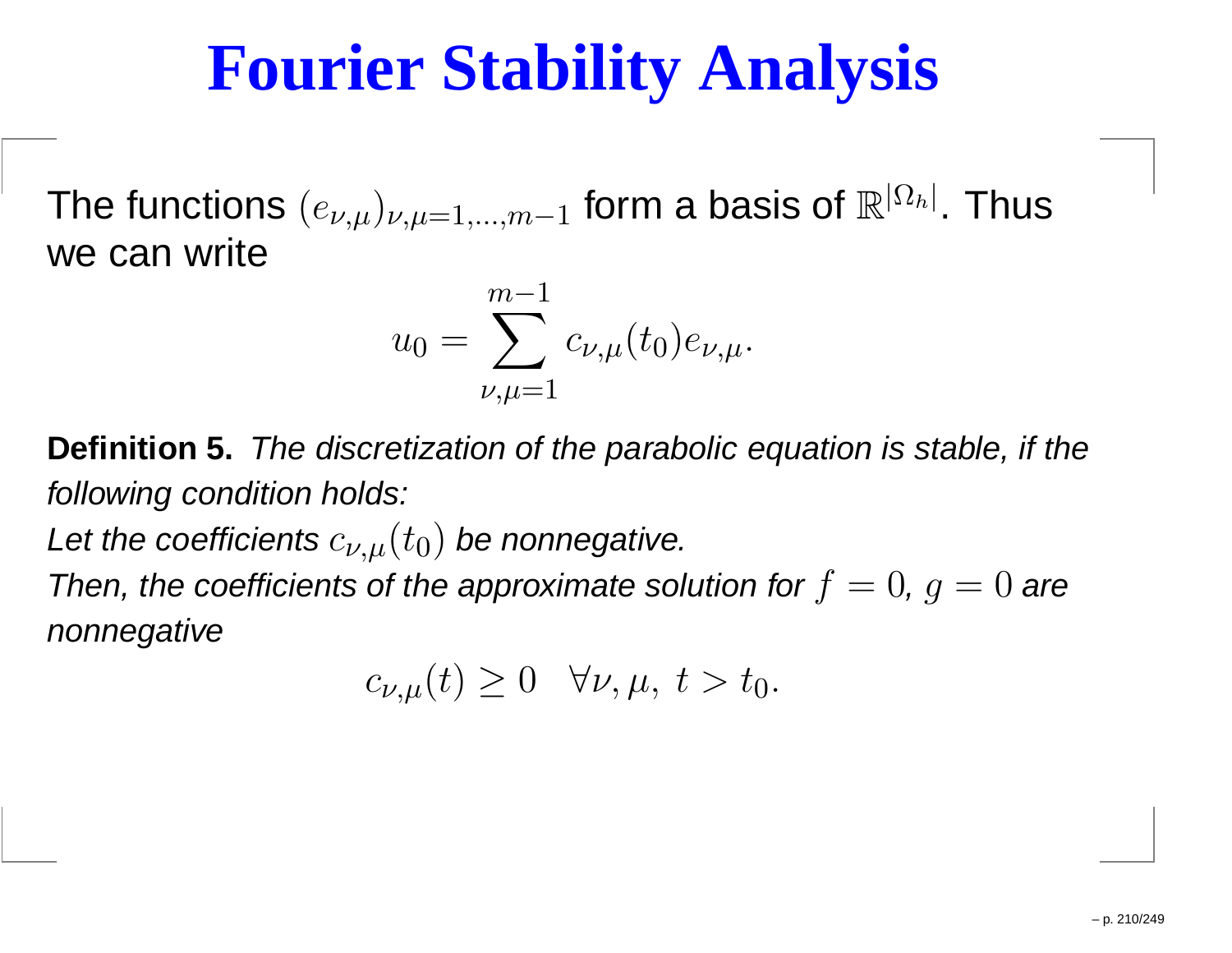# **Analysis of Forward Difference Method**

The Fourier analysis of the forward difference method

$$
u_h(t_{i+1}) = u_h(t_i) + \tau(\alpha^2 L_h u_h(t_i) + f_h(t_i)).
$$

leads to the explicit Euler formula  $(f=0,\,g=0)$ :

$$
c_{\nu,\mu}(t_{i+1}) = (1 + \tau \alpha^2 \lambda_{\nu,\mu}) c_{\nu,\mu}(t_i).
$$

Stability is obtained if  $|1+\tau\alpha\>$ 2 ${}^2\lambda_{\nu,\mu}| < 1$  and therefore

$$
\tau < \frac{2}{\alpha^2 |\lambda_{\nu,\mu}|}
$$

Thus the condition

$$
\tau < \frac{2}{\alpha^2 \frac{8}{h^2}} = \frac{2h^2}{8\alpha^2}
$$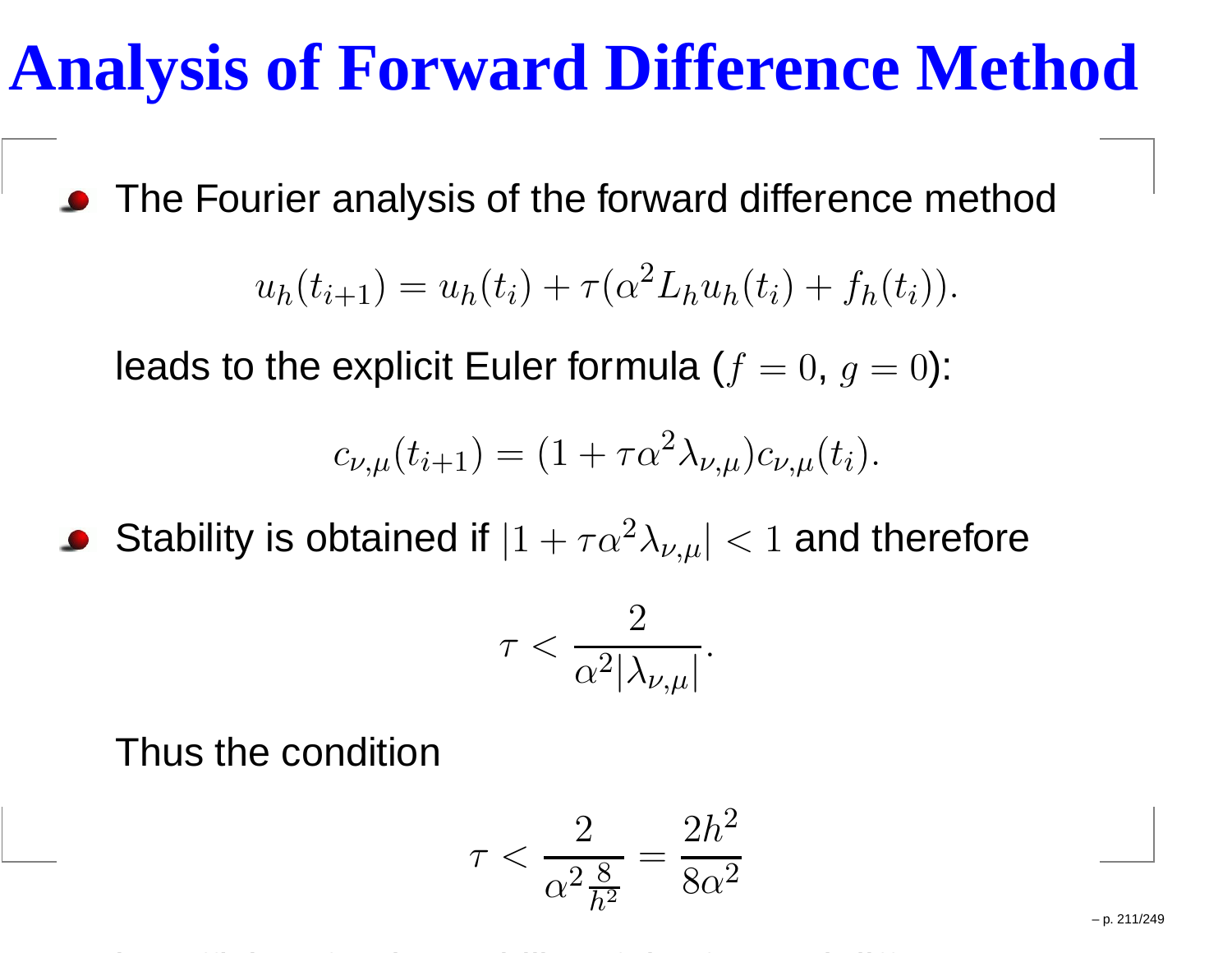# **Analysis of Backward Difference Method**

The analysis of the backward difference method

$$
u_h(t_{i+1}) = u_h(t_i) + \tau(\alpha^2 L_h u_h(t_{i+1}) + f_h(t_{i+1})).
$$

leads to the implicit Euler formula ( $f=0,\,g=0$ ):

$$
c_{\nu,\mu}(t_{i+1}) = c_{\nu,\mu}(t_i) \frac{1}{1 - \tau \alpha^2 \lambda_{\nu,\mu}}.
$$

Stability is obtained independent of  $\tau$  since

$$
0 < \frac{1}{1 - \tau \alpha^2 \lambda_{\nu, \mu}} < 1.
$$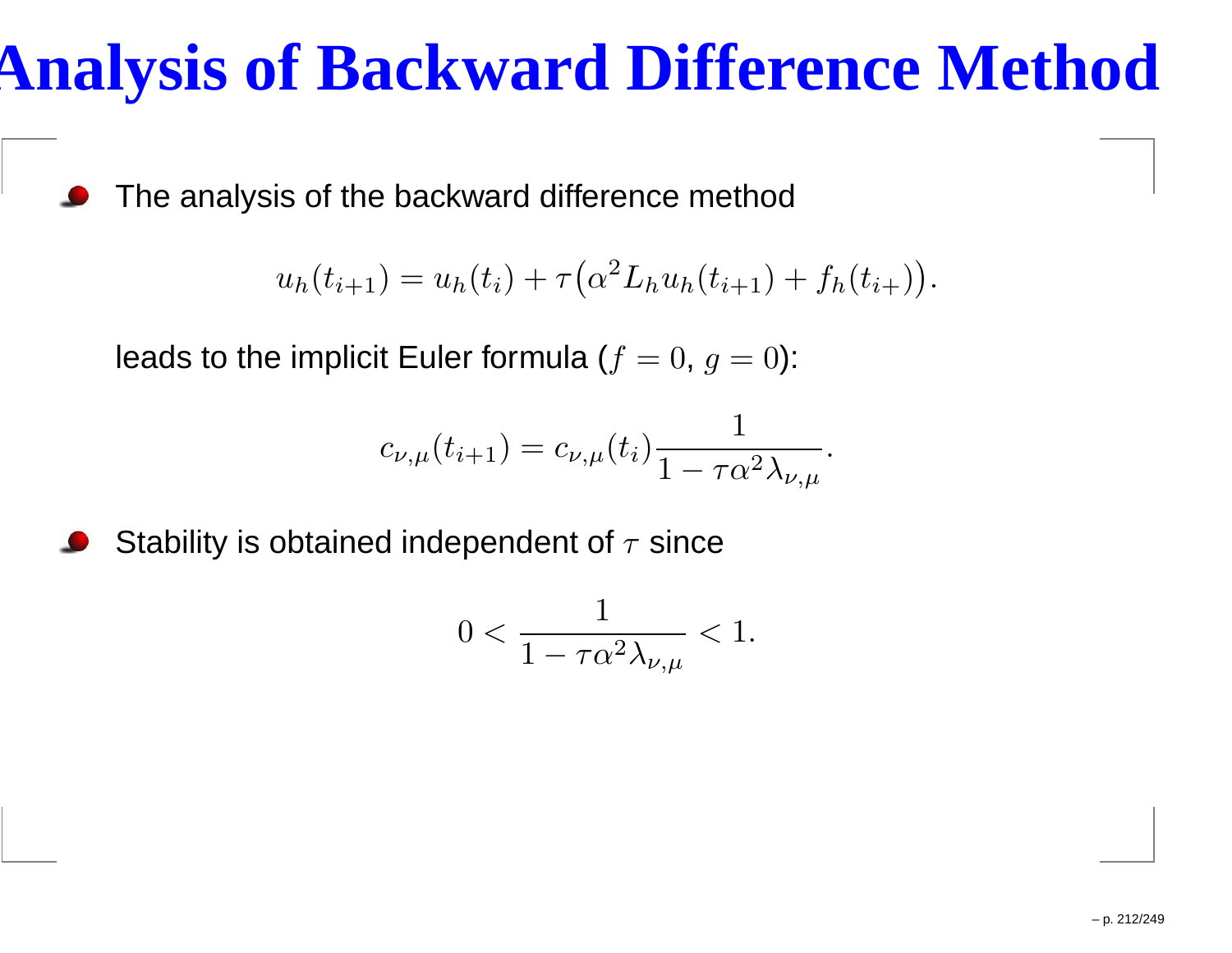#### **Analysis of Crank-Nicolson**

The analysis of Crank-Nicolson

$$
u_h(t_{i+1}) = u_h(t_i) + \tau \frac{1}{2} \quad \left( \quad \alpha^2 \bar{L}_h u_h(t_i) + f_h(t_i) + \alpha^2 \bar{L}_h u_h(t_{i+1}) + f_h(t_{i+1}) \right)
$$

leads to the formula  $(f=0,\,g=0)$ :

$$
c_{\nu,\mu}(t_{i+1}) = c_{\nu,\mu}(t_i) \frac{1 + \frac{1}{2}\tau \alpha^2 \lambda_{\nu,\mu}}{1 - \frac{1}{2}\tau \alpha^2 \lambda_{\nu,\mu}}.
$$

Stability is obtained independent of  $\tau$  since

$$
\left|\frac{1+\frac{1}{2}\tau\alpha^2\lambda_{\nu,\mu}}{1-\frac{1}{2}\tau\alpha^2\lambda_{\nu,\mu}}\right|<1.
$$

But for large 
$$
|\alpha^2 \lambda_{\nu,\mu}|
$$
:  $\left| \frac{1 + \frac{1}{2} \tau \alpha^2 \lambda_{\nu,\mu}}{1 - \frac{1}{2} \tau \alpha^2 \lambda_{\nu,\mu}} \right| \rightarrow 1$ .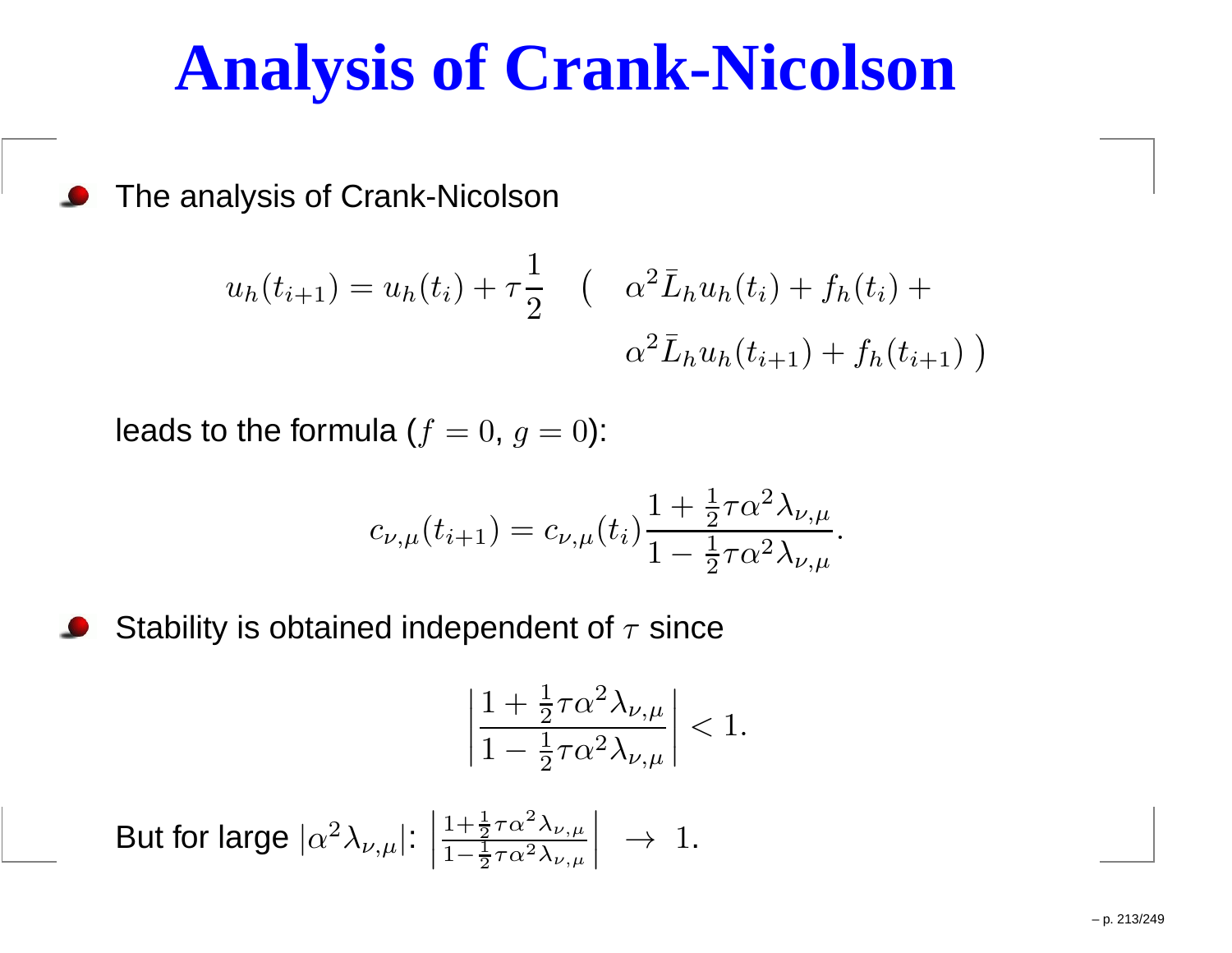# **Hyperbolic PDE**

#### Let  $\Omega\subset\mathbb{R}^d$  be a domain. The standard hyperbolic PDE is:

$$
\frac{\partial^2 u}{\partial t^2} = \alpha^2 \triangle u + f(t, \vec{x}), \quad \vec{x} \in \Omega, t \ge t_0,
$$
  
\n
$$
u(t_0, \vec{x}) = u_0(\vec{x}), \quad \vec{x} \in \Omega,
$$
  
\n1. initial condition  
\n
$$
\frac{\partial u}{\partial t}(t_0, \vec{x}) = u_1(\vec{x}), \quad \vec{x} \in \Omega,
$$
  
\n2. initial condition  
\n
$$
u(t, \vec{x}) = g(t, \vec{x}), \quad \vec{x} \in \partial\Omega, t \ge t_0,
$$
  
\nboundary condition

where,  $g, f, u_0, u_1$  $_1$  are given functions.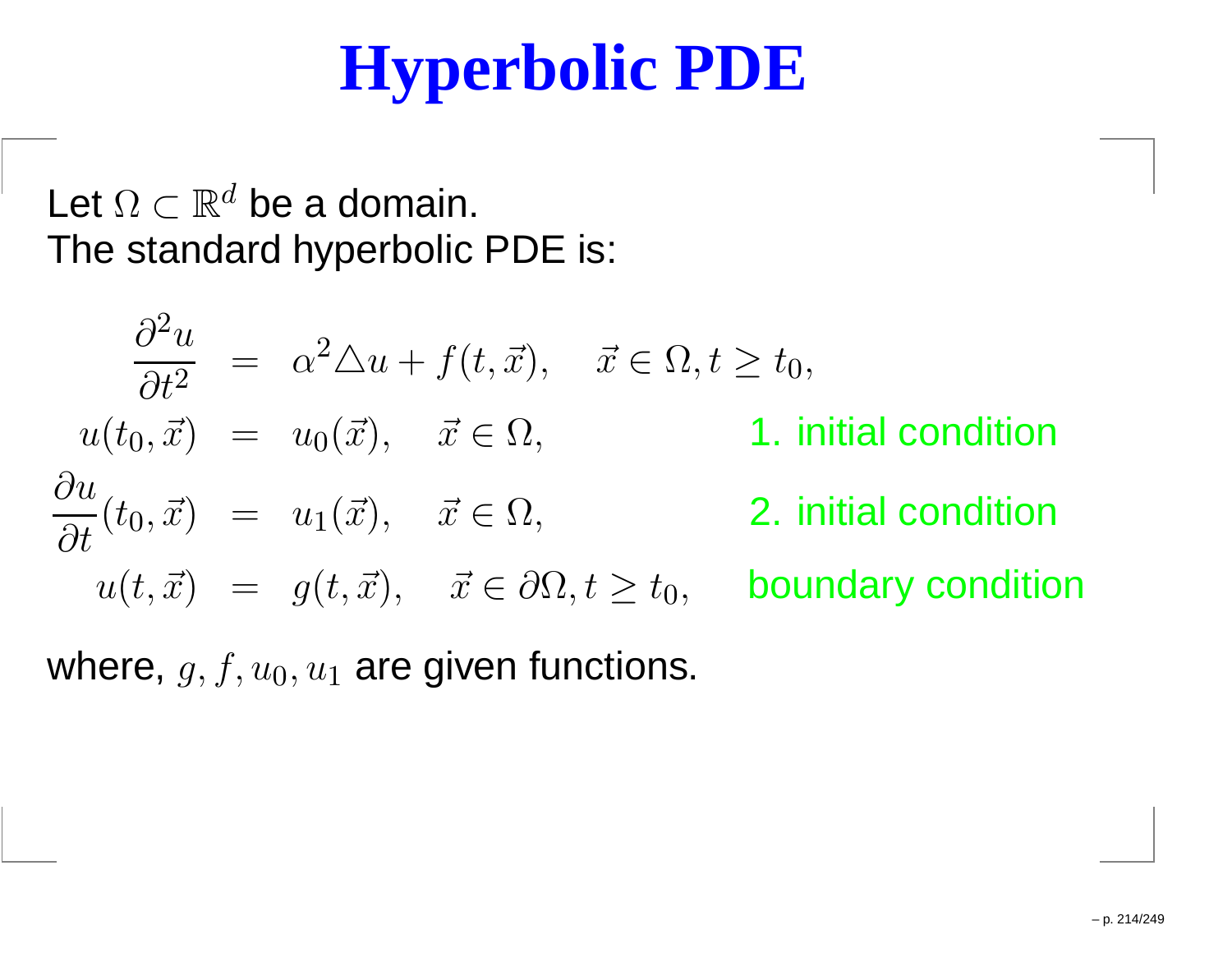# **Discretization of <sup>a</sup> Hyperbolic PDE**

- Let  $\bar{\Omega}_h\subset\bar{\Omega}$  be a discretization grid. Let  $\bar{\Omega}_h = \Omega_h \cap \Omega$ .
- $t_i := \tau i + t_0.$
- Let us denote  $\bar{u}_h(t_i, \vec{x}_h),$   $i\in\mathbb{N}_0,$   $\vec{x}_h\in\Omega_h$  the approximate solution. Furthermore, let us abbreviate  $u_h(t_i) = (\bar{u})$  $_h(t_i, \vec{x}_h))_{\vec{x}_h \in \Omega_h}$
- Let us discretize  $\triangle w$  by

 $\bar L_h w_h,$ 

where  $\bar{L}_h$  (e.g. finite difference discretization).  $\mathbf{h}_h$  is a  $|\Omega_h| \times |\Omega_h|$  matrix and  $w_h \in \mathbb{R}^{|\Omega_h|}$  $\left. h \right|$  .

In case of homogeneous boundary conditions  $(g=0)$  $\bar L_h$  $_h$  can be replaced by the  $|\Omega_h|\times|\bar\Omega_h|$  matrix  $L_h.$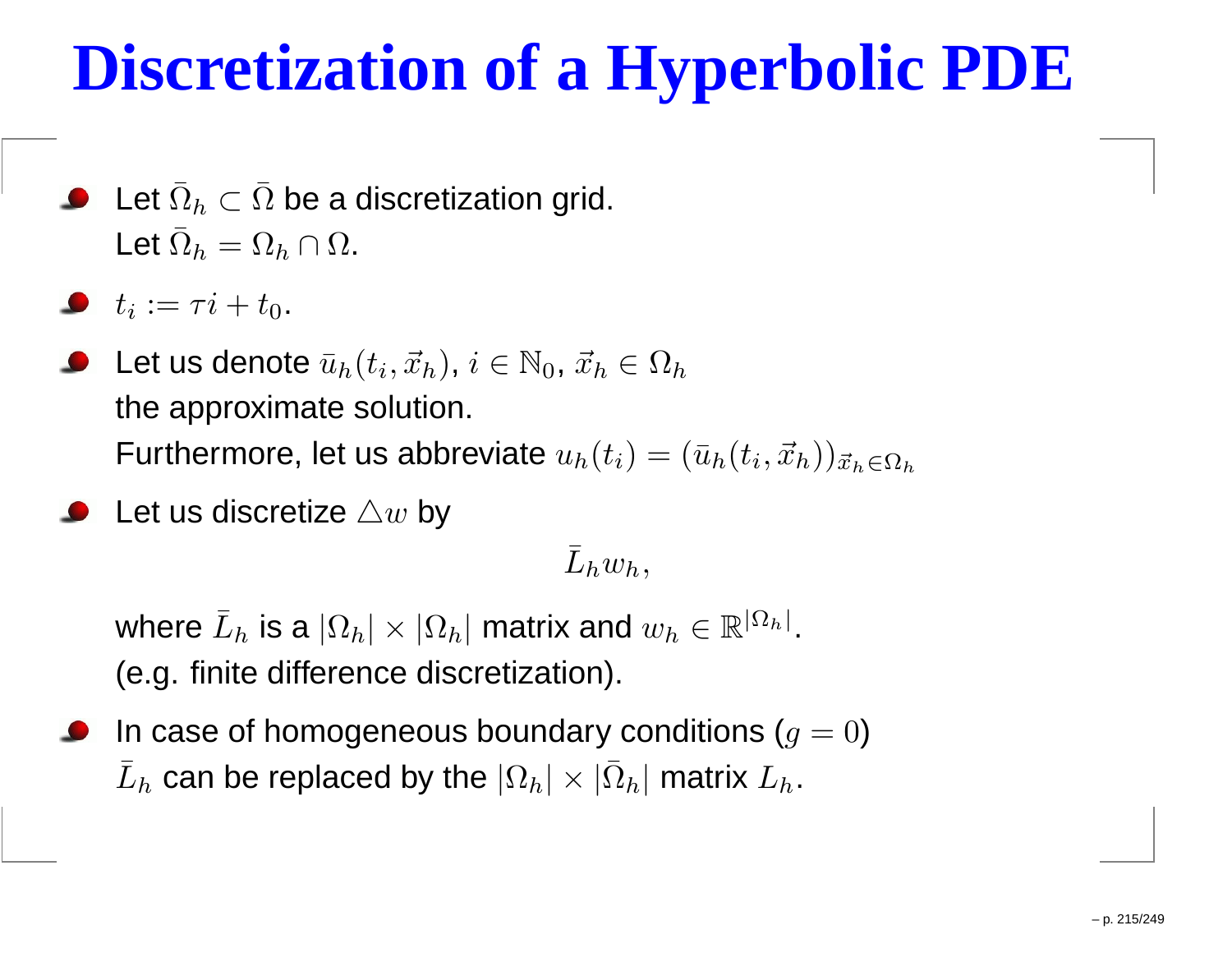#### **Discretization of <sup>a</sup> Hyperbolic PDE**

First initial condition and boundary condition:

$$
u_h(t_0, \vec{x}_h) = u_0(\vec{x}_h) \quad \vec{x}_h \in \bar{\Omega}_h
$$
  

$$
u_h(t_i, \vec{x}_h) = g(t_i, \vec{x}_h) \quad \vec{x}_h \in \bar{\Omega}_h \backslash \Omega_h, \quad i \in \mathbb{N}_0.
$$

Second initial condition:

$$
u_h(t_1, \vec{x}_h) = u_0(\vec{x}_h) + \tau u_1(\vec{x}_h) + \frac{1}{2}\tau^2 \alpha^2 \triangle u_0(\vec{x}_h).
$$

Discretization of the PDE:

$$
u_h(t_{i+1}) = 2u_h(t_i) - u_h(t_{i-1}) + \tau^2 \alpha^2 \left( \bar{L}_h u_h(t_i) + f_h(t_i) \right).
$$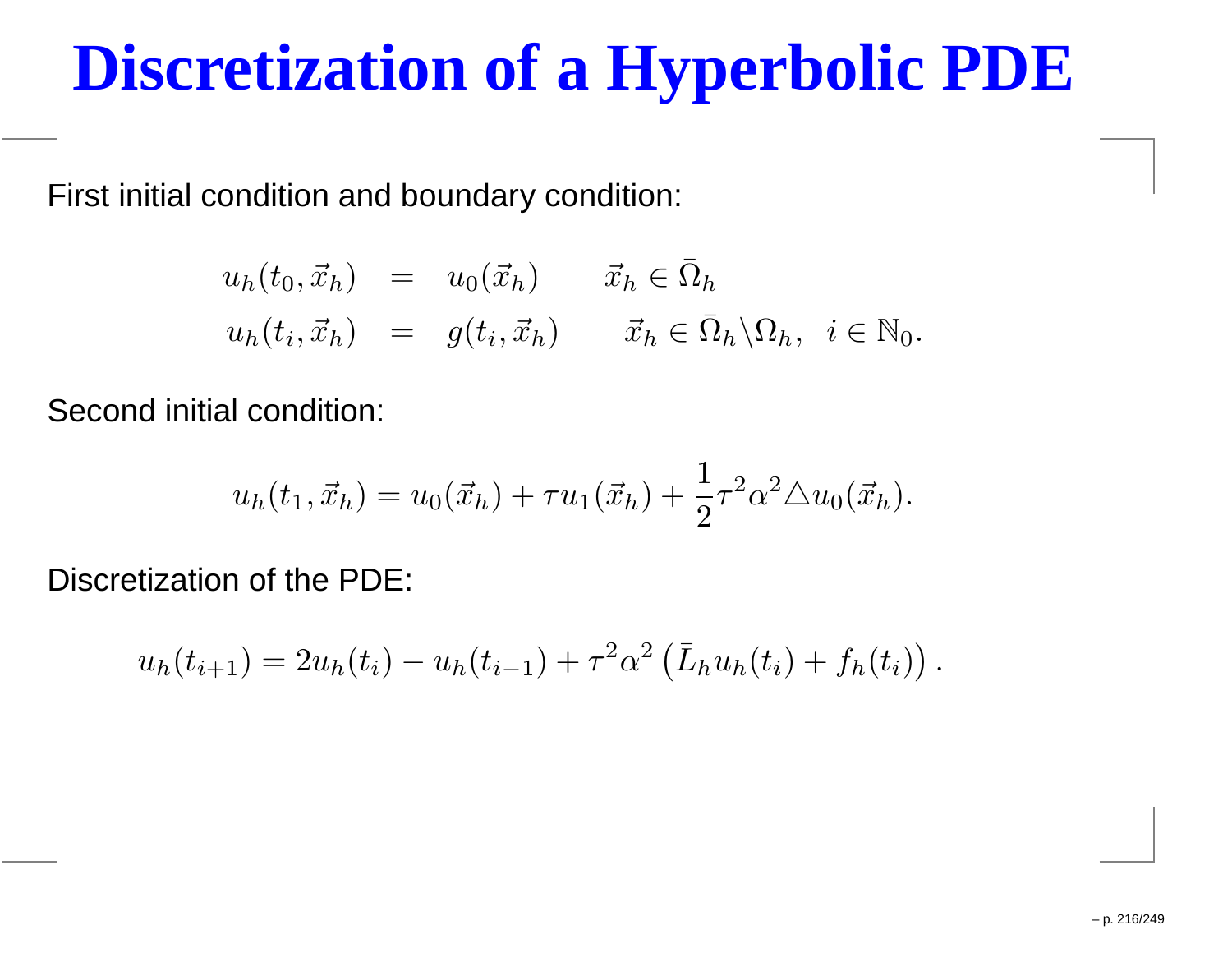## **Fourier Stability Analysis**

To analyze the stability of the previous discretizations, let us consider thecase  $f = 0$ ,  $g = 0$ ,  $u_1$  $_{1} = 0$ . Then, the exact solution of this PDE is

$$
u(t,(x,y)) = \sum_{\nu,\mu=0}^{\infty} a_{\nu,\mu} \sin(\nu x) \sin(\mu y) \cos\left(\alpha (t-t_0) \sqrt{\nu^2 + \mu^2}\right), \text{ where}
$$
  

$$
u_0(x,y) = \sum_{\nu,\mu=0}^{\infty} a_{\nu,\mu} \sin(\nu x) \sin(\mu y).
$$

Observe that

$$
a_{\nu,\mu} \sin(\nu x) \sin(\mu y) \cos\left(\alpha(t - t_0)\sqrt{\nu^2 + \mu^2}\right)
$$

is bounded for  $t\rightarrow\infty.$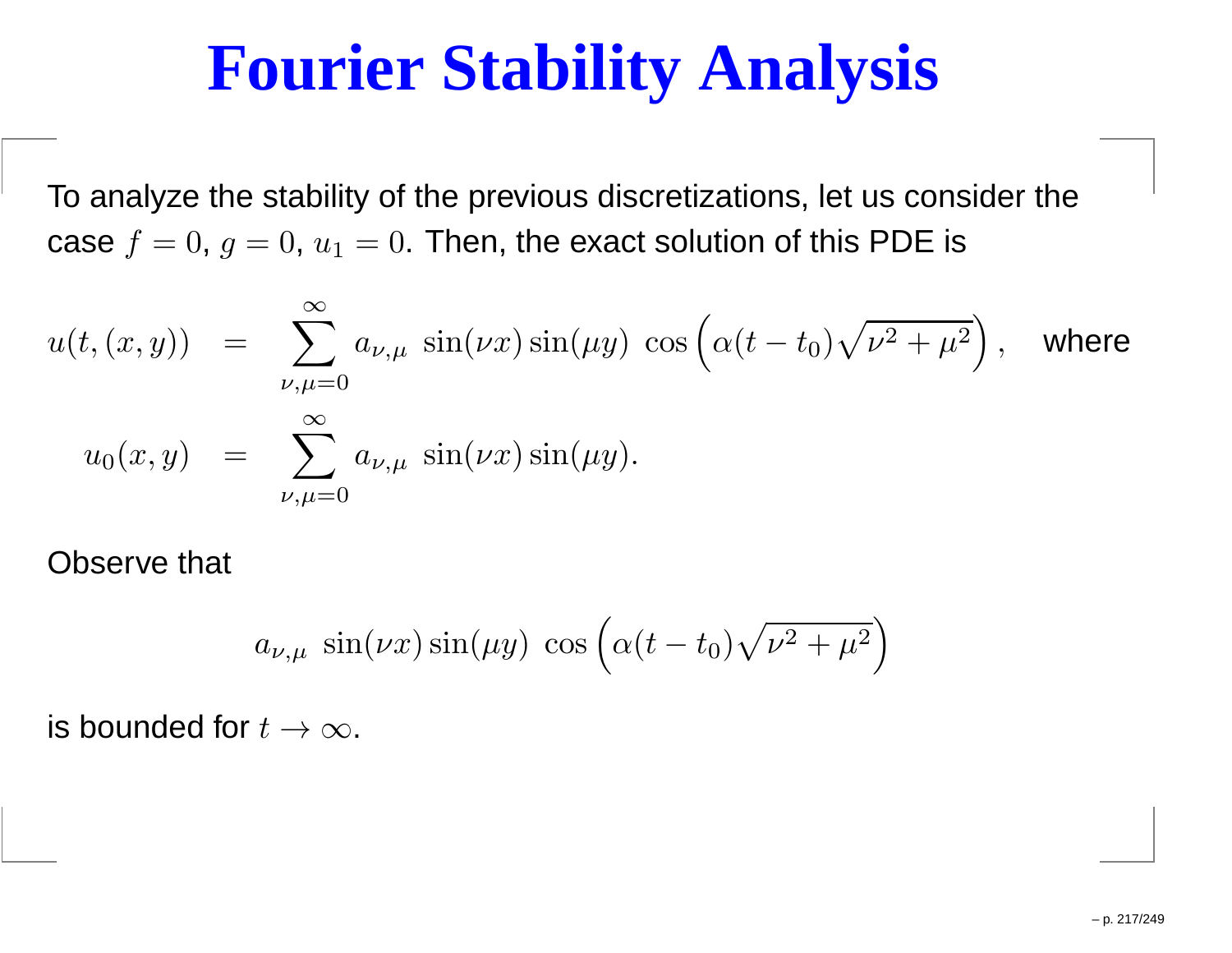## **Fourier Stability Analysis**

The functions  $(e_{\nu,\mu})_{\nu,\mu=1,...,m}$  we can write−1 $_1$  form a basis of  $\mathbb{R}^{|\Omega|}$  $^{\left[ h\right] }$ . Thus,

$$
u_0 = \sum_{\nu,\mu=1}^{m-1} c_{\nu,\mu}(t_0) e_{\nu,\mu}.
$$

**Definition 6.** The discretization of the hyperbolic equation is stable, if the following condition holds:

Assume that

$$
c_{\nu,\mu} = \begin{cases} c \neq 0 & \text{for } (\nu,\mu) = (\nu',\mu') \\ 0 & \text{for } (\nu,\mu) \neq (\nu',\mu') \end{cases}.
$$

Then, the approximate solution for  $f=0$ ,  $g=0$ ,  $u_1=0$  is bounded for  $t\to\infty$ .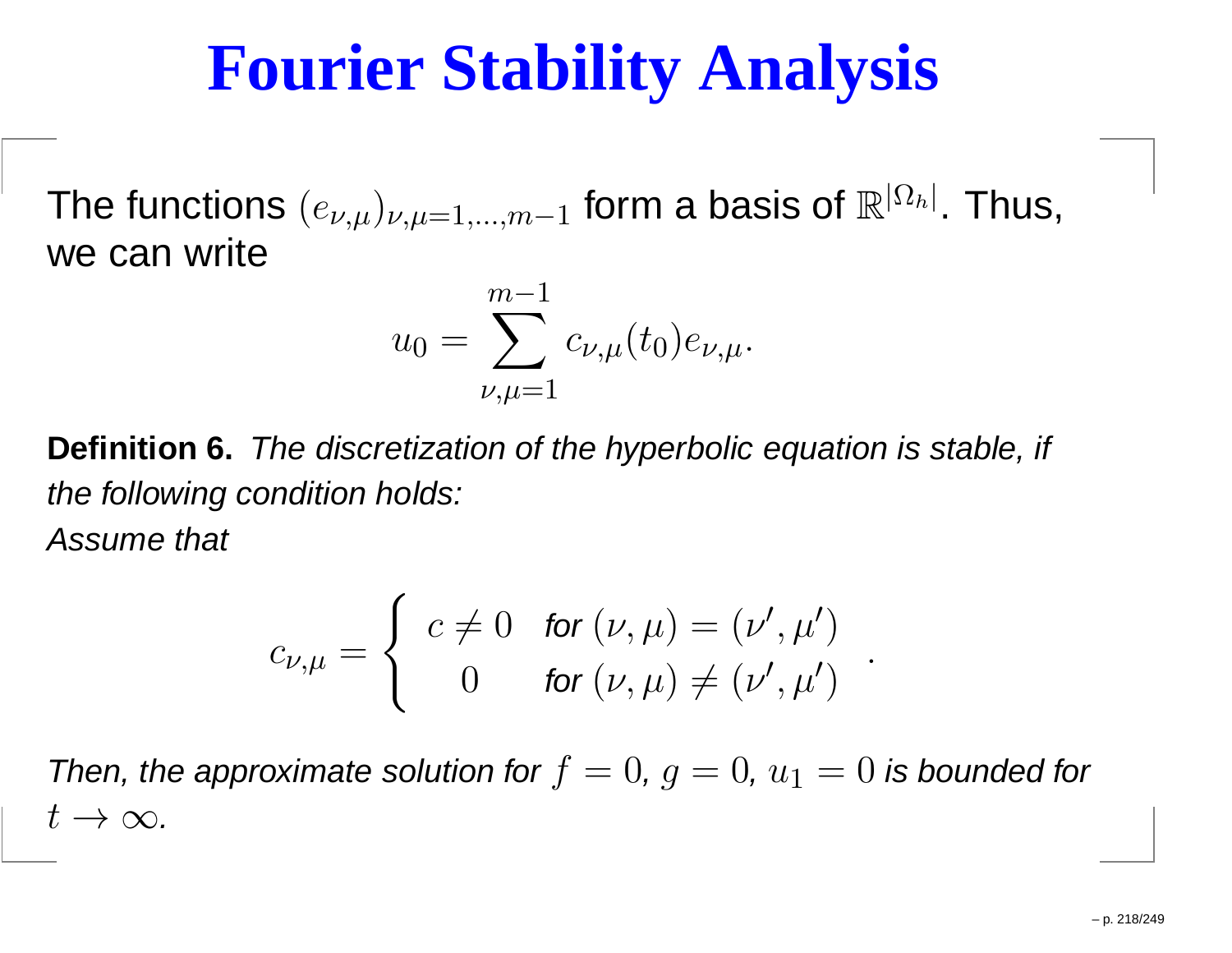## **Analysis of the Discretization**

The Fourier analysis of the discretization

$$
u_h(t_{i+1}) = 2u_h(t_i) - u_h(t_{i-1}) + \tau^2 \alpha^2 \left( \bar{L}_h u_h(t_i) + f_h(t_i) \right)
$$

leads to the formula ( $f=0,\,g=0,\,u_1$  $_1 = 0$ ):

$$
c_{\nu,\mu}(t_{i+1}) = (2 + \tau^2 \alpha^2 \lambda_{\nu,\mu}) c_{\nu,\mu}(t_i) - c_{\nu,\mu}(t_{i-1}).
$$

Stability is obtained, if the roots of

$$
z^2 - (2 + \tau^2 \alpha^2 \lambda_{\nu,\mu}) z + 1
$$

are simple and contained in the disc  $\{z\in\mathbb{C}\mid |z|\leq 1\}.$ This implies the CFL (Courant, Friedrich, Lewy) condition:

$$
\tau < \frac{1}{\sqrt{2}}h|\alpha|^{-1}
$$

.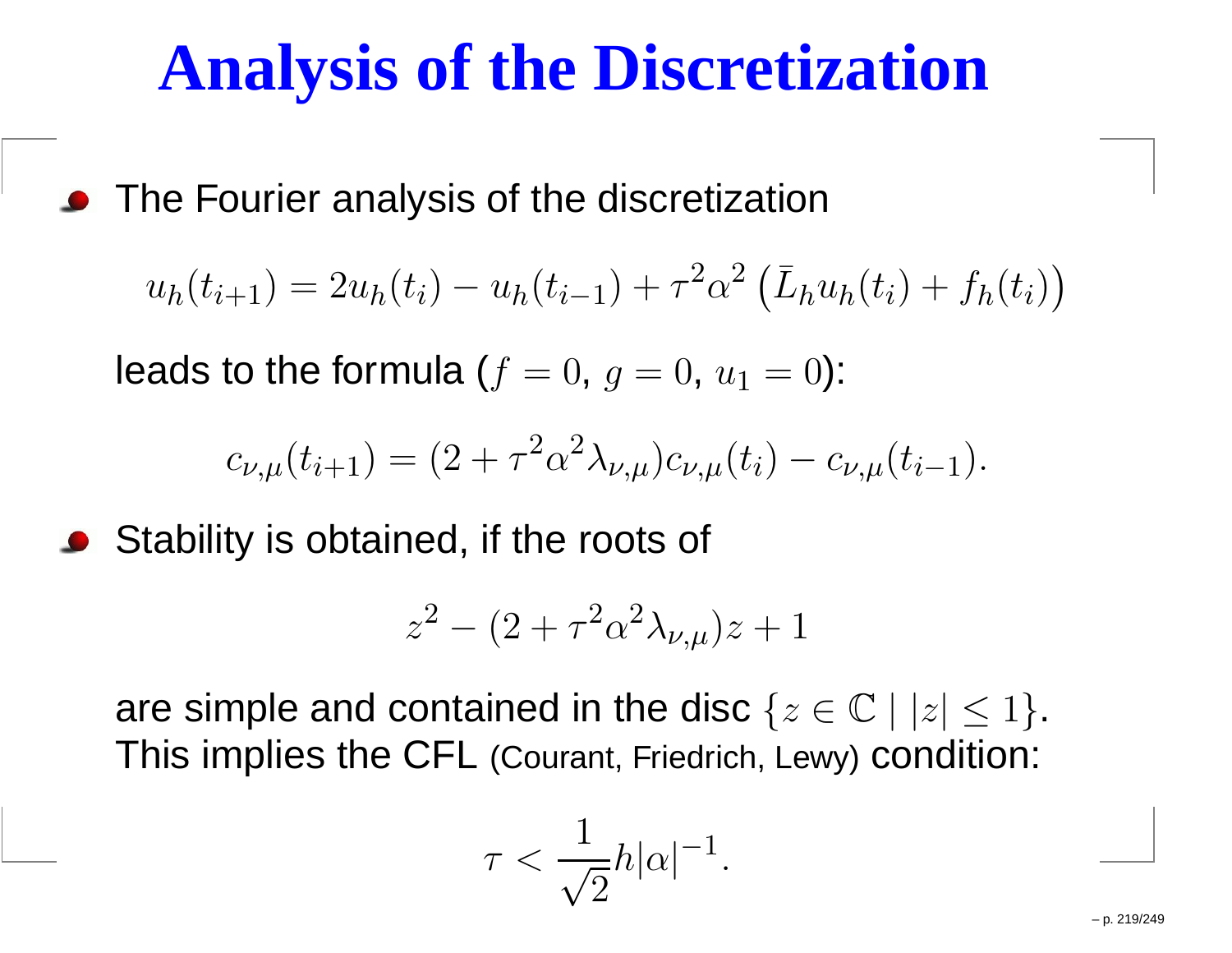## **Order of Consistency and Convergence**

- There are slightly different definitions of consistency fordifferent types of ODE solvers and types of PDE's.
- There are different definitions for stability.
- In numerical analysis one proves:  $consistency + stability \Rightarrow convergence$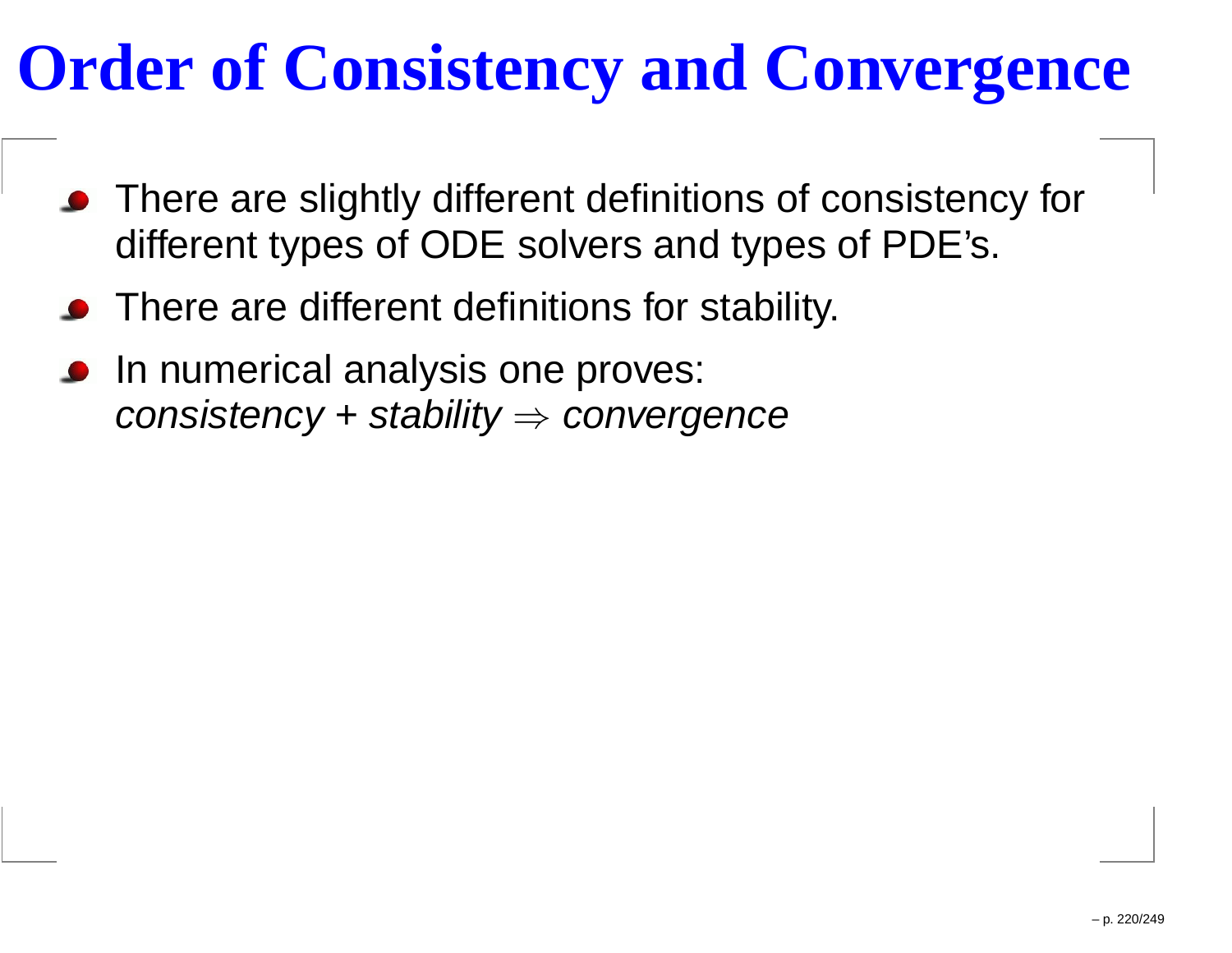## **Order of Consistency for Elliptic PDE's**

**Definition 7.** Let  $L(u)$  be a differential operator on  $\Omega$  and  $L_h(u_h)$  a<br>and  $L_h(u_h)$ discrete approximation of this operator on the discretization grid  $\Omega_h.$ Furthermore, let  $R_h:\mathcal{C}(\bar\Omega)\to\mathbb{R}^{|\Omega_h|}$  be the pointwise restrictio.  $h\,:\mathcal C(\bar \Omega)$  $\to\mathbb{R}^{|\Omega_h|}$  be the pointwise restriction operator. Then, the consistency order of  $L_h$  is of order  $O(h^p)$ , if there exists a constant  $C>0$  such that

> $\|R_h(L(u))$  $-L_h(R_h(u))\| \leq Ch^p.$

**Example 5.** Consider the differential operator∂ $\partial x$  . The consistency order of central differences is  $O(h^2)$ and the consistency order of upwind or downwind differences is  $O(h).$  $^{2})$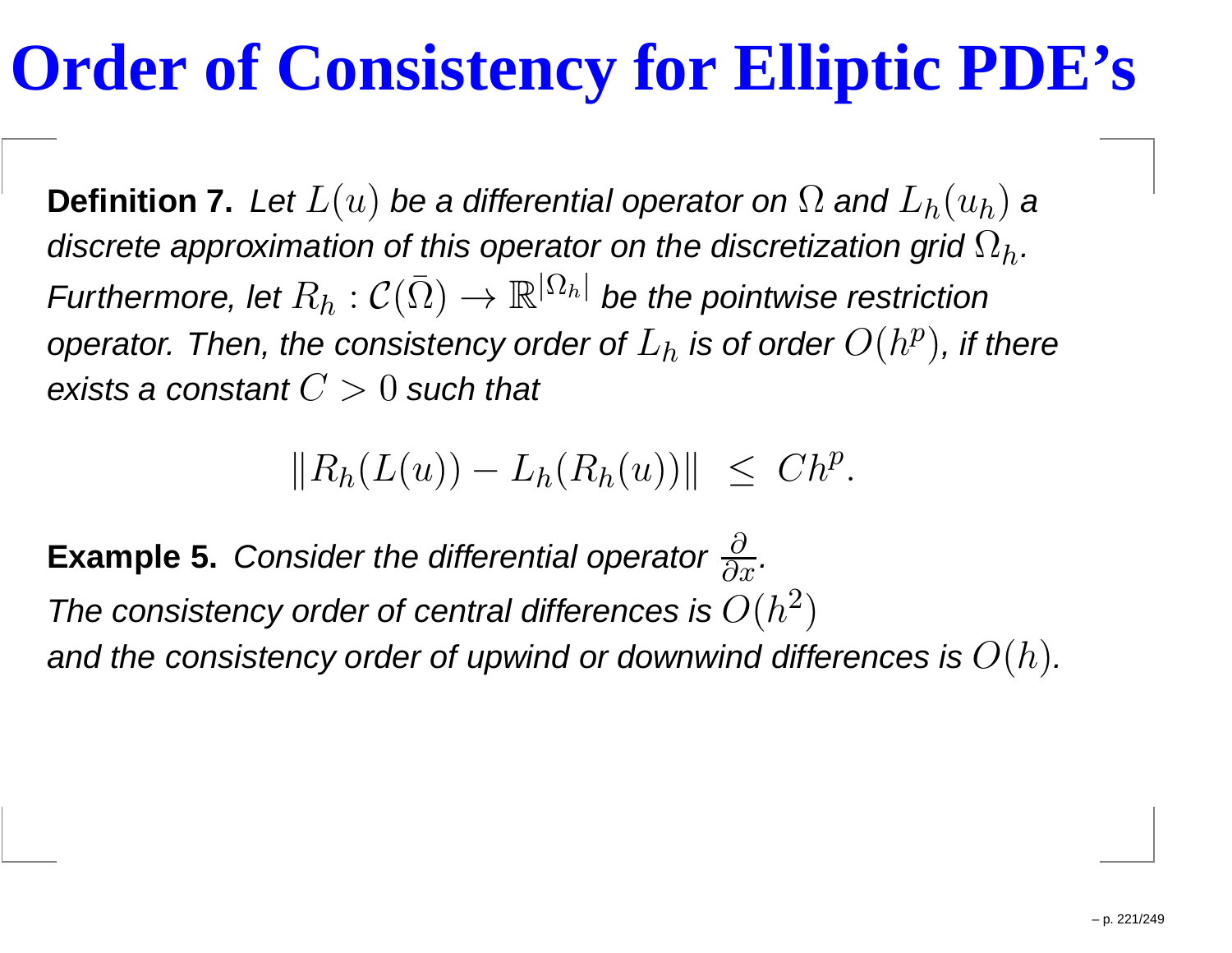## **Order of Consistency for ODE's**

**Definition 8.** Let yLet  $y_i \to \Psi(y_i) = y_{i+1}$  be a mapping, which calculates an approximate<br>solution  $w_{i+1}$  at  $t_{i+1} = t_i + \tau$  for a given approximation  $w_i$  at  $t_i$  $^\prime$   $=$  $f(t,y)$  be an ODE on the domain  $[t_0,\infty[.$ solution  $y_{i+1}$  at  $t_{i+1}=t_i+\tau$  for a given approximation  $y_i$  at  $t_i.$  $then  $\alpha$ <sup>n</sup>$ Then, the consistency error is of order  $O(\tau^p)$ , if there exists a constant  $C>0$  such that

$$
\left|\tau^{-1}(y^{ex}(t_{i+1}) - y_{i+1})\right| \le C\tau^p,
$$

where  $y^{ex}$  is an exact solution of the ODE with initial condition  $y^{ex}(t_i)=y_i.$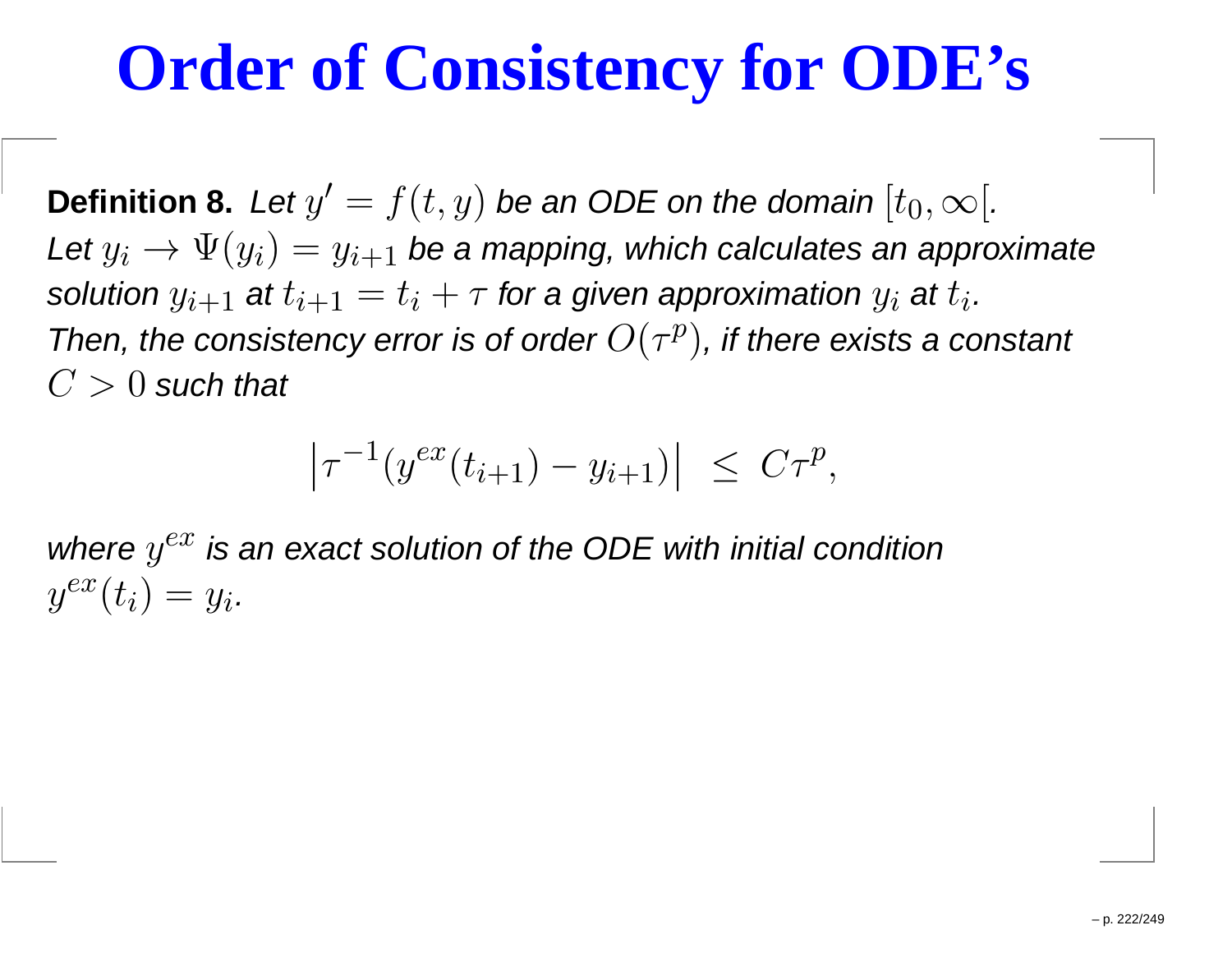## **Consistency for Parabolic PDE**

**Definition 9.** Let y $^\prime$   $=$  $f(t,y)$  be a parabolic PDE on the domain  $[t_0,\infty[$ . Let  $y_i \to \Psi(y_i) = y_{i+1}$  be a mapping, which calculates an approximate<br>solution  $w_i$  at  $t_{i+1} = t_i + \tau$  for a given approximation  $w_i$  at  $t_i$ solution  $y_{i+1}$  at  $t_{i+1}=t_i+\tau$  for a given approximation  $y_i$  at  $t_i.$  $the = -e^-$ Then, the consistency error is of order  $O(\tau^p)$ , if there exists a constant  $C>0$  such that

$$
\left\|\tau^{-1}(y^{ex}(t_{i+1}) - y_{i+1})\right\| \le C\tau^p,
$$

where  $y^{ex}$  is an exact solution of the parabolic PDE with initial condition  $y^{ex}(t_i)=y_i.$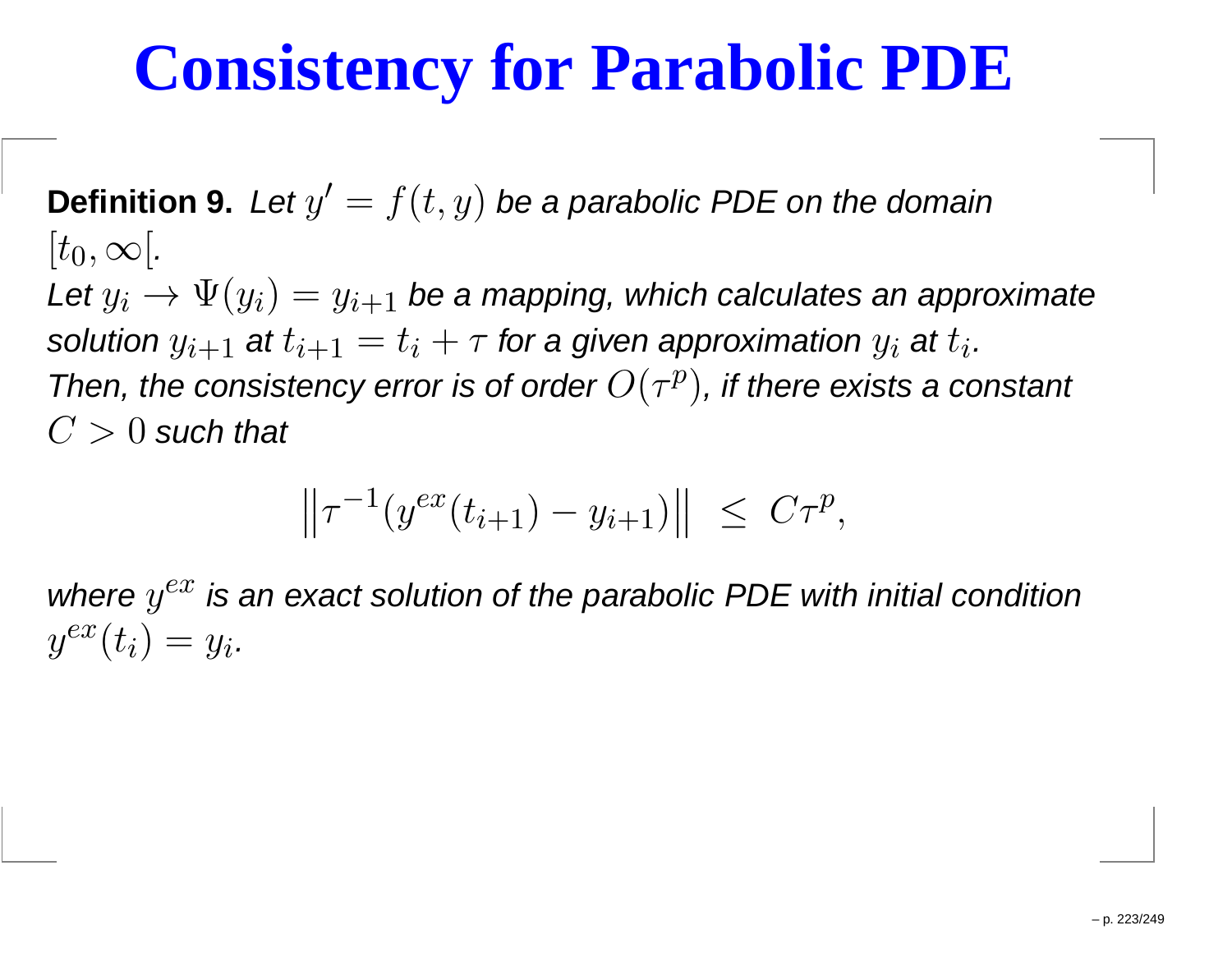- Let  $\Omega \subset ]a_x, b_x[\times]a_y, b_y[ = Q$  be an open bounded domain.
- Discretize  $Q$  by a structured grid  $Q_h$  $_{h}$  of meshsize  $h$ .
- Denote  $\Omega_h:=Q_h\cap\Omega$  the interior points.
- The set of regular points is:

 $\Omega^r_{\scriptscriptstyle\! L}$  $I_h^r:=\{z\in\Omega_h$  $| h | z + (h, 0), z + (-h, 0), z + (0, h), z + (0, -h) \in \Omega_h \}.$ 

and the set of near boundary points:  $\Omega_h^n$  $\hbar$  $\Omega_h^n := \Omega_h \backslash \Omega_h^r$  $h$  .

Let the set of boundary points  $\Gamma_h$  be the set

 $\{(x, y + \tau) \in \partial\Omega \mid (x, y) \in \Omega_h^n\}$  $h_n^n$ ,  $(x, y+h) \notin \Omega_h$ ,  $](x, y), (x, y+\tau)[\subset \Omega\}$  $\cup \{(x,y)$  $(-\tau) \in \partial\Omega \mid (x, y) \in \Omega_h^n$ ∪ {(x + τ, y) ∈  $\partial\Omega \mid ...$ } ∪ {(x - τ, y) ∈  $\partial\Omega \mid ...$ }.  $\frac{n}{h}, ~~~(x,y)$  $(-h) \notin \Omega_h, \;](x, y), (x, y)$  $\tau)[\subset \Omega\}$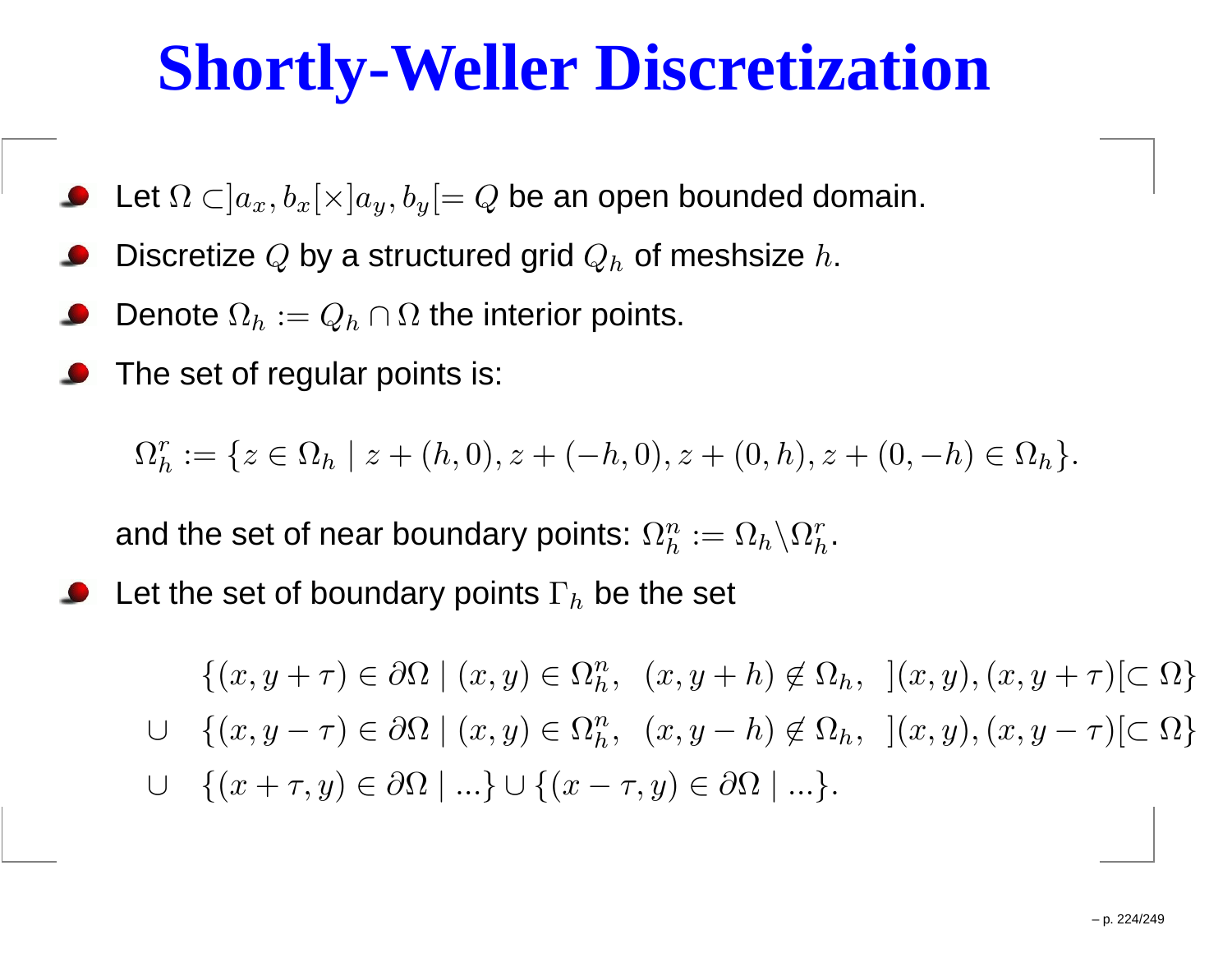For every point  $M=(x,y)\in \Omega^i_h$ hv  $\frac{\imath}{h}$  denote the north point by

$$
N := \begin{cases} (x, y + \tau) & \text{if } (x, y + h) \notin \Omega_h \\ (x, y + h) & \text{if } (x, y + h) \in \Omega_h. \end{cases}
$$

Analogously, define the points  $N,S,W$ .

Let the mesh sizes  $h_N$  $_N, h_S, h_W$  $_W, h_1$  $\,E$  $_E$  be defined such that

$$
N = (x, y + h_N),
$$
 where  $M = (x, y),$   
\n
$$
S = (x, y - h_S),
$$
 where  $M = (x, y),$   
\n
$$
E = (x + h_E, y),
$$
 where  $M = (x, y),$   
\n
$$
W = (x - h_W, y),
$$
 where  $M = (x, y).$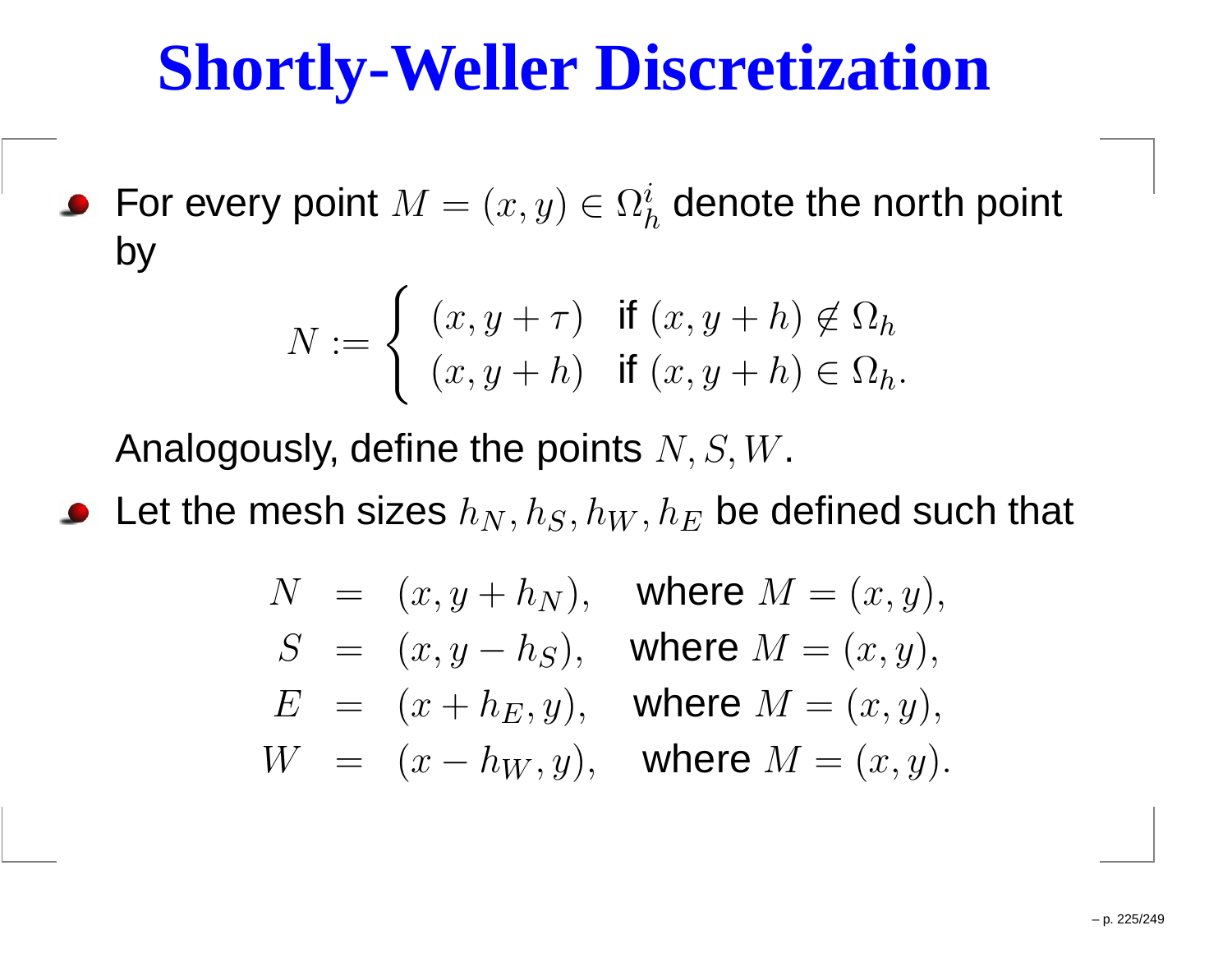Let us discretize the equation

$$
-\triangle u = f, \quad u|_{\partial \Omega} = g
$$

as follows

• 
$$
u(z) = g(z)
$$
 for all  $z \in \Gamma_h$ .

For every  $z\in\Omega^i_h$  $\frac{\imath}{h}$  let

$$
-\Delta_h u_h(M) = \left(\frac{2}{h_N h_S} + \frac{2}{h_W h_E}\right) u(M)
$$
  

$$
-\frac{2}{h_N (h_N + h_S)} u(N) - \frac{2}{h_S (h_N + h_S)} u(S)
$$
  

$$
-\frac{2}{h_W (h_W + h_E)} u(W) - \frac{2}{h_E (h_W + h_E)} u(E).
$$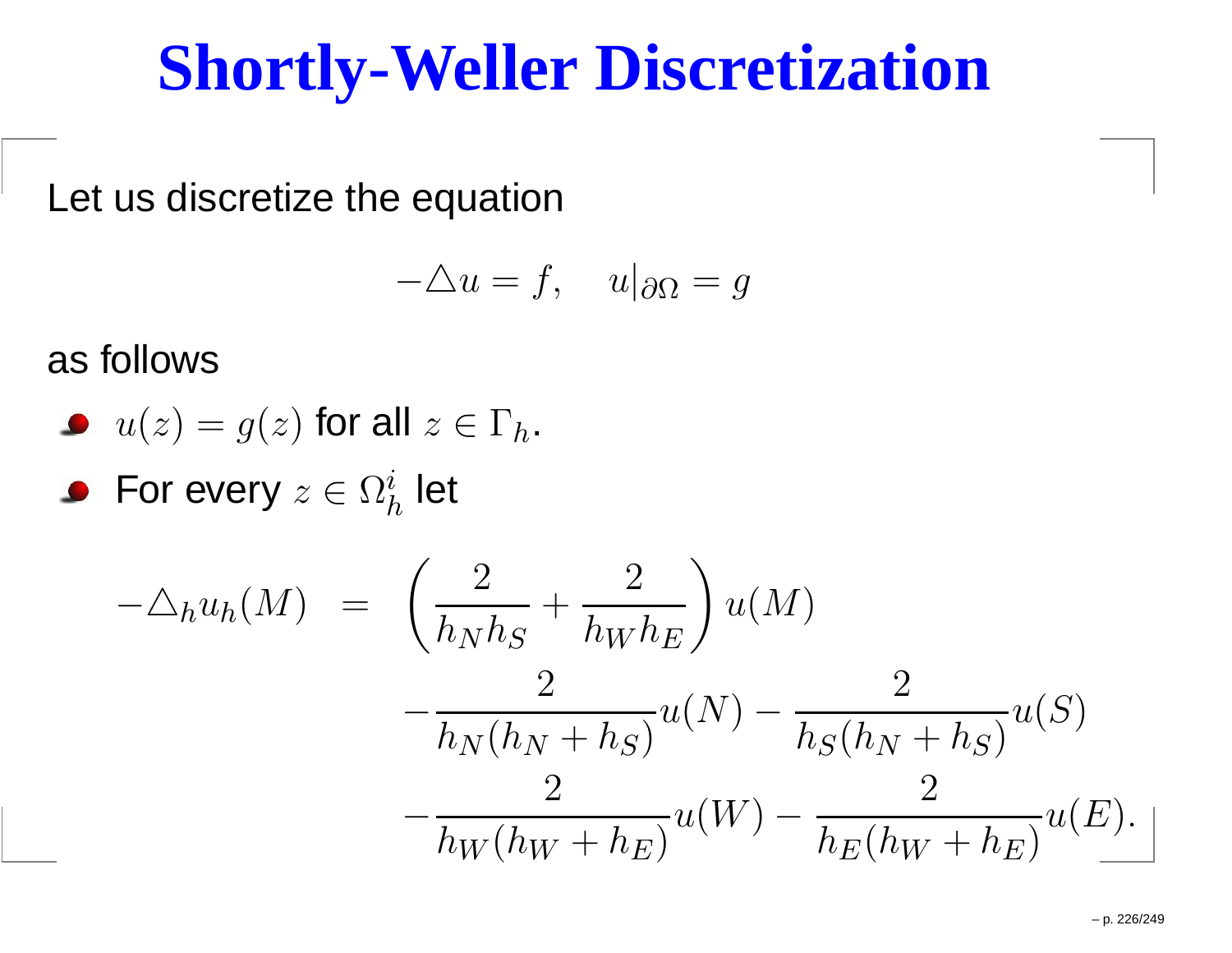- **Theorem 4.** In general, the discretization matrix of theShortly-Weller discretization is not symmetric.
	- The order of consistency is:

$$
\begin{aligned} \|(R_h(L(u)) - L_h(R_h(u)))(M)\| &= O(h) \quad \forall M \in \Omega_h^n \\ \|(R_h(L(u)) - L_h(R_h(u)))(M)\| &= O(h^2) \quad \forall M \in \Omega_h^i. \end{aligned}
$$

If  $u \in \mathcal{C}^4$  $^4(\bar{\Omega})$ , then the convergence is of order  $O(h^2)$  $^{2}\big).$ 

$$
||R_h(u) - u_h||_{\infty} = O(h^2).
$$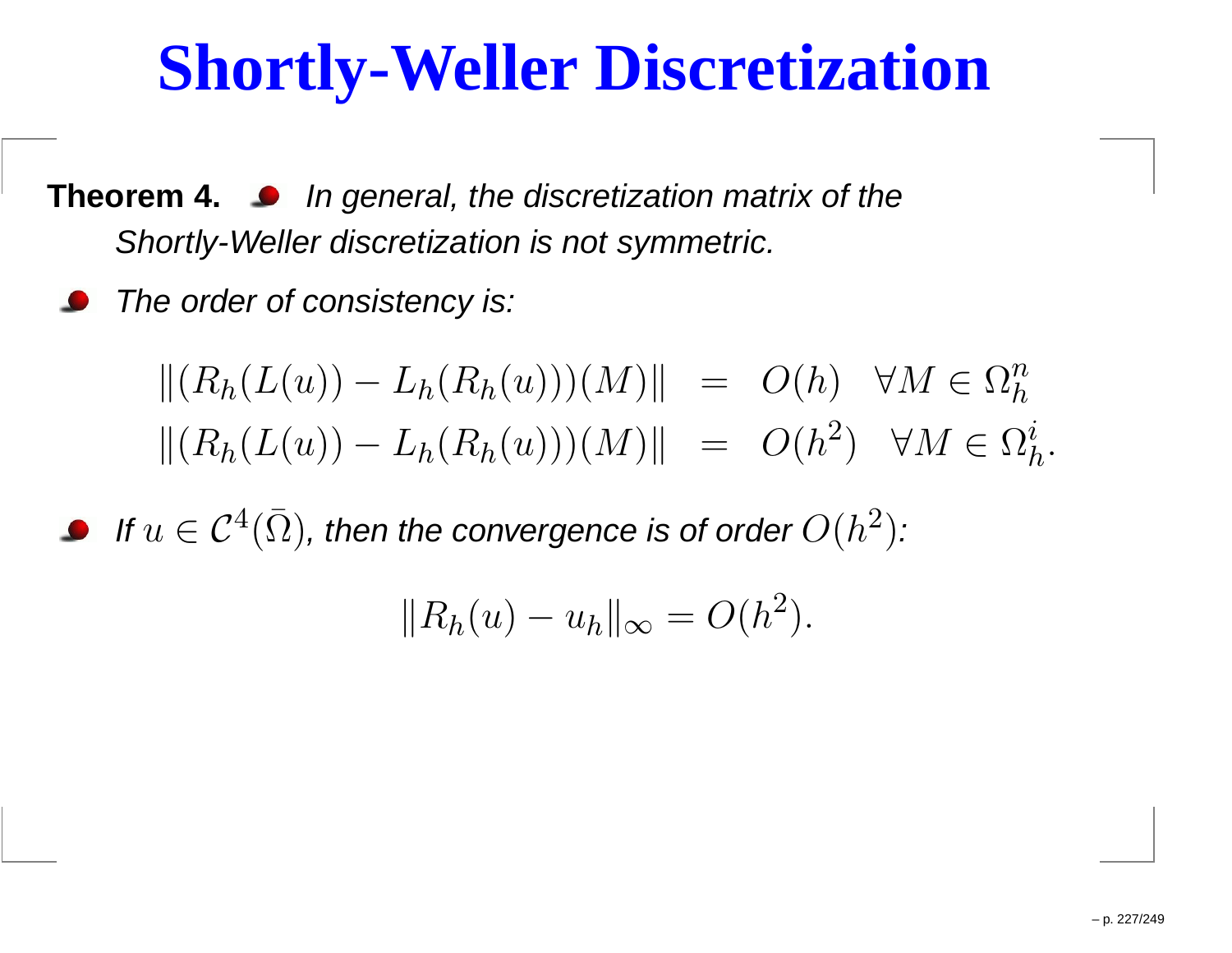## **Direct Solvers for PDE's**

FD discretization of Poisson's equation  $Mx = b,$ where  $M$  is a matrix of size  $N=n^d, d$  dimensio d $\ ^{d}$ ,  $d$  dimension.

|                               | storage               | time                     |
|-------------------------------|-----------------------|--------------------------|
| <b>Gauss elimination</b>      | $N^2 = n^{2d}$        | $N^3 = n^{3d}$           |
| <b>Band Gauss elimination</b> | $Nn^{d-1} = n^{2d-1}$ | $Nn^{2(d-1)} = n^{3d-2}$ |
| at $d=2$                      | $n^3$                 | $n^4$                    |
| at $d=3$                      | $n^{5}$               | $n^7$                    |
| Nested dissection $d > 2$     | $n^{2d-2}$            | $n^{3d-3}$               |
| at $d=2$                      | $n^2 \log n$          | $n^3$                    |
| at $d=3$                      | $n^4$                 | $n^{6}$                  |
| Iterative multigrid           | $n^d$                 | $n^d$                    |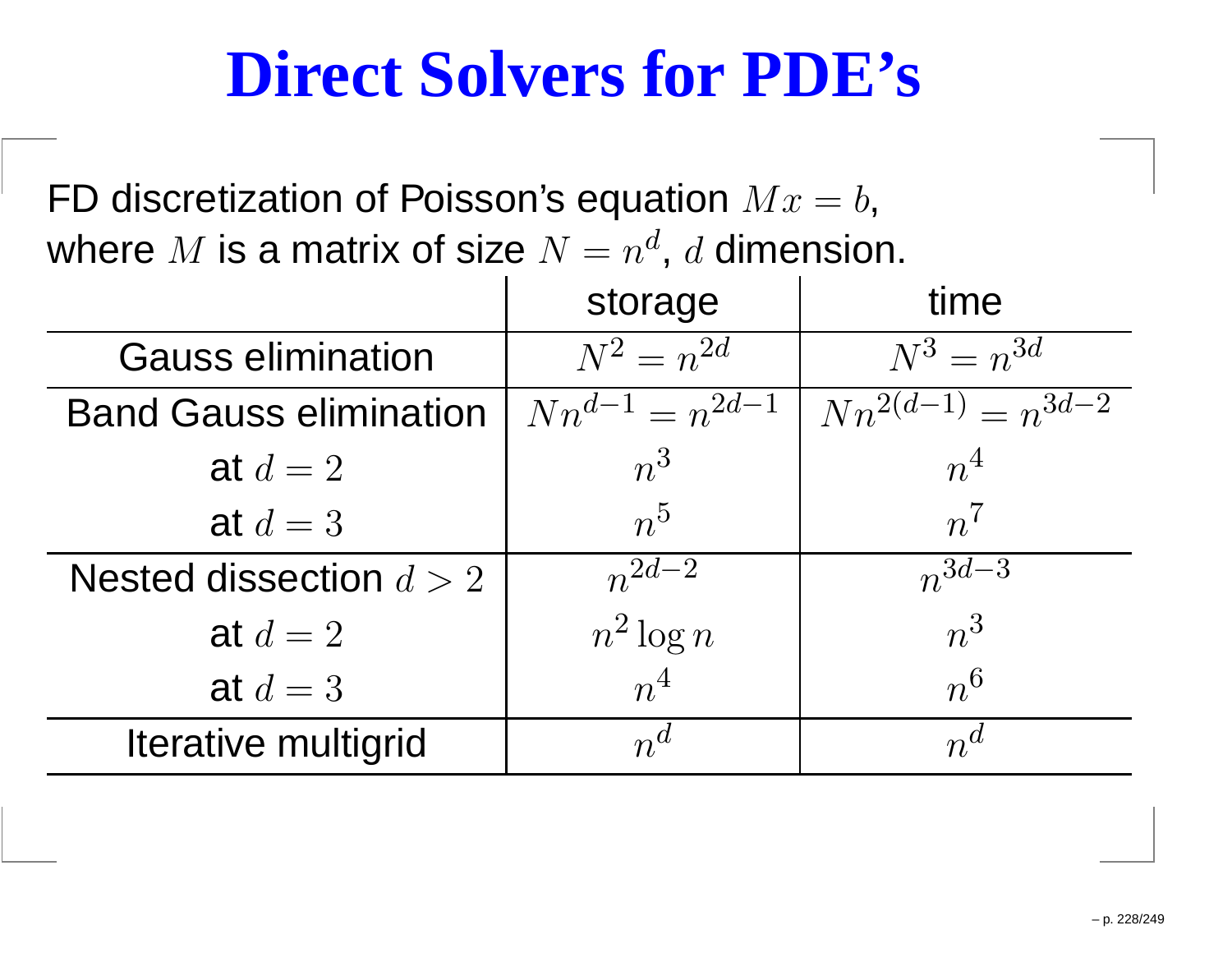Let us write  $Mx = b$  as

$$
\left(\begin{array}{cc} A & B \\ C & D \end{array}\right) \left(\begin{array}{c} t \\ x_{co} \end{array}\right) = \left(\begin{array}{c} q \\ p \end{array}\right),
$$

where

$$
M = \left(\begin{array}{cc} A & B \\ C & D \end{array}\right), \quad b = \left(\begin{array}{c} q \\ p \end{array}\right), \quad x = \left(\begin{array}{c} t \\ x_{co} \end{array}\right)
$$

Here *co* is an abbreviation for coarse.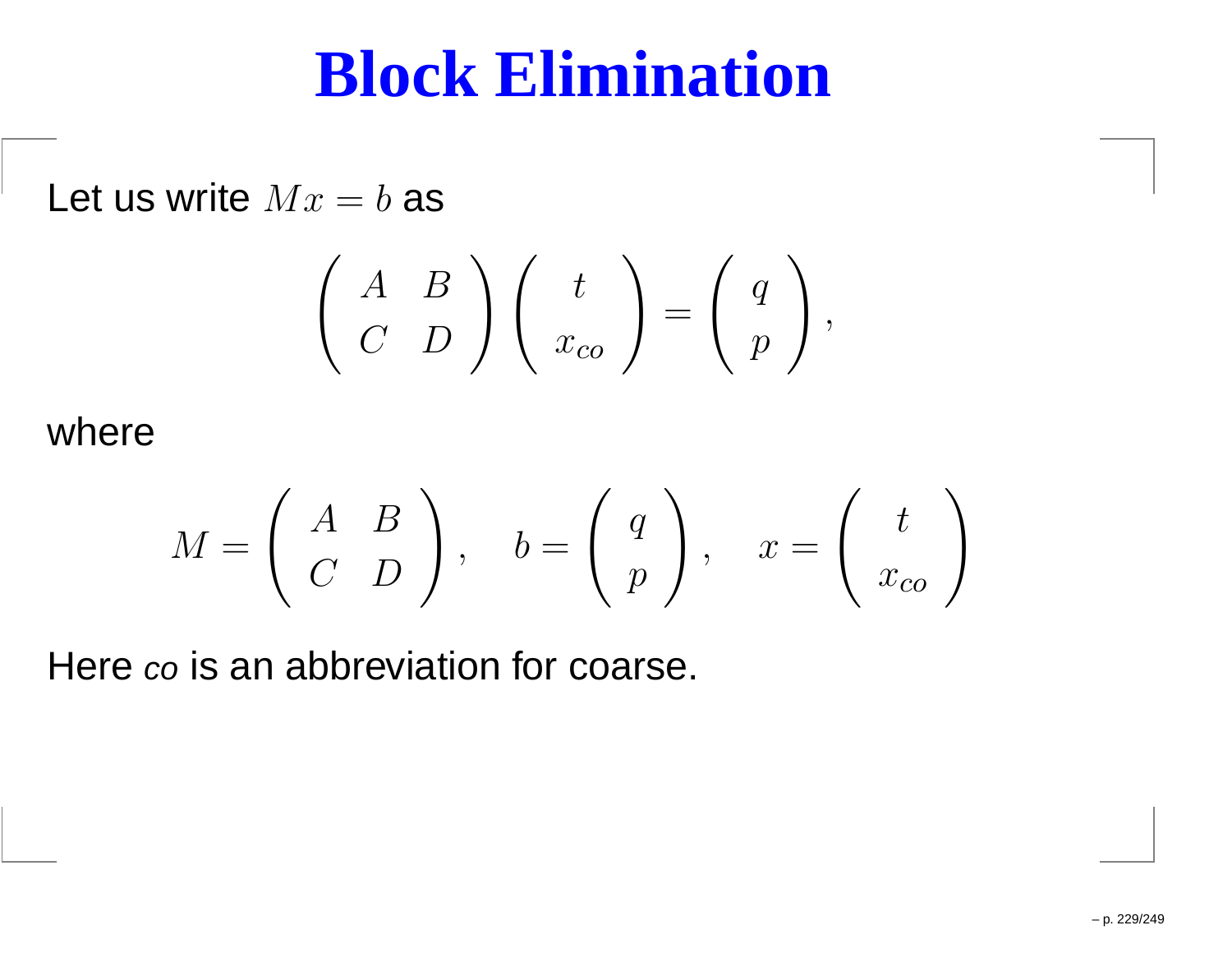The block decomposition leads to

$$
M_{co} := D - CA^{-1}B
$$
  

$$
b_{co} := p - CA^{-1}q.
$$

One has to solve

$$
M_{co}x_{co} = b_{co}
$$

(3) 
$$
t = A^{-1}(q - Bx_{co})
$$

Here co is an abbreviation for coarse.<br> $\overline{\phantom{a}}$ Equation [\(2](#page-229-0)) can be solved recursively or byGauss-Elimination.

<span id="page-229-0"></span> $A^{-1}$  has to be calculated by Gauss-Elimination.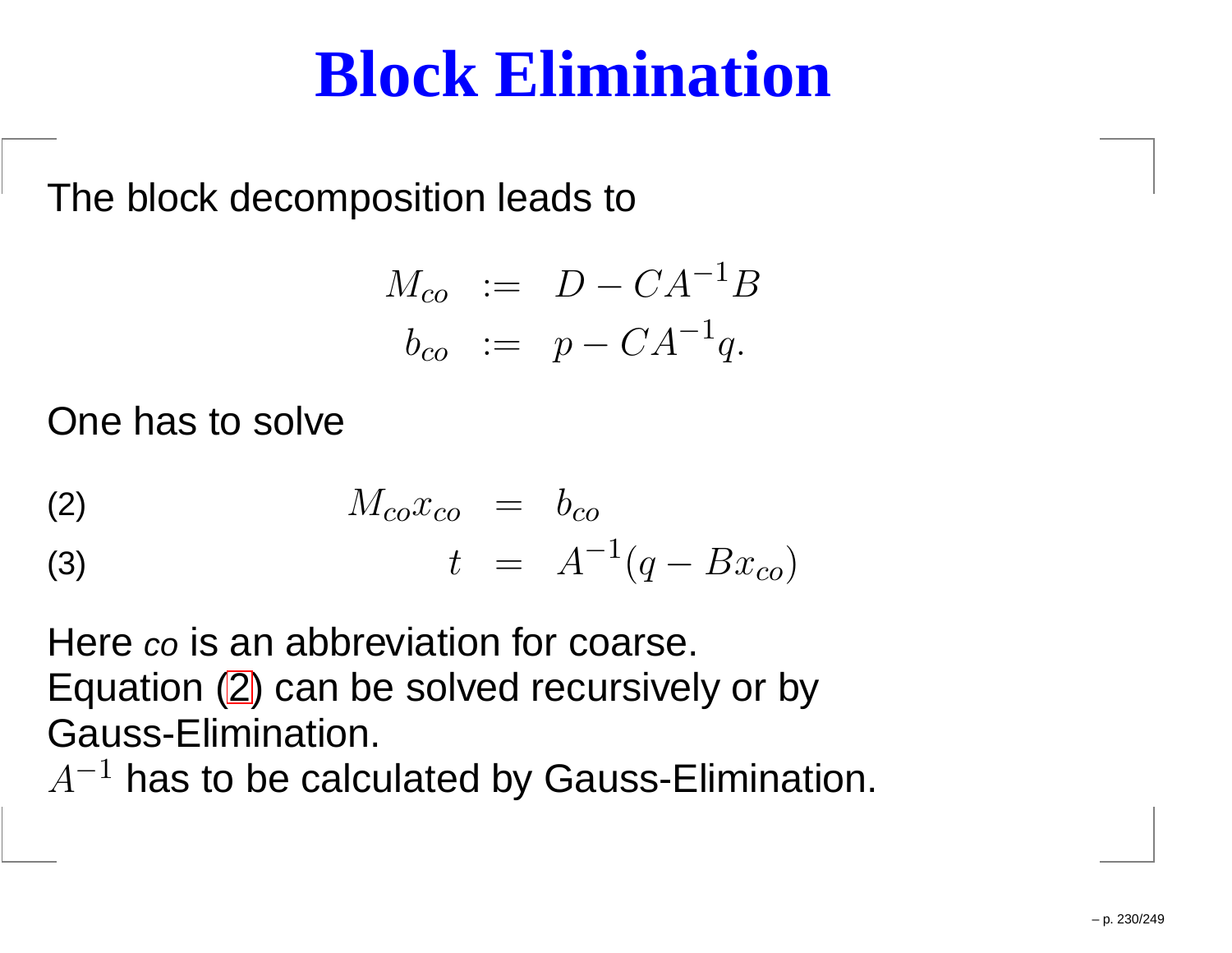Let

$$
\{1,2,...,N\}=A\cup B
$$

#### Then

$$
\mathbb{R}^N = V_A \oplus V_B := \{ v + w \mid v \in V_A \text{ and } w \in V_B \}
$$

#### where

$$
V_A = \left\{ \sum_{i \in A} e_i \lambda_i \mid \lambda_i \in \mathbb{R} \right\},
$$
  

$$
V_B = \left\{ \sum_{i \in B} e_i \lambda_i \mid \lambda_i \in \mathbb{R} \right\}.
$$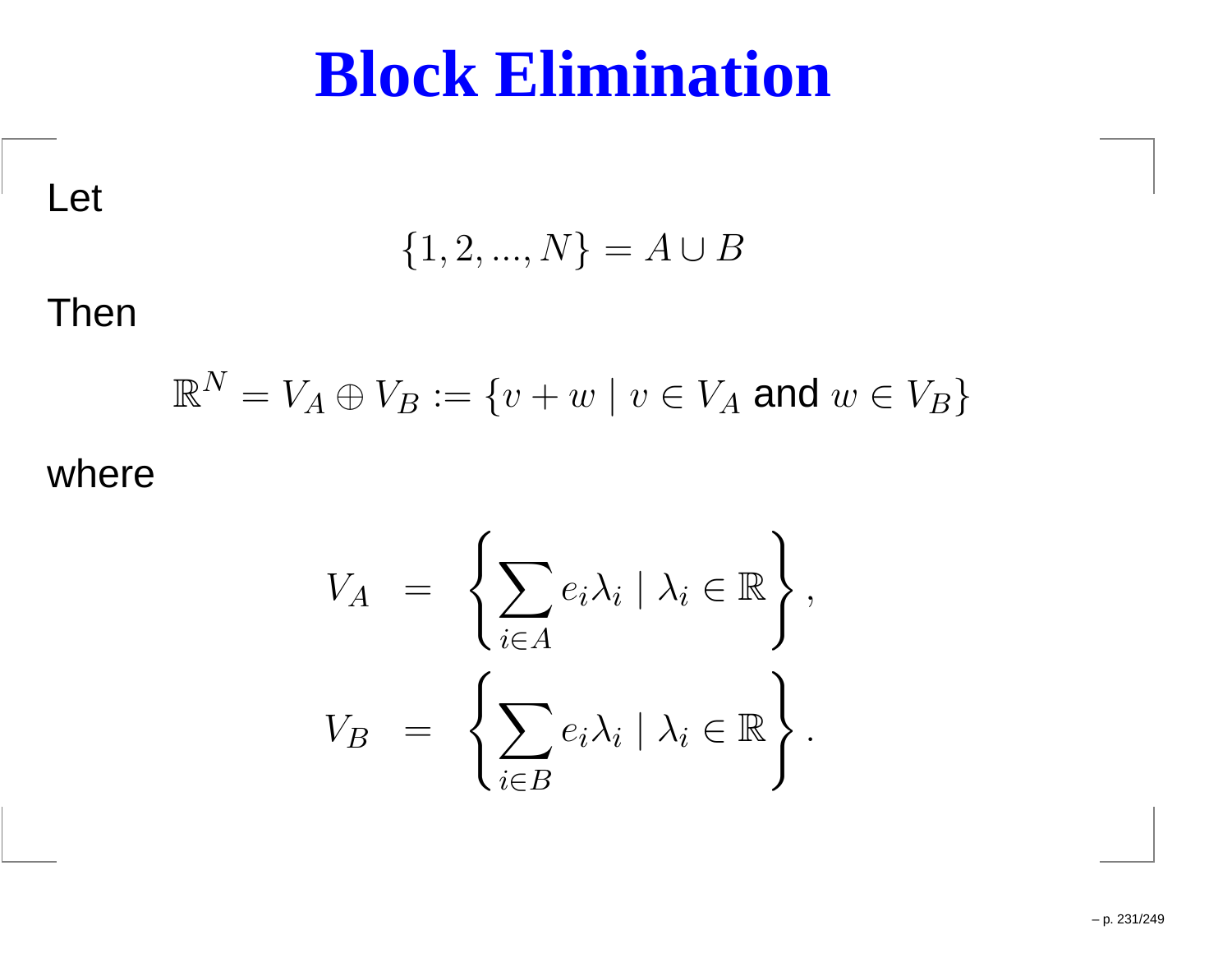Spaces decomposition: Then:

$$
V_k = W_k \oplus V_{k-1}.
$$
  

$$
\mathbb{R}^N = W_{k_{max}} \oplus ... \oplus W_1 \oplus V_0
$$

$$
M_k = \left(\begin{array}{cc} A_k & B_k \\ C_k & D_k \end{array}\right)
$$

#### where

$$
A_k: W_k \to W_k, \qquad B_k: V_{k-1} \to W_k,
$$
  

$$
C_k: W_k \to V_{k-1}, \qquad D_k: V_{k-1} \to V_{k-1},
$$
  

$$
M_k: V_k \to V_k
$$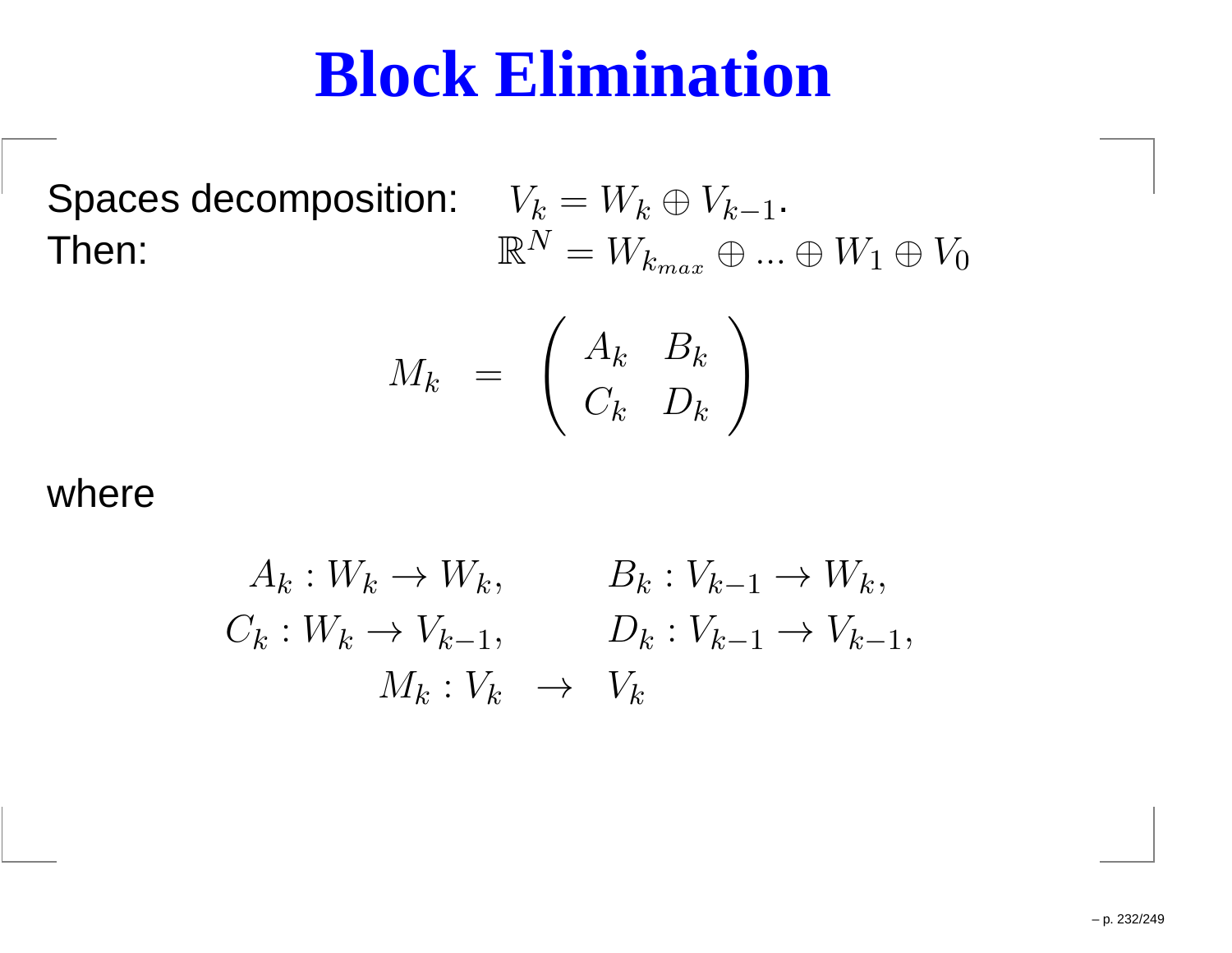0 0 0 0 0 0 0 0 0 3 2 3 1 3 2 3 0 2 2 2 1 2 2 2 0 3 2 3 1 3 2 3 0 1 1 1 1 1 1 1 0 3 2 3 1 3 2 3 0 2 2 2 1 2 2 2 0 3 2 3 1 3 2 3 0 0 0 0 0 0 0 0

Decomposition of discretization grid:

$$
\Omega_h = \Omega^0 \cup \Omega^1 \cup \Omega^2 \cup \Omega^3
$$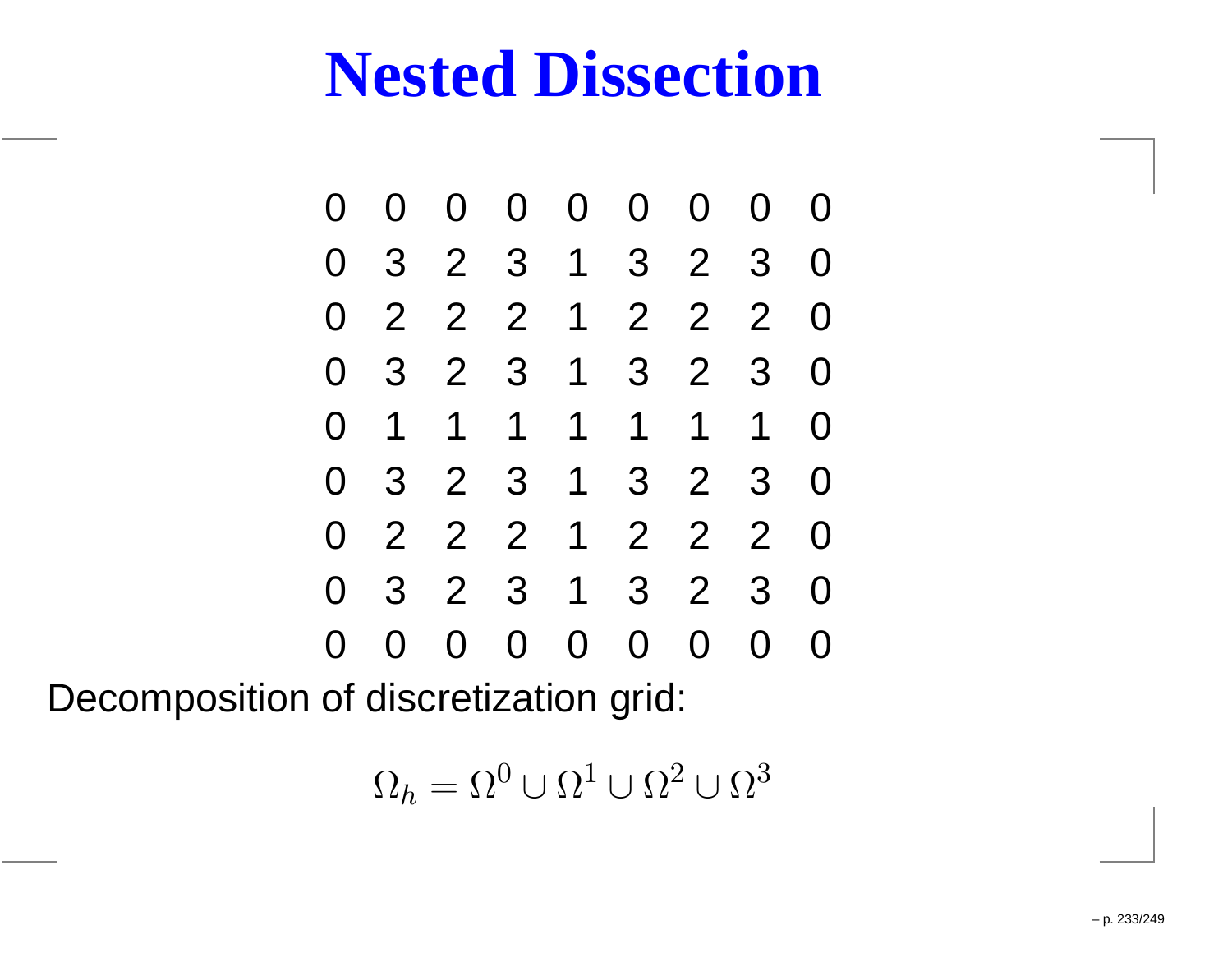Number the finest grid  $\Omega_h=$  $\{1,2,...,N\}$ . Then, decompose:

$$
\{1, 2, ..., N\} = \Omega^0 \cup \Omega^1 \cup \Omega^2 \cup \Omega^3
$$

$$
M_k = \begin{pmatrix} A_k & B_k \\ C_k & D_k \end{pmatrix}, \quad x_k = \begin{pmatrix} t_k \\ x_{k-1} \end{pmatrix}, \quad b_k = \begin{pmatrix} q_k \\ p_k \end{pmatrix}
$$

$$
M_{k-1} := D_k - C_k A_k^{-1} B_k
$$
  
\n
$$
b_{k-1} := p_k - C_K A_k^{-1} q_k.
$$
  
\n
$$
M_{k-1} x_{k-1} = b_{k-1}
$$
  
\n
$$
t_k = A_k^{-1} (q_k - B_k x_{k-1})
$$

 $M_{\rm \alpha}^{-}$ 1 0 $_0^{-1}$  and  $A_k^-$ 1 $k_\parallel$  $_{k}^{-1}$  have to be calculated by Gauss-Elimination.

.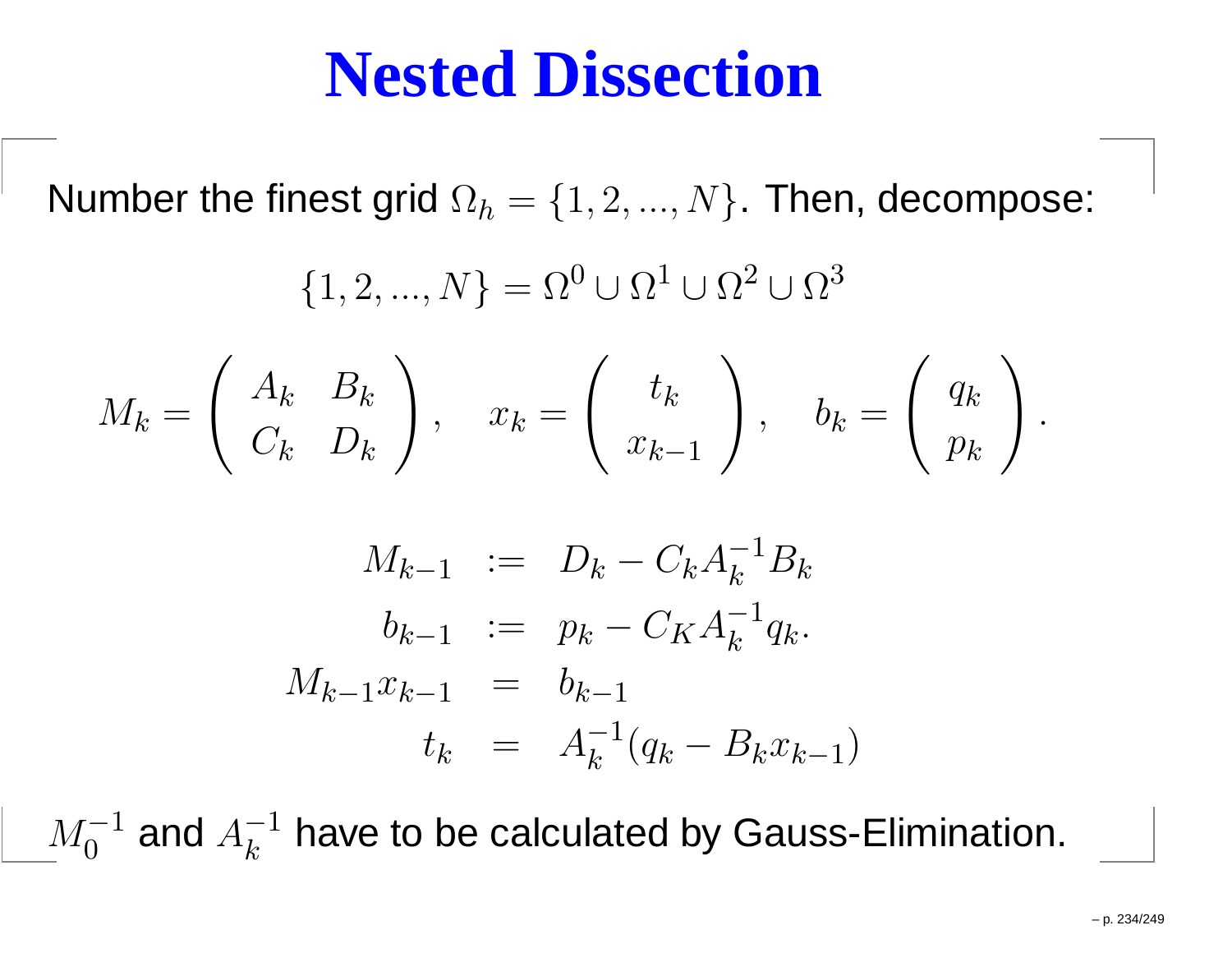The computational amount of nested dissection isdominated by computation of  $M_0^{-1}$  and  $A_k^{-1}.$  Let  $\mathfrak a$  0 $_0^{-1}$  and  $A_k^{-1}$  $k_\parallel$  $\overline{k}^{-1}$ . Let us estimate this this computational amount:

 $M_0$ 

Let  $n = 2^{k_{max}}$ .

is matrix of size  $O(2^{(d-1)})$  $M_{\rm o}^{-1}$  computat  $^{k_{max}})=O(n$  $\emph{d}$ −1 $\left( \frac{1}{2} \right)$ .  $O(n$  0 $\overline{0}^{-1}$  computation:  $O(n)$ 2 $\emph{d}$ −2 $^{2})$  storage requirement. 3d−3 $^{3})$  computational requirement.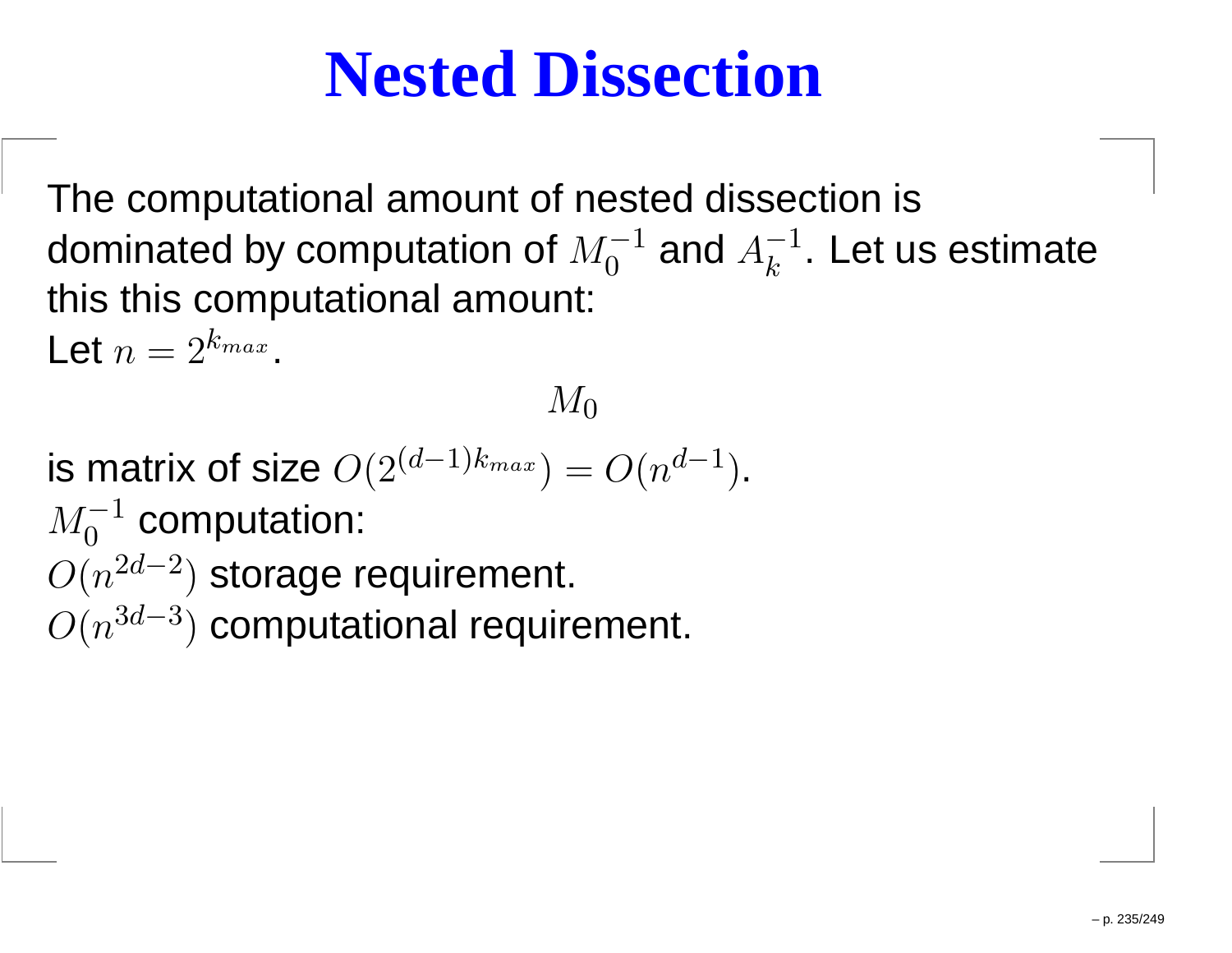Let 
$$
n = 2^{k_{max}}
$$

 $A_{k}% =\frac{1}{\lambda_{1}}\sum_{k}\left( \left[ \lambda_{1}^{A}\left( t_{k}\right) \boldsymbol{\hat{x}}_{k}\right] ^{k}\right) ^{k}$ 

has <sup>a</sup> block-structure and consists of

.

 $2^{d(k-1)}$ 

blocks of size  $O(2^{(d-1)(k_{max}}))$ Storage requirement for  $A_k^+$ − $^{k)}).$ 1 $k_\parallel$  $\overline{k}^{-1}$  computation:

$$
O(\sum_{k=0}^{k_{max}} 2^{d(k-1)} (2^{(d-1)(k_{max} - k)})^2) = O(N \sum_{k=0}^{k_{max}} 2^{(d-2)k})
$$
  
=  $O(Nk_{max}) = O(n^2 \log(n))$  if  $d = 2$   
=  $O(N2^{(d-2)k_{max}}) = O(n^{2d-2})$  if  $d > 2$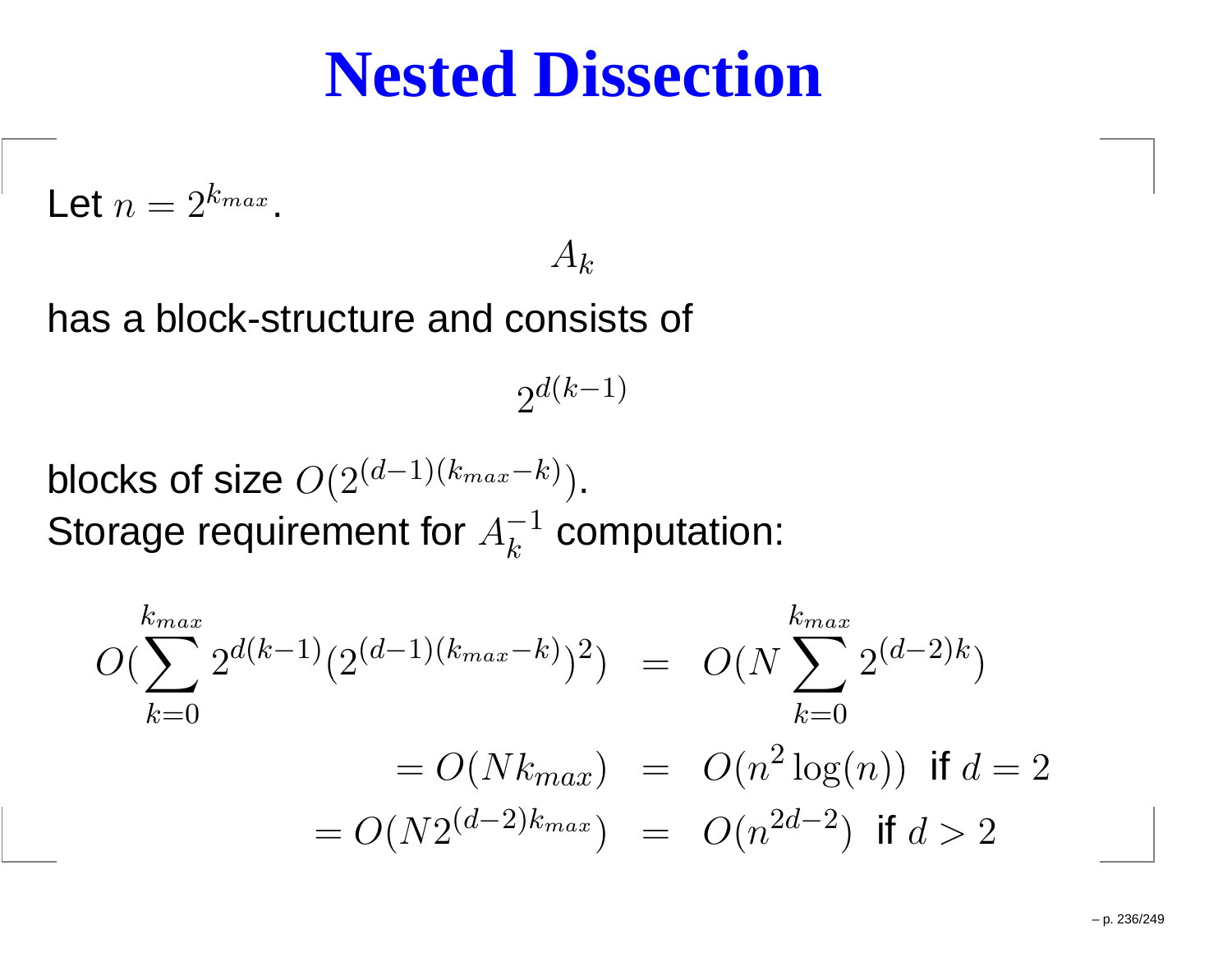Let 
$$
n = 2^{k_{max}}
$$

 $A_{k}% =\frac{1}{\lambda_{1}}\sum_{k}\left( \left[ \lambda_{1}^{A}\left( t_{k}\right) \boldsymbol{\hat{x}}_{k}\right] ^{k}\right) ^{k}$ 

has <sup>a</sup> block-structure and consists of

.

 $2^{d(k-1)}$ 

blocks of size  $O(2^{(d-1)(k_{max}}))$  Computational requirement for − $^{k)}).$  $A^-$ 1 $k_\parallel$  $\overline{k}^{-1}$  computation:

$$
O(\sum_{k=0}^{k_{max}} 2^{d(k-1)} (2^{(d-1)(k_{max} - k)})^3) = O(N \sum_{k=0}^{k_{max}} 2^{(2d-3)k})
$$
  
=  $O(n^{3d-3})$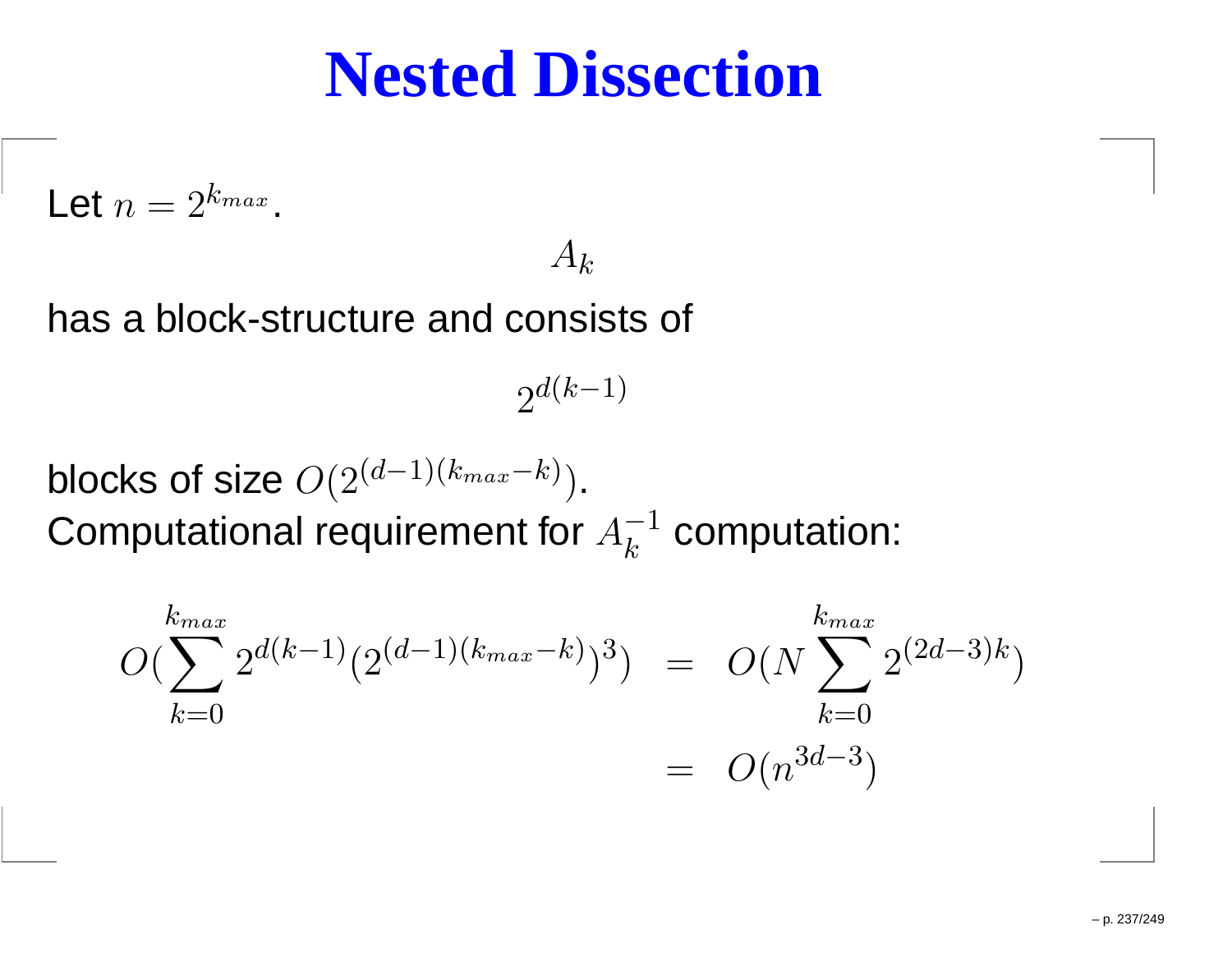Implementation has to take into account that all matricesare block matrices.

 $\rightarrow$  recursive implementation is needed.<br>For reasons of simplicity assume  $d=2$ For reasons of simplicity assume  $d=2,$   $\Omega=[0,1]^2$  .Define the cells (Zelle)

$$
\mathcal{Z}_{i,j}^k = [ih_k, jh_k] \times [(i+1)h_k, (j+1)h_k],
$$

where  $h_k = 2^{-k}$  and

$$
I = (i, j) \in \mathcal{I}^k := \{(i, j) \mid i, j = 0, ..., 2^k - 1\}.
$$

Observe that  $\mathcal{Z}_0^0$  $\overline{0}_{0,0}^0=[0,1]^2$  and

$$
\mathcal{Z}^{k}_{i,j} = \mathcal{Z}^{k+1}_{i,j} \cup \mathcal{Z}^{k+1}_{i+1,j} \cup \mathcal{Z}^{k+1}_{i,j+1} \cup \mathcal{Z}^{k+1}_{i+1,j+1}.
$$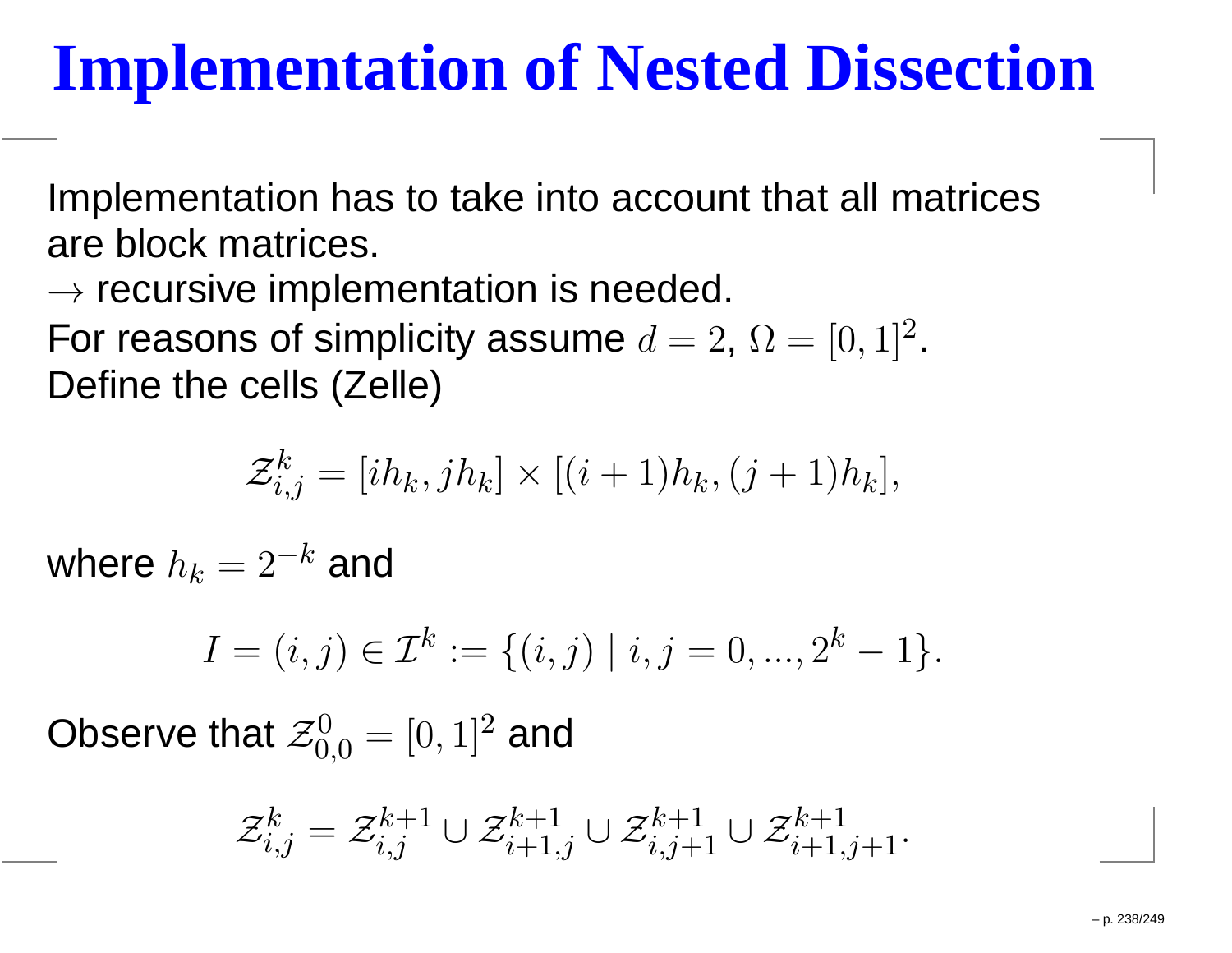#### Define

$$
\mathcal{A}_{i,j}^{k_{max}} := \mathcal{Z}_{i,j}^{k_{max}} \cap \Omega_h
$$
  
\n
$$
\mathcal{B}_{i,j}^k := \mathcal{A}_{i,j}^k \cap \partial \mathcal{Z}_{i,j}^k
$$
  
\n
$$
\mathcal{I}_{i,j}^k := \mathcal{A}_{i,j}^k \backslash \mathcal{B}_{i,j}^k
$$
  
\n
$$
\mathcal{A}_{i,j}^{k-1} := \mathcal{B}_{i,j}^k \cup \mathcal{B}_{i+1,j}^k \cup \mathcal{B}_{i,j+1}^k \cup \mathcal{B}_{i+1,j+1}^k \text{ for } k \leq k_{max}.
$$

Furthermore, we can define

$$
\begin{array}{rcl} \Omega_0 & := & \mathcal{B}_{0,0}^0 \\ \Omega_k & := & \mathcal{I}_{i,j}^{k-1}. \end{array}
$$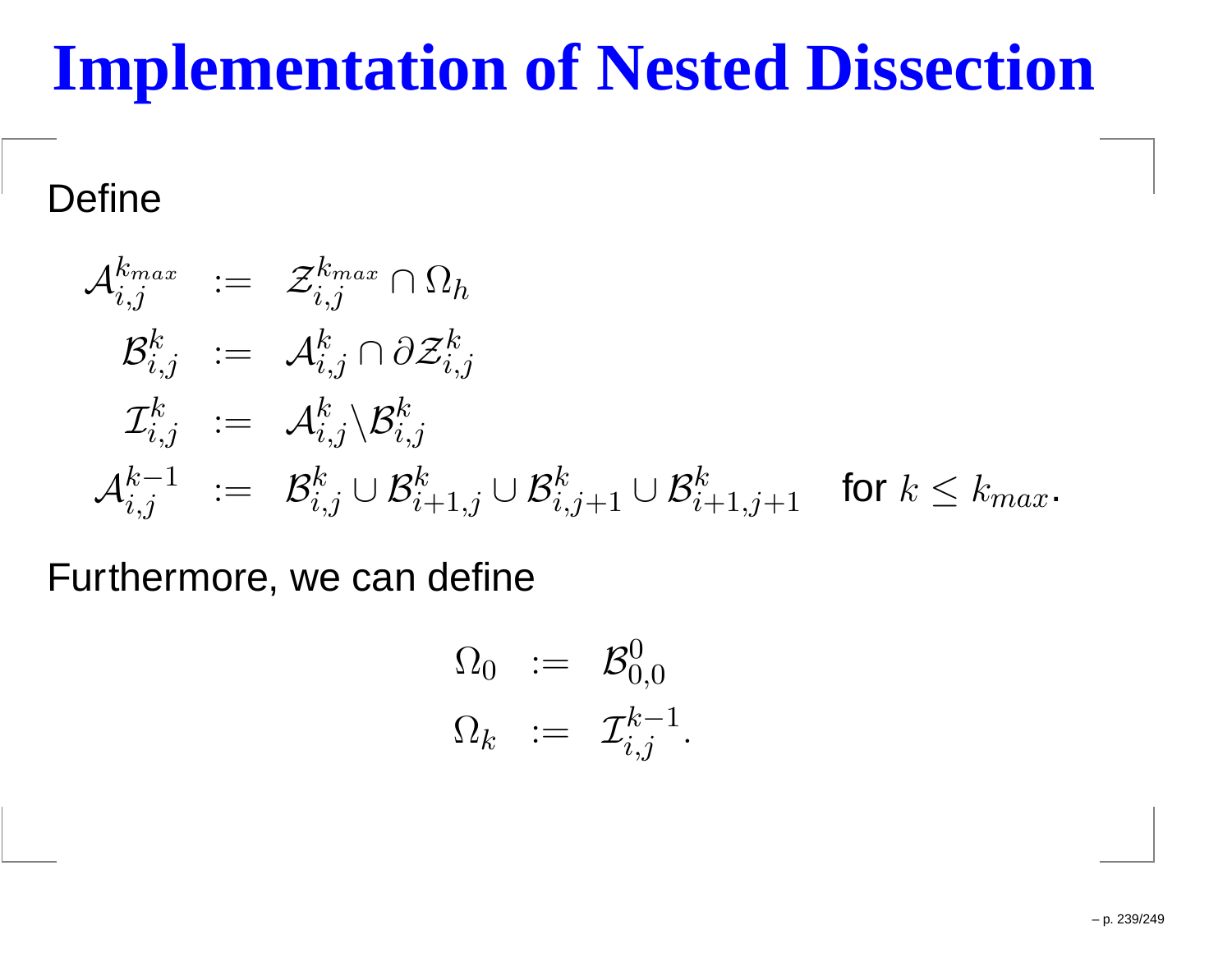Let

 $V(B) := \textsf{span}\{e_i \mid i \in B\}$ 

Then define matrices, which map spaces to spaces:

$$
A_I^k : V(\mathcal{I}_I^k) \to V(\mathcal{I}_I^k), \qquad B_I^k : V(\mathcal{B}_I^k) \to V(\mathcal{I}_I^k),
$$
  

$$
C_I^k : V(\mathcal{I}_I^k) \to V(\mathcal{B}_I^k), \qquad D_I^k : V(\mathcal{B}_I^k) \to V(\mathcal{B}_I^k),
$$
  

$$
M_I^k : V(\mathcal{A}_I^k) \to V(\mathcal{A}_I^k)
$$

These matrices are stored with respect to the standardbasis  $\{e_i\}$ . Extend matrix  $M : V(B) \rightarrow V(A)$  according

$$
M(e_i) := \begin{cases} M(e_i) & \text{if } e_i \in V(B) \\ 0 & \text{else.} \end{cases}
$$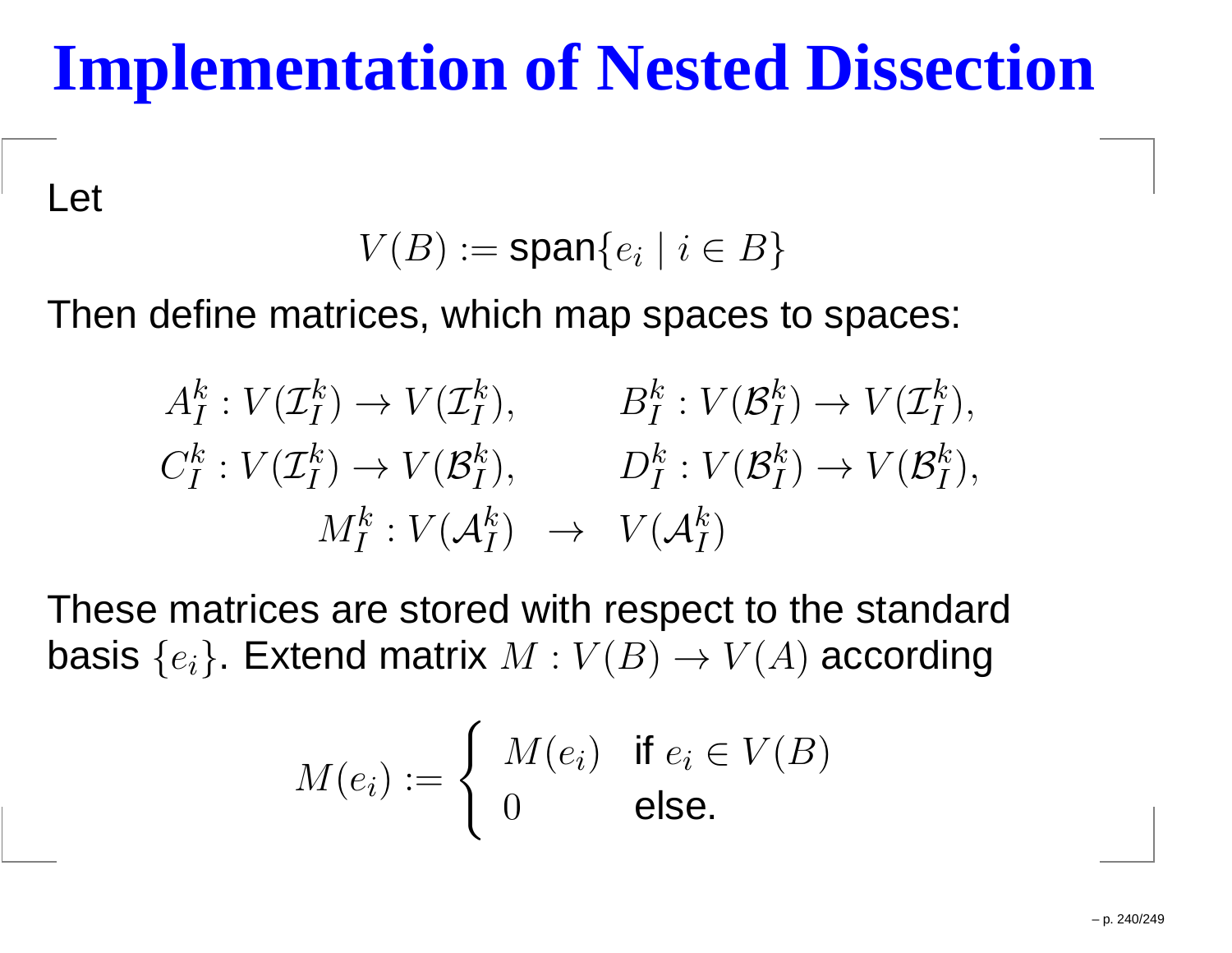$$
M_{i,j}^{k-1} := \sum_{I=i,j,\dots,i+1,j+1} D_I^k - C_I^k (A_I^k)^{-1} B_I^k
$$
  
\n
$$
b_{i,j}^{k-1} := \sum_{I=i,j,\dots,i+1,j+1} p_I^k - C_I^K (A_I^k)^{-1} q_I^k.
$$
  
\n
$$
t_I^k = (A_I^k)^{-1} (q_I^k - B_I^k x_I^{k-1})
$$

On coarsest grid one has to solve exactly

$$
M^0x^0 = b^0
$$

Equation

$$
M^{k-1}x^{k-1} = b^{k-1}
$$

has to be solved recurively from coarse to fine grid.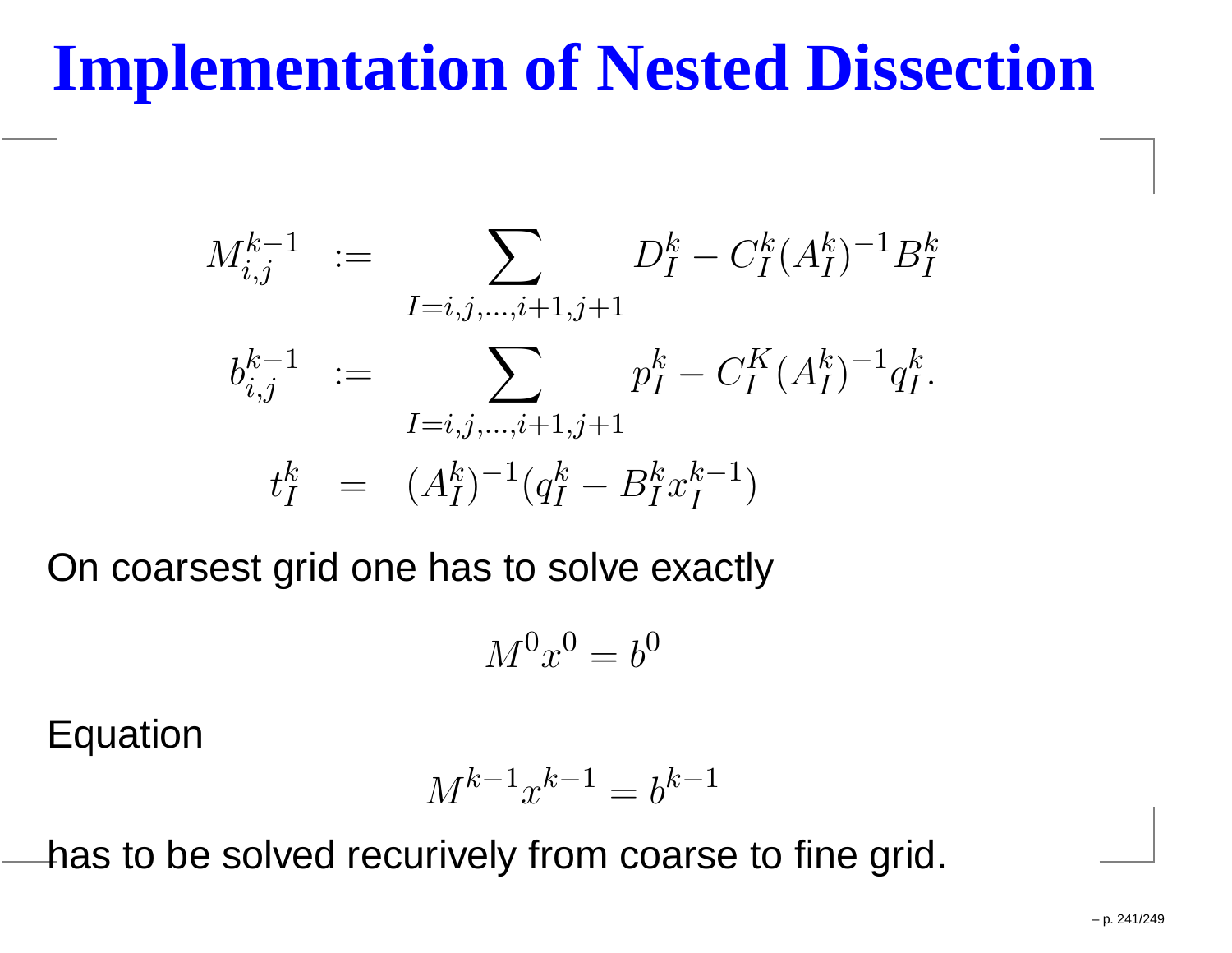How to define

 $M^{k_{max}}_+$  $\tilde{\epsilon}_{i,j}^{Kmax}$ ???

- In case of Finite Elements, these are the local stiffnessmatrices.
- In case of Poisson's equation take the 4x4 matrix

$$
\frac{1}{h^2} \left( \begin{array}{cccc} 1 & -0.5 & 0 & -0.5 \\ -0.5 & 1 & -0.5 & 0 \\ 0 & -0.5 & 1 & -0.5 \\ -0.5 & 0 & -0.5 & 1 \end{array} \right)
$$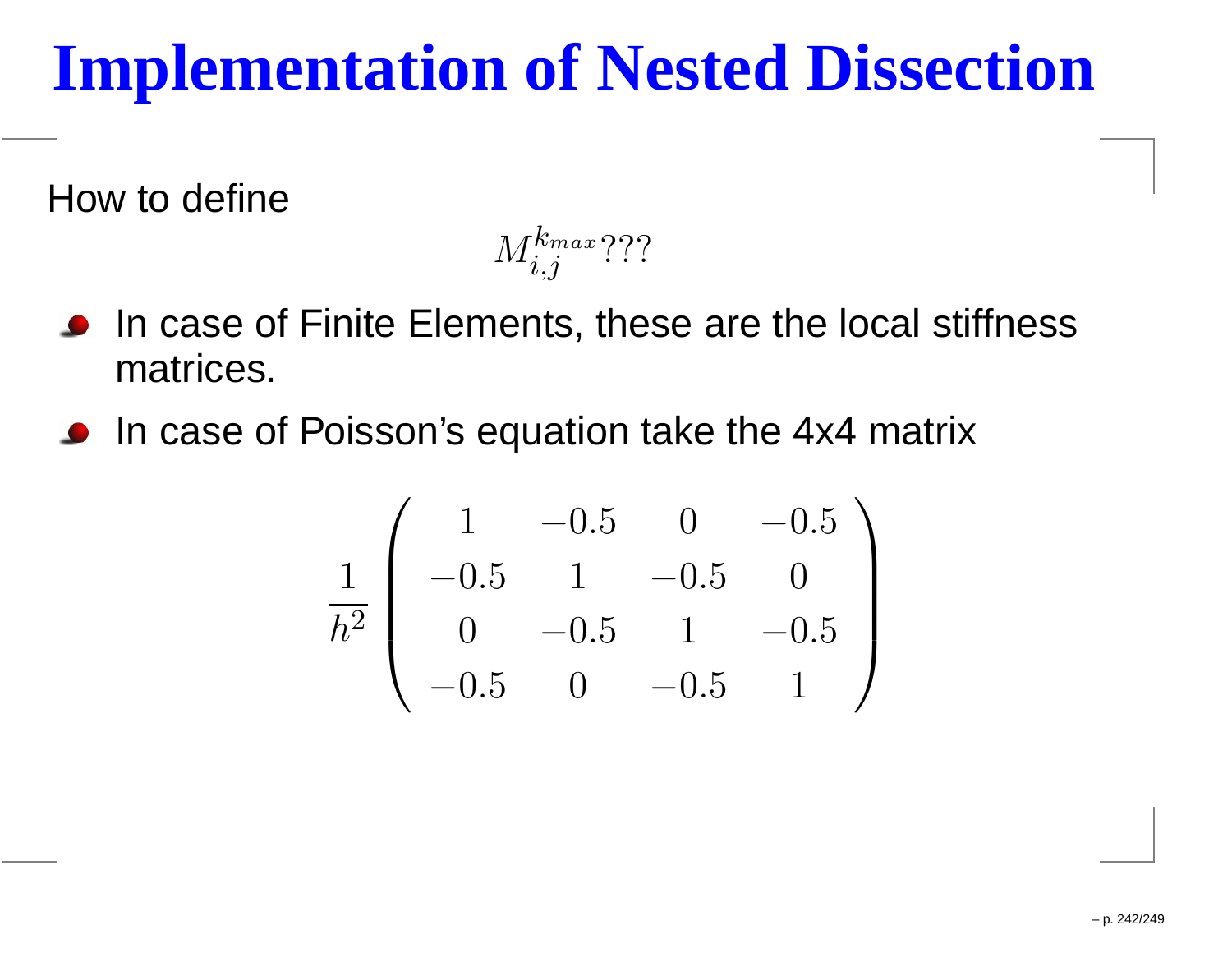class VectorIndex : public ExprAlg<VectorIndex> { public:

template <class Ind> VectorIndex(const Ind& index) {  $size = index.getSize()$ ; Sn =  $index.getIndex()$ ;  $data = new double[size];$  $s = new int;$  Smy = new int; }template <class A> void operator=(const ExprAlg<A>& <sup>a</sup> ); ...private:

double\* data;

int size; // Laenge Vektor int \*Sn; // Nummern der globalen Indizes int \*Smy;  $\hspace{0.5cm}$  // fuer Auswertung: globaler Index int \*s; // fuer Auswertung: lokaler Index |;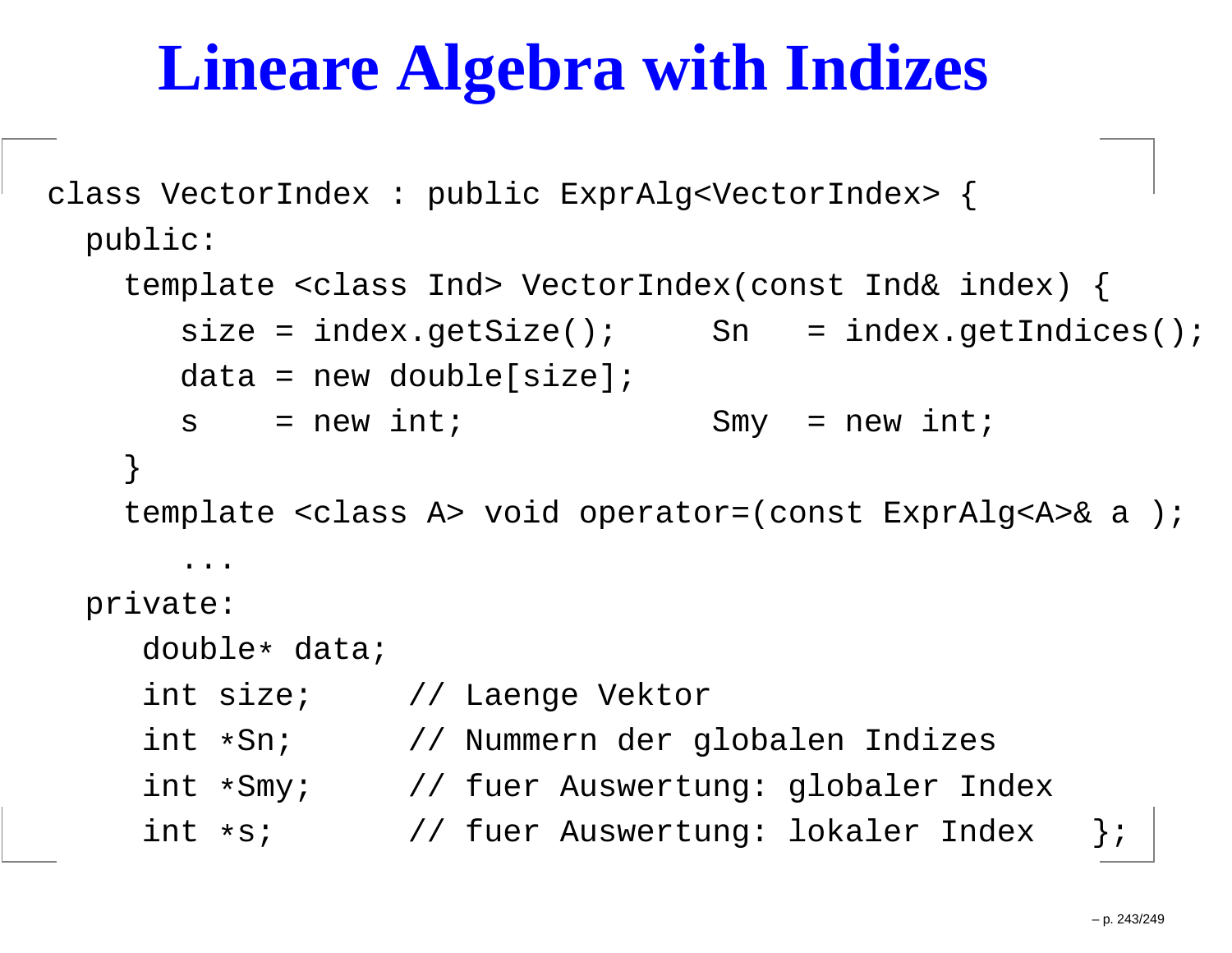```
void VectorIndex::startI(int max_size) const {
     (*s) = 0; if(size>0) (
*Smy) = Sn[(
*s)];}double VectorIndex::getValueI(int Sglobal) const {
   while(Sglobal > (
*Smy) && (
*s) < size) {
      ++(*s); (
*Smy) = Sn[(
*s)]; }
   if((*Smy) > Sglobal || (
*s)>=size) return 0;
   return data[(
*s)];}template <class A>
void VectorIndex::operator=(const ExprAlg<A>& a) {
   const A& ao(a); ao.startI(size);
   for(int ss = 0;ss < size; ++ss ) {
      data[ss] = ao.getValueI(Sn[ss]);
  } // ----> sorted Indizes!!!
```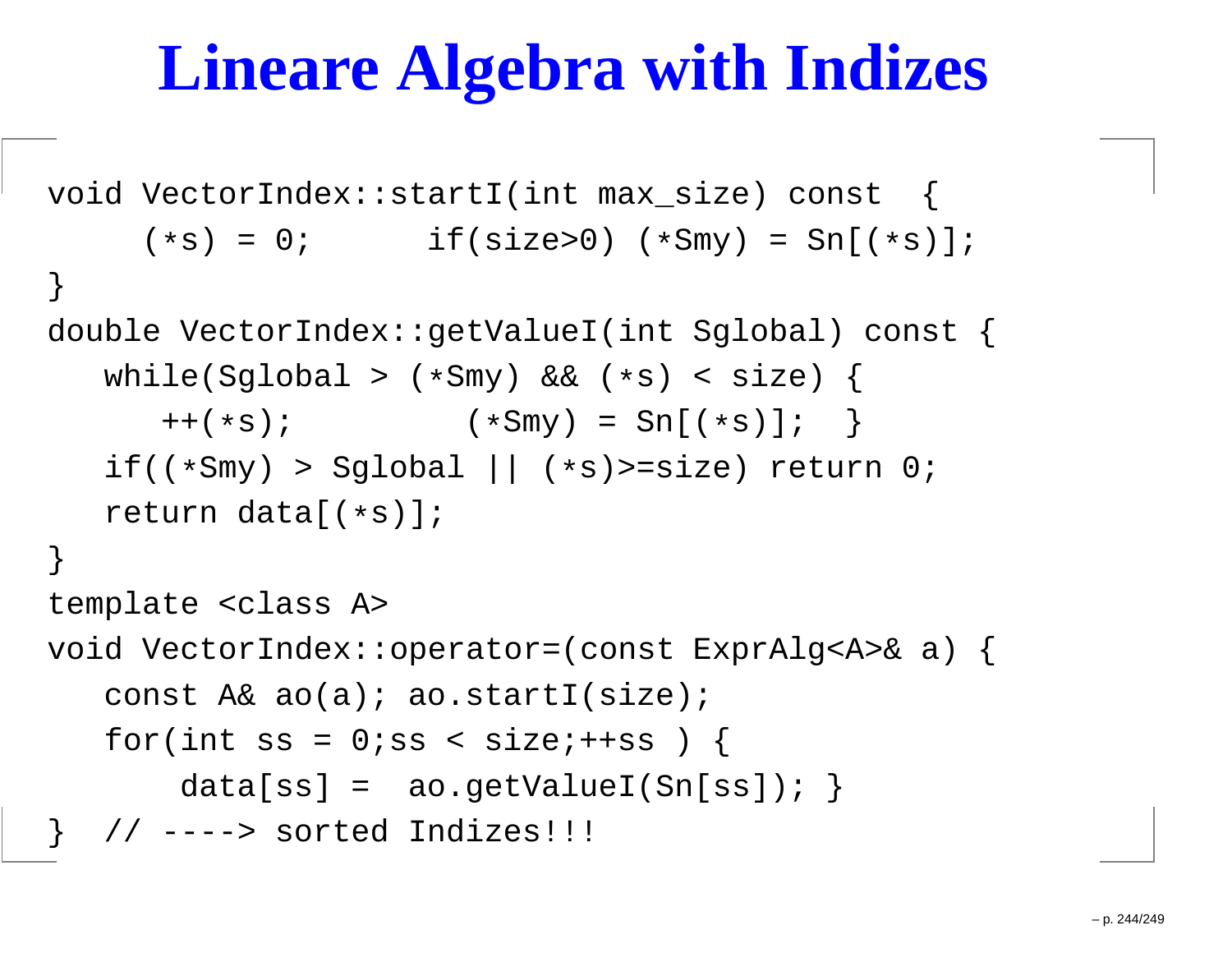Implementation of matrices with Indizes:

```
class MatrixIndex : public ExprAlg<...> {
   public:template <class Ind>
      MatrixIndex(const Ind& indexI,const Ind& indexJ);
    ....}
```
Operators like  $=$ , $+$ , $-$  are implemented such that they can be applied to vectors and matrices with respect to different index set:

$$
v = b + c
$$

Here iteration is performed for the index set  $A$  of  $v$ .<br>If  $l$  and is not defined at a cartain index i.e.  $A$  , then If  $b$  or  $c$  is not defined at a certain index  $i\in A,$  then getValueI(i) return 0.0.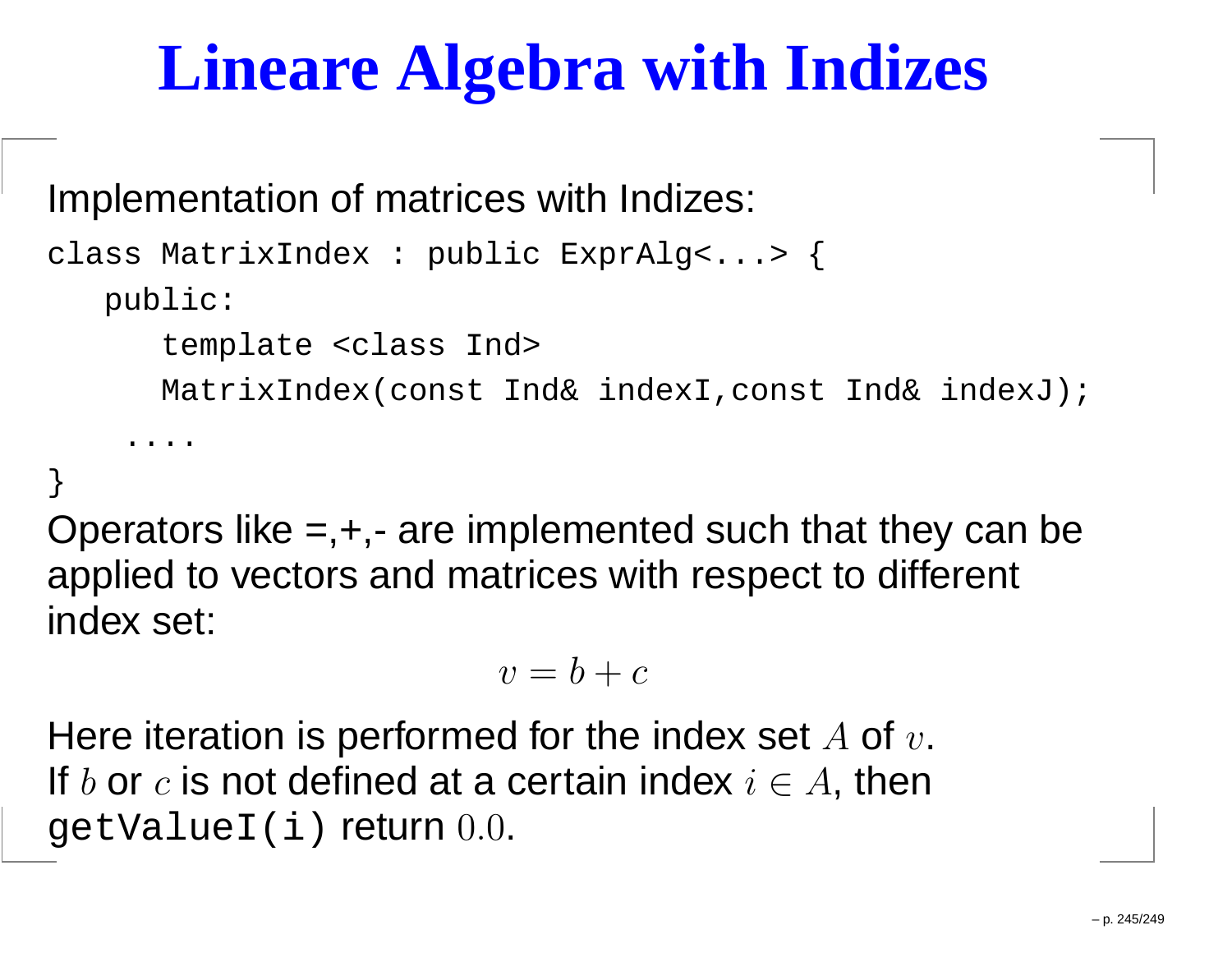Observe that if  $v$  is defined for a index set  $A.$ Then  $v$  is contained in the corresponding vector space:

 $v\in V(A)$ 

- A class IndexSet is needed which
	- stores indizes in <sup>a</sup> sequential order and
	- allows union of two index set by *merge sort*.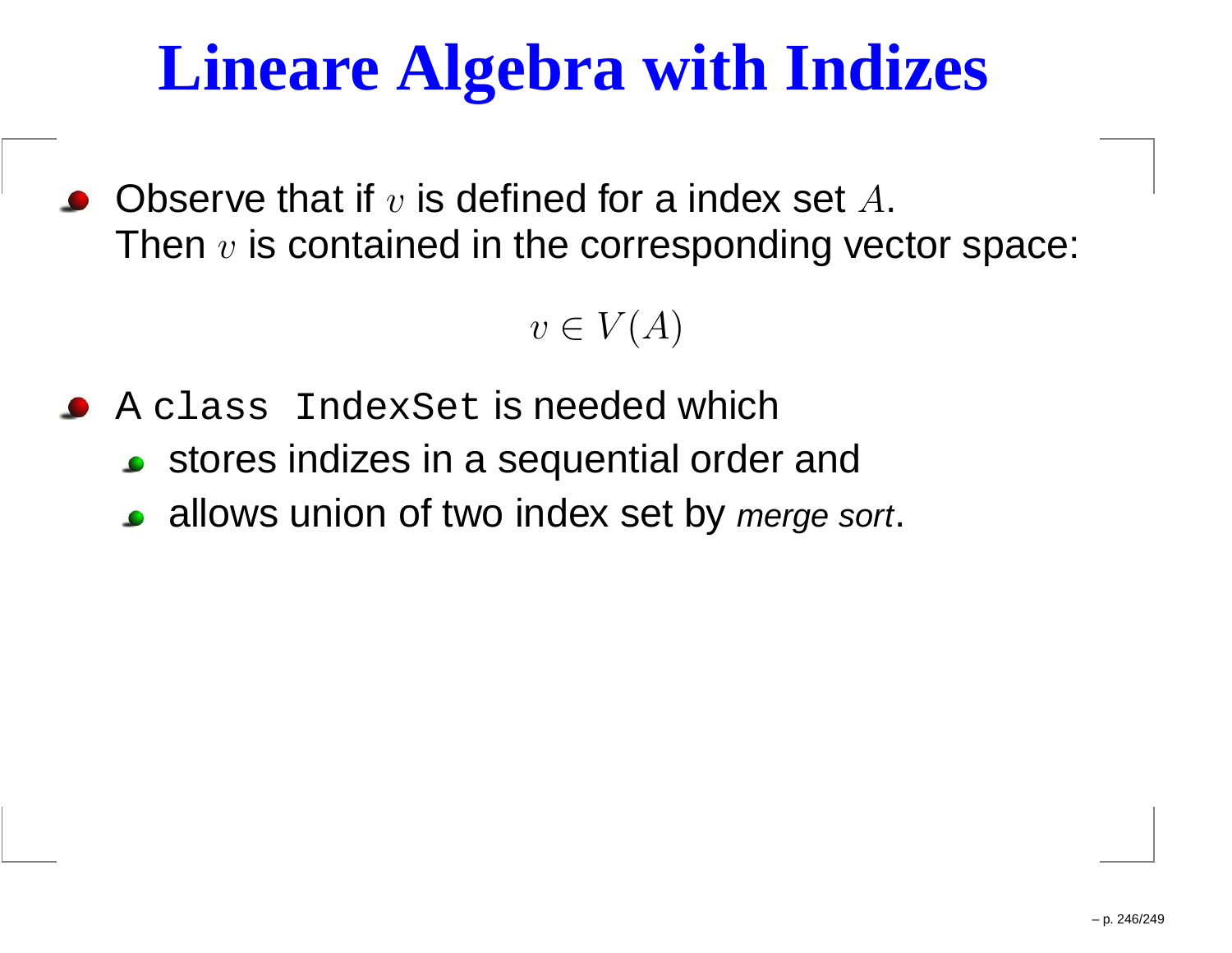The sets

$$
\mathcal{A}_I^k = \mathcal{B}_I^k \cup \mathcal{I}_I^k
$$

have to be represented by objects of class IndexSet and constructed recurively. The matrices

> $A_\mathbf{r}^k$ and the property of the control of the  $\frac{k}{I}: V(\mathcal{I}_I^k$  $\mathcal{I}_I^k) \rightarrow V(\mathcal{I}_I^k)$  $\binom{k}{I}, \qquad B_I^k$  $\mathbf{r}$  and  $\mathbf{r}$  are the set of  $\mathbf{r}$  and  $\mathbf{r}$  and  $\mathbf{r}$  are the set of  $\mathbf{r}$  $\frac{k}{I}: V(\mathcal{B}_I^k$  $_{I}^{k})\rightarrow V(\mathcal{I}_{I}^{k}% ,\mathcal{I}_{I}^{k})\rightarrow V(\mathcal{I}_{I}^{k})$  $_{I}^{\mathcal{\kappa}}),$  $C_{I}^{k}$  $I^k_I: V(\mathcal{I}^k_I)$  $\binom{k}{I}\rightarrow V(\mathcal{B}_{I}^{k}% (\mathcal{B}_{I}^{k})\rightarrow V(\mathcal{B}_{I}^{k}(\mathcal{B}_{I}^{k}(\mathcal{B}\mathcal{B}^{k}^{\prime}% \mathcal{B}))^{2})$  $M_r^k: V(\mathcal{A}_I^k) \longrightarrow$  $\binom{k}{I}, \hspace{1cm} D_I^k$  $\frac{k}{I}: V(\mathcal{B}_I^k$  $_{I}^{k})\rightarrow V(\mathcal{B}_{I}^{k}% ,\mathcal{C}_{I}^{k})\rightarrow V(\mathcal{B}_{I}^{k})^{k}$  $_{I}^{\kappa}),$  $I^k_I: V(\mathcal{A}^k_I)$  $\begin{array}{ccc} k_I) & \rightarrow & V(\mathcal{A}^k_I) \end{array}$  $\frac{\kappa}{I})$

have to be represented by objects of class MatrixIndex and constructed recurively.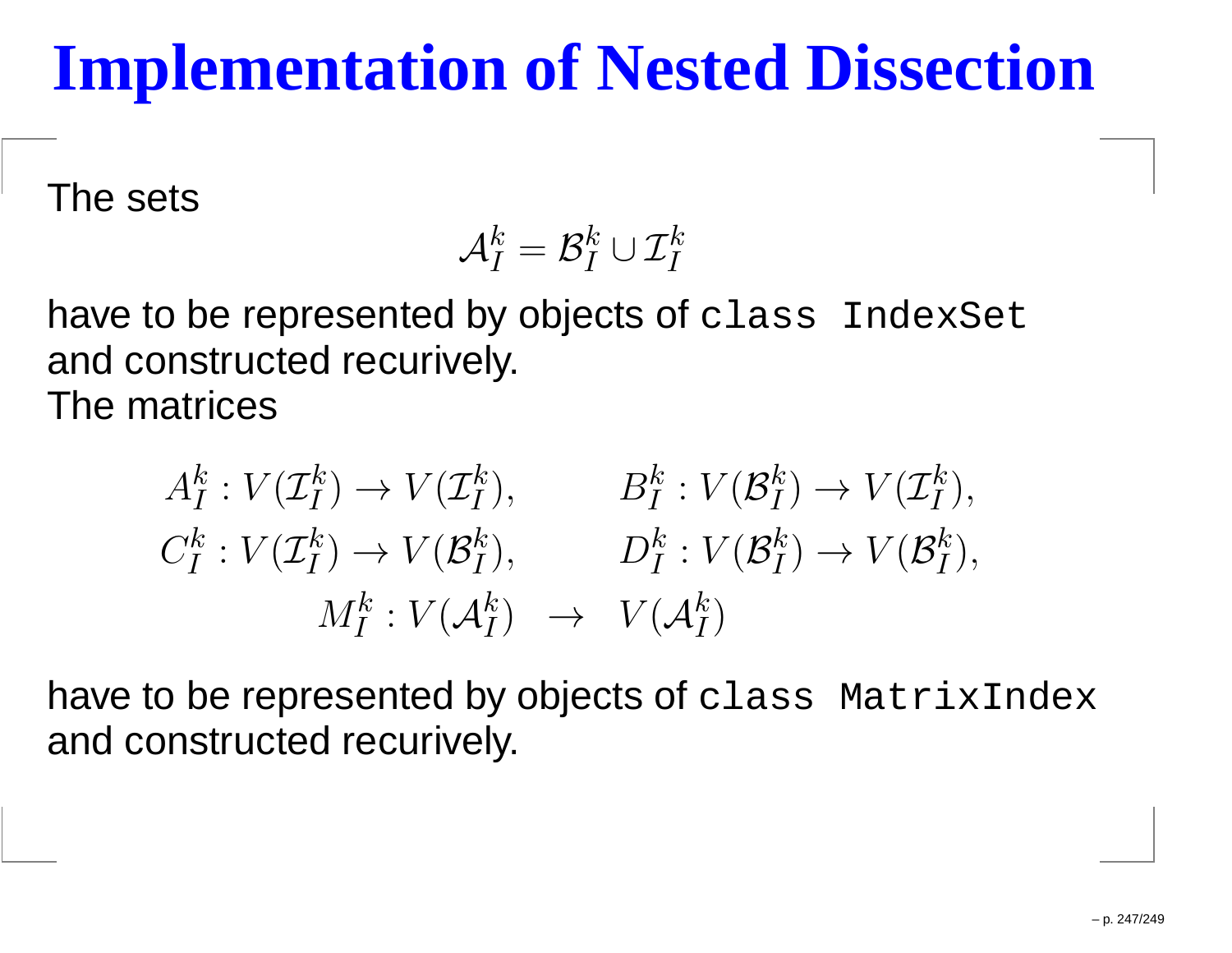```
The sets \mathcal{A}_I^khe stored as members of leaves in an quadtre
           _{I}^{k},\mathcal{B}_{I}^{k}_{I}^{k},\mathcal{I}_{I}^{k}
I\mathcal{A}^k_I and matrices \mathcal{A}^k_I
I_{I}^{k},B_{I}^{k}
I_{I}^{k},C_{I}^{k}
Ij_I^k, D_I^k
I_{I}^{k}, and M_{I}^{k}
Ihave to be stored as members of leaves in an quadtree.
class Leaf {
 public:
Leaf(...); ...
    VectorIndex* x; ///> W
     ...
MatrixIndex* A; ///> W -> W

MatrixIndex* B; ///> Vb -> W
     . .

private:
std::vector<Leaf*> children;

IndexVector allIndizes; ///> set A
  IndexVector interiorIndizes; ///> set I
  IndexVector boundaryIndizes; ///> set B
};
```